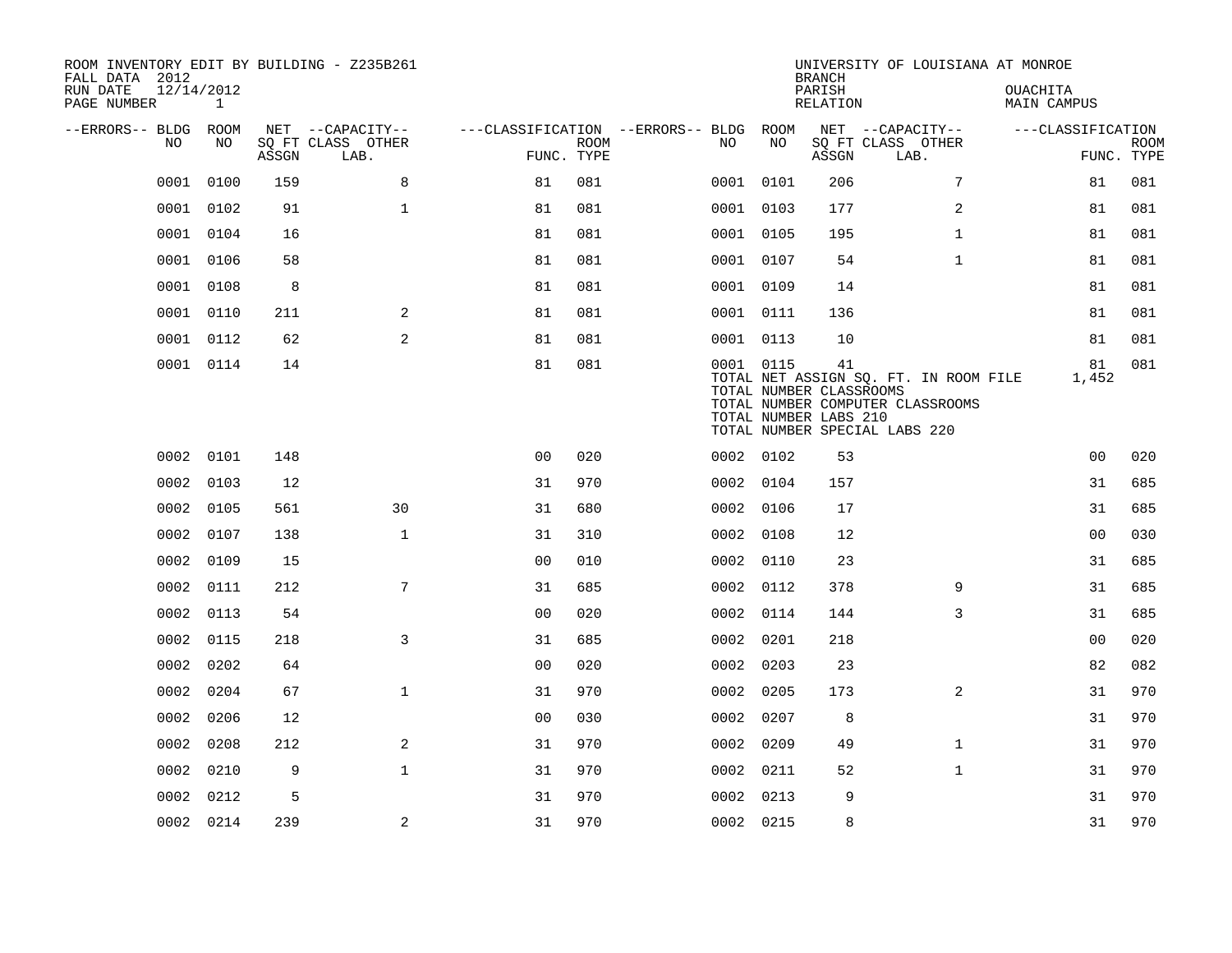| ROOM INVENTORY EDIT BY BUILDING - Z235B261<br>FALL DATA 2012 |            |       |                           |                                                                              |      |               | <b>BRANCH</b>                                             | UNIVERSITY OF LOUISIANA AT MONROE                                                                                                       |                                |             |
|--------------------------------------------------------------|------------|-------|---------------------------|------------------------------------------------------------------------------|------|---------------|-----------------------------------------------------------|-----------------------------------------------------------------------------------------------------------------------------------------|--------------------------------|-------------|
| 12/14/2012<br>RUN DATE<br>PAGE NUMBER                        | 2          |       |                           |                                                                              |      |               | PARISH<br>RELATION                                        |                                                                                                                                         | <b>OUACHITA</b><br>MAIN CAMPUS |             |
| --ERRORS-- BLDG ROOM                                         |            |       | NET --CAPACITY--          | ---CLASSIFICATION --ERRORS-- BLDG ROOM NET --CAPACITY--    ---CLASSIFICATION |      |               |                                                           |                                                                                                                                         |                                |             |
| NO                                                           | NO.        | ASSGN | SQ FT CLASS OTHER<br>LAB. | FUNC. TYPE                                                                   | ROOM | NO .<br>NO    | ASSGN<br>TOTAL NUMBER CLASSROOMS<br>TOTAL NUMBER LABS 210 | SQ FT CLASS OTHER<br>LAB.<br>TOTAL NET ASSIGN SQ. FT. IN ROOM FILE<br>TOTAL NUMBER COMPUTER CLASSROOMS<br>TOTAL NUMBER SPECIAL LABS 220 | FUNC. TYPE<br>2,714            | <b>ROOM</b> |
|                                                              | 0003 0100  | 1038  |                           | 0 <sub>0</sub>                                                               | 020  | 0003 0101     | 823                                                       | $\mathbf{1}$                                                                                                                            | 46                             | 310         |
|                                                              | 0003 0102  | 183   | 7                         | 46                                                                           | 310  | 0003 0102A    | 23                                                        |                                                                                                                                         | 46                             | 315         |
|                                                              | 0003 0103  | 407   | $\mathbf{1}$              | 46                                                                           | 310  | 0003 0104     | 202                                                       | $\mathbf{1}$                                                                                                                            | 46                             | 310         |
|                                                              | 0003 0104A | 25    |                           | 46                                                                           | 315  | 0003 0105     | 730                                                       |                                                                                                                                         | 0 <sub>0</sub>                 | 030         |
|                                                              | 0003 0106  | 311   |                           | 0 <sub>0</sub>                                                               | 030  | 0003 0107     | 389                                                       |                                                                                                                                         | 0 <sub>0</sub>                 | 030         |
|                                                              | 0003 0108  | 251   |                           | 0 <sub>0</sub>                                                               | 030  | 0003 0109     | 201                                                       |                                                                                                                                         | 46                             | 731         |
|                                                              | 0003 0110  | 129   |                           | 46                                                                           | 731  | 0003 0111     | 348                                                       | 20                                                                                                                                      | 46                             | 350         |
| 0003                                                         | 0112       | 310   |                           | 0 <sub>0</sub>                                                               | 020  | 0003 0113     | 802                                                       | 26                                                                                                                                      | 11                             | 110         |
|                                                              | 0003 0113A | 16    |                           | 48                                                                           | 115  | 0003 0114     | 960                                                       |                                                                                                                                         | 00                             | 020         |
|                                                              | 0003 0115  | 314   | 2                         | 46                                                                           | 313  | 0003 0116     | 294                                                       |                                                                                                                                         | 46                             | 315         |
| 0003                                                         | 0117       | 48    | $\mathbf{1}$              | 0 <sub>0</sub>                                                               | 030  | 0003<br>0118  | 70                                                        |                                                                                                                                         | 0 <sub>0</sub>                 | 020         |
| 0003                                                         | 0119       | 78    | $\mathbf 1$               | 46                                                                           | 310  | 0003 0120     | 21                                                        | 15                                                                                                                                      | 46                             | 650         |
| 0003                                                         | 0121       | 861   | 35                        | 11                                                                           | 110  | 0003<br>0122  | 112                                                       |                                                                                                                                         | 46                             | 731         |
| 0003                                                         | 0123       | 92    |                           | 46                                                                           | 731  | 0003 0124     | 1050                                                      | 40                                                                                                                                      | 83                             | 083         |
| 0003                                                         | 0126       | 57    |                           | 0 <sub>0</sub>                                                               | 010  | 0003<br>0126A | 36                                                        |                                                                                                                                         | 74                             | 715         |
| 0003                                                         | 0127       | 48    |                           | 0 <sub>0</sub>                                                               | 030  | 0003 0128     | 35                                                        |                                                                                                                                         | 00                             | 030         |
| 0003                                                         | 0129       | 227   | 6                         | 0 <sub>0</sub>                                                               | 030  | 0003<br>0130  | 238                                                       |                                                                                                                                         | 0 <sub>0</sub>                 | 030         |
| 0003                                                         | 0131       | 318   |                           | 0 <sub>0</sub>                                                               | 020  | 0003 0132     | 57                                                        |                                                                                                                                         | 48                             | 115         |
| 0003                                                         | 0133       | 57    |                           | 48                                                                           | 115  | 0003<br>0134  | 2224 126                                                  |                                                                                                                                         | 11                             | 110         |
| 0003                                                         | 0135       | 1248  |                           | 0 <sub>0</sub>                                                               | 020  | 0003 0136     | 310                                                       |                                                                                                                                         | 0 <sub>0</sub>                 | 020         |
| 0003                                                         | 0137       | 70    |                           | 46                                                                           | 315  | 0003<br>0138  | 115                                                       | $\mathbf{1}$                                                                                                                            | 46                             | 310         |
| 0003                                                         | 0139       | 174   | $\mathbf 1$               | 46                                                                           | 310  | 0003 0140     | 87                                                        |                                                                                                                                         | 46                             | 315         |
|                                                              | 0003 0141  | 277   | $\mathbf{1}$              | 46                                                                           | 310  | 0003 0142     | 53                                                        | $\mathbf{1}$                                                                                                                            | 46                             | 310         |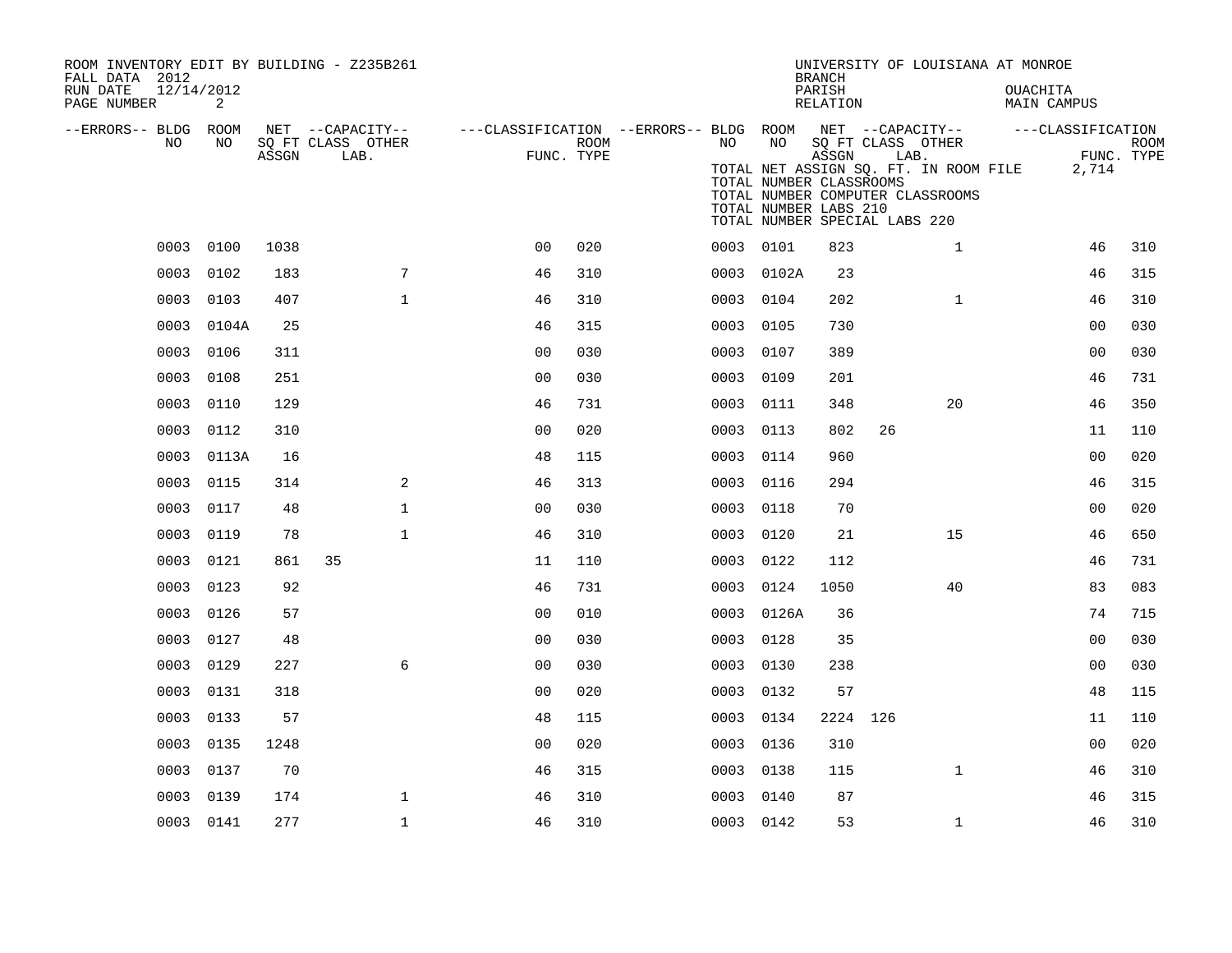| ROOM INVENTORY EDIT BY BUILDING - Z235B261<br>FALL DATA 2012<br>RUN DATE<br>PAGE NUMBER | 12/14/2012 | 3          |                                                |     |      |              |                                                 |             |           |            | <b>BRANCH</b><br>PARISH<br><b>RELATION</b> |                                               |              | UNIVERSITY OF LOUISIANA AT MONROE<br>OUACHITA<br><b>MAIN CAMPUS</b> |    |                           |
|-----------------------------------------------------------------------------------------|------------|------------|------------------------------------------------|-----|------|--------------|-------------------------------------------------|-------------|-----------|------------|--------------------------------------------|-----------------------------------------------|--------------|---------------------------------------------------------------------|----|---------------------------|
| --ERRORS-- BLDG                                                                         | NO         | ROOM<br>NO | NET --CAPACITY--<br>SQ FT CLASS OTHER<br>ASSGN |     | LAB. |              | ---CLASSIFICATION --ERRORS-- BLDG<br>FUNC. TYPE | <b>ROOM</b> | NO        | ROOM<br>NO | ASSGN                                      | NET --CAPACITY--<br>SQ FT CLASS OTHER<br>LAB. |              | ---CLASSIFICATION                                                   |    | <b>ROOM</b><br>FUNC. TYPE |
|                                                                                         | 0003       | 0143       | 372                                            |     |      | $\mathbf{1}$ | 46                                              | 310         | 0003      | 0144       | 100                                        |                                               | $\mathbf{1}$ | 46                                                                  |    | 310                       |
|                                                                                         | 0003       | 0145       | 100                                            |     |      | $\mathbf 1$  | 46                                              | 310         | 0003      | 0146       | 100                                        |                                               | $\mathbf{1}$ | 46                                                                  |    | 310                       |
|                                                                                         | 0003       | 0147       | 55                                             |     |      |              | 0 <sub>0</sub>                                  | 020         | 0003      | 0148       | 482                                        |                                               |              | 00                                                                  |    | 020                       |
|                                                                                         | 0003       | 0149       | 104                                            |     |      | $\mathbf 1$  | 46                                              | 310         | 0003      | 0150       | 106                                        |                                               | $\mathbf{1}$ | 46                                                                  |    | 310                       |
|                                                                                         | 0003       | 0151       | 106                                            |     |      | $\mathbf{1}$ | 46                                              | 310         | 0003      | 0153       | 106                                        |                                               | $\mathbf{1}$ | 46                                                                  |    | 310                       |
|                                                                                         | 0003       | 0154       | 104                                            |     |      | $\mathbf 1$  | 46                                              | 310         | 0003      | 0155       | 106                                        |                                               | $\mathbf{1}$ | 46                                                                  |    | 310                       |
|                                                                                         | 0003       | 0156       | 108                                            |     |      | $\mathbf{1}$ | 46                                              | 310         | 0003      | 0157       | 108                                        |                                               | $\mathbf{1}$ |                                                                     | 46 | 310                       |
|                                                                                         | 0003       | 0158       | 104                                            |     |      | $\mathbf{1}$ | 46                                              | 310         | 0003      | 0159       | 396                                        | 8                                             |              | 21                                                                  |    | 250                       |
| 9                                                                                       | 0003       | 0160       | 57                                             | 26  |      |              | 11                                              | 110         | 0003      | 0160A      | 15                                         |                                               |              | 48                                                                  |    | 115                       |
| 9                                                                                       | 0003       | 0201       | 1563                                           | 500 |      |              | 11                                              | 110         | 0003      | 0202       | 480                                        |                                               |              | 0 <sub>0</sub>                                                      |    | 030                       |
|                                                                                         | 0003       | 0203       | 1340                                           |     | 42   |              | 11                                              | 210         | 0003      | 0204       | 310                                        |                                               |              | 0 <sub>0</sub>                                                      |    | 020                       |
|                                                                                         | 0003       | 0205       | 1207                                           |     |      |              | 0 <sub>0</sub>                                  | 020         | 0003      | 0206       | 228                                        |                                               |              | 0 <sub>0</sub>                                                      |    | 020                       |
|                                                                                         | 0003       | 0207       | 1889                                           | 68  |      |              | 11                                              | 110         | 0003      | 0208       | 1000                                       | 42                                            |              | 11                                                                  |    | 110                       |
|                                                                                         | 0003       | 0212       | 404                                            |     |      | 15           | 52                                              | 650         | 0003      | 0213       | 69                                         |                                               |              | 00                                                                  |    | 010                       |
|                                                                                         | 0003       | 0214       | 57                                             |     |      |              | 0 <sup>0</sup>                                  | 010         | 0003      | 0214A      | 29                                         |                                               |              | 74                                                                  |    | 715                       |
|                                                                                         | 0003       | 0215       | 48                                             |     |      |              | 00                                              | 030         | 0003      | 0216       | 227                                        |                                               |              | 0 <sub>0</sub>                                                      |    | 030                       |
|                                                                                         | 0003       | 0217       | 238                                            |     |      |              | 0 <sub>0</sub>                                  | 030         | 0003      | 0218       | 185                                        |                                               |              | 0 <sub>0</sub>                                                      |    | 020                       |
|                                                                                         | 0003       | 0219       | 1202                                           |     |      |              | 0 <sub>0</sub>                                  | 020         | 0003      | 0220       | 310                                        |                                               |              | 00                                                                  |    | 020                       |
|                                                                                         | 0003       | 0221       | 710                                            |     | 29   |              | 11                                              | 240         | 0003      | 0221A      | 690                                        | 26                                            |              | 11                                                                  |    | 220                       |
|                                                                                         | 0003       | 0222       | 995                                            | 40  |      |              | 11                                              | 110         | 0003      | 0223       | 995                                        | 40                                            |              | 11                                                                  |    | 110                       |
|                                                                                         | 0003       | 0301       | 365                                            |     |      |              | 46                                              | 350         | 0003      | 0302       | 184                                        |                                               | $\mathbf{1}$ | 46                                                                  |    | 310                       |
|                                                                                         | 0003       | 0303       | 175                                            |     |      |              | 46                                              | 315         | 0003      | 0304       | 158                                        |                                               |              | 46                                                                  |    | 315                       |
|                                                                                         | 0003       | 0305       | 149                                            |     |      |              | 46                                              | 315         | 0003      | 0306       | 372                                        |                                               |              | 46                                                                  |    | 731                       |
|                                                                                         | 0003       | 0307       | 575                                            |     |      |              | 0 <sub>0</sub>                                  | 030         | 0003      | 0308       | 1002                                       | 36                                            |              | 11                                                                  |    | 140                       |
|                                                                                         | 0003       | 0309       | 130                                            |     |      | $\mathbf{1}$ | 46                                              | 310         | 0003      | 0310       | 85                                         |                                               |              | 46                                                                  |    | 315                       |
|                                                                                         | 0003 0311  |            | 130                                            |     |      |              | 46                                              | 315         | 0003 0312 |            | 310                                        |                                               |              | 00                                                                  |    | 020                       |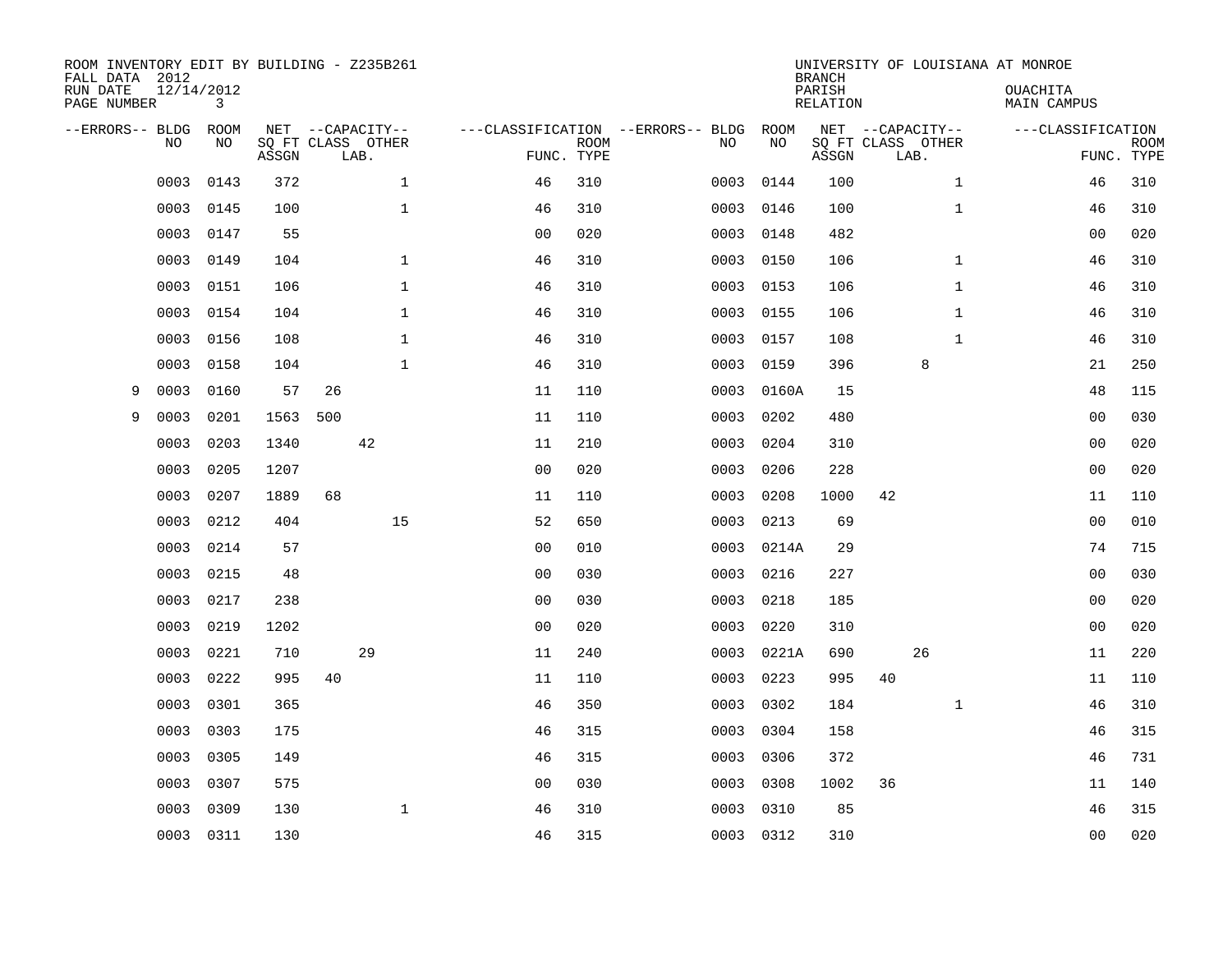| ROOM INVENTORY EDIT BY BUILDING - Z235B261<br>FALL DATA 2012 |                              |       |                           |                |             |                                               |            | <b>BRANCH</b>                                           | UNIVERSITY OF LOUISIANA AT MONROE                                                                                          |                                                         |                           |
|--------------------------------------------------------------|------------------------------|-------|---------------------------|----------------|-------------|-----------------------------------------------|------------|---------------------------------------------------------|----------------------------------------------------------------------------------------------------------------------------|---------------------------------------------------------|---------------------------|
| RUN DATE<br>PAGE NUMBER                                      | 12/14/2012<br>$\overline{4}$ |       |                           |                |             |                                               |            | PARISH<br><b>RELATION</b>                               |                                                                                                                            | OUACHITA<br>MAIN CAMPUS                                 |                           |
| --ERRORS-- BLDG ROOM<br>NO                                   | NO                           |       | NET --CAPACITY--          |                | <b>ROOM</b> | ---CLASSIFICATION --ERRORS-- BLDG ROOM<br>NO. | NO         |                                                         | NET --CAPACITY--                                                                                                           | ---CLASSIFICATION                                       |                           |
|                                                              |                              | ASSGN | SQ FT CLASS OTHER<br>LAB. | FUNC. TYPE     |             |                                               |            | ASSGN                                                   | SQ FT CLASS OTHER<br>LAB.                                                                                                  |                                                         | <b>ROOM</b><br>FUNC. TYPE |
| 0003                                                         | 0313                         | 1082  |                           | 0 <sub>0</sub> | 020         | 0003                                          | 0314       | 222                                                     |                                                                                                                            | 00                                                      | 020                       |
| 0003                                                         | 0315                         | 765   | 13                        | 11             | 140         | 0003                                          | 0316       | 775                                                     | 23                                                                                                                         | 11                                                      | 140                       |
| 0003                                                         | 0317                         | 409   | 8                         | 46             | 650         | 0003                                          | 0318       | 1114                                                    | 48                                                                                                                         | 11                                                      | 110                       |
| 0003                                                         | 0319A                        | 29    |                           | 48             | 115         | 0003                                          | 0320       | 48                                                      |                                                                                                                            | 0 <sub>0</sub>                                          | 030                       |
| 0003                                                         | 0321                         | 238   |                           | 0 <sub>0</sub> | 030         | 0003                                          | 0323       | 272                                                     |                                                                                                                            | 0 <sub>0</sub>                                          | 020                       |
| 0003                                                         | 0324                         | 1127  |                           | 0 <sub>0</sub> | 020         | 0003                                          | 0325       | 310                                                     |                                                                                                                            | 0 <sub>0</sub>                                          | 020                       |
| 0003                                                         | 0326                         | 71    |                           | 00             | 020         | 0003                                          | 0327       | 64                                                      | $\mathbf{1}$                                                                                                               | 00                                                      | 030                       |
| 0003                                                         | 0328                         | 36    |                           | 46             | 731         | 0003                                          | 0329       | 64                                                      | $\mathbf{1}$                                                                                                               | 0 <sub>0</sub>                                          | 030                       |
| 0003                                                         | 0330                         | 112   | $\mathbf 1$               | 46             | 310         |                                               | 0003 0331  | 114                                                     |                                                                                                                            | 00                                                      | 020                       |
| 0003                                                         | 0332                         | 114   | $\mathbf{1}$              | 46             | 310         | 0003                                          | 0333       | 114                                                     | $\mathbf{1}$                                                                                                               | 46                                                      | 310                       |
| 0003                                                         | 0334                         | 114   |                           | 46             | 315         |                                               | 0003 0335  | 345                                                     | 7                                                                                                                          | 21                                                      | 250                       |
| 0003                                                         | 0337                         | 53    |                           | 0 <sub>0</sub> | 020         | 0003                                          | 0338       | 101                                                     | $\mathbf{1}$                                                                                                               | 46                                                      | 310                       |
| 0003                                                         | 0339                         | 22    |                           | 46             | 315         |                                               | 0003 0340  | 516                                                     |                                                                                                                            | 00                                                      | 020                       |
| 0003                                                         | 0341                         | 19    |                           | 46             | 315         |                                               | 0003 0342  | 100                                                     | $\mathbf{1}$                                                                                                               | 46                                                      | 310                       |
| 0003                                                         | 0343                         | 104   | $\mathbf{1}$              | 46             | 310         |                                               | 0003 0344  | 102                                                     | $\mathbf{1}$                                                                                                               | 46                                                      | 310                       |
| 0003                                                         | 0345                         | 104   | $\mathbf 1$               | 46             | 310         | 0003                                          | 0346       | 104                                                     | $\mathbf{1}$                                                                                                               | 46                                                      | 310                       |
| 0003                                                         | 0347                         | 102   | $\mathbf 1$               | 46             | 310         | 0003                                          | 0348       | 104                                                     | $\mathbf{1}$                                                                                                               | 46                                                      | 310                       |
| 0003                                                         | 0349                         | 102   | 1                         | 46             | 310         |                                               | 0003 0350  | 104                                                     | $\mathbf{1}$                                                                                                               | 46                                                      | 310                       |
| 0003                                                         | 0351                         | 104   | $\mathbf 1$               | 46             | 310         | 0003                                          | 0352       | 104                                                     | $\mathbf{1}$                                                                                                               | 46                                                      | 310                       |
|                                                              | 0003 0353                    | 104   | $\mathbf 1$               | 46             | 310         |                                               | 0003 0354  | 103<br>TOTAL NUMBER CLASSROOMS<br>TOTAL NUMBER LABS 210 | $\mathbf{1}$<br>TOTAL NET ASSIGN SO. FT. IN ROOM FILE<br>TOTAL NUMBER COMPUTER CLASSROOMS<br>TOTAL NUMBER SPECIAL LABS 220 | 46<br>28,998<br>10<br>3<br>$\mathbf{1}$<br>$\mathbf{1}$ | 310                       |
|                                                              | 0004 1101A                   | 260   | 2                         | 91             | 920         |                                               | 0004 1101B | 65                                                      | $\mathbf{1}$                                                                                                               | 91                                                      | 920                       |
|                                                              | 0004 1102A                   | 260   | 2                         | 91             | 920         |                                               | 0004 1102B | 65                                                      | $\mathbf{1}$                                                                                                               | 91                                                      | 920                       |
|                                                              | 0004 1103A                   | 260   | 2                         | 91             | 920         |                                               | 0004 1103B | 65                                                      | $\mathbf{1}$                                                                                                               | 91                                                      | 920                       |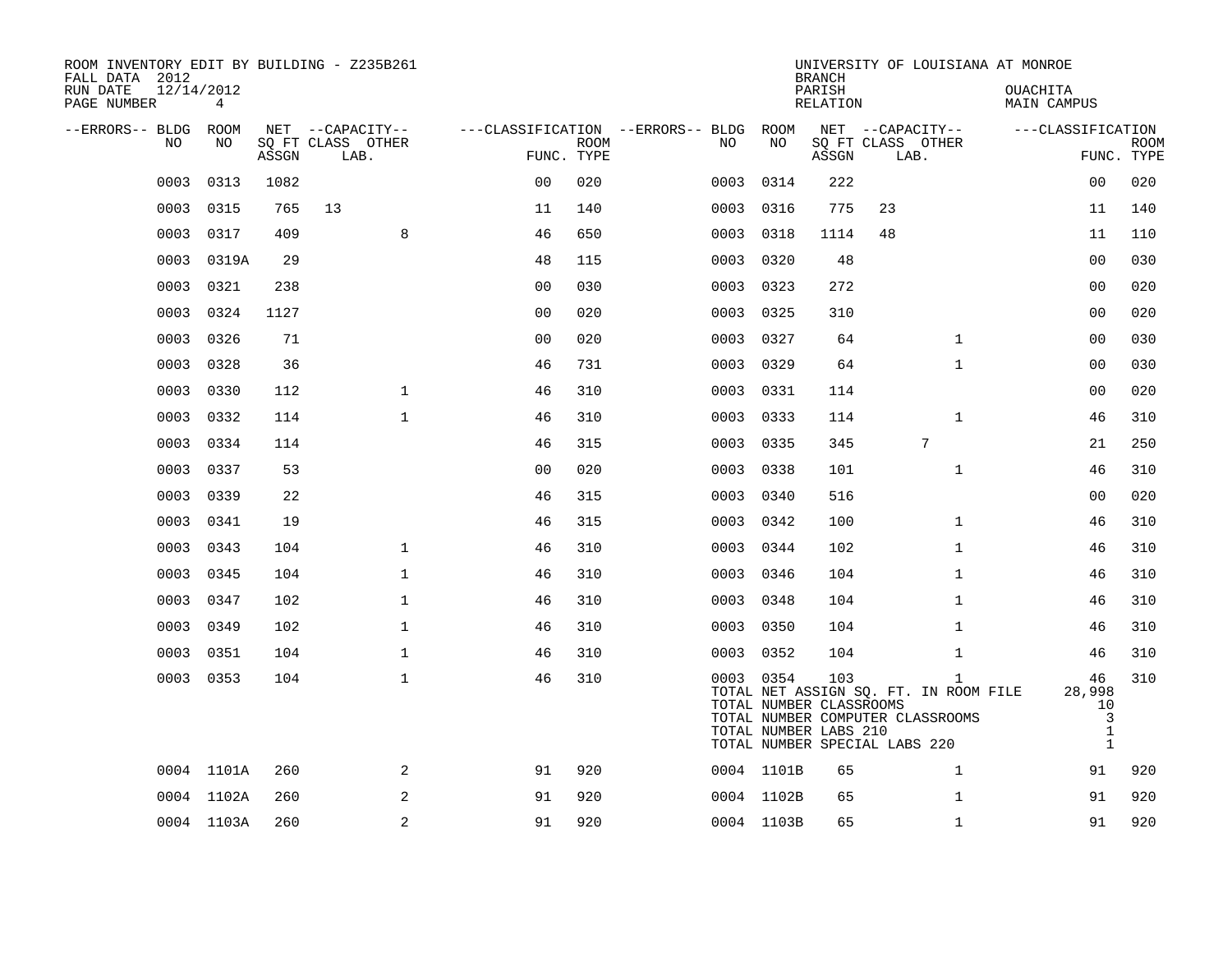| ROOM INVENTORY EDIT BY BUILDING - Z235B261<br>FALL DATA 2012<br>RUN DATE<br>PAGE NUMBER | 12/14/2012<br>5 |       |                                               |                                                 |             |      |            | <b>BRANCH</b><br>PARISH<br>RELATION | UNIVERSITY OF LOUISIANA AT MONROE             | <b>OUACHITA</b><br>MAIN CAMPUS |                           |
|-----------------------------------------------------------------------------------------|-----------------|-------|-----------------------------------------------|-------------------------------------------------|-------------|------|------------|-------------------------------------|-----------------------------------------------|--------------------------------|---------------------------|
| --ERRORS-- BLDG<br><b>NO</b>                                                            | ROOM<br>NO.     | ASSGN | NET --CAPACITY--<br>SQ FT CLASS OTHER<br>LAB. | ---CLASSIFICATION --ERRORS-- BLDG<br>FUNC. TYPE | <b>ROOM</b> | NO   | ROOM<br>NO | ASSGN                               | NET --CAPACITY--<br>SQ FT CLASS OTHER<br>LAB. | ---CLASSIFICATION              | <b>ROOM</b><br>FUNC. TYPE |
| 0004                                                                                    | 1104A           | 260   | 2                                             | 91                                              | 920         | 0004 | 1104B      | 65                                  | $\mathbf{1}$                                  | 91                             | 920                       |
|                                                                                         | 0004 1105A      | 260   | 2                                             | 91                                              | 920         |      | 0004 1105B | 65                                  | $\mathbf{1}$                                  | 91                             | 920                       |
| 0004                                                                                    | 1106A           | 260   | 2                                             | 91                                              | 920         |      | 0004 1106B | 65                                  | $\mathbf{1}$                                  | 91                             | 920                       |
|                                                                                         | 0004 1107A      | 260   | $\overline{2}$                                | 91                                              | 920         |      | 0004 1107B | 65                                  | $\mathbf{1}$                                  | 91                             | 920                       |
| 0004                                                                                    | 1108A           | 260   | 2                                             | 91                                              | 920         |      | 0004 1108B | 65                                  | $\mathbf{1}$                                  | 91                             | 920                       |
|                                                                                         | 0004 1109A      | 260   | 2                                             | 91                                              | 920         |      | 0004 1109B | 65                                  | $\mathbf{1}$                                  | 91                             | 920                       |
| 0004                                                                                    | 1110A           | 260   | 2                                             | 91                                              | 920         |      | 0004 1110B | 65                                  | $\mathbf{1}$                                  | 91                             | 920                       |
|                                                                                         | 0004 1111A      | 260   | 2                                             | 91                                              | 920         |      | 0004 1111B | 65                                  | $\mathbf{1}$                                  | 91                             | 920                       |
| 0004                                                                                    | 1112A           | 260   | 2                                             | 91                                              | 920         |      | 0004 1112B | 65                                  | $\mathbf{1}$                                  | 91                             | 920                       |
|                                                                                         | 0004 1113A      | 260   | 2                                             | 91                                              | 920         |      | 0004 1113B | 65                                  | $\mathbf{1}$                                  | 91                             | 920                       |
|                                                                                         | 0004 1114A      | 260   | 2                                             | 91                                              | 920         |      | 0004 1114B | 65                                  | $\mathbf{1}$                                  | 91                             | 920                       |
|                                                                                         | 0004 1115A      | 260   | 2                                             | 91                                              | 920         |      | 0004 1115B | 65                                  | $\mathbf{1}$                                  | 91                             | 920                       |
| 0004                                                                                    | 1116A           | 260   | 2                                             | 91                                              | 920         |      | 0004 1116B | 65                                  | $\mathbf{1}$                                  | 91                             | 920                       |
|                                                                                         | 0004 1117A      | 260   | 2                                             | 91                                              | 920         |      | 0004 1117B | 65                                  | $\mathbf{1}$                                  | 91                             | 920                       |
|                                                                                         | 0004 1118A      | 260   | $\overline{a}$                                | 91                                              | 920         |      | 0004 1118B | 65                                  | $\mathbf{1}$                                  | 91                             | 920                       |
|                                                                                         | 0004 1119A      | 260   | $\overline{a}$                                | 91                                              | 920         |      | 0004 1119B | 65                                  | $\mathbf{1}$                                  | 91                             | 920                       |
|                                                                                         | 0004 1120A      | 260   | 2                                             | 91                                              | 920         |      | 0004 1120B | 65                                  | $\mathbf{1}$                                  | 91                             | 920                       |
| 0004                                                                                    | 1121A           | 260   | 2                                             | 91                                              | 920         |      | 0004 1121B | 65                                  | $\mathbf{1}$                                  | 91                             | 920                       |
|                                                                                         | 0004 1122A      | 260   | 2                                             | 91                                              | 920         |      | 0004 1122B | 65                                  | $\mathbf{1}$                                  | 91                             | 920                       |
|                                                                                         | 0004 1123A      | 260   | 2                                             | 91                                              | 920         |      | 0004 1123B | 65                                  | $\mathbf{1}$                                  | 91                             | 920                       |
|                                                                                         | 0004 1124A      | 260   | 2                                             | 91                                              | 920         |      | 0004 1124B | 65                                  | $\mathbf{1}$                                  | 91                             | 920                       |
|                                                                                         | 0004 1125A      | 260   | 2                                             | 91                                              | 920         |      | 0004 1125B | 65                                  | $\mathbf{1}$                                  | 91                             | 920                       |
|                                                                                         | 0004 1126A      | 260   | 2                                             | 91                                              | 920         |      | 0004 1126B | 65                                  | $\mathbf{1}$                                  | 91                             | 920                       |
|                                                                                         | 0004 1127A      | 260   | 2                                             | 91                                              | 920         |      | 0004 1127B | 65                                  | $\mathbf{1}$                                  | 91                             | 920                       |
|                                                                                         | 0004 1128A      | 260   | 2                                             | 91                                              | 920         |      | 0004 1128B | 65                                  | $\mathbf{1}$                                  | 91                             | 920                       |
|                                                                                         | 0004 1129A      | 260   | $\overline{c}$                                | 91                                              | 920         |      | 0004 1129B | 65                                  | $\mathbf{1}$                                  | 91                             | 920                       |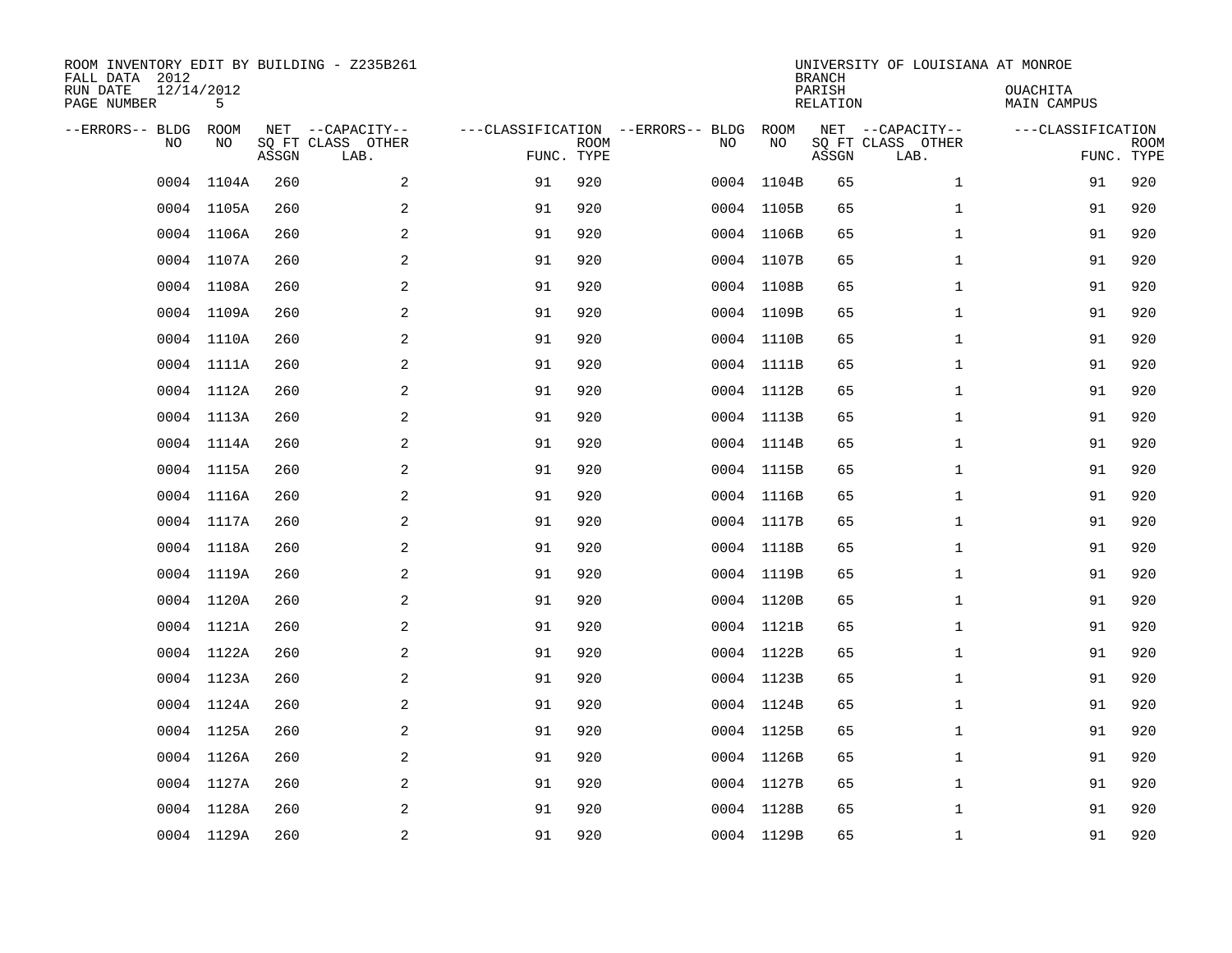| ROOM INVENTORY EDIT BY BUILDING - Z235B261<br>FALL DATA 2012<br>RUN DATE<br>PAGE NUMBER | 12/14/2012<br>6 |       |                                               |                                                 |             |    |            | <b>BRANCH</b><br>PARISH<br><b>RELATION</b> | UNIVERSITY OF LOUISIANA AT MONROE             | OUACHITA<br><b>MAIN CAMPUS</b>  |             |
|-----------------------------------------------------------------------------------------|-----------------|-------|-----------------------------------------------|-------------------------------------------------|-------------|----|------------|--------------------------------------------|-----------------------------------------------|---------------------------------|-------------|
| --ERRORS-- BLDG<br>NO                                                                   | ROOM<br>NO      | ASSGN | NET --CAPACITY--<br>SQ FT CLASS OTHER<br>LAB. | ---CLASSIFICATION --ERRORS-- BLDG<br>FUNC. TYPE | <b>ROOM</b> | NO | ROOM<br>NO | ASSGN                                      | NET --CAPACITY--<br>SQ FT CLASS OTHER<br>LAB. | ---CLASSIFICATION<br>FUNC. TYPE | <b>ROOM</b> |
| 0004                                                                                    | 1130A           | 260   | 2                                             | 91                                              | 920         |    | 0004 1130B | 65                                         | $\mathbf{1}$                                  | 91                              | 920         |
|                                                                                         | 0004 1131A      | 260   | 2                                             | 91                                              | 920         |    | 0004 1131B | 65                                         | $\mathbf{1}$                                  | 91                              | 920         |
|                                                                                         | 0004 1132A      | 260   | 2                                             | 91                                              | 920         |    | 0004 1132B | 65                                         | $\mathbf{1}$                                  | 91                              | 920         |
|                                                                                         | 0004 1133A      | 260   | $\mathbf{2}$                                  | 91                                              | 920         |    | 0004 1133B | 65                                         | $\mathbf{1}$                                  | 91                              | 920         |
| 0004                                                                                    | 1134A           | 260   | 2                                             | 91                                              | 920         |    | 0004 1134B | 65                                         | $\mathbf{1}$                                  | 91                              | 920         |
|                                                                                         | 0004 1135A      | 260   | 2                                             | 91                                              | 920         |    | 0004 1135B | 65                                         | $\mathbf{1}$                                  | 91                              | 920         |
|                                                                                         | 0004 1136A      | 260   | 2                                             | 91                                              | 920         |    | 0004 1136B | 65                                         | $\mathbf{1}$                                  | 91                              | 920         |
|                                                                                         | 0004 1137A      | 260   | 2                                             | 91                                              | 920         |    | 0004 1137B | 65                                         | $\mathbf{1}$                                  | 91                              | 920         |
|                                                                                         | 0004 1138A      | 260   | 2                                             | 91                                              | 920         |    | 0004 1138B | 65                                         | $\mathbf{1}$                                  | 91                              | 920         |
|                                                                                         | 0004 1139A      | 260   | 2                                             | 91                                              | 920         |    | 0004 1139B | 65                                         | $\mathbf{1}$                                  | 91                              | 920         |
|                                                                                         | 0004 1140A      | 260   | 2                                             | 91                                              | 920         |    | 0004 1140B | 65                                         | $\mathbf{1}$                                  | 91                              | 920         |
|                                                                                         | 0004 1141       | 1160  |                                               | 0 <sub>0</sub>                                  | 020         |    | 0004 1142  | 154                                        |                                               | 0 <sub>0</sub>                  | 020         |
|                                                                                         | 0004 1143       | 160   |                                               | 0 <sub>0</sub>                                  | 020         |    | 0004 1144  | 154                                        |                                               | 00                              | 020         |
|                                                                                         | 0004 1145       | 1269  |                                               | 0 <sub>0</sub>                                  | 020         |    | 0004 1150  | 529                                        | 5                                             | 91                              | 935         |
| 0004                                                                                    | 1151            | 36    |                                               | 0 <sub>0</sub>                                  | 030         |    | 0004 1152  | 53                                         |                                               | 91                              | 935         |
|                                                                                         | 0004 1153       | 82    |                                               | 0 <sub>0</sub>                                  | 030         |    | 0004 1154  | 115                                        | 2                                             | 91                              | 935         |
|                                                                                         | 0004 1156       | 65    |                                               | 0 <sub>0</sub>                                  | 030         |    | 0004 1156A | 58                                         |                                               | 00                              | 020         |
| 0004                                                                                    | 1157            | 187   |                                               | 91                                              | 935         |    | 0004 1158  | 323                                        |                                               | 0 <sub>0</sub>                  | 020         |
|                                                                                         | 0004 1159       | 35    |                                               | 0 <sub>0</sub>                                  | 030         |    | 0004 1160  | 16                                         |                                               | 0 <sub>0</sub>                  | 030         |
|                                                                                         | 0004 1201A      | 260   | 2                                             | 91                                              | 920         |    | 0004 1201B | 65                                         | $\mathbf{1}$                                  | 91                              | 920         |
|                                                                                         | 0004 1202A      | 260   | 2                                             | 91                                              | 920         |    | 0004 1202B | 65                                         | $\mathbf{1}$                                  | 91                              | 920         |
|                                                                                         | 0004 1203A      | 260   | 2                                             | 91                                              | 920         |    | 0004 1203B | 65                                         | $\mathbf{1}$                                  | 91                              | 920         |
|                                                                                         | 0004 1204A      | 260   | 2                                             | 91                                              | 920         |    | 0004 1204B | 65                                         | $\mathbf{1}$                                  | 91                              | 920         |
|                                                                                         | 0004 1205A      | 260   | 2                                             | 91                                              | 920         |    | 0004 1205B | 65                                         | $\mathbf{1}$                                  | 91                              | 920         |
|                                                                                         | 0004 1206A      | 260   | 2                                             | 91                                              | 920         |    | 0004 1206B | 65                                         | $\mathbf{1}$                                  | 91                              | 920         |
|                                                                                         | 0004 1207A      | 260   | $\overline{c}$                                | 91                                              | 920         |    | 0004 1207B | 65                                         | $\mathbf{1}$                                  | 91                              | 920         |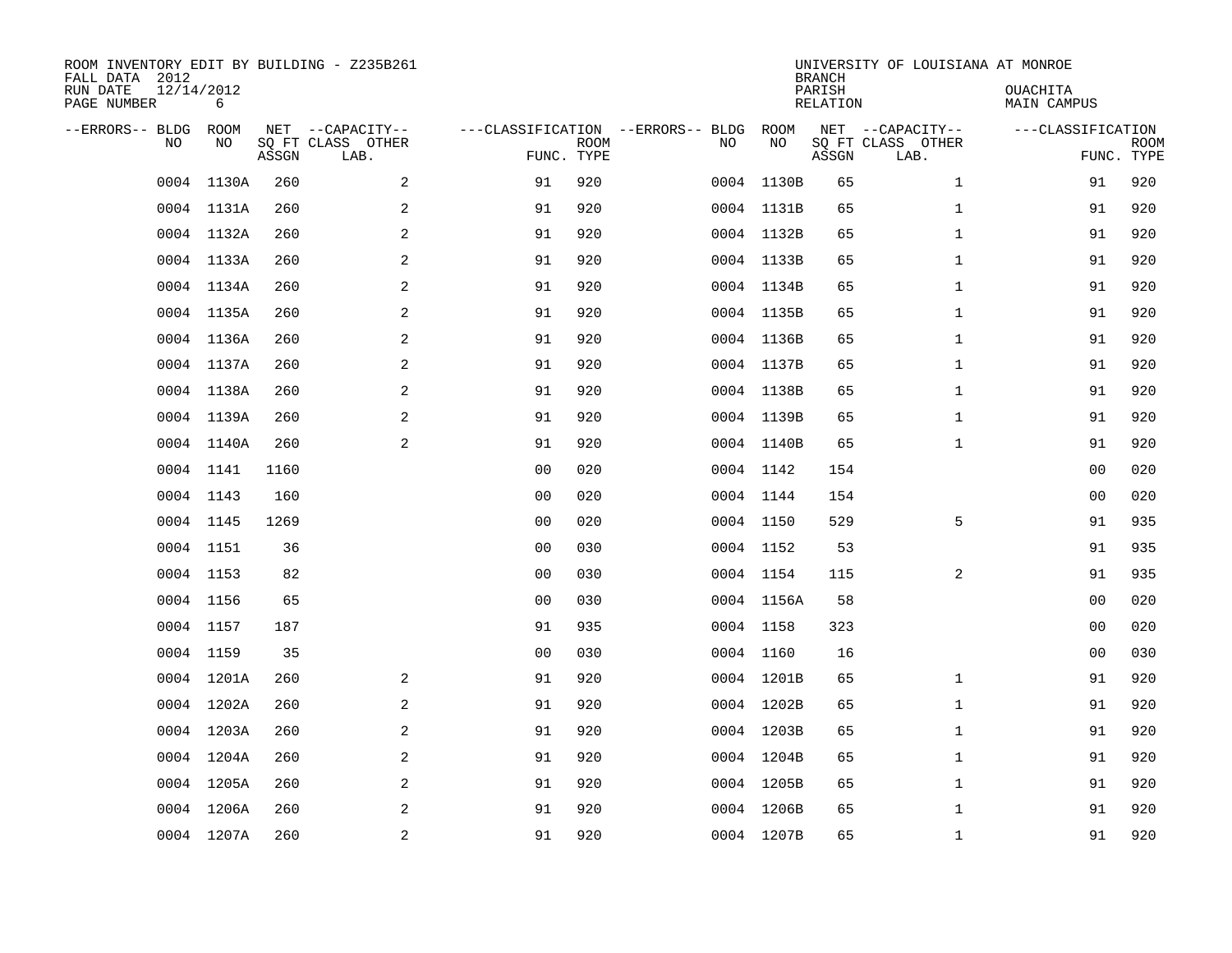| ROOM INVENTORY EDIT BY BUILDING - Z235B261<br>FALL DATA 2012<br>RUN DATE<br>PAGE NUMBER | 12/14/2012<br>7 |       |                                               |                                                 |             |      |            | <b>BRANCH</b><br>PARISH<br><b>RELATION</b> | UNIVERSITY OF LOUISIANA AT MONROE             | OUACHITA<br><b>MAIN CAMPUS</b>  |             |
|-----------------------------------------------------------------------------------------|-----------------|-------|-----------------------------------------------|-------------------------------------------------|-------------|------|------------|--------------------------------------------|-----------------------------------------------|---------------------------------|-------------|
| --ERRORS-- BLDG<br>NO                                                                   | ROOM<br>NO      | ASSGN | NET --CAPACITY--<br>SQ FT CLASS OTHER<br>LAB. | ---CLASSIFICATION --ERRORS-- BLDG<br>FUNC. TYPE | <b>ROOM</b> | NO   | ROOM<br>NO | ASSGN                                      | NET --CAPACITY--<br>SQ FT CLASS OTHER<br>LAB. | ---CLASSIFICATION<br>FUNC. TYPE | <b>ROOM</b> |
| 0004                                                                                    | 1208A           | 260   | 2                                             | 91                                              | 920         | 0004 | 1208B      | 65                                         | $\mathbf{1}$                                  | 91                              | 920         |
|                                                                                         | 0004 1209A      | 260   | $\sqrt{2}$                                    | 91                                              | 920         |      | 0004 1209B | 65                                         | $\mathbf{1}$                                  | 91                              | 920         |
|                                                                                         | 0004 1210A      | 260   | 2                                             | 91                                              | 920         |      | 0004 1210B | 65                                         | $\mathbf{1}$                                  | 91                              | 920         |
|                                                                                         | 0004 1211A      | 260   | 2                                             | 91                                              | 920         |      | 0004 1211B | 65                                         | $\mathbf{1}$                                  | 91                              | 920         |
| 0004                                                                                    | 1212A           | 260   | 2                                             | 91                                              | 920         |      | 0004 1212B | 65                                         | $\mathbf{1}$                                  | 91                              | 920         |
|                                                                                         | 0004 1213A      | 260   | 2                                             | 91                                              | 920         |      | 0004 1213B | 65                                         | $\mathbf{1}$                                  | 91                              | 920         |
|                                                                                         | 0004 1214A      | 260   | 2                                             | 91                                              | 920         |      | 0004 1214B | 65                                         | $\mathbf{1}$                                  | 91                              | 920         |
|                                                                                         | 0004 1215A      | 260   | 2                                             | 91                                              | 920         |      | 0004 1215B | 65                                         | $\mathbf{1}$                                  | 91                              | 920         |
|                                                                                         | 0004 1216A      | 260   | 2                                             | 91                                              | 920         |      | 0004 1216B | 65                                         | $\mathbf{1}$                                  | 91                              | 920         |
|                                                                                         | 0004 1217A      | 260   | 2                                             | 91                                              | 920         |      | 0004 1217B | 65                                         | $\mathbf{1}$                                  | 91                              | 920         |
|                                                                                         | 0004 1218A      | 260   | 2                                             | 91                                              | 920         |      | 0004 1218B | 65                                         | $\mathbf{1}$                                  | 91                              | 920         |
|                                                                                         | 0004 1219A      | 260   | 2                                             | 91                                              | 920         |      | 0004 1219B | 65                                         | $\mathbf{1}$                                  | 91                              | 920         |
|                                                                                         | 0004 1220A      | 260   | 2                                             | 91                                              | 920         |      | 0004 1220B | 65                                         | $\mathbf{1}$                                  | 91                              | 920         |
|                                                                                         | 0004 1221A      | 260   | 2                                             | 91                                              | 920         |      | 0004 1221B | 65                                         | $\mathbf{1}$                                  | 91                              | 920         |
|                                                                                         | 0004 1222A      | 260   | 2                                             | 91                                              | 920         |      | 0004 1222B | 65                                         | $\mathbf{1}$                                  | 91                              | 920         |
|                                                                                         | 0004 1223A      | 260   | 2                                             | 91                                              | 920         |      | 0004 1223B | 65                                         | $\mathbf{1}$                                  | 91                              | 920         |
|                                                                                         | 0004 1224A      | 260   | 2                                             | 91                                              | 920         |      | 0004 1224B | 65                                         | $\mathbf{1}$                                  | 91                              | 920         |
| 0004                                                                                    | 1225A           | 260   | $\overline{a}$                                | 91                                              | 920         |      | 0004 1225B | 65                                         | $\mathbf{1}$                                  | 91                              | 920         |
|                                                                                         | 0004 1226A      | 260   | 2                                             | 91                                              | 920         |      | 0004 1226B | 65                                         | $\mathbf{1}$                                  | 91                              | 920         |
|                                                                                         | 0004 1227A      | 260   | 2                                             | 91                                              | 920         |      | 0004 1227B | 65                                         | $\mathbf{1}$                                  | 91                              | 920         |
|                                                                                         | 0004 1228A      | 260   | 2                                             | 91                                              | 920         |      | 0004 1228B | 65                                         | $\mathbf{1}$                                  | 91                              | 920         |
|                                                                                         | 0004 1229A      | 260   | 2                                             | 91                                              | 920         |      | 0004 1229B | 65                                         | $\mathbf{1}$                                  | 91                              | 920         |
|                                                                                         | 0004 1230A      | 260   | 2                                             | 91                                              | 920         |      | 0004 1230B | 65                                         | $\mathbf{1}$                                  | 91                              | 920         |
|                                                                                         | 0004 1231A      | 260   | 2                                             | 91                                              | 920         |      | 0004 1231B | 65                                         | $\mathbf{1}$                                  | 91                              | 920         |
|                                                                                         | 0004 1232A      | 260   | 2                                             | 91                                              | 920         |      | 0004 1232B | 65                                         | $\mathbf{1}$                                  | 91                              | 920         |
|                                                                                         | 0004 1234A      | 260   | $\overline{c}$                                | 91                                              | 920         |      | 0004 1234B | 65                                         | $\mathbf{1}$                                  | 91                              | 920         |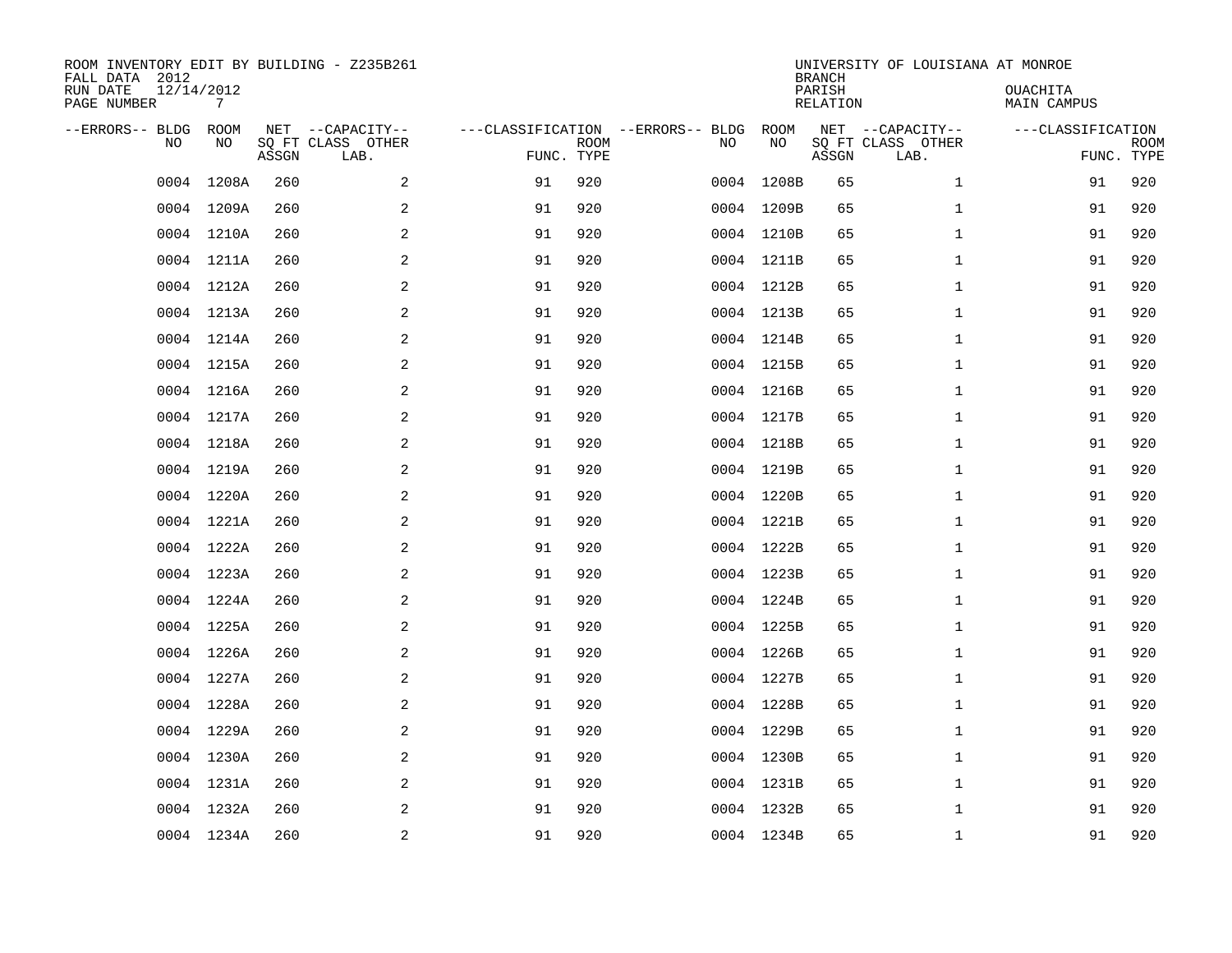| ROOM INVENTORY EDIT BY BUILDING - Z235B261<br>FALL DATA 2012<br>RUN DATE<br>PAGE NUMBER | 12/14/2012<br>8 |       |                                               |                                                 |             |    |            | <b>BRANCH</b><br>PARISH<br><b>RELATION</b> | UNIVERSITY OF LOUISIANA AT MONROE             | OUACHITA<br><b>MAIN CAMPUS</b>  |             |
|-----------------------------------------------------------------------------------------|-----------------|-------|-----------------------------------------------|-------------------------------------------------|-------------|----|------------|--------------------------------------------|-----------------------------------------------|---------------------------------|-------------|
| --ERRORS-- BLDG<br>NO                                                                   | ROOM<br>NO      | ASSGN | NET --CAPACITY--<br>SQ FT CLASS OTHER<br>LAB. | ---CLASSIFICATION --ERRORS-- BLDG<br>FUNC. TYPE | <b>ROOM</b> | NO | ROOM<br>NO | ASSGN                                      | NET --CAPACITY--<br>SQ FT CLASS OTHER<br>LAB. | ---CLASSIFICATION<br>FUNC. TYPE | <b>ROOM</b> |
| 0004                                                                                    | 1235A           | 260   | 2                                             | 91                                              | 920         |    | 0004 1235B | 65                                         | $\mathbf{1}$                                  | 91                              | 920         |
|                                                                                         | 0004 1236A      | 260   | 2                                             | 91                                              | 920         |    | 0004 1236B | 65                                         | $\mathbf{1}$                                  | 91                              | 920         |
|                                                                                         | 0004 1237A      | 260   | 2                                             | 91                                              | 920         |    | 0004 1237B | 65                                         | $\mathbf{1}$                                  | 91                              | 920         |
|                                                                                         | 0004 1238A      | 260   | $\overline{a}$                                | 91                                              | 920         |    | 0004 1238B | 65                                         | $\mathbf{1}$                                  | 91                              | 920         |
|                                                                                         | 0004 1239A      | 260   | 2                                             | 91                                              | 920         |    | 0004 1239B | 65                                         | $\mathbf{1}$                                  | 91                              | 920         |
|                                                                                         | 0004 1240A      | 260   | 2                                             | 91                                              | 920         |    | 0004 1240B | 65                                         | $\mathbf{1}$                                  | 91                              | 920         |
|                                                                                         | 0004 1241       | 1160  |                                               | 0 <sub>0</sub>                                  | 020         |    | 0004 1242  | 154                                        |                                               | 00                              | 020         |
|                                                                                         | 0004 1243       | 160   |                                               | 0 <sub>0</sub>                                  | 020         |    | 0004 1244  | 154                                        |                                               | 0 <sub>0</sub>                  | 020         |
|                                                                                         | 0004 1245       | 1269  |                                               | 0 <sub>0</sub>                                  | 020         |    | 0004 1250  | 529                                        | 5                                             | 91                              | 935         |
|                                                                                         | 0004 1253       | 58    |                                               | 0 <sub>0</sub>                                  | 030         |    | 0004 1253A | 22                                         |                                               | 00                              | 030         |
|                                                                                         | 0004 1257       | 187   |                                               | 91                                              | 935         |    | 0004 1258  | 482                                        | 10                                            | 91                              | 935         |
|                                                                                         | 0004 1258A      | 58    |                                               | 0 <sub>0</sub>                                  | 020         |    | 0004 1259  | 35                                         |                                               | 0 <sub>0</sub>                  | 030         |
|                                                                                         | 0004 1260       | 237   | 10                                            | 91                                              | 935         |    | 0004 1301A | 260                                        | 2                                             | 91                              | 920         |
|                                                                                         | 0004 1301B      | 65    | $\mathbf 1$                                   | 91                                              | 920         |    | 0004 1302A | 260                                        | 2                                             | 91                              | 920         |
|                                                                                         | 0004 1302B      | 65    | $\mathbf 1$                                   | 91                                              | 920         |    | 0004 1303A | 260                                        | 2                                             | 91                              | 920         |
|                                                                                         | 0004 1303B      | 65    | $\mathbf{1}$                                  | 91                                              | 920         |    | 0004 1304A | 260                                        | 2                                             | 91                              | 920         |
|                                                                                         | 0004 1304B      | 65    | $\mathbf 1$                                   | 91                                              | 920         |    | 0004 1305A | 260                                        | 2                                             | 91                              | 920         |
|                                                                                         | 0004 1305B      | 65    | $\mathbf{1}$                                  | 91                                              | 920         |    | 0004 1306A | 260                                        | $\overline{a}$                                | 91                              | 920         |
|                                                                                         | 0004 1306B      | 65    | $\mathbf{1}$                                  | 91                                              | 920         |    | 0004 1307A | 260                                        | $\overline{2}$                                | 91                              | 920         |
|                                                                                         | 0004 1307B      | 65    | $\mathbf 1$                                   | 91                                              | 920         |    | 0004 1308A | 260                                        | 2                                             | 91                              | 920         |
|                                                                                         | 0004 1308B      | 65    | $\mathbf 1$                                   | 91                                              | 920         |    | 0004 1309A | 260                                        | 2                                             | 91                              | 920         |
|                                                                                         | 0004 1309B      | 65    | $\mathbf 1$                                   | 91                                              | 920         |    | 0004 1310A | 260                                        | 2                                             | 91                              | 920         |
|                                                                                         | 0004 1310B      | 65    | $\mathbf 1$                                   | 91                                              | 920         |    | 0004 1311A | 260                                        | 2                                             | 91                              | 920         |
|                                                                                         | 0004 1311B      | 65    | $\mathbf 1$                                   | 91                                              | 920         |    | 0004 1312A | 260                                        | 2                                             | 91                              | 920         |
|                                                                                         | 0004 1312B      | 65    | $\mathbf{1}$                                  | 91                                              | 920         |    | 0004 1313A | 260                                        | 2                                             | 91                              | 920         |
|                                                                                         | 0004 1313B      | 65    | $\mathbf{1}$                                  | 91                                              | 920         |    | 0004 1314A | 260                                        | $\overline{2}$                                | 91                              | 920         |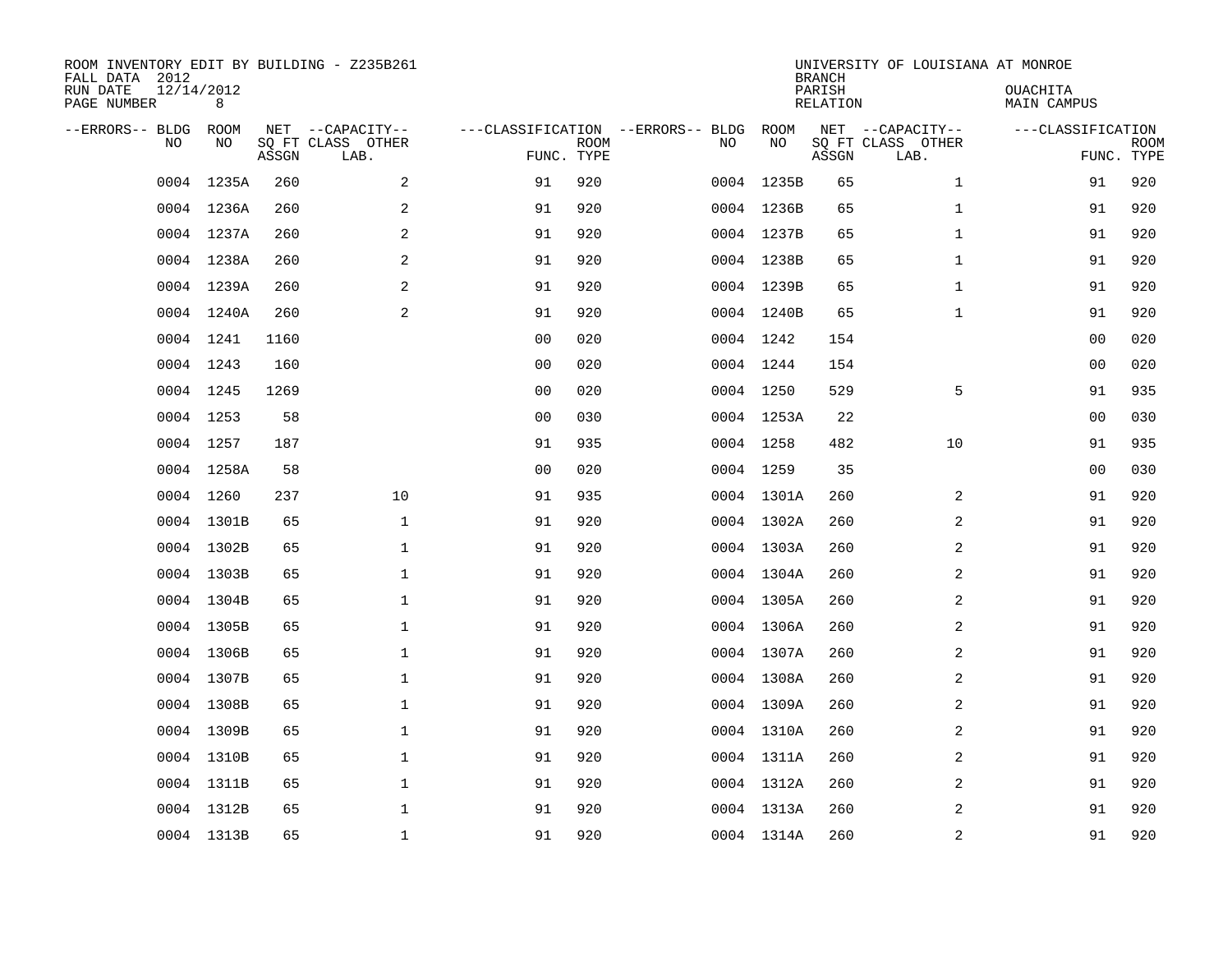| ROOM INVENTORY EDIT BY BUILDING - Z235B261<br>FALL DATA 2012<br>RUN DATE | 12/14/2012 |       |                           |                                   |             |    |            | <b>BRANCH</b><br>PARISH | UNIVERSITY OF LOUISIANA AT MONROE | OUACHITA           |                           |
|--------------------------------------------------------------------------|------------|-------|---------------------------|-----------------------------------|-------------|----|------------|-------------------------|-----------------------------------|--------------------|---------------------------|
| PAGE NUMBER                                                              | 9          |       |                           |                                   |             |    |            | <b>RELATION</b>         |                                   | <b>MAIN CAMPUS</b> |                           |
| --ERRORS-- BLDG                                                          | ROOM<br>NO |       | NET --CAPACITY--          | ---CLASSIFICATION --ERRORS-- BLDG |             |    | ROOM<br>NO |                         | NET --CAPACITY--                  | ---CLASSIFICATION  |                           |
| NO                                                                       |            | ASSGN | SQ FT CLASS OTHER<br>LAB. | FUNC. TYPE                        | <b>ROOM</b> | NO |            | ASSGN                   | SQ FT CLASS OTHER<br>LAB.         |                    | <b>ROOM</b><br>FUNC. TYPE |
| 0004                                                                     | 1314B      | 65    | $\mathbf 1$               | 91                                | 920         |    | 0004 1315A | 260                     | 2                                 | 91                 | 920                       |
|                                                                          | 0004 1315B | 65    | 1                         | 91                                | 920         |    | 0004 1316A | 260                     | 2                                 | 91                 | 920                       |
|                                                                          | 0004 1316B | 65    | 1                         | 91                                | 920         |    | 0004 1317A | 260                     | 2                                 | 91                 | 920                       |
|                                                                          | 0004 1317B | 65    | $\mathbf 1$               | 91                                | 920         |    | 0004 1318A | 260                     | 2                                 | 91                 | 920                       |
| 0004                                                                     | 1318B      | 65    | $\mathbf{1}$              | 91                                | 920         |    | 0004 1319A | 260                     | $\overline{a}$                    | 91                 | 920                       |
|                                                                          | 0004 1319B | 65    | $\mathbf{1}$              | 91                                | 920         |    | 0004 1320A | 260                     | $\overline{a}$                    | 91                 | 920                       |
|                                                                          | 0004 1320B | 65    | $\mathbf{1}$              | 91                                | 920         |    | 0004 1321A | 260                     | $\overline{a}$                    | 91                 | 920                       |
|                                                                          | 0004 1321B | 65    | $\mathbf 1$               | 91                                | 920         |    | 0004 1322A | 260                     | 2                                 | 91                 | 920                       |
|                                                                          | 0004 1322B | 65    | $\mathbf 1$               | 91                                | 920         |    | 0004 1323A | 260                     | 2                                 | 91                 | 920                       |
|                                                                          | 0004 1323B | 65    | $\mathbf 1$               | 91                                | 920         |    | 0004 1324A | 260                     | 2                                 | 91                 | 920                       |
|                                                                          | 0004 1324B | 65    | $\mathbf 1$               | 91                                | 920         |    | 0004 1325A | 260                     | 2                                 | 91                 | 920                       |
|                                                                          | 0004 1325B | 65    | $\mathbf{1}$              | 91                                | 920         |    | 0004 1326A | 260                     | $\overline{2}$                    | 91                 | 920                       |
|                                                                          | 0004 1326B | 65    | $\mathbf 1$               | 91                                | 920         |    | 0004 1327A | 260                     | 2                                 | 91                 | 920                       |
|                                                                          | 0004 1327B | 65    | $\mathbf 1$               | 91                                | 920         |    | 0004 1328A | 260                     | 2                                 | 91                 | 920                       |
|                                                                          | 0004 1328B | 65    | 1                         | 91                                | 920         |    | 0004 1329A | 260                     | 2                                 | 91                 | 920                       |
|                                                                          | 0004 1329B | 65    | $\mathbf 1$               | 91                                | 920         |    | 0004 1330A | 260                     | 2                                 | 91                 | 920                       |
|                                                                          | 0004 1330B | 65    | $\mathbf 1$               | 91                                | 920         |    | 0004 1331A | 260                     | 2                                 | 91                 | 920                       |
|                                                                          | 0004 1331B | 65    | $\mathbf{1}$              | 91                                | 920         |    | 0004 1332A | 260                     | $\overline{a}$                    | 91                 | 920                       |
|                                                                          | 0004 1332B | 65    | $\mathbf{1}$              | 91                                | 920         |    | 0004 1333A | 260                     | $\overline{a}$                    | 91                 | 920                       |
|                                                                          | 0004 1333B | 65    | $\mathbf 1$               | 91                                | 920         |    | 0004 1334A | 260                     | 2                                 | 91                 | 920                       |
|                                                                          | 0004 1334B | 65    | 1                         | 91                                | 920         |    | 0004 1335A | 260                     | 2                                 | 91                 | 920                       |
|                                                                          | 0004 1335B | 65    | $\mathbf 1$               | 91                                | 920         |    | 0004 1336A | 260                     | 2                                 | 91                 | 920                       |
|                                                                          | 0004 1336B | 65    | 1                         | 91                                | 920         |    | 0004 1337A | 260                     | 2                                 | 91                 | 920                       |
|                                                                          | 0004 1337B | 65    | $\mathbf 1$               | 91                                | 920         |    | 0004 1338A | 260                     | 2                                 | 91                 | 920                       |
|                                                                          | 0004 1338B | 65    | $\mathbf 1$               | 91                                | 920         |    | 0004 1339A | 260                     | 2                                 | 91                 | 920                       |
|                                                                          | 0004 1339B | 65    | $\mathbf{1}$              | 91                                | 920         |    | 0004 1340A | 260                     | 2                                 | 91                 | 920                       |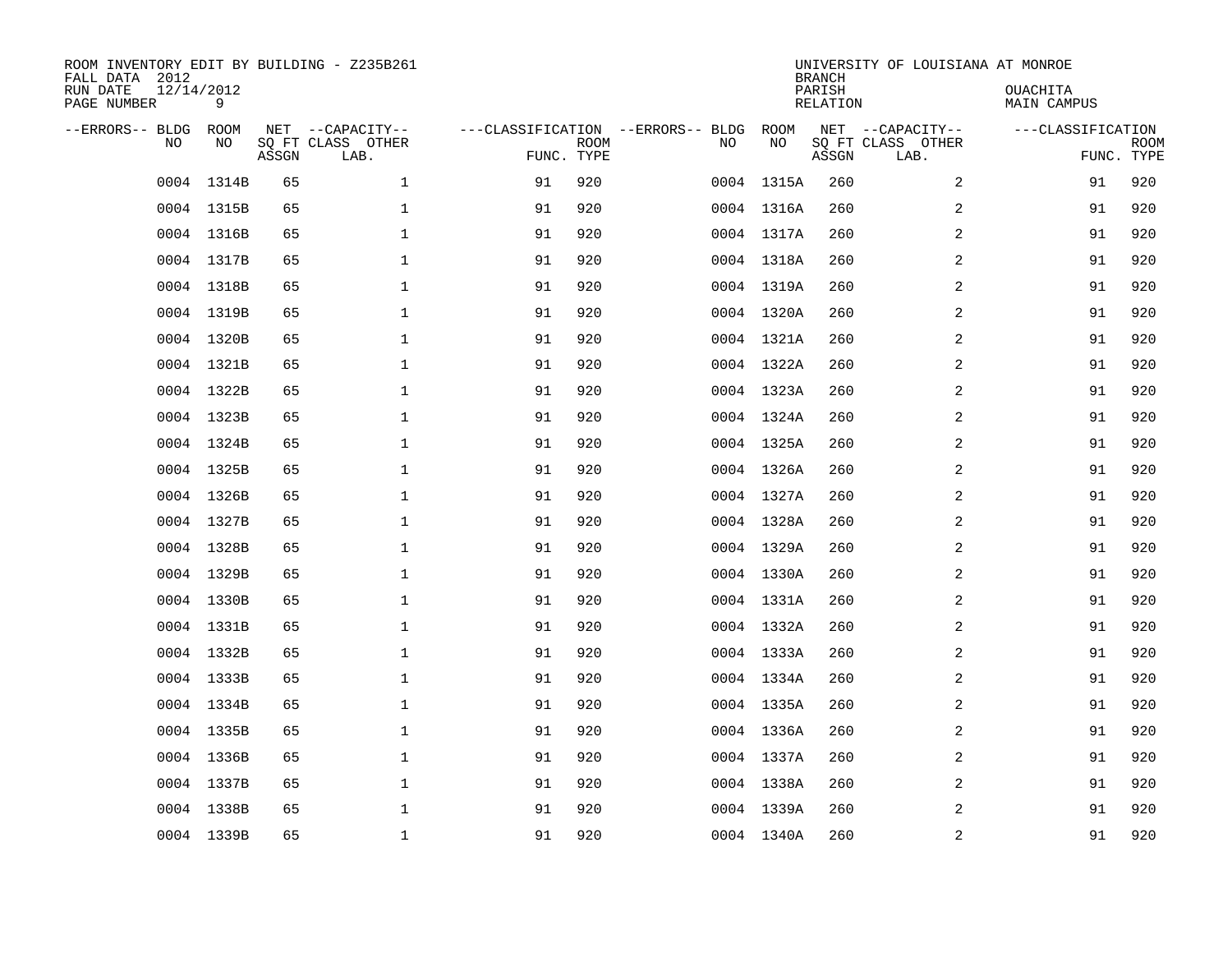| ROOM INVENTORY EDIT BY BUILDING - Z235B261<br>FALL DATA 2012 |                  |       |                           |                                        |             |           |                                                  | <b>BRANCH</b>             | UNIVERSITY OF LOUISIANA AT MONROE                                                                                |                         |                           |
|--------------------------------------------------------------|------------------|-------|---------------------------|----------------------------------------|-------------|-----------|--------------------------------------------------|---------------------------|------------------------------------------------------------------------------------------------------------------|-------------------------|---------------------------|
| RUN DATE<br>PAGE NUMBER                                      | 12/14/2012<br>10 |       |                           |                                        |             |           |                                                  | PARISH<br><b>RELATION</b> |                                                                                                                  | OUACHITA<br>MAIN CAMPUS |                           |
| --ERRORS-- BLDG ROOM                                         | NO               |       | NET --CAPACITY--          | ---CLASSIFICATION --ERRORS-- BLDG ROOM |             | NO.       | NO                                               |                           | NET --CAPACITY--                                                                                                 | ---CLASSIFICATION       |                           |
| NO                                                           |                  | ASSGN | SQ FT CLASS OTHER<br>LAB. | FUNC. TYPE                             | <b>ROOM</b> |           |                                                  | ASSGN                     | SQ FT CLASS OTHER<br>LAB.                                                                                        |                         | <b>ROOM</b><br>FUNC. TYPE |
|                                                              | 0004 1340B       | 65    | $\mathbf{1}$              | 91                                     | 920         | 0004 1341 |                                                  | 1160                      |                                                                                                                  | 00                      | 020                       |
|                                                              | 0004 1342        | 154   |                           | 00                                     | 020         | 0004 1343 |                                                  | 160                       |                                                                                                                  | 0 <sub>0</sub>          | 020                       |
|                                                              | 0004 1344        | 154   |                           | 0 <sub>0</sub>                         | 020         | 0004 1345 |                                                  | 1269                      |                                                                                                                  | 00                      | 020                       |
|                                                              | 0004 1350        | 529   | 2                         | 91                                     | 935         | 0004 1353 |                                                  | 58                        | 2                                                                                                                | 0 <sub>0</sub>          | 030                       |
|                                                              | 0004 1353A       | 22    | 2                         | 0 <sub>0</sub>                         | 030         | 0004 1357 |                                                  | 187                       | 2                                                                                                                | 91                      | 935                       |
|                                                              | 0004 1358        | 482   | 2                         | 91                                     | 935         |           | 0004 1358A                                       | 58                        |                                                                                                                  | 0 <sub>0</sub>          | 020                       |
|                                                              | 0004 1359        | 35    | 2                         | 0 <sub>0</sub>                         | 030         | 0004 1360 | TOTAL NUMBER CLASSROOMS<br>TOTAL NUMBER LABS 210 | 237                       | 10<br>TOTAL NET ASSIGN SQ. FT. IN ROOM FILE<br>TOTAL NUMBER COMPUTER CLASSROOMS<br>TOTAL NUMBER SPECIAL LABS 220 | 91<br>42,429            | 935                       |
| 0005                                                         | 2101A            | 110   | $\mathbf{1}$              | 91                                     | 920         |           | 0005 2101B                                       | 110                       | $\mathbf{1}$                                                                                                     | 91                      | 920                       |
| 0005                                                         | 2101C            | 38    | $\mathbf{1}$              | 91                                     | 920         | 0005      | 2101D                                            | 102                       |                                                                                                                  | 00                      | 020                       |
| 0005                                                         | 2102A            | 110   | $\mathbf 1$               | 91                                     | 920         |           | 0005 2102B                                       | 110                       | $\mathbf{1}$                                                                                                     | 91                      | 920                       |
| 0005                                                         | 2102C            | 38    | $\mathbf{1}$              | 91                                     | 920         | 0005      | 2102D                                            | 102                       |                                                                                                                  | 0 <sub>0</sub>          | 020                       |
| 0005                                                         | 2103A            | 110   | $\mathbf 1$               | 91                                     | 920         |           | 0005 2103B                                       | 110                       | $\mathbf{1}$                                                                                                     | 91                      | 920                       |
| 0005                                                         | 2103C            | 38    | $\mathbf{1}$              | 91                                     | 920         | 0005      | 2103D                                            | 102                       |                                                                                                                  | 0 <sub>0</sub>          | 020                       |
| 0005                                                         | 2104A            | 110   | $\mathbf 1$               | 91                                     | 920         | 0005      | 2104B                                            | 110                       | $\mathbf{1}$                                                                                                     | 91                      | 920                       |
| 0005                                                         | 2104C            | 38    | $\mathbf{1}$              | 91                                     | 920         | 0005      | 2104D                                            | 102                       |                                                                                                                  | 0 <sub>0</sub>          | 020                       |
| 0005                                                         | 2105A            | 110   | $\mathbf 1$               | 91                                     | 920         |           | 0005 2105B                                       | 110                       | $\mathbf{1}$                                                                                                     | 91                      | 920                       |
| 0005                                                         | 2105C            | 38    | $\mathbf 1$               | 91                                     | 920         | 0005      | 2105D                                            | 102                       |                                                                                                                  | 00                      | 020                       |
|                                                              | 0005 2106A       | 110   | $\mathbf 1$               | 91                                     | 920         | 0005      | 2106B                                            | 110                       | $\mathbf{1}$                                                                                                     | 91                      | 920                       |
| 0005                                                         | 2106C            | 38    | $\mathbf{1}$              | 91                                     | 920         | 0005      | 2106D                                            | 102                       |                                                                                                                  | 0 <sub>0</sub>          | 020                       |
|                                                              | 0005 2107A       | 110   | $\mathbf 1$               | 91                                     | 920         |           | 0005 2107B                                       | 110                       | $\mathbf{1}$                                                                                                     | 91                      | 920                       |
| 0005                                                         | 2107C            | 38    | $\mathbf 1$               | 91                                     | 920         | 0005      | 2107D                                            | 102                       |                                                                                                                  | 00                      | 020                       |
| 0005                                                         | 2108A            | 110   | $\mathbf 1$               | 91                                     | 920         | 0005      | 2108B                                            | 110                       | $\mathbf{1}$                                                                                                     | 91                      | 920                       |
|                                                              | 0005 2108C       | 38    | $\mathbf{1}$              | 91                                     | 920         |           | 0005 2108D                                       | 102                       |                                                                                                                  | 0 <sub>0</sub>          | 020                       |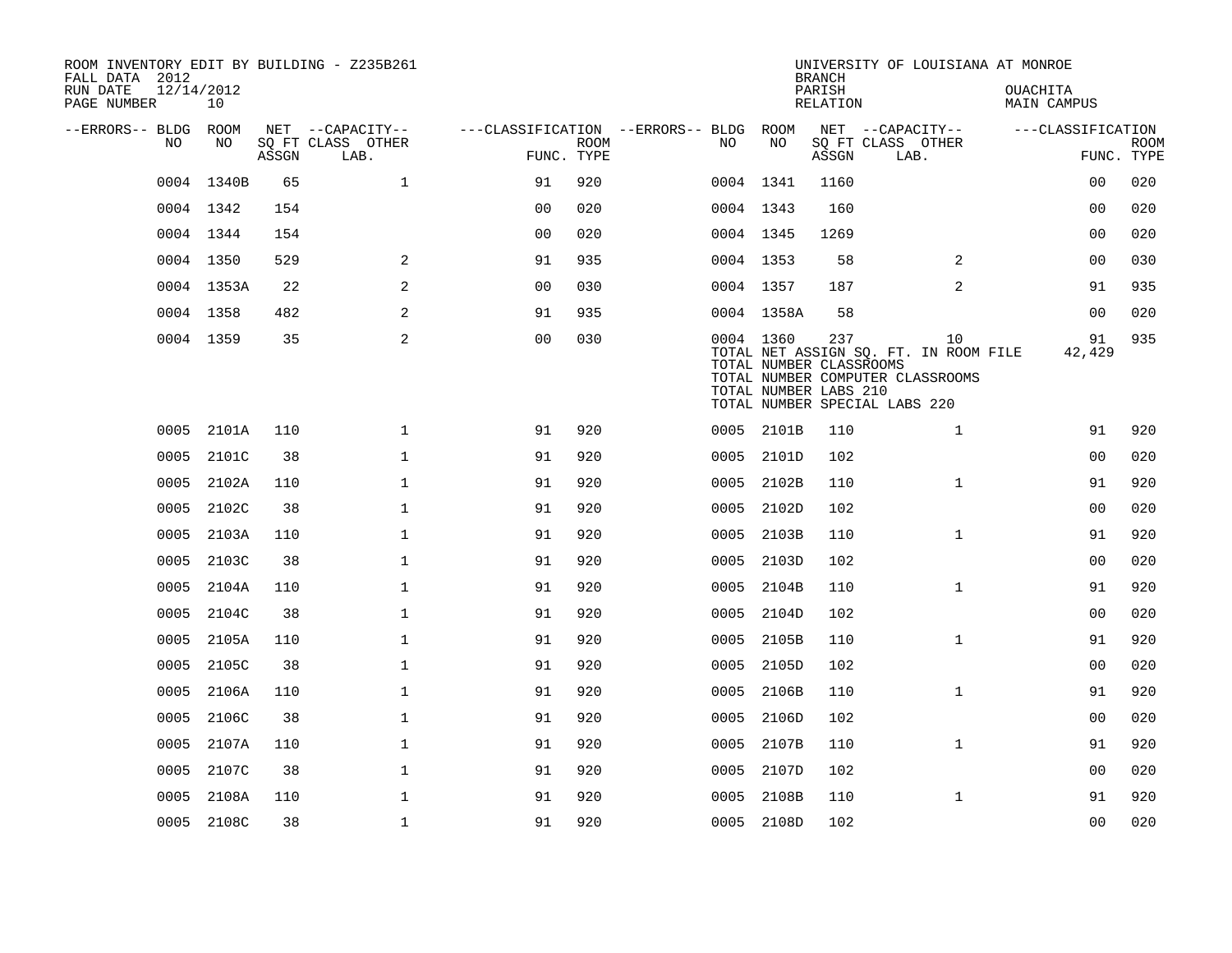| ROOM INVENTORY EDIT BY BUILDING - Z235B261<br>FALL DATA 2012<br>RUN DATE<br>PAGE NUMBER | 12/14/2012<br>11 |       |                                               |                                                 |             |           |            | <b>BRANCH</b><br>PARISH<br><b>RELATION</b> | UNIVERSITY OF LOUISIANA AT MONROE             | OUACHITA<br><b>MAIN CAMPUS</b> |                           |
|-----------------------------------------------------------------------------------------|------------------|-------|-----------------------------------------------|-------------------------------------------------|-------------|-----------|------------|--------------------------------------------|-----------------------------------------------|--------------------------------|---------------------------|
| --ERRORS-- BLDG<br>NO                                                                   | ROOM<br>NO       | ASSGN | NET --CAPACITY--<br>SQ FT CLASS OTHER<br>LAB. | ---CLASSIFICATION --ERRORS-- BLDG<br>FUNC. TYPE | <b>ROOM</b> | NO        | ROOM<br>NO | ASSGN                                      | NET --CAPACITY--<br>SQ FT CLASS OTHER<br>LAB. | ---CLASSIFICATION              | <b>ROOM</b><br>FUNC. TYPE |
| 0005                                                                                    | 2109A            | 110   | $\mathbf{1}$                                  | 91                                              | 920         | 0005      | 2109B      | 110                                        | $\mathbf{1}$                                  | 91                             | 920                       |
| 0005                                                                                    | 2109C            | 38    | 1                                             | 91                                              | 920         | 0005      | 2109D      | 102                                        |                                               | 00                             | 020                       |
| 0005                                                                                    | 2110A            | 110   | $\mathbf 1$                                   | 91                                              | 920         | 0005      | 2110B      | 110                                        | $\mathbf{1}$                                  | 91                             | 920                       |
| 0005                                                                                    | 2110C            | 38    | $\mathbf{1}$                                  | 91                                              | 920         | 0005      | 2110D      | 102                                        |                                               | 00                             | 020                       |
| 0005                                                                                    | 2111             | 140   |                                               | 0 <sub>0</sub>                                  | 020         | 0005      | 2112       | 151                                        |                                               | 0 <sub>0</sub>                 | 020                       |
| 0005                                                                                    | 2113             | 140   |                                               | 0 <sub>0</sub>                                  | 020         | 0005 2114 |            | 180                                        |                                               | 0 <sub>0</sub>                 | 020                       |
| 0005                                                                                    | 2115             | 140   |                                               | 0 <sub>0</sub>                                  | 020         | 0005      | 2116       | 140                                        |                                               | 0 <sub>0</sub>                 | 020                       |
| 0005                                                                                    | 2117             | 193   |                                               | 0 <sub>0</sub>                                  | 020         | 0005      | 2118       | 390                                        |                                               | 0 <sub>0</sub>                 | 020                       |
| 0005                                                                                    | 2119             | 110   |                                               | 0 <sub>0</sub>                                  | 020         | 0005      | 2120       | 578                                        |                                               | 0 <sub>0</sub>                 | 020                       |
| 0005                                                                                    | 2121             | 480   | 5                                             | 0 <sub>0</sub>                                  | 020         | 0005 2122 |            | 14                                         |                                               | 0 <sub>0</sub>                 | 030                       |
| 0005                                                                                    | 2123             | 26    |                                               | 0 <sub>0</sub>                                  | 030         | 0005      | 2124       | 29                                         |                                               | 00                             | 030                       |
| 0005                                                                                    | 2150             | 53    |                                               | 91                                              | 935         | 0005 2152 |            | 856                                        | 3                                             | 92                             | 310                       |
| 0005                                                                                    | 2153             | 856   | 3                                             | 92                                              | 310         | 0005      | 2154       | 790                                        | 3                                             | 91                             | 660                       |
| 0005                                                                                    | 2155             | 131   |                                               | 0 <sub>0</sub>                                  | 030         | 0005 2156 |            | 52                                         | 10                                            | 00                             | 030                       |
| 0005                                                                                    | 2156A            | 58    |                                               | 0 <sub>0</sub>                                  | 020         | 0005      | 2157       | 1525                                       |                                               | 91                             | 630                       |
| 0005                                                                                    | 2157A            | 57    | $\mathbf{1}$                                  | 0 <sub>0</sub>                                  | 030         | 0005      | 2157B      | 57                                         | $\mathbf{1}$                                  | 0 <sub>0</sub>                 | 030                       |
| 0005                                                                                    | 2157C            | 284   |                                               | 91                                              | 635         | 0005      | 2157D      | 284                                        | 5                                             | 91                             | 635                       |
| 0005                                                                                    | 2158             | 592   | 5                                             | 91                                              | 315         | 0005      | 2158A      | 106                                        |                                               | 00                             | 030                       |
| 0005                                                                                    | 2158B            | 12    |                                               | 0 <sub>0</sub>                                  | 030         | 0005      | 2158C      | 77                                         |                                               | 0 <sub>0</sub>                 | 030                       |
| 0005                                                                                    | 2158D            | 100   | $\mathbf 1$                                   | 0 <sub>0</sub>                                  | 030         | 0005      | 2158E      | 66                                         |                                               | 91                             | 935                       |
| 0005                                                                                    | 2159             | 234   | 5                                             | 91                                              | 350         | 0005      | 2160       | 170                                        |                                               | 91                             | 935                       |
| 0005                                                                                    | 2161             | 435   | 8                                             | 92                                              | 310         | 0005      | 2162       | 308                                        | 4                                             | 92                             | 310                       |
| 0005                                                                                    | 2163             | 132   | $\mathbf 1$                                   | 92                                              | 310         |           | 0005 2164A | 134                                        | $\mathbf{1}$                                  | 92                             | 310                       |
| 0005                                                                                    | 2164B            | 143   | $\mathbf{1}$                                  | 92                                              | 310         | 0005      | 2165       | 234                                        | $\mathbf{1}$                                  | 92                             | 310                       |
| 0005                                                                                    | 2166             | 149   |                                               | 91                                              | 315         | 0005      | 2167       | 95                                         | $\mathbf{1}$                                  | 92                             | 310                       |
| 0005                                                                                    | 2168             | 145   | $\mathbf{1}$                                  | 92                                              | 310         | 0005 2169 |            | 126                                        | $\mathbf{1}$                                  | 92                             | 310                       |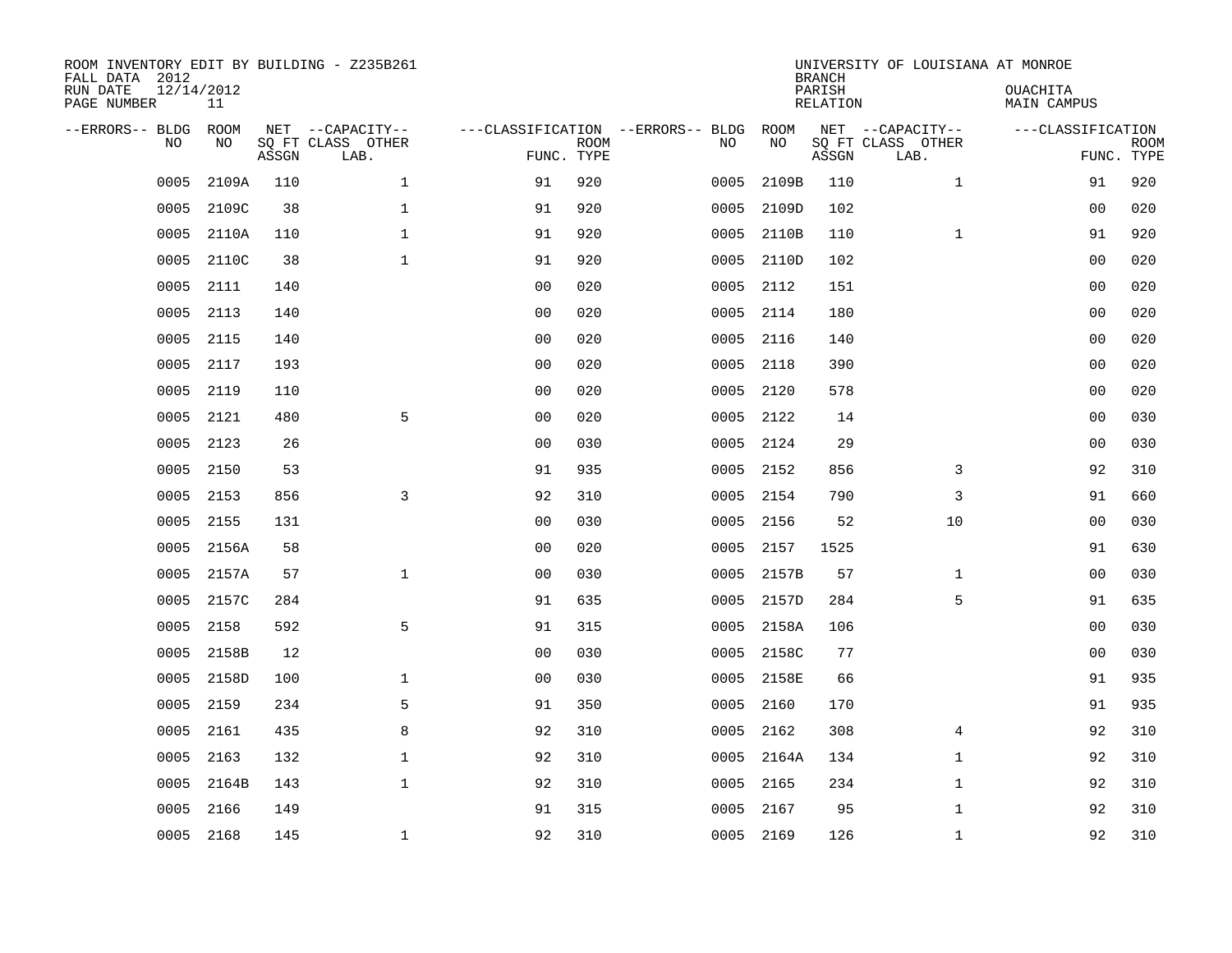| ROOM INVENTORY EDIT BY BUILDING - Z235B261<br>FALL DATA 2012<br>RUN DATE<br>PAGE NUMBER | 12/14/2012<br>12 |       |                                               |                                                 |             |      |            | <b>BRANCH</b><br>PARISH<br><b>RELATION</b> | UNIVERSITY OF LOUISIANA AT MONROE             | OUACHITA<br><b>MAIN CAMPUS</b>  |             |
|-----------------------------------------------------------------------------------------|------------------|-------|-----------------------------------------------|-------------------------------------------------|-------------|------|------------|--------------------------------------------|-----------------------------------------------|---------------------------------|-------------|
| --ERRORS-- BLDG<br>NO                                                                   | ROOM<br>NO       | ASSGN | NET --CAPACITY--<br>SQ FT CLASS OTHER<br>LAB. | ---CLASSIFICATION --ERRORS-- BLDG<br>FUNC. TYPE | <b>ROOM</b> | NO   | ROOM<br>NO | ASSGN                                      | NET --CAPACITY--<br>SQ FT CLASS OTHER<br>LAB. | ---CLASSIFICATION<br>FUNC. TYPE | <b>ROOM</b> |
| 0005                                                                                    | 2170             | 257   | 3                                             | 91                                              | 935         | 0005 | 2170A      | 23                                         |                                               | 0 <sub>0</sub>                  | 030         |
| 0005                                                                                    | 2171A            | 210   | $\mathbf{1}$                                  | 91                                              | 950         | 0005 | 2171B      | 179                                        | $\mathbf{1}$                                  | 91                              | 950         |
| 0005                                                                                    | 2171C            | 95    | $\mathbf 1$                                   | 91                                              | 950         | 0005 | 2171D      | 372                                        |                                               | 91                              | 950         |
| 0005                                                                                    | 2171E            | 74    |                                               | 91                                              | 950         | 0005 | 2172A      | 88                                         | $\mathbf{1}$                                  | 91                              | 950         |
| 0005                                                                                    | 2172B            | 203   | $\mathbf{1}$                                  | 91                                              | 950         | 0005 | 2172C      | 82                                         | $\mathbf{1}$                                  | 91                              | 950         |
| 0005                                                                                    | 2172D            | 207   |                                               | 91                                              | 950         | 0005 | 2174A      | 115                                        | $\mathbf{1}$                                  | 91                              | 950         |
| 0005                                                                                    | 2174B            | 163   | $\mathbf{1}$                                  | 91                                              | 950         | 0005 | 2174C      | 77                                         | $\mathbf{1}$                                  | 91                              | 950         |
| 0005                                                                                    | 2176A            | 176   | $\mathbf 1$                                   | 91                                              | 950         | 0005 | 2176B      | 113                                        | $\mathbf{1}$                                  | 91                              | 950         |
| 0005                                                                                    | 2176C            | 76    | $\mathbf 1$                                   | 91                                              | 950         | 0005 | 2201A      | 110                                        | $\mathbf{1}$                                  | 91                              | 920         |
| 0005                                                                                    | 2201B            | 110   | $\mathbf 1$                                   | 91                                              | 920         | 0005 | 2201C      | 38                                         | $\mathbf{1}$                                  | 91                              | 920         |
| 0005                                                                                    | 2201D            | 102   |                                               | 91                                              | 935         | 0005 | 2202A      | 110                                        | $\mathbf{1}$                                  | 91                              | 920         |
| 0005                                                                                    | 2202B            | 110   | $\mathbf 1$                                   | 91                                              | 920         | 0005 | 2202C      | 38                                         | $\mathbf{1}$                                  | 91                              | 920         |
| 0005                                                                                    | 2202D            | 102   |                                               | 91                                              | 935         | 0005 | 2203A      | 110                                        | $\mathbf{1}$                                  | 91                              | 920         |
| 0005                                                                                    | 2203B            | 110   | $\mathbf 1$                                   | 91                                              | 920         | 0005 | 2203C      | 38                                         | $\mathbf{1}$                                  | 91                              | 920         |
| 0005                                                                                    | 2203D            | 102   |                                               | 91                                              | 935         | 0005 | 2204A      | 110                                        | $\mathbf{1}$                                  | 91                              | 920         |
| 0005                                                                                    | 2204B            | 110   | $\mathbf{1}$                                  | 91                                              | 920         | 0005 | 2204C      | 38                                         | $\mathbf{1}$                                  | 91                              | 920         |
| 0005                                                                                    | 2204D            | 102   |                                               | 91                                              | 935         | 0005 | 2205A      | 110                                        | $\mathbf{1}$                                  | 91                              | 920         |
| 0005                                                                                    | 2205B            | 110   | $\mathbf{1}$                                  | 91                                              | 920         | 0005 | 2205C      | 38                                         | $\mathbf{1}$                                  | 91                              | 920         |
| 0005                                                                                    | 2205D            | 102   |                                               | 91                                              | 935         | 0005 | 2206A      | 110                                        | $\mathbf{1}$                                  | 91                              | 920         |
| 0005                                                                                    | 2206B            | 110   | $\mathbf 1$                                   | 91                                              | 920         | 0005 | 2206C      | 38                                         | $\mathbf{1}$                                  | 91                              | 920         |
| 0005                                                                                    | 2206D            | 102   |                                               | 91                                              | 935         | 0005 | 2207A      | 110                                        | $\mathbf{1}$                                  | 91                              | 920         |
| 0005                                                                                    | 2207B            | 110   | $\mathbf 1$                                   | 91                                              | 920         | 0005 | 2207C      | 38                                         | $\mathbf{1}$                                  | 91                              | 920         |
| 0005                                                                                    | 2207D            | 102   |                                               | 91                                              | 935         | 0005 | 2208A      | 110                                        | $\mathbf{1}$                                  | 91                              | 920         |
| 0005                                                                                    | 2208B            | 110   | $\mathbf{1}$                                  | 91                                              | 920         | 0005 | 2208C      | 38                                         | $\mathbf{1}$                                  | 91                              | 920         |
| 0005                                                                                    | 2208D            | 102   |                                               | 91                                              | 935         | 0005 | 2209A      | 110                                        | $\mathbf{1}$                                  | 91                              | 920         |
| 0005                                                                                    | 2209B            | 110   | $\mathbf{1}$                                  | 91                                              | 920         | 0005 | 2209C      | 38                                         | $\mathbf{1}$                                  | 91                              | 920         |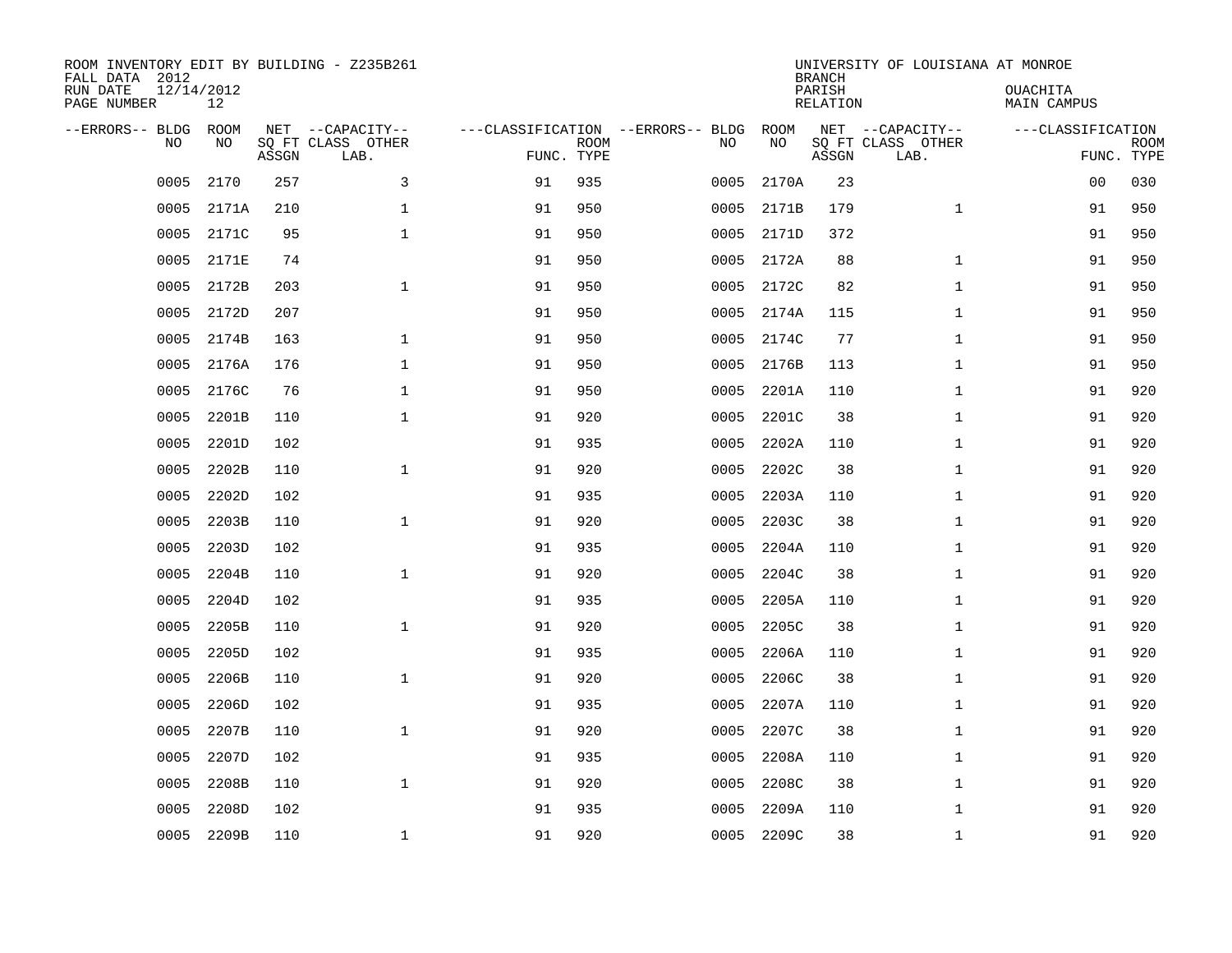| ROOM INVENTORY EDIT BY BUILDING - Z235B261<br>FALL DATA 2012<br>RUN DATE<br>PAGE NUMBER | 12/14/2012<br>13 |       |                                               |                                                 |             |      |            | <b>BRANCH</b><br>PARISH<br><b>RELATION</b> | UNIVERSITY OF LOUISIANA AT MONROE             | OUACHITA<br><b>MAIN CAMPUS</b>  |             |
|-----------------------------------------------------------------------------------------|------------------|-------|-----------------------------------------------|-------------------------------------------------|-------------|------|------------|--------------------------------------------|-----------------------------------------------|---------------------------------|-------------|
| --ERRORS-- BLDG<br>NO                                                                   | ROOM<br>NO       | ASSGN | NET --CAPACITY--<br>SQ FT CLASS OTHER<br>LAB. | ---CLASSIFICATION --ERRORS-- BLDG<br>FUNC. TYPE | <b>ROOM</b> | NO   | ROOM<br>NO | ASSGN                                      | NET --CAPACITY--<br>SQ FT CLASS OTHER<br>LAB. | ---CLASSIFICATION<br>FUNC. TYPE | <b>ROOM</b> |
| 0005                                                                                    | 2209D            | 102   |                                               | 91                                              | 935         | 0005 | 2210A      | 110                                        | $\mathbf{1}$                                  | 91                              | 920         |
| 0005                                                                                    | 2210B            | 110   | $\mathbf{1}$                                  | 91                                              | 920         | 0005 | 2210C      | 38                                         | $\mathbf{1}$                                  | 91                              | 920         |
| 0005                                                                                    | 2210D            | 102   |                                               | 91                                              | 935         | 0005 | 2211A      | 110                                        | $\mathbf{1}$                                  | 91                              | 920         |
| 0005                                                                                    | 2211B            | 110   | $\mathbf 1$                                   | 91                                              | 920         | 0005 | 2211C      | 38                                         | $\mathbf{1}$                                  | 91                              | 920         |
| 0005                                                                                    | 2211D            | 102   |                                               | 91                                              | 935         | 0005 | 2212A      | 110                                        | $\mathbf{1}$                                  | 91                              | 920         |
| 0005                                                                                    | 2212B            | 110   | $\mathbf{1}$                                  | 91                                              | 920         | 0005 | 2212C      | 38                                         | $\mathbf{1}$                                  | 91                              | 920         |
| 0005                                                                                    | 2212D            | 102   |                                               | 91                                              | 935         | 0005 | 2213A      | 110                                        | $\mathbf{1}$                                  | 91                              | 920         |
| 0005                                                                                    | 2213B            | 110   | $\mathbf{1}$                                  | 91                                              | 920         | 0005 | 2213C      | 38                                         | $\mathbf{1}$                                  | 91                              | 920         |
| 0005                                                                                    | 2213D            | 102   |                                               | 91                                              | 935         | 0005 | 2214A      | 110                                        | $\mathbf{1}$                                  | 91                              | 920         |
| 0005                                                                                    | 2214B            | 110   | $\mathbf{1}$                                  | 91                                              | 920         | 0005 | 2214C      | 38                                         | $\mathbf{1}$                                  | 91                              | 920         |
| 0005                                                                                    | 2214D            | 102   |                                               | 91                                              | 935         | 0005 | 2215A      | 110                                        | $\mathbf{1}$                                  | 91                              | 920         |
| 0005                                                                                    | 2215B            | 110   | $\mathbf{1}$                                  | 91                                              | 920         | 0005 | 2215C      | 38                                         | $\mathbf{1}$                                  | 91                              | 920         |
| 0005                                                                                    | 2215D            | 102   |                                               | 91                                              | 935         | 0005 | 2216A      | 110                                        | $\mathbf{1}$                                  | 91                              | 920         |
| 0005                                                                                    | 2216B            | 110   | $\mathbf 1$                                   | 91                                              | 920         | 0005 | 2216C      | 38                                         | $\mathbf{1}$                                  | 91                              | 920         |
| 0005                                                                                    | 2216D            | 102   |                                               | 91                                              | 935         | 0005 | 2217A      | 110                                        | $\mathbf{1}$                                  | 91                              | 920         |
| 0005                                                                                    | 2217B            | 110   | $\mathbf{1}$                                  | 91                                              | 920         | 0005 | 2217C      | 38                                         | $\mathbf{1}$                                  | 91                              | 920         |
| 0005                                                                                    | 2217D            | 102   |                                               | 91                                              | 935         | 0005 | 2218A      | 110                                        | $\mathbf{1}$                                  | 91                              | 920         |
| 0005                                                                                    | 2218B            | 110   | $\mathbf 1$                                   | 91                                              | 920         | 0005 | 2218C      | 38                                         | $\mathbf{1}$                                  | 91                              | 920         |
| 0005                                                                                    | 2218D            | 102   |                                               | 91                                              | 935         | 0005 | 2219A      | 110                                        | $\mathbf{1}$                                  | 91                              | 920         |
| 0005                                                                                    | 2219B            | 110   | $\mathbf 1$                                   | 91                                              | 920         | 0005 | 2219C      | 38                                         | $\mathbf{1}$                                  | 91                              | 920         |
| 0005                                                                                    | 2219D            | 102   |                                               | 91                                              | 935         | 0005 | 2220A      | 110                                        | $\mathbf{1}$                                  | 91                              | 920         |
| 0005                                                                                    | 2220B            | 110   | $\mathbf{1}$                                  | 91                                              | 920         | 0005 | 2220C      | 38                                         | $\mathbf{1}$                                  | 91                              | 920         |
| 0005                                                                                    | 2220D            | 102   |                                               | 91                                              | 935         | 0005 | 2221A      | 110                                        | $\mathbf{1}$                                  | 91                              | 920         |
| 0005                                                                                    | 2221B            | 110   | $\mathbf{1}$                                  | 91                                              | 920         | 0005 | 2221C      | 38                                         | $\mathbf{1}$                                  | 91                              | 920         |
| 0005                                                                                    | 2221D            | 102   |                                               | 91                                              | 935         | 0005 | 2222A      | 110                                        | $\mathbf{1}$                                  | 91                              | 920         |
| 0005                                                                                    | 2222B            | 110   | $\mathbf 1$                                   | 91                                              | 920         |      | 0005 2222C | 38                                         | $\mathbf{1}$                                  | 91                              | 920         |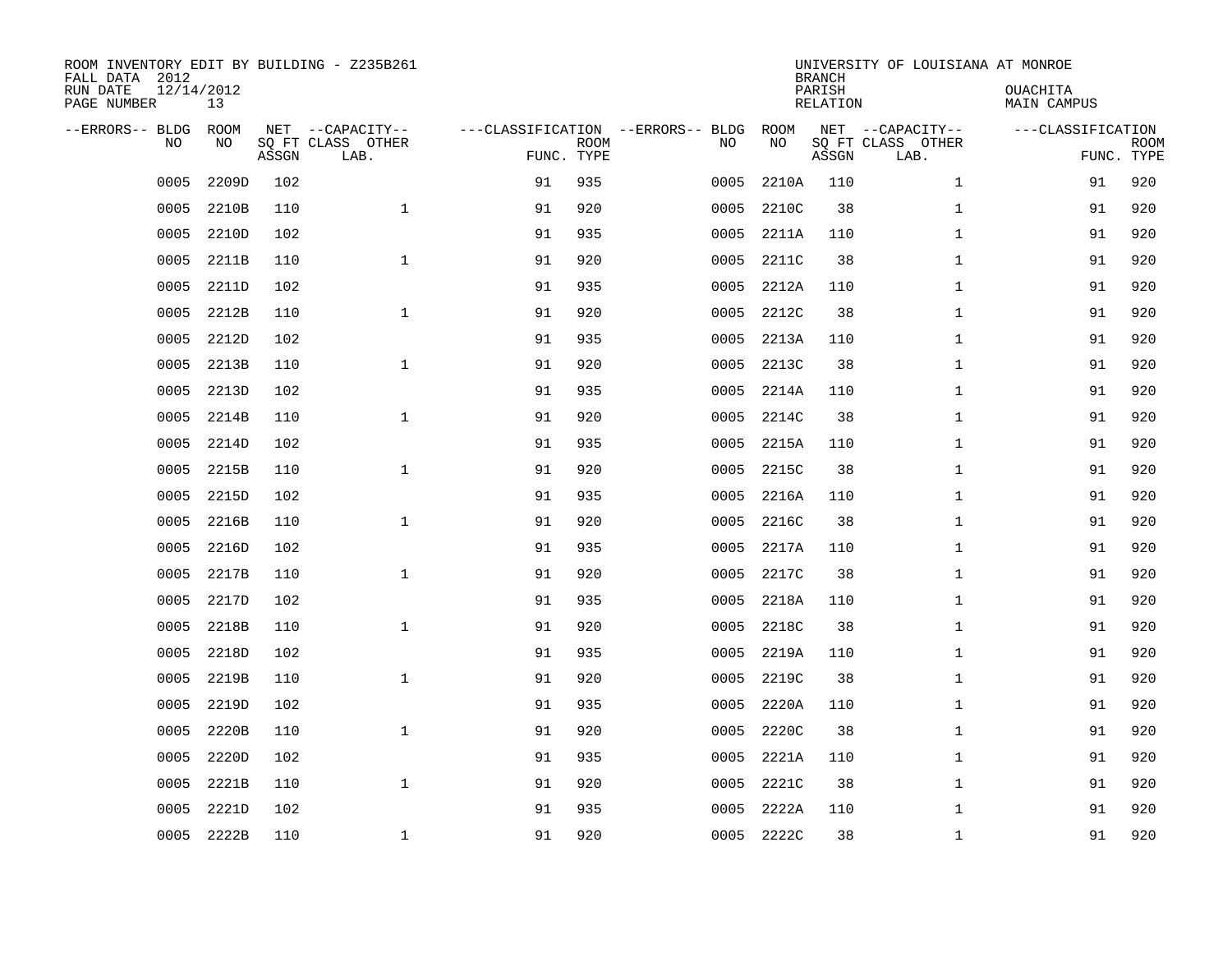| ROOM INVENTORY EDIT BY BUILDING - Z235B261<br>FALL DATA 2012<br>RUN DATE<br>PAGE NUMBER | 12/14/2012<br>14 |       |                                               |                                                 |             |      |            | <b>BRANCH</b><br>PARISH<br><b>RELATION</b> | UNIVERSITY OF LOUISIANA AT MONROE             | OUACHITA<br><b>MAIN CAMPUS</b>  |             |
|-----------------------------------------------------------------------------------------|------------------|-------|-----------------------------------------------|-------------------------------------------------|-------------|------|------------|--------------------------------------------|-----------------------------------------------|---------------------------------|-------------|
| --ERRORS-- BLDG<br>NO                                                                   | ROOM<br>NO       | ASSGN | NET --CAPACITY--<br>SQ FT CLASS OTHER<br>LAB. | ---CLASSIFICATION --ERRORS-- BLDG<br>FUNC. TYPE | <b>ROOM</b> | NO   | ROOM<br>NO | ASSGN                                      | NET --CAPACITY--<br>SQ FT CLASS OTHER<br>LAB. | ---CLASSIFICATION<br>FUNC. TYPE | <b>ROOM</b> |
| 0005                                                                                    | 2222D            | 102   |                                               | 91                                              | 935         | 0005 | 2223A      | 110                                        | $\mathbf{1}$                                  | 91                              | 920         |
| 0005                                                                                    | 2223B            | 110   | $\mathbf{1}$                                  | 91                                              | 920         | 0005 | 2223C      | 38                                         | $\mathbf{1}$                                  | 91                              | 920         |
| 0005                                                                                    | 2223D            | 102   |                                               | 91                                              | 935         | 0005 | 2224A      | 110                                        | $\mathbf{1}$                                  | 91                              | 920         |
| 0005                                                                                    | 2224B            | 110   | $\mathbf 1$                                   | 91                                              | 920         | 0005 | 2224C      | 38                                         | $\mathbf{1}$                                  | 91                              | 920         |
| 0005                                                                                    | 2224D            | 102   |                                               | 91                                              | 935         | 0005 | 2225A      | 110                                        | $\mathbf{1}$                                  | 91                              | 920         |
| 0005                                                                                    | 2225B            | 110   | $\mathbf{1}$                                  | 91                                              | 920         | 0005 | 2225C      | 38                                         | $\mathbf{1}$                                  | 91                              | 920         |
| 0005                                                                                    | 2225D            | 102   |                                               | 91                                              | 935         | 0005 | 2226A      | 110                                        | $\mathbf{1}$                                  | 91                              | 920         |
| 0005                                                                                    | 2226B            | 110   | $\mathbf{1}$                                  | 91                                              | 920         | 0005 | 2226C      | 38                                         | $\mathbf{1}$                                  | 91                              | 920         |
| 0005                                                                                    | 2226D            | 102   |                                               | 91                                              | 935         | 0005 | 2227A      | 110                                        | $\mathbf{1}$                                  | 91                              | 920         |
| 0005                                                                                    | 2227B            | 110   | $\mathbf{1}$                                  | 91                                              | 920         | 0005 | 2227C      | 38                                         | $\mathbf{1}$                                  | 91                              | 920         |
| 0005                                                                                    | 2227D            | 102   |                                               | 91                                              | 935         | 0005 | 2228A      | 110                                        | $\mathbf{1}$                                  | 91                              | 920         |
| 0005                                                                                    | 2228B            | 110   | $\mathbf{1}$                                  | 91                                              | 920         | 0005 | 2228C      | 38                                         | $\mathbf{1}$                                  | 91                              | 920         |
| 0005                                                                                    | 2228D            | 102   |                                               | 91                                              | 935         | 0005 | 2229A      | 110                                        | $\mathbf{1}$                                  | 91                              | 920         |
| 0005                                                                                    | 2229B            | 110   | $\mathbf 1$                                   | 91                                              | 920         | 0005 | 2229C      | 38                                         | $\mathbf{1}$                                  | 91                              | 920         |
| 0005                                                                                    | 2229D            | 102   |                                               | 91                                              | 935         | 0005 | 2230A      | 110                                        | $\mathbf{1}$                                  | 91                              | 920         |
| 0005                                                                                    | 2230B            | 110   | $\mathbf{1}$                                  | 91                                              | 920         | 0005 | 2230C      | 38                                         | $\mathbf{1}$                                  | 91                              | 920         |
| 0005                                                                                    | 2230D            | 102   |                                               | 91                                              | 935         | 0005 | 2231A      | 110                                        | $\mathbf{1}$                                  | 91                              | 920         |
| 0005                                                                                    | 2231B            | 110   | $\mathbf 1$                                   | 91                                              | 920         | 0005 | 2231C      | 38                                         | $\mathbf{1}$                                  | 91                              | 920         |
| 0005                                                                                    | 2231D            | 102   |                                               | 91                                              | 935         | 0005 | 2232A      | 110                                        | $\mathbf{1}$                                  | 91                              | 920         |
| 0005                                                                                    | 2232B            | 110   | $\mathbf 1$                                   | 91                                              | 920         | 0005 | 2232C      | 38                                         | $\mathbf{1}$                                  | 91                              | 920         |
| 0005                                                                                    | 2232D            | 102   |                                               | 91                                              | 935         | 0005 | 2234A      | 110                                        | $\mathbf{1}$                                  | 91                              | 920         |
| 0005                                                                                    | 2234B            | 110   | $\mathbf{1}$                                  | 91                                              | 920         | 0005 | 2234C      | 38                                         | $\mathbf{1}$                                  | 91                              | 920         |
| 0005                                                                                    | 2234D            | 102   |                                               | 91                                              | 935         | 0005 | 2236A      | 110                                        | $\mathbf{1}$                                  | 91                              | 920         |
| 0005                                                                                    | 2236B            | 110   | $\mathbf{1}$                                  | 91                                              | 920         | 0005 | 2236C      | 38                                         | $\mathbf{1}$                                  | 91                              | 920         |
| 0005                                                                                    | 2236D            | 102   |                                               | 91                                              | 935         | 0005 | 2238A      | 110                                        | $\mathbf{1}$                                  | 91                              | 920         |
| 0005                                                                                    | 2238B            | 110   | $\mathbf 1$                                   | 91                                              | 920         |      | 0005 2238C | 38                                         | $\mathbf{1}$                                  | 91                              | 920         |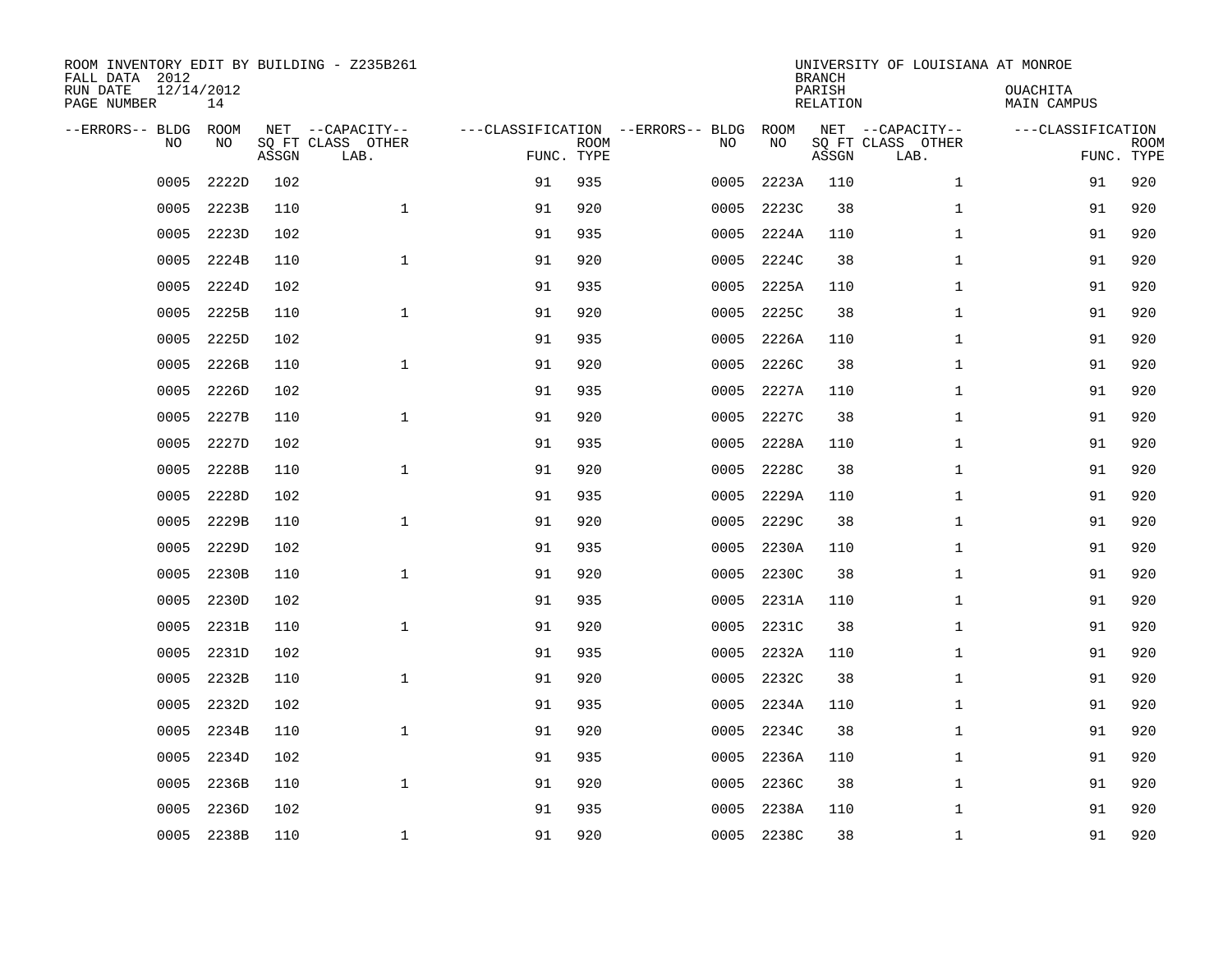| ROOM INVENTORY EDIT BY BUILDING - Z235B261<br>FALL DATA 2012 |                  |       |                           |                |             |                                   |            | <b>BRANCH</b>      | UNIVERSITY OF LOUISIANA AT MONROE |                         |             |
|--------------------------------------------------------------|------------------|-------|---------------------------|----------------|-------------|-----------------------------------|------------|--------------------|-----------------------------------|-------------------------|-------------|
| RUN DATE<br>PAGE NUMBER                                      | 12/14/2012<br>15 |       |                           |                |             |                                   |            | PARISH<br>RELATION |                                   | OUACHITA<br>MAIN CAMPUS |             |
| --ERRORS-- BLDG                                              | ROOM             |       | NET --CAPACITY--          |                |             | ---CLASSIFICATION --ERRORS-- BLDG | ROOM       |                    | NET --CAPACITY--                  | ---CLASSIFICATION       |             |
| N <sub>O</sub>                                               | NO.              | ASSGN | SO FT CLASS OTHER<br>LAB. | FUNC. TYPE     | <b>ROOM</b> | NO.                               | NO         | ASSGN              | SQ FT CLASS OTHER<br>LAB.         | FUNC. TYPE              | <b>ROOM</b> |
| 0005                                                         | 2238D            | 102   |                           | 91             | 935         | 0005                              | 2239       | 1553               |                                   | 00                      | 020         |
| 0005                                                         | 2240             | 489   |                           | 0 <sub>0</sub> | 020         | 0005                              | 2241       | 720                |                                   | 0 <sub>0</sub>          | 020         |
| 0005                                                         | 2242             | 140   |                           | 0 <sub>0</sub> | 020         | 0005                              | 2243       | 151                |                                   | 0 <sub>0</sub>          | 020         |
| 0005                                                         | 2244             | 140   |                           | 0 <sub>0</sub> | 020         | 0005                              | 2250       | 260                | 5                                 | 91                      | 935         |
| 0005                                                         | 2250A            | 16    |                           | 00             | 030         | 0005                              | 2250B      | 24                 |                                   | 00                      | 030         |
| 0005                                                         | 2251             | 195   | 3                         | 91             | 935         | 0005                              | 2252       | 483                | 5                                 | 91                      | 935         |
| 0005                                                         | 2253             | 45    |                           | 0 <sub>0</sub> | 030         | 0005                              | 2253A      | 31                 |                                   | 0 <sub>0</sub>          | 030         |
| 0005                                                         | 2253B            | 58    |                           | 0 <sub>0</sub> | 020         | 0005                              | 2254       | 22                 |                                   | 0 <sub>0</sub>          | 030         |
| 0005                                                         | 2254A            | 17    |                           | 0 <sub>0</sub> | 030         | 0005                              | 2301A      | 110                | $\mathbf{1}$                      | 91                      | 920         |
| 0005                                                         | 2301B            | 110   | $\mathbf 1$               | 91             | 920         | 0005                              | 2301C      | 38                 | $\mathbf{1}$                      | 91                      | 920         |
| 0005                                                         | 2301D            | 102   |                           | 91             | 935         | 0005                              | 2302A      | 110                | $\mathbf{1}$                      | 91                      | 920         |
| 0005                                                         | 2302B            | 110   | $\mathbf{1}$              | 91             | 920         | 0005                              | 2302C      | 38                 | $\mathbf{1}$                      | 91                      | 920         |
| 0005                                                         | 2302D            | 102   |                           | 91             | 935         | 0005                              | 2303A      | 110                | $\mathbf{1}$                      | 91                      | 920         |
| 0005                                                         | 2303B            | 110   | $\mathbf{1}$              | 91             | 920         | 0005                              | 2303C      | 38                 | $\mathbf{1}$                      | 91                      | 920         |
| 0005                                                         | 2303D            | 102   |                           | 91             | 935         | 0005                              | 2304A      | 110                | $\mathbf{1}$                      | 91                      | 920         |
| 0005                                                         | 2304B            | 110   | $\mathbf 1$               | 91             | 920         | 0005                              | 2304C      | 38                 | $\mathbf{1}$                      | 91                      | 920         |
| 0005                                                         | 2304D            | 102   |                           | 91             | 935         | 0005                              | 2305A      | 110                | $\mathbf{1}$                      | 91                      | 920         |
| 0005                                                         | 2305B            | 110   | $\mathbf 1$               | 91             | 920         | 0005                              | 2305C      | 38                 | $\mathbf{1}$                      | 91                      | 920         |
| 0005                                                         | 2305D            | 102   |                           | 91             | 935         | 0005                              | 2306A      | 110                | $\mathbf{1}$                      | 91                      | 920         |
| 0005                                                         | 2306B            | 110   | $\mathbf{1}$              | 91             | 920         | 0005                              | 2306C      | 38                 | $\mathbf{1}$                      | 91                      | 920         |
| 0005                                                         | 2306D            | 102   |                           | 91             | 935         | 0005                              | 2307A      | 110                | $\mathbf{1}$                      | 91                      | 920         |
| 0005                                                         | 2307B            | 110   | $\mathbf{1}$              | 91             | 920         | 0005                              | 2307C      | 38                 | $\mathbf{1}$                      | 91                      | 920         |
| 0005                                                         | 2307D            | 102   |                           | 91             | 935         | 0005                              | 2308A      | 110                | $\mathbf{1}$                      | 91                      | 920         |
| 0005                                                         | 2308B            | 110   | $\mathbf{1}$              | 91             | 920         | 0005                              | 2308C      | 38                 | $\mathbf{1}$                      | 91                      | 920         |
| 0005                                                         | 2308D            | 102   |                           | 91             | 935         | 0005                              | 2309A      | 110                | $\mathbf{1}$                      | 91                      | 920         |
| 0005                                                         | 2309B            | 110   | $\mathbf{1}$              | 91             | 920         |                                   | 0005 2309C | 38                 | $\mathbf{1}$                      | 91                      | 920         |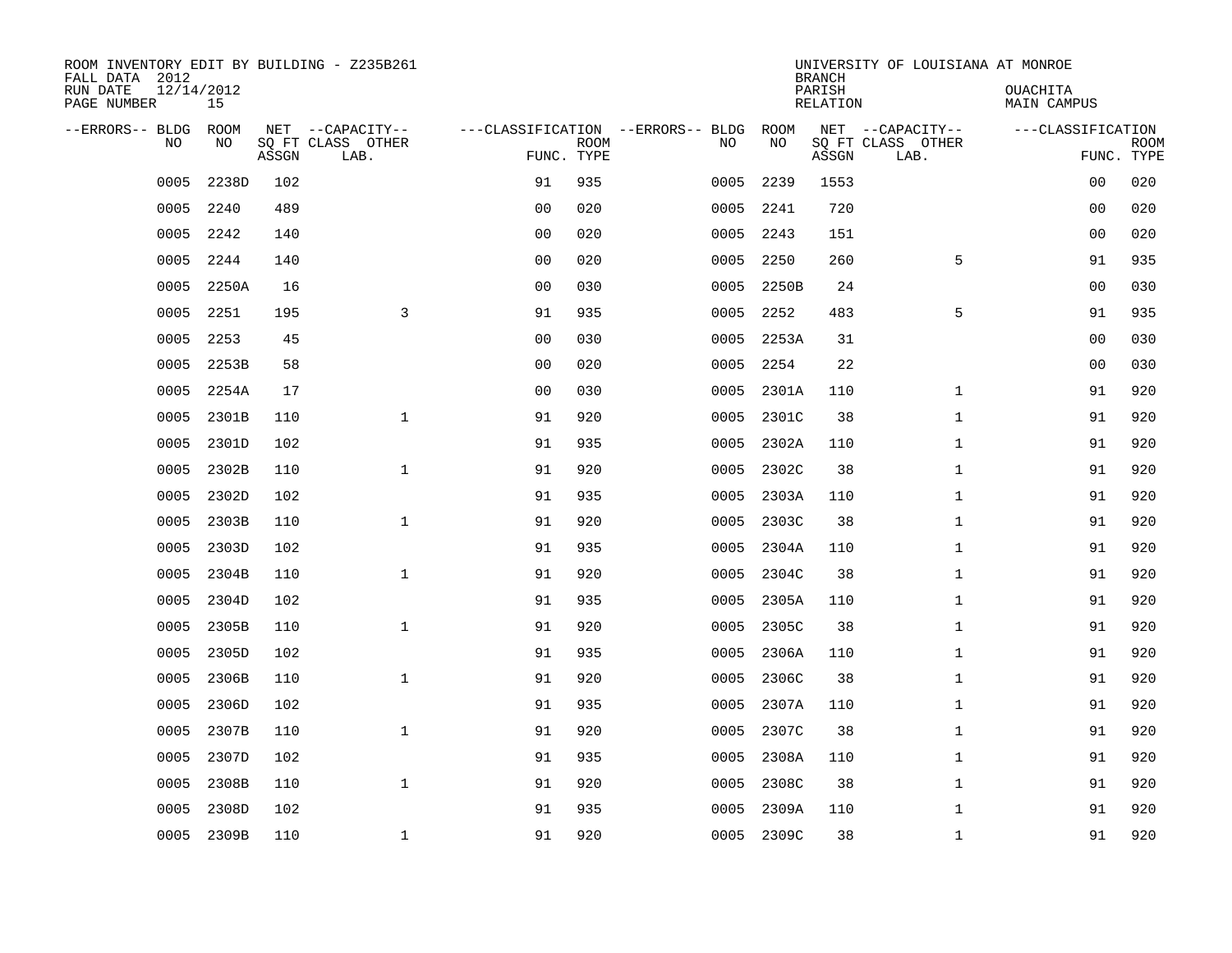| ROOM INVENTORY EDIT BY BUILDING - Z235B261<br>FALL DATA 2012<br>RUN DATE<br>PAGE NUMBER | 12/14/2012<br>16 |       |                                               |                                                 |             |      |            | <b>BRANCH</b><br>PARISH<br><b>RELATION</b> | UNIVERSITY OF LOUISIANA AT MONROE             | OUACHITA<br><b>MAIN CAMPUS</b>  |             |
|-----------------------------------------------------------------------------------------|------------------|-------|-----------------------------------------------|-------------------------------------------------|-------------|------|------------|--------------------------------------------|-----------------------------------------------|---------------------------------|-------------|
| --ERRORS-- BLDG<br>NO.                                                                  | ROOM<br>NO       | ASSGN | NET --CAPACITY--<br>SQ FT CLASS OTHER<br>LAB. | ---CLASSIFICATION --ERRORS-- BLDG<br>FUNC. TYPE | <b>ROOM</b> | NO   | ROOM<br>NO | ASSGN                                      | NET --CAPACITY--<br>SQ FT CLASS OTHER<br>LAB. | ---CLASSIFICATION<br>FUNC. TYPE | <b>ROOM</b> |
| 0005                                                                                    | 2309D            | 102   |                                               | 91                                              | 935         | 0005 | 2310A      | 110                                        | $\mathbf{1}$                                  | 91                              | 920         |
| 0005                                                                                    | 2310B            | 110   | $\mathbf{1}$                                  | 91                                              | 920         | 0005 | 2310C      | 38                                         | $\mathbf{1}$                                  | 91                              | 920         |
| 0005                                                                                    | 2310D            | 102   |                                               | 91                                              | 935         | 0005 | 2311A      | 110                                        | $\mathbf{1}$                                  | 91                              | 920         |
| 0005                                                                                    | 2311B            | 110   | $\mathbf 1$                                   | 91                                              | 920         | 0005 | 2311C      | 38                                         | $\mathbf{1}$                                  | 91                              | 920         |
| 0005                                                                                    | 2311D            | 102   |                                               | 91                                              | 935         | 0005 | 2312A      | 110                                        | $\mathbf{1}$                                  | 91                              | 920         |
| 0005                                                                                    | 2312B            | 110   | $\mathbf{1}$                                  | 91                                              | 920         | 0005 | 2312C      | 38                                         | $\mathbf{1}$                                  | 91                              | 920         |
| 0005                                                                                    | 2312D            | 102   |                                               | 91                                              | 935         | 0005 | 2313A      | 110                                        | $\mathbf{1}$                                  | 91                              | 920         |
| 0005                                                                                    | 2313B            | 110   | $\mathbf{1}$                                  | 91                                              | 920         | 0005 | 2313C      | 38                                         | $\mathbf{1}$                                  | 91                              | 920         |
| 0005                                                                                    | 2313D            | 102   |                                               | 91                                              | 935         | 0005 | 2314A      | 110                                        | $\mathbf{1}$                                  | 91                              | 920         |
| 0005                                                                                    | 2314B            | 110   | $\mathbf{1}$                                  | 91                                              | 920         | 0005 | 2314C      | 38                                         | $\mathbf{1}$                                  | 91                              | 920         |
| 0005                                                                                    | 2314D            | 102   |                                               | 91                                              | 935         | 0005 | 2315A      | 110                                        | $\mathbf{1}$                                  | 91                              | 920         |
| 0005                                                                                    | 2315B            | 110   | $\mathbf{1}$                                  | 91                                              | 920         | 0005 | 2315C      | 38                                         | $\mathbf{1}$                                  | 91                              | 920         |
| 0005                                                                                    | 2315D            | 102   |                                               | 91                                              | 935         | 0005 | 2316A      | 110                                        | $\mathbf{1}$                                  | 91                              | 920         |
| 0005                                                                                    | 2316B            | 110   | $\mathbf 1$                                   | 91                                              | 920         | 0005 | 2316C      | 38                                         | $\mathbf{1}$                                  | 91                              | 920         |
| 0005                                                                                    | 2316D            | 102   |                                               | 91                                              | 935         | 0005 | 2317A      | 110                                        | $\mathbf{1}$                                  | 91                              | 920         |
| 0005                                                                                    | 2317B            | 110   | $\mathbf{1}$                                  | 91                                              | 920         | 0005 | 2317C      | 38                                         | $\mathbf{1}$                                  | 91                              | 920         |
| 0005                                                                                    | 2317D            | 102   |                                               | 91                                              | 935         | 0005 | 2318A      | 110                                        | $\mathbf{1}$                                  | 91                              | 920         |
| 0005                                                                                    | 2318B            | 110   | $\mathbf 1$                                   | 91                                              | 920         | 0005 | 2318C      | 38                                         | $\mathbf{1}$                                  | 91                              | 920         |
| 0005                                                                                    | 2318D            | 102   |                                               | 91                                              | 935         | 0005 | 2319A      | 110                                        | $\mathbf{1}$                                  | 91                              | 920         |
| 0005                                                                                    | 2319B            | 110   | $\mathbf 1$                                   | 91                                              | 920         | 0005 | 2319C      | 38                                         | $\mathbf{1}$                                  | 91                              | 920         |
| 0005                                                                                    | 2319D            | 102   |                                               | 91                                              | 935         | 0005 | 2320A      | 110                                        | $\mathbf{1}$                                  | 91                              | 920         |
| 0005                                                                                    | 2320B            | 110   | $\mathbf{1}$                                  | 91                                              | 920         | 0005 | 2320C      | 38                                         | $\mathbf{1}$                                  | 91                              | 920         |
| 0005                                                                                    | 2320D            | 102   |                                               | 91                                              | 935         | 0005 | 2321A      | 110                                        | $\mathbf{1}$                                  | 91                              | 920         |
| 0005                                                                                    | 2321B            | 110   | $\mathbf{1}$                                  | 91                                              | 920         | 0005 | 2321C      | 38                                         | $\mathbf{1}$                                  | 91                              | 920         |
| 0005                                                                                    | 2321D            | 102   |                                               | 91                                              | 935         | 0005 | 2322A      | 110                                        | $\mathbf{1}$                                  | 91                              | 920         |
| 0005                                                                                    | 2322B            | 110   | $\mathbf 1$                                   | 91                                              | 920         |      | 0005 2322C | 38                                         | $\mathbf{1}$                                  | 91                              | 920         |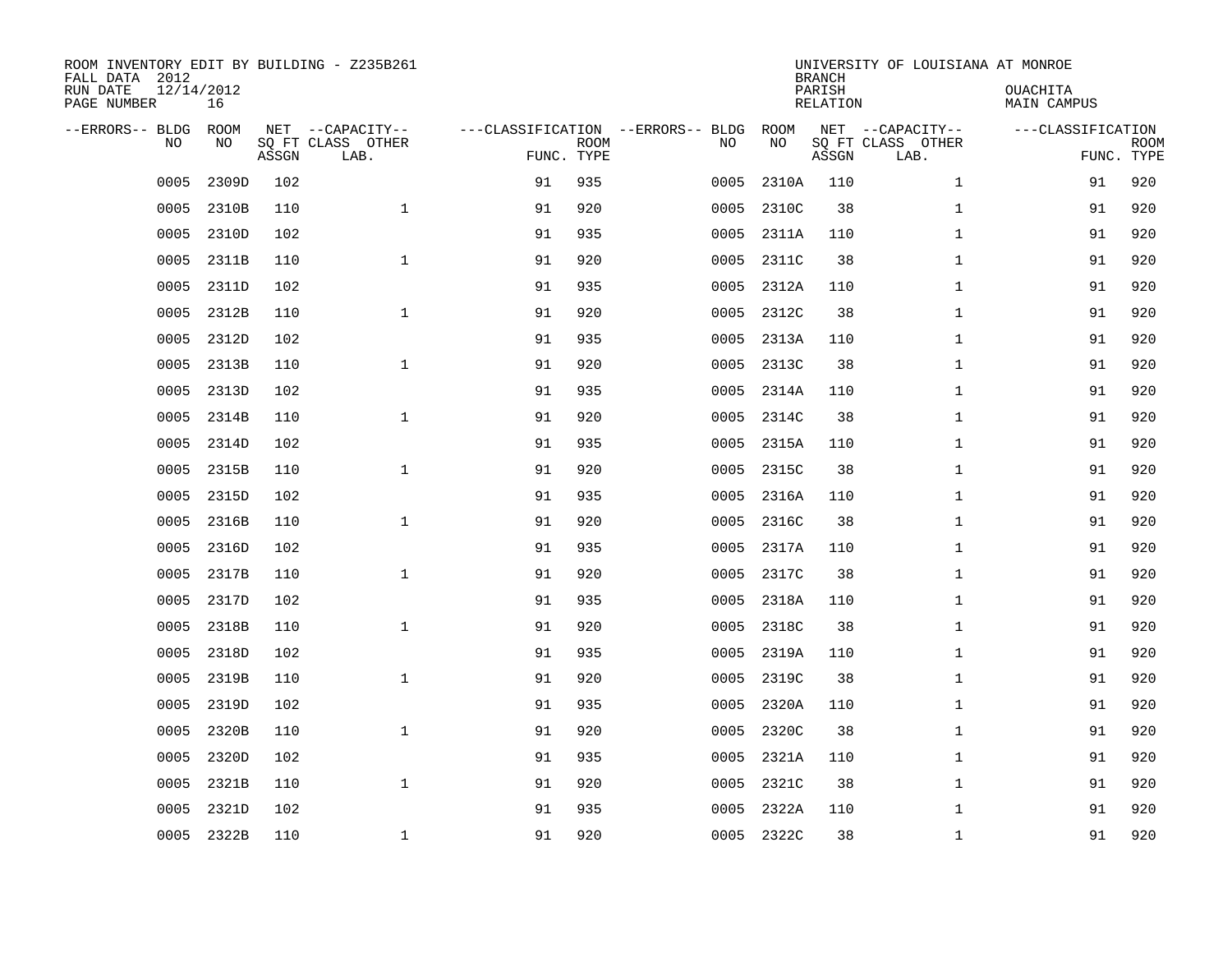| ROOM INVENTORY EDIT BY BUILDING - Z235B261<br>FALL DATA 2012<br>RUN DATE<br>PAGE NUMBER | 12/14/2012<br>17 |       |                                               |                                                 |             |      |            | <b>BRANCH</b><br>PARISH<br><b>RELATION</b> | UNIVERSITY OF LOUISIANA AT MONROE             | OUACHITA<br><b>MAIN CAMPUS</b>  |             |
|-----------------------------------------------------------------------------------------|------------------|-------|-----------------------------------------------|-------------------------------------------------|-------------|------|------------|--------------------------------------------|-----------------------------------------------|---------------------------------|-------------|
| --ERRORS-- BLDG<br>NO.                                                                  | ROOM<br>NO       | ASSGN | NET --CAPACITY--<br>SQ FT CLASS OTHER<br>LAB. | ---CLASSIFICATION --ERRORS-- BLDG<br>FUNC. TYPE | <b>ROOM</b> | NO   | ROOM<br>NO | ASSGN                                      | NET --CAPACITY--<br>SQ FT CLASS OTHER<br>LAB. | ---CLASSIFICATION<br>FUNC. TYPE | <b>ROOM</b> |
| 0005                                                                                    | 2322D            | 102   |                                               | 91                                              | 935         | 0005 | 2323A      | 110                                        | $\mathbf{1}$                                  | 91                              | 920         |
| 0005                                                                                    | 2323B            | 110   | $\mathbf{1}$                                  | 91                                              | 920         | 0005 | 2323C      | 38                                         | $\mathbf{1}$                                  | 91                              | 920         |
| 0005                                                                                    | 2323D            | 102   |                                               | 91                                              | 935         | 0005 | 2324A      | 110                                        | $\mathbf{1}$                                  | 91                              | 920         |
| 0005                                                                                    | 2324B            | 110   | $\mathbf 1$                                   | 91                                              | 920         | 0005 | 2324C      | 38                                         | $\mathbf{1}$                                  | 91                              | 920         |
| 0005                                                                                    | 2324D            | 102   |                                               | 91                                              | 935         | 0005 | 2325A      | 110                                        | $\mathbf{1}$                                  | 91                              | 920         |
| 0005                                                                                    | 2325B            | 110   | $\mathbf{1}$                                  | 91                                              | 920         | 0005 | 2325C      | 38                                         | $\mathbf{1}$                                  | 91                              | 920         |
| 0005                                                                                    | 2325D            | 102   |                                               | 91                                              | 935         | 0005 | 2326A      | 110                                        | $\mathbf{1}$                                  | 91                              | 920         |
| 0005                                                                                    | 2326B            | 110   | $\mathbf{1}$                                  | 91                                              | 920         | 0005 | 2326C      | 38                                         | $\mathbf{1}$                                  | 91                              | 920         |
| 0005                                                                                    | 2326D            | 102   |                                               | 91                                              | 935         | 0005 | 2327A      | 110                                        | $\mathbf{1}$                                  | 91                              | 920         |
| 0005                                                                                    | 2327B            | 110   | $\mathbf{1}$                                  | 91                                              | 920         | 0005 | 2327C      | 38                                         | $\mathbf{1}$                                  | 91                              | 920         |
| 0005                                                                                    | 2327D            | 102   |                                               | 91                                              | 935         | 0005 | 2328A      | 110                                        | $\mathbf{1}$                                  | 91                              | 920         |
| 0005                                                                                    | 2328B            | 110   | $\mathbf{1}$                                  | 91                                              | 920         | 0005 | 2328C      | 38                                         | $\mathbf{1}$                                  | 91                              | 920         |
| 0005                                                                                    | 2328D            | 102   |                                               | 91                                              | 935         | 0005 | 2329A      | 110                                        | $\mathbf{1}$                                  | 91                              | 920         |
| 0005                                                                                    | 2329B            | 110   | $\mathbf 1$                                   | 91                                              | 920         | 0005 | 2329C      | 38                                         | $\mathbf{1}$                                  | 91                              | 920         |
| 0005                                                                                    | 2329D            | 102   |                                               | 91                                              | 935         | 0005 | 2330A      | 110                                        | $\mathbf{1}$                                  | 91                              | 920         |
| 0005                                                                                    | 2330B            | 110   | $\mathbf{1}$                                  | 91                                              | 920         | 0005 | 2330C      | 38                                         | $\mathbf{1}$                                  | 91                              | 920         |
| 0005                                                                                    | 2330D            | 102   |                                               | 91                                              | 935         | 0005 | 2331A      | 110                                        | $\mathbf{1}$                                  | 91                              | 920         |
| 0005                                                                                    | 2331B            | 110   | $\mathbf 1$                                   | 91                                              | 920         | 0005 | 2331C      | 38                                         | $\mathbf{1}$                                  | 91                              | 920         |
| 0005                                                                                    | 2331D            | 102   |                                               | 91                                              | 935         | 0005 | 2332A      | 110                                        | $\mathbf{1}$                                  | 91                              | 920         |
| 0005                                                                                    | 2332B            | 110   | $\mathbf 1$                                   | 91                                              | 920         | 0005 | 2332C      | 38                                         | $\mathbf{1}$                                  | 91                              | 920         |
| 0005                                                                                    | 2332D            | 102   |                                               | 91                                              | 935         | 0005 | 2334A      | 110                                        | $\mathbf{1}$                                  | 91                              | 920         |
| 0005                                                                                    | 2334B            | 110   | $\mathbf{1}$                                  | 91                                              | 920         | 0005 | 2334C      | 38                                         | $\mathbf{1}$                                  | 91                              | 920         |
| 0005                                                                                    | 2334D            | 102   |                                               | 91                                              | 935         | 0005 | 2336A      | 110                                        | $\mathbf{1}$                                  | 91                              | 920         |
| 0005                                                                                    | 2336B            | 110   | $\mathbf{1}$                                  | 91                                              | 920         | 0005 | 2336C      | 38                                         | $\mathbf{1}$                                  | 91                              | 920         |
| 0005                                                                                    | 2336D            | 102   |                                               | 91                                              | 935         | 0005 | 2338A      | 110                                        | $\mathbf{1}$                                  | 91                              | 920         |
|                                                                                         | 0005 2338B       | 110   | $\mathbf 1$                                   | 91                                              | 920         |      | 0005 2338C | 38                                         | $\mathbf{1}$                                  | 91                              | 920         |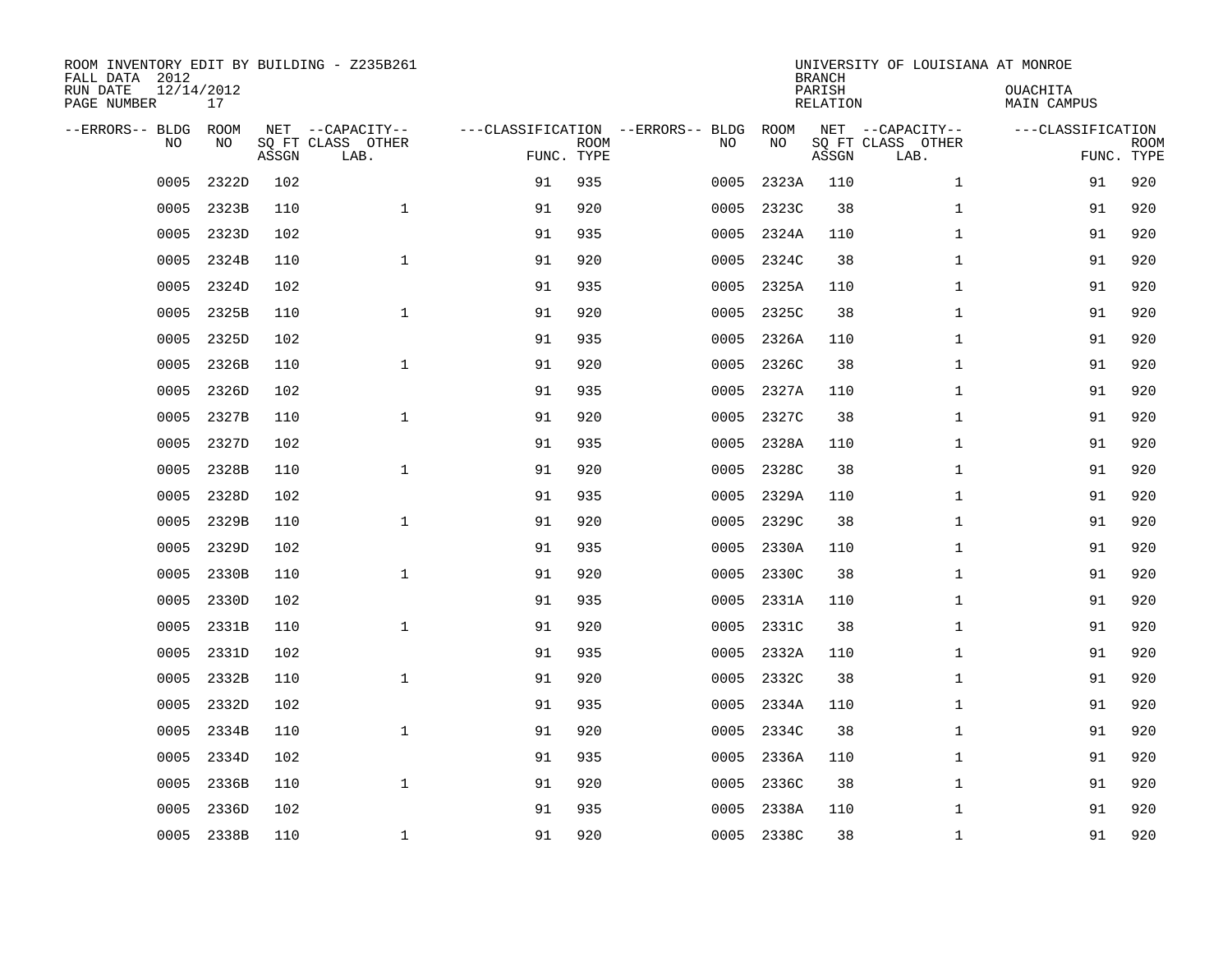| ROOM INVENTORY EDIT BY BUILDING - Z235B261<br>FALL DATA 2012 |                  |       |                           |                |             |                                   |            | <b>BRANCH</b>      | UNIVERSITY OF LOUISIANA AT MONROE |                         |                           |
|--------------------------------------------------------------|------------------|-------|---------------------------|----------------|-------------|-----------------------------------|------------|--------------------|-----------------------------------|-------------------------|---------------------------|
| RUN DATE<br>PAGE NUMBER                                      | 12/14/2012<br>18 |       |                           |                |             |                                   |            | PARISH<br>RELATION |                                   | OUACHITA<br>MAIN CAMPUS |                           |
| --ERRORS-- BLDG                                              | ROOM             |       | NET --CAPACITY--          |                |             | ---CLASSIFICATION --ERRORS-- BLDG | ROOM       |                    | NET --CAPACITY--                  | ---CLASSIFICATION       |                           |
| N <sub>O</sub>                                               | NO.              | ASSGN | SO FT CLASS OTHER<br>LAB. | FUNC. TYPE     | <b>ROOM</b> | NO.                               | NO         | ASSGN              | SQ FT CLASS OTHER<br>LAB.         |                         | <b>ROOM</b><br>FUNC. TYPE |
| 0005                                                         | 2338D            | 102   |                           | 91             | 935         | 0005                              | 2339       | 1553               |                                   | 00                      | 020                       |
| 0005                                                         | 2340             | 489   |                           | 0 <sub>0</sub> | 020         | 0005                              | 2341       | 720                |                                   | 0 <sub>0</sub>          | 020                       |
| 0005                                                         | 2342             | 140   |                           | 0 <sub>0</sub> | 020         | 0005                              | 2343       | 151                |                                   | 0 <sub>0</sub>          | 020                       |
| 0005                                                         | 2344             | 140   |                           | 0 <sub>0</sub> | 020         | 0005                              | 2350       | 260                | 3                                 | 91                      | 935                       |
| 0005                                                         | 2350A            | 16    |                           | 0 <sub>0</sub> | 030         | 0005                              | 2350B      | 24                 |                                   | 00                      | 030                       |
| 0005                                                         | 2351             | 195   | 3                         | 91             | 935         | 0005                              | 2352       | 483                | 5                                 | 91                      | 935                       |
| 0005                                                         | 2353             | 45    |                           | 0 <sub>0</sub> | 030         | 0005                              | 2353A      | 31                 |                                   | 0 <sub>0</sub>          | 030                       |
| 0005                                                         | 2353B            | 58    |                           | 0 <sub>0</sub> | 020         | 0005                              | 2354       | 22                 |                                   | 0 <sub>0</sub>          | 030                       |
| 0005                                                         | 2354A            | 17    |                           | 0 <sub>0</sub> | 030         | 0005                              | 2401A      | 110                | $\mathbf{1}$                      | 91                      | 920                       |
| 0005                                                         | 2401B            | 110   | $\mathbf{1}$              | 91             | 920         | 0005                              | 2401C      | 38                 | $\mathbf{1}$                      | 91                      | 920                       |
| 0005                                                         | 2401D            | 102   |                           | 91             | 935         | 0005                              | 2402A      | 110                | $\mathbf{1}$                      | 91                      | 920                       |
| 0005                                                         | 2402B            | 110   | $\mathbf{1}$              | 91             | 920         | 0005                              | 2402C      | 38                 | $\mathbf{1}$                      | 91                      | 920                       |
| 0005                                                         | 2402D            | 102   |                           | 91             | 935         | 0005                              | 2403A      | 110                | $\mathbf{1}$                      | 91                      | 920                       |
| 0005                                                         | 2403B            | 110   | $\mathbf 1$               | 91             | 920         | 0005                              | 2403C      | 38                 | $\mathbf{1}$                      | 91                      | 920                       |
| 0005                                                         | 2403D            | 102   |                           | 91             | 935         | 0005                              | 2404A      | 110                | $\mathbf{1}$                      | 91                      | 920                       |
| 0005                                                         | 2404B            | 110   | $\mathbf{1}$              | 91             | 920         | 0005                              | 2404C      | 38                 | $\mathbf{1}$                      | 91                      | 920                       |
| 0005                                                         | 2404D            | 102   |                           | 91             | 935         | 0005                              | 2405A      | 110                | $\mathbf{1}$                      | 91                      | 920                       |
| 0005                                                         | 2405B            | 110   | $\mathbf{1}$              | 91             | 920         | 0005                              | 2405C      | 38                 | $\mathbf{1}$                      | 91                      | 920                       |
| 0005                                                         | 2405D            | 102   |                           | 91             | 935         | 0005                              | 2406A      | 110                | $\mathbf{1}$                      | 91                      | 920                       |
| 0005                                                         | 2406B            | 110   | $\mathbf{1}$              | 91             | 920         | 0005                              | 2406C      | 38                 | $\mathbf{1}$                      | 91                      | 920                       |
| 0005                                                         | 2406D            | 102   |                           | 91             | 935         | 0005                              | 2407A      | 110                | $\mathbf{1}$                      | 91                      | 920                       |
| 0005                                                         | 2407B            | 110   | $\mathbf 1$               | 91             | 920         | 0005                              | 2407C      | 38                 | $\mathbf{1}$                      | 91                      | 920                       |
| 0005                                                         | 2407D            | 102   |                           | 91             | 935         | 0005                              | 2408A      | 110                | $\mathbf{1}$                      | 91                      | 920                       |
| 0005                                                         | 2408B            | 110   | $\mathbf{1}$              | 91             | 920         | 0005                              | 2408C      | 38                 | $\mathbf{1}$                      | 91                      | 920                       |
| 0005                                                         | 2408D            | 102   |                           | 91             | 935         | 0005                              | 2409A      | 110                | $\mathbf{1}$                      | 91                      | 920                       |
|                                                              | 0005 2409B       | 110   | $\mathbf 1$               | 91             | 920         |                                   | 0005 2409C | 38                 | $\mathbf{1}$                      | 91                      | 920                       |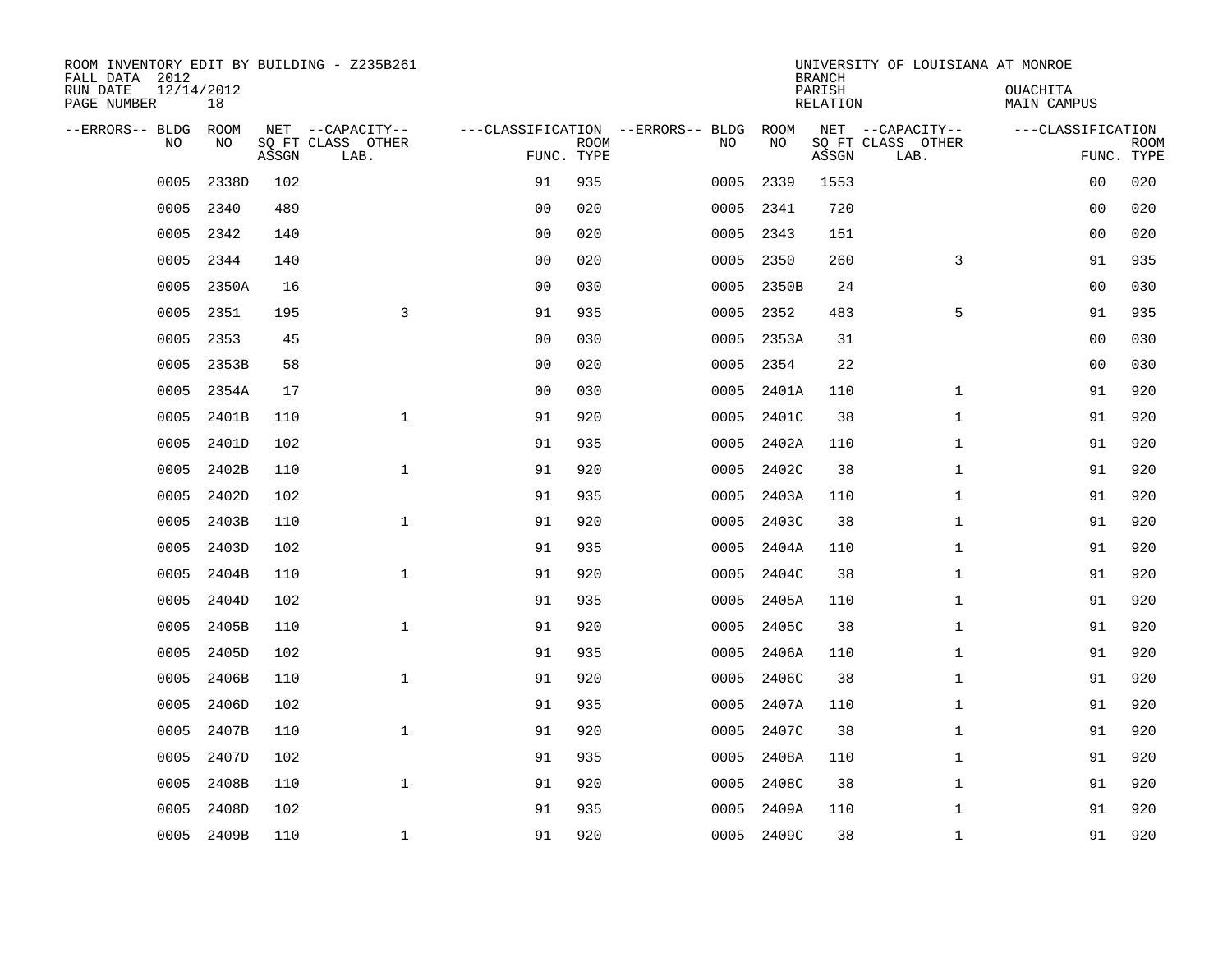| ROOM INVENTORY EDIT BY BUILDING - Z235B261<br>FALL DATA 2012<br>RUN DATE<br>PAGE NUMBER | 12/14/2012<br>19 |       |                                               |                                                 |             |      |            | <b>BRANCH</b><br>PARISH<br><b>RELATION</b> | UNIVERSITY OF LOUISIANA AT MONROE             | OUACHITA<br><b>MAIN CAMPUS</b>  |             |
|-----------------------------------------------------------------------------------------|------------------|-------|-----------------------------------------------|-------------------------------------------------|-------------|------|------------|--------------------------------------------|-----------------------------------------------|---------------------------------|-------------|
| --ERRORS-- BLDG<br>NO.                                                                  | ROOM<br>NO       | ASSGN | NET --CAPACITY--<br>SQ FT CLASS OTHER<br>LAB. | ---CLASSIFICATION --ERRORS-- BLDG<br>FUNC. TYPE | <b>ROOM</b> | NO   | ROOM<br>NO | ASSGN                                      | NET --CAPACITY--<br>SQ FT CLASS OTHER<br>LAB. | ---CLASSIFICATION<br>FUNC. TYPE | <b>ROOM</b> |
| 0005                                                                                    | 2409D            | 102   |                                               | 91                                              | 935         | 0005 | 2410A      | 110                                        | $\mathbf{1}$                                  | 91                              | 920         |
| 0005                                                                                    | 2410B            | 110   | $\mathbf{1}$                                  | 91                                              | 920         | 0005 | 2410C      | 38                                         | $\mathbf{1}$                                  | 91                              | 920         |
| 0005                                                                                    | 2410D            | 102   |                                               | 91                                              | 935         | 0005 | 2411A      | 110                                        | $\mathbf{1}$                                  | 91                              | 920         |
| 0005                                                                                    | 2411B            | 110   | $\mathbf 1$                                   | 91                                              | 920         | 0005 | 2411C      | 38                                         | $\mathbf{1}$                                  | 91                              | 920         |
| 0005                                                                                    | 2411D            | 102   |                                               | 91                                              | 935         | 0005 | 2412A      | 110                                        | $\mathbf{1}$                                  | 91                              | 920         |
| 0005                                                                                    | 2412B            | 110   | $\mathbf{1}$                                  | 91                                              | 920         | 0005 | 2412C      | 38                                         | $\mathbf{1}$                                  | 91                              | 920         |
| 0005                                                                                    | 2412D            | 102   |                                               | 91                                              | 935         | 0005 | 2413A      | 110                                        | $\mathbf{1}$                                  | 91                              | 920         |
| 0005                                                                                    | 2413B            | 110   | $\mathbf{1}$                                  | 91                                              | 920         | 0005 | 2413C      | 38                                         | $\mathbf{1}$                                  | 91                              | 920         |
| 0005                                                                                    | 2413D            | 102   |                                               | 91                                              | 935         | 0005 | 2414A      | 110                                        | $\mathbf{1}$                                  | 91                              | 920         |
| 0005                                                                                    | 2414B            | 110   | $\mathbf{1}$                                  | 91                                              | 920         | 0005 | 2414C      | 38                                         | $\mathbf{1}$                                  | 91                              | 920         |
| 0005                                                                                    | 2414D            | 102   |                                               | 91                                              | 935         | 0005 | 2415A      | 110                                        | $\mathbf{1}$                                  | 91                              | 920         |
| 0005                                                                                    | 2415B            | 110   | $\mathbf{1}$                                  | 91                                              | 920         | 0005 | 2415C      | 38                                         | $\mathbf{1}$                                  | 91                              | 920         |
| 0005                                                                                    | 2415D            | 102   |                                               | 91                                              | 935         | 0005 | 2416A      | 110                                        | $\mathbf{1}$                                  | 91                              | 920         |
| 0005                                                                                    | 2416B            | 110   | $\mathbf 1$                                   | 91                                              | 920         | 0005 | 2416C      | 38                                         | $\mathbf{1}$                                  | 91                              | 920         |
| 0005                                                                                    | 2416D            | 102   |                                               | 91                                              | 935         | 0005 | 2417A      | 110                                        | $\mathbf{1}$                                  | 91                              | 920         |
| 0005                                                                                    | 2417B            | 110   | $\mathbf{1}$                                  | 91                                              | 920         | 0005 | 2417C      | 38                                         | $\mathbf{1}$                                  | 91                              | 920         |
| 0005                                                                                    | 2417D            | 102   |                                               | 91                                              | 935         | 0005 | 2418A      | 110                                        | $\mathbf{1}$                                  | 91                              | 920         |
| 0005                                                                                    | 2418B            | 110   | $\mathbf 1$                                   | 91                                              | 920         | 0005 | 2418C      | 38                                         | $\mathbf{1}$                                  | 91                              | 920         |
| 0005                                                                                    | 2418D            | 102   |                                               | 91                                              | 935         | 0005 | 2419A      | 110                                        | $\mathbf{1}$                                  | 91                              | 920         |
| 0005                                                                                    | 2419B            | 110   | $\mathbf 1$                                   | 91                                              | 920         | 0005 | 2419C      | 38                                         | $\mathbf{1}$                                  | 91                              | 920         |
| 0005                                                                                    | 2419D            | 102   |                                               | 91                                              | 935         | 0005 | 2420A      | 110                                        | $\mathbf{1}$                                  | 91                              | 920         |
| 0005                                                                                    | 2420B            | 110   | $\mathbf{1}$                                  | 91                                              | 920         | 0005 | 2420C      | 38                                         | $\mathbf{1}$                                  | 91                              | 920         |
| 0005                                                                                    | 2420D            | 102   |                                               | 91                                              | 935         | 0005 | 2421A      | 110                                        | $\mathbf{1}$                                  | 91                              | 920         |
| 0005                                                                                    | 2421B            | 110   | $\mathbf{1}$                                  | 91                                              | 920         | 0005 | 2421C      | 38                                         | $\mathbf{1}$                                  | 91                              | 920         |
| 0005                                                                                    | 2421D            | 102   |                                               | 91                                              | 935         | 0005 | 2422A      | 110                                        | $\mathbf{1}$                                  | 91                              | 920         |
|                                                                                         | 0005 2422B       | 110   | $\mathbf 1$                                   | 91                                              | 920         |      | 0005 2422C | 38                                         | $\mathbf{1}$                                  | 91                              | 920         |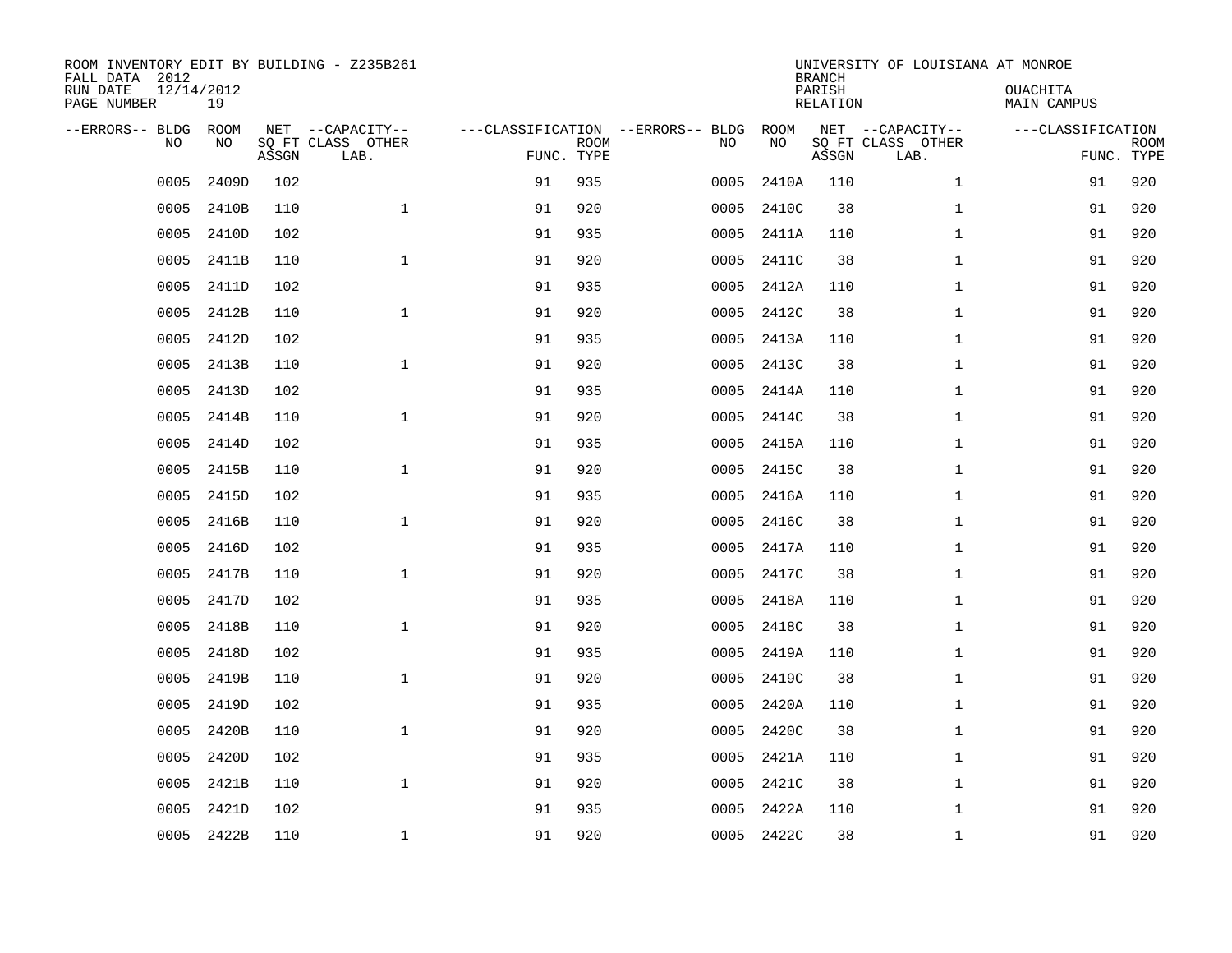| ROOM INVENTORY EDIT BY BUILDING - Z235B261<br>FALL DATA 2012<br>RUN DATE<br>PAGE NUMBER | 12/14/2012<br>20 |       |                                               |                                                 |             |      |            | <b>BRANCH</b><br>PARISH<br><b>RELATION</b> | UNIVERSITY OF LOUISIANA AT MONROE             | OUACHITA<br><b>MAIN CAMPUS</b>  |             |
|-----------------------------------------------------------------------------------------|------------------|-------|-----------------------------------------------|-------------------------------------------------|-------------|------|------------|--------------------------------------------|-----------------------------------------------|---------------------------------|-------------|
| --ERRORS-- BLDG<br>NO.                                                                  | ROOM<br>NO       | ASSGN | NET --CAPACITY--<br>SQ FT CLASS OTHER<br>LAB. | ---CLASSIFICATION --ERRORS-- BLDG<br>FUNC. TYPE | <b>ROOM</b> | NO   | ROOM<br>NO | ASSGN                                      | NET --CAPACITY--<br>SQ FT CLASS OTHER<br>LAB. | ---CLASSIFICATION<br>FUNC. TYPE | <b>ROOM</b> |
| 0005                                                                                    | 2422D            | 102   |                                               | 91                                              | 935         | 0005 | 2423A      | 110                                        | $\mathbf{1}$                                  | 91                              | 920         |
| 0005                                                                                    | 2423B            | 110   | $\mathbf{1}$                                  | 91                                              | 920         | 0005 | 2423C      | 38                                         | $\mathbf{1}$                                  | 91                              | 920         |
| 0005                                                                                    | 2423D            | 102   |                                               | 91                                              | 935         | 0005 | 2424A      | 110                                        | $\mathbf{1}$                                  | 91                              | 920         |
| 0005                                                                                    | 2424B            | 110   | $\mathbf 1$                                   | 91                                              | 920         | 0005 | 2424C      | 38                                         | $\mathbf{1}$                                  | 91                              | 920         |
| 0005                                                                                    | 2424D            | 102   |                                               | 91                                              | 935         | 0005 | 2425A      | 110                                        | $\mathbf{1}$                                  | 91                              | 920         |
| 0005                                                                                    | 2425B            | 110   | $\mathbf{1}$                                  | 91                                              | 920         | 0005 | 2425C      | 38                                         | $\mathbf{1}$                                  | 91                              | 920         |
| 0005                                                                                    | 2425D            | 102   |                                               | 91                                              | 935         | 0005 | 2426A      | 110                                        | $\mathbf{1}$                                  | 91                              | 920         |
| 0005                                                                                    | 2426B            | 110   | $\mathbf{1}$                                  | 91                                              | 920         | 0005 | 2426C      | 38                                         | $\mathbf{1}$                                  | 91                              | 920         |
| 0005                                                                                    | 2426D            | 102   |                                               | 91                                              | 935         | 0005 | 2427A      | 110                                        | $\mathbf{1}$                                  | 91                              | 920         |
| 0005                                                                                    | 2427B            | 110   | $\mathbf{1}$                                  | 91                                              | 920         | 0005 | 2427C      | 38                                         | $\mathbf{1}$                                  | 91                              | 920         |
| 0005                                                                                    | 2427D            | 102   |                                               | 91                                              | 935         | 0005 | 2428A      | 110                                        | $\mathbf{1}$                                  | 91                              | 920         |
| 0005                                                                                    | 2428B            | 110   | $\mathbf{1}$                                  | 91                                              | 920         | 0005 | 2428C      | 38                                         | $\mathbf{1}$                                  | 91                              | 920         |
| 0005                                                                                    | 2428D            | 102   |                                               | 91                                              | 935         | 0005 | 2429A      | 110                                        | $\mathbf{1}$                                  | 91                              | 920         |
| 0005                                                                                    | 2429B            | 110   | $\mathbf 1$                                   | 91                                              | 920         | 0005 | 2429C      | 38                                         | $\mathbf{1}$                                  | 91                              | 920         |
| 0005                                                                                    | 2429D            | 102   |                                               | 91                                              | 935         | 0005 | 2430A      | 110                                        | $\mathbf{1}$                                  | 91                              | 920         |
| 0005                                                                                    | 2430B            | 110   | $\mathbf{1}$                                  | 91                                              | 920         | 0005 | 2430C      | 38                                         | $\mathbf{1}$                                  | 91                              | 920         |
| 0005                                                                                    | 2430D            | 102   |                                               | 91                                              | 935         | 0005 | 2431A      | 110                                        | $\mathbf{1}$                                  | 91                              | 920         |
| 0005                                                                                    | 2431B            | 110   | $\mathbf 1$                                   | 91                                              | 920         | 0005 | 2431C      | 38                                         | $\mathbf{1}$                                  | 91                              | 920         |
| 0005                                                                                    | 2431D            | 102   |                                               | 91                                              | 935         | 0005 | 2432A      | 110                                        | $\mathbf{1}$                                  | 91                              | 920         |
| 0005                                                                                    | 2432B            | 110   | $\mathbf 1$                                   | 91                                              | 920         | 0005 | 2432C      | 38                                         | $\mathbf{1}$                                  | 91                              | 920         |
| 0005                                                                                    | 2432D            | 102   |                                               | 91                                              | 935         | 0005 | 2434A      | 110                                        | $\mathbf{1}$                                  | 91                              | 920         |
| 0005                                                                                    | 2434B            | 110   | $\mathbf{1}$                                  | 91                                              | 920         | 0005 | 2434C      | 38                                         | $\mathbf{1}$                                  | 91                              | 920         |
| 0005                                                                                    | 2434D            | 102   |                                               | 91                                              | 935         | 0005 | 2436A      | 110                                        | $\mathbf{1}$                                  | 91                              | 920         |
| 0005                                                                                    | 2436B            | 110   | $\mathbf{1}$                                  | 91                                              | 920         | 0005 | 2436C      | 38                                         | $\mathbf{1}$                                  | 91                              | 920         |
| 0005                                                                                    | 2436D            | 102   |                                               | 91                                              | 935         | 0005 | 2438A      | 110                                        | $\mathbf{1}$                                  | 91                              | 920         |
|                                                                                         | 0005 2438B       | 110   | $\mathbf 1$                                   | 91                                              | 920         |      | 0005 2438C | 38                                         | $\mathbf{1}$                                  | 91                              | 920         |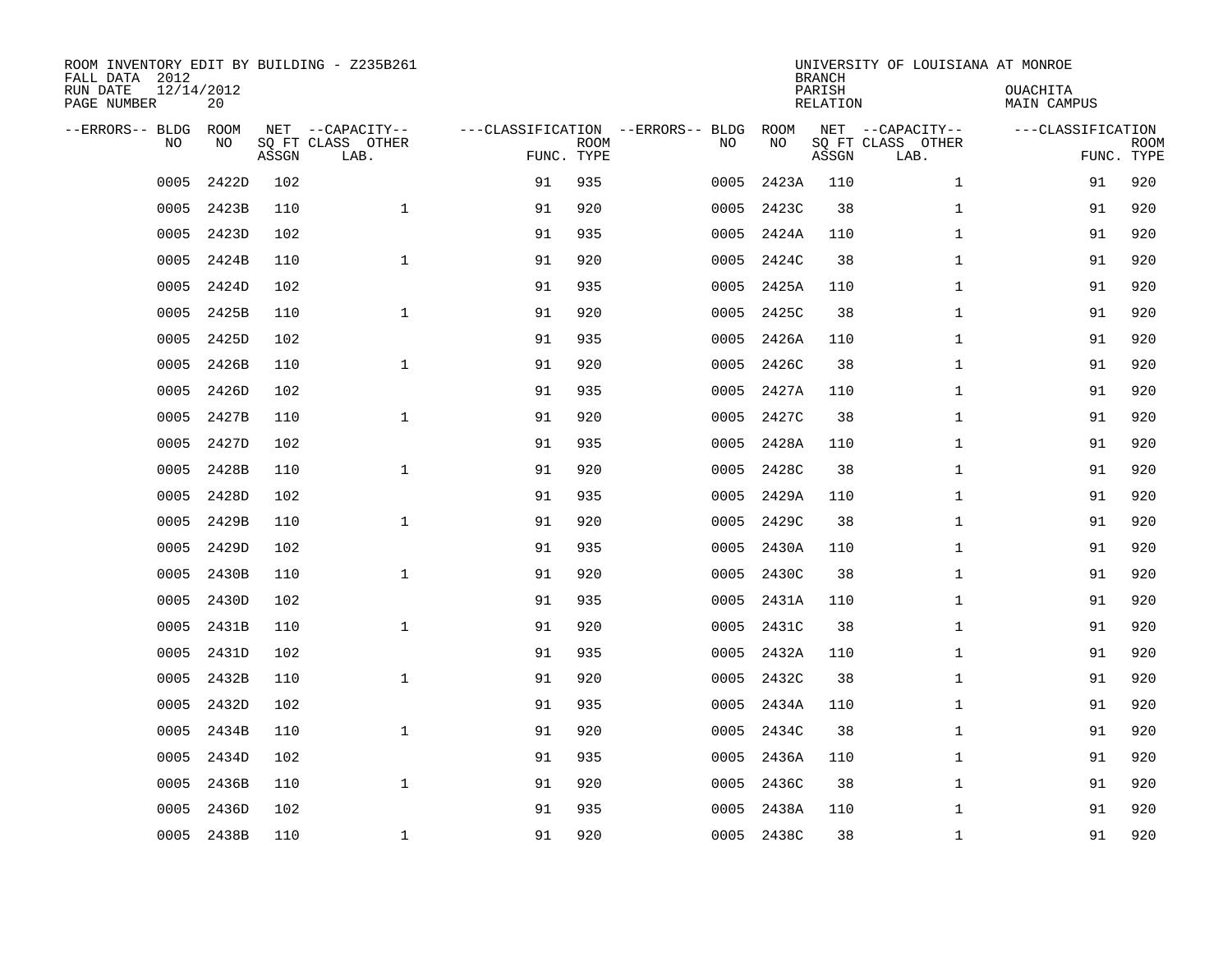| ROOM INVENTORY EDIT BY BUILDING - Z235B261<br>FALL DATA 2012 |                  |       |                           |                |             |                                        |      |            | <b>BRANCH</b>                                    | UNIVERSITY OF LOUISIANA AT MONROE                                                                          |                         |                           |
|--------------------------------------------------------------|------------------|-------|---------------------------|----------------|-------------|----------------------------------------|------|------------|--------------------------------------------------|------------------------------------------------------------------------------------------------------------|-------------------------|---------------------------|
| RUN DATE<br>PAGE NUMBER                                      | 12/14/2012<br>21 |       |                           |                |             |                                        |      |            | PARISH<br><b>RELATION</b>                        |                                                                                                            | OUACHITA<br>MAIN CAMPUS |                           |
| --ERRORS-- BLDG                                              | ROOM<br>NO       |       | NET --CAPACITY--          |                | <b>ROOM</b> | ---CLASSIFICATION --ERRORS-- BLDG ROOM | NO.  | NO         |                                                  | NET --CAPACITY--                                                                                           | ---CLASSIFICATION       |                           |
| NO                                                           |                  | ASSGN | SQ FT CLASS OTHER<br>LAB. | FUNC. TYPE     |             |                                        |      |            | ASSGN                                            | SQ FT CLASS OTHER<br>LAB.                                                                                  |                         | <b>ROOM</b><br>FUNC. TYPE |
| 0005                                                         | 2438D            | 102   |                           | 91             | 935         |                                        | 0005 | 2439       | 1553                                             |                                                                                                            | 00                      | 020                       |
| 0005                                                         | 2440             | 489   |                           | 0 <sub>0</sub> | 020         |                                        |      | 0005 2441  | 720                                              |                                                                                                            | 0 <sub>0</sub>          | 020                       |
| 0005                                                         | 2442             | 140   |                           | 0 <sub>0</sub> | 020         |                                        |      | 0005 2443  | 151                                              |                                                                                                            | 00                      | 020                       |
| 0005                                                         | 2444             | 140   |                           | 0 <sub>0</sub> | 020         |                                        | 0005 | 2450       | 260                                              | 5                                                                                                          | 91                      | 935                       |
| 0005                                                         | 2450A            | 16    |                           | 0 <sub>0</sub> | 030         |                                        |      | 0005 2450B | 24                                               |                                                                                                            | 00                      | 030                       |
| 0005                                                         | 2451             | 195   | 3                         | 91             | 935         |                                        |      | 0005 2452  | 483                                              | 5                                                                                                          | 91                      | 935                       |
|                                                              | 0005 2453        | 45    |                           | 0 <sub>0</sub> | 030         |                                        |      | 0005 2453A | 31                                               |                                                                                                            | 00                      | 030                       |
| 0005                                                         | 2453B            | 58    |                           | 0 <sub>0</sub> | 020         |                                        |      | 0005 2454  | 22                                               |                                                                                                            | 0 <sub>0</sub>          | 030                       |
|                                                              | 0005 2454A       | 17    |                           | 0 <sub>0</sub> | 030         |                                        |      |            | TOTAL NUMBER CLASSROOMS<br>TOTAL NUMBER LABS 210 | TOTAL NET ASSIGN SQ. FT. IN ROOM FILE<br>TOTAL NUMBER COMPUTER CLASSROOMS<br>TOTAL NUMBER SPECIAL LABS 220 | 53,292                  |                           |
|                                                              | 0006 4101A       | 113   | $\mathbf{1}$              | 91             | 920         |                                        |      | 0006 4101B | 113                                              | $\mathbf{1}$                                                                                               | 91                      | 920                       |
| 0006                                                         | 4101C            | 39    | $\mathbf{1}$              | 91             | 920         |                                        |      | 0006 4101D | 103                                              |                                                                                                            | 91                      | 935                       |
| 0006                                                         | 4102A            | 113   | $\mathbf{1}$              | 91             | 920         |                                        |      | 0006 4102B | 113                                              | $\mathbf{1}$                                                                                               | 91                      | 920                       |
| 0006                                                         | 4102C            | 39    | $\mathbf{1}$              | 91             | 920         |                                        |      | 0006 4102D | 103                                              |                                                                                                            | 91                      | 935                       |
| 0006                                                         | 4103A            | 113   | $\mathbf 1$               | 91             | 920         |                                        |      | 0006 4103B | 113                                              | $\mathbf{1}$                                                                                               | 91                      | 920                       |
| 0006                                                         | 4103C            | 39    | $\mathbf{1}$              | 91             | 920         |                                        | 0006 | 4103D      | 103                                              |                                                                                                            | 91                      | 935                       |
| 0006                                                         | 4104A            | 113   | $\mathbf 1$               | 91             | 920         |                                        |      | 0006 4104B | 113                                              | $\mathbf{1}$                                                                                               | 91                      | 920                       |
| 0006                                                         | 4104C            | 39    | $\mathbf 1$               | 91             | 920         |                                        | 0006 | 4104D      | 103                                              |                                                                                                            | 91                      | 935                       |
| 0006                                                         | 4105A            | 113   | $\mathbf 1$               | 91             | 920         |                                        |      | 0006 4105B | 113                                              | $\mathbf{1}$                                                                                               | 91                      | 920                       |
| 0006                                                         | 4105C            | 39    | $\mathbf{1}$              | 91             | 920         |                                        | 0006 | 4105D      | 103                                              |                                                                                                            | 91                      | 935                       |
| 0006                                                         | 4106A            | 113   | $\mathbf 1$               | 91             | 920         |                                        |      | 0006 4106B | 113                                              | $\mathbf{1}$                                                                                               | 91                      | 920                       |
| 0006                                                         | 4106C            | 39    | $\mathbf 1$               | 91             | 920         |                                        | 0006 | 4106D      | 103                                              |                                                                                                            | 91                      | 935                       |
| 0006                                                         | 4107A            | 113   | $\mathbf{1}$              | 91             | 920         |                                        | 0006 | 4107B      | 113                                              | $\mathbf{1}$                                                                                               | 91                      | 920                       |
|                                                              | 0006 4107C       | 39    | $\mathbf{1}$              | 91             | 920         |                                        |      | 0006 4107D | 103                                              |                                                                                                            | 91                      | 935                       |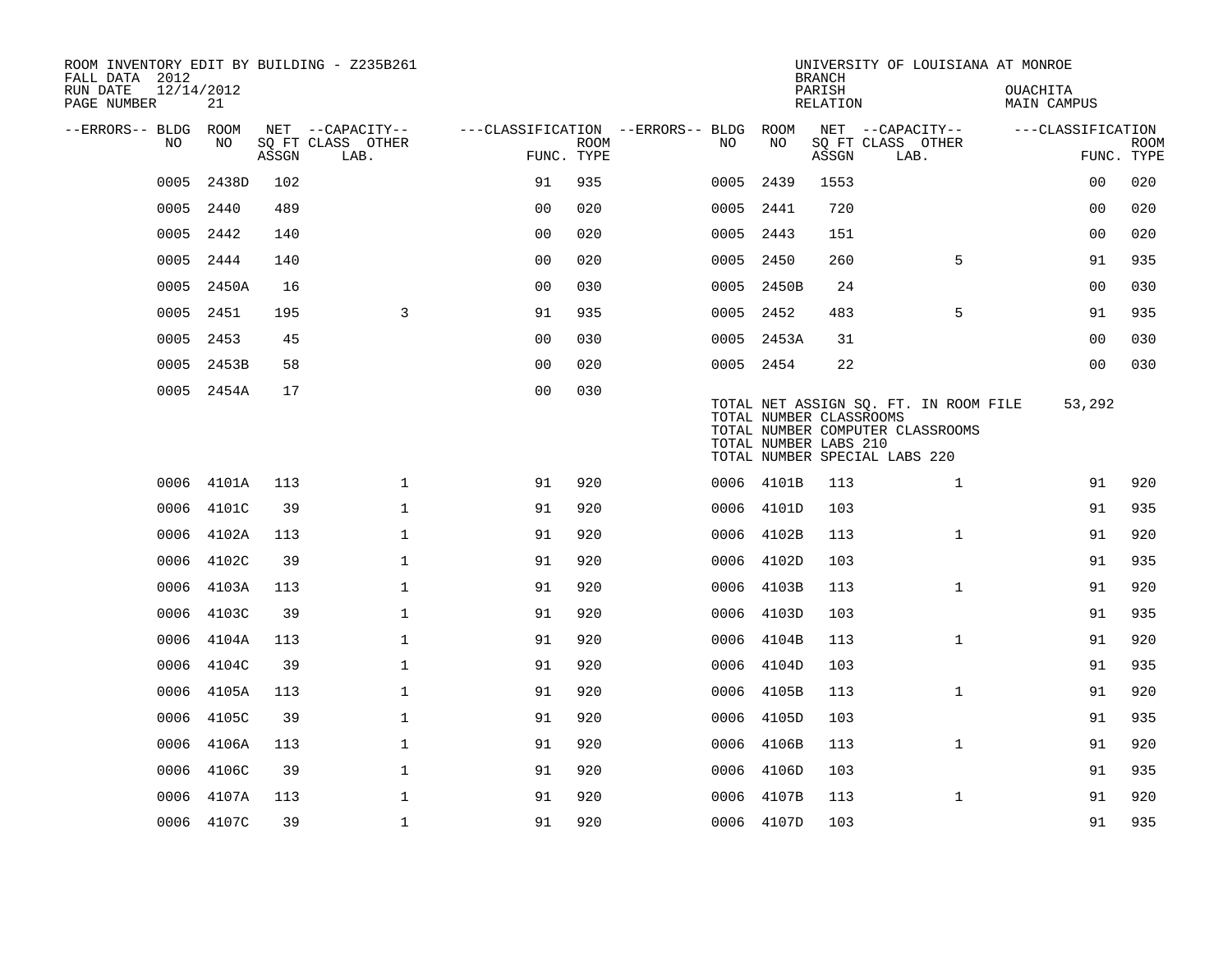| ROOM INVENTORY EDIT BY BUILDING - Z235B261<br>FALL DATA 2012<br>RUN DATE<br>PAGE NUMBER | 12/14/2012<br>22 |       |                                               |                                                 |             |      |            | <b>BRANCH</b><br>PARISH<br><b>RELATION</b> | UNIVERSITY OF LOUISIANA AT MONROE             | OUACHITA<br><b>MAIN CAMPUS</b>  |             |
|-----------------------------------------------------------------------------------------|------------------|-------|-----------------------------------------------|-------------------------------------------------|-------------|------|------------|--------------------------------------------|-----------------------------------------------|---------------------------------|-------------|
| --ERRORS-- BLDG<br>NO.                                                                  | ROOM<br>NO       | ASSGN | NET --CAPACITY--<br>SQ FT CLASS OTHER<br>LAB. | ---CLASSIFICATION --ERRORS-- BLDG<br>FUNC. TYPE | <b>ROOM</b> | NO   | ROOM<br>NO | ASSGN                                      | NET --CAPACITY--<br>SQ FT CLASS OTHER<br>LAB. | ---CLASSIFICATION<br>FUNC. TYPE | <b>ROOM</b> |
| 0006                                                                                    | 4108A            | 109   | $\mathbf 1$                                   | 91                                              | 920         | 0006 | 4108B      | 109                                        | $\mathbf{1}$                                  | 91                              | 920         |
| 0006                                                                                    | 4108C            | 46    | 1                                             | 91                                              | 920         | 0006 | 4108D      | 108                                        |                                               | 91                              | 935         |
| 0006                                                                                    | 4109A            | 113   | 1                                             | 91                                              | 920         | 0006 | 4109B      | 113                                        | $\mathbf{1}$                                  | 91                              | 920         |
| 0006                                                                                    | 4109C            | 39    | $\mathbf 1$                                   | 91                                              | 920         | 0006 | 4109D      | 103                                        |                                               | 91                              | 935         |
| 0006                                                                                    | 4110A            | 113   | $\mathbf{1}$                                  | 91                                              | 920         | 0006 | 4110B      | 113                                        | $\mathbf{1}$                                  | 91                              | 920         |
| 0006                                                                                    | 4110C            | 39    | $\mathbf{1}$                                  | 91                                              | 920         |      | 0006 4110D | 103                                        |                                               | 91                              | 935         |
| 0006                                                                                    | 4111A            | 109   | $\mathbf{1}$                                  | 91                                              | 920         | 0006 | 4111B      | 109                                        | $\mathbf{1}$                                  | 91                              | 920         |
| 0006                                                                                    | 4111C            | 46    | $\mathbf 1$                                   | 91                                              | 920         | 0006 | 4111D      | 108                                        |                                               | 91                              | 935         |
| 0006                                                                                    | 4112A            | 113   | $\mathbf 1$                                   | 91                                              | 920         | 0006 | 4112B      | 113                                        | $\mathbf{1}$                                  | 91                              | 920         |
| 0006                                                                                    | 4112C            | 39    | $\mathbf 1$                                   | 91                                              | 920         | 0006 | 4112D      | 103                                        |                                               | 91                              | 935         |
| 0006                                                                                    | 4113A            | 113   | $\mathbf 1$                                   | 91                                              | 920         | 0006 | 4113B      | 113                                        | $\mathbf{1}$                                  | 91                              | 920         |
| 0006                                                                                    | 4113C            | 39    | $\mathbf{1}$                                  | 91                                              | 920         | 0006 | 4113D      | 103                                        |                                               | 91                              | 935         |
| 0006                                                                                    | 4114A            | 113   | $\mathbf 1$                                   | 91                                              | 920         | 0006 | 4114B      | 113                                        | $\mathbf{1}$                                  | 91                              | 920         |
| 0006                                                                                    | 4114C            | 39    | $\mathbf 1$                                   | 91                                              | 920         | 0006 | 4114D      | 103                                        |                                               | 91                              | 935         |
| 0006                                                                                    | 4115A            | 113   | 1                                             | 91                                              | 920         | 0006 | 4115B      | 113                                        | $\mathbf{1}$                                  | 91                              | 920         |
| 0006                                                                                    | 4115C            | 39    | $\mathbf 1$                                   | 91                                              | 920         | 0006 | 4115D      | 103                                        |                                               | 91                              | 935         |
| 0006                                                                                    | 4116A            | 113   | $\mathbf 1$                                   | 91                                              | 920         | 0006 | 4116B      | 113                                        | $\mathbf{1}$                                  | 91                              | 920         |
| 0006                                                                                    | 4116C            | 39    | $\mathbf{1}$                                  | 91                                              | 920         | 0006 | 4116D      | 103                                        |                                               | 91                              | 935         |
| 0006                                                                                    | 4117A            | 113   | $\mathbf{1}$                                  | 91                                              | 920         | 0006 | 4117B      | 113                                        | $\mathbf{1}$                                  | 91                              | 920         |
| 0006                                                                                    | 4117C            | 39    | 1                                             | 91                                              | 920         | 0006 | 4117D      | 103                                        |                                               | 91                              | 935         |
| 0006                                                                                    | 4118A            | 113   | 1                                             | 91                                              | 920         | 0006 | 4118B      | 113                                        | $\mathbf{1}$                                  | 91                              | 920         |
| 0006                                                                                    | 4118C            | 39    | $\mathbf 1$                                   | 91                                              | 920         | 0006 | 4118D      | 103                                        |                                               | 91                              | 935         |
| 0006                                                                                    | 4119A            | 113   | 1                                             | 91                                              | 920         | 0006 | 4119B      | 113                                        | $\mathbf{1}$                                  | 91                              | 920         |
| 0006                                                                                    | 4119C            | 39    | $\mathbf 1$                                   | 91                                              | 920         | 0006 | 4119D      | 103                                        |                                               | 91                              | 935         |
| 0006                                                                                    | 4120A            | 113   | $\mathbf 1$                                   | 91                                              | 920         | 0006 | 4120B      | 113                                        | $\mathbf{1}$                                  | 91                              | 920         |
|                                                                                         | 0006 4120C       | 39    | $\mathbf{1}$                                  | 91                                              | 920         |      | 0006 4120D | 103                                        |                                               | 91                              | 935         |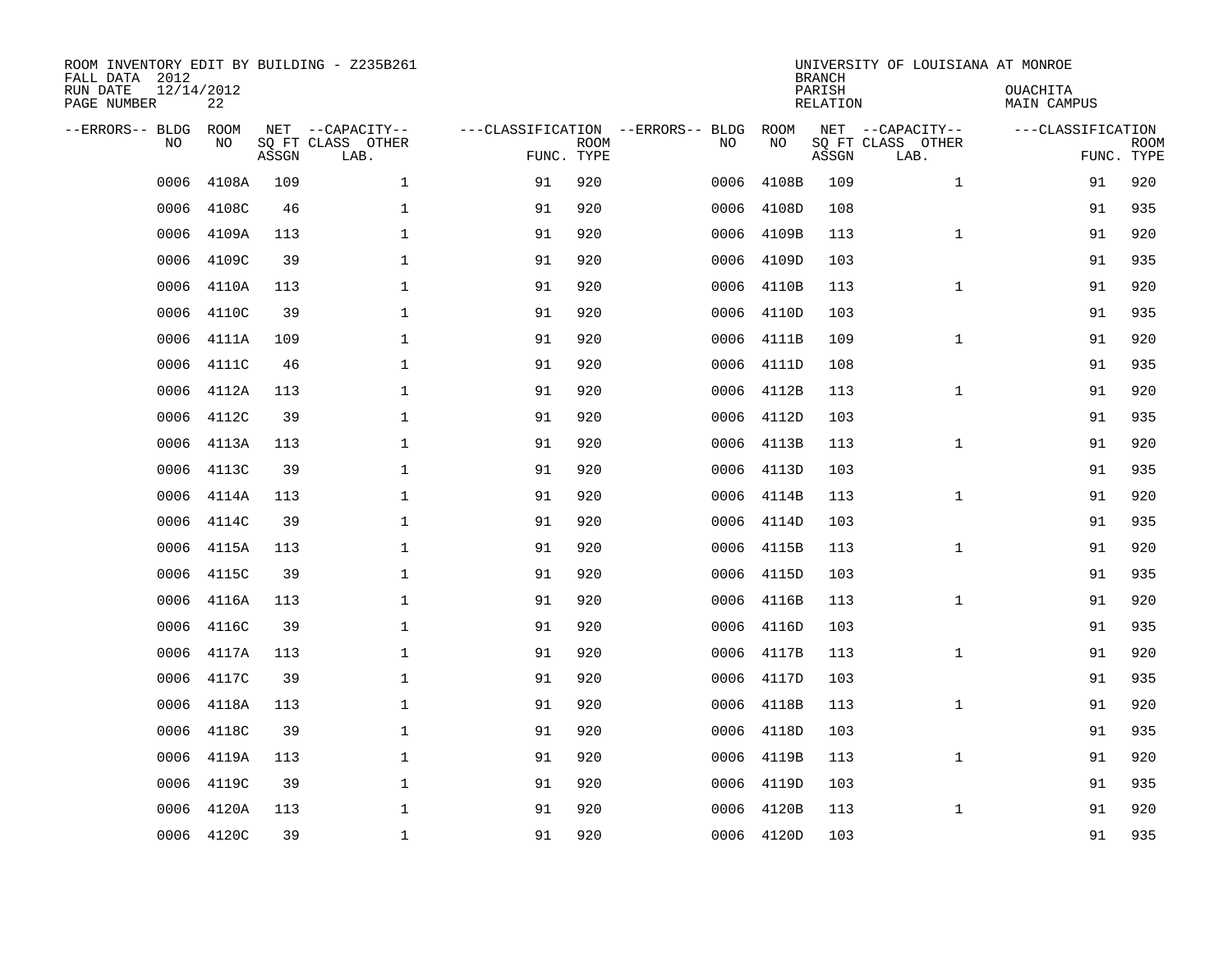| ROOM INVENTORY EDIT BY BUILDING - Z235B261<br>FALL DATA 2012<br>RUN DATE<br>PAGE NUMBER | 12/14/2012<br>23 |       |                                               |                                                 |             |      |            | <b>BRANCH</b><br>PARISH<br><b>RELATION</b> | UNIVERSITY OF LOUISIANA AT MONROE             | OUACHITA<br><b>MAIN CAMPUS</b>  |             |
|-----------------------------------------------------------------------------------------|------------------|-------|-----------------------------------------------|-------------------------------------------------|-------------|------|------------|--------------------------------------------|-----------------------------------------------|---------------------------------|-------------|
| --ERRORS-- BLDG<br>NO.                                                                  | ROOM<br>NO       | ASSGN | NET --CAPACITY--<br>SQ FT CLASS OTHER<br>LAB. | ---CLASSIFICATION --ERRORS-- BLDG<br>FUNC. TYPE | <b>ROOM</b> | NO   | ROOM<br>NO | ASSGN                                      | NET --CAPACITY--<br>SQ FT CLASS OTHER<br>LAB. | ---CLASSIFICATION<br>FUNC. TYPE | <b>ROOM</b> |
| 0006                                                                                    | 4121A            | 113   | $\mathbf 1$                                   | 91                                              | 920         | 0006 | 4121B      | 113                                        | $\mathbf{1}$                                  | 91                              | 920         |
| 0006                                                                                    | 4121C            | 39    | $\mathbf 1$                                   | 91                                              | 920         | 0006 | 4121D      | 103                                        |                                               | 91                              | 935         |
| 0006                                                                                    | 4122A            | 113   | $\mathbf 1$                                   | 91                                              | 920         | 0006 | 4122B      | 113                                        | $\mathbf{1}$                                  | 91                              | 920         |
| 0006                                                                                    | 4122C            | 39    | $\mathbf 1$                                   | 91                                              | 920         |      | 0006 4122D | 103                                        |                                               | 91                              | 935         |
| 0006                                                                                    | 4123A            | 113   | $\mathbf{1}$                                  | 91                                              | 920         | 0006 | 4123B      | 113                                        | $\mathbf{1}$                                  | 91                              | 920         |
| 0006                                                                                    | 4123C            | 39    | $\mathbf 1$                                   | 91                                              | 920         |      | 0006 4123D | 103                                        |                                               | 91                              | 935         |
| 0006                                                                                    | 4124A            | 113   | $\mathbf{1}$                                  | 91                                              | 920         | 0006 | 4124B      | 113                                        | $\mathbf{1}$                                  | 91                              | 920         |
| 0006                                                                                    | 4124C            | 39    | $\mathbf{1}$                                  | 91                                              | 920         |      | 0006 4124D | 103                                        |                                               | 91                              | 935         |
| 0006                                                                                    | 4140             | 371   |                                               | 0 <sub>0</sub>                                  | 020         | 0006 | 4141       | 429                                        |                                               | 0 <sub>0</sub>                  | 020         |
| 0006                                                                                    | 4142             | 753   |                                               | 0 <sub>0</sub>                                  | 020         | 0006 | 4143       | 567                                        |                                               | 0 <sub>0</sub>                  | 020         |
| 0006                                                                                    | 4144             | 538   |                                               | 0 <sub>0</sub>                                  | 020         | 0006 | 4145       | 157                                        |                                               | 00                              | 020         |
| 0006                                                                                    | 4146             | 162   |                                               | 0 <sub>0</sub>                                  | 020         | 0006 | 4147       | 157                                        |                                               | 00                              | 020         |
| 0006                                                                                    | 4150             | 190   |                                               | 91                                              | 935         | 0006 | 4151       | 142                                        |                                               | 00                              | 030         |
| 0006                                                                                    | 4153             | 122   |                                               | 91                                              | 935         | 0006 | 4154       | 120                                        | $\mathbf{1}$                                  | 91                              | 935         |
| 0006                                                                                    | 4154A            | 74    |                                               | 91                                              | 935         | 0006 | 4156       | 344                                        | 5                                             | 91                              | 935         |
| 0006                                                                                    | 4157             | 381   | 5                                             | 91                                              | 935         |      | 0006 4157A | 50                                         |                                               | 00                              | 030         |
| 0006                                                                                    | 4157B            | 58    |                                               | 0 <sub>0</sub>                                  | 020         | 0006 | 4158       | 2224                                       | 30                                            | 91                              | 935         |
| 0006                                                                                    | 4159             | 67    |                                               | 91                                              | 935         | 0006 | 4160       | 474                                        |                                               | 91                              | 935         |
| 0006                                                                                    | 4201A            | 113   | $\mathbf{1}$                                  | 91                                              | 920         | 0006 | 4201B      | 113                                        | $\mathbf{1}$                                  | 91                              | 920         |
| 0006                                                                                    | 4201C            | 39    | $\mathbf{1}$                                  | 91                                              | 920         | 0006 | 4201D      | 103                                        |                                               | 91                              | 935         |
| 0006                                                                                    | 4202A            | 113   | $\mathbf{1}$                                  | 91                                              | 920         | 0006 | 4202B      | 113                                        | $\mathbf{1}$                                  | 91                              | 920         |
| 0006                                                                                    | 4202C            | 39    | $\mathbf 1$                                   | 91                                              | 920         | 0006 | 4202D      | 103                                        |                                               | 91                              | 935         |
| 0006                                                                                    | 4203A            | 113   | 1                                             | 91                                              | 920         | 0006 | 4203B      | 113                                        | $\mathbf{1}$                                  | 91                              | 920         |
| 0006                                                                                    | 4203C            | 39    | $\mathbf 1$                                   | 91                                              | 920         | 0006 | 4203D      | 103                                        |                                               | 91                              | 935         |
| 0006                                                                                    | 4204A            | 113   | $\mathbf 1$                                   | 91                                              | 920         | 0006 | 4204B      | 113                                        | $\mathbf{1}$                                  | 91                              | 920         |
|                                                                                         | 0006 4204C       | 39    | $\mathbf{1}$                                  | 91                                              | 920         |      | 0006 4204D | 103                                        |                                               | 91                              | 935         |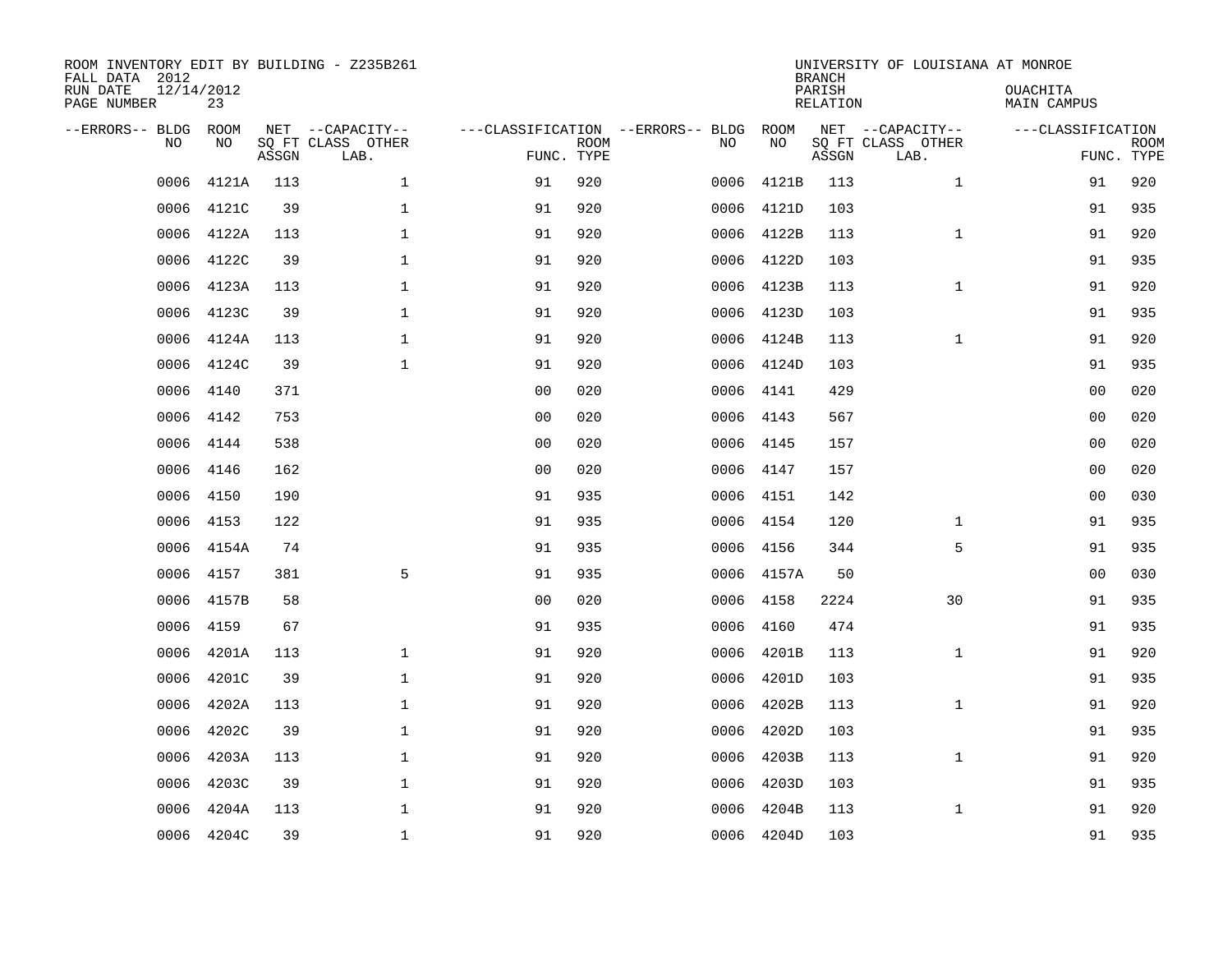| ROOM INVENTORY EDIT BY BUILDING - Z235B261<br>FALL DATA 2012 |                  |       |                           |            |             |                                          |                   | <b>BRANCH</b>      | UNIVERSITY OF LOUISIANA AT MONROE |                         |                           |
|--------------------------------------------------------------|------------------|-------|---------------------------|------------|-------------|------------------------------------------|-------------------|--------------------|-----------------------------------|-------------------------|---------------------------|
| RUN DATE<br>PAGE NUMBER                                      | 12/14/2012<br>24 |       |                           |            |             |                                          |                   | PARISH<br>RELATION |                                   | OUACHITA<br>MAIN CAMPUS |                           |
| --ERRORS-- BLDG<br>N <sub>O</sub>                            | ROOM<br>NO.      |       | NET --CAPACITY--          |            |             | ---CLASSIFICATION --ERRORS-- BLDG<br>NO. | <b>ROOM</b><br>NO |                    | NET --CAPACITY--                  | ---CLASSIFICATION       |                           |
|                                                              |                  | ASSGN | SO FT CLASS OTHER<br>LAB. | FUNC. TYPE | <b>ROOM</b> |                                          |                   | ASSGN              | SQ FT CLASS OTHER<br>LAB.         |                         | <b>ROOM</b><br>FUNC. TYPE |
| 0006                                                         | 4205A            | 113   | $\mathbf{1}$              | 91         | 920         | 0006                                     | 4205B             | 113                | $\mathbf{1}$                      | 91                      | 920                       |
| 0006                                                         | 4205C            | 39    | $\mathbf{1}$              | 91         | 920         | 0006                                     | 4205D             | 103                |                                   | 91                      | 935                       |
| 0006                                                         | 4206A            | 113   | $\mathbf 1$               | 91         | 920         | 0006                                     | 4206B             | 113                | $\mathbf{1}$                      | 91                      | 920                       |
| 0006                                                         | 4206C            | 39    | 1                         | 91         | 920         | 0006                                     | 4206D             | 103                |                                   | 91                      | 935                       |
| 0006                                                         | 4207A            | 113   | $\mathbf 1$               | 91         | 920         | 0006                                     | 4207B             | 113                | $\mathbf{1}$                      | 91                      | 920                       |
| 0006                                                         | 4207C            | 39    | $\mathbf 1$               | 91         | 920         | 0006                                     | 4207D             | 103                |                                   | 91                      | 935                       |
| 0006                                                         | 4208A            | 109   | $\mathbf{1}$              | 91         | 920         | 0006                                     | 4208B             | 109                | $\mathbf{1}$                      | 91                      | 920                       |
| 0006                                                         | 4208C            | 46    | $\mathbf{1}$              | 91         | 920         | 0006                                     | 4208D             | 108                |                                   | 91                      | 935                       |
| 0006                                                         | 4209A            | 113   | $\mathbf 1$               | 91         | 920         | 0006                                     | 4209B             | 113                | $\mathbf{1}$                      | 91                      | 920                       |
| 0006                                                         | 4209C            | 39    | $\mathbf 1$               | 91         | 920         | 0006                                     | 4209D             | 103                |                                   | 91                      | 935                       |
| 0006                                                         | 4210A            | 113   | $\mathbf{1}$              | 91         | 920         | 0006                                     | 4210B             | 113                | $\mathbf{1}$                      | 91                      | 920                       |
| 0006                                                         | 4210C            | 39    | $\mathbf{1}$              | 91         | 920         | 0006                                     | 4210D             | 103                |                                   | 91                      | 935                       |
| 0006                                                         | 4211A            | 109   | $\mathbf 1$               | 91         | 920         | 0006                                     | 4211B             | 109                | $\mathbf{1}$                      | 91                      | 920                       |
| 0006                                                         | 4211C            | 46    | 1                         | 91         | 920         | 0006                                     | 4211D             | 108                |                                   | 91                      | 935                       |
| 0006                                                         | 4212A            | 113   | $\mathbf 1$               | 91         | 920         | 0006                                     | 4212B             | 113                | $\mathbf{1}$                      | 91                      | 920                       |
| 0006                                                         | 4212C            | 39    | $\mathbf{1}$              | 91         | 920         | 0006                                     | 4212D             | 103                |                                   | 91                      | 935                       |
| 0006                                                         | 4213A            | 113   | $\mathbf{1}$              | 91         | 920         | 0006                                     | 4213B             | 113                | $\mathbf{1}$                      | 91                      | 920                       |
| 0006                                                         | 4213C            | 39    | $\mathbf 1$               | 91         | 920         | 0006                                     | 4213D             | 103                |                                   | 91                      | 935                       |
| 0006                                                         | 4214A            | 113   | 1                         | 91         | 920         | 0006                                     | 4214B             | 113                | $\mathbf{1}$                      | 91                      | 920                       |
| 0006                                                         | 4214C            | 39    | $\mathbf 1$               | 91         | 920         | 0006                                     | 4214D             | 103                |                                   | 91                      | 935                       |
| 0006                                                         | 4215A            | 113   | $\mathbf 1$               | 91         | 920         | 0006                                     | 4215B             | 113                | $\mathbf{1}$                      | 91                      | 920                       |
| 0006                                                         | 4215C            | 39    | $\mathbf 1$               | 91         | 920         | 0006                                     | 4215D             | 103                |                                   | 91                      | 935                       |
| 0006                                                         | 4216A            | 113   | 1                         | 91         | 920         | 0006                                     | 4216B             | 113                | $\mathbf{1}$                      | 91                      | 920                       |
| 0006                                                         | 4216C            | 39    | $\mathbf 1$               | 91         | 920         | 0006                                     | 4216D             | 103                |                                   | 91                      | 935                       |
| 0006                                                         | 4217A            | 113   | $\mathbf 1$               | 91         | 920         | 0006                                     | 4217B             | 113                | $\mathbf{1}$                      | 91                      | 920                       |
|                                                              | 0006 4217C       | 39    | $\mathbf{1}$              | 91         | 920         |                                          | 0006 4217D        | 103                |                                   | 91                      | 935                       |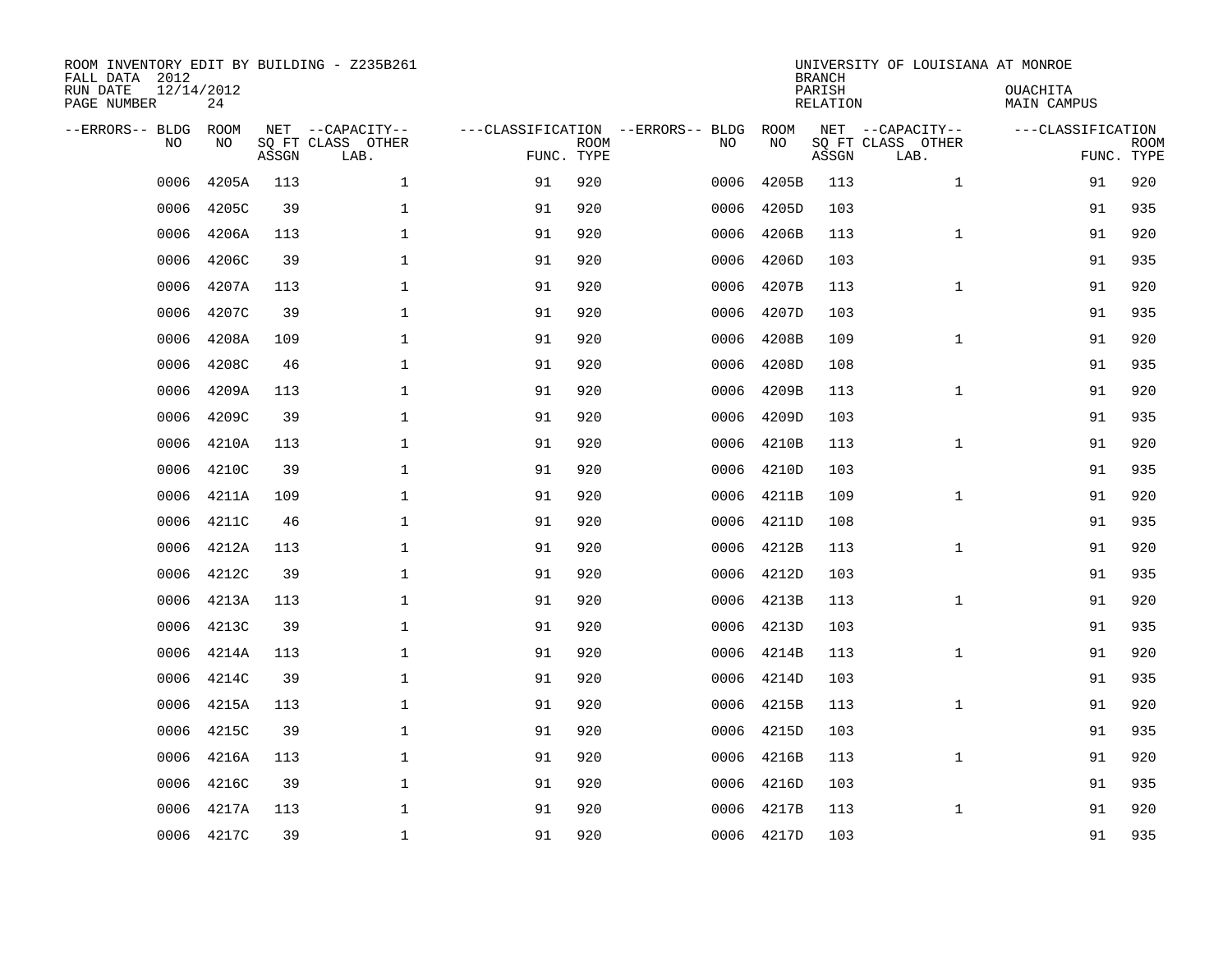| ROOM INVENTORY EDIT BY BUILDING - Z235B261<br>FALL DATA 2012<br>RUN DATE<br>PAGE NUMBER | 12/14/2012<br>25 |       |                                               |                                                 |             |           |            | <b>BRANCH</b><br>PARISH<br><b>RELATION</b> | UNIVERSITY OF LOUISIANA AT MONROE             | OUACHITA<br><b>MAIN CAMPUS</b>  |             |
|-----------------------------------------------------------------------------------------|------------------|-------|-----------------------------------------------|-------------------------------------------------|-------------|-----------|------------|--------------------------------------------|-----------------------------------------------|---------------------------------|-------------|
| --ERRORS-- BLDG<br>NO.                                                                  | ROOM<br>NO       | ASSGN | NET --CAPACITY--<br>SQ FT CLASS OTHER<br>LAB. | ---CLASSIFICATION --ERRORS-- BLDG<br>FUNC. TYPE | <b>ROOM</b> | NO        | ROOM<br>NO | ASSGN                                      | NET --CAPACITY--<br>SQ FT CLASS OTHER<br>LAB. | ---CLASSIFICATION<br>FUNC. TYPE | <b>ROOM</b> |
| 0006                                                                                    | 4218A            | 113   | $\mathbf 1$                                   | 91                                              | 920         | 0006      | 4218B      | 113                                        | $\mathbf{1}$                                  | 91                              | 920         |
| 0006                                                                                    | 4218C            | 39    | 1                                             | 91                                              | 920         | 0006      | 4218D      | 103                                        |                                               | 91                              | 935         |
| 0006                                                                                    | 4219A            | 113   | 1                                             | 91                                              | 920         | 0006      | 4219B      | 113                                        | $\mathbf{1}$                                  | 91                              | 920         |
| 0006                                                                                    | 4219C            | 39    | $\mathbf 1$                                   | 91                                              | 920         | 0006      | 4219D      | 103                                        |                                               | 91                              | 935         |
| 0006                                                                                    | 4220A            | 113   | $\mathbf{1}$                                  | 91                                              | 920         | 0006      | 4220B      | 113                                        | $\mathbf{1}$                                  | 91                              | 920         |
| 0006                                                                                    | 4220C            | 39    | $\mathbf 1$                                   | 91                                              | 920         | 0006      | 4220D      | 103                                        |                                               | 91                              | 935         |
| 0006                                                                                    | 4221A            | 113   | $\mathbf{1}$                                  | 91                                              | 920         | 0006      | 4221B      | 113                                        | $\mathbf{1}$                                  | 91                              | 920         |
| 0006                                                                                    | 4221C            | 39    | $\mathbf{1}$                                  | 91                                              | 920         | 0006      | 4221D      | 103                                        |                                               | 91                              | 935         |
| 0006                                                                                    | 4222A            | 113   | $\mathbf{1}$                                  | 91                                              | 920         | 0006      | 4222B      | 113                                        | $\mathbf{1}$                                  | 91                              | 920         |
| 0006                                                                                    | 4222C            | 39    | 1                                             | 91                                              | 920         | 0006      | 4222D      | 103                                        |                                               | 91                              | 935         |
| 0006                                                                                    | 4223A            | 113   | $\mathbf 1$                                   | 91                                              | 920         | 0006      | 4223B      | 113                                        | $\mathbf{1}$                                  | 91                              | 920         |
| 0006                                                                                    | 4223C            | 39    | $\mathbf 1$                                   | 91                                              | 920         | 0006      | 4223D      | 103                                        |                                               | 91                              | 935         |
| 0006                                                                                    | 4224A            | 113   | $\mathbf 1$                                   | 91                                              | 920         | 0006      | 4224B      | 113                                        | $\mathbf{1}$                                  | 91                              | 920         |
| 0006                                                                                    | 4224C            | 39    | $\mathbf 1$                                   | 91                                              | 920         | 0006      | 4224D      | 103                                        |                                               | 91                              | 935         |
| 0006                                                                                    | 4225A            | 113   | $\mathbf{1}$                                  | 91                                              | 920         | 0006      | 4225B      | 113                                        | $\mathbf{1}$                                  | 91                              | 920         |
| 0006                                                                                    | 4225C            | 39    | $\mathbf 1$                                   | 91                                              | 920         | 0006      | 4225D      | 103                                        |                                               | 91                              | 935         |
| 0006                                                                                    | 4226A            | 113   | $\mathbf 1$                                   | 91                                              | 920         | 0006      | 4226B      | 113                                        | $\mathbf{1}$                                  | 91                              | 920         |
| 0006                                                                                    | 4226C            | 39    | $\mathbf 1$                                   | 91                                              | 920         | 0006      | 4226D      | 103                                        |                                               | 91                              | 935         |
| 0006                                                                                    | 4227A            | 113   | $\mathbf 1$                                   | 91                                              | 920         | 0006      | 4227B      | 113                                        | $\mathbf{1}$                                  | 91                              | 920         |
| 0006                                                                                    | 4227C            | 39    | $\mathbf 1$                                   | 91                                              | 920         | 0006      | 4227D      | 103                                        |                                               | 91                              | 935         |
| 0006                                                                                    | 4228A            | 113   | $\mathbf{1}$                                  | 91                                              | 920         | 0006      | 4228B      | 113                                        | $\mathbf{1}$                                  | 91                              | 920         |
| 0006                                                                                    | 4228C            | 39    | $\mathbf{1}$                                  | 91                                              | 920         | 0006      | 4228D      | 103                                        |                                               | 91                              | 935         |
| 0006                                                                                    | 4240             | 529   |                                               | 0 <sub>0</sub>                                  | 020         | 0006      | 4241       | 429                                        |                                               | 0 <sub>0</sub>                  | 020         |
| 0006                                                                                    | 4242             | 834   |                                               | 00                                              | 020         | 0006      | 4244       | 646                                        |                                               | 0 <sub>0</sub>                  | 020         |
| 0006                                                                                    | 4245             | 157   |                                               | 0 <sub>0</sub>                                  | 020         | 0006      | 4246       | 162                                        |                                               | 0 <sub>0</sub>                  | 020         |
|                                                                                         | 0006 4247        | 157   |                                               | 00                                              | 020         | 0006 4250 |            | 200                                        |                                               | 91                              | 935         |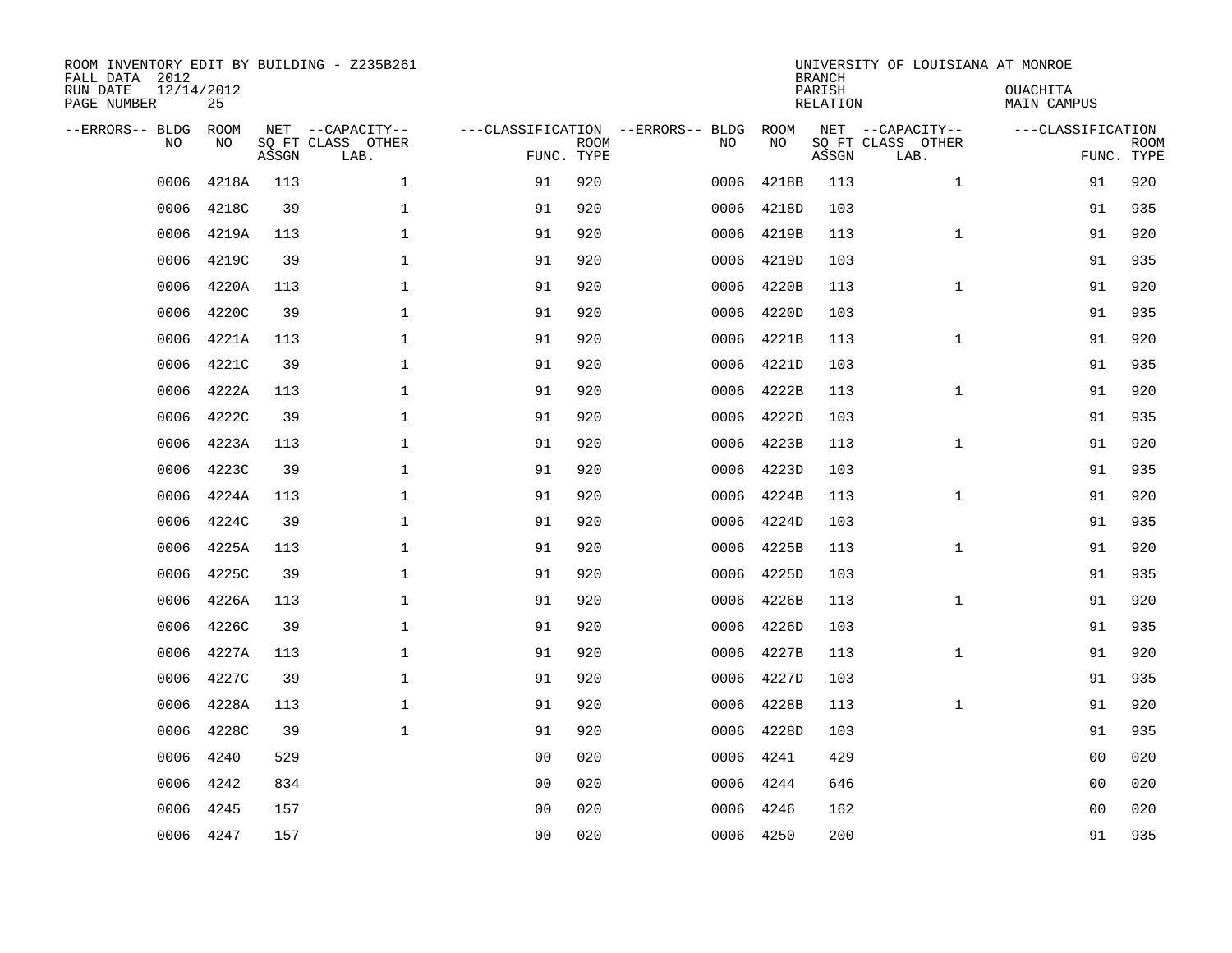| ROOM INVENTORY EDIT BY BUILDING - Z235B261<br>FALL DATA 2012 |                  |       |                           |                |             |                                   |             | <b>BRANCH</b>      | UNIVERSITY OF LOUISIANA AT MONROE |                         |                           |
|--------------------------------------------------------------|------------------|-------|---------------------------|----------------|-------------|-----------------------------------|-------------|--------------------|-----------------------------------|-------------------------|---------------------------|
| RUN DATE<br>PAGE NUMBER                                      | 12/14/2012<br>26 |       |                           |                |             |                                   |             | PARISH<br>RELATION |                                   | OUACHITA<br>MAIN CAMPUS |                           |
| --ERRORS-- BLDG                                              | <b>ROOM</b>      |       | NET --CAPACITY--          |                |             | ---CLASSIFICATION --ERRORS-- BLDG | <b>ROOM</b> |                    | NET --CAPACITY--                  | ---CLASSIFICATION       |                           |
| N <sub>O</sub>                                               | NO.              | ASSGN | SO FT CLASS OTHER<br>LAB. | FUNC. TYPE     | <b>ROOM</b> | NO.                               | NO          | ASSGN              | SQ FT CLASS OTHER<br>LAB.         |                         | <b>ROOM</b><br>FUNC. TYPE |
| 0006                                                         | 4251             | 66    |                           | 0 <sub>0</sub> | 030         | 0006                              | 4252        | 52                 |                                   | 00                      | 030                       |
| 0006                                                         | 4253             | 344   | 5                         | 91             | 935         | 0006                              | 4254        | 710                | 5                                 | 91                      | 935                       |
| 0006                                                         | 4255             | 28    |                           | 91             | 935         | 0006                              | 4255A       | 21                 |                                   | 00                      | 030                       |
| 0006                                                         | 4256             | 186   | 5                         | 91             | 935         | 0006                              | 4257        | 81                 |                                   | 0 <sub>0</sub>          | 020                       |
| 0006                                                         | 4301A            | 113   | $\mathbf 1$               | 91             | 920         | 0006                              | 4301B       | 113                | $\mathbf{1}$                      | 91                      | 920                       |
| 0006                                                         | 4301C            | 39    | $\mathbf{1}$              | 91             | 920         | 0006                              | 4301D       | 103                |                                   | 91                      | 935                       |
| 0006                                                         | 4302A            | 113   | $\mathbf 1$               | 91             | 920         | 0006                              | 4302B       | 113                | $\mathbf{1}$                      | 91                      | 920                       |
| 0006                                                         | 4302C            | 39    | $\mathbf 1$               | 91             | 920         | 0006                              | 4302D       | 103                |                                   | 91                      | 935                       |
| 0006                                                         | 4303A            | 113   | $\mathbf 1$               | 91             | 920         | 0006                              | 4303B       | 113                | $\mathbf{1}$                      | 91                      | 920                       |
| 0006                                                         | 4303C            | 39    | $\mathbf{1}$              | 91             | 920         | 0006                              | 4303D       | 103                |                                   | 91                      | 935                       |
| 0006                                                         | 4304A            | 113   | $\mathbf 1$               | 91             | 920         | 0006                              | 4304B       | 113                | $\mathbf{1}$                      | 91                      | 920                       |
| 0006                                                         | 4304C            | 39    | $\mathbf 1$               | 91             | 920         | 0006                              | 4304D       | 103                |                                   | 91                      | 935                       |
| 0006                                                         | 4305A            | 113   | $\mathbf{1}$              | 91             | 920         | 0006                              | 4305B       | 113                | $\mathbf{1}$                      | 91                      | 920                       |
| 0006                                                         | 4305C            | 39    | $\mathbf{1}$              | 91             | 920         | 0006                              | 4305D       | 103                |                                   | 91                      | 935                       |
| 0006                                                         | 4306A            | 113   | 1                         | 91             | 920         | 0006                              | 4306B       | 113                | $\mathbf{1}$                      | 91                      | 920                       |
| 0006                                                         | 4306C            | 39    | 1                         | 91             | 920         | 0006                              | 4306D       | 103                |                                   | 91                      | 935                       |
| 0006                                                         | 4307A            | 113   | $\mathbf{1}$              | 91             | 920         | 0006                              | 4307B       | 113                | $\mathbf{1}$                      | 91                      | 920                       |
| 0006                                                         | 4307C            | 39    | $\mathbf{1}$              | 91             | 920         | 0006                              | 4307D       | 103                |                                   | 91                      | 935                       |
| 0006                                                         | 4308A            | 109   | $\mathbf{1}$              | 91             | 920         | 0006                              | 4308B       | 109                | $\mathbf{1}$                      | 91                      | 920                       |
| 0006                                                         | 4308C            | 46    | 1                         | 91             | 920         | 0006                              | 4308D       | 108                |                                   | 91                      | 935                       |
| 0006                                                         | 4309A            | 113   | $\mathbf 1$               | 91             | 920         | 0006                              | 4309B       | 113                | $\mathbf{1}$                      | 91                      | 920                       |
| 0006                                                         | 4309C            | 39    | $\mathbf 1$               | 91             | 920         | 0006                              | 4309D       | 103                |                                   | 91                      | 935                       |
| 0006                                                         | 4310A            | 113   | 1                         | 91             | 920         | 0006                              | 4310B       | 113                | $\mathbf{1}$                      | 91                      | 920                       |
| 0006                                                         | 4310C            | 39    | $\mathbf 1$               | 91             | 920         | 0006                              | 4310D       | 103                |                                   | 91                      | 935                       |
| 0006                                                         | 4311A            | 113   | $\mathbf{1}$              | 91             | 920         | 0006                              | 4311B       | 113                | $\mathbf{1}$                      | 91                      | 920                       |
|                                                              | 0006 4311C       | 39    | $\mathbf 1$               | 91             | 920         |                                   | 0006 4311D  | 103                |                                   | 91                      | 935                       |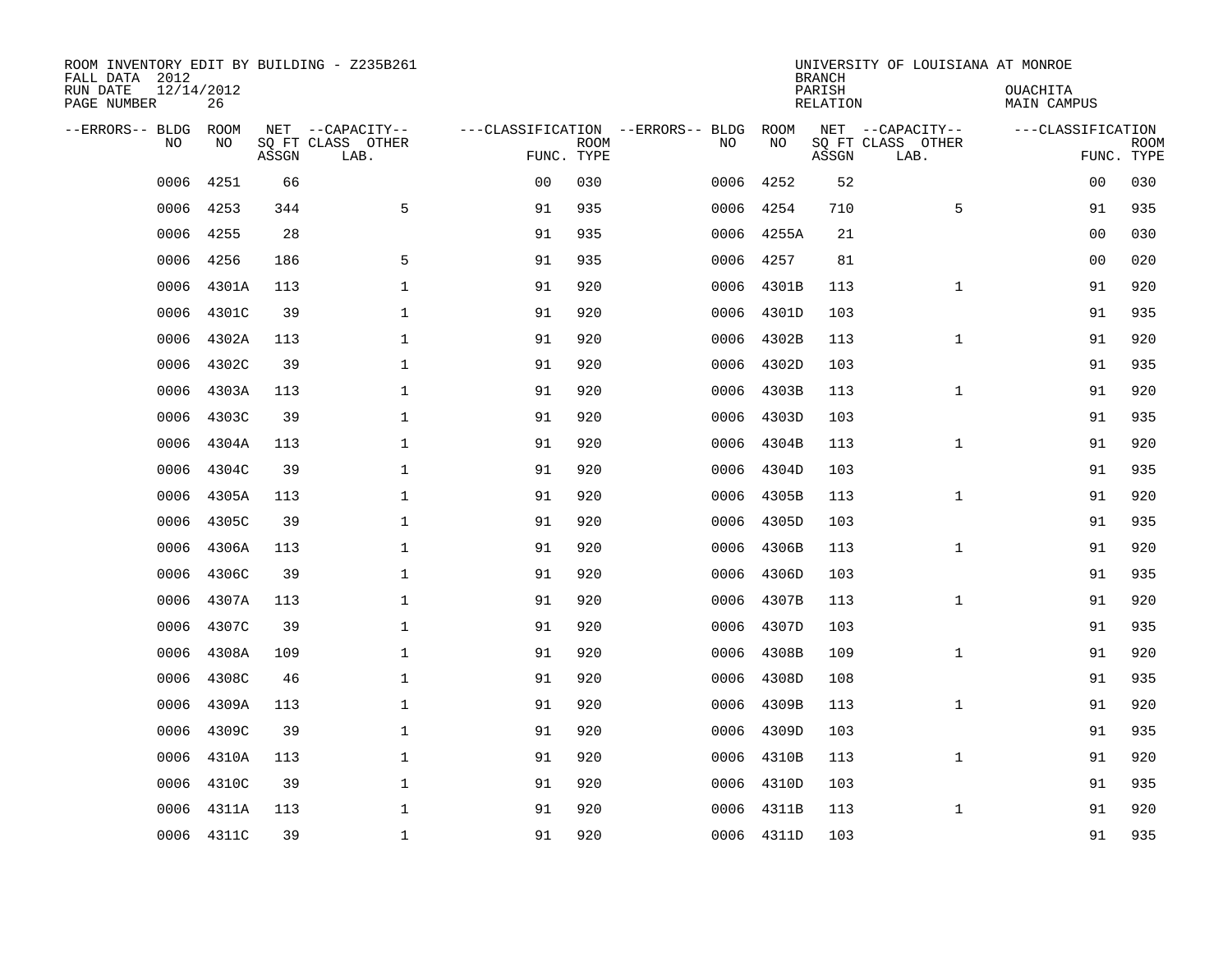| ROOM INVENTORY EDIT BY BUILDING - Z235B261<br>FALL DATA 2012<br>RUN DATE<br>PAGE NUMBER | 12/14/2012<br>27 |       |                                               |                                                 |             |      |            | <b>BRANCH</b><br>PARISH<br><b>RELATION</b> | UNIVERSITY OF LOUISIANA AT MONROE             | OUACHITA<br><b>MAIN CAMPUS</b>  |             |
|-----------------------------------------------------------------------------------------|------------------|-------|-----------------------------------------------|-------------------------------------------------|-------------|------|------------|--------------------------------------------|-----------------------------------------------|---------------------------------|-------------|
| --ERRORS-- BLDG<br>NO.                                                                  | ROOM<br>NO       | ASSGN | NET --CAPACITY--<br>SQ FT CLASS OTHER<br>LAB. | ---CLASSIFICATION --ERRORS-- BLDG<br>FUNC. TYPE | <b>ROOM</b> | NO   | ROOM<br>NO | ASSGN                                      | NET --CAPACITY--<br>SQ FT CLASS OTHER<br>LAB. | ---CLASSIFICATION<br>FUNC. TYPE | <b>ROOM</b> |
| 0006                                                                                    | 4312A            | 113   | $\mathbf 1$                                   | 91                                              | 920         | 0006 | 4312B      | 113                                        | $\mathbf{1}$                                  | 91                              | 920         |
| 0006                                                                                    | 4312C            | 39    | 1                                             | 91                                              | 920         | 0006 | 4312D      | 103                                        |                                               | 91                              | 935         |
| 0006                                                                                    | 4313A            | 113   | 1                                             | 91                                              | 920         | 0006 | 4313B      | 113                                        | $\mathbf{1}$                                  | 91                              | 920         |
| 0006                                                                                    | 4313C            | 39    | $\mathbf 1$                                   | 91                                              | 920         | 0006 | 4313D      | 103                                        |                                               | 91                              | 935         |
| 0006                                                                                    | 4314A            | 113   | $\mathbf{1}$                                  | 91                                              | 920         | 0006 | 4314B      | 113                                        | $\mathbf{1}$                                  | 91                              | 920         |
| 0006                                                                                    | 4314C            | 39    | $\mathbf{1}$                                  | 91                                              | 920         |      | 0006 4314D | 103                                        |                                               | 91                              | 935         |
| 0006                                                                                    | 4315A            | 113   | $\mathbf{1}$                                  | 91                                              | 920         | 0006 | 4315B      | 113                                        | $\mathbf{1}$                                  | 91                              | 920         |
| 0006                                                                                    | 4315C            | 39    | $\mathbf 1$                                   | 91                                              | 920         |      | 0006 4315D | 103                                        |                                               | 91                              | 935         |
| 0006                                                                                    | 4316A            | 113   | $\mathbf 1$                                   | 91                                              | 920         | 0006 | 4316B      | 113                                        | $\mathbf{1}$                                  | 91                              | 920         |
| 0006                                                                                    | 4316C            | 39    | $\mathbf 1$                                   | 91                                              | 920         | 0006 | 4316D      | 103                                        |                                               | 91                              | 935         |
| 0006                                                                                    | 4317A            | 113   | $\mathbf 1$                                   | 91                                              | 920         | 0006 | 4317B      | 113                                        | $\mathbf{1}$                                  | 91                              | 920         |
| 0006                                                                                    | 4317C            | 39    | $\mathbf{1}$                                  | 91                                              | 920         | 0006 | 4317D      | 103                                        |                                               | 91                              | 935         |
| 0006                                                                                    | 4318A            | 113   | $\mathbf 1$                                   | 91                                              | 920         | 0006 | 4318B      | 113                                        | $\mathbf{1}$                                  | 91                              | 920         |
| 0006                                                                                    | 4318C            | 39    | $\mathbf 1$                                   | 91                                              | 920         | 0006 | 4318D      | 103                                        |                                               | 91                              | 935         |
| 0006                                                                                    | 4319A            | 113   | 1                                             | 91                                              | 920         | 0006 | 4319B      | 113                                        | $\mathbf{1}$                                  | 91                              | 920         |
| 0006                                                                                    | 4319C            | 39    | $\mathbf 1$                                   | 91                                              | 920         | 0006 | 4319D      | 103                                        |                                               | 91                              | 935         |
| 0006                                                                                    | 4320A            | 113   | $\mathbf 1$                                   | 91                                              | 920         | 0006 | 4320B      | 113                                        | $\mathbf{1}$                                  | 91                              | 920         |
| 0006                                                                                    | 4320C            | 39    | $\mathbf{1}$                                  | 91                                              | 920         | 0006 | 4320D      | 103                                        |                                               | 91                              | 935         |
| 0006                                                                                    | 4321A            | 113   | $\mathbf{1}$                                  | 91                                              | 920         | 0006 | 4321B      | 113                                        | $\mathbf{1}$                                  | 91                              | 920         |
| 0006                                                                                    | 4321C            | 39    | 1                                             | 91                                              | 920         | 0006 | 4321D      | 103                                        |                                               | 91                              | 935         |
| 0006                                                                                    | 4322A            | 113   | 1                                             | 91                                              | 920         | 0006 | 4322B      | 113                                        | $\mathbf{1}$                                  | 91                              | 920         |
| 0006                                                                                    | 4322C            | 39    | $\mathbf 1$                                   | 91                                              | 920         | 0006 | 4322D      | 103                                        |                                               | 91                              | 935         |
| 0006                                                                                    | 4323A            | 113   | 1                                             | 91                                              | 920         | 0006 | 4323B      | 113                                        | $\mathbf{1}$                                  | 91                              | 920         |
| 0006                                                                                    | 4323C            | 39    | $\mathbf 1$                                   | 91                                              | 920         | 0006 | 4323D      | 103                                        |                                               | 91                              | 935         |
| 0006                                                                                    | 4324A            | 113   | $\mathbf 1$                                   | 91                                              | 920         | 0006 | 4324B      | 113                                        | $\mathbf{1}$                                  | 91                              | 920         |
|                                                                                         | 0006 4324C       | 39    | $\mathbf{1}$                                  | 91                                              | 920         |      | 0006 4324D | 103                                        |                                               | 91                              | 935         |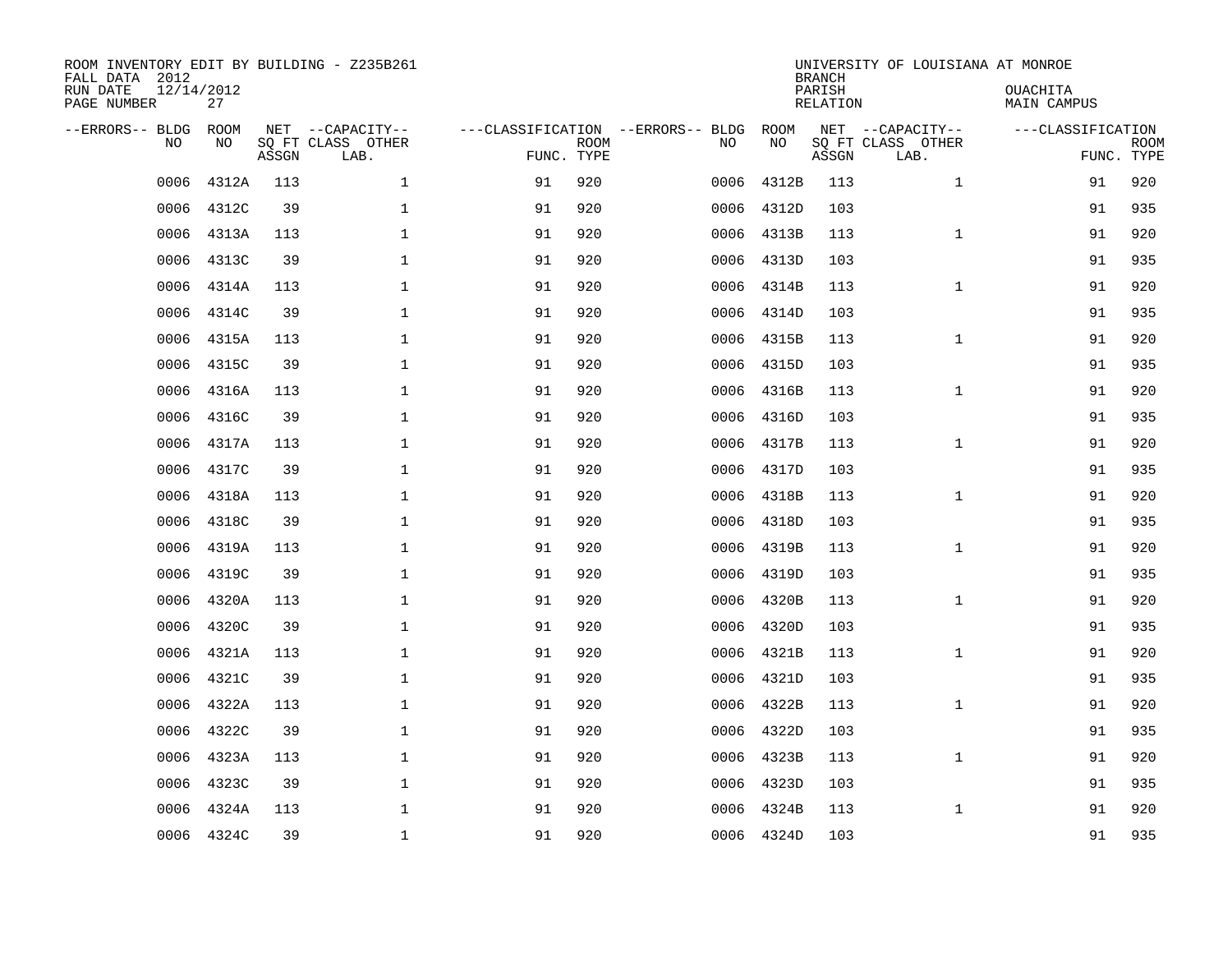| ROOM INVENTORY EDIT BY BUILDING - Z235B261<br>FALL DATA 2012 |           |       |                           |                |             |                                   |            | <b>BRANCH</b>                                          | UNIVERSITY OF LOUISIANA AT MONROE                                                                          |                                       |                           |
|--------------------------------------------------------------|-----------|-------|---------------------------|----------------|-------------|-----------------------------------|------------|--------------------------------------------------------|------------------------------------------------------------------------------------------------------------|---------------------------------------|---------------------------|
| RUN DATE<br>12/14/2012<br>PAGE NUMBER                        | 28        |       |                           |                |             |                                   |            | PARISH<br><b>RELATION</b>                              |                                                                                                            | <b>OUACHITA</b><br><b>MAIN CAMPUS</b> |                           |
| --ERRORS-- BLDG ROOM                                         |           |       | NET --CAPACITY--          |                |             | ---CLASSIFICATION --ERRORS-- BLDG | ROOM       |                                                        | NET --CAPACITY--                                                                                           | ---CLASSIFICATION                     |                           |
| NO                                                           | NO        | ASSGN | SO FT CLASS OTHER<br>LAB. | FUNC. TYPE     | <b>ROOM</b> | NO.                               | NO         | ASSGN                                                  | SQ FT CLASS OTHER<br>LAB.                                                                                  |                                       | <b>ROOM</b><br>FUNC. TYPE |
| 0006                                                         | 4325A     | 113   | $\mathbf{1}$              | 91             | 920         | 0006                              | 4325B      | 113                                                    | $\mathbf{1}$                                                                                               | 91                                    | 920                       |
| 0006                                                         | 4325C     | 39    | $\mathbf{1}$              | 91             | 920         | 0006                              | 4325D      | 103                                                    |                                                                                                            | 91                                    | 935                       |
| 0006                                                         | 4326A     | 113   | $\mathbf 1$               | 91             | 920         |                                   | 0006 4326B | 113                                                    | $\mathbf{1}$                                                                                               | 91                                    | 920                       |
| 0006                                                         | 4326C     | 39    | $\mathbf{1}$              | 91             | 920         | 0006                              | 4326D      | 103                                                    |                                                                                                            | 91                                    | 935                       |
| 0006                                                         | 4327A     | 113   | $\mathbf 1$               | 91             | 920         |                                   | 0006 4327B | 113                                                    | $\mathbf{1}$                                                                                               | 91                                    | 920                       |
| 0006                                                         | 4327C     | 39    | $\mathbf{1}$              | 91             | 920         |                                   | 0006 4327D | 103                                                    |                                                                                                            | 91                                    | 935                       |
| 0006                                                         | 4328A     | 113   | $\mathbf{1}$              | 91             | 920         |                                   | 0006 4328B | 113                                                    | $\mathbf{1}$                                                                                               | 91                                    | 920                       |
| 0006                                                         | 4328C     | 39    | $\mathbf{1}$              | 91             | 920         | 0006                              | 4328D      | 103                                                    |                                                                                                            | 91                                    | 935                       |
| 0006                                                         | 4340      | 529   |                           | 0 <sub>0</sub> | 020         | 0006 4341                         |            | 429                                                    |                                                                                                            | 0 <sub>0</sub>                        | 020                       |
| 0006                                                         | 4342      | 834   |                           | 0 <sub>0</sub> | 020         | 0006 4344                         |            | 646                                                    |                                                                                                            | 0 <sub>0</sub>                        | 020                       |
| 0006                                                         | 4345      | 157   |                           | 0 <sub>0</sub> | 020         | 0006 4346                         |            | 162                                                    |                                                                                                            | 0 <sub>0</sub>                        | 020                       |
| 0006                                                         | 4347      | 157   |                           | 00             | 020         | 0006                              | 4350       | 200                                                    |                                                                                                            | 91                                    | 935                       |
| 0006                                                         | 4351      | 66    |                           | 0 <sub>0</sub> | 030         | 0006 4352                         |            | 52                                                     |                                                                                                            | 00                                    | 030                       |
| 0006                                                         | 4353      | 344   | 5                         | 91             | 935         | 0006 4354                         |            | 710                                                    | 5                                                                                                          | 91                                    | 935                       |
| 0006                                                         | 4355      | 28    |                           | 91             | 935         |                                   | 0006 4355A | 21                                                     |                                                                                                            | 0 <sub>0</sub>                        | 030                       |
|                                                              | 0006 4356 | 186   | 5                         | 91             | 935         | 0006 4357                         |            | 81<br>TOTAL NUMBER CLASSROOMS<br>TOTAL NUMBER LABS 210 | TOTAL NET ASSIGN SQ. FT. IN ROOM FILE<br>TOTAL NUMBER COMPUTER CLASSROOMS<br>TOTAL NUMBER SPECIAL LABS 220 | 0 <sub>0</sub><br>36,392              | 020                       |
|                                                              | 0007 0007 | 27    |                           | 0 <sub>0</sub> | 030         | 0007 0034                         |            | 58                                                     |                                                                                                            | 0 <sub>0</sub>                        | 020                       |
|                                                              | 0007 0035 | 74    |                           | 0 <sub>0</sub> | 020         | 0007 0036                         |            | 79                                                     |                                                                                                            | 0 <sub>0</sub>                        | 020                       |
| 0007                                                         | 0037      | 74    |                           | 0 <sub>0</sub> | 020         | 0007                              | 0101       | 170                                                    |                                                                                                            | 00                                    | 020                       |
| 0007                                                         | 0102      | 122   | $\mathbf 1$               | 46             | 313         | 0007 0103                         |            | 110                                                    | $\mathbf{1}$                                                                                               | 46                                    | 310                       |
| 0007                                                         | 0104      | 148   | $\mathbf{1}$              | 46             | 310         | 0007                              | 0105       | 300                                                    | $\overline{4}$                                                                                             | 46                                    | 350                       |
| 0007                                                         | 0106      | 35    | $\mathbf{1}$              | 0 <sub>0</sub> | 030         | 0007 0107                         |            | 300                                                    | $\mathbf{1}$                                                                                               | 46                                    | 310                       |
|                                                              | 0007 0108 | 227   | $\mathbf{1}$              | 46             | 310         | 0007 0109                         |            | 193                                                    |                                                                                                            | 46                                    | 315                       |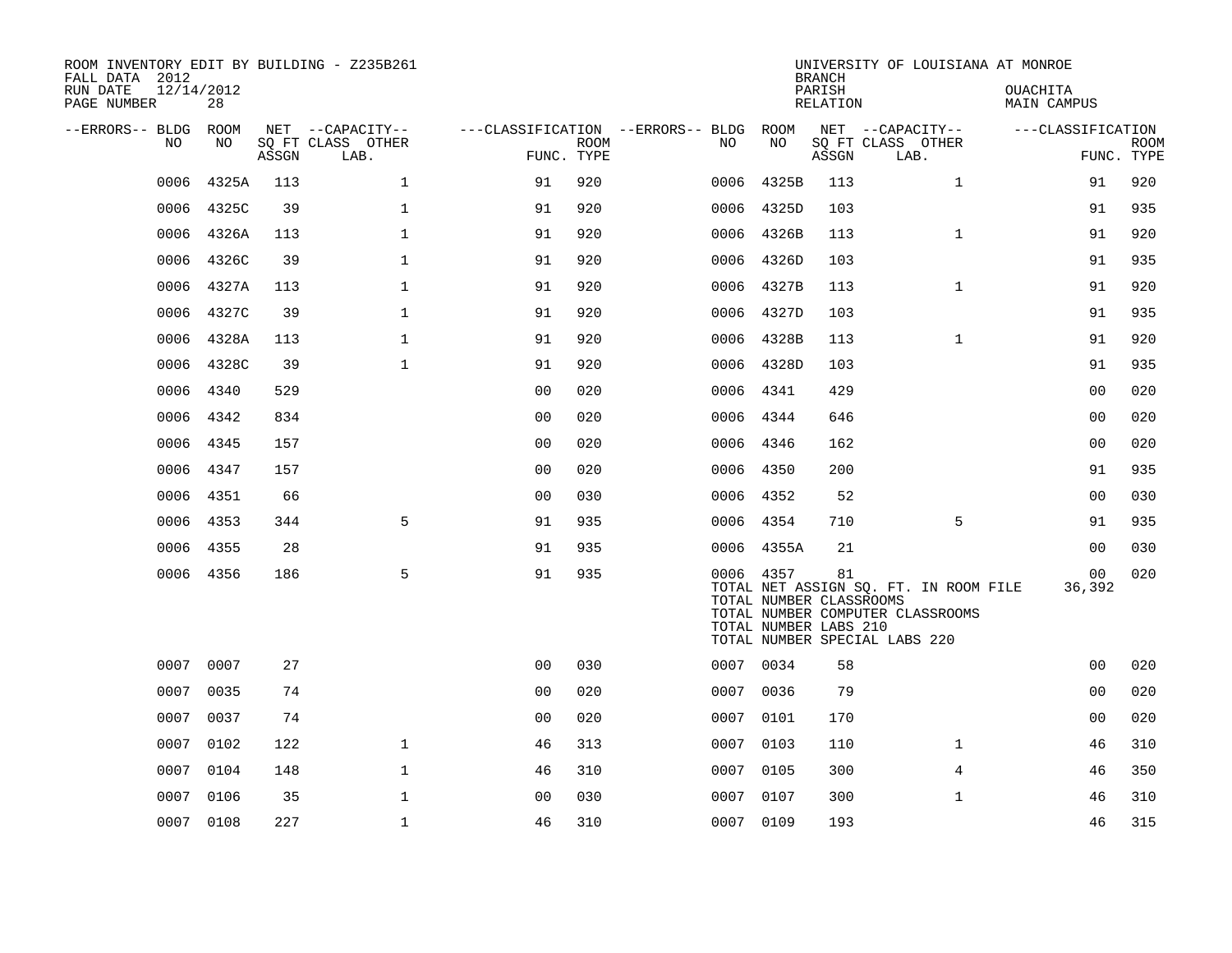| ROOM INVENTORY EDIT BY BUILDING - Z235B261<br>FALL DATA 2012 |                  |       |                           |                                        |      |           |                                                  | <b>BRANCH</b>      |                               |                                                                                           | UNIVERSITY OF LOUISIANA AT MONROE     |                   |                           |
|--------------------------------------------------------------|------------------|-------|---------------------------|----------------------------------------|------|-----------|--------------------------------------------------|--------------------|-------------------------------|-------------------------------------------------------------------------------------------|---------------------------------------|-------------------|---------------------------|
| RUN DATE<br>PAGE NUMBER                                      | 12/14/2012<br>29 |       |                           |                                        |      |           |                                                  | PARISH<br>RELATION |                               |                                                                                           | <b>OUACHITA</b><br><b>MAIN CAMPUS</b> |                   |                           |
| --ERRORS-- BLDG ROOM                                         |                  |       | NET --CAPACITY--          | ---CLASSIFICATION --ERRORS-- BLDG ROOM |      |           |                                                  |                    | NET --CAPACITY--              |                                                                                           |                                       | ---CLASSIFICATION |                           |
| NO                                                           | NO               | ASSGN | SQ FT CLASS OTHER<br>LAB. | FUNC. TYPE                             | ROOM | NO        | NO                                               | ASSGN              | SQ FT CLASS OTHER<br>LAB.     |                                                                                           |                                       |                   | <b>ROOM</b><br>FUNC. TYPE |
| 0007                                                         | 0110             | 749   | 15                        | 11                                     | 110  | 0007      | 0111                                             | 120                |                               | $\mathbf{1}$                                                                              |                                       | 46                | 310                       |
|                                                              | 0007 0112        | 120   | $\mathbf{1}$              | 46                                     | 310  | 0007 0113 |                                                  | 121                |                               | $\mathbf{1}$                                                                              |                                       | 46                | 310                       |
| 0007                                                         | 0114             | 121   | $\mathbf{1}$              | 46                                     | 310  | 0007 0115 |                                                  | 16                 |                               |                                                                                           |                                       | 0 <sub>0</sub>    | 030                       |
|                                                              | 0007 0116        | 640   |                           | 74                                     | 750  | 0007 0117 |                                                  | 228                |                               | 10                                                                                        |                                       | 21                | 250                       |
| 0007                                                         | 0118             | 302   | 10                        | 21                                     | 250  | 0007 0120 |                                                  | 50                 |                               | $\mathbf{1}$                                                                              |                                       | 00                | 030                       |
| 0007                                                         | 0121             | 305   | $\mathbf{1}$              | 52                                     | 650  | 0007 0122 |                                                  | 219                |                               |                                                                                           |                                       | 11                | 240                       |
| 0007                                                         | 0123             | 122   |                           | 46                                     | 315  | 0007 0124 |                                                  | 199                |                               | $\mathbf{1}$                                                                              |                                       | 46                | 310                       |
|                                                              | 0007 0125        | 117   | $\mathbf{1}$              | 46                                     | 310  | 0007 0126 | TOTAL NUMBER CLASSROOMS<br>TOTAL NUMBER LABS 210 | 117                | TOTAL NUMBER SPECIAL LABS 220 | $\mathbf{1}$<br>TOTAL NET ASSIGN SQ. FT. IN ROOM FILE<br>TOTAL NUMBER COMPUTER CLASSROOMS |                                       | 46<br>4,880<br>1  | 310                       |
|                                                              | 0008 0100        | 180   |                           | 52                                     | 525  |           | TOTAL NUMBER CLASSROOMS<br>TOTAL NUMBER LABS 210 |                    | TOTAL NUMBER SPECIAL LABS 220 | TOTAL NET ASSIGN SQ. FT. IN ROOM FILE<br>TOTAL NUMBER COMPUTER CLASSROOMS                 |                                       | 180               |                           |
| 0009                                                         | 0100             | 218   |                           | 63                                     | 750  |           | 0009 0100A                                       | 104                |                               |                                                                                           |                                       | 00                | 030                       |
| 0009                                                         | 0100B            | 84    |                           | 0 <sub>0</sub>                         | 030  | 0009      | 0102                                             | 124                |                               | 4                                                                                         |                                       | 48                | 225                       |
| 0009                                                         | 0103             | 300   |                           | 0 <sub>0</sub>                         | 020  | 0009      | 0104                                             | 215                |                               |                                                                                           |                                       | 00                | 020                       |
| 0009                                                         | 0105             | 72    |                           | 0 <sub>0</sub>                         | 030  | 0009      | 0106                                             | 50                 |                               |                                                                                           |                                       | 0 <sub>0</sub>    | 030                       |
| 0009                                                         | 0107             | 36    |                           | 0 <sub>0</sub>                         | 010  | 0009      | 0108                                             | 345                |                               |                                                                                           |                                       | 0 <sub>0</sub>    | 020                       |
| 0009                                                         | 0109             | 200   |                           | 0 <sub>0</sub>                         | 020  | 0009      | 0109A                                            | 153                |                               |                                                                                           |                                       | 22                | 570                       |
| 0009                                                         | 0109B            | 153   |                           | 22                                     | 575  | 0009      | 0109C                                            | 153                |                               |                                                                                           |                                       | 22                | 570                       |
| 0009                                                         | 0109D            | 153   | 5                         | 11                                     | 260  | 0009      | 0110                                             | 164                |                               |                                                                                           |                                       | 22                | 575                       |
| 0009                                                         | 0111             | 200   |                           | 0 <sub>0</sub>                         | 020  | 0009      | 0111A                                            | 153                |                               | 5                                                                                         |                                       | 11                | 260                       |
| 0009                                                         | 0111B            | 153   |                           | 22                                     | 570  | 0009      | 0111C                                            | 153                |                               |                                                                                           |                                       | 22                | 570                       |
| 0009                                                         | 0111D            | 153   |                           | 22                                     | 570  | 0009      | 0112                                             | 70                 |                               |                                                                                           |                                       | 0 <sub>0</sub>    | 020                       |
|                                                              | 0009 0112E       | 70    |                           | 0 <sub>0</sub>                         | 030  | 0009 0114 |                                                  | 200                |                               |                                                                                           |                                       | 0 <sub>0</sub>    | 030                       |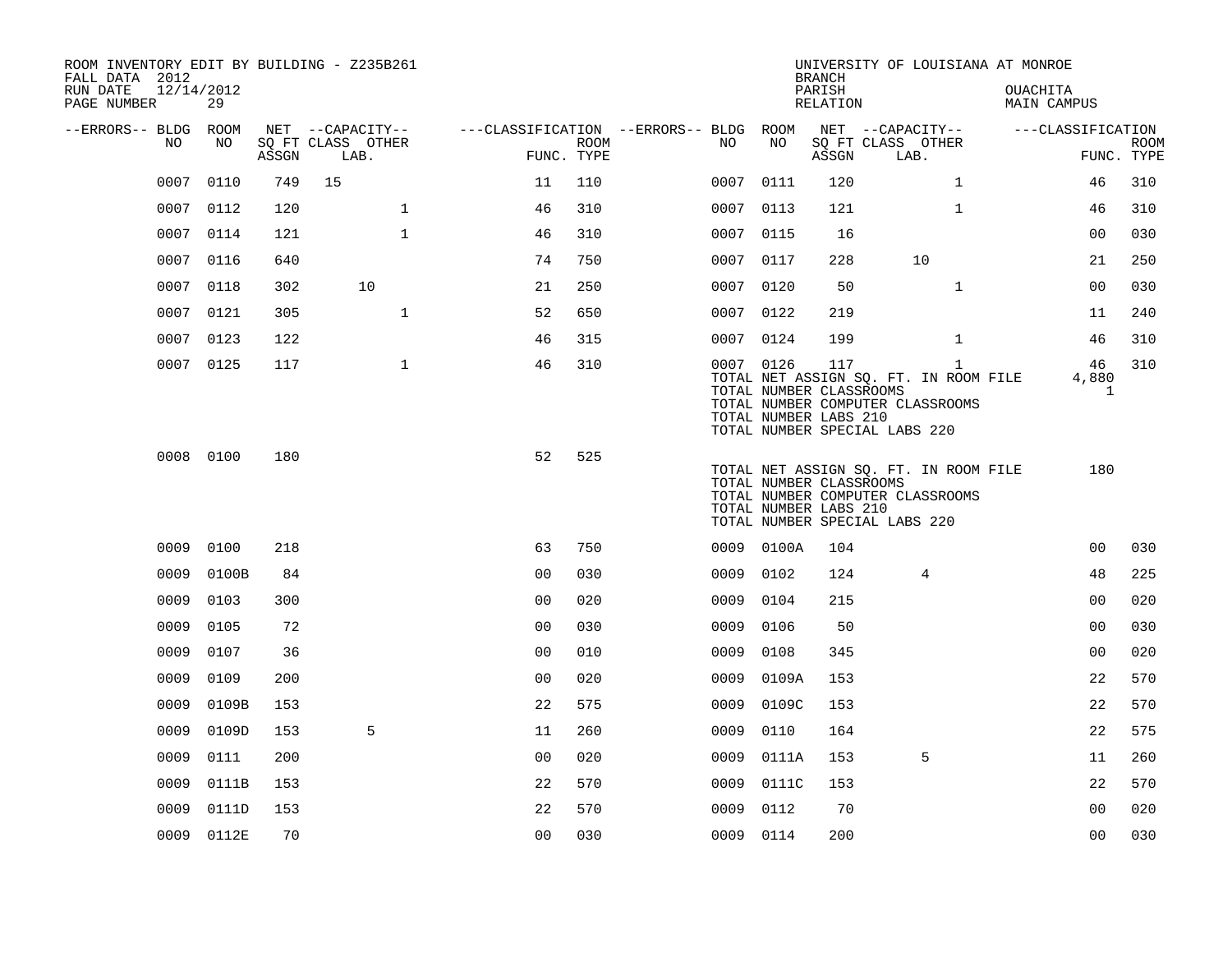| ROOM INVENTORY EDIT BY BUILDING - Z235B261<br>FALL DATA 2012 |            |       |                           |                  |                                        |      |           |                                                                                   | <b>BRANCH</b>      |                                                                                           | UNIVERSITY OF LOUISIANA AT MONROE     |                  |                           |
|--------------------------------------------------------------|------------|-------|---------------------------|------------------|----------------------------------------|------|-----------|-----------------------------------------------------------------------------------|--------------------|-------------------------------------------------------------------------------------------|---------------------------------------|------------------|---------------------------|
| RUN DATE<br>12/14/2012<br>PAGE NUMBER                        | 30         |       |                           |                  |                                        |      |           |                                                                                   | PARISH<br>RELATION |                                                                                           | OUACHITA<br><b>MAIN CAMPUS</b>        |                  |                           |
| --ERRORS-- BLDG ROOM                                         |            |       |                           | NET --CAPACITY-- | ---CLASSIFICATION --ERRORS-- BLDG ROOM |      |           |                                                                                   |                    | NET --CAPACITY--                                                                          | ---CLASSIFICATION                     |                  |                           |
| NO                                                           | NO         | ASSGN | SQ FT CLASS OTHER<br>LAB. |                  | FUNC. TYPE                             | ROOM | NO        | NO                                                                                | ASSGN              | SQ FT CLASS OTHER<br>LAB.                                                                 |                                       |                  | <b>ROOM</b><br>FUNC. TYPE |
| 0009                                                         | 0116       | 393   |                           |                  | 0 <sub>0</sub>                         | 030  | 0009      | 0118                                                                              | 210                |                                                                                           |                                       | 0 <sub>0</sub>   | 030                       |
| 0009                                                         | 0119       | 215   |                           |                  | 0 <sup>0</sup>                         | 020  | 0009      | 0200                                                                              | 330                |                                                                                           |                                       | 00               | 020                       |
| 0009                                                         | 0201       | 350   |                           |                  | 0 <sub>0</sub>                         | 020  | 0009      | 0202                                                                              | 150                | $\mathbf{1}$                                                                              |                                       | 46               | 310                       |
| 0009                                                         | 0203       | 160   |                           | $\mathbf{1}$     | 46                                     | 310  | 0009      | 0204                                                                              | 240                |                                                                                           |                                       | 46               | 350                       |
| 0009                                                         | 0205       | 72    |                           |                  | 0 <sub>0</sub>                         | 030  | 0009      | 0206                                                                              | 50                 |                                                                                           |                                       | 0 <sub>0</sub>   | 030                       |
| 0009                                                         | 0207       | 36    |                           |                  | 0 <sub>0</sub>                         | 010  | 0009      | 0208                                                                              | 343                |                                                                                           |                                       | 00               | 020                       |
| 0009                                                         | 0209       | 200   |                           |                  | 0 <sub>0</sub>                         | 020  | 0009      | 0209A                                                                             | 153                |                                                                                           |                                       | 22               | 570                       |
| 0009                                                         | 0209B      | 153   |                           |                  | 22                                     | 570  | 0009      | 0209C                                                                             | 153                |                                                                                           |                                       | 22               | 570                       |
| 0009                                                         | 0209D      | 153   |                           |                  | 11                                     | 260  | 0009      | 0210                                                                              | 80                 |                                                                                           |                                       | 0 <sub>0</sub>   | 020                       |
| 0009                                                         | 0211       | 200   |                           |                  | 0 <sub>0</sub>                         | 020  | 0009      | 0211A                                                                             | 153                |                                                                                           |                                       | 11               | 260                       |
| 0009                                                         | 0211B      | 153   |                           |                  | 22                                     | 570  |           | 0009 0211C                                                                        | 153                |                                                                                           |                                       | 22               | 570                       |
| 0009                                                         | 0211D      | 153   |                           |                  | 22                                     | 570  | 0009 0212 |                                                                                   | 240                | 5                                                                                         |                                       | 22               | 575                       |
| 0009                                                         | 0214       | 590   |                           |                  | 0 <sub>0</sub>                         | 030  |           | TOTAL NUMBER CLASSROOMS<br>TOTAL NUMBER LABS 210<br>TOTAL NUMBER SPECIAL LABS 220 |                    | TOTAL NUMBER COMPUTER CLASSROOMS                                                          | TOTAL NET ASSIGN SQ. FT. IN ROOM FILE | 3,744            |                           |
|                                                              | 0013 0100  | 8045  |                           | 5                | 72                                     | 720  | 0013 0101 |                                                                                   | 279                |                                                                                           |                                       | 0 <sub>0</sub>   | 020                       |
|                                                              | 0013 0102  | 110   |                           | $\mathbf{1}$     | 46                                     | 310  | 0013 0103 |                                                                                   | 100                |                                                                                           |                                       | 48               | 115                       |
|                                                              | 0013 0104  | 625   | 16                        |                  | 11                                     | 110  | 0013 0105 |                                                                                   | 141                | $\mathbf{1}$                                                                              |                                       | 46               | 310                       |
| 0013                                                         | 0106       | 500   |                           |                  | 72                                     | 725  | 0013 0107 |                                                                                   | 375                |                                                                                           |                                       | 72               | 725                       |
|                                                              | 0013 0108  | 45    |                           |                  | 0 <sub>0</sub>                         | 010  | 0013 0109 |                                                                                   | 40                 | $\mathbf{1}$                                                                              |                                       | 46               | 315                       |
|                                                              | 0013 0110  | 79    |                           | $\mathbf{1}$     | 0 <sub>0</sub>                         | 030  | 0013 0111 |                                                                                   | 79                 | $\mathbf{1}$                                                                              |                                       | 0 <sub>0</sub>   | 030                       |
|                                                              | 0013 0112  | 42    |                           | $\mathbf{1}$     | 0 <sub>0</sub>                         | 030  | 0013 0113 | TOTAL NUMBER CLASSROOMS<br>TOTAL NUMBER LABS 210<br>TOTAL NUMBER SPECIAL LABS 220 | 42                 | $\mathbf{1}$<br>TOTAL NET ASSIGN SQ. FT. IN ROOM FILE<br>TOTAL NUMBER COMPUTER CLASSROOMS |                                       | 00<br>9,936<br>1 | 030                       |
|                                                              | 0015 5101A | 133   |                           | $\mathbf{1}$     | 91                                     | 950  |           | 0015 5101B                                                                        | 117                | $\mathbf{1}$                                                                              |                                       | 91               | 950                       |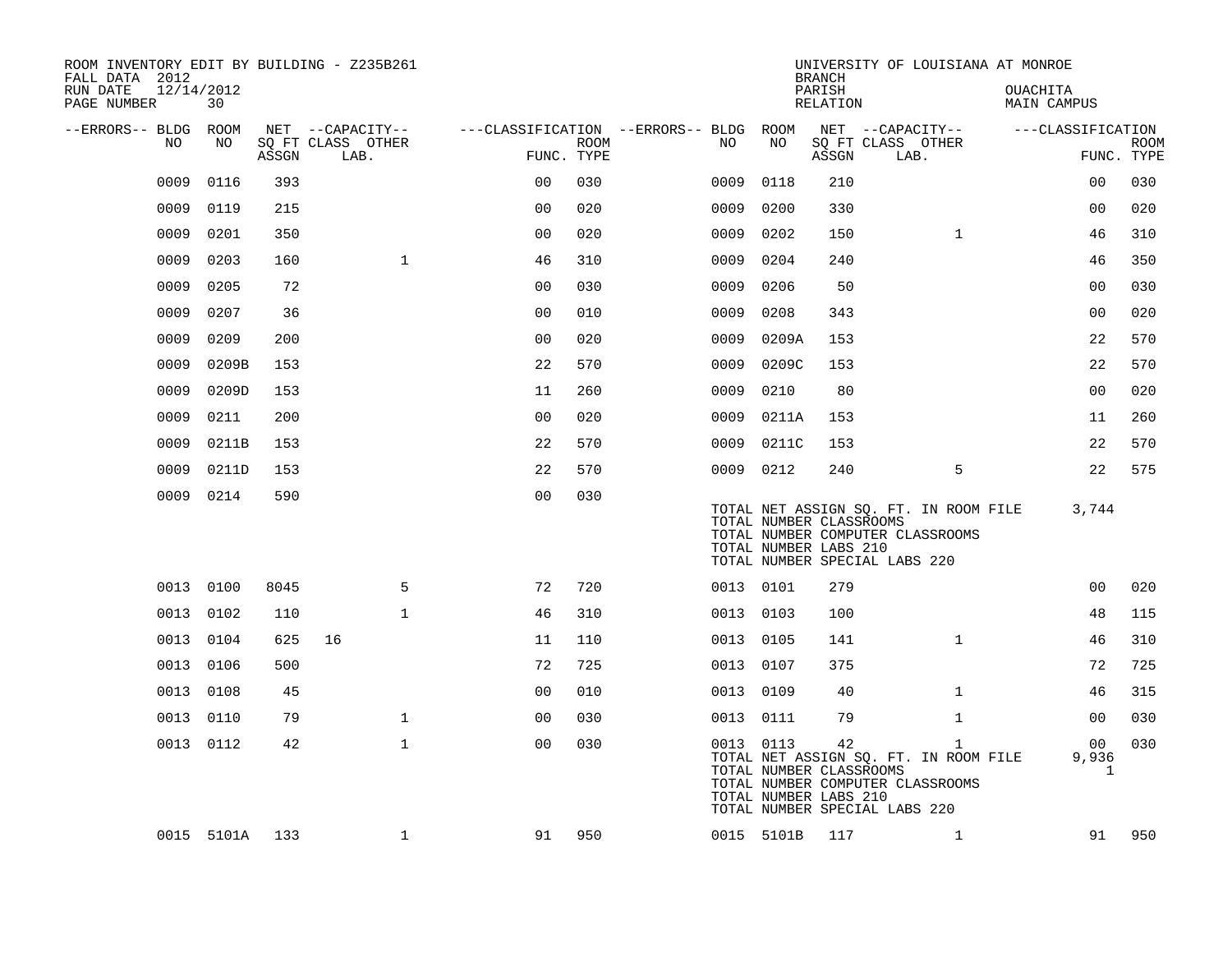| ROOM INVENTORY EDIT BY BUILDING - Z235B261<br>FALL DATA 2012<br>RUN DATE<br>PAGE NUMBER | 12/14/2012<br>31 |       |                                               |                                                 |             |      |            | <b>BRANCH</b><br>PARISH<br><b>RELATION</b> | UNIVERSITY OF LOUISIANA AT MONROE             | OUACHITA<br><b>MAIN CAMPUS</b>  |             |
|-----------------------------------------------------------------------------------------|------------------|-------|-----------------------------------------------|-------------------------------------------------|-------------|------|------------|--------------------------------------------|-----------------------------------------------|---------------------------------|-------------|
| --ERRORS-- BLDG<br>NO.                                                                  | ROOM<br>NO       | ASSGN | NET --CAPACITY--<br>SQ FT CLASS OTHER<br>LAB. | ---CLASSIFICATION --ERRORS-- BLDG<br>FUNC. TYPE | <b>ROOM</b> | NO   | ROOM<br>NO | ASSGN                                      | NET --CAPACITY--<br>SQ FT CLASS OTHER<br>LAB. | ---CLASSIFICATION<br>FUNC. TYPE | <b>ROOM</b> |
| 0015                                                                                    | 5101C            | 117   | $\mathbf{1}$                                  | 91                                              | 950         | 0015 | 5101D      | 133                                        | $\mathbf{1}$                                  | 91                              | 950         |
| 0015                                                                                    | 5101E            | 140   | $\mathbf 1$                                   | 91                                              | 950         | 0015 | 5101F      | 230                                        | 2                                             | 91                              | 950         |
| 0015                                                                                    | 5102A            | 133   | $\mathbf 1$                                   | 91                                              | 950         | 0015 | 5102B      | 117                                        | $\mathbf{1}$                                  | 91                              | 950         |
| 0015                                                                                    | 5102C            | 117   | $\mathbf 1$                                   | 91                                              | 950         | 0015 | 5102D      | 133                                        | $\mathbf{1}$                                  | 91                              | 950         |
| 0015                                                                                    | 5102E            | 140   | $\mathbf 1$                                   | 91                                              | 950         | 0015 | 5102F      | 230                                        | $\mathbf{1}$                                  | 91                              | 950         |
| 0015                                                                                    | 5103A            | 133   | $\mathbf{1}$                                  | 91                                              | 950         |      | 0015 5103B | 117                                        | $\mathbf{1}$                                  | 91                              | 950         |
| 0015                                                                                    | 5103C            | 117   | $\mathbf{1}$                                  | 91                                              | 950         | 0015 | 5103D      | 133                                        | $\mathbf{1}$                                  | 91                              | 950         |
| 0015                                                                                    | 5103E            | 140   | $\mathbf 1$                                   | 91                                              | 950         |      | 0015 5103F | 230                                        | $\mathbf{1}$                                  | 91                              | 950         |
| 0015                                                                                    | 5104A            | 133   | $\mathbf 1$                                   | 91                                              | 950         | 0015 | 5104B      | 117                                        | $\mathbf{1}$                                  | 91                              | 950         |
| 0015                                                                                    | 5104C            | 117   | $\mathbf 1$                                   | 91                                              | 950         | 0015 | 5104D      | 133                                        | $\mathbf{1}$                                  | 91                              | 950         |
| 0015                                                                                    | 5104E            | 140   | $\mathbf{1}$                                  | 91                                              | 950         | 0015 | 5104F      | 230                                        | $\mathbf{1}$                                  | 91                              | 950         |
| 0015                                                                                    | 5105A            | 133   | $\mathbf 1$                                   | 91                                              | 950         | 0015 | 5105B      | 117                                        | $\mathbf{1}$                                  | 91                              | 950         |
| 0015                                                                                    | 5105C            | 117   | $\mathbf{1}$                                  | 91                                              | 950         | 0015 | 5105D      | 133                                        | $\mathbf{1}$                                  | 91                              | 950         |
| 0015                                                                                    | 5105E            | 140   | $\mathbf{1}$                                  | 91                                              | 950         | 0015 | 5105F      | 230                                        | $\mathbf{1}$                                  | 91                              | 950         |
| 0015                                                                                    | 5106A            | 131   | 1                                             | 91                                              | 950         | 0015 | 5106E      | 137                                        | $\mathbf{1}$                                  | 91                              | 950         |
| 0015                                                                                    | 5106F            | 123   | 1                                             | 91                                              | 950         | 0015 | 5107A      | 133                                        | $\mathbf{1}$                                  | 91                              | 950         |
| 0015                                                                                    | 5107B            | 117   | $\mathbf 1$                                   | 91                                              | 950         | 0015 | 5107C      | 117                                        | $\mathbf{1}$                                  | 91                              | 950         |
| 0015                                                                                    | 5107D            | 133   | $\mathbf 1$                                   | 91                                              | 950         |      | 0015 5107E | 140                                        | $\mathbf{1}$                                  | 91                              | 950         |
| 0015                                                                                    | 5107F            | 230   | $\mathbf{1}$                                  | 91                                              | 950         |      | 0015 5108A | 133                                        | $\mathbf{1}$                                  | 91                              | 950         |
| 0015                                                                                    | 5108B            | 117   | $\mathbf 1$                                   | 91                                              | 950         |      | 0015 5108C | 117                                        | $\mathbf{1}$                                  | 91                              | 950         |
| 0015                                                                                    | 5108D            | 133   | $\mathbf{1}$                                  | 91                                              | 950         |      | 0015 5108E | 140                                        | $\mathbf{1}$                                  | 91                              | 950         |
| 0015                                                                                    | 5108F            | 230   | $\mathbf{1}$                                  | 91                                              | 950         | 0015 | 5109A      | 131                                        | $\mathbf{1}$                                  | 91                              | 950         |
|                                                                                         | 0015 5109E       | 137   | $\mathbf{1}$                                  | 91                                              | 950         |      | 0015 5109F | 123                                        | $\mathbf{1}$                                  | 91                              | 950         |
| 0015                                                                                    | 5110A            | 131   | $\mathbf 1$                                   | 91                                              | 950         |      | 0015 5110E | 137                                        | $\mathbf{1}$                                  | 91                              | 950         |
| 0015                                                                                    | 5110F            | 123   | $\mathbf 1$                                   | 91                                              | 950         |      | 0015 5111A | 123                                        | $\mathbf{1}$                                  | 91                              | 950         |
|                                                                                         | 0015 5111B       | 130   | 1                                             | 91                                              | 950         |      | 0015 5111E | 128                                        | $\mathbf{1}$                                  | 91                              | 950         |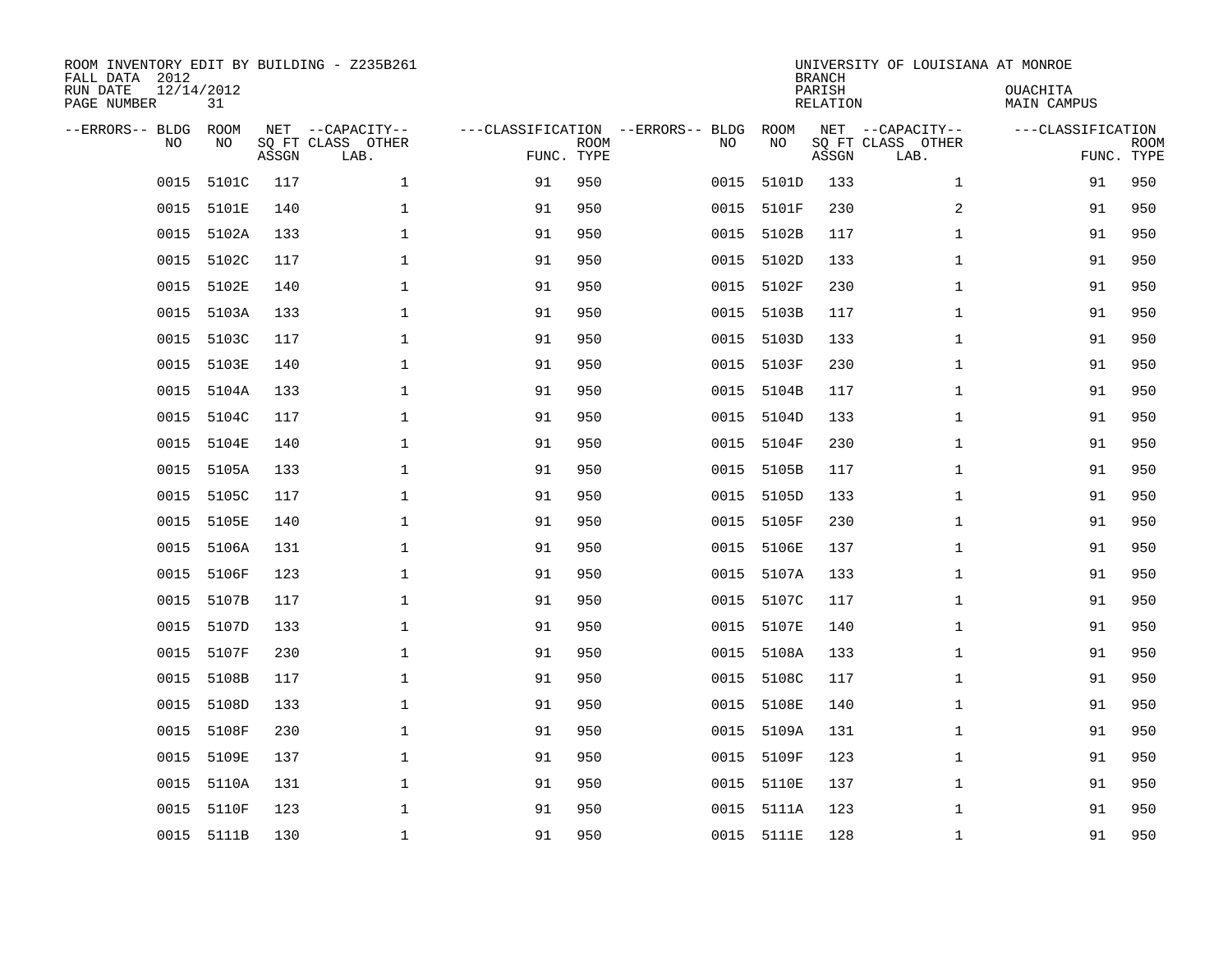| ROOM INVENTORY EDIT BY BUILDING - Z235B261<br>FALL DATA 2012<br>RUN DATE<br>PAGE NUMBER | 12/14/2012<br>32 |       |                                               |                                                      |             |           |            | <b>BRANCH</b><br>PARISH<br><b>RELATION</b> | UNIVERSITY OF LOUISIANA AT MONROE             | OUACHITA<br><b>MAIN CAMPUS</b> |                           |
|-----------------------------------------------------------------------------------------|------------------|-------|-----------------------------------------------|------------------------------------------------------|-------------|-----------|------------|--------------------------------------------|-----------------------------------------------|--------------------------------|---------------------------|
| --ERRORS-- BLDG ROOM<br>NO.                                                             | NO               | ASSGN | NET --CAPACITY--<br>SQ FT CLASS OTHER<br>LAB. | ---CLASSIFICATION --ERRORS-- BLDG ROOM<br>FUNC. TYPE | <b>ROOM</b> | NO        | NO         | ASSGN                                      | NET --CAPACITY--<br>SQ FT CLASS OTHER<br>LAB. | ---CLASSIFICATION              | <b>ROOM</b><br>FUNC. TYPE |
| 0015                                                                                    | 5111F            | 148   | $\mathbf 1$                                   | 91                                                   | 950         | 0015      | 5112A      | 123                                        | $\mathbf{1}$                                  | 91                             | 950                       |
| 0015                                                                                    | 5112B            | 130   | $\mathbf 1$                                   | 91                                                   | 950         |           | 0015 5112E | 128                                        | $\mathbf{1}$                                  | 91                             | 950                       |
| 0015                                                                                    | 5112F            | 148   | $\mathbf 1$                                   | 91                                                   | 950         |           | 0015 5113A | 133                                        | $\mathbf{1}$                                  | 91                             | 950                       |
| 0015                                                                                    | 5113B            | 117   | $\mathbf 1$                                   | 91                                                   | 950         |           | 0015 5113C | 117                                        | $\mathbf{1}$                                  | 91                             | 950                       |
| 0015                                                                                    | 5113D            | 133   | $\mathbf{1}$                                  | 91                                                   | 950         |           | 0015 5113E | 140                                        | $\mathbf{1}$                                  | 91                             | 950                       |
| 0015                                                                                    | 5113F            | 230   | $\mathbf{1}$                                  | 91                                                   | 950         |           | 0015 5114A | 133                                        | $\mathbf{1}$                                  | 91                             | 950                       |
| 0015                                                                                    | 5114B            | 117   | $\mathbf{1}$                                  | 91                                                   | 950         |           | 0015 5114C | 117                                        | $\mathbf{1}$                                  | 91                             | 950                       |
| 0015                                                                                    | 5114D            | 133   | $\mathbf 1$                                   | 91                                                   | 950         |           | 0015 5114E | 140                                        | $\mathbf{1}$                                  | 91                             | 950                       |
| 0015                                                                                    | 5114F            | 230   | $\mathbf{1}$                                  | 91                                                   | 950         | 0015      | 5150       | 660                                        |                                               | 00                             | 020                       |
|                                                                                         | 0015 5151        | 360   |                                               | 91                                                   | 955         |           | 0015 5152  | 56                                         |                                               | 0 <sub>0</sub>                 | 030                       |
| 0015                                                                                    | 5153             | 94    |                                               | 0 <sub>0</sub>                                       | 030         | 0015 5154 |            | 56                                         |                                               | 91                             | 955                       |
| 0015                                                                                    | 5155             | 410   |                                               | 91                                                   | 955         |           | 0015 5156  | 58                                         |                                               | 0 <sub>0</sub>                 | 020                       |
| 0015                                                                                    | 5157             | 828   |                                               | 0 <sub>0</sub>                                       | 020         | 0015      | 5158       | 412                                        |                                               | 00                             | 020                       |
| 0015                                                                                    | 5159             | 270   |                                               | 0 <sub>0</sub>                                       | 020         | 0015      | 5160       | 160                                        |                                               | 00                             | 020                       |
| 0015                                                                                    | 5161             | 251   |                                               | 0 <sub>0</sub>                                       | 020         | 0015      | 5201A      | 133                                        |                                               | 91                             | 950                       |
| 0015                                                                                    | 5201B            | 117   |                                               | 91                                                   | 950         | 0015      | 5201C      | 117                                        |                                               | 91                             | 950                       |
| 0015                                                                                    | 5201D            | 133   |                                               | 91                                                   | 950         | 0015      | 5201E      | 140                                        |                                               | 91                             | 950                       |
| 0015                                                                                    | 5201F            | 230   |                                               | 91                                                   | 950         | 0015      | 5202A      | 133                                        | $\mathbf{1}$                                  | 91                             | 950                       |
|                                                                                         | 0015 5202B       | 117   | $\mathbf{1}$                                  | 91                                                   | 950         |           | 0015 5202C | 117                                        | $\mathbf{1}$                                  | 91                             | 950                       |
| 0015                                                                                    | 5202D            | 133   | $\mathbf 1$                                   | 91                                                   | 950         |           | 0015 5202E | 140                                        | $\mathbf{1}$                                  | 91                             | 950                       |
| 0015                                                                                    | 5202F            | 230   | $\mathbf 1$                                   | 91                                                   | 950         |           | 0015 5203A | 133                                        | $\mathbf{1}$                                  | 91                             | 950                       |
| 0015                                                                                    | 5203B            | 117   | $\mathbf 1$                                   | 91                                                   | 950         | 0015      | 5203C      | 117                                        | $\mathbf{1}$                                  | 91                             | 950                       |
| 0015                                                                                    | 5203D            | 133   | $\mathbf 1$                                   | 91                                                   | 950         |           | 0015 5203E | 140                                        | $\mathbf{1}$                                  | 91                             | 950                       |
| 0015                                                                                    | 5203F            | 230   | $\mathbf 1$                                   | 91                                                   | 950         | 0015      | 5204A      | 133                                        | $\mathbf{1}$                                  | 91                             | 950                       |
| 0015                                                                                    | 5204B            | 117   | $\mathbf{1}$                                  | 91                                                   | 950         |           | 0015 5204C | 117                                        | $\mathbf{1}$                                  | 91                             | 950                       |
|                                                                                         | 0015 5204D       | 133   | $\mathbf{1}$                                  | 91                                                   | 950         |           | 0015 5204E | 140                                        | $\mathbf{1}$                                  | 91                             | 950                       |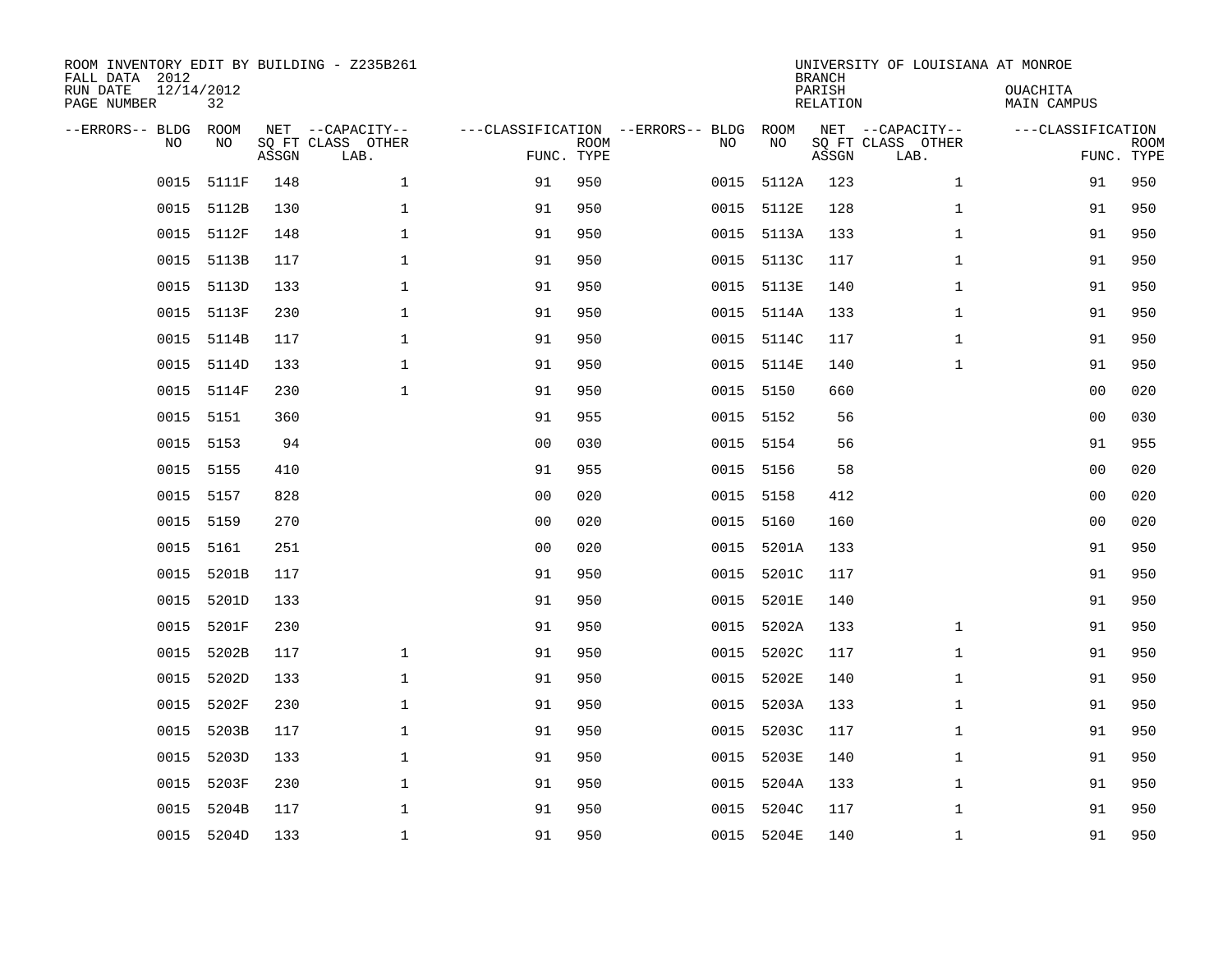| ROOM INVENTORY EDIT BY BUILDING - Z235B261<br>FALL DATA 2012<br>RUN DATE<br>PAGE NUMBER | 12/14/2012<br>33 |       |                                               |                                                 |             |           |            | <b>BRANCH</b><br>PARISH<br><b>RELATION</b> | UNIVERSITY OF LOUISIANA AT MONROE             | OUACHITA<br><b>MAIN CAMPUS</b>  |             |
|-----------------------------------------------------------------------------------------|------------------|-------|-----------------------------------------------|-------------------------------------------------|-------------|-----------|------------|--------------------------------------------|-----------------------------------------------|---------------------------------|-------------|
| --ERRORS-- BLDG<br>NO.                                                                  | ROOM<br>NO       | ASSGN | NET --CAPACITY--<br>SQ FT CLASS OTHER<br>LAB. | ---CLASSIFICATION --ERRORS-- BLDG<br>FUNC. TYPE | <b>ROOM</b> | NO        | ROOM<br>NO | ASSGN                                      | NET --CAPACITY--<br>SQ FT CLASS OTHER<br>LAB. | ---CLASSIFICATION<br>FUNC. TYPE | <b>ROOM</b> |
| 0015                                                                                    | 5204F            | 230   | $\mathbf{1}$                                  | 91                                              | 950         | 0015      | 5205A      | 133                                        | $\mathbf{1}$                                  | 91                              | 950         |
| 0015                                                                                    | 5205B            | 117   | 1                                             | 91                                              | 950         | 0015      | 5205C      | 117                                        | $\mathbf{1}$                                  | 91                              | 950         |
| 0015                                                                                    | 5205D            | 133   | $\mathbf 1$                                   | 91                                              | 950         | 0015      | 5205E      | 140                                        | $\mathbf{1}$                                  | 91                              | 950         |
| 0015                                                                                    | 5205F            | 230   | $\mathbf 1$                                   | 91                                              | 950         | 0015      | 5206A      | 131                                        | $\mathbf{1}$                                  | 91                              | 950         |
| 0015                                                                                    | 5206E            | 137   | $\mathbf{1}$                                  | 91                                              | 950         | 0015      | 5206F      | 123                                        | $\mathbf{1}$                                  | 91                              | 950         |
| 0015                                                                                    | 5207A            | 133   | $\mathbf 1$                                   | 91                                              | 950         | 0015      | 5207B      | 117                                        | $\mathbf{1}$                                  | 91                              | 950         |
| 0015                                                                                    | 5207C            | 117   | $\mathbf{1}$                                  | 91                                              | 950         | 0015      | 5207D      | 133                                        | $\mathbf{1}$                                  | 91                              | 950         |
| 0015                                                                                    | 5207E            | 140   | $\mathbf{1}$                                  | 91                                              | 950         | 0015      | 5207F      | 230                                        | $\mathbf{1}$                                  | 91                              | 950         |
| 0015                                                                                    | 5208A            | 133   | $\mathbf{1}$                                  | 91                                              | 950         | 0015      | 5208B      | 117                                        | $\mathbf{1}$                                  | 91                              | 950         |
| 0015                                                                                    | 5208C            | 117   | $\mathbf 1$                                   | 91                                              | 950         | 0015      | 5208D      | 133                                        | $\mathbf{1}$                                  | 91                              | 950         |
| 0015                                                                                    | 5208E            | 140   | $\mathbf 1$                                   | 91                                              | 950         | 0015      | 5208F      | 230                                        | $\mathbf{1}$                                  | 91                              | 950         |
| 0015                                                                                    | 5209A            | 131   | $\mathbf 1$                                   | 91                                              | 950         | 0015      | 5209E      | 137                                        | $\mathbf{1}$                                  | 91                              | 950         |
| 0015                                                                                    | 5209F            | 123   | $\mathbf 1$                                   | 91                                              | 950         | 0015      | 5210A      | 131                                        | $\mathbf{1}$                                  | 91                              | 950         |
| 0015                                                                                    | 5210E            | 137   | $\mathbf 1$                                   | 91                                              | 950         | 0015      | 5210F      | 123                                        | $\mathbf{1}$                                  | 91                              | 950         |
| 0015                                                                                    | 5211A            | 123   | $\mathbf 1$                                   | 91                                              | 950         | 0015      | 5211B      | 130                                        | $\mathbf{1}$                                  | 91                              | 950         |
| 0015                                                                                    | 5211E            | 128   | $\mathbf{1}$                                  | 91                                              | 950         | 0015      | 5211F      | 148                                        | $\mathbf{1}$                                  | 91                              | 950         |
| 0015                                                                                    | 5212A            | 123   | $\mathbf{1}$                                  | 91                                              | 950         | 0015      | 5212B      | 130                                        | $\mathbf{1}$                                  | 91                              | 950         |
| 0015                                                                                    | 5212E            | 128   | $\mathbf 1$                                   | 91                                              | 950         | 0015      | 5212F      | 148                                        | $\mathbf{1}$                                  | 91                              | 950         |
|                                                                                         | 0015 5213A       | 133   | 1                                             | 91                                              | 950         |           | 0015 5213B | 117                                        | $\mathbf{1}$                                  | 91                              | 950         |
| 0015                                                                                    | 5213C            | 117   | 1                                             | 91                                              | 950         |           | 0015 5213D | 133                                        | $\mathbf{1}$                                  | 91                              | 950         |
|                                                                                         | 0015 5213E       | 140   | $\mathbf 1$                                   | 91                                              | 950         |           | 0015 5213F | 230                                        | $\mathbf{1}$                                  | 91                              | 950         |
| 0015                                                                                    | 5214A            | 133   | $\mathbf 1$                                   | 91                                              | 950         | 0015      | 5214B      | 117                                        | $\mathbf{1}$                                  | 91                              | 950         |
| 0015                                                                                    | 5214C            | 117   | $\mathbf 1$                                   | 91                                              | 950         |           | 0015 5214D | 133                                        | $\mathbf{1}$                                  | 91                              | 950         |
| 0015                                                                                    | 5214E            | 140   | $\mathbf{1}$                                  | 91                                              | 950         |           | 0015 5214F | 230                                        | $\mathbf{1}$                                  | 91                              | 950         |
| 0015                                                                                    | 5250             | 660   |                                               | 0 <sub>0</sub>                                  | 020         | 0015 5251 |            | 360                                        |                                               | 91                              | 955         |
|                                                                                         | 0015 5253        | 150   |                                               | 91                                              | 955         | 0015 5254 |            | 56                                         |                                               | 91                              | 955         |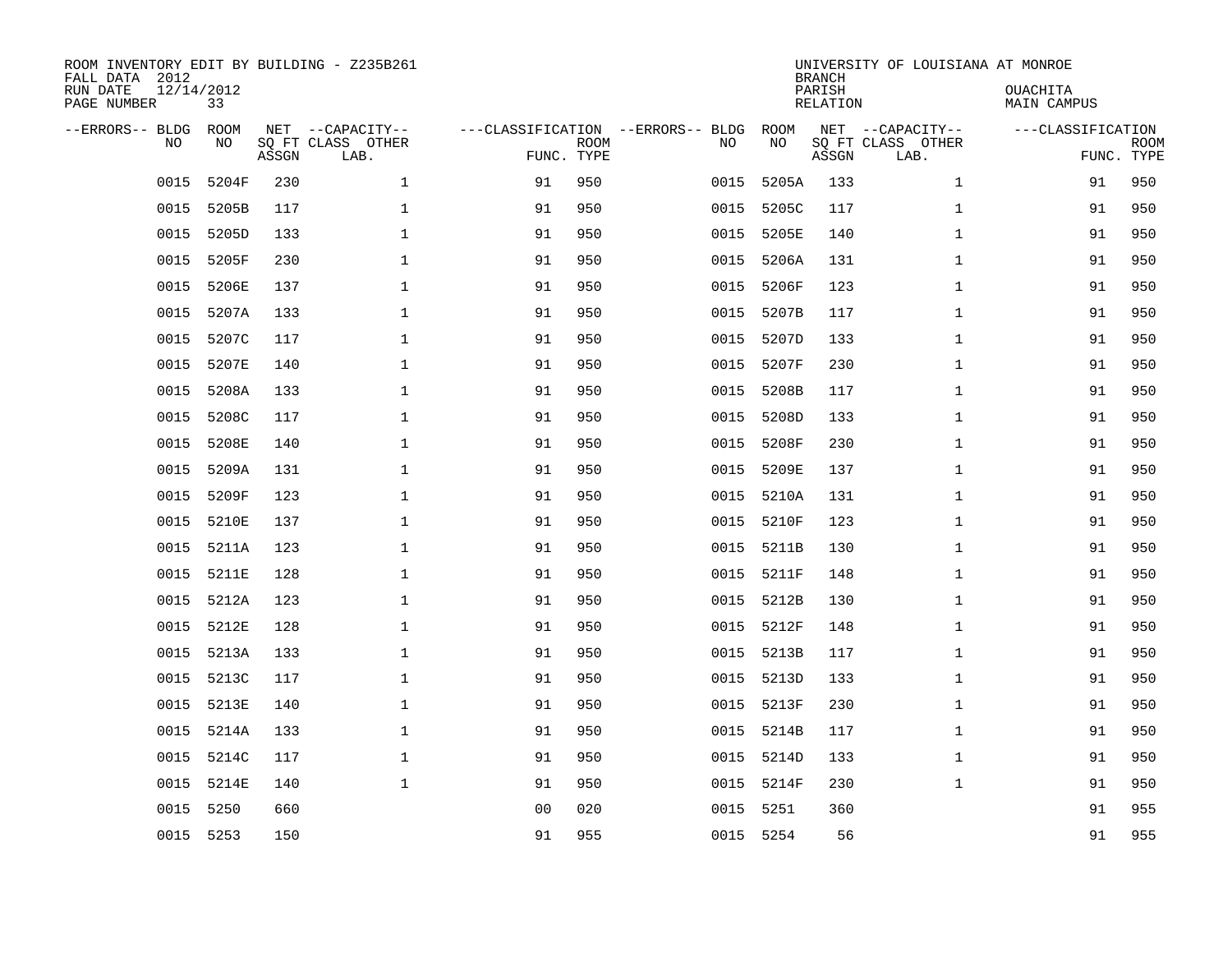| ROOM INVENTORY EDIT BY BUILDING - Z235B261<br>FALL DATA 2012 |                  |       |                           |                                   |             |      |            | <b>BRANCH</b>             | UNIVERSITY OF LOUISIANA AT MONROE |                                |             |
|--------------------------------------------------------------|------------------|-------|---------------------------|-----------------------------------|-------------|------|------------|---------------------------|-----------------------------------|--------------------------------|-------------|
| RUN DATE<br>PAGE NUMBER                                      | 12/14/2012<br>34 |       |                           |                                   |             |      |            | PARISH<br><b>RELATION</b> |                                   | OUACHITA<br><b>MAIN CAMPUS</b> |             |
| --ERRORS-- BLDG                                              | ROOM             |       | NET --CAPACITY--          | ---CLASSIFICATION --ERRORS-- BLDG |             |      | ROOM       |                           | NET --CAPACITY--                  | ---CLASSIFICATION              |             |
| NO                                                           | NO               | ASSGN | SQ FT CLASS OTHER<br>LAB. | FUNC. TYPE                        | <b>ROOM</b> | NO   | NO         | ASSGN                     | SQ FT CLASS OTHER<br>LAB.         | FUNC. TYPE                     | <b>ROOM</b> |
| 0015                                                         | 5255             | 410   |                           | 91                                | 955         | 0015 | 5256       | 58                        |                                   | 00                             | 020         |
| 0015                                                         | 5257             | 828   |                           | 0 <sub>0</sub>                    | 020         | 0015 | 5258       | 412                       |                                   | 00                             | 020         |
| 0015                                                         | 5259             | 270   |                           | 0 <sub>0</sub>                    | 020         | 0015 | 5260       | 160                       |                                   | 00                             | 020         |
| 0015                                                         | 5261             | 251   |                           | 0 <sub>0</sub>                    | 020         |      | 0015 5301A | 133                       | $\mathbf{1}$                      | 91                             | 950         |
| 0015                                                         | 5301B            | 117   | $\mathbf{1}$              | 91                                | 950         | 0015 | 5301C      | 117                       | $\mathbf{1}$                      | 91                             | 950         |
| 0015                                                         | 5301D            | 133   | $\mathbf{1}$              | 91                                | 950         |      | 0015 5301E | 140                       | $\mathbf{1}$                      | 91                             | 950         |
| 0015                                                         | 5301F            | 230   | $\mathbf{1}$              | 91                                | 950         | 0015 | 5302A      | 133                       | $\mathbf{1}$                      | 91                             | 950         |
| 0015                                                         | 5302B            | 117   | $\mathbf 1$               | 91                                | 950         | 0015 | 5302C      | 117                       | $\mathbf{1}$                      | 91                             | 950         |
| 0015                                                         | 5302D            | 133   | $\mathbf{1}$              | 91                                | 950         | 0015 | 5302E      | 140                       | $\mathbf{1}$                      | 91                             | 950         |
| 0015                                                         | 5302F            | 230   | $\mathbf 1$               | 91                                | 950         |      | 0015 5303A | 133                       | $\mathbf{1}$                      | 91                             | 950         |
| 0015                                                         | 5303B            | 117   | $\mathbf 1$               | 91                                | 950         | 0015 | 5303C      | 117                       | $\mathbf{1}$                      | 91                             | 950         |
| 0015                                                         | 5303D            | 133   | $\mathbf{1}$              | 91                                | 950         | 0015 | 5303E      | 140                       | $\mathbf{1}$                      | 91                             | 950         |
| 0015                                                         | 5303F            | 230   | $\mathbf 1$               | 91                                | 950         | 0015 | 5304A      | 133                       | $\mathbf{1}$                      | 91                             | 950         |
| 0015                                                         | 5304B            | 117   | $\mathbf 1$               | 91                                | 950         | 0015 | 5304C      | 117                       | $\mathbf{1}$                      | 91                             | 950         |
| 0015                                                         | 5304D            | 133   | $\mathbf 1$               | 91                                | 950         | 0015 | 5304E      | 140                       | $\mathbf{1}$                      | 91                             | 950         |
| 0015                                                         | 5304F            | 230   | $\mathbf 1$               | 91                                | 950         | 0015 | 5305A      | 133                       | $\mathbf{1}$                      | 91                             | 950         |
| 0015                                                         | 5305B            | 117   | $\mathbf 1$               | 91                                | 950         | 0015 | 5305C      | 117                       | $\mathbf{1}$                      | 91                             | 950         |
| 0015                                                         | 5305D            | 133   | $\mathbf{1}$              | 91                                | 950         | 0015 | 5305E      | 140                       | $\mathbf{1}$                      | 91                             | 950         |
| 0015                                                         | 5305F            | 230   | $\mathbf{1}$              | 91                                | 950         |      | 0015 5306A | 131                       | $\mathbf{1}$                      | 91                             | 950         |
| 0015                                                         | 5306E            | 137   | $\mathbf 1$               | 91                                | 950         |      | 0015 5306F | 123                       | $\mathbf{1}$                      | 91                             | 950         |
| 0015                                                         | 5306G            | 62    | $\mathbf 1$               | 91                                | 950         |      | 0015 5307A | 133                       | $\mathbf{1}$                      | 91                             | 950         |
| 0015                                                         | 5307B            | 117   | $\mathbf 1$               | 91                                | 950         | 0015 | 5307C      | 117                       | $\mathbf{1}$                      | 91                             | 950         |
| 0015                                                         | 5307D            | 133   | $\mathbf 1$               | 91                                | 950         |      | 0015 5307E | 140                       | $\mathbf{1}$                      | 91                             | 950         |
| 0015                                                         | 5307F            | 230   | $\mathbf 1$               | 91                                | 950         | 0015 | 5308A      | 133                       | $\mathbf{1}$                      | 91                             | 950         |
| 0015                                                         | 5308B            | 117   | $\mathbf{1}$              | 91                                | 950         |      | 0015 5308C | 117                       | $\mathbf{1}$                      | 91                             | 950         |
|                                                              | 0015 5308D       | 133   | $\mathbf{1}$              | 91                                | 950         |      | 0015 5308E | 140                       | $\mathbf{1}$                      | 91                             | 950         |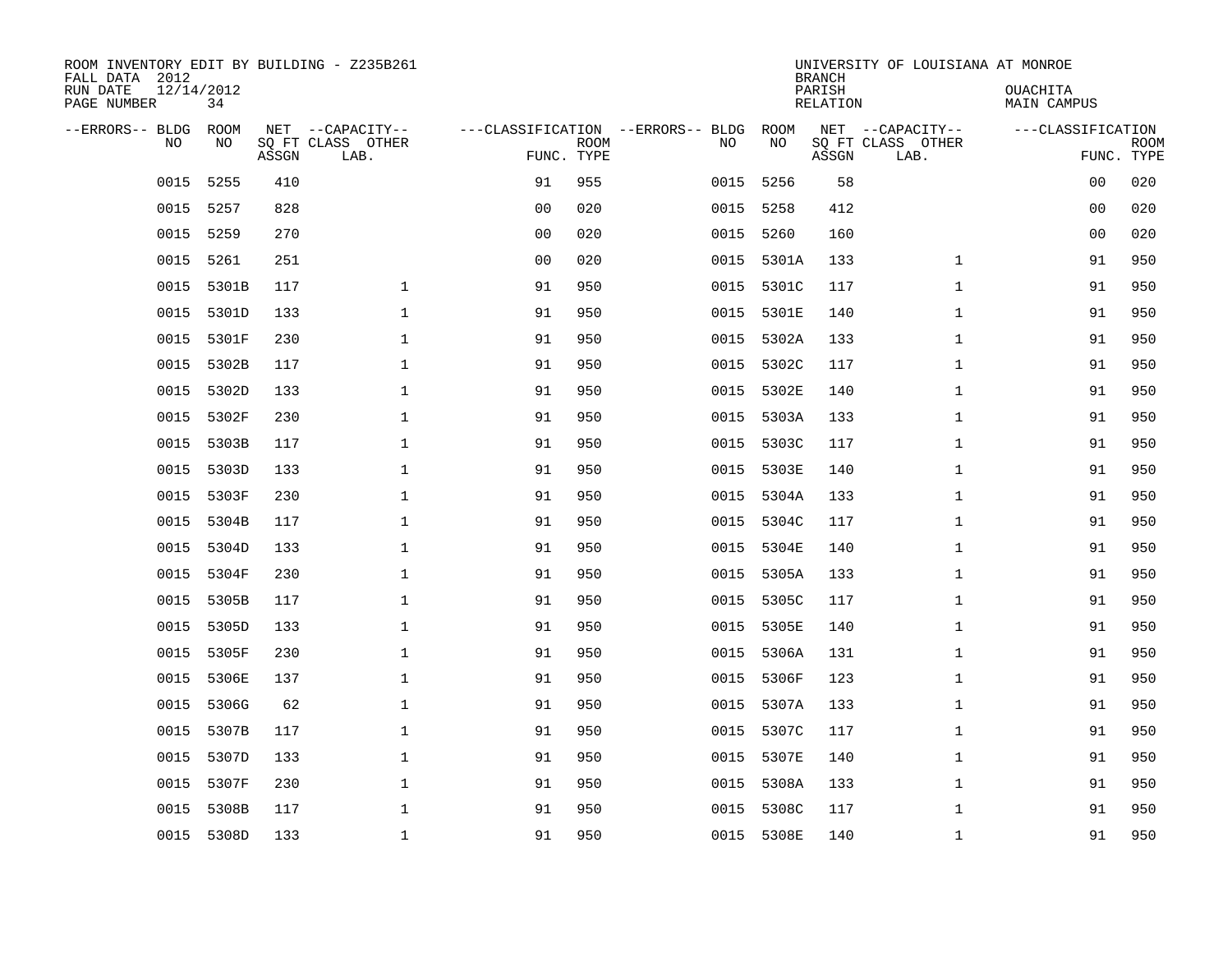| ROOM INVENTORY EDIT BY BUILDING - Z235B261<br>FALL DATA 2012<br>RUN DATE<br>PAGE NUMBER | 12/14/2012<br>35  |       |                                               |                |             |                                         |             | <b>BRANCH</b><br>PARISH<br><b>RELATION</b> | UNIVERSITY OF LOUISIANA AT MONROE             | OUACHITA<br>MAIN CAMPUS |                           |
|-----------------------------------------------------------------------------------------|-------------------|-------|-----------------------------------------------|----------------|-------------|-----------------------------------------|-------------|--------------------------------------------|-----------------------------------------------|-------------------------|---------------------------|
| --ERRORS-- BLDG<br>NO                                                                   | <b>ROOM</b><br>NO | ASSGN | NET --CAPACITY--<br>SQ FT CLASS OTHER<br>LAB. | FUNC. TYPE     | <b>ROOM</b> | ---CLASSIFICATION --ERRORS-- BLDG<br>NO | ROOM<br>NO  | ASSGN                                      | NET --CAPACITY--<br>SQ FT CLASS OTHER<br>LAB. | ---CLASSIFICATION       | <b>ROOM</b><br>FUNC. TYPE |
| 0015                                                                                    | 5308F             | 230   | $\mathbf{1}$                                  | 91             | 950         | 0015                                    | 5309A       | 131                                        | $\mathbf{1}$                                  | 91                      | 950                       |
| 0015                                                                                    | 5309E             | 137   | 1                                             | 91             | 950         | 0015                                    | 5309F       | 123                                        | $\mathbf{1}$                                  | 91                      | 950                       |
| 0015                                                                                    | 5310A             | 131   | $\mathbf 1$                                   | 91             | 950         | 0015                                    | 5310E       | 137                                        | $\mathbf{1}$                                  | 91                      | 950                       |
| 0015                                                                                    | 5310F             | 123   | $\mathbf 1$                                   | 91             | 950         |                                         | 0015 5311A  | 123                                        | $\mathbf{1}$                                  | 91                      | 950                       |
| 0015                                                                                    | 5311B             | 130   | $\mathbf{1}$                                  | 91             | 950         | 0015                                    | 5311E       | 128                                        | $\mathbf{1}$                                  | 91                      | 950                       |
| 0015                                                                                    | 5311F             | 148   | $\mathbf 1$                                   | 91             | 950         |                                         | 0015 5312A  | 123                                        | $\mathbf{1}$                                  | 91                      | 950                       |
| 0015                                                                                    | 5312B             | 130   | $\mathbf{1}$                                  | 91             | 950         | 0015                                    | 5312E       | 128                                        | $\mathbf{1}$                                  | 91                      | 950                       |
| 0015                                                                                    | 5312F             | 148   | $\mathbf 1$                                   | 91             | 950         |                                         | 0015 5313A  | 133                                        | $\mathbf{1}$                                  | 91                      | 950                       |
| 0015                                                                                    | 5313B             | 117   | $\mathbf 1$                                   | 91             | 950         | 0015                                    | 5313C       | 117                                        | $\mathbf{1}$                                  | 91                      | 950                       |
| 0015                                                                                    | 5313D             | 133   | $\mathbf 1$                                   | 91             | 950         | 0015                                    | 5313E       | 140                                        | $\mathbf{1}$                                  | 91                      | 950                       |
| 0015                                                                                    | 5313F             | 230   | $\mathbf 1$                                   | 91             | 950         | 0015                                    | 5314A       | 133                                        | $\mathbf{1}$                                  | 91                      | 950                       |
| 0015                                                                                    | 5314B             | 117   | $\mathbf 1$                                   | 91             | 950         | 0015                                    | 5314C       | 117                                        | $\mathbf{1}$                                  | 91                      | 950                       |
| 0015                                                                                    | 5314D             | 133   | $\mathbf 1$                                   | 91             | 950         | 0015                                    | 5314E       | 140                                        | $\mathbf{1}$                                  | 91                      | 950                       |
| 0015                                                                                    | 5314F             | 230   | $\mathbf 1$                                   | 91             | 950         |                                         | 0015 5350   | 660                                        |                                               | 00                      | 020                       |
| 0015                                                                                    | 5351              | 360   | $\mathbf 1$                                   | 91             | 955         | 0015                                    | 5353        | 150                                        | $\mathbf{1}$                                  | 91                      | 955                       |
| 0015                                                                                    | 5354              | 56    | $\mathbf{1}$                                  | 91             | 955         |                                         | 0015 5355   | 410                                        | $\mathbf{1}$                                  | 91                      | 955                       |
| 0015                                                                                    | 5356              | 58    |                                               | 0 <sub>0</sub> | 020         |                                         | 0015 5357   | 828                                        |                                               | 0 <sub>0</sub>          | 020                       |
| 0015                                                                                    | 5358              | 412   |                                               | 0 <sub>0</sub> | 020         |                                         | 0015 5359   | 270                                        |                                               | 00                      | 020                       |
|                                                                                         | 0015 5360         | 160   |                                               | 0 <sub>0</sub> | 020         |                                         | 0015 5361   | 251                                        |                                               | 00                      | 020                       |
|                                                                                         | 0015 A51011       | 50    | $\mathbf 1$                                   | 91             | 950         |                                         | 0015 A51012 | 57                                         | $\mathbf{1}$                                  | 91                      | 950                       |
|                                                                                         | 0015 A51021       | 50    | $\mathbf 1$                                   | 91             | 950         |                                         | 0015 A51022 | 57                                         | $\mathbf{1}$                                  | 91                      | 950                       |
|                                                                                         | 0015 A51031       | 50    | $\mathbf 1$                                   | 91             | 950         |                                         | 0015 A51032 | 57                                         | $\mathbf{1}$                                  | 91                      | 950                       |
|                                                                                         | 0015 A51041       | 50    | $\mathbf 1$                                   | 91             | 950         |                                         | 0015 A51042 | 57                                         | $\mathbf{1}$                                  | 91                      | 950                       |
|                                                                                         | 0015 A51051       | 50    | $\mathbf 1$                                   | 91             | 950         |                                         | 0015 A51052 | 57                                         | $\mathbf{1}$                                  | 91                      | 950                       |
|                                                                                         | 0015 A51061       | 62    | $\mathbf{1}$                                  | 91             | 950         |                                         | 0015 A51071 | 50                                         | $\mathbf{1}$                                  | 91                      | 950                       |
|                                                                                         | 0015 A51072       | 57    | $\mathbf{1}$                                  | 91             | 950         |                                         | 0015 A51081 | 50                                         | $\mathbf{1}$                                  | 91                      | 950                       |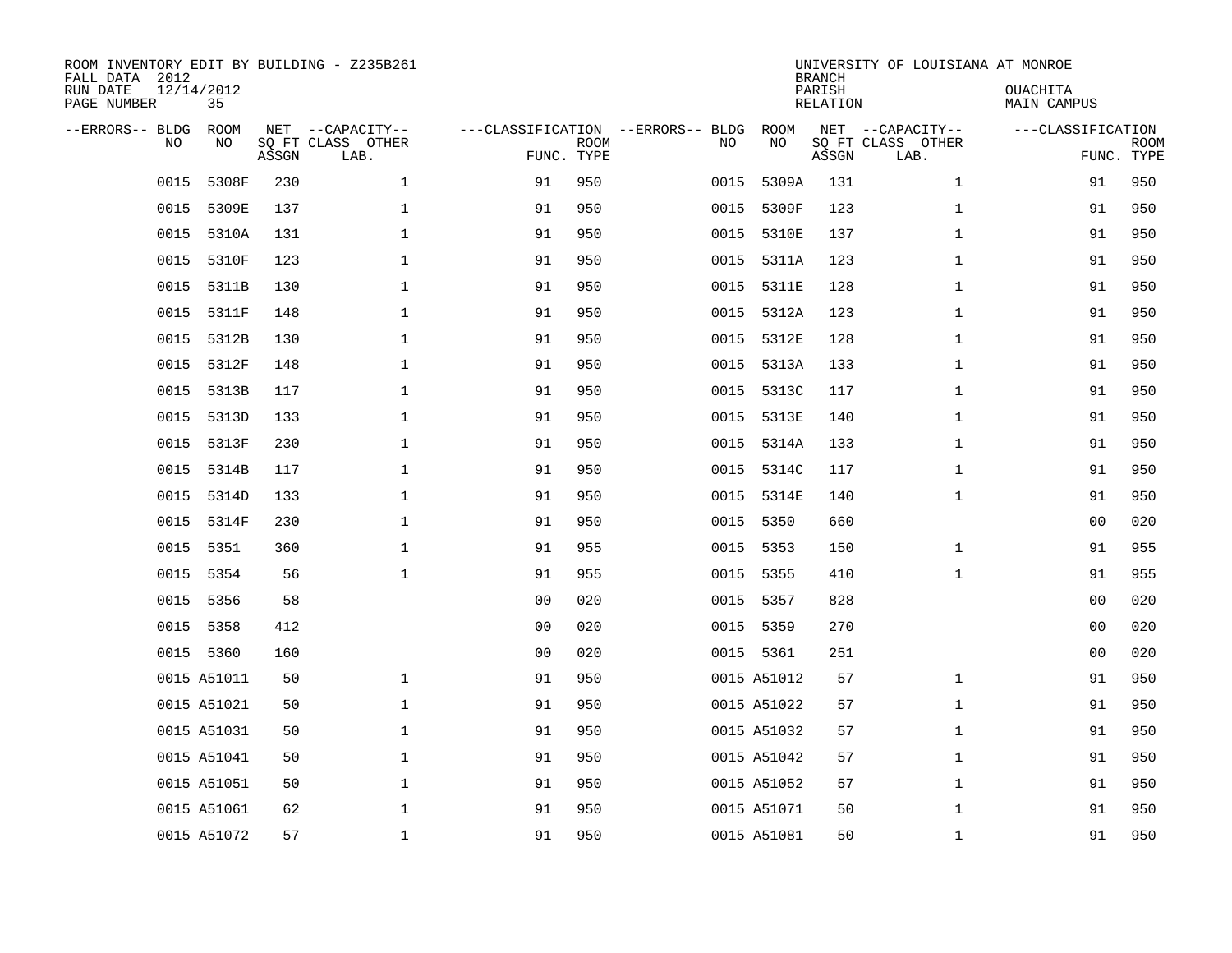| FALL DATA 2012<br>RUN DATE<br>PAGE NUMBER |     | 12/14/2012<br>36 |       | ROOM INVENTORY EDIT BY BUILDING - Z235B261    |                                   |                           |    |             | <b>BRANCH</b><br>PARISH<br>RELATION | UNIVERSITY OF LOUISIANA AT MONROE             | OUACHITA<br>MAIN CAMPUS         |             |
|-------------------------------------------|-----|------------------|-------|-----------------------------------------------|-----------------------------------|---------------------------|----|-------------|-------------------------------------|-----------------------------------------------|---------------------------------|-------------|
| --ERRORS-- BLDG                           | NO. | ROOM<br>NO       | ASSGN | NET --CAPACITY--<br>SQ FT CLASS OTHER<br>LAB. | ---CLASSIFICATION --ERRORS-- BLDG | <b>ROOM</b><br>FUNC. TYPE | NO | ROOM<br>NO  | ASSGN                               | NET --CAPACITY--<br>SQ FT CLASS OTHER<br>LAB. | ---CLASSIFICATION<br>FUNC. TYPE | <b>ROOM</b> |
|                                           |     | 0015 A51082      | 57    | $\mathbf{1}$                                  | 91                                | 950                       |    | 0015 A51091 | 62                                  | $\mathbf{1}$                                  | 91                              | 950         |
|                                           |     | 0015 A51101      | 62    | $\mathbf 1$                                   | 91                                | 950                       |    | 0015 A51111 | 62                                  | $\mathbf{1}$                                  | 91                              | 950         |
|                                           |     | 0015 A51121      | 62    | $\mathbf{1}$                                  | 91                                | 950                       |    | 0015 A51131 | 50                                  | $\mathbf{1}$                                  | 91                              | 950         |
|                                           |     | 0015 A51132      | 57    | $\mathbf{1}$                                  | 91                                | 950                       |    | 0015 A51141 | 50                                  | $\mathbf{1}$                                  | 91                              | 950         |
|                                           |     | 0015 A51142      | 57    | $\mathbf{1}$                                  | 91                                | 950                       |    | 0015 A52011 | 50                                  |                                               | 91                              | 950         |
|                                           |     | 0015 A52012      | 57    |                                               | 91                                | 950                       |    | 0015 A52021 | 50                                  | $\mathbf{1}$                                  | 91                              | 950         |
|                                           |     | 0015 A52022      | 57    | $\mathbf 1$                                   | 91                                | 950                       |    | 0015 A52031 | 50                                  | $\mathbf{1}$                                  | 91                              | 950         |
|                                           |     | 0015 A52032      | 57    | $\mathbf 1$                                   | 91                                | 950                       |    | 0015 A52041 | 50                                  | $\mathbf{1}$                                  | 91                              | 950         |
|                                           |     | 0015 A52042      | 57    | $\mathbf 1$                                   | 91                                | 950                       |    | 0015 A52051 | 50                                  | $\mathbf{1}$                                  | 91                              | 950         |
|                                           |     | 0015 A52052      | 57    | $\mathbf 1$                                   | 91                                | 950                       |    | 0015 A52061 | 62                                  | $\mathbf{1}$                                  | 91                              | 950         |
|                                           |     | 0015 A52071      | 50    | $\mathbf 1$                                   | 91                                | 950                       |    | 0015 A52072 | 57                                  | $\mathbf{1}$                                  | 91                              | 950         |
|                                           |     | 0015 A52081      | 50    | $\mathbf 1$                                   | 91                                | 950                       |    | 0015 A52082 | 57                                  | $\mathbf{1}$                                  | 91                              | 950         |
|                                           |     | 0015 A52091      | 62    | $\mathbf 1$                                   | 91                                | 950                       |    | 0015 A52101 | 62                                  | $\mathbf{1}$                                  | 91                              | 950         |
|                                           |     | 0015 A52111      | 62    | $\mathbf 1$                                   | 91                                | 950                       |    | 0015 A52121 | 62                                  | $\mathbf{1}$                                  | 91                              | 950         |
|                                           |     | 0015 A52131      | 50    | $\mathbf 1$                                   | 91                                | 950                       |    | 0015 A52132 | 57                                  | $\mathbf{1}$                                  | 91                              | 950         |
|                                           |     | 0015 A52141      | 50    | $\mathbf 1$                                   | 91                                | 950                       |    | 0015 A52142 | 57                                  | $\mathbf{1}$                                  | 91                              | 950         |
|                                           |     | 0015 A53011      | 50    | $\mathbf 1$                                   | 91                                | 950                       |    | 0015 A53012 | 57                                  | $\mathbf{1}$                                  | 91                              | 950         |
|                                           |     | 0015 A53021      | 50    | $\mathbf 1$                                   | 91                                | 950                       |    | 0015 A53022 | 57                                  | $\mathbf{1}$                                  | 91                              | 950         |
|                                           |     | 0015 A53031      | 50    | 1                                             | 91                                | 950                       |    | 0015 A53032 | 57                                  | $\mathbf{1}$                                  | 91                              | 950         |
|                                           |     | 0015 A53041      | 50    | $\mathbf 1$                                   | 91                                | 950                       |    | 0015 A53042 | 57                                  | $\mathbf{1}$                                  | 91                              | 950         |
|                                           |     | 0015 A53051      | 50    | $\mathbf 1$                                   | 91                                | 950                       |    | 0015 A53052 | 57                                  | $\mathbf{1}$                                  | 91                              | 950         |
|                                           |     | 0015 A53071      | 50    | $\mathbf 1$                                   | 91                                | 950                       |    | 0015 A53072 | 57                                  | $\mathbf{1}$                                  | 91                              | 950         |
|                                           |     | 0015 A53081      | 50    | $\mathbf 1$                                   | 91                                | 950                       |    | 0015 A53082 | 57                                  | $\mathbf{1}$                                  | 91                              | 950         |
|                                           |     | 0015 A53091      | 62    | $\mathbf 1$                                   | 91                                | 950                       |    | 0015 A53101 | 62                                  | $\mathbf{1}$                                  | 91                              | 950         |
|                                           |     | 0015 A53111      | 62    | 1                                             | 91                                | 950                       |    | 0015 A53112 | 62                                  | $\mathbf{1}$                                  | 91                              | 950         |
|                                           |     | 0015 A53121      | 62    | $\mathbf 1$                                   | 91                                | 950                       |    | 0015 A53131 | 50                                  | $\mathbf{1}$                                  | 91                              | 950         |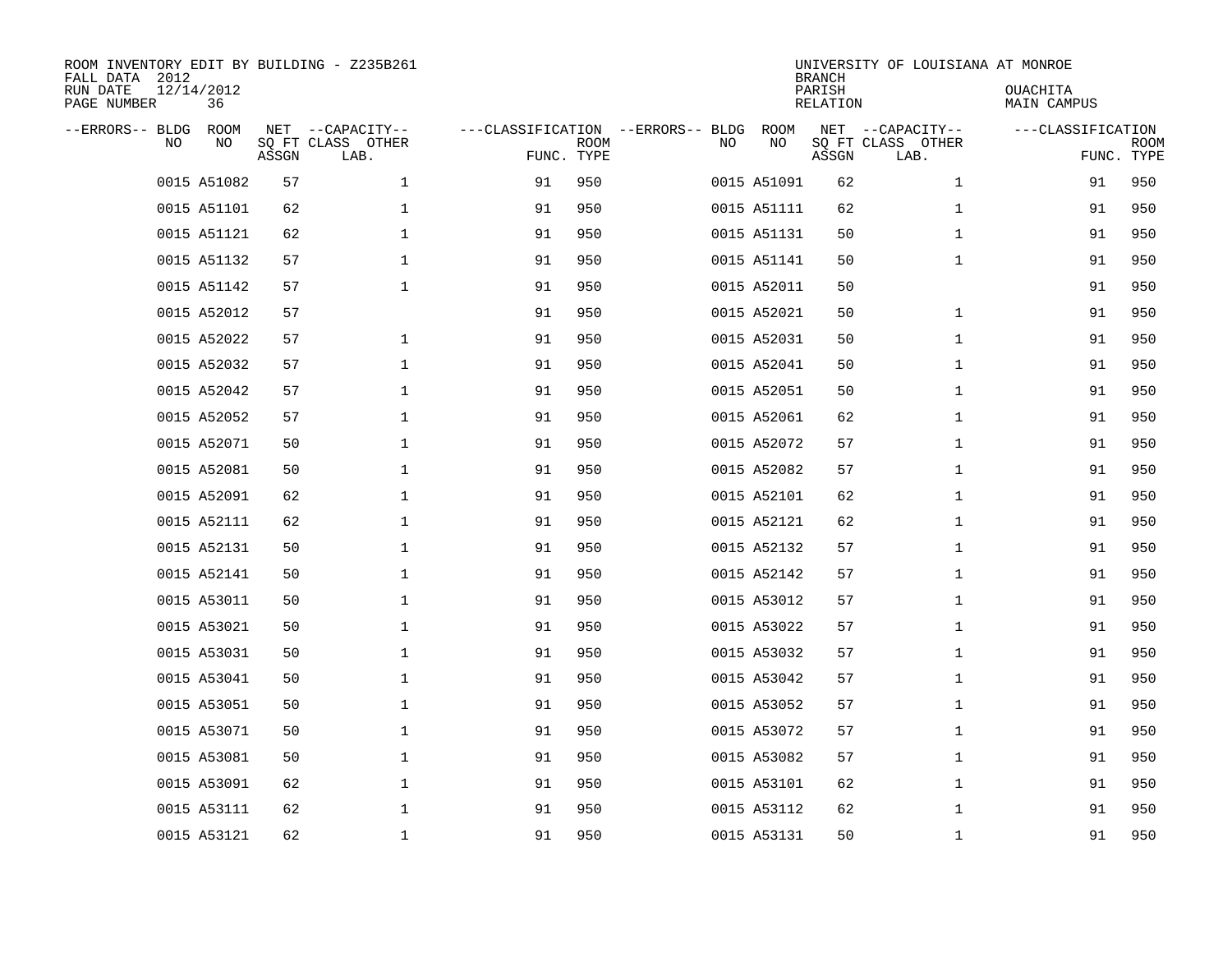| ROOM INVENTORY EDIT BY BUILDING - Z235B261<br>FALL DATA 2012<br>RUN DATE<br>PAGE NUMBER | 12/14/2012<br>37 |       |                                               |                                   |                           |    |             | <b>BRANCH</b><br>PARISH<br><b>RELATION</b> | UNIVERSITY OF LOUISIANA AT MONROE             | OUACHITA<br>MAIN CAMPUS |                           |
|-----------------------------------------------------------------------------------------|------------------|-------|-----------------------------------------------|-----------------------------------|---------------------------|----|-------------|--------------------------------------------|-----------------------------------------------|-------------------------|---------------------------|
| --ERRORS-- BLDG<br>NO                                                                   | ROOM<br>NO       | ASSGN | NET --CAPACITY--<br>SQ FT CLASS OTHER<br>LAB. | ---CLASSIFICATION --ERRORS-- BLDG | <b>ROOM</b><br>FUNC. TYPE | NO | ROOM<br>NO  | ASSGN                                      | NET --CAPACITY--<br>SQ FT CLASS OTHER<br>LAB. | ---CLASSIFICATION       | <b>ROOM</b><br>FUNC. TYPE |
|                                                                                         | 0015 A53132      | 57    | 1                                             | 91                                | 950                       |    | 0015 A53141 | 50                                         | $\mathbf{1}$                                  | 91                      | 950                       |
|                                                                                         | 0015 A53142      | 57    | 1                                             | 91                                | 950                       |    | 0015 B51111 | 62                                         | $\mathbf{1}$                                  | 91                      | 950                       |
|                                                                                         | 0015 B51121      | 62    | $\mathbf 1$                                   | 91                                | 950                       |    | 0015 B52111 | 62                                         | $\mathbf{1}$                                  | 91                      | 950                       |
|                                                                                         | 0015 B52121      | 62    | $\mathbf 1$                                   | 91                                | 950                       |    | 0015 B53122 | 62                                         | $\mathbf{1}$                                  | 91                      | 950                       |
|                                                                                         | 0015 C51011      | 50    | $\mathbf 1$                                   | 91                                | 950                       |    | 0015 C51012 | 57                                         | $\mathbf{1}$                                  | 91                      | 950                       |
|                                                                                         | 0015 C51021      | 50    | $\mathbf 1$                                   | 91                                | 950                       |    | 0015 C51022 | 57                                         | $\mathbf{1}$                                  | 91                      | 950                       |
|                                                                                         | 0015 C51031      | 50    | $\mathbf{1}$                                  | 91                                | 950                       |    | 0015 C51032 | 57                                         | $\mathbf{1}$                                  | 91                      | 950                       |
|                                                                                         | 0015 C51041      | 50    | $\mathbf 1$                                   | 91                                | 950                       |    | 0015 C51042 | 57                                         | $\mathbf{1}$                                  | 91                      | 950                       |
|                                                                                         | 0015 C51051      | 50    | $\mathbf 1$                                   | 91                                | 950                       |    | 0015 C51052 | 57                                         | $\mathbf{1}$                                  | 91                      | 950                       |
|                                                                                         | 0015 C51071      | 50    | $\mathbf 1$                                   | 91                                | 950                       |    | 0015 C51072 | 57                                         | $\mathbf{1}$                                  | 91                      | 950                       |
|                                                                                         | 0015 C51081      | 50    | $\mathbf 1$                                   | 91                                | 950                       |    | 0015 C51082 | 57                                         | $\mathbf{1}$                                  | 91                      | 950                       |
|                                                                                         | 0015 C51131      | 50    | $\mathbf 1$                                   | 91                                | 950                       |    | 0015 C51132 | 57                                         | $\mathbf{1}$                                  | 91                      | 950                       |
|                                                                                         | 0015 C51141      | 50    | $\mathbf 1$                                   | 91                                | 950                       |    | 0015 C51142 | 57                                         | $\mathbf{1}$                                  | 91                      | 950                       |
|                                                                                         | 0015 C52011      | 50    |                                               | 91                                | 950                       |    | 0015 C52012 | 57                                         |                                               | 91                      | 950                       |
|                                                                                         | 0015 C52021      | 50    |                                               | 91                                | 950                       |    | 0015 C52022 | 57                                         | $\mathbf{1}$                                  | 91                      | 950                       |
|                                                                                         | 0015 C52031      | 50    | $\mathbf 1$                                   | 91                                | 950                       |    | 0015 C52032 | 57                                         | $\mathbf{1}$                                  | 91                      | 950                       |
|                                                                                         | 0015 C52041      | 50    | 1                                             | 91                                | 950                       |    | 0015 C52042 | 57                                         | $\mathbf{1}$                                  | 91                      | 950                       |
|                                                                                         | 0015 C52051      | 50    | $\mathbf 1$                                   | 91                                | 950                       |    | 0015 C52052 | 57                                         | $\mathbf{1}$                                  | 91                      | 950                       |
|                                                                                         | 0015 C52071      | 50    | 1                                             | 91                                | 950                       |    | 0015 C52072 | 57                                         | $\mathbf{1}$                                  | 91                      | 950                       |
|                                                                                         | 0015 C52081      | 50    | $\mathbf 1$                                   | 91                                | 950                       |    | 0015 C52082 | 57                                         | $\mathbf{1}$                                  | 91                      | 950                       |
|                                                                                         | 0015 C52131      | 50    | $\mathbf 1$                                   | 91                                | 950                       |    | 0015 C52132 | 57                                         | $\mathbf{1}$                                  | 91                      | 950                       |
|                                                                                         | 0015 C52141      | 50    | $\mathbf 1$                                   | 91                                | 950                       |    | 0015 C52142 | 57                                         | $\mathbf{1}$                                  | 91                      | 950                       |
|                                                                                         | 0015 C53011      | 50    | $\mathbf 1$                                   | 91                                | 950                       |    | 0015 C53012 | 57                                         | $\mathbf{1}$                                  | 91                      | 950                       |
|                                                                                         | 0015 C53021      | 50    | $\mathbf 1$                                   | 91                                | 950                       |    | 0015 C53022 | 57                                         | $\mathbf{1}$                                  | 91                      | 950                       |
|                                                                                         | 0015 C53031      | 50    | 1                                             | 91                                | 950                       |    | 0015 C53032 | 57                                         | $\mathbf{1}$                                  | 91                      | 950                       |
|                                                                                         | 0015 C53041      | 50    | $\mathbf 1$                                   | 91                                | 950                       |    | 0015 C53042 | 57                                         | $\mathbf{1}$                                  | 91                      | 950                       |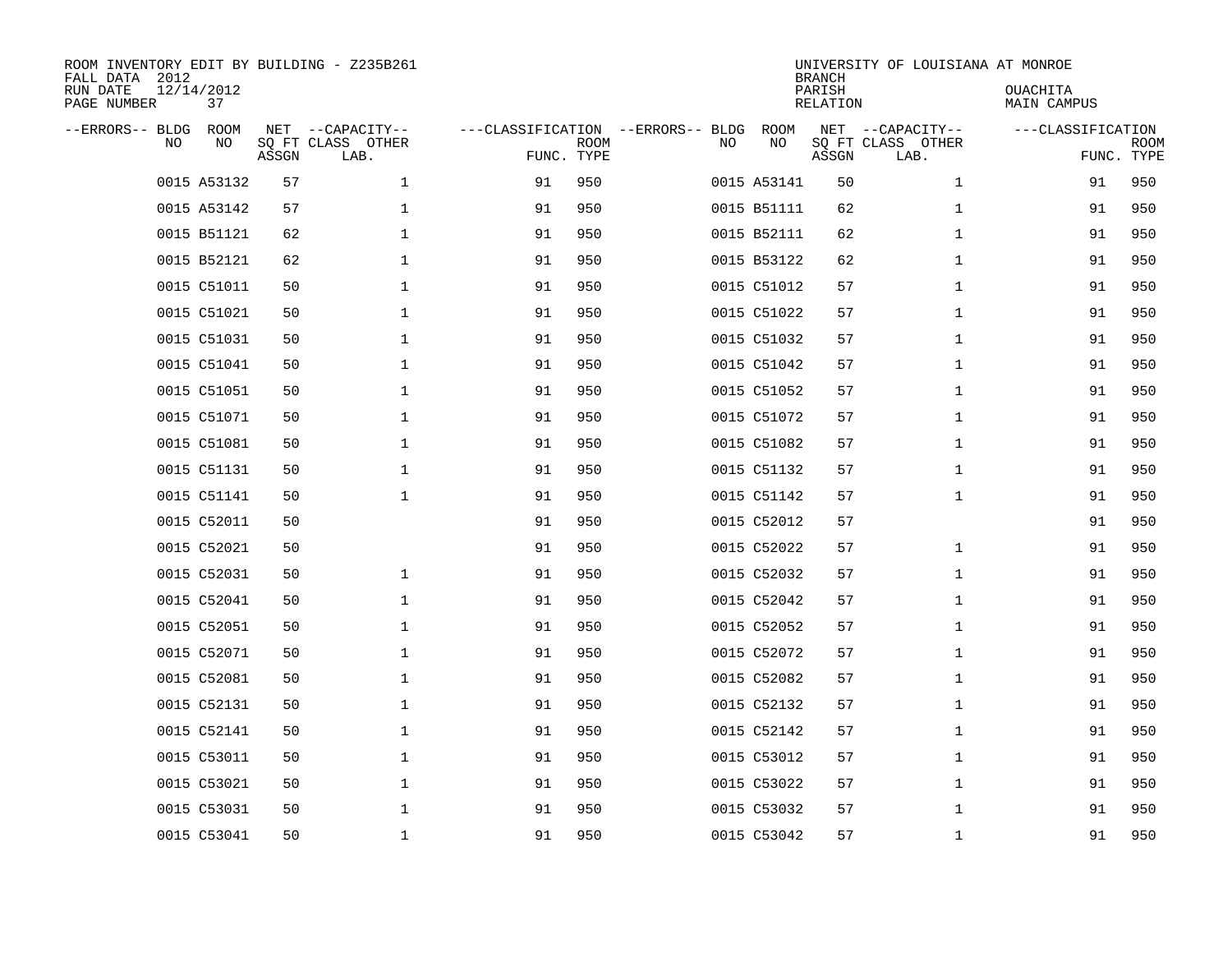| ROOM INVENTORY EDIT BY BUILDING - Z235B261<br>FALL DATA 2012<br>RUN DATE | 12/14/2012  |       |                                       |                                   |             |      |                                                                 | <b>BRANCH</b><br>PARISH | UNIVERSITY OF LOUISIANA AT MONROE                                                                                          | OUACHITA          |             |
|--------------------------------------------------------------------------|-------------|-------|---------------------------------------|-----------------------------------|-------------|------|-----------------------------------------------------------------|-------------------------|----------------------------------------------------------------------------------------------------------------------------|-------------------|-------------|
| PAGE NUMBER                                                              | 38          |       |                                       |                                   |             |      |                                                                 | RELATION                |                                                                                                                            | MAIN CAMPUS       |             |
| --ERRORS-- BLDG ROOM<br>NO.                                              | NO.         |       | NET --CAPACITY--<br>SO FT CLASS OTHER | ---CLASSIFICATION --ERRORS-- BLDG | <b>ROOM</b> | NO.  | ROOM<br>NO                                                      |                         | NET --CAPACITY--<br>SO FT CLASS OTHER                                                                                      | ---CLASSIFICATION | <b>ROOM</b> |
|                                                                          |             | ASSGN | LAB.                                  | FUNC. TYPE                        |             |      |                                                                 | ASSGN                   | LAB.                                                                                                                       |                   | FUNC. TYPE  |
|                                                                          | 0015 C53051 | 50    | $\mathbf{1}$                          | 91                                | 950         |      | 0015 C53052                                                     | 57                      | $\mathbf{1}$                                                                                                               | 91                | 950         |
|                                                                          | 0015 C53071 | 50    | $\mathbf{1}$                          | 91                                | 950         |      | 0015 C53072                                                     | 57                      | $\mathbf{1}$                                                                                                               | 91                | 950         |
|                                                                          | 0015 C53081 | 50    | $\mathbf{1}$                          | 91                                | 950         |      | 0015 C53082                                                     | 57                      | $\mathbf{1}$                                                                                                               | 91                | 950         |
|                                                                          | 0015 C53131 | 50    | $\mathbf{1}$                          | 91                                | 950         |      | 0015 C53132                                                     | 57                      | $\mathbf{1}$                                                                                                               | 91                | 950         |
|                                                                          | 0015 C53141 | 50    | $\mathbf{1}$                          | 91                                | 950         |      | 0015 C53142<br>TOTAL NUMBER CLASSROOMS<br>TOTAL NUMBER LABS 210 | 57                      | $\mathbf{1}$<br>TOTAL NET ASSIGN SQ. FT. IN ROOM FILE<br>TOTAL NUMBER COMPUTER CLASSROOMS<br>TOTAL NUMBER SPECIAL LABS 220 | 91<br>40,041      | 950         |
|                                                                          | 0016 6101A  | 133   | $\mathbf 1$                           | 91                                | 950         |      | 0016 6101B                                                      | 117                     | $\mathbf{1}$                                                                                                               | 91                | 950         |
| 0016                                                                     | 6101C       | 117   | $\mathbf 1$                           | 91                                | 950         | 0016 | 6101D                                                           | 133                     | $\mathbf{1}$                                                                                                               | 91                | 950         |
| 0016                                                                     | 6101E       | 140   | $\mathbf{1}$                          | 91                                | 950         |      | 0016 6101F                                                      | 230                     | $\mathbf{1}$                                                                                                               | 91                | 950         |
| 0016                                                                     | 6102A       | 133   | $\mathbf 1$                           | 91                                | 950         | 0016 | 6102B                                                           | 117                     | $\mathbf{1}$                                                                                                               | 91                | 950         |
|                                                                          | 0016 6102C  | 117   | $\mathbf{1}$                          | 91                                | 950         |      | 0016 6102D                                                      | 133                     | $\mathbf{1}$                                                                                                               | 91                | 950         |
| 0016                                                                     | 6102E       | 140   | $\mathbf{1}$                          | 91                                | 950         |      | 0016 6102F                                                      | 230                     | $\mathbf{1}$                                                                                                               | 91                | 950         |
| 0016                                                                     | 6103A       | 133   | $\mathbf{1}$                          | 91                                | 950         |      | 0016 6103B                                                      | 117                     | $\mathbf{1}$                                                                                                               | 91                | 950         |
| 0016                                                                     | 6103C       | 117   | $\mathbf{1}$                          | 91                                | 950         |      | 0016 6103D                                                      | 133                     | $\mathbf{1}$                                                                                                               | 91                | 950         |
| 0016                                                                     | 6103E       | 140   | $\mathbf 1$                           | 91                                | 950         |      | 0016 6103F                                                      | 230                     | $\mathbf{1}$                                                                                                               | 91                | 950         |
| 0016                                                                     | 6104A       | 133   | $\mathbf{1}$                          | 91                                | 950         |      | 0016 6104B                                                      | 117                     | $\mathbf{1}$                                                                                                               | 91                | 950         |
|                                                                          | 0016 6104C  | 117   | $\mathbf{1}$                          | 91                                | 950         |      | 0016 6104D                                                      | 133                     | $\mathbf{1}$                                                                                                               | 91                | 950         |
| 0016                                                                     | 6104E       | 140   | $\mathbf 1$                           | 91                                | 950         |      | 0016 6104F                                                      | 230                     | $\mathbf{1}$                                                                                                               | 91                | 950         |
| 0016                                                                     | 6105A       | 133   | $\mathbf{1}$                          | 91                                | 950         |      | 0016 6105B                                                      | 117                     | $\mathbf{1}$                                                                                                               | 91                | 950         |
| 0016                                                                     | 6105C       | 117   | $\mathbf 1$                           | 91                                | 950         | 0016 | 6105D                                                           | 133                     | $\mathbf{1}$                                                                                                               | 91                | 950         |
|                                                                          | 0016 6105E  | 140   | $\mathbf 1$                           | 91                                | 950         |      | 0016 6105F                                                      | 230                     | $\mathbf{1}$                                                                                                               | 91                | 950         |
| 0016                                                                     | 6106A       | 131   | $\mathbf{1}$                          | 91                                | 950         |      | 0016 6106E                                                      | 137                     | $\mathbf{1}$                                                                                                               | 91                | 950         |
| 0016                                                                     | 6106F       | 123   | $\mathbf{1}$                          | 91                                | 950         |      | 0016 6107A                                                      | 133                     | $\mathbf{1}$                                                                                                               | 91                | 950         |
|                                                                          | 0016 6107B  | 117   | $\mathbf{1}$                          | 91                                | 950         |      | 0016 6107C                                                      | 117                     | $\mathbf{1}$                                                                                                               | 91                | 950         |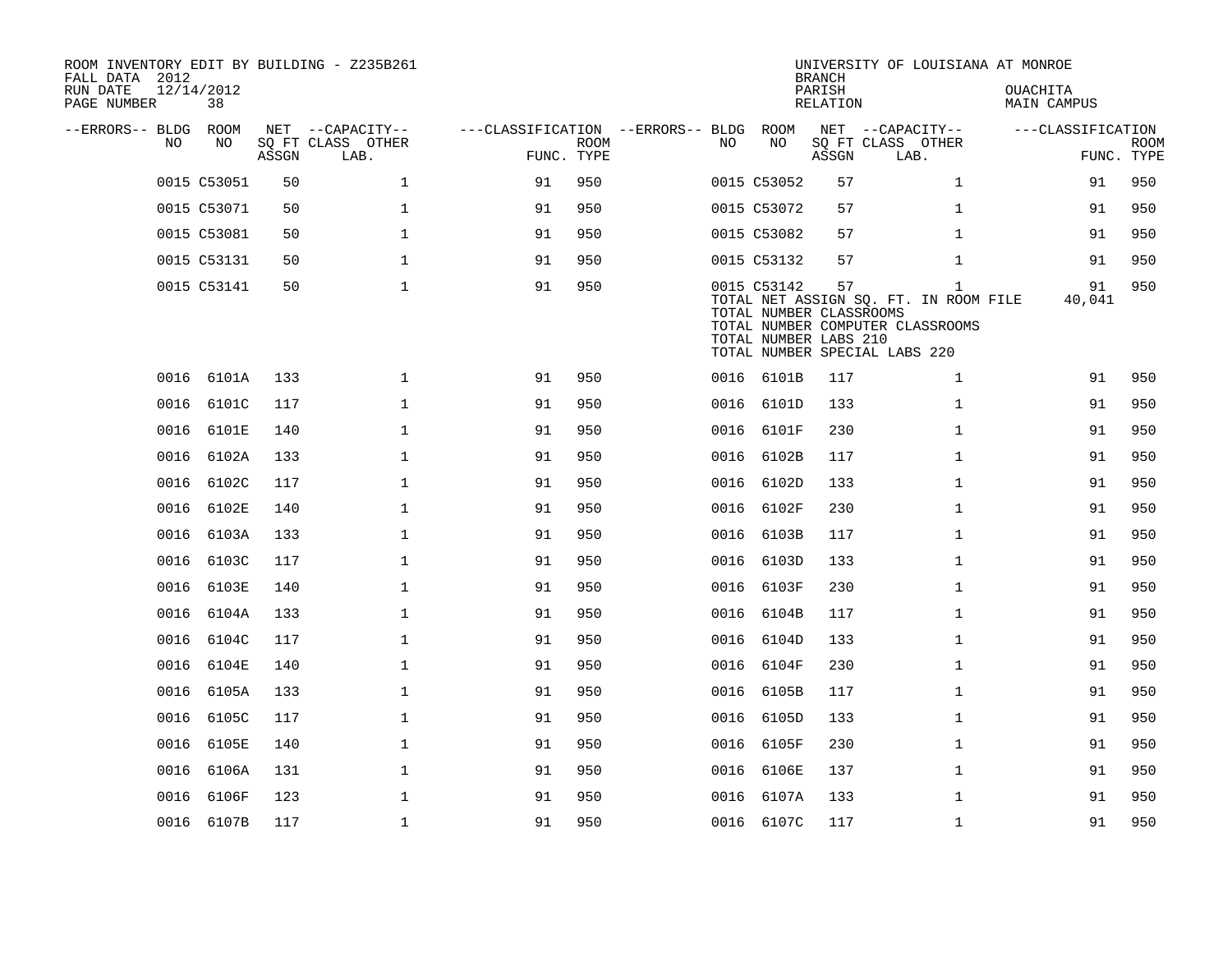| ROOM INVENTORY EDIT BY BUILDING - Z235B261<br>FALL DATA 2012<br>RUN DATE<br>PAGE NUMBER | 12/14/2012<br>39 |       |                                               |                                   |                           |      |            | <b>BRANCH</b><br>PARISH<br><b>RELATION</b> | UNIVERSITY OF LOUISIANA AT MONROE             | OUACHITA<br><b>MAIN CAMPUS</b>  |             |
|-----------------------------------------------------------------------------------------|------------------|-------|-----------------------------------------------|-----------------------------------|---------------------------|------|------------|--------------------------------------------|-----------------------------------------------|---------------------------------|-------------|
| --ERRORS-- BLDG<br>NO                                                                   | ROOM<br>NO       | ASSGN | NET --CAPACITY--<br>SQ FT CLASS OTHER<br>LAB. | ---CLASSIFICATION --ERRORS-- BLDG | <b>ROOM</b><br>FUNC. TYPE | NO   | ROOM<br>NO | ASSGN                                      | NET --CAPACITY--<br>SQ FT CLASS OTHER<br>LAB. | ---CLASSIFICATION<br>FUNC. TYPE | <b>ROOM</b> |
| 0016                                                                                    | 6107D            | 133   | $\mathbf{1}$                                  | 91                                | 950                       | 0016 | 6107E      | 140                                        | $\mathbf{1}$                                  | 91                              | 950         |
| 0016                                                                                    | 6107F            | 230   | $\mathbf 1$                                   | 91                                | 950                       |      | 0016 61072 | 57                                         | $\mathbf{1}$                                  | 91                              | 950         |
| 0016                                                                                    | 6108A            | 133   | $\mathbf 1$                                   | 91                                | 950                       |      | 0016 6108B | 117                                        | $\mathbf{1}$                                  | 91                              | 950         |
| 0016                                                                                    | 6108C            | 117   | $\mathbf 1$                                   | 91                                | 950                       |      | 0016 6108D | 133                                        | $\mathbf{1}$                                  | 91                              | 950         |
| 0016                                                                                    | 6108E            | 140   | $\mathbf 1$                                   | 91                                | 950                       | 0016 | 6108F      | 230                                        | $\mathbf{1}$                                  | 91                              | 950         |
| 0016                                                                                    | 6109A            | 131   | $\mathbf 1$                                   | 91                                | 950                       |      | 0016 6109E | 137                                        | $\mathbf{1}$                                  | 91                              | 950         |
| 0016                                                                                    | 6109F            | 123   | $\mathbf{1}$                                  | 91                                | 950                       |      | 0016 6110A | 131                                        | $\mathbf{1}$                                  | 91                              | 950         |
| 0016                                                                                    | 6110E            | 137   | $\mathbf 1$                                   | 91                                | 950                       |      | 0016 6110F | 123                                        | $\mathbf{1}$                                  | 91                              | 950         |
| 0016                                                                                    | 6111A            | 123   | $\mathbf{1}$                                  | 91                                | 950                       | 0016 | 6111B      | 130                                        | $\mathbf{1}$                                  | 91                              | 950         |
| 0016                                                                                    | 6111E            | 128   | $\mathbf 1$                                   | 91                                | 950                       |      | 0016 6111F | 148                                        | $\mathbf{1}$                                  | 91                              | 950         |
| 0016                                                                                    | 6112A            | 123   | $\mathbf{1}$                                  | 91                                | 950                       | 0016 | 6112B      | 130                                        | $\mathbf{1}$                                  | 91                              | 950         |
| 0016                                                                                    | 6112E            | 128   | $\mathbf 1$                                   | 91                                | 950                       |      | 0016 6112F | 148                                        | $\mathbf{1}$                                  | 91                              | 950         |
| 0016                                                                                    | 6113A            | 133   | $\mathbf{1}$                                  | 91                                | 950                       | 0016 | 6113B      | 117                                        | $\mathbf{1}$                                  | 91                              | 950         |
| 0016                                                                                    | 6113C            | 117   | $\mathbf 1$                                   | 91                                | 950                       |      | 0016 6113D | 133                                        | $\mathbf{1}$                                  | 91                              | 950         |
| 0016                                                                                    | 6113E            | 140   | 1                                             | 91                                | 950                       | 0016 | 6113F      | 230                                        | $\mathbf{1}$                                  | 91                              | 950         |
| 0016                                                                                    | 6114A            | 133   | $\mathbf 1$                                   | 91                                | 950                       |      | 0016 6114B | 117                                        | $\mathbf{1}$                                  | 91                              | 950         |
| 0016                                                                                    | 6114C            | 117   | $\mathbf 1$                                   | 91                                | 950                       | 0016 | 6114D      | 133                                        | $\mathbf{1}$                                  | 91                              | 950         |
| 0016                                                                                    | 6114E            | 140   | $\mathbf 1$                                   | 91                                | 950                       |      | 0016 6114F | 230                                        | $\mathbf{1}$                                  | 91                              | 950         |
| 0016                                                                                    | 6150             | 660   |                                               | 0 <sub>0</sub>                    | 020                       |      | 0016 6151  | 360                                        |                                               | 91                              | 955         |
| 0016                                                                                    | 6152             | 56    |                                               | 0 <sub>0</sub>                    | 030                       |      | 0016 6153  | 94                                         |                                               | 00                              | 030         |
| 0016                                                                                    | 6154             | 56    |                                               | 91                                | 955                       |      | 0016 6155  | 410                                        |                                               | 91                              | 955         |
| 0016                                                                                    | 6156             | 58    |                                               | 0 <sub>0</sub>                    | 020                       |      | 0016 6157  | 828                                        |                                               | 0 <sub>0</sub>                  | 020         |
| 0016                                                                                    | 6158             | 412   |                                               | 0 <sub>0</sub>                    | 020                       |      | 0016 6159  | 270                                        |                                               | 0 <sub>0</sub>                  | 020         |
| 0016                                                                                    | 6160             | 160   |                                               | 0 <sub>0</sub>                    | 020                       |      | 0016 6161  | 251                                        |                                               | 0 <sub>0</sub>                  | 020         |
| 0016                                                                                    | 6201A            | 133   | $\mathbf 1$                                   | 91                                | 950                       | 0016 | 6201B      | 117                                        | $\mathbf{1}$                                  | 91                              | 950         |
|                                                                                         | 0016 6201C       | 117   | 1                                             | 91                                | 950                       |      | 0016 6201D | 133                                        | $\mathbf{1}$                                  | 91                              | 950         |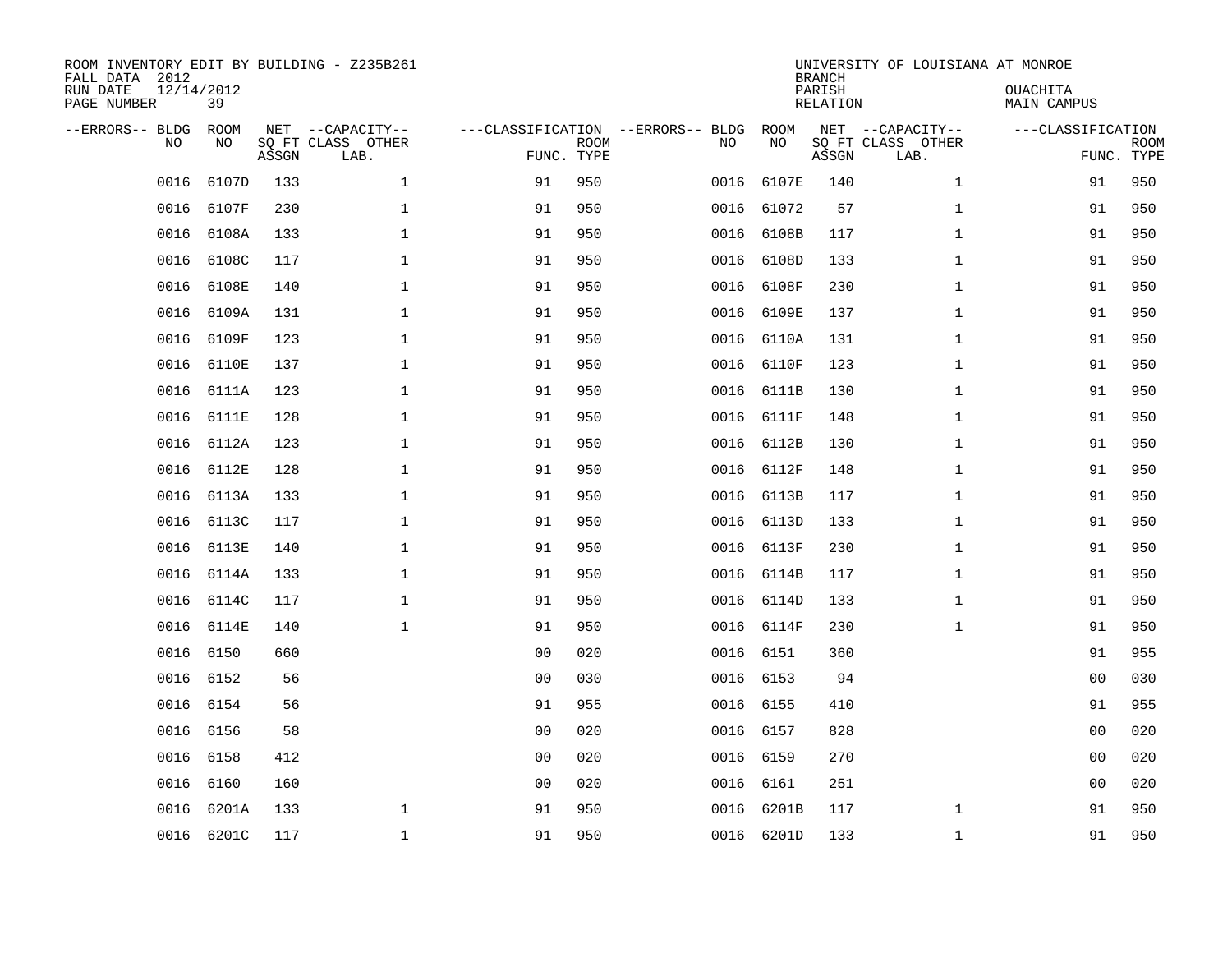| ROOM INVENTORY EDIT BY BUILDING - Z235B261<br>FALL DATA 2012<br>RUN DATE<br>PAGE NUMBER | 12/14/2012<br>40  |       |                                               |                                                 |             |      |            | <b>BRANCH</b><br>PARISH<br><b>RELATION</b> | UNIVERSITY OF LOUISIANA AT MONROE             | OUACHITA<br><b>MAIN CAMPUS</b>  |             |
|-----------------------------------------------------------------------------------------|-------------------|-------|-----------------------------------------------|-------------------------------------------------|-------------|------|------------|--------------------------------------------|-----------------------------------------------|---------------------------------|-------------|
| --ERRORS-- BLDG<br>NO                                                                   | <b>ROOM</b><br>NO | ASSGN | NET --CAPACITY--<br>SQ FT CLASS OTHER<br>LAB. | ---CLASSIFICATION --ERRORS-- BLDG<br>FUNC. TYPE | <b>ROOM</b> | NO   | ROOM<br>NO | ASSGN                                      | NET --CAPACITY--<br>SQ FT CLASS OTHER<br>LAB. | ---CLASSIFICATION<br>FUNC. TYPE | <b>ROOM</b> |
| 0016                                                                                    | 6201E             | 140   | $\mathbf{1}$                                  | 91                                              | 950         | 0016 | 6201F      | 230                                        | $\mathbf{1}$                                  | 91                              | 950         |
| 0016                                                                                    | 6202A             | 133   | $\mathbf{1}$                                  | 91                                              | 950         | 0016 | 6202B      | 117                                        | $\mathbf{1}$                                  | 91                              | 950         |
| 0016                                                                                    | 6202C             | 117   | $\mathbf 1$                                   | 91                                              | 950         | 0016 | 6202D      | 133                                        | $\mathbf{1}$                                  | 91                              | 950         |
| 0016                                                                                    | 6202E             | 140   | $\mathbf 1$                                   | 91                                              | 950         | 0016 | 6202F      | 230                                        | $\mathbf{1}$                                  | 91                              | 950         |
| 0016                                                                                    | 6203A             | 133   | $\mathbf{1}$                                  | 91                                              | 950         | 0016 | 6203B      | 117                                        | $\mathbf{1}$                                  | 91                              | 950         |
| 0016                                                                                    | 6203C             | 117   | $\mathbf{1}$                                  | 91                                              | 950         | 0016 | 6203D      | 133                                        | $\mathbf{1}$                                  | 91                              | 950         |
| 0016                                                                                    | 6203E             | 140   | $\mathbf{1}$                                  | 91                                              | 950         | 0016 | 6203F      | 230                                        | $\mathbf{1}$                                  | 91                              | 950         |
| 0016                                                                                    | 6204A             | 133   | $\mathbf{1}$                                  | 91                                              | 950         |      | 0016 6204B | 117                                        | $\mathbf{1}$                                  | 91                              | 950         |
| 0016                                                                                    | 6204C             | 117   | $\mathbf{1}$                                  | 91                                              | 950         | 0016 | 6204D      | 133                                        | $\mathbf{1}$                                  | 91                              | 950         |
| 0016                                                                                    | 6204E             | 140   | $\mathbf 1$                                   | 91                                              | 950         | 0016 | 6204F      | 230                                        | $\mathbf{1}$                                  | 91                              | 950         |
| 0016                                                                                    | 6205A             | 133   | $\mathbf 1$                                   | 91                                              | 950         | 0016 | 6205B      | 117                                        | $\mathbf{1}$                                  | 91                              | 950         |
| 0016                                                                                    | 6205C             | 117   | $\mathbf 1$                                   | 91                                              | 950         | 0016 | 6205D      | 133                                        | $\mathbf{1}$                                  | 91                              | 950         |
| 0016                                                                                    | <b>6205E</b>      | 140   | $\mathbf 1$                                   | 91                                              | 950         | 0016 | 6205F      | 230                                        | $\mathbf{1}$                                  | 91                              | 950         |
| 0016                                                                                    | 6206A             | 131   | $\mathbf 1$                                   | 91                                              | 950         | 0016 | 6206E      | 137                                        | $\mathbf{1}$                                  | 91                              | 950         |
| 0016                                                                                    | 6206F             | 123   | $\mathbf 1$                                   | 91                                              | 950         | 0016 | 6207A      | 133                                        | $\mathbf{1}$                                  | 91                              | 950         |
| 0016                                                                                    | 6207B             | 117   | $\mathbf{1}$                                  | 91                                              | 950         | 0016 | 6207C      | 117                                        | $\mathbf{1}$                                  | 91                              | 950         |
| 0016                                                                                    | 6207D             | 133   | 1                                             | 91                                              | 950         | 0016 | 6207E      | 140                                        | $\mathbf{1}$                                  | 91                              | 950         |
| 0016                                                                                    | 6207F             | 230   | $\mathbf 1$                                   | 91                                              | 950         | 0016 | 6208A      | 133                                        | $\mathbf{1}$                                  | 91                              | 950         |
| 0016                                                                                    | 6208B             | 117   | 1                                             | 91                                              | 950         | 0016 | 6208C      | 117                                        | $\mathbf{1}$                                  | 91                              | 950         |
| 0016                                                                                    | 6208D             | 133   | 1                                             | 91                                              | 950         | 0016 | 6208E      | 140                                        | $\mathbf{1}$                                  | 91                              | 950         |
| 0016                                                                                    | 6208F             | 230   | $\mathbf 1$                                   | 91                                              | 950         | 0016 | 6209A      | 131                                        | $\mathbf{1}$                                  | 91                              | 950         |
| 0016                                                                                    | 6209E             | 137   | $\mathbf 1$                                   | 91                                              | 950         | 0016 | 6209F      | 123                                        | $\mathbf{1}$                                  | 91                              | 950         |
| 0016                                                                                    | 6210A             | 131   | 1                                             | 91                                              | 950         | 0016 | 6210E      | 137                                        | $\mathbf{1}$                                  | 91                              | 950         |
| 0016                                                                                    | 6210F             | 123   | $\mathbf 1$                                   | 91                                              | 950         | 0016 | 6211A      | 123                                        | $\mathbf{1}$                                  | 91                              | 950         |
| 0016                                                                                    | 6211B             | 130   | $\mathbf 1$                                   | 91                                              | 950         | 0016 | 6211E      | 128                                        | $\mathbf{1}$                                  | 91                              | 950         |
|                                                                                         | 0016 6211F        | 148   | $\mathbf{1}$                                  | 91                                              | 950         |      | 0016 6212A | 123                                        | $\mathbf{1}$                                  | 91                              | 950         |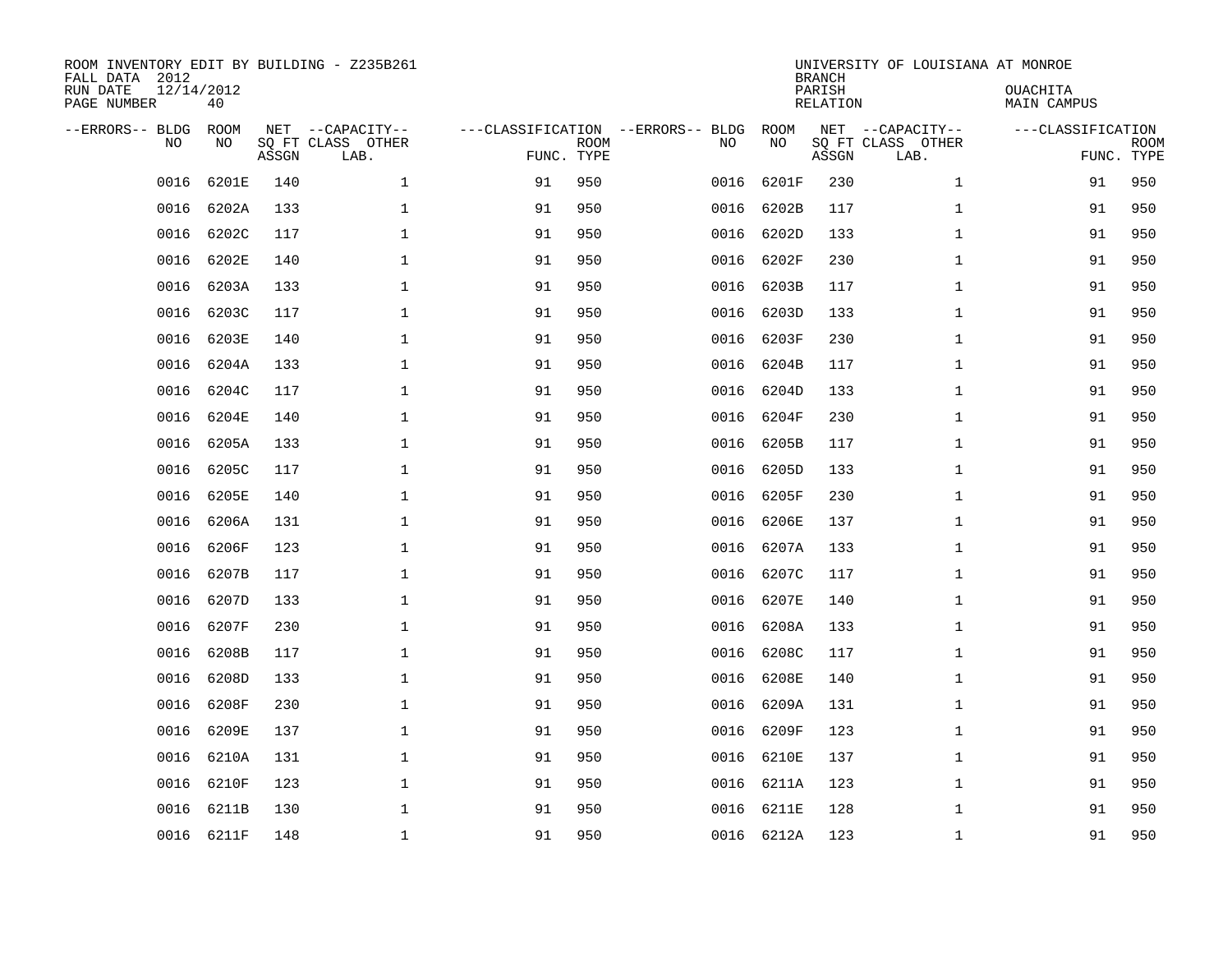| ROOM INVENTORY EDIT BY BUILDING - Z235B261<br>FALL DATA 2012<br>RUN DATE<br>PAGE NUMBER | 12/14/2012<br>41 |       |                                               |                                                 |             |      |            | <b>BRANCH</b><br>PARISH<br><b>RELATION</b> | UNIVERSITY OF LOUISIANA AT MONROE             | OUACHITA<br><b>MAIN CAMPUS</b> |                           |
|-----------------------------------------------------------------------------------------|------------------|-------|-----------------------------------------------|-------------------------------------------------|-------------|------|------------|--------------------------------------------|-----------------------------------------------|--------------------------------|---------------------------|
| --ERRORS-- BLDG<br>NO                                                                   | ROOM<br>NO       | ASSGN | NET --CAPACITY--<br>SQ FT CLASS OTHER<br>LAB. | ---CLASSIFICATION --ERRORS-- BLDG<br>FUNC. TYPE | <b>ROOM</b> | NO   | ROOM<br>NO | ASSGN                                      | NET --CAPACITY--<br>SQ FT CLASS OTHER<br>LAB. | ---CLASSIFICATION              | <b>ROOM</b><br>FUNC. TYPE |
| 0016                                                                                    | 6212B            | 130   | $\mathbf 1$                                   | 91                                              | 950         | 0016 | 6212E      | 128                                        | $\mathbf{1}$                                  | 91                             | 950                       |
| 0016                                                                                    | 6212F            | 148   | $\mathbf 1$                                   | 91                                              | 950         |      | 0016 6213A | 133                                        | $\mathbf{1}$                                  | 91                             | 950                       |
| 0016                                                                                    | 6213B            | 117   | $\mathbf 1$                                   | 91                                              | 950         | 0016 | 6213C      | 117                                        | $\mathbf{1}$                                  | 91                             | 950                       |
| 0016                                                                                    | 6213D            | 133   | $\mathbf 1$                                   | 91                                              | 950         |      | 0016 6213E | 140                                        | $\mathbf{1}$                                  | 91                             | 950                       |
| 0016                                                                                    | 6213F            | 230   | $\mathbf{1}$                                  | 91                                              | 950         | 0016 | 6214A      | 133                                        | $\mathbf{1}$                                  | 91                             | 950                       |
| 0016                                                                                    | 6214B            | 117   | $\mathbf{1}$                                  | 91                                              | 950         |      | 0016 6214C | 117                                        | $\mathbf{1}$                                  | 91                             | 950                       |
| 0016                                                                                    | 6214D            | 133   | $\mathbf{1}$                                  | 91                                              | 950         |      | 0016 6214E | 140                                        | $\mathbf{1}$                                  | 91                             | 950                       |
| 0016                                                                                    | 6214F            | 230   | $\mathbf{1}$                                  | 91                                              | 950         |      | 0016 6250  | 660                                        |                                               | 0 <sub>0</sub>                 | 020                       |
| 0016                                                                                    | 6251             | 360   |                                               | 91                                              | 955         | 0016 | 6253       | 150                                        |                                               | 91                             | 955                       |
| 0016                                                                                    | 6254             | 56    |                                               | 91                                              | 955         |      | 0016 6255  | 410                                        |                                               | 91                             | 955                       |
| 0016                                                                                    | 6256             | 58    |                                               | 0 <sub>0</sub>                                  | 020         | 0016 | 6257       | 828                                        |                                               | 0 <sub>0</sub>                 | 020                       |
| 0016                                                                                    | 6258             | 412   |                                               | 0 <sub>0</sub>                                  | 020         | 0016 | 6259       | 270                                        |                                               | 0 <sub>0</sub>                 | 020                       |
| 0016                                                                                    | 6260             | 160   |                                               | 0 <sub>0</sub>                                  | 020         | 0016 | 6261       | 251                                        |                                               | 00                             | 020                       |
| 0016                                                                                    | 6301A            | 133   | 1                                             | 91                                              | 950         | 0016 | 6301B      | 117                                        | $\mathbf{1}$                                  | 91                             | 950                       |
| 0016                                                                                    | 6301C            | 117   | $\mathbf 1$                                   | 91                                              | 950         | 0016 | 6301D      | 133                                        | $\mathbf{1}$                                  | 91                             | 950                       |
| 0016                                                                                    | 6301E            | 140   | $\mathbf 1$                                   | 91                                              | 950         | 0016 | 6301F      | 230                                        | $\mathbf{1}$                                  | 91                             | 950                       |
| 0016                                                                                    | 6302A            | 133   | $\mathbf 1$                                   | 91                                              | 950         | 0016 | 6302B      | 117                                        | $\mathbf{1}$                                  | 91                             | 950                       |
| 0016                                                                                    | 6302C            | 117   | $\mathbf{1}$                                  | 91                                              | 950         | 0016 | 6302D      | 133                                        | $\mathbf{1}$                                  | 91                             | 950                       |
| 0016                                                                                    | 6302E            | 140   | $\mathbf{1}$                                  | 91                                              | 950         |      | 0016 6302F | 230                                        | $\mathbf{1}$                                  | 91                             | 950                       |
| 0016                                                                                    | 6303A            | 133   | $\mathbf 1$                                   | 91                                              | 950         | 0016 | 6303B      | 117                                        | $\mathbf{1}$                                  | 91                             | 950                       |
| 0016                                                                                    | 6303C            | 117   | $\mathbf 1$                                   | 91                                              | 950         |      | 0016 6303D | 133                                        | $\mathbf{1}$                                  | 91                             | 950                       |
| 0016                                                                                    | 6303E            | 140   | $\mathbf 1$                                   | 91                                              | 950         | 0016 | 6303F      | 230                                        | $\mathbf{1}$                                  | 91                             | 950                       |
| 0016                                                                                    | 6304A            | 133   | $\mathbf 1$                                   | 91                                              | 950         | 0016 | 6304B      | 117                                        | $\mathbf{1}$                                  | 91                             | 950                       |
| 0016                                                                                    | 6304C            | 117   | $\mathbf 1$                                   | 91                                              | 950         |      | 0016 6304D | 133                                        | $\mathbf{1}$                                  | 91                             | 950                       |
| 0016                                                                                    | 6304E            | 140   | $\mathbf 1$                                   | 91                                              | 950         |      | 0016 6304F | 230                                        | $\mathbf{1}$                                  | 91                             | 950                       |
|                                                                                         | 0016 6305A       | 133   | $\mathbf{1}$                                  | 91                                              | 950         |      | 0016 6305B | 117                                        | $\mathbf{1}$                                  | 91                             | 950                       |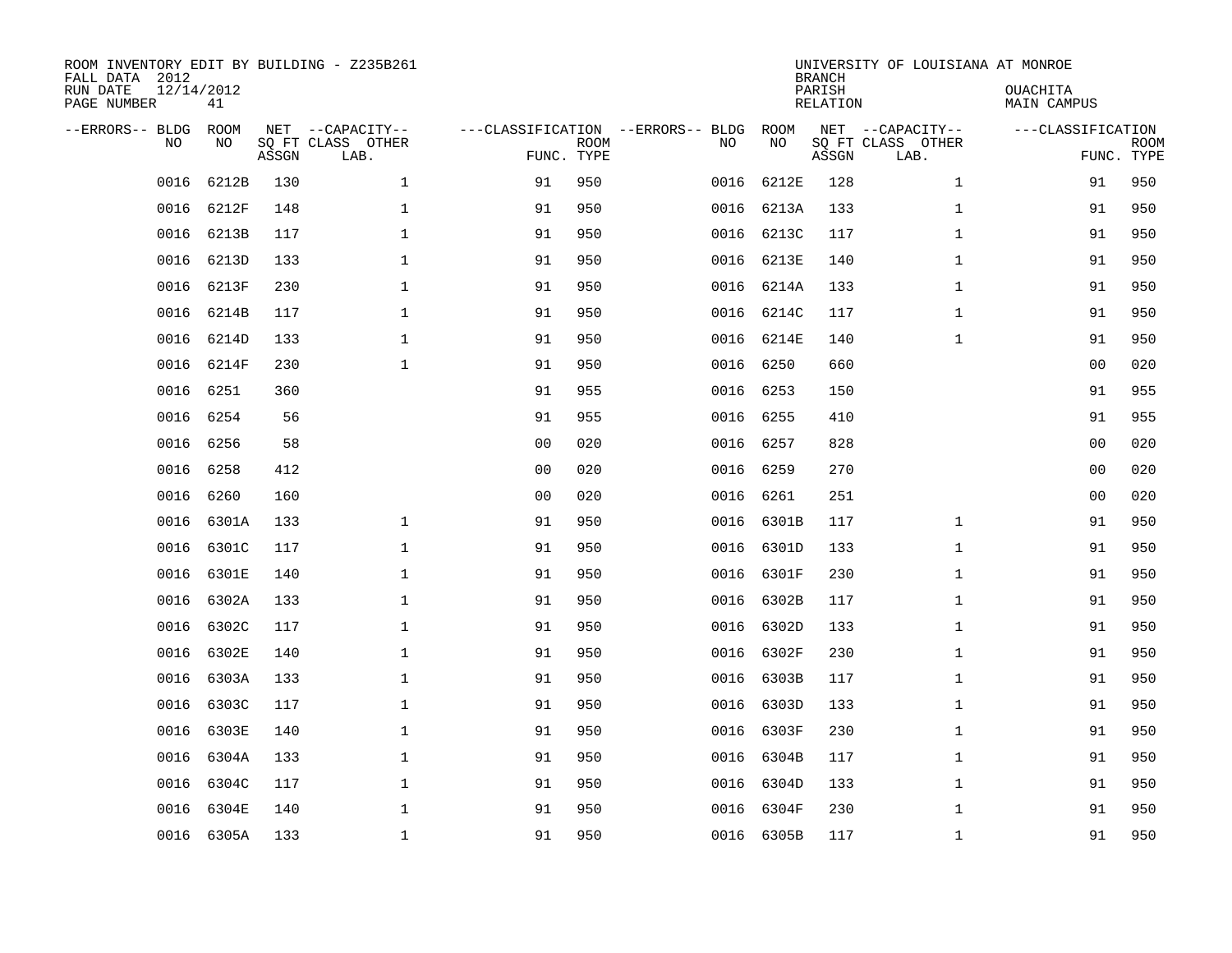| ROOM INVENTORY EDIT BY BUILDING - Z235B261<br>FALL DATA 2012<br>RUN DATE<br>PAGE NUMBER | 12/14/2012<br>42 |       |                                               |                |                           |                                         |            | <b>BRANCH</b><br>PARISH<br><b>RELATION</b> | UNIVERSITY OF LOUISIANA AT MONROE             | OUACHITA<br><b>MAIN CAMPUS</b> |                           |
|-----------------------------------------------------------------------------------------|------------------|-------|-----------------------------------------------|----------------|---------------------------|-----------------------------------------|------------|--------------------------------------------|-----------------------------------------------|--------------------------------|---------------------------|
| --ERRORS-- BLDG<br>NO                                                                   | ROOM<br>NO       | ASSGN | NET --CAPACITY--<br>SQ FT CLASS OTHER<br>LAB. |                | <b>ROOM</b><br>FUNC. TYPE | ---CLASSIFICATION --ERRORS-- BLDG<br>NO | ROOM<br>NO | ASSGN                                      | NET --CAPACITY--<br>SQ FT CLASS OTHER<br>LAB. | ---CLASSIFICATION              | <b>ROOM</b><br>FUNC. TYPE |
| 0016                                                                                    | 6305C            | 117   | $\mathbf{1}$                                  | 91             | 950                       | 0016                                    | 6305D      | 133                                        | $\mathbf{1}$                                  | 91                             | 950                       |
| 0016                                                                                    | 6305E            | 140   | $\mathbf{1}$                                  | 91             | 950                       | 0016                                    | 6305F      | 230                                        | $\mathbf{1}$                                  | 91                             | 950                       |
| 0016                                                                                    | 6306A            | 131   | $\mathbf 1$                                   | 91             | 950                       | 0016                                    | 6306E      | 137                                        | $\mathbf{1}$                                  | 91                             | 950                       |
| 0016                                                                                    | 6306F            | 123   | $\mathbf 1$                                   | 91             | 950                       |                                         | 0016 6306G | 62                                         | $\mathbf{1}$                                  | 91                             | 950                       |
| 0016                                                                                    | 6307A            | 133   | $\mathbf{1}$                                  | 91             | 950                       | 0016                                    | 6307B      | 117                                        | $\mathbf{1}$                                  | 91                             | 950                       |
| 0016                                                                                    | 6307C            | 117   | $\mathbf{1}$                                  | 91             | 950                       |                                         | 0016 6307D | 133                                        | $\mathbf{1}$                                  | 91                             | 950                       |
| 0016                                                                                    | 6307E            | 140   | $\mathbf{1}$                                  | 91             | 950                       |                                         | 0016 6307F | 230                                        | $\mathbf{1}$                                  | 91                             | 950                       |
| 0016                                                                                    | 6308A            | 133   | $\mathbf{1}$                                  | 91             | 950                       |                                         | 0016 6308B | 117                                        | $\mathbf{1}$                                  | 91                             | 950                       |
| 0016                                                                                    | 6308C            | 117   | $\mathbf{1}$                                  | 91             | 950                       | 0016                                    | 6308D      | 133                                        | $\mathbf{1}$                                  | 91                             | 950                       |
| 0016                                                                                    | 6308E            | 140   | $\mathbf 1$                                   | 91             | 950                       | 0016                                    | 6308F      | 230                                        | $\mathbf{1}$                                  | 91                             | 950                       |
| 0016                                                                                    | 6309A            | 131   | $\mathbf 1$                                   | 91             | 950                       | 0016                                    | 6309E      | 137                                        | $\mathbf{1}$                                  | 91                             | 950                       |
| 0016                                                                                    | 6309F            | 123   | $\mathbf 1$                                   | 91             | 950                       |                                         | 0016 6310A | 131                                        | $\mathbf{1}$                                  | 91                             | 950                       |
| 0016                                                                                    | 6310E            | 137   | $\mathbf 1$                                   | 91             | 950                       | 0016                                    | 6310F      | 123                                        | $\mathbf{1}$                                  | 91                             | 950                       |
| 0016                                                                                    | 6311A            | 123   | $\mathbf 1$                                   | 91             | 950                       | 0016                                    | 6311B      | 130                                        | $\mathbf{1}$                                  | 91                             | 950                       |
| 0016                                                                                    | 6311E            | 128   | $\mathbf 1$                                   | 91             | 950                       | 0016                                    | 6311F      | 148                                        | $\mathbf{1}$                                  | 91                             | 950                       |
| 0016                                                                                    | 6312A            | 123   | $\mathbf{1}$                                  | 91             | 950                       |                                         | 0016 6312B | 130                                        | $\mathbf{1}$                                  | 91                             | 950                       |
| 0016                                                                                    | 6312E            | 128   | 1                                             | 91             | 950                       | 0016                                    | 6312F      | 148                                        | $\mathbf{1}$                                  | 91                             | 950                       |
| 0016                                                                                    | 6313A            | 133   | $\mathbf 1$                                   | 91             | 950                       | 0016                                    | 6313B      | 117                                        | $\mathbf{1}$                                  | 91                             | 950                       |
| 0016                                                                                    | 6313C            | 117   | $\mathbf 1$                                   | 91             | 950                       |                                         | 0016 6313D | 133                                        | $\mathbf{1}$                                  | 91                             | 950                       |
| 0016                                                                                    | 6313E            | 140   | $\mathbf 1$                                   | 91             | 950                       |                                         | 0016 6313F | 230                                        | $\mathbf{1}$                                  | 91                             | 950                       |
| 0016                                                                                    | 6314A            | 133   | $\mathbf 1$                                   | 91             | 950                       |                                         | 0016 6314B | 117                                        | $\mathbf{1}$                                  | 91                             | 950                       |
| 0016                                                                                    | 6314C            | 117   | $\mathbf{1}$                                  | 91             | 950                       | 0016                                    | 6314D      | 133                                        | $\mathbf{1}$                                  | 91                             | 950                       |
| 0016                                                                                    | 6314E            | 140   | $\mathbf{1}$                                  | 91             | 950                       |                                         | 0016 6314F | 230                                        | $\mathbf{1}$                                  | 91                             | 950                       |
| 0016                                                                                    | 6350             | 660   |                                               | 0 <sub>0</sub> | 020                       |                                         | 0016 6351  | 360                                        |                                               | 91                             | 955                       |
| 0016                                                                                    | 6353             | 150   |                                               | 91             | 955                       |                                         | 0016 6354  | 56                                         |                                               | 91                             | 955                       |
|                                                                                         | 0016 6355        | 410   |                                               | 0 <sub>0</sub> | 020                       |                                         | 0016 6356  | 58                                         |                                               | 0 <sub>0</sub>                 | 020                       |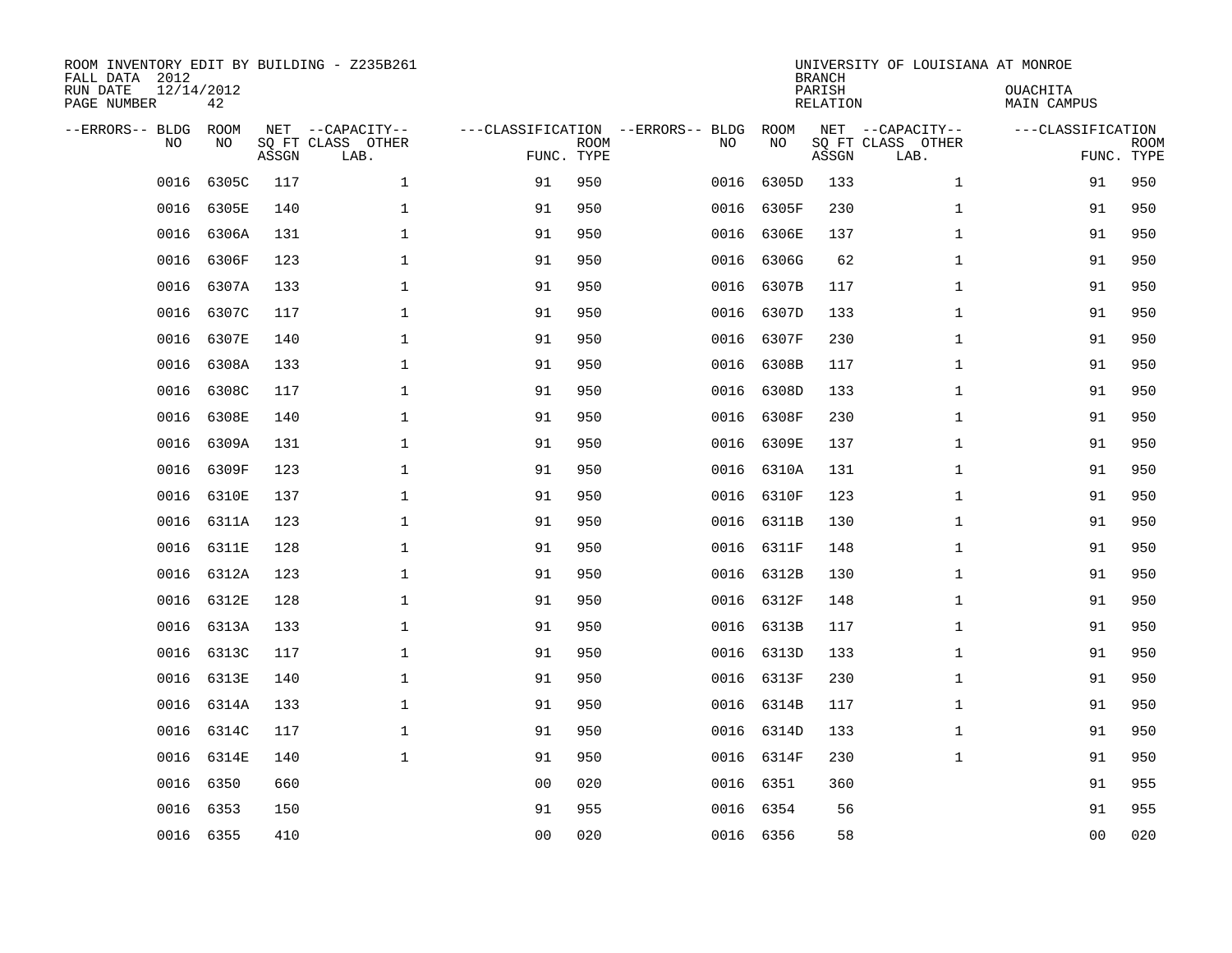| ROOM INVENTORY EDIT BY BUILDING - Z235B261<br>FALL DATA 2012 |                  |       |                           |                                   |             |      |             | <b>BRANCH</b>      | UNIVERSITY OF LOUISIANA AT MONROE |                         |             |
|--------------------------------------------------------------|------------------|-------|---------------------------|-----------------------------------|-------------|------|-------------|--------------------|-----------------------------------|-------------------------|-------------|
| RUN DATE<br>PAGE NUMBER                                      | 12/14/2012<br>43 |       |                           |                                   |             |      |             | PARISH<br>RELATION |                                   | OUACHITA<br>MAIN CAMPUS |             |
| --ERRORS-- BLDG                                              | ROOM             |       | NET --CAPACITY--          | ---CLASSIFICATION --ERRORS-- BLDG |             |      | <b>ROOM</b> |                    | NET --CAPACITY--                  | ---CLASSIFICATION       |             |
| NO                                                           | NO               | ASSGN | SQ FT CLASS OTHER<br>LAB. | FUNC. TYPE                        | <b>ROOM</b> | NO   | NO          | ASSGN              | SQ FT CLASS OTHER<br>LAB.         | FUNC. TYPE              | <b>ROOM</b> |
| 0016                                                         | 6357             | 828   |                           | 00                                | 020         | 0016 | 6358        | 412                |                                   | 00                      | 020         |
|                                                              | 0016 6359        | 270   |                           | 0 <sub>0</sub>                    | 020         |      | 0016 6360   | 160                |                                   | 00                      | 020         |
|                                                              | 0016 6361        | 251   |                           | 0 <sub>0</sub>                    | 020         |      | 0016 A61011 | 50                 | $\mathbf{1}$                      | 91                      | 950         |
|                                                              | 0016 A61012      | 57    | $\mathbf{1}$              | 91                                | 950         |      | 0016 A61021 | 50                 | $\mathbf{1}$                      | 91                      | 950         |
|                                                              | 0016 A61022      | 57    | $\mathbf{1}$              | 91                                | 950         |      | 0016 A61031 | 50                 | $\mathbf{1}$                      | 91                      | 950         |
|                                                              | 0016 A61032      | 57    | $\mathbf{1}$              | 91                                | 950         |      | 0016 A61041 | 50                 | $\mathbf{1}$                      | 91                      | 950         |
|                                                              | 0016 A61042      | 57    | $\mathbf 1$               | 91                                | 950         |      | 0016 A61051 | 50                 | $\mathbf{1}$                      | 91                      | 950         |
|                                                              | 0016 A61052      | 57    | $\mathbf 1$               | 91                                | 950         |      | 0016 A61061 | 62                 | $\mathbf{1}$                      | 91                      | 950         |
|                                                              | 0016 A61071      | 50    | $\mathbf{1}$              | 91                                | 950         |      | 0016 A61081 | 50                 | $\mathbf{1}$                      | 91                      | 950         |
|                                                              | 0016 A61082      | 57    | $\mathbf 1$               | 91                                | 950         |      | 0016 A61091 | 62                 | $\mathbf{1}$                      | 91                      | 950         |
|                                                              | 0016 A61101      | 62    | $\mathbf 1$               | 91                                | 950         |      | 0016 A61111 | 62                 | $\mathbf{1}$                      | 91                      | 950         |
|                                                              | 0016 A61121      | 62    | $\mathbf{1}$              | 91                                | 950         |      | 0016 A61131 | 50                 | $\mathbf{1}$                      | 91                      | 950         |
|                                                              | 0016 A61132      | 57    | $\mathbf{1}$              | 91                                | 950         |      | 0016 A61141 | 50                 | $\mathbf{1}$                      | 91                      | 950         |
|                                                              | 0016 A61142      | 57    | $\mathbf 1$               | 91                                | 950         |      | 0016 A62011 | 50                 | $\mathbf{1}$                      | 91                      | 950         |
|                                                              | 0016 A62012      | 57    | $\mathbf 1$               | 91                                | 950         |      | 0016 A62021 | 50                 | $\mathbf{1}$                      | 91                      | 950         |
|                                                              | 0016 A62022      | 57    | $\mathbf 1$               | 91                                | 950         |      | 0016 A62031 | 50                 | $\mathbf{1}$                      | 91                      | 950         |
|                                                              | 0016 A62032      | 57    | $\mathbf 1$               | 91                                | 950         |      | 0016 A62041 | 50                 | $\mathbf{1}$                      | 91                      | 950         |
|                                                              | 0016 A62042      | 57    | $\mathbf 1$               | 91                                | 950         |      | 0016 A62051 | 50                 | $\mathbf{1}$                      | 91                      | 950         |
|                                                              | 0016 A62052      | 57    | $\mathbf 1$               | 91                                | 950         |      | 0016 A62061 | 62                 | $\mathbf{1}$                      | 91                      | 950         |
|                                                              | 0016 A62071      | 50    | $\mathbf 1$               | 91                                | 950         |      | 0016 A62072 | 57                 | $\mathbf{1}$                      | 91                      | 950         |
|                                                              | 0016 A62081      | 50    | $\mathbf{1}$              | 91                                | 950         |      | 0016 A62082 | 57                 | $\mathbf{1}$                      | 91                      | 950         |
|                                                              | 0016 A62091      | 62    | $\mathbf 1$               | 91                                | 950         |      | 0016 A62101 | 62                 | $\mathbf{1}$                      | 91                      | 950         |
|                                                              | 0016 A62111      | 62    | $\mathbf 1$               | 91                                | 950         |      | 0016 A62121 | 62                 | $\mathbf{1}$                      | 91                      | 950         |
|                                                              | 0016 A62131      | 50    | $\mathbf 1$               | 91                                | 950         |      | 0016 A62132 | 57                 | $\mathbf{1}$                      | 91                      | 950         |
|                                                              | 0016 A62141      | 50    | $\mathbf 1$               | 91                                | 950         |      | 0016 A62142 | 57                 | $\mathbf{1}$                      | 91                      | 950         |
|                                                              | 0016 A63011      | 50    | $\mathbf{1}$              | 91                                | 950         |      | 0016 A63012 | 57                 | $\mathbf{1}$                      | 91                      | 950         |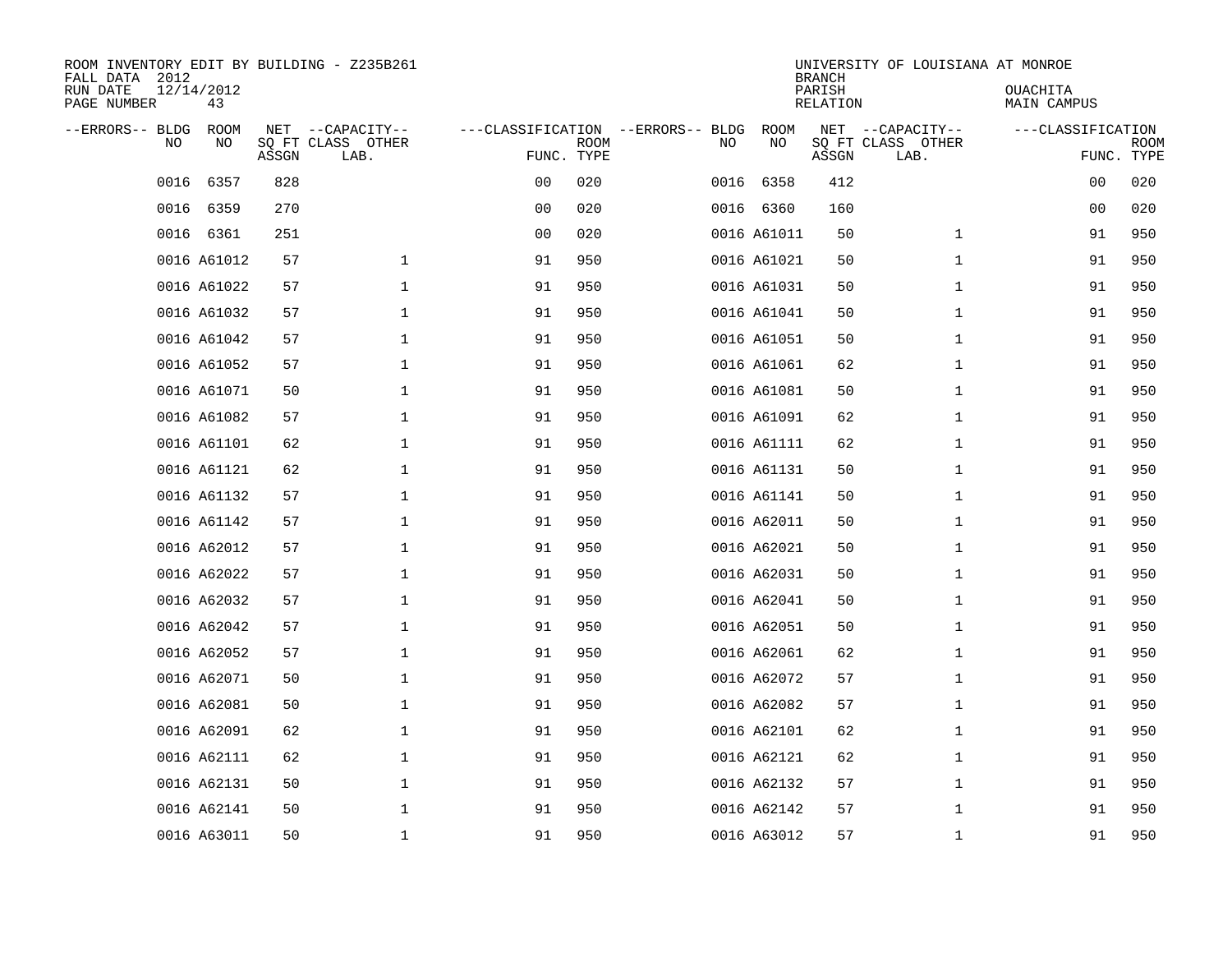| ROOM INVENTORY EDIT BY BUILDING - Z235B261<br>FALL DATA 2012<br>RUN DATE<br>PAGE NUMBER | 12/14/2012<br>44 |       |                                               |                                   |                           |    |             | <b>BRANCH</b><br>PARISH<br><b>RELATION</b> | UNIVERSITY OF LOUISIANA AT MONROE             | OUACHITA<br>MAIN CAMPUS |                           |
|-----------------------------------------------------------------------------------------|------------------|-------|-----------------------------------------------|-----------------------------------|---------------------------|----|-------------|--------------------------------------------|-----------------------------------------------|-------------------------|---------------------------|
| --ERRORS-- BLDG<br>NO                                                                   | ROOM<br>NO       | ASSGN | NET --CAPACITY--<br>SQ FT CLASS OTHER<br>LAB. | ---CLASSIFICATION --ERRORS-- BLDG | <b>ROOM</b><br>FUNC. TYPE | NO | ROOM<br>NO  | ASSGN                                      | NET --CAPACITY--<br>SQ FT CLASS OTHER<br>LAB. | ---CLASSIFICATION       | <b>ROOM</b><br>FUNC. TYPE |
|                                                                                         | 0016 A63021      | 50    | 1                                             | 91                                | 950                       |    | 0016 A63022 | 57                                         | $\mathbf{1}$                                  | 91                      | 950                       |
|                                                                                         | 0016 A63031      | 50    | $\mathbf{1}$                                  | 91                                | 950                       |    | 0016 A63032 | 57                                         | $\mathbf{1}$                                  | 91                      | 950                       |
|                                                                                         | 0016 A63041      | 50    | $\mathbf 1$                                   | 91                                | 950                       |    | 0016 A63042 | 57                                         | $\mathbf{1}$                                  | 91                      | 950                       |
|                                                                                         | 0016 A63051      | 50    | $\mathbf 1$                                   | 91                                | 950                       |    | 0016 A63052 | 57                                         | $\mathbf{1}$                                  | 91                      | 950                       |
|                                                                                         | 0016 A63071      | 50    | $\mathbf 1$                                   | 91                                | 950                       |    | 0016 A63072 | 57                                         | $\mathbf{1}$                                  | 91                      | 950                       |
|                                                                                         | 0016 A63081      | 50    | $\mathbf 1$                                   | 91                                | 950                       |    | 0016 A63082 | 57                                         | $\mathbf{1}$                                  | 91                      | 950                       |
|                                                                                         | 0016 A63091      | 62    | $\mathbf{1}$                                  | 91                                | 950                       |    | 0016 A63101 | 62                                         | $\mathbf{1}$                                  | 91                      | 950                       |
|                                                                                         | 0016 A63111      | 62    | $\mathbf 1$                                   | 91                                | 950                       |    | 0016 A63121 | 62                                         | $\mathbf{1}$                                  | 91                      | 950                       |
|                                                                                         | 0016 A63131      | 50    | $\mathbf 1$                                   | 91                                | 950                       |    | 0016 A63132 | 57                                         | $\mathbf{1}$                                  | 91                      | 950                       |
|                                                                                         | 0016 A63141      | 50    | $\mathbf{1}$                                  | 91                                | 950                       |    | 0016 A63142 | 57                                         | $\mathbf{1}$                                  | 91                      | 950                       |
|                                                                                         | 0016 B61111      | 62    | $\mathbf 1$                                   | 91                                | 950                       |    | 0016 B61121 | 62                                         | $\mathbf{1}$                                  | 91                      | 950                       |
|                                                                                         | 0016 B62111      | 62    | $\mathbf 1$                                   | 91                                | 950                       |    | 0016 B62121 | 62                                         | $\mathbf{1}$                                  | 91                      | 950                       |
|                                                                                         | 0016 B63111      | 62    | $\mathbf 1$                                   | 91                                | 950                       |    | 0016 B63121 | 62                                         | $\mathbf{1}$                                  | 91                      | 950                       |
|                                                                                         | 0016 C61011      | 50    | $\mathbf 1$                                   | 91                                | 950                       |    | 0016 C61012 | 57                                         | $\mathbf{1}$                                  | 91                      | 950                       |
|                                                                                         | 0016 C61021      | 50    | $\mathbf 1$                                   | 91                                | 950                       |    | 0016 C61022 | 57                                         | $\mathbf{1}$                                  | 91                      | 950                       |
|                                                                                         | 0016 C61031      | 50    | $\mathbf 1$                                   | 91                                | 950                       |    | 0016 C61032 | 57                                         | $\mathbf{1}$                                  | 91                      | 950                       |
|                                                                                         | 0016 C61041      | 50    | 1                                             | 91                                | 950                       |    | 0016 C61042 | 57                                         | $\mathbf{1}$                                  | 91                      | 950                       |
|                                                                                         | 0016 C61051      | 50    | $\mathbf 1$                                   | 91                                | 950                       |    | 0016 C61052 | 57                                         | $\mathbf{1}$                                  | 91                      | 950                       |
|                                                                                         | 0016 C61071      | 50    | $\mathbf{1}$                                  | 91                                | 950                       |    | 0016 C61072 | 57                                         | $\mathbf{1}$                                  | 91                      | 950                       |
|                                                                                         | 0016 C61081      | 50    | $\mathbf 1$                                   | 91                                | 950                       |    | 0016 C61082 | 57                                         | $\mathbf{1}$                                  | 91                      | 950                       |
|                                                                                         | 0016 C61131      | 50    | $\mathbf 1$                                   | 91                                | 950                       |    | 0016 C61132 | 57                                         | $\mathbf{1}$                                  | 91                      | 950                       |
|                                                                                         | 0016 C61141      | 50    | $\mathbf 1$                                   | 91                                | 950                       |    | 0016 C61142 | 57                                         | $\mathbf{1}$                                  | 91                      | 950                       |
|                                                                                         | 0016 C62011      | 50    | $\mathbf 1$                                   | 91                                | 950                       |    | 0016 C62012 | 57                                         | $\mathbf{1}$                                  | 91                      | 950                       |
|                                                                                         | 0016 C62021      | 50    | $\mathbf 1$                                   | 91                                | 950                       |    | 0016 C62022 | 57                                         | $\mathbf{1}$                                  | 91                      | 950                       |
|                                                                                         | 0016 C62031      | 50    | $\mathbf 1$                                   | 91                                | 950                       |    | 0016 C62032 | 57                                         | $\mathbf{1}$                                  | 91                      | 950                       |
|                                                                                         | 0016 C62041      | 50    | $\mathbf{1}$                                  | 91                                | 950                       |    | 0016 C62042 | 57                                         | $\mathbf{1}$                                  | 91                      | 950                       |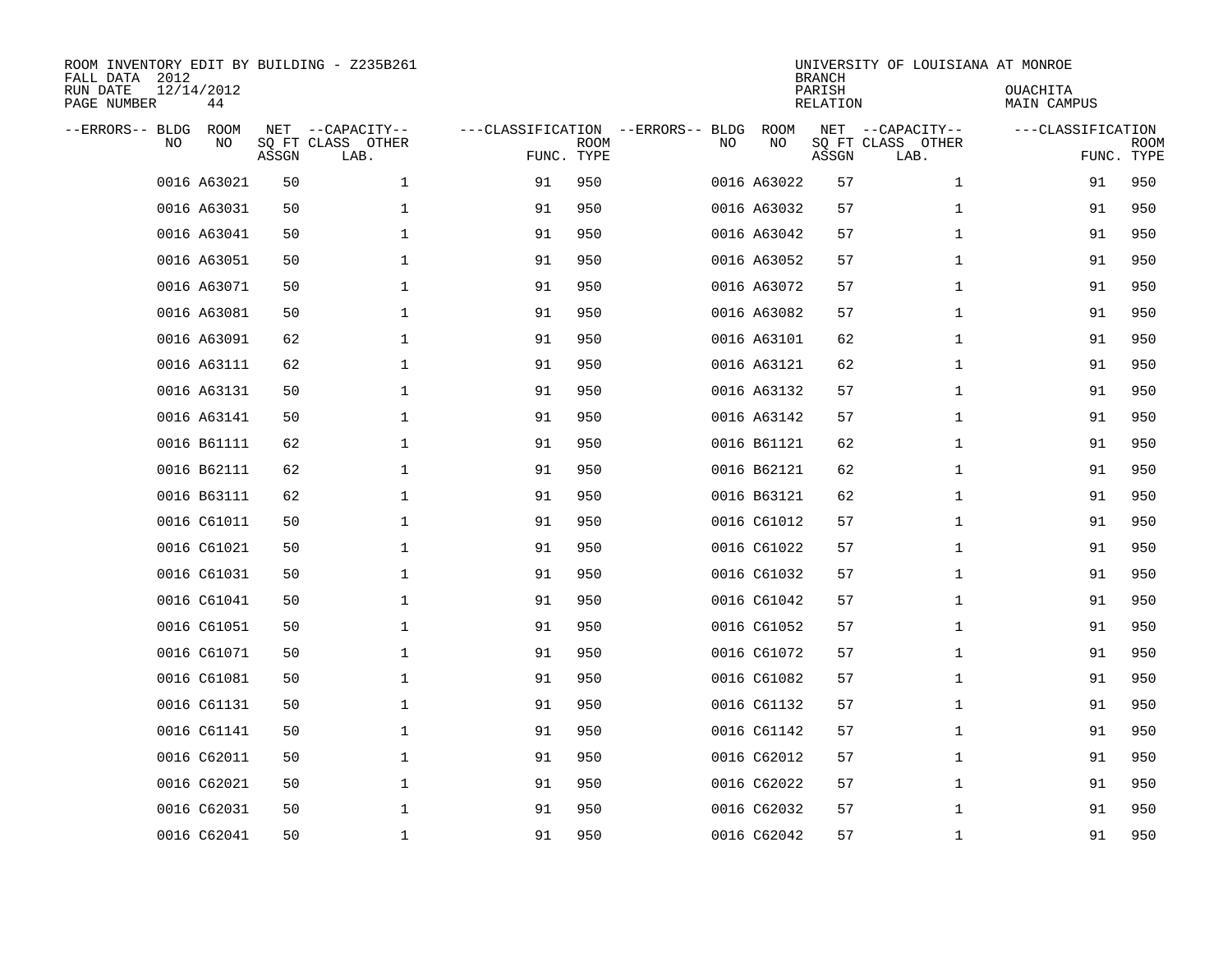| ROOM INVENTORY EDIT BY BUILDING - Z235B261<br>FALL DATA 2012<br>RUN DATE | 12/14/2012  |       |                           |                                   |             |      |                                                                 | <b>BRANCH</b><br>PARISH | UNIVERSITY OF LOUISIANA AT MONROE                                                                                          | OUACHITA          |                           |
|--------------------------------------------------------------------------|-------------|-------|---------------------------|-----------------------------------|-------------|------|-----------------------------------------------------------------|-------------------------|----------------------------------------------------------------------------------------------------------------------------|-------------------|---------------------------|
| PAGE NUMBER                                                              | 45          |       |                           |                                   |             |      |                                                                 | RELATION                |                                                                                                                            | MAIN CAMPUS       |                           |
| --ERRORS-- BLDG ROOM                                                     |             |       | NET --CAPACITY--          | ---CLASSIFICATION --ERRORS-- BLDG |             |      | ROOM                                                            |                         | NET --CAPACITY--                                                                                                           | ---CLASSIFICATION |                           |
| NO.                                                                      | NO          | ASSGN | SO FT CLASS OTHER<br>LAB. | FUNC. TYPE                        | <b>ROOM</b> | NO   | NO                                                              | ASSGN                   | SQ FT CLASS OTHER<br>LAB.                                                                                                  |                   | <b>ROOM</b><br>FUNC. TYPE |
|                                                                          | 0016 C62051 | 50    | $\mathbf{1}$              | 91                                | 950         |      | 0016 C62052                                                     | 57                      | $\mathbf{1}$                                                                                                               | 91                | 950                       |
|                                                                          | 0016 C62071 | 50    | $\mathbf 1$               | 91                                | 950         |      | 0016 C62072                                                     | 57                      | $\mathbf{1}$                                                                                                               | 91                | 950                       |
|                                                                          | 0016 C62081 | 50    | $\mathbf 1$               | 91                                | 950         |      | 0016 C62082                                                     | 57                      | $\mathbf{1}$                                                                                                               | 91                | 950                       |
|                                                                          | 0016 C62131 | 50    | $\mathbf{1}$              | 91                                | 950         |      | 0016 C62132                                                     | 57                      | $\mathbf{1}$                                                                                                               | 91                | 950                       |
|                                                                          | 0016 C62141 | 50    | $\mathbf 1$               | 91                                | 950         |      | 0016 C62142                                                     | 57                      | $\mathbf{1}$                                                                                                               | 91                | 950                       |
|                                                                          | 0016 C63011 | 50    | $\mathbf{1}$              | 91                                | 950         |      | 0016 C63012                                                     | 57                      | $\mathbf{1}$                                                                                                               | 91                | 950                       |
|                                                                          | 0016 C63021 | 50    | $\mathbf{1}$              | 91                                | 950         |      | 0016 C63022                                                     | 57                      | $\mathbf{1}$                                                                                                               | 91                | 950                       |
|                                                                          | 0016 C63031 | 50    | $\mathbf 1$               | 91                                | 950         |      | 0016 C63032                                                     | 57                      | $\mathbf{1}$                                                                                                               | 91                | 950                       |
|                                                                          | 0016 C63041 | 50    | $\mathbf{1}$              | 91                                | 950         |      | 0016 C63042                                                     | 57                      | $\mathbf{1}$                                                                                                               | 91                | 950                       |
|                                                                          | 0016 C63051 | 50    | $\mathbf 1$               | 91                                | 950         |      | 0016 C63052                                                     | 57                      | $\mathbf{1}$                                                                                                               | 91                | 950                       |
|                                                                          | 0016 C63071 | 50    | $\mathbf 1$               | 91                                | 950         |      | 0016 C63072                                                     | 57                      | $\mathbf{1}$                                                                                                               | 91                | 950                       |
|                                                                          | 0016 C63081 | 50    | $\mathbf 1$               | 91                                | 950         |      | 0016 C63082                                                     | 57                      | $\mathbf{1}$                                                                                                               | 91                | 950                       |
|                                                                          | 0016 C63131 | 50    | $\mathbf 1$               | 91                                | 950         |      | 0016 C63132                                                     | 57                      | $\mathbf{1}$                                                                                                               | 91                | 950                       |
|                                                                          | 0016 C63141 | 50    | $\mathbf{1}$              | 91                                | 950         |      | 0016 C63142<br>TOTAL NUMBER CLASSROOMS<br>TOTAL NUMBER LABS 210 | 57                      | $\mathbf{1}$<br>TOTAL NET ASSIGN SQ. FT. IN ROOM FILE<br>TOTAL NUMBER COMPUTER CLASSROOMS<br>TOTAL NUMBER SPECIAL LABS 220 | 91<br>39,631      | 950                       |
|                                                                          | 0017 7101A  | 133   | $\mathbf 1$               | 91                                | 950         |      | 0017 7101B                                                      | 117                     | $\mathbf{1}$                                                                                                               | 91                | 950                       |
| 0017                                                                     | 7101C       | 117   | $\mathbf 1$               | 91                                | 950         | 0017 | 7101D                                                           | 133                     | $\mathbf{1}$                                                                                                               | 91                | 950                       |
| 0017                                                                     | 7101E       | 140   | $\mathbf 1$               | 91                                | 950         | 0017 | 7101F                                                           | 230                     | $\mathbf{1}$                                                                                                               | 91                | 950                       |
| 0017                                                                     | 7102A       | 133   | $\mathbf 1$               | 91                                | 950         | 0017 | 7102B                                                           | 117                     | $\mathbf{1}$                                                                                                               | 91                | 950                       |
| 0017                                                                     | 7102C       | 117   | $\mathbf 1$               | 91                                | 950         | 0017 | 7102D                                                           | 133                     | $\mathbf{1}$                                                                                                               | 91                | 950                       |
| 0017                                                                     | 7102E       | 140   | $\mathbf 1$               | 91                                | 950         | 0017 | 7102F                                                           | 230                     | $\mathbf{1}$                                                                                                               | 91                | 950                       |
| 0017                                                                     | 7103A       | 133   | $\mathbf 1$               | 91                                | 950         | 0017 | 7103B                                                           | 117                     | $\mathbf{1}$                                                                                                               | 91                | 950                       |
| 0017                                                                     | 7103C       | 117   | $\mathbf 1$               | 91                                | 950         | 0017 | 7103D                                                           | 133                     | $\mathbf{1}$                                                                                                               | 91                | 950                       |
|                                                                          | 0017 7103E  | 140   | $\mathbf 1$               | 91                                | 950         | 0017 | 7103F                                                           | 230                     | $\mathbf{1}$                                                                                                               | 91                | 950                       |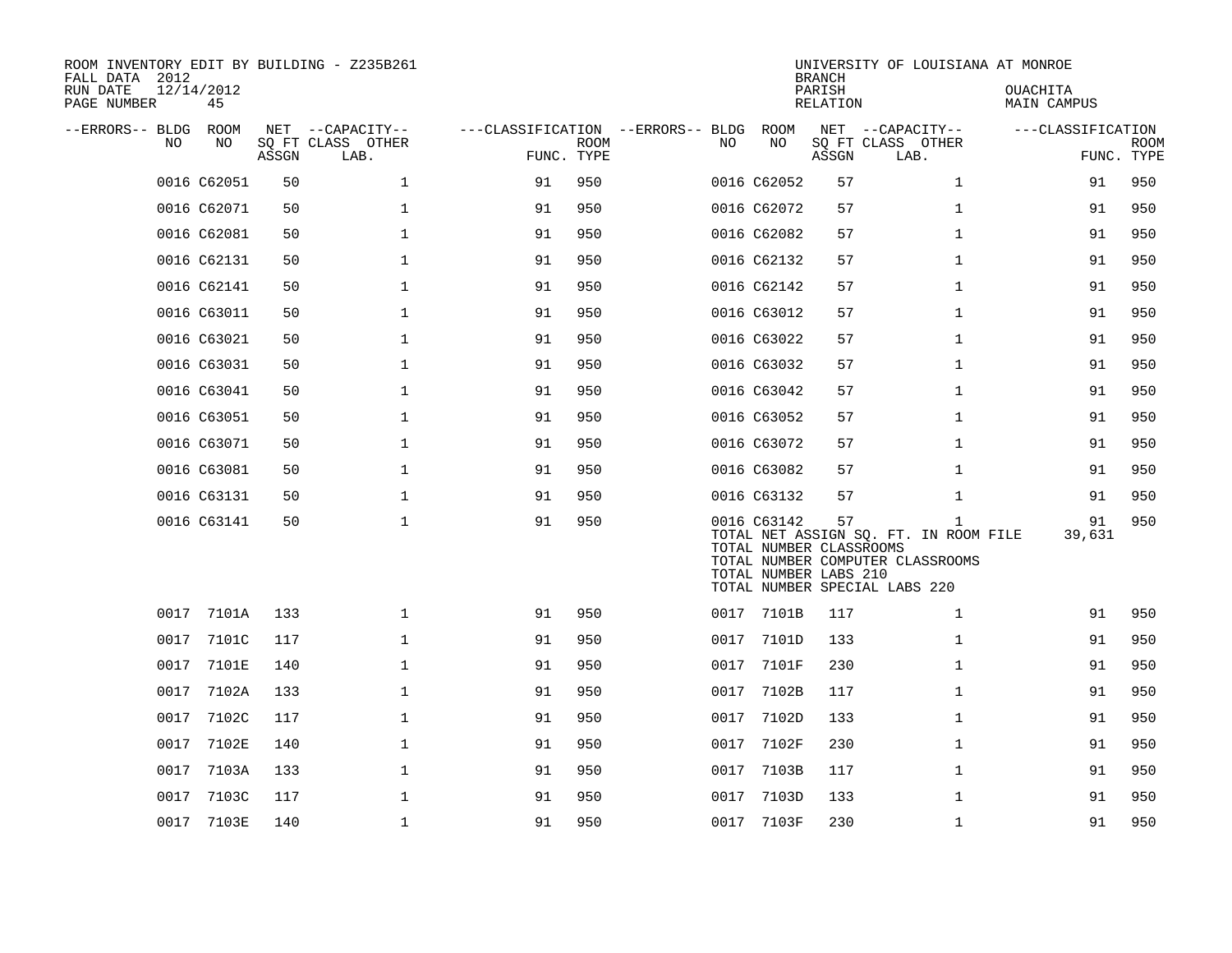| ROOM INVENTORY EDIT BY BUILDING - Z235B261<br>FALL DATA 2012<br>RUN DATE<br>PAGE NUMBER | 12/14/2012<br>46 |       |                                               |                                   |                           |      |            | <b>BRANCH</b><br>PARISH<br><b>RELATION</b> | UNIVERSITY OF LOUISIANA AT MONROE             | OUACHITA<br><b>MAIN CAMPUS</b>  |             |
|-----------------------------------------------------------------------------------------|------------------|-------|-----------------------------------------------|-----------------------------------|---------------------------|------|------------|--------------------------------------------|-----------------------------------------------|---------------------------------|-------------|
| --ERRORS-- BLDG<br>NO                                                                   | ROOM<br>NO       | ASSGN | NET --CAPACITY--<br>SQ FT CLASS OTHER<br>LAB. | ---CLASSIFICATION --ERRORS-- BLDG | <b>ROOM</b><br>FUNC. TYPE | NO   | ROOM<br>NO | ASSGN                                      | NET --CAPACITY--<br>SQ FT CLASS OTHER<br>LAB. | ---CLASSIFICATION<br>FUNC. TYPE | <b>ROOM</b> |
| 0017                                                                                    | 7104A            | 133   | $\mathbf{1}$                                  | 91                                | 950                       | 0017 | 7104B      | 117                                        | $\mathbf{1}$                                  | 91                              | 950         |
| 0017                                                                                    | 7104C            | 117   | $\mathbf 1$                                   | 91                                | 950                       | 0017 | 7104D      | 133                                        | $\mathbf{1}$                                  | 91                              | 950         |
| 0017                                                                                    | 7104E            | 140   | $\mathbf 1$                                   | 91                                | 950                       | 0017 | 7104F      | 230                                        | $\mathbf{1}$                                  | 91                              | 950         |
| 0017                                                                                    | 7105A            | 123   | $\mathbf 1$                                   | 91                                | 950                       | 0017 | 7105B      | 130                                        | $\mathbf{1}$                                  | 91                              | 950         |
| 0017                                                                                    | 7105E            | 128   | $\mathbf 1$                                   | 91                                | 950                       | 0017 | 7105F      | 148                                        | $\mathbf{1}$                                  | 91                              | 950         |
| 0017                                                                                    | 7106A            | 123   | $\mathbf 1$                                   | 91                                | 950                       | 0017 | 7106B      | 130                                        | $\mathbf{1}$                                  | 91                              | 950         |
| 0017                                                                                    | 7106E            | 128   | $\mathbf{1}$                                  | 91                                | 950                       | 0017 | 7106F      | 148                                        | $\mathbf{1}$                                  | 91                              | 950         |
| 0017                                                                                    | 7107A            | 123   | $\mathbf 1$                                   | 91                                | 950                       | 0017 | 7107B      | 130                                        | $\mathbf{1}$                                  | 91                              | 950         |
| 0017                                                                                    | 7107E            | 128   | $\mathbf 1$                                   | 91                                | 950                       | 0017 | 7107F      | 148                                        | $\mathbf{1}$                                  | 91                              | 950         |
| 0017                                                                                    | 7108A            | 133   | $\mathbf 1$                                   | 91                                | 950                       | 0017 | 7108B      | 117                                        | $\mathbf{1}$                                  | 91                              | 950         |
| 0017                                                                                    | 7108C            | 117   | $\mathbf{1}$                                  | 91                                | 950                       | 0017 | 7108D      | 133                                        | $\mathbf{1}$                                  | 91                              | 950         |
| 0017                                                                                    | 7108E            | 140   | $\mathbf 1$                                   | 91                                | 950                       | 0017 | 7108F      | 230                                        | $\mathbf{1}$                                  | 91                              | 950         |
| 0017                                                                                    | 7109A            | 133   | $\mathbf{1}$                                  | 91                                | 950                       | 0017 | 7109B      | 117                                        | $\mathbf{1}$                                  | 91                              | 950         |
| 0017                                                                                    | 7109C            | 117   | $\mathbf{1}$                                  | 91                                | 950                       | 0017 | 7109D      | 133                                        | $\mathbf{1}$                                  | 91                              | 950         |
| 0017                                                                                    | 7109E            | 140   | 1                                             | 91                                | 950                       | 0017 | 7109F      | 230                                        | $\mathbf{1}$                                  | 91                              | 950         |
| 0017                                                                                    | 7110A            | 133   | $\mathbf 1$                                   | 91                                | 950                       | 0017 | 7110B      | 117                                        | $\mathbf{1}$                                  | 91                              | 950         |
| 0017                                                                                    | 7110C            | 117   | $\mathbf 1$                                   | 91                                | 950                       | 0017 | 7110D      | 133                                        | $\mathbf{1}$                                  | 91                              | 950         |
| 0017                                                                                    | 7110E            | 140   | $\mathbf 1$                                   | 91                                | 950                       | 0017 | 7110F      | 230                                        | $\mathbf{1}$                                  | 91                              | 950         |
| 0017                                                                                    | 7111A            | 133   | $\mathbf 1$                                   | 91                                | 950                       | 0017 | 7111B      | 117                                        | $\mathbf{1}$                                  | 91                              | 950         |
| 0017                                                                                    | 7111C            | 117   | $\mathbf 1$                                   | 91                                | 950                       | 0017 | 7111D      | 133                                        | $\mathbf{1}$                                  | 91                              | 950         |
| 0017                                                                                    | 7111E            | 140   | $\mathbf{1}$                                  | 91                                | 950                       | 0017 | 7111F      | 230                                        | $\mathbf{1}$                                  | 91                              | 950         |
| 0017                                                                                    | 7112A            | 123   | $\mathbf{1}$                                  | 91                                | 950                       | 0017 | 7112B      | 130                                        | $\mathbf{1}$                                  | 91                              | 950         |
| 0017                                                                                    | 7112E            | 128   | $\mathbf{1}$                                  | 91                                | 950                       | 0017 | 7112F      | 148                                        | $\mathbf{1}$                                  | 91                              | 950         |
| 0017                                                                                    | 7113A            | 123   | $\mathbf 1$                                   | 91                                | 950                       | 0017 | 7113B      | 130                                        | $\mathbf{1}$                                  | 91                              | 950         |
| 0017                                                                                    | 7113E            | 128   | $\mathbf 1$                                   | 91                                | 950                       | 0017 | 7113F      | 148                                        | $\mathbf{1}$                                  | 91                              | 950         |
|                                                                                         | 0017 7114A       | 133   | $\mathbf 1$                                   | 91                                | 950                       |      | 0017 7114B | 117                                        | $\mathbf{1}$                                  | 91                              | 950         |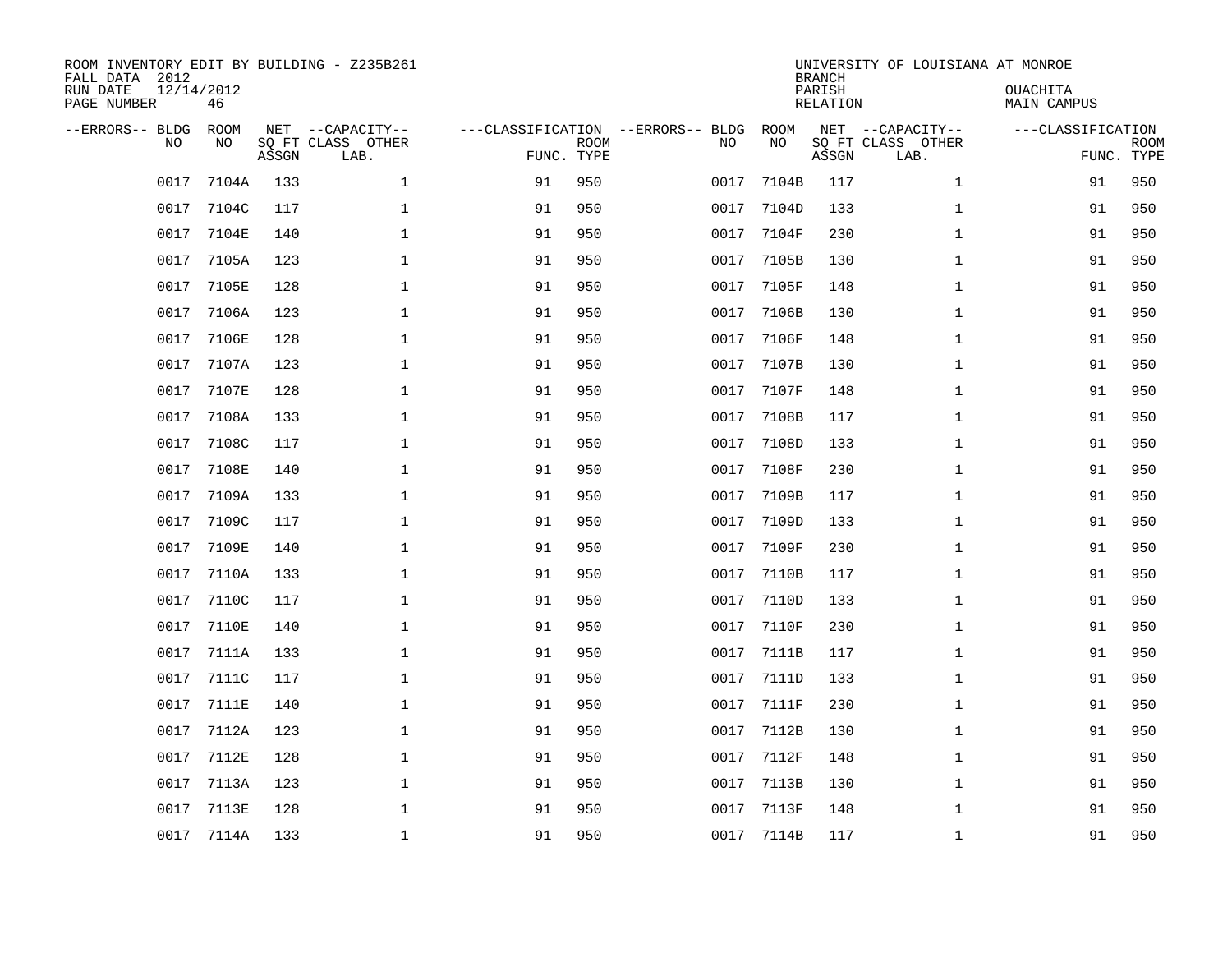| ROOM INVENTORY EDIT BY BUILDING - Z235B261<br>FALL DATA 2012<br>RUN DATE<br>PAGE NUMBER | 12/14/2012<br>47 |       |                                               |                                                 |             |      |            | <b>BRANCH</b><br>PARISH<br><b>RELATION</b> | UNIVERSITY OF LOUISIANA AT MONROE             | OUACHITA<br><b>MAIN CAMPUS</b>  |             |
|-----------------------------------------------------------------------------------------|------------------|-------|-----------------------------------------------|-------------------------------------------------|-------------|------|------------|--------------------------------------------|-----------------------------------------------|---------------------------------|-------------|
| --ERRORS-- BLDG<br>NO                                                                   | ROOM<br>NO       | ASSGN | NET --CAPACITY--<br>SQ FT CLASS OTHER<br>LAB. | ---CLASSIFICATION --ERRORS-- BLDG<br>FUNC. TYPE | <b>ROOM</b> | NO   | ROOM<br>NO | ASSGN                                      | NET --CAPACITY--<br>SQ FT CLASS OTHER<br>LAB. | ---CLASSIFICATION<br>FUNC. TYPE | <b>ROOM</b> |
| 0017                                                                                    | 7114C            | 117   | $\mathbf 1$                                   | 91                                              | 950         | 0017 | 7114D      | 133                                        | $\mathbf{1}$                                  | 91                              | 950         |
| 0017                                                                                    | 7114E            | 140   | 1                                             | 91                                              | 950         | 0017 | 7114F      | 230                                        | $\mathbf{1}$                                  | 91                              | 950         |
| 0017                                                                                    | 7115A            | 133   | 1                                             | 91                                              | 950         | 0017 | 7115B      | 177                                        | $\mathbf{1}$                                  | 91                              | 950         |
| 0017                                                                                    | 7115C            | 177   | $\mathbf 1$                                   | 91                                              | 950         |      | 0017 7115D | 133                                        | $\mathbf{1}$                                  | 91                              | 950         |
| 0017                                                                                    | 7115E            | 140   | $\mathbf{1}$                                  | 91                                              | 950         | 0017 | 7115F      | 230                                        | $\mathbf{1}$                                  | 91                              | 950         |
| 0017                                                                                    | 7150             | 660   |                                               | 0 <sub>0</sub>                                  | 020         | 0017 | 7151       | 360                                        |                                               | 91                              | 955         |
| 0017                                                                                    | 7152             | 56    |                                               | 0 <sub>0</sub>                                  | 030         | 0017 | 7153       | 94                                         |                                               | 00                              | 030         |
| 0017                                                                                    | 7154             | 56    |                                               | 91                                              | 955         | 0017 | 7156       | 58                                         |                                               | 0 <sub>0</sub>                  | 020         |
| 0017                                                                                    | 7157             | 828   |                                               | 0 <sub>0</sub>                                  | 020         | 0017 | 7158       | 412                                        |                                               | 0 <sub>0</sub>                  | 020         |
| 0017                                                                                    | 7159             | 270   |                                               | 0 <sub>0</sub>                                  | 020         | 0017 | 7160       | 160                                        |                                               | 0 <sub>0</sub>                  | 020         |
| 0017                                                                                    | 7161             | 251   |                                               | 0 <sub>0</sub>                                  | 020         | 0017 | 7201A      | 133                                        | $\mathbf{1}$                                  | 91                              | 950         |
| 0017                                                                                    | 7201B            | 117   | $\mathbf{1}$                                  | 91                                              | 950         | 0017 | 7201C      | 117                                        | $\mathbf{1}$                                  | 91                              | 950         |
| 0017                                                                                    | 7201D            | 133   | $\mathbf 1$                                   | 91                                              | 950         | 0017 | 7201E      | 140                                        | $\mathbf{1}$                                  | 91                              | 950         |
| 0017                                                                                    | 7201F            | 230   | $\mathbf 1$                                   | 91                                              | 950         | 0017 | 7202A      | 133                                        | $\mathbf{1}$                                  | 91                              | 950         |
| 0017                                                                                    | 7202B            | 117   | 1                                             | 91                                              | 950         | 0017 | 7202C      | 117                                        | $\mathbf{1}$                                  | 91                              | 950         |
| 0017                                                                                    | 7202D            | 133   | $\mathbf{1}$                                  | 91                                              | 950         | 0017 | 7202E      | 140                                        | $\mathbf{1}$                                  | 91                              | 950         |
| 0017                                                                                    | 7202F            | 230   | $\mathbf 1$                                   | 91                                              | 950         | 0017 | 7203A      | 133                                        | $\mathbf{1}$                                  | 91                              | 950         |
| 0017                                                                                    | 7203B            | 117   | $\mathbf{1}$                                  | 91                                              | 950         | 0017 | 7203C      | 117                                        | $\mathbf{1}$                                  | 91                              | 950         |
| 0017                                                                                    | 7203D            | 133   | $\mathbf{1}$                                  | 91                                              | 950         | 0017 | 7203E      | 140                                        | $\mathbf{1}$                                  | 91                              | 950         |
| 0017                                                                                    | 7203F            | 230   | $\mathbf 1$                                   | 91                                              | 950         | 0017 | 7204A      | 133                                        | $\mathbf{1}$                                  | 91                              | 950         |
| 0017                                                                                    | 7204B            | 117   | 1                                             | 91                                              | 950         | 0017 | 7204C      | 117                                        | $\mathbf{1}$                                  | 91                              | 950         |
| 0017                                                                                    | 7204D            | 133   | $\mathbf 1$                                   | 91                                              | 950         | 0017 | 7204E      | 140                                        | $\mathbf{1}$                                  | 91                              | 950         |
| 0017                                                                                    | 7204F            | 230   | 1                                             | 91                                              | 950         | 0017 | 7205A      | 123                                        | $\mathbf{1}$                                  | 91                              | 950         |
| 0017                                                                                    | 7205B            | 130   | $\mathbf 1$                                   | 91                                              | 950         | 0017 | 7205E      | 128                                        | $\mathbf{1}$                                  | 91                              | 950         |
| 0017                                                                                    | 7205F            | 148   | $\mathbf{1}$                                  | 91                                              | 950         | 0017 | 7206A      | 123                                        | $\mathbf{1}$                                  | 91                              | 950         |
|                                                                                         | 0017 7206B       | 130   | $\mathbf{1}$                                  | 91                                              | 950         | 0017 | 7206E      | 128                                        | $\mathbf{1}$                                  | 91                              | 950         |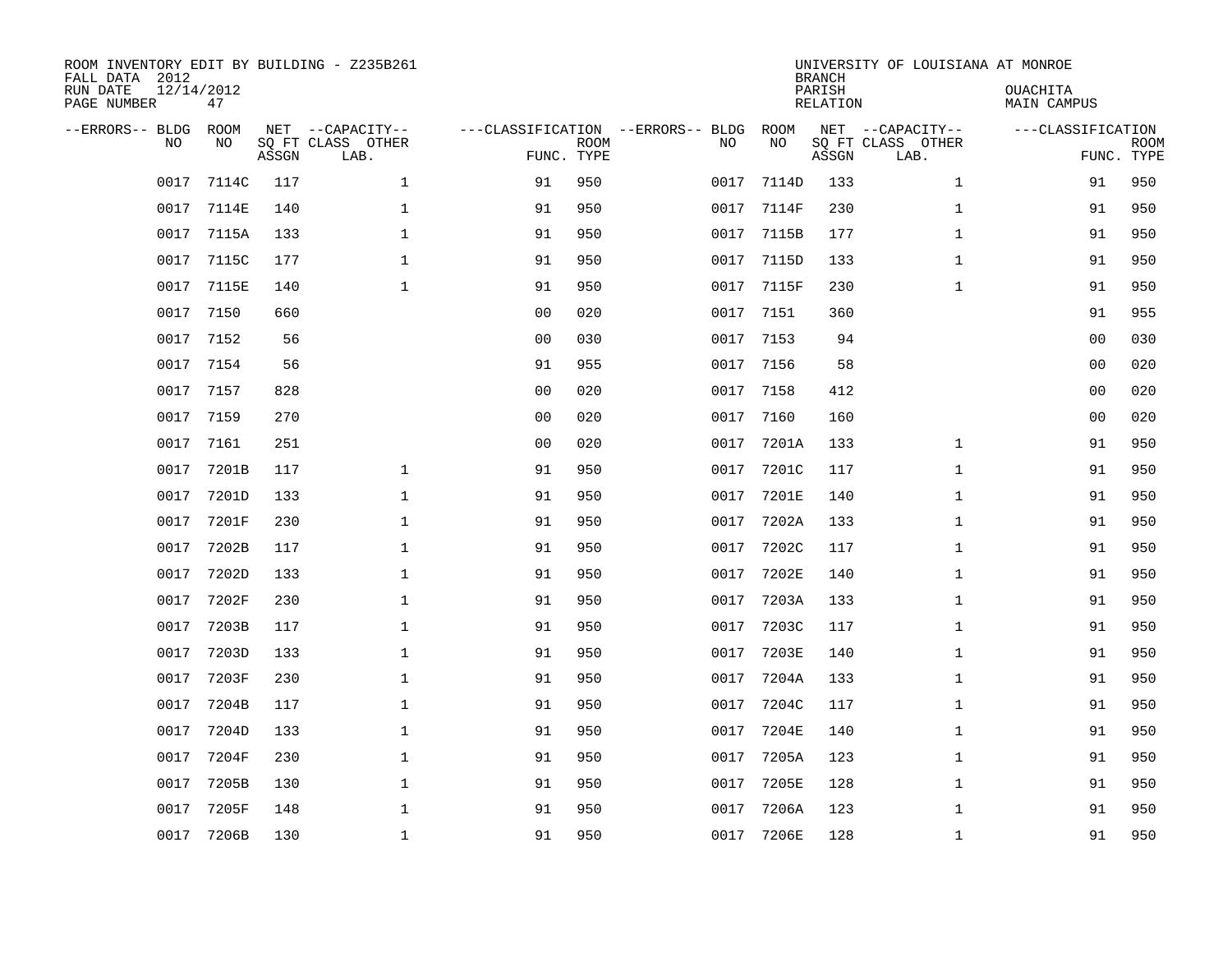| ROOM INVENTORY EDIT BY BUILDING - Z235B261<br>FALL DATA 2012<br>RUN DATE<br>PAGE NUMBER | 12/14/2012<br>48  |       |                                               |                                                 |             |           |            | <b>BRANCH</b><br>PARISH<br><b>RELATION</b> | UNIVERSITY OF LOUISIANA AT MONROE             | OUACHITA<br><b>MAIN CAMPUS</b>  |             |
|-----------------------------------------------------------------------------------------|-------------------|-------|-----------------------------------------------|-------------------------------------------------|-------------|-----------|------------|--------------------------------------------|-----------------------------------------------|---------------------------------|-------------|
| --ERRORS-- BLDG<br>NO                                                                   | <b>ROOM</b><br>NO | ASSGN | NET --CAPACITY--<br>SQ FT CLASS OTHER<br>LAB. | ---CLASSIFICATION --ERRORS-- BLDG<br>FUNC. TYPE | <b>ROOM</b> | NO        | ROOM<br>NO | ASSGN                                      | NET --CAPACITY--<br>SQ FT CLASS OTHER<br>LAB. | ---CLASSIFICATION<br>FUNC. TYPE | <b>ROOM</b> |
| 0017                                                                                    | 7206F             | 148   | $\mathbf{1}$                                  | 91                                              | 950         | 0017      | 7207A      | 123                                        | $\mathbf{1}$                                  | 91                              | 950         |
| 0017                                                                                    | 7207B             | 130   | 1                                             | 91                                              | 950         | 0017      | 7207E      | 128                                        | $\mathbf{1}$                                  | 91                              | 950         |
| 0017                                                                                    | 7207F             | 148   | $\mathbf 1$                                   | 91                                              | 950         | 0017      | 7208A      | 133                                        | $\mathbf{1}$                                  | 91                              | 950         |
| 0017                                                                                    | 7208B             | 117   | $\mathbf 1$                                   | 91                                              | 950         | 0017      | 7208C      | 117                                        | $\mathbf{1}$                                  | 91                              | 950         |
| 0017                                                                                    | 7208D             | 133   | $\mathbf{1}$                                  | 91                                              | 950         | 0017      | 7208E      | 140                                        | $\mathbf{1}$                                  | 91                              | 950         |
| 0017                                                                                    | 7208F             | 230   | $\mathbf 1$                                   | 91                                              | 950         | 0017      | 7209A      | 133                                        | $\mathbf{1}$                                  | 91                              | 950         |
| 0017                                                                                    | 7209B             | 117   | $\mathbf{1}$                                  | 91                                              | 950         | 0017      | 7209C      | 117                                        | $\mathbf{1}$                                  | 91                              | 950         |
| 0017                                                                                    | 7209D             | 133   | $\mathbf{1}$                                  | 91                                              | 950         | 0017      | 7209E      | 140                                        | $\mathbf{1}$                                  | 91                              | 950         |
| 0017                                                                                    | 7209F             | 230   | $\mathbf{1}$                                  | 91                                              | 950         | 0017      | 7210A      | 133                                        | $\mathbf{1}$                                  | 91                              | 950         |
| 0017                                                                                    | 7210B             | 117   | $\mathbf 1$                                   | 91                                              | 950         | 0017      | 7210C      | 117                                        | $\mathbf{1}$                                  | 91                              | 950         |
| 0017                                                                                    | 7210D             | 133   | $\mathbf 1$                                   | 91                                              | 950         | 0017      | 7210E      | 140                                        | $\mathbf{1}$                                  | 91                              | 950         |
| 0017                                                                                    | 7210F             | 230   | $\mathbf 1$                                   | 91                                              | 950         | 0017      | 7211A      | 133                                        | $\mathbf{1}$                                  | 91                              | 950         |
| 0017                                                                                    | 7211B             | 117   | $\mathbf 1$                                   | 91                                              | 950         | 0017      | 7211C      | 117                                        | $\mathbf{1}$                                  | 91                              | 950         |
| 0017                                                                                    | 7211D             | 133   | $\mathbf 1$                                   | 91                                              | 950         | 0017      | 7211E      | 140                                        | $\mathbf{1}$                                  | 91                              | 950         |
| 0017                                                                                    | 7211F             | 230   | $\mathbf 1$                                   | 91                                              | 950         | 0017      | 7212A      | 123                                        | $\mathbf{1}$                                  | 91                              | 950         |
| 0017                                                                                    | 7212B             | 130   | $\mathbf{1}$                                  | 91                                              | 950         | 0017      | 7212E      | 128                                        | $\mathbf{1}$                                  | 91                              | 950         |
| 0017                                                                                    | 7212F             | 148   | $\mathbf{1}$                                  | 91                                              | 950         | 0017      | 7213A      | 123                                        | $\mathbf{1}$                                  | 91                              | 950         |
| 0017                                                                                    | 7213B             | 130   | $\mathbf 1$                                   | 91                                              | 950         | 0017      | 7213E      | 128                                        | $\mathbf{1}$                                  | 91                              | 950         |
| 0017                                                                                    | 7213F             | 148   | 1                                             | 91                                              | 950         | 0017      | 7214A      | 133                                        | $\mathbf{1}$                                  | 91                              | 950         |
| 0017                                                                                    | 7214B             | 117   | 1                                             | 91                                              | 950         | 0017      | 7214C      | 117                                        | $\mathbf{1}$                                  | 91                              | 950         |
| 0017                                                                                    | 7214D             | 133   | 1                                             | 91                                              | 950         | 0017      | 7214E      | 140                                        | $\mathbf{1}$                                  | 91                              | 950         |
| 0017                                                                                    | 7214F             | 230   | $\mathbf 1$                                   | 91                                              | 950         | 0017      | 7215A      | 133                                        | $\mathbf{1}$                                  | 91                              | 950         |
| 0017                                                                                    | 7215B             | 177   | $\mathbf 1$                                   | 91                                              | 950         | 0017      | 7215C      | 177                                        | $\mathbf{1}$                                  | 91                              | 950         |
| 0017                                                                                    | 7215D             | 133   | $\mathbf 1$                                   | 91                                              | 950         | 0017      | 7215E      | 140                                        | $\mathbf{1}$                                  | 91                              | 950         |
| 0017                                                                                    | 7215F             | 230   | $\mathbf{1}$                                  | 91                                              | 950         | 0017      | 7250       | 660                                        |                                               | 0 <sub>0</sub>                  | 020         |
| 0017                                                                                    | 7251              | 360   |                                               | 91                                              | 955         | 0017 7253 |            | 150                                        |                                               | 0 <sub>0</sub>                  | 030         |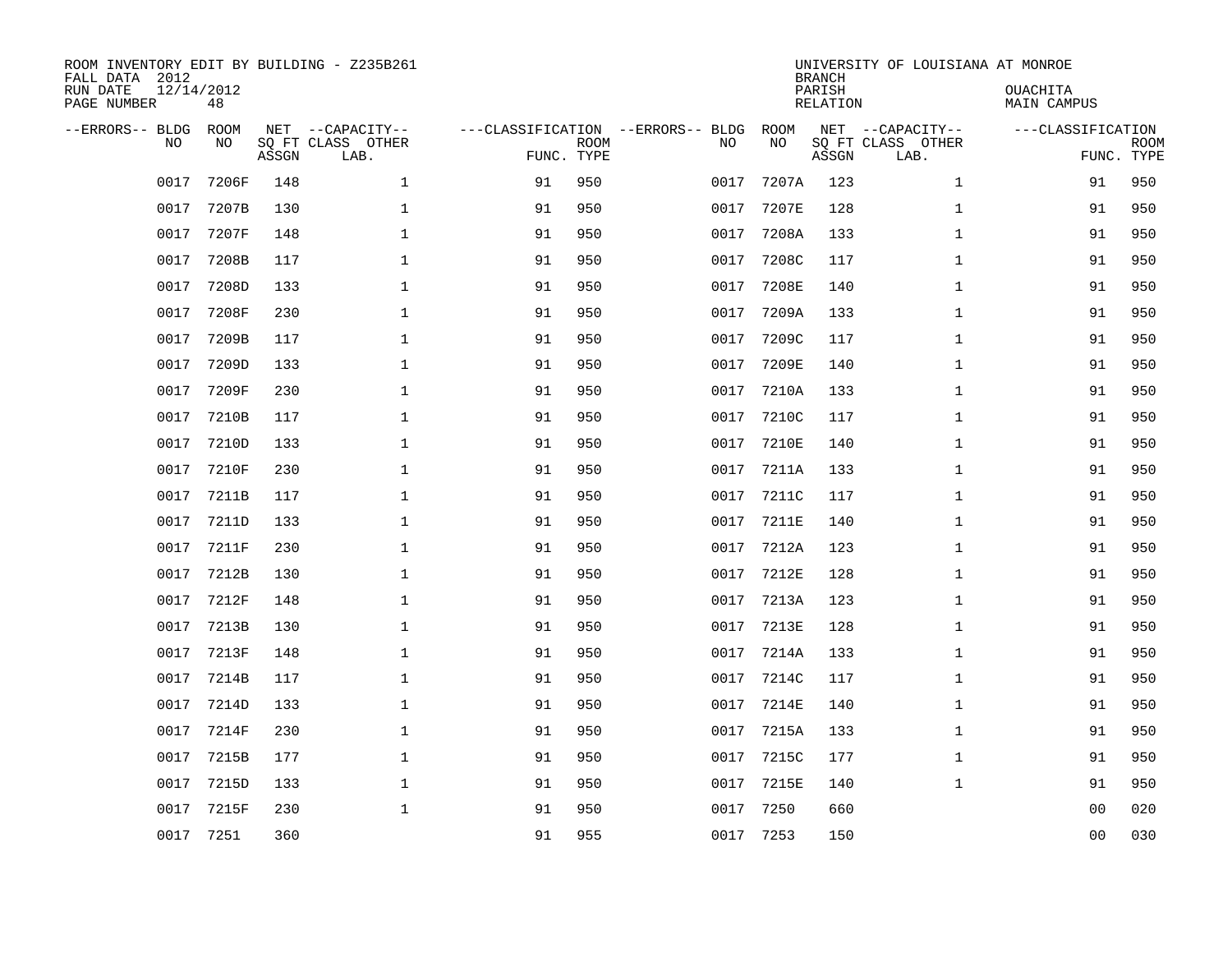| ROOM INVENTORY EDIT BY BUILDING - Z235B261<br>FALL DATA 2012 |                  |       |                           |                                   |             |      |       | <b>BRANCH</b>             | UNIVERSITY OF LOUISIANA AT MONROE |                                |             |
|--------------------------------------------------------------|------------------|-------|---------------------------|-----------------------------------|-------------|------|-------|---------------------------|-----------------------------------|--------------------------------|-------------|
| RUN DATE<br>PAGE NUMBER                                      | 12/14/2012<br>49 |       |                           |                                   |             |      |       | PARISH<br><b>RELATION</b> |                                   | OUACHITA<br><b>MAIN CAMPUS</b> |             |
| --ERRORS-- BLDG                                              | ROOM             |       | NET --CAPACITY--          | ---CLASSIFICATION --ERRORS-- BLDG |             |      | ROOM  |                           | NET --CAPACITY--                  | ---CLASSIFICATION              |             |
| NO                                                           | NO               | ASSGN | SQ FT CLASS OTHER<br>LAB. | FUNC. TYPE                        | <b>ROOM</b> | NO   | NO    | ASSGN                     | SQ FT CLASS OTHER<br>LAB.         | FUNC. TYPE                     | <b>ROOM</b> |
| 0017                                                         | 7254             | 56    |                           | 91                                | 955         | 0017 | 7256  | 58                        |                                   | 00                             | 020         |
| 0017                                                         | 7257             | 828   |                           | 0 <sub>0</sub>                    | 020         | 0017 | 7258  | 412                       |                                   | 00                             | 020         |
| 0017                                                         | 7259             | 270   |                           | 0 <sub>0</sub>                    | 020         | 0017 | 7260  | 160                       |                                   | 00                             | 020         |
| 0017                                                         | 7261             | 251   |                           | 0 <sub>0</sub>                    | 020         | 0017 | 7301A | 133                       | $\mathbf{1}$                      | 91                             | 950         |
| 0017                                                         | 7301B            | 117   | $\mathbf{1}$              | 91                                | 950         | 0017 | 7301C | 117                       | $\mathbf{1}$                      | 91                             | 950         |
| 0017                                                         | 7301D            | 133   | $\mathbf{1}$              | 91                                | 950         | 0017 | 7301E | 140                       | $\mathbf{1}$                      | 91                             | 950         |
| 0017                                                         | 7301F            | 230   | $\mathbf{1}$              | 91                                | 950         | 0017 | 7302A | 133                       | $\mathbf{1}$                      | 91                             | 950         |
| 0017                                                         | 7302B            | 117   | $\mathbf{1}$              | 91                                | 950         | 0017 | 7302C | 117                       | $\mathbf{1}$                      | 91                             | 950         |
| 0017                                                         | 7302D            | 133   | $\mathbf{1}$              | 91                                | 950         | 0017 | 7302E | 140                       | $\mathbf{1}$                      | 91                             | 950         |
| 0017                                                         | 7302F            | 230   | $\mathbf{1}$              | 91                                | 950         | 0017 | 7303A | 133                       | $\mathbf{1}$                      | 91                             | 950         |
| 0017                                                         | 7303B            | 117   | $\mathbf{1}$              | 91                                | 950         | 0017 | 7303C | 117                       | $\mathbf{1}$                      | 91                             | 950         |
| 0017                                                         | 7303D            | 133   | $\mathbf{1}$              | 91                                | 950         | 0017 | 7303E | 140                       | $\mathbf{1}$                      | 91                             | 950         |
| 0017                                                         | 7303F            | 230   | $\mathbf 1$               | 91                                | 950         | 0017 | 7304A | 133                       | $\mathbf{1}$                      | 91                             | 950         |
| 0017                                                         | 7304B            | 117   | $\mathbf 1$               | 91                                | 950         | 0017 | 7304C | 117                       | $\mathbf{1}$                      | 91                             | 950         |
| 0017                                                         | 7304D            | 133   | 1                         | 91                                | 950         | 0017 | 7304E | 140                       | $\mathbf{1}$                      | 91                             | 950         |
| 0017                                                         | 7304F            | 230   | $\mathbf 1$               | 91                                | 950         | 0017 | 7305A | 123                       | $\mathbf{1}$                      | 91                             | 950         |
| 0017                                                         | 7305B            | 130   | $\mathbf 1$               | 91                                | 950         | 0017 | 7305E | 128                       | $\mathbf{1}$                      | 91                             | 950         |
| 0017                                                         | 7305F            | 148   | $\mathbf{1}$              | 91                                | 950         | 0017 | 7306A | 123                       | $\mathbf{1}$                      | 91                             | 950         |
| 0017                                                         | 7306B            | 130   | $\mathbf{1}$              | 91                                | 950         | 0017 | 7306E | 128                       | $\mathbf{1}$                      | 91                             | 950         |
| 0017                                                         | 7306F            | 148   | $\mathbf 1$               | 91                                | 950         | 0017 | 7307A | 123                       | $\mathbf{1}$                      | 91                             | 950         |
| 0017                                                         | 7307B            | 130   | 1                         | 91                                | 950         | 0017 | 7307E | 128                       | $\mathbf{1}$                      | 91                             | 950         |
| 0017                                                         | 7307F            | 148   | $\mathbf 1$               | 91                                | 950         | 0017 | 7308A | 133                       | $\mathbf{1}$                      | 91                             | 950         |
| 0017                                                         | 7308B            | 117   | 1                         | 91                                | 950         | 0017 | 7308C | 117                       | $\mathbf{1}$                      | 91                             | 950         |
| 0017                                                         | 7308D            | 133   | $\mathbf 1$               | 91                                | 950         | 0017 | 7308E | 140                       | $\mathbf{1}$                      | 91                             | 950         |
| 0017                                                         | 7308F            | 230   | $\mathbf{1}$              | 91                                | 950         | 0017 | 7309A | 133                       | $\mathbf{1}$                      | 91                             | 950         |
|                                                              | 0017 7309B       | 117   | $\mathbf{1}$              | 91                                | 950         | 0017 | 7309C | 117                       | $\mathbf{1}$                      | 91                             | 950         |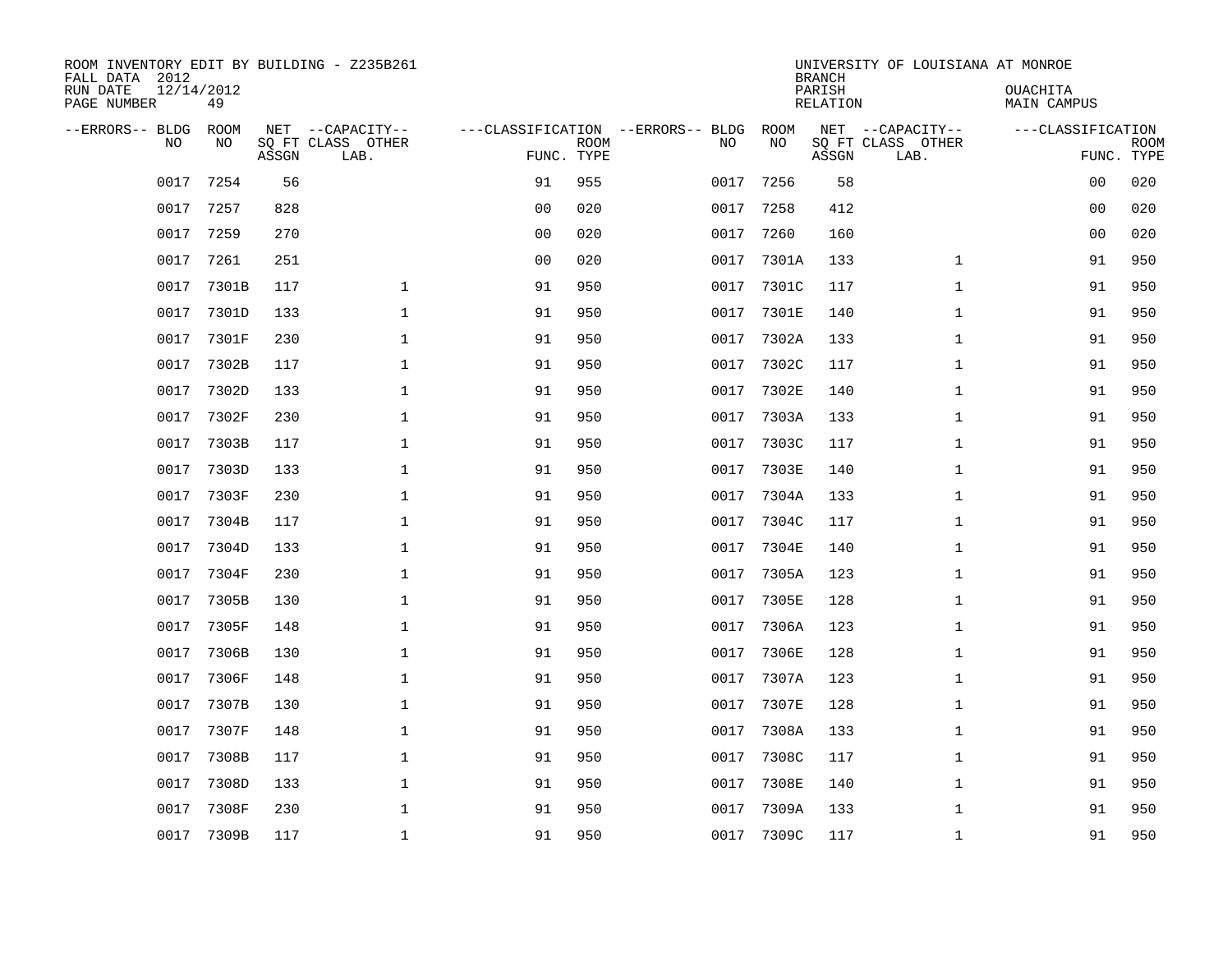| ROOM INVENTORY EDIT BY BUILDING - Z235B261<br>FALL DATA 2012<br>RUN DATE<br>PAGE NUMBER | 12/14/2012<br>50  |       |                                               |                                   |                           |      |              | <b>BRANCH</b><br>PARISH<br><b>RELATION</b> | UNIVERSITY OF LOUISIANA AT MONROE             | OUACHITA<br><b>MAIN CAMPUS</b>  |             |
|-----------------------------------------------------------------------------------------|-------------------|-------|-----------------------------------------------|-----------------------------------|---------------------------|------|--------------|--------------------------------------------|-----------------------------------------------|---------------------------------|-------------|
| --ERRORS-- BLDG<br>NO                                                                   | <b>ROOM</b><br>NO | ASSGN | NET --CAPACITY--<br>SQ FT CLASS OTHER<br>LAB. | ---CLASSIFICATION --ERRORS-- BLDG | <b>ROOM</b><br>FUNC. TYPE | NO   | ROOM<br>NO   | ASSGN                                      | NET --CAPACITY--<br>SQ FT CLASS OTHER<br>LAB. | ---CLASSIFICATION<br>FUNC. TYPE | <b>ROOM</b> |
| 0017                                                                                    | 7309D             | 133   | $\mathbf{1}$                                  | 91                                | 950                       | 0017 | 7309E        | 140                                        | $\mathbf{1}$                                  | 91                              | 950         |
| 0017                                                                                    | 7309F             | 230   | 1                                             | 91                                | 950                       | 0017 | 7310A        | 133                                        | $\mathbf{1}$                                  | 91                              | 950         |
| 0017                                                                                    | 7310B             | 117   | $\mathbf 1$                                   | 91                                | 950                       | 0017 | 7310C        | 117                                        | $\mathbf{1}$                                  | 91                              | 950         |
| 0017                                                                                    | 7310D             | 133   | $\mathbf 1$                                   | 91                                | 950                       | 0017 | <b>7310E</b> | 140                                        | $\mathbf{1}$                                  | 91                              | 950         |
| 0017                                                                                    | 7310F             | 230   | $\mathbf{1}$                                  | 91                                | 950                       | 0017 | 7311A        | 133                                        | $\mathbf{1}$                                  | 91                              | 950         |
| 0017                                                                                    | 7311B             | 117   | $\mathbf 1$                                   | 91                                | 950                       | 0017 | 7311C        | 117                                        | $\mathbf{1}$                                  | 91                              | 950         |
| 0017                                                                                    | 7311D             | 133   | $\mathbf{1}$                                  | 91                                | 950                       | 0017 | 7311E        | 140                                        | $\mathbf{1}$                                  | 91                              | 950         |
| 0017                                                                                    | 7311F             | 230   | $\mathbf{1}$                                  | 91                                | 950                       | 0017 | 7312A        | 123                                        | $\mathbf{1}$                                  | 91                              | 950         |
| 0017                                                                                    | 7312B             | 130   | $\mathbf{1}$                                  | 91                                | 950                       | 0017 | <b>7312E</b> | 128                                        | $\mathbf{1}$                                  | 91                              | 950         |
| 0017                                                                                    | 7312F             | 148   | $\mathbf 1$                                   | 91                                | 950                       | 0017 | 7313A        | 123                                        | $\mathbf{1}$                                  | 91                              | 950         |
| 0017                                                                                    | 7313B             | 130   | $\mathbf 1$                                   | 91                                | 950                       | 0017 | 7313E        | 128                                        | $\mathbf{1}$                                  | 91                              | 950         |
| 0017                                                                                    | 7313F             | 148   | $\mathbf 1$                                   | 91                                | 950                       | 0017 | 7314A        | 133                                        | $\mathbf{1}$                                  | 91                              | 950         |
| 0017                                                                                    | 7314B             | 117   | $\mathbf 1$                                   | 91                                | 950                       | 0017 | 7314C        | 117                                        | $\mathbf{1}$                                  | 91                              | 950         |
| 0017                                                                                    | 7314D             | 133   | $\mathbf 1$                                   | 91                                | 950                       | 0017 | 7314E        | 140                                        | $\mathbf{1}$                                  | 91                              | 950         |
| 0017                                                                                    | 7314F             | 230   | $\mathbf 1$                                   | 91                                | 950                       | 0017 | 7315A        | 133                                        | $\mathbf{1}$                                  | 91                              | 950         |
| 0017                                                                                    | 7315B             | 177   | $\mathbf{1}$                                  | 91                                | 950                       | 0017 | 7315C        | 177                                        | $\mathbf{1}$                                  | 91                              | 950         |
| 0017                                                                                    | 7315D             | 133   | 1                                             | 91                                | 950                       | 0017 | 7315E        | 140                                        | $\mathbf{1}$                                  | 91                              | 950         |
| 0017                                                                                    | 7315F             | 230   | $\mathbf{1}$                                  | 91                                | 950                       | 0017 | 7350         | 660                                        |                                               | 00                              | 020         |
| 0017                                                                                    | 7351              | 360   |                                               | 91                                | 955                       | 0017 | 7353         | 150                                        |                                               | 0 <sub>0</sub>                  | 030         |
| 0017                                                                                    | 7354              | 56    |                                               | 91                                | 955                       | 0017 | 7356         | 58                                         |                                               | 00                              | 020         |
| 0017                                                                                    | 7357              | 828   |                                               | 0 <sub>0</sub>                    | 020                       | 0017 | 7358         | 412                                        |                                               | 00                              | 020         |
| 0017                                                                                    | 7359              | 270   |                                               | 0 <sub>0</sub>                    | 020                       |      | 0017 7360    | 160                                        |                                               | 00                              | 020         |
|                                                                                         | 0017 7361         | 251   |                                               | 0 <sub>0</sub>                    | 020                       |      | 0017 A71011  | 50                                         | $\mathbf{1}$                                  | 91                              | 950         |
|                                                                                         | 0017 A71012       | 57    | $\mathbf{1}$                                  | 91                                | 955                       |      | 0017 A71021  | 50                                         | $\mathbf{1}$                                  | 91                              | 950         |
|                                                                                         | 0017 A71022       | 57    | $\mathbf{1}$                                  | 91                                | 950                       |      | 0017 A71031  | 50                                         | $\mathbf{1}$                                  | 91                              | 950         |
|                                                                                         | 0017 A71032       | 57    | $\mathbf{1}$                                  | 91                                | 950                       |      | 0017 A71041  | 50                                         | $\mathbf{1}$                                  | 91                              | 950         |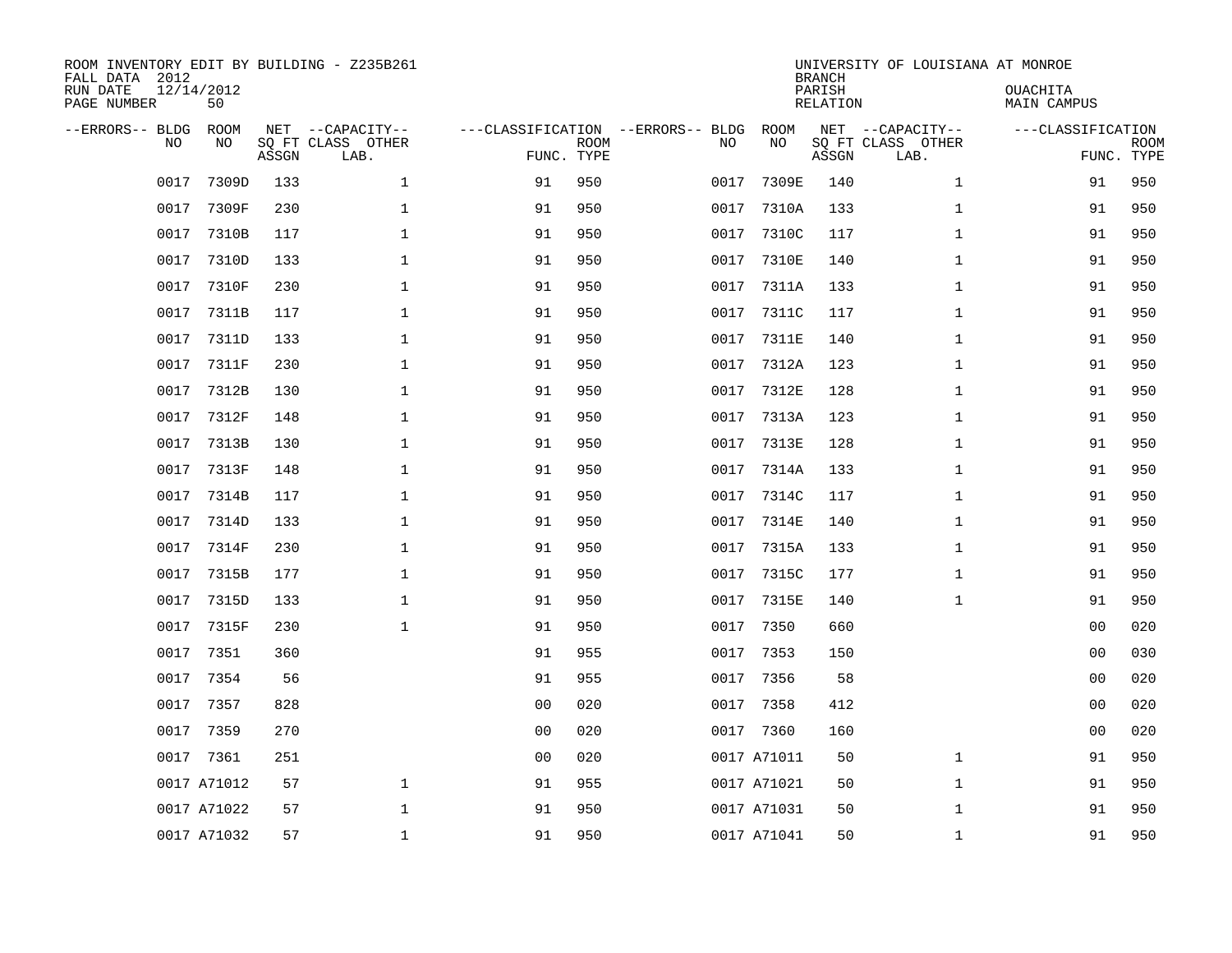| FALL DATA 2012<br>RUN DATE<br>PAGE NUMBER |     | 12/14/2012<br>51 |              | ROOM INVENTORY EDIT BY BUILDING - Z235B261 |                                                 |             |    |             | <b>BRANCH</b><br>PARISH<br>RELATION | UNIVERSITY OF LOUISIANA AT MONROE             | <b>OUACHITA</b><br>MAIN CAMPUS  |             |
|-------------------------------------------|-----|------------------|--------------|--------------------------------------------|-------------------------------------------------|-------------|----|-------------|-------------------------------------|-----------------------------------------------|---------------------------------|-------------|
| --ERRORS-- BLDG                           | NO. | ROOM<br>NO       | NET<br>ASSGN | --CAPACITY--<br>SQ FT CLASS OTHER<br>LAB.  | ---CLASSIFICATION --ERRORS-- BLDG<br>FUNC. TYPE | <b>ROOM</b> | NO | ROOM<br>NO  | ASSGN                               | NET --CAPACITY--<br>SQ FT CLASS OTHER<br>LAB. | ---CLASSIFICATION<br>FUNC. TYPE | <b>ROOM</b> |
|                                           |     | 0017 A71042      | 57           | $\mathbf{1}$                               | 91                                              | 950         |    | 0017 A71051 | 62                                  | $\mathbf{1}$                                  | 91                              | 950         |
|                                           |     | 0017 A71061      | 62           | $\mathbf 1$                                | 91                                              | 950         |    | 0017 A71071 | 62                                  | $\mathbf{1}$                                  | 91                              | 950         |
|                                           |     | 0017 A71081      | 50           | $\mathbf 1$                                | 91                                              | 950         |    | 0017 A71082 | 57                                  | $\mathbf{1}$                                  | 91                              | 950         |
|                                           |     | 0017 A71091      | 50           | $\mathbf{1}$                               | 91                                              | 950         |    | 0017 A71092 | 57                                  | $\mathbf{1}$                                  | 91                              | 950         |
|                                           |     | 0017 A71101      | 50           | $\mathbf{1}$                               | 91                                              | 950         |    | 0017 A71102 | 57                                  | $\mathbf{1}$                                  | 91                              | 950         |
|                                           |     | 0017 A71111      | 50           | $\mathbf{1}$                               | 91                                              | 950         |    | 0017 A71112 | 57                                  | $\mathbf{1}$                                  | 91                              | 950         |
|                                           |     | 0017 A71121      | 62           | $\mathbf{1}$                               | 91                                              | 950         |    | 0017 A71131 | 62                                  | $\mathbf{1}$                                  | 91                              | 950         |
|                                           |     | 0017 A71141      | 50           | $\mathbf 1$                                | 91                                              | 950         |    | 0017 A71142 | 57                                  | $\mathbf{1}$                                  | 91                              | 950         |
|                                           |     | 0017 A71151      | 50           | $\mathbf 1$                                | 91                                              | 950         |    | 0017 A71152 | 57                                  | $\mathbf{1}$                                  | 91                              | 950         |
|                                           |     | 0017 A72011      | 50           | $\mathbf 1$                                | 91                                              | 950         |    | 0017 A72012 | 57                                  | $\mathbf{1}$                                  | 91                              | 955         |
|                                           |     | 0017 A72021      | 50           | $\mathbf 1$                                | 91                                              | 950         |    | 0017 A72022 | 57                                  | $\mathbf{1}$                                  | 91                              | 950         |
|                                           |     | 0017 A72031      | 50           | $\mathbf 1$                                | 91                                              | 950         |    | 0017 A72032 | 57                                  | $\mathbf{1}$                                  | 91                              | 950         |
|                                           |     | 0017 A72041      | 50           | $\mathbf 1$                                | 91                                              | 950         |    | 0017 A72042 | 57                                  | $\mathbf{1}$                                  | 91                              | 950         |
|                                           |     | 0017 A72051      | 62           | $\mathbf 1$                                | 91                                              | 950         |    | 0017 A72061 | 62                                  | $\mathbf{1}$                                  | 91                              | 950         |
|                                           |     | 0017 A72071      | 62           | $\mathbf 1$                                | 91                                              | 950         |    | 0017 A72081 | 50                                  | $\mathbf{1}$                                  | 91                              | 950         |
|                                           |     | 0017 A72082      | 57           | $\mathbf 1$                                | 91                                              | 950         |    | 0017 A72091 | 50                                  | $\mathbf{1}$                                  | 91                              | 950         |
|                                           |     | 0017 A72092      | 57           | $\mathbf 1$                                | 91                                              | 950         |    | 0017 A72101 | 50                                  | $\mathbf{1}$                                  | 91                              | 950         |
|                                           |     | 0017 A72102      | 57           | $\mathbf{1}$                               | 91                                              | 950         |    | 0017 A72111 | 50                                  | $\mathbf{1}$                                  | 91                              | 950         |
|                                           |     | 0017 A72112      | 57           | $\mathbf{1}$                               | 91                                              | 950         |    | 0017 A72121 | 62                                  | $\mathbf{1}$                                  | 91                              | 950         |
|                                           |     | 0017 A72131      | 62           | $\mathbf 1$                                | 91                                              | 950         |    | 0017 A72141 | 50                                  | $\mathbf{1}$                                  | 91                              | 950         |
|                                           |     | 0017 A72142      | 57           | $\mathbf{1}$                               | 91                                              | 950         |    | 0017 A72151 | 50                                  | $\mathbf{1}$                                  | 91                              | 950         |
|                                           |     | 0017 A72152      | 57           | $\mathbf{1}$                               | 91                                              | 950         |    | 0017 A73011 | 50                                  | $\mathbf{1}$                                  | 91                              | 950         |
|                                           |     | 0017 A73012      | 57           | $\mathbf 1$                                | 91                                              | 955         |    | 0017 A73021 | 50                                  | $\mathbf{1}$                                  | 91                              | 950         |
|                                           |     | 0017 A73022      | 57           | $\mathbf 1$                                | 91                                              | 950         |    | 0017 A73031 | 50                                  | $\mathbf{1}$                                  | 91                              | 950         |
|                                           |     | 0017 A73032      | 57           | 1                                          | 91                                              | 950         |    | 0017 A73041 | 50                                  | $\mathbf{1}$                                  | 91                              | 950         |
|                                           |     | 0017 A73042      | 57           | 1                                          | 91                                              | 950         |    | 0017 A73051 | 62                                  | $\mathbf{1}$                                  | 91                              | 950         |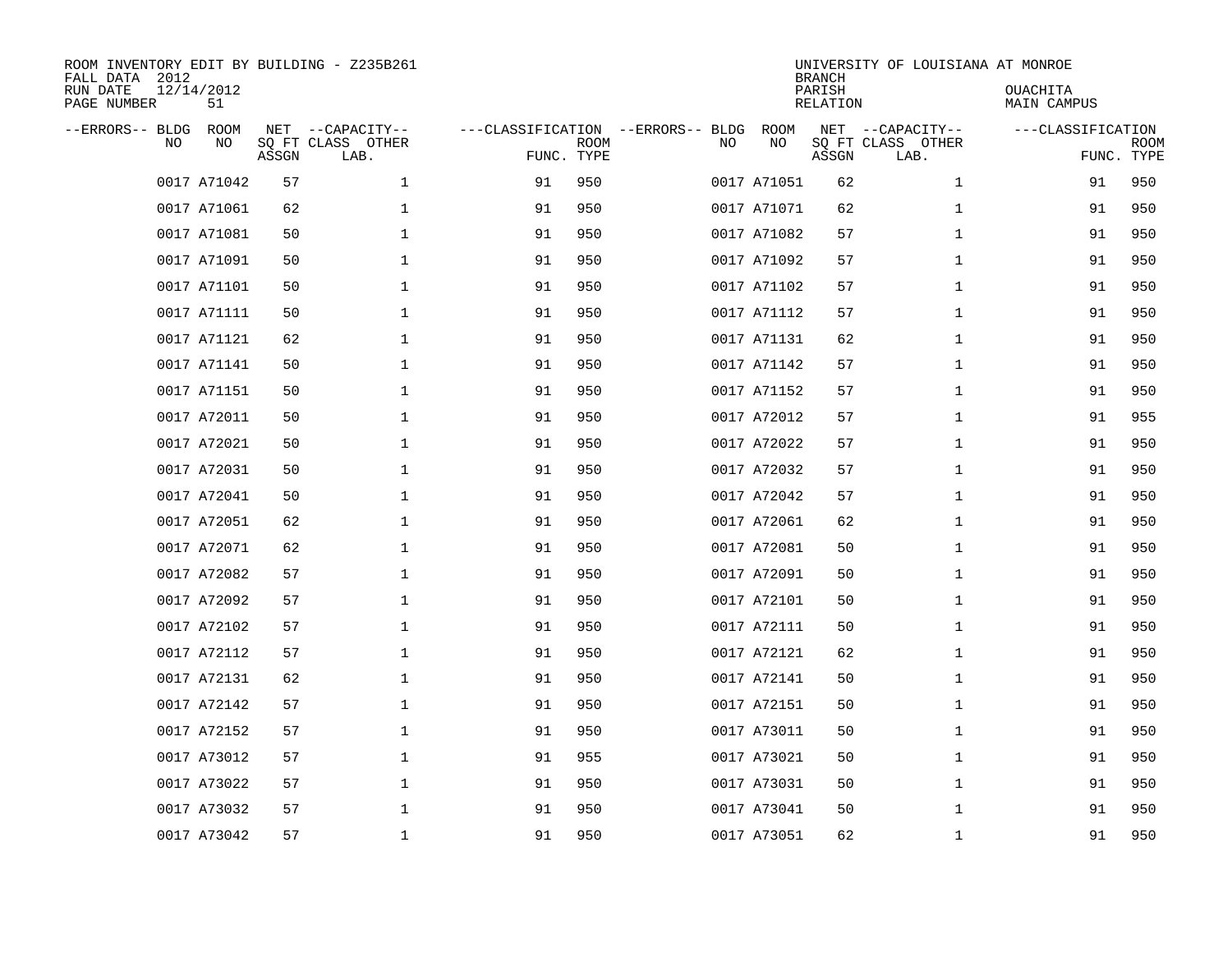| FALL DATA 2012<br>RUN DATE<br>PAGE NUMBER |     | 12/14/2012<br>52 |              | ROOM INVENTORY EDIT BY BUILDING - Z235B261 |                                                 |             |    |             | <b>BRANCH</b><br>PARISH<br>RELATION | UNIVERSITY OF LOUISIANA AT MONROE             | <b>OUACHITA</b><br>MAIN CAMPUS  |             |
|-------------------------------------------|-----|------------------|--------------|--------------------------------------------|-------------------------------------------------|-------------|----|-------------|-------------------------------------|-----------------------------------------------|---------------------------------|-------------|
| --ERRORS-- BLDG                           | NO. | ROOM<br>NO.      | NET<br>ASSGN | --CAPACITY--<br>SO FT CLASS OTHER<br>LAB.  | ---CLASSIFICATION --ERRORS-- BLDG<br>FUNC. TYPE | <b>ROOM</b> | NO | ROOM<br>NO  | ASSGN                               | NET --CAPACITY--<br>SQ FT CLASS OTHER<br>LAB. | ---CLASSIFICATION<br>FUNC. TYPE | <b>ROOM</b> |
|                                           |     | 0017 A73061      | 62           | $\mathbf{1}$                               | 91                                              | 950         |    | 0017 A73071 | 62                                  | $\mathbf{1}$                                  | 91                              | 950         |
|                                           |     | 0017 A73081      | 50           | $\mathbf 1$                                | 91                                              | 950         |    | 0017 A73082 | 57                                  | $\mathbf{1}$                                  | 91                              | 950         |
|                                           |     | 0017 A73091      | 50           | $\mathbf 1$                                | 91                                              | 950         |    | 0017 A73092 | 57                                  | $\mathbf{1}$                                  | 91                              | 950         |
|                                           |     | 0017 A73101      | 50           | $\mathbf{1}$                               | 91                                              | 950         |    | 0017 A73102 | 57                                  | $\mathbf{1}$                                  | 91                              | 950         |
|                                           |     | 0017 A73111      | 50           | $\mathbf{1}$                               | 91                                              | 950         |    | 0017 A73112 | 57                                  | $\mathbf{1}$                                  | 91                              | 950         |
|                                           |     | 0017 A73121      | 62           | $\mathbf{1}$                               | 91                                              | 950         |    | 0017 A73131 | 62                                  | $\mathbf{1}$                                  | 91                              | 950         |
|                                           |     | 0017 A73141      | 50           | $\mathbf{1}$                               | 91                                              | 950         |    | 0017 A73142 | 57                                  | $\mathbf{1}$                                  | 91                              | 950         |
|                                           |     | 0017 A73151      | 50           | $\mathbf 1$                                | 91                                              | 950         |    | 0017 A73152 | 57                                  | $\mathbf{1}$                                  | 91                              | 950         |
|                                           |     | 0017 B71051      | 62           | $\mathbf 1$                                | 91                                              | 950         |    | 0017 B71061 | 62                                  | $\mathbf{1}$                                  | 91                              | 950         |
|                                           |     | 0017 B71071      | 62           | $\mathbf 1$                                | 91                                              | 950         |    | 0017 B71121 | 62                                  | $\mathbf{1}$                                  | 91                              | 950         |
|                                           |     | 0017 B71131      | 62           | $\mathbf 1$                                | 91                                              | 950         |    | 0017 B72051 | 62                                  | $\mathbf{1}$                                  | 91                              | 950         |
|                                           |     | 0017 B72061      | 62           | $\mathbf 1$                                | 91                                              | 950         |    | 0017 B72071 | 62                                  | $\mathbf{1}$                                  | 91                              | 950         |
|                                           |     | 0017 B72121      | 62           | $\mathbf 1$                                | 91                                              | 950         |    | 0017 B72131 | 62                                  | $\mathbf{1}$                                  | 91                              | 950         |
|                                           |     | 0017 B73051      | 62           | $\mathbf 1$                                | 91                                              | 950         |    | 0017 B73061 | 62                                  | $\mathbf{1}$                                  | 91                              | 950         |
|                                           |     | 0017 B73071      | 62           | $\mathbf 1$                                | 91                                              | 950         |    | 0017 B73121 | 62                                  | $\mathbf{1}$                                  | 91                              | 950         |
|                                           |     | 0017 B73131      | 62           | $\mathbf 1$                                | 91                                              | 950         |    | 0017 C71011 | 50                                  | $\mathbf{1}$                                  | 91                              | 950         |
|                                           |     | 0017 C71012      | 57           | $\mathbf 1$                                | 91                                              | 950         |    | 0017 C71021 | 50                                  | $\mathbf{1}$                                  | 91                              | 950         |
|                                           |     | 0017 C71022      | 57           | $\mathbf{1}$                               | 91                                              | 950         |    | 0017 C71031 | 50                                  | $\mathbf{1}$                                  | 91                              | 950         |
|                                           |     | 0017 C71032      | 57           | $\mathbf{1}$                               | 91                                              | 950         |    | 0017 C71041 | 50                                  | $\mathbf{1}$                                  | 91                              | 950         |
|                                           |     | 0017 C71042      | 57           | $\mathbf 1$                                | 91                                              | 950         |    | 0017 C71081 | 50                                  | $\mathbf{1}$                                  | 91                              | 950         |
|                                           |     | 0017 C71082      | 57           | $\mathbf{1}$                               | 91                                              | 950         |    | 0017 C71091 | 50                                  | $\mathbf{1}$                                  | 91                              | 950         |
|                                           |     | 0017 C71092      | 57           | $\mathbf{1}$                               | 91                                              | 950         |    | 0017 C71101 | 50                                  | $\mathbf{1}$                                  | 91                              | 950         |
|                                           |     | 0017 C71102      | 57           | 1                                          | 91                                              | 950         |    | 0017 C71111 | 50                                  | $\mathbf{1}$                                  | 91                              | 950         |
|                                           |     | 0017 C71112      | 57           | 1                                          | 91                                              | 950         |    | 0017 C71141 | 50                                  | $\mathbf{1}$                                  | 91                              | 950         |
|                                           |     | 0017 C71142      | 57           | 1                                          | 91                                              | 950         |    | 0017 C71151 | 50                                  | $\mathbf{1}$                                  | 91                              | 950         |
|                                           |     | 0017 C71152      | 57           | 1                                          | 91                                              | 950         |    | 0017 C72011 | 50                                  | $\mathbf{1}$                                  | 91                              | 950         |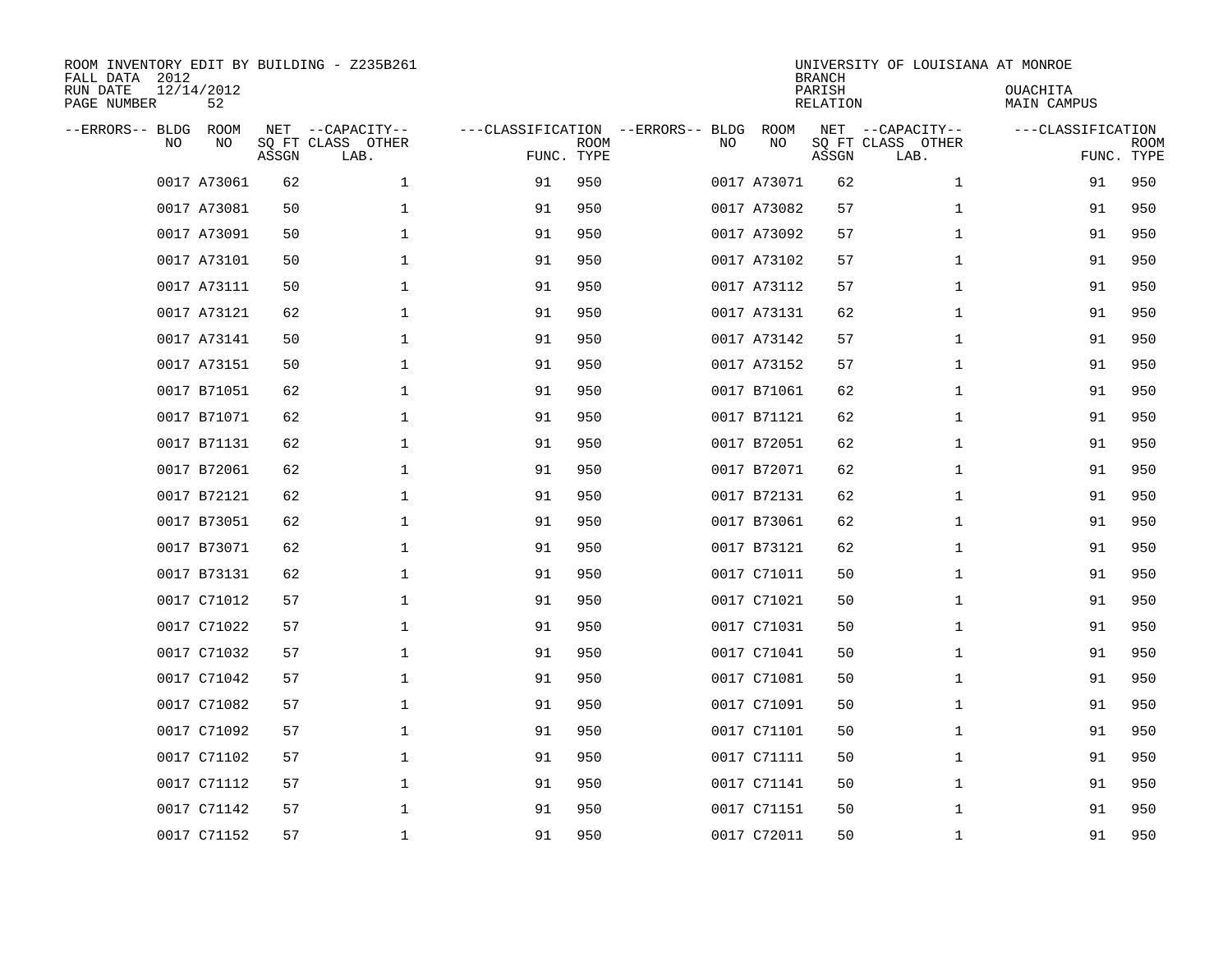| ROOM INVENTORY EDIT BY BUILDING - Z235B261<br>FALL DATA 2012<br>12/14/2012<br>RUN DATE |             |       |                                       |                                   |             |      |                                                  | <b>BRANCH</b><br>PARISH | UNIVERSITY OF LOUISIANA AT MONROE                                                                          | OUACHITA          |             |
|----------------------------------------------------------------------------------------|-------------|-------|---------------------------------------|-----------------------------------|-------------|------|--------------------------------------------------|-------------------------|------------------------------------------------------------------------------------------------------------|-------------------|-------------|
| PAGE NUMBER                                                                            | 53          |       |                                       |                                   |             |      |                                                  | RELATION                |                                                                                                            | MAIN CAMPUS       |             |
| --ERRORS-- BLDG<br>NO                                                                  | ROOM<br>NO  |       | NET --CAPACITY--<br>SQ FT CLASS OTHER | ---CLASSIFICATION --ERRORS-- BLDG | <b>ROOM</b> | NO.  | ROOM<br>NO                                       |                         | NET --CAPACITY--<br>SQ FT CLASS OTHER                                                                      | ---CLASSIFICATION | <b>ROOM</b> |
|                                                                                        |             | ASSGN | LAB.                                  | FUNC. TYPE                        |             |      |                                                  | ASSGN                   | LAB.                                                                                                       |                   | FUNC. TYPE  |
|                                                                                        | 0017 C72012 | 57    | $\mathbf 1$                           | 91                                | 950         |      | 0017 C72021                                      | 50                      | $\mathbf{1}$                                                                                               | 91                | 950         |
|                                                                                        | 0017 C72022 | 57    | $\mathbf 1$                           | 91                                | 950         |      | 0017 C72031                                      | 50                      | $\mathbf{1}$                                                                                               | 91                | 950         |
|                                                                                        | 0017 C72032 | 57    | $\mathbf{1}$                          | 91                                | 950         |      | 0017 C72041                                      | 50                      | $\mathbf{1}$                                                                                               | 91                | 950         |
|                                                                                        | 0017 C72042 | 57    | $\mathbf 1$                           | 91                                | 950         |      | 0017 C72081                                      | 50                      | $\mathbf{1}$                                                                                               | 91                | 950         |
|                                                                                        | 0017 C72082 | 57    | $\mathbf{1}$                          | 91                                | 950         |      | 0017 C72091                                      | 50                      | $\mathbf{1}$                                                                                               | 91                | 950         |
|                                                                                        | 0017 C72092 | 57    | $\mathbf{1}$                          | 91                                | 950         |      | 0017 C72101                                      | 50                      | $\mathbf{1}$                                                                                               | 91                | 950         |
|                                                                                        | 0017 C72102 | 57    | $\mathbf 1$                           | 91                                | 950         |      | 0017 C72111                                      | 50                      | $\mathbf{1}$                                                                                               | 91                | 950         |
|                                                                                        | 0017 C72112 | 57    | $\mathbf 1$                           | 91                                | 950         |      | 0017 C72141                                      | 50                      | $\mathbf{1}$                                                                                               | 91                | 950         |
|                                                                                        | 0017 C72142 | 57    | $\mathbf{1}$                          | 91                                | 950         |      | 0017 C72151                                      | 50                      | $\mathbf{1}$                                                                                               | 91                | 950         |
|                                                                                        | 0017 C72152 | 57    | $\mathbf 1$                           | 91                                | 950         |      | 0017 C73011                                      | 50                      | $\mathbf{1}$                                                                                               | 91                | 950         |
|                                                                                        | 0017 C73012 | 57    | $\mathbf 1$                           | 91                                | 950         |      | 0017 C73021                                      | 50                      | $\mathbf{1}$                                                                                               | 91                | 950         |
|                                                                                        | 0017 C73022 | 57    | $\mathbf{1}$                          | 91                                | 950         |      | 0017 C73031                                      | 50                      | $\mathbf{1}$                                                                                               | 91                | 950         |
|                                                                                        | 0017 C73032 | 57    | $\mathbf{1}$                          | 91                                | 950         |      | 0017 C73041                                      | 50                      | $\mathbf{1}$                                                                                               | 91                | 950         |
|                                                                                        | 0017 C73042 | 57    | $\mathbf 1$                           | 91                                | 950         |      | 0017 C73081                                      | 50                      | $\mathbf{1}$                                                                                               | 91                | 950         |
|                                                                                        | 0017 C73082 | 57    | $\mathbf{1}$                          | 91                                | 950         |      | 0017 C73091                                      | 50                      | $\mathbf{1}$                                                                                               | 91                | 950         |
|                                                                                        | 0017 C73092 | 57    | $\mathbf{1}$                          | 91                                | 950         |      | 0017 C73101                                      | 50                      | $\mathbf{1}$                                                                                               | 91                | 950         |
|                                                                                        | 0017 C73102 | 57    | $\mathbf{1}$                          | 91                                | 950         |      | 0017 C73111                                      | 50                      | $\mathbf{1}$                                                                                               | 91                | 950         |
|                                                                                        | 0017 C73112 | 57    | $\mathbf 1$                           | 91                                | 950         |      | 0017 C73141                                      | 50                      | $\mathbf{1}$                                                                                               | 91                | 950         |
|                                                                                        | 0017 C73142 | 57    | $\mathbf{1}$                          | 91                                | 950         |      | 0017 C73151                                      | 50                      | $\mathbf{1}$                                                                                               | 91                | 950         |
|                                                                                        | 0017 C73152 | 57    | $\mathbf{1}$                          | 91                                | 950         |      | TOTAL NUMBER CLASSROOMS<br>TOTAL NUMBER LABS 210 |                         | TOTAL NET ASSIGN SQ. FT. IN ROOM FILE<br>TOTAL NUMBER COMPUTER CLASSROOMS<br>TOTAL NUMBER SPECIAL LABS 220 | 43,923            |             |
| 0018                                                                                   | 0101        | 765   |                                       | 31                                | 315         |      | 0018 0101A                                       | 118                     | 1                                                                                                          | 46                | 310         |
| 0018                                                                                   | 0102        | 557   | $\mathbf{1}$                          | 46                                | 310         | 0018 | 0102A                                            | 255                     |                                                                                                            | 46                | 314         |
| 0018                                                                                   | 0102B       | 388   |                                       | 46                                | 315         |      | 0018 0102C                                       | 231                     | $\mathbf{1}$                                                                                               | 46                | 310         |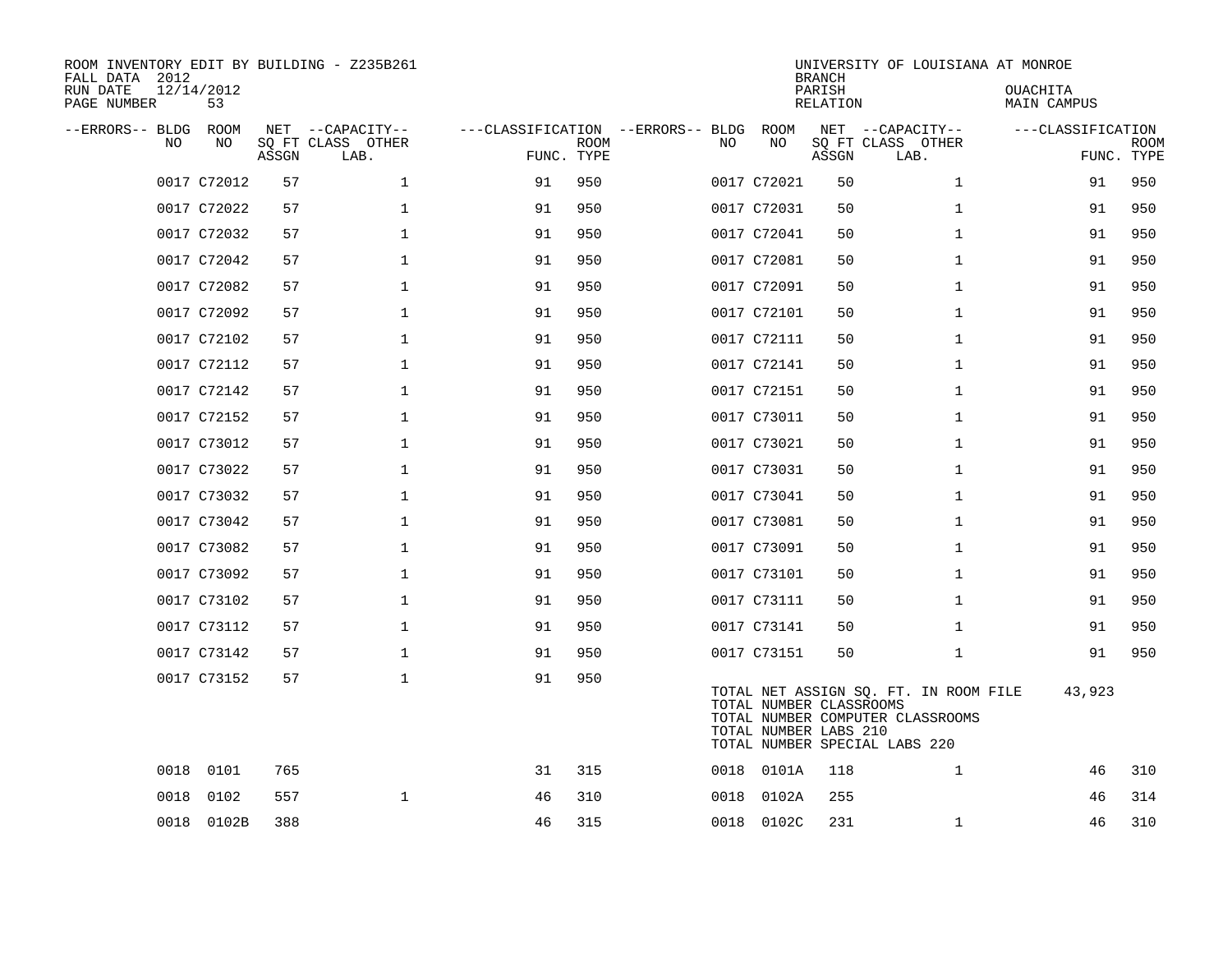| ROOM INVENTORY EDIT BY BUILDING - Z235B261<br>FALL DATA 2012<br>RUN DATE | 12/14/2012 |       |                           |                |                           |                                   |            | <b>BRANCH</b><br>PARISH | UNIVERSITY OF LOUISIANA AT MONROE | OUACHITA           |                           |
|--------------------------------------------------------------------------|------------|-------|---------------------------|----------------|---------------------------|-----------------------------------|------------|-------------------------|-----------------------------------|--------------------|---------------------------|
| PAGE NUMBER                                                              | 54         |       |                           |                |                           |                                   |            | <b>RELATION</b>         |                                   | <b>MAIN CAMPUS</b> |                           |
| --ERRORS-- BLDG                                                          | ROOM<br>NO |       | NET --CAPACITY--          |                |                           | ---CLASSIFICATION --ERRORS-- BLDG | ROOM<br>NO |                         | NET --CAPACITY--                  | ---CLASSIFICATION  |                           |
| NO                                                                       |            | ASSGN | SQ FT CLASS OTHER<br>LAB. |                | <b>ROOM</b><br>FUNC. TYPE | NO                                |            | ASSGN                   | SQ FT CLASS OTHER<br>LAB.         |                    | <b>ROOM</b><br>FUNC. TYPE |
| 0018                                                                     | 0102D      | 200   | $\mathbf{1}$              | 46             | 310                       | 0018                              | 0102E      | 200                     | $\mathbf{1}$                      | 46                 | 310                       |
| 0018                                                                     | 0102F      | 605   | 20                        | 46             | 350                       | 0018                              | 0102G      | 259                     |                                   | 46                 | 314                       |
| 0018                                                                     | 0102H      | 170   |                           | 46             | 314                       | 0018                              | 0102J      | 99                      | $\overline{2}$                    | 46                 | 315                       |
| 0018                                                                     | 0102K      | 99    | $\mathbf{2}$              | 46             | 315                       | 0018                              | 0102L      | 197                     |                                   | 52                 | 315                       |
| 0018                                                                     | 0102M      | 297   |                           | 46             | 315                       | 0018                              | 0102N      | 836                     |                                   | 31                 | 315                       |
| 0018                                                                     | 0103       | 388   |                           | 0 <sub>0</sub> | 030                       | 0018                              | 0103A      | 87                      |                                   | 0 <sub>0</sub>     | 030                       |
| 0018                                                                     | 0103B      | 72    |                           | 46             | 315                       | 0018                              | 0103C      | 72                      |                                   | 46                 | 315                       |
| 0018                                                                     | 0104       | 241   |                           | 0 <sub>0</sub> | 020                       | 0018                              | 0105       | 45                      |                                   | 0 <sub>0</sub>     | 020                       |
| 0018                                                                     | 0105J      | 22    |                           | 0 <sub>0</sub> | 010                       | 0018                              | 0105M      | 183                     | 5                                 | 0 <sub>0</sub>     | 030                       |
| 0018                                                                     | 0105W      | 283   | 7                         | 0 <sub>0</sub> | 030                       | 0018                              | 0106       | 683                     |                                   | 00                 | 020                       |
| 0018                                                                     | 0106S      | 150   |                           | 0 <sub>0</sub> | 020                       | 0018                              | 0107       | 144                     | $\mathbf{1}$                      | 46                 | 310                       |
| 0018                                                                     | 0108       | 123   |                           | 0 <sub>0</sub> | 020                       | 0018                              | 0109       | 144                     | $\mathbf{1}$                      | 46                 | 310                       |
| 0018                                                                     | 0110       | 2424  | 65                        | 11             | 110                       | 0018                              | 0111       | 87                      |                                   | 46                 | 315                       |
| 0018                                                                     | 0113       | 143   | $\mathbf{1}$              | 46             | 310                       | 0018                              | 0114       | 110                     |                                   | 00                 | 020                       |
| 0018                                                                     | 0115       | 149   |                           | 81             | 081                       | 0018                              | 0116       | 932                     |                                   | 0 <sub>0</sub>     | 020                       |
| 0018                                                                     | 0117       | 149   | 1                         | 46             | 310                       | 0018                              | 0119       | 143                     | $\mathbf{1}$                      | 46                 | 310                       |
| 0018                                                                     | 0120       | 2499  | 56                        | 40             | 410                       | 0018                              | 0121       | 87                      |                                   | 46                 | 315                       |
| 0018                                                                     | 0123       | 143   | $\mathbf 1$               | 46             | 310                       | 0018                              | 0125       | 143                     | $\mathbf{1}$                      | 46                 | 310                       |
| 0018                                                                     | 0126       | 3283  | 55                        | 11             | 240                       |                                   | 0018 0127  | 86                      |                                   | 00                 | 030                       |
| 0018                                                                     | 0128       | 256   |                           | 46             | 314                       | 0018                              | 0129       | 116                     |                                   | 46                 | 315                       |
| 0018                                                                     | 0130       | 1047  | $\mathbf{1}$              | 60             | 310                       |                                   | 0018 0131  | 113                     | $\mathbf{1}$                      | 46                 | 310                       |
| 0018                                                                     | 0133       | 74    | $\mathbf{1}$              | 46             | 310                       | 0018                              | 0134       | 650                     |                                   | 0 <sub>0</sub>     | 020                       |
| 0018                                                                     | 0134E      | 60    |                           | 0 <sub>0</sub> | 030                       |                                   | 0018 0134S | 145                     |                                   | 0 <sub>0</sub>     | 020                       |
| 0018                                                                     | 0135       | 437   |                           | 0 <sub>0</sub> | 020                       | 0018                              | 0136       | 171                     |                                   | 0 <sub>0</sub>     | 020                       |
| 0018                                                                     | 0137       | 110   |                           | 0 <sub>0</sub> | 020                       | 0018                              | 0137E      | 93                      |                                   | 0 <sub>0</sub>     | 020                       |
|                                                                          | 0018 0138  | 525   |                           | 00             | 020                       |                                   | 0018 0139  | 85                      |                                   | 0 <sub>0</sub>     | 030                       |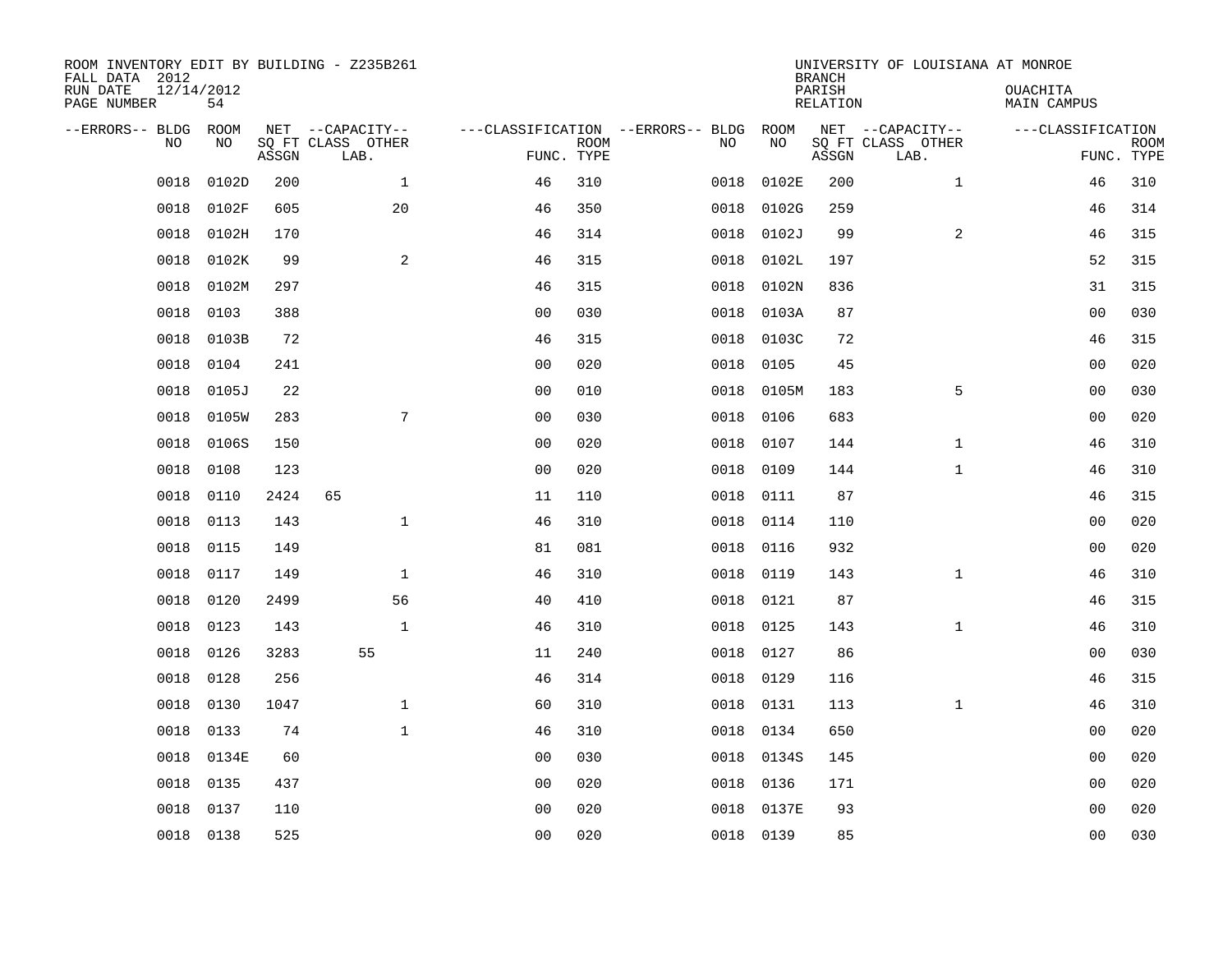| ROOM INVENTORY EDIT BY BUILDING - Z235B261<br>FALL DATA 2012<br>RUN DATE<br>PAGE NUMBER | 12/14/2012<br>55 |          |                                               |                |             |                                         |            | <b>BRANCH</b><br>PARISH<br><b>RELATION</b> | UNIVERSITY OF LOUISIANA AT MONROE             | OUACHITA<br><b>MAIN CAMPUS</b> |                           |
|-----------------------------------------------------------------------------------------|------------------|----------|-----------------------------------------------|----------------|-------------|-----------------------------------------|------------|--------------------------------------------|-----------------------------------------------|--------------------------------|---------------------------|
| --ERRORS-- BLDG<br>NO                                                                   | ROOM<br>NO       | ASSGN    | NET --CAPACITY--<br>SQ FT CLASS OTHER<br>LAB. | FUNC. TYPE     | <b>ROOM</b> | ---CLASSIFICATION --ERRORS-- BLDG<br>NO | ROOM<br>NO | ASSGN                                      | NET --CAPACITY--<br>SQ FT CLASS OTHER<br>LAB. | ---CLASSIFICATION              | <b>ROOM</b><br>FUNC. TYPE |
| 0018                                                                                    | 0140             | 1107     | 40                                            | 52             | 650         | 0018                                    | 0141       | 1084                                       | 40                                            | 52                             | 650                       |
| 0018                                                                                    | 0142W            | 283      | 7                                             | 0 <sub>0</sub> | 030         | 0018                                    | 0143       | 45                                         |                                               | 0 <sub>0</sub>                 | 020                       |
| 0018                                                                                    | 0143J            | 16       |                                               | 0 <sub>0</sub> | 010         | 0018                                    | 0143M      | 183                                        | 5                                             | 0 <sub>0</sub>                 | 030                       |
| 0018                                                                                    | 0144             | 270      |                                               | 91             | 635         | 0018                                    | 0145       | 167                                        |                                               | 0 <sub>0</sub>                 | 020                       |
| 0018                                                                                    | 0146             | 1783     |                                               | 48             | 115         | 0018                                    | 0147       | 154                                        |                                               | 46                             | 314                       |
| 0018                                                                                    | 0148             | 94       |                                               | 46             | 315         | 0018                                    | 0149       | 76                                         | $\mathbf{1}$                                  | 46                             | 310                       |
| 0018                                                                                    | 0150             | 657      |                                               | 0 <sub>0</sub> | 020         | 0018                                    | 0150S      | 204                                        |                                               | 00                             | 030                       |
| 0018                                                                                    | 0151             | 76       |                                               | 81             | 081         | 0018                                    | 0153       | 49                                         | $\mathbf{1}$                                  | 46                             | 310                       |
| 0018                                                                                    | 0155             | 49       | $\mathbf{1}$                                  | 46             | 310         | 0018                                    | 0157       | 49                                         | $\mathbf{1}$                                  | 46                             | 310                       |
| 0018                                                                                    | 0159             | 78       | $\mathbf 1$                                   | 46             | 310         | 0018                                    | 0160       | 416                                        |                                               | 0 <sub>0</sub>                 | 030                       |
| 0018                                                                                    | 0161             | 73       | $\mathbf{1}$                                  | 46             | 310         | 0018                                    | 0162       | 461                                        |                                               | 0 <sub>0</sub>                 | 030                       |
| 0018                                                                                    | 0163             | 100      | $\mathbf 1$                                   | 46             | 310         | 0018                                    | 0164       | 601                                        |                                               | 72                             | 720                       |
| 0018                                                                                    | 0165             | 275      | $\mathbf{1}$                                  | 46             | 310         | 0018                                    | 0166       | 1187                                       |                                               | 60                             | 750                       |
| 0018                                                                                    | 0167             | 102      |                                               | 0 <sub>0</sub> | 020         | 0018                                    | 0169       | 447                                        |                                               | 0 <sub>0</sub>                 | 020                       |
| 0018                                                                                    | 0170             | 4141 160 |                                               | 11             | 110         | 0018                                    | 0170A      | 92                                         |                                               | 48                             | 115                       |
| 0018                                                                                    | 0171             | 85       |                                               | 0 <sub>0</sub> | 030         | 0018                                    | 0173       | 132                                        |                                               | 46                             | 314                       |
| 0018                                                                                    | 0174             | 565      | $\mathbf 1$                                   | 46             | 310         | 0018                                    | 0174A      | 95                                         |                                               | 46                             | 315                       |
| 0018                                                                                    | 0174B            | 91       | $\mathbf{1}$                                  | 46             | 315         | 0018                                    | 0174C      | 158                                        |                                               | 52                             | 650                       |
| 0018                                                                                    | 0174D            | 150      | $\mathbf{1}$                                  | 46             | 310         | 0018                                    | 0174E      | 152                                        | $\mathbf{1}$                                  | 46                             | 310                       |
| 0018                                                                                    | 0174F            | 150      | $\mathbf 1$                                   | 46             | 310         | 0018                                    | 0174G      | 161                                        | $\mathbf{1}$                                  | 46                             | 310                       |
| 0018                                                                                    | 0175             | 118      | $\mathbf{1}$                                  | 46             | 310         | 0018                                    | 0176       | 787                                        | $\mathbf{1}$                                  | 46                             | 310                       |
| 0018                                                                                    | 0176A            | 210      |                                               | 46             | 350         | 0018                                    | 0176B      | 164                                        | $\mathbf{1}$                                  | 46                             | 310                       |
| 0018                                                                                    | 0176C            | 170      | $\mathbf{1}$                                  | 46             | 310         |                                         | 0018 0176D | 68                                         |                                               | 46                             | 590                       |
| 0018                                                                                    | 0176E            | 73       |                                               | 46             | 315         | 0018                                    | 0177       | 114                                        |                                               | 0 <sub>0</sub>                 | 030                       |
| 0018                                                                                    | 0201             | 2304     | 28                                            | 11             | 260         | 0018                                    | 0202       |                                            | 3544 230                                      | 11                             | 110                       |
|                                                                                         | 0018 0202A       | 15       |                                               | 48             | 115         |                                         | 0018 0203  | 388                                        |                                               | 00                             | 030                       |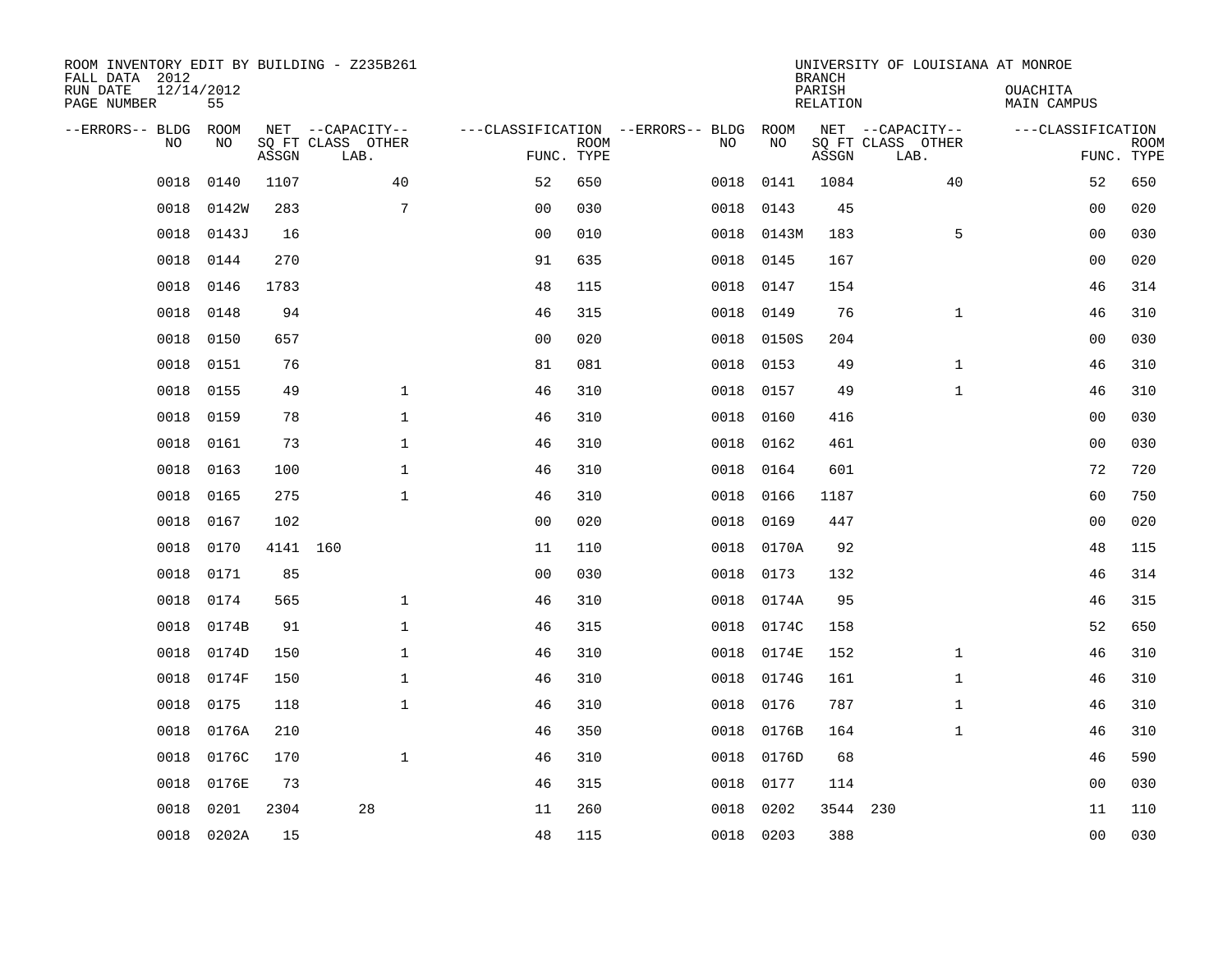| ROOM INVENTORY EDIT BY BUILDING - Z235B261<br>FALL DATA 2012 |                  |       |                           |              |                                        |             |           |            | <b>BRANCH</b>      | UNIVERSITY OF LOUISIANA AT MONROE |                                |                           |
|--------------------------------------------------------------|------------------|-------|---------------------------|--------------|----------------------------------------|-------------|-----------|------------|--------------------|-----------------------------------|--------------------------------|---------------------------|
| RUN DATE<br>PAGE NUMBER                                      | 12/14/2012<br>56 |       |                           |              |                                        |             |           |            | PARISH<br>RELATION |                                   | <b>OUACHITA</b><br>MAIN CAMPUS |                           |
| --ERRORS-- BLDG ROOM                                         |                  |       | NET --CAPACITY--          |              | ---CLASSIFICATION --ERRORS-- BLDG ROOM |             |           |            |                    | NET --CAPACITY--                  | ---CLASSIFICATION              |                           |
| NO.                                                          | NO.              | ASSGN | SQ FT CLASS OTHER<br>LAB. |              | FUNC. TYPE                             | <b>ROOM</b> | NO.       | NO         | ASSGN              | SQ FT CLASS OTHER<br>LAB.         |                                | <b>ROOM</b><br>FUNC. TYPE |
| 0018                                                         | 0203A            | 85    |                           |              | 0 <sub>0</sub>                         | 030         | 0018      | 0204       | 2090               |                                   | 0 <sub>0</sub>                 | 020                       |
| 0018                                                         | 0205             | 45    |                           |              | 0 <sub>0</sub>                         | 020         | 0018      | 0205J      | 22                 |                                   | 0 <sub>0</sub>                 | 010                       |
| 0018                                                         | 0205M            | 183   |                           | 5            | 0 <sub>0</sub>                         | 030         | 0018      | 0205W      | 283                | $7\phantom{.0}$                   | 0 <sub>0</sub>                 | 030                       |
| 0018                                                         | 0207             | 143   |                           |              | 46                                     | 320         | 0018      | 0209       | 143                | $\mathbf{1}$                      | 46                             | 310                       |
| 0018                                                         | 0210             |       | 2445 144                  |              | 11                                     | 110         | 0018      | 0211       | 143                | $\mathbf{1}$                      | 46                             | 310                       |
| 0018                                                         | 0212             | 115   |                           |              | 0 <sub>0</sub>                         | 020         |           | 0018 0212S | 193                |                                   | 00                             | 020                       |
| 0018                                                         | 0213             | 153   |                           | $\mathbf{1}$ | 46                                     | 310         | 0018      | 0216       | 2035               |                                   | 0 <sub>0</sub>                 | 020                       |
| 0018                                                         | 0217             | 157   |                           | $\mathbf{1}$ | 46                                     | 310         | 0018      | 0219       | 143                |                                   | 46                             | 313                       |
| 0018                                                         | 0220             | 3462  | 54                        |              | 11                                     | 210         | 0018      | 0220A      | 149                |                                   | 48                             | 215                       |
| 0018                                                         | 0220B            | 104   |                           |              | 48                                     | 215         | 0018      | 0220C      | 43                 |                                   | 48                             | 215                       |
| 0018                                                         | 0220D            | 273   | 5                         |              | 11                                     | 210         | 0018      | 0220E      | 189                | $\overline{4}$                    | 11                             | 210                       |
| 0018                                                         | 0220F            | 454   |                           |              | 48                                     | 215         | 0018      | 0220G      | 128                | 3                                 | 11                             | 210                       |
| 0018                                                         | 0220H            | 131   | 3                         |              | 11                                     | 210         | 0018      | 0220J      | 128                | 3                                 | 11                             | 210                       |
| 0018                                                         | 0220K            | 153   | 3                         |              | 11                                     | 210         | 0018      | 0221       | 143                | $\mathbf{1}$                      | 46                             | 310                       |
| 0018                                                         | 0223             | 143   |                           |              | 46                                     | 313         | 0018      | 0225       | 292                | $\mathbf{1}$                      | 46                             | 310                       |
| 0018                                                         | 0227             | 85    |                           |              | 0 <sub>0</sub>                         | 030         | 0018      | 0230       | 3122               |                                   | 46                             | 280                       |
| 0018                                                         | 0231             | 593   |                           | 30           | 46                                     | 350         | 0018      | 0232       | 246                |                                   | 46                             | 325                       |
| 0018                                                         | 0234             | 145   |                           |              | 46                                     | 313         | 0018      | 0235       | 238                |                                   | 00                             | 020                       |
| 0018                                                         | 0235E            | 58    |                           |              | 0 <sub>0</sub>                         | 030         | 0018      | 0236       | 207                | $\mathbf{1}$                      | 46                             | 310                       |
| 0018                                                         | 0237             | 105   |                           |              | 0 <sub>0</sub>                         | 020         | 0018      | 0237A      | 158                |                                   | 21                             | 255                       |
| 0018                                                         | 0237E            | 90    |                           |              | 0 <sub>0</sub>                         | 030         | 0018      | 0239       | 85                 |                                   | 0 <sub>0</sub>                 | 030                       |
| 0018                                                         | 0240             | 1737  | 35                        |              | 22                                     | 250         | 0018      | 0241       | 388                |                                   | 00                             | 030                       |
| 0018                                                         | 0242             | 130   |                           |              | 21                                     | 255         | 0018      | 0243       | 45                 |                                   | 0 <sub>0</sub>                 | 020                       |
| 0018                                                         | 0243J            | 16    |                           |              | 0 <sub>0</sub>                         | 010         |           | 0018 0243M | 183                | 5                                 | 00                             | 030                       |
| 0018                                                         | 0243W            | 283   |                           | 7            | 0 <sub>0</sub>                         | 030         | 0018      | 0244       | 174                |                                   | 46                             | 313                       |
|                                                              | 0018 0245        | 292   |                           |              | 52                                     | 650         | 0018 0246 |            | 230                |                                   | 46                             | 325                       |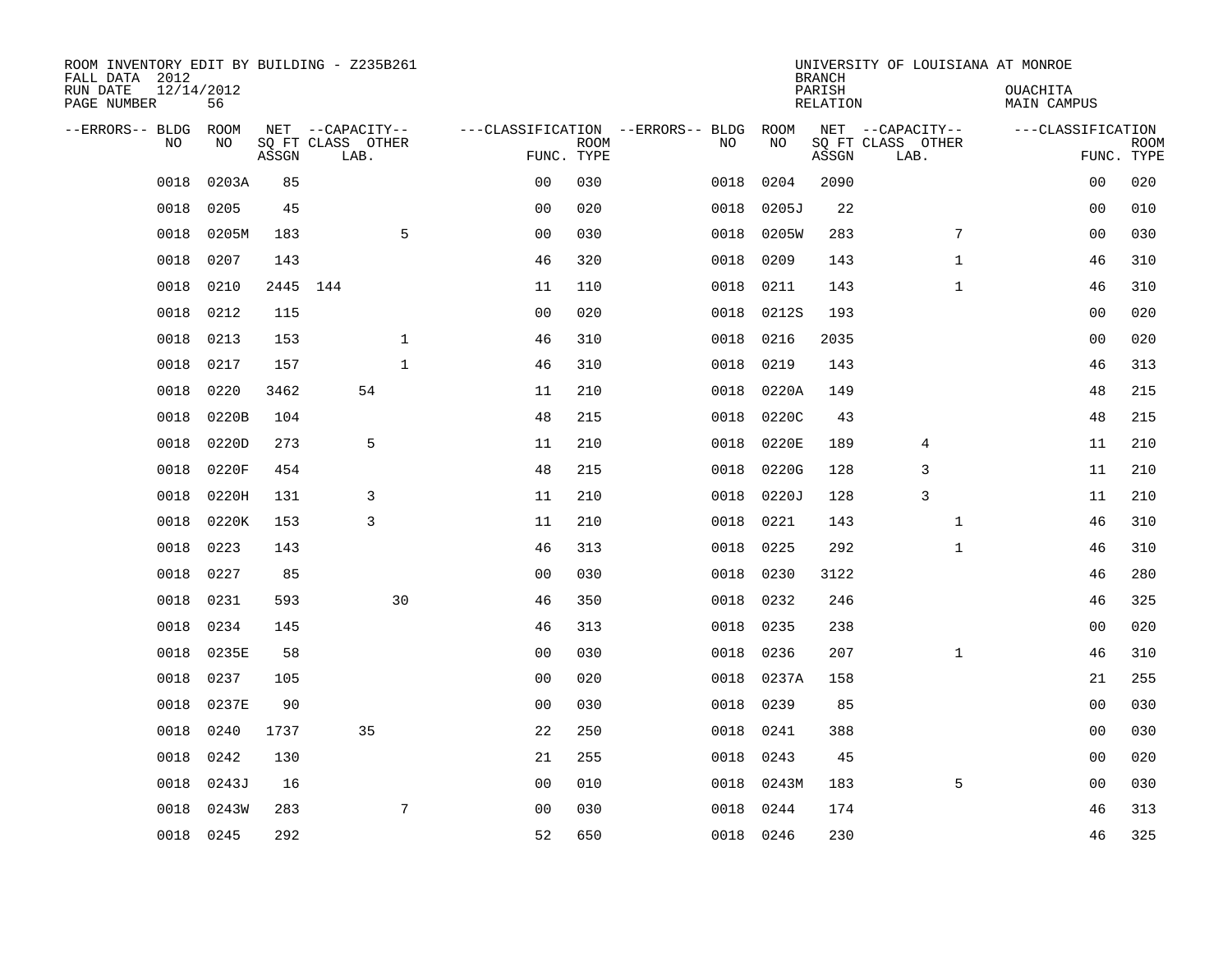| ROOM INVENTORY EDIT BY BUILDING - Z235B261<br>FALL DATA 2012<br>RUN DATE<br>PAGE NUMBER | 12/14/2012<br>57 |       |                                               |                |             |                                         |            | <b>BRANCH</b><br>PARISH<br><b>RELATION</b> | UNIVERSITY OF LOUISIANA AT MONROE             | OUACHITA<br><b>MAIN CAMPUS</b> |                           |
|-----------------------------------------------------------------------------------------|------------------|-------|-----------------------------------------------|----------------|-------------|-----------------------------------------|------------|--------------------------------------------|-----------------------------------------------|--------------------------------|---------------------------|
| --ERRORS-- BLDG<br>NO                                                                   | ROOM<br>NO       | ASSGN | NET --CAPACITY--<br>SQ FT CLASS OTHER<br>LAB. | FUNC. TYPE     | <b>ROOM</b> | ---CLASSIFICATION --ERRORS-- BLDG<br>NO | ROOM<br>NO | ASSGN                                      | NET --CAPACITY--<br>SQ FT CLASS OTHER<br>LAB. | ---CLASSIFICATION              | <b>ROOM</b><br>FUNC. TYPE |
| 0018                                                                                    | 0247             | 143   | $\mathbf{1}$                                  | 46             | 310         | 0018                                    | 0248       |                                            | 152<br>$\mathbf{1}$                           | 46                             | 310                       |
| 0018                                                                                    | 0250             | 152   | $\mathbf 1$                                   | 46             | 310         | 0018                                    | 0251       | 149                                        | $\mathbf{1}$                                  | 46                             | 310                       |
| 0018                                                                                    | 0252             | 1549  |                                               | 83             | 083         | 0018                                    | 0253       |                                            | 150<br>$\mathbf{1}$                           | 46                             | 310                       |
| 0018                                                                                    | 0254             | 412   |                                               | 0 <sub>0</sub> | 020         | 0018                                    | 0255       |                                            | $\mathbf{1}$<br>152                           | 46                             | 310                       |
| 0018                                                                                    | 0256             | 1436  | 29                                            | 21             | 250         | 0018                                    | 0257       |                                            | 150                                           | 46                             | 313                       |
| 0018                                                                                    | 0258             | 175   |                                               | 11             | 260         | 0018                                    | 0259       |                                            | $\mathbf{1}$<br>292                           | 46                             | 310                       |
| 0018                                                                                    | 0260             | 175   |                                               | 63             | 760         | 0018                                    | 0261       |                                            | $\mathbf{1}$<br>143                           | 46                             | 310                       |
| 0018                                                                                    | 0262             | 205   | $\mathbf{1}$                                  | 46             | 310         | 0018                                    | 0264       |                                            | 110                                           | 0 <sub>0</sub>                 | 020                       |
| 0018                                                                                    | 0264S            | 206   |                                               | 0 <sub>0</sub> | 020         | 0018                                    | 0270       |                                            | 232                                           | 0 <sub>0</sub>                 | 020                       |
| 0018                                                                                    | 0270A            | 495   |                                               | 0 <sub>0</sub> | 020         | 0018                                    | 0270B      |                                            | 233                                           | 52                             | 315                       |
| 0018                                                                                    | 0270C            | 315   |                                               | 64             | 315         | 0018                                    | 0270D      | 101                                        |                                               | 46                             | 315                       |
| 0018                                                                                    | 0270E            | 197   | 2                                             | 44             | 310         | 0018                                    |            | 0270F<br>1431                              | 12                                            | 60                             | 310                       |
| 0018                                                                                    | 0270G            | 220   | $\mathbf 1$                                   | 46             | 310         | 0018                                    | 0270H      |                                            | $\mathbf{1}$<br>207                           | 44                             | 310                       |
| 0018                                                                                    | 0270J            | 225   | $\mathbf 1$                                   | 44             | 310         | 0018                                    | 0270K      |                                            | 207<br>$\mathbf{1}$                           | 46                             | 310                       |
| 0018                                                                                    | 0270L            | 225   | $\mathbf{1}$                                  | 44             | 310         | 0018                                    |            | 0270M                                      | 225<br>$\mathbf{1}$                           | 44                             | 310                       |
| 0018                                                                                    | 0270N            | 207   | $\mathbf{1}$                                  | 44             | 310         | 0018                                    | 0270P      |                                            | $\mathbf{1}$<br>207                           | 44                             | 310                       |
| 0018                                                                                    | 02700            | 135   | $\mathbf{1}$                                  | 44             | 310         | 0018                                    |            | 0270R                                      | $\mathbf{1}$<br>128                           | 44                             | 310                       |
| 0018                                                                                    | 0270S            | 127   | $\mathbf{1}$                                  | 46             | 310         | 0018                                    | 0270T      |                                            | 362<br>$\mathbf{1}$                           | 60                             | 310                       |
| 0018                                                                                    | 0270U            | 120   |                                               | 46             | 315         | 0018                                    | 0270V      | 118                                        | $\mathbf{1}$                                  | 46                             | 310                       |
| 0018                                                                                    | 0270W            | 98    |                                               | 46             | 315         | 0018                                    | 0270X      | 154                                        |                                               | 46                             | 315                       |
| 0018                                                                                    | 0270Y            | 160   |                                               | 46             | 315         | 0018                                    | 0270Z      | 147                                        |                                               | 46                             | 315                       |
| 0018                                                                                    | 0300             | 265   | $\mathbf{1}$                                  | 46             | 310         | 0018                                    | 0301       |                                            | 593<br>8                                      | 46                             | 350                       |
| 0018                                                                                    | 0302             | 150   |                                               | 46             | 315         | 0018                                    | 0303       |                                            | 85                                            | 0 <sub>0</sub>                 | 030                       |
| 0018<br>9                                                                               | 0304             | 1700  | 3                                             | 22             | 250         | 0018                                    | 0304A      |                                            | 180<br>1                                      | 21                             | 250                       |
| 0018                                                                                    | 0305             | 388   |                                               | 0 <sub>0</sub> | 030         | 0018                                    | 0306       | 1197                                       |                                               | 83                             | 083                       |
|                                                                                         | 0018 0307        | 45    |                                               | 00             | 020         |                                         | 0018 0307J |                                            | 22                                            | 0 <sub>0</sub>                 | 010                       |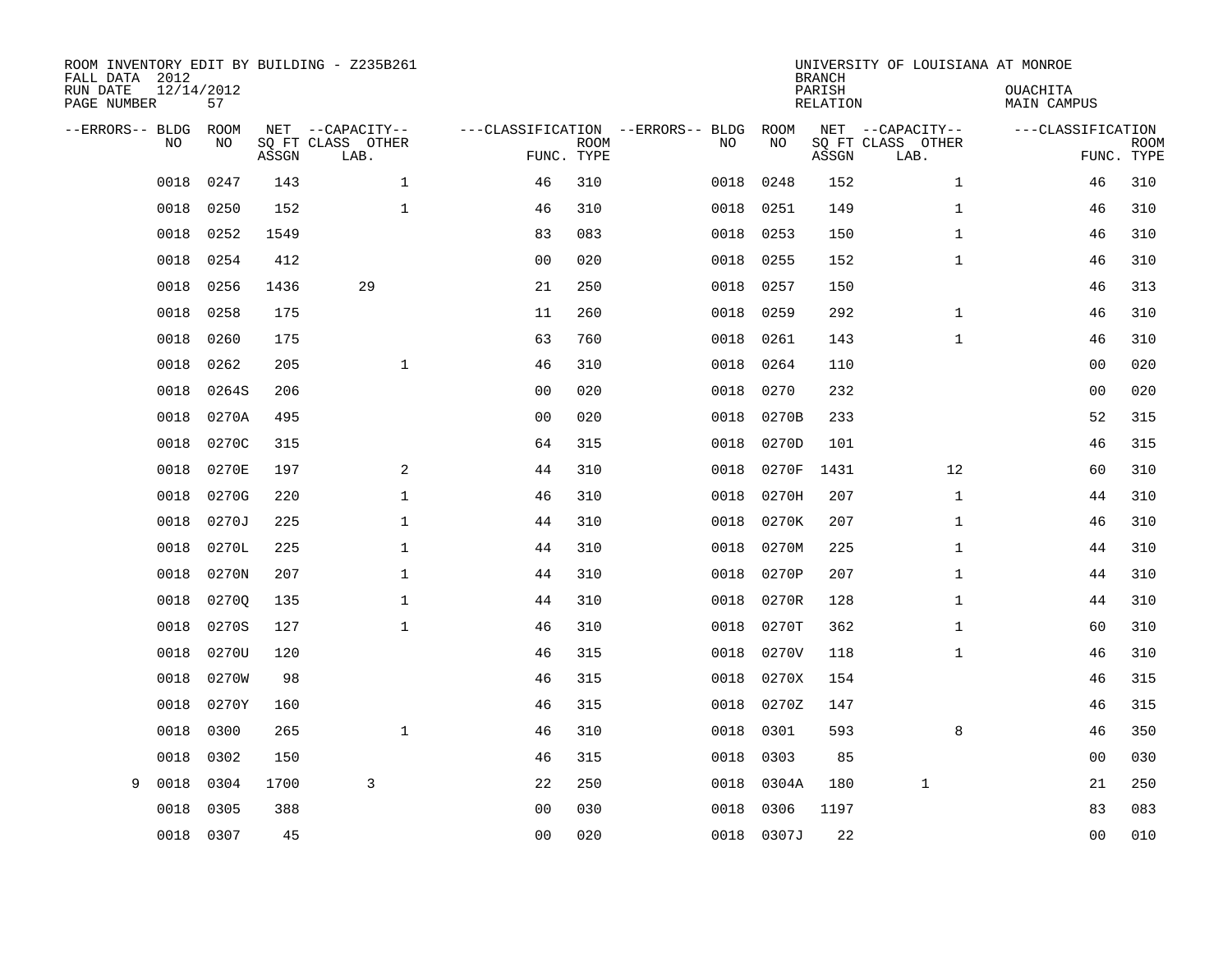| ROOM INVENTORY EDIT BY BUILDING - Z235B261<br>FALL DATA 2012 |                  |       |                           |                                   |             |   |      |            | <b>BRANCH</b>      | UNIVERSITY OF LOUISIANA AT MONROE |                                       |                           |
|--------------------------------------------------------------|------------------|-------|---------------------------|-----------------------------------|-------------|---|------|------------|--------------------|-----------------------------------|---------------------------------------|---------------------------|
| RUN DATE<br>PAGE NUMBER                                      | 12/14/2012<br>58 |       |                           |                                   |             |   |      |            | PARISH<br>RELATION |                                   | <b>OUACHITA</b><br><b>MAIN CAMPUS</b> |                           |
| --ERRORS-- BLDG                                              | <b>ROOM</b>      |       | NET --CAPACITY--          | ---CLASSIFICATION --ERRORS-- BLDG |             |   |      | ROOM       |                    | NET --CAPACITY--                  | ---CLASSIFICATION                     |                           |
| N <sub>O</sub>                                               | NO.              | ASSGN | SO FT CLASS OTHER<br>LAB. | FUNC. TYPE                        | <b>ROOM</b> |   | NO.  | NO         | ASSGN              | SQ FT CLASS OTHER<br>LAB.         |                                       | <b>ROOM</b><br>FUNC. TYPE |
| 0018                                                         | 0307M            | 183   | 5                         | 0 <sub>0</sub>                    | 030         |   | 0018 | 0307W      | 283                | 7                                 | 00                                    | 030                       |
| 0018                                                         | 0308             | 1550  |                           | 0 <sub>0</sub>                    | 020         |   | 0018 | 0310       | 187                | $\mathbf{1}$                      | 46                                    | 310                       |
| 0018                                                         | 0312             | 146   |                           | 21                                | 260         |   | 0018 | 0313       | 593                |                                   | 11                                    | 260                       |
| 0018                                                         | 0314             | 233   |                           | 63                                | 760         |   | 0018 | 0315       | 212                |                                   | 11                                    | 260                       |
| 0018                                                         | 0316             | 204   | $\mathbf{1}$              | 46                                | 310         |   | 0018 | 0317       | 400                | 2                                 | 21                                    | 250                       |
| 0018                                                         | 0318             | 1450  |                           | 0 <sub>0</sub>                    | 020         |   | 0018 | 0319       | 295                |                                   | 11                                    | 260                       |
| 0018                                                         | 0321             | 110   |                           | 0 <sub>0</sub>                    | 020         |   | 0018 | 0323       | 2070               |                                   | 0 <sub>0</sub>                        | 020                       |
| 0018                                                         | 0324             | 204   | $\mathbf{1}$              | 46                                | 310         |   | 0018 | 0325       | 2073               |                                   | 0 <sub>0</sub>                        | 020                       |
| 0018                                                         | 0326             | 201   | $\mathbf{1}$              | 21                                | 260         |   | 0018 | 0328S      | 173                |                                   | 0 <sub>0</sub>                        | 020                       |
| 0018                                                         | 0329             | 238   |                           | 0 <sub>0</sub>                    | 020         |   |      | 0018 0329E | 58                 |                                   | 00                                    | 020                       |
| 0018                                                         | 0330             | 130   |                           | 46                                | 315         |   | 0018 | 0331       | 140                |                                   | 0 <sub>0</sub>                        | 020                       |
| 0018                                                         | 0331E            | 90    |                           | 0 <sub>0</sub>                    | 020         |   | 0018 | 0332       | 162                | $\mathbf{1}$                      | 11                                    | 260                       |
| 0018                                                         | 0334S            | 210   |                           | 0 <sub>0</sub>                    | 020         |   | 0018 | 0335       | 144                |                                   | 0 <sub>0</sub>                        | 030                       |
| 0018                                                         | 0339             | 85    |                           | 0 <sub>0</sub>                    | 030         |   | 0018 | 0340       |                    | 3650 100                          | 11                                    | 110                       |
| 0018                                                         | 0341             | 388   |                           | 00                                | 030         | 9 | 0018 | 0342       | 1762               | $\overline{c}$                    | 21                                    | 250                       |
| 0018                                                         | 0343             | 45    |                           | 0 <sub>0</sub>                    | 020         |   | 0018 | 0343J      | 16                 |                                   | 00                                    | 010                       |
| 0018                                                         | 0343M            | 183   | 5                         | 0 <sub>0</sub>                    | 030         |   | 0018 | 0343W      | 283                | 7                                 | 00                                    | 030                       |
| 0018                                                         | 0344             | 204   | $\mathbf{1}$              | 46                                | 310         |   | 0018 | 0345       | 292                | 5                                 | 52                                    | 650                       |
| 0018                                                         | 0346             | 1317  |                           | 81                                | 081         |   | 0018 | 0347       | 143                |                                   | 21                                    | 255                       |
| 0018                                                         | 0348             | 203   |                           | 81                                | 081         |   | 0018 | 0350       | 1150               | 48                                | 11                                    | 110                       |
| 0018<br>9                                                    | 0352             | 1580  | $\mathbf{1}$              | 11                                | 220         |   | 0018 | 0354       | 146                | $\mathbf{1}$                      | 46                                    | 310                       |
| 0018                                                         | 0356             | 208   | $\mathbf 1$               | 46                                | 325         |   | 0018 | 0358       | 180                | $\mathbf{1}$                      | 46                                    | 320                       |
| 0018                                                         | 0360             | 162   | $\mathbf{1}$              | 46                                | 310         |   | 0018 | 0362       | 204                | $\mathbf{1}$                      | 46                                    | 310                       |
| 0018                                                         | 0364             | 1370  | $\mathbf{1}$              | 21                                | 250         | 9 | 0018 | 0366       | 1370               | 3                                 | 21                                    | 250                       |
| 0018                                                         | 0368             | 204   | $\mathbf{1}$              | 46                                | 310         |   | 0018 | 0369       | 357                | $\mathbf 1$                       | 11                                    | 260                       |
| 0018                                                         | 0369A            | 147   | $\mathbf{1}$              | 11                                | 260         |   |      | 0018 0369B | 141                | $\mathbf{1}$                      | 11                                    | 260                       |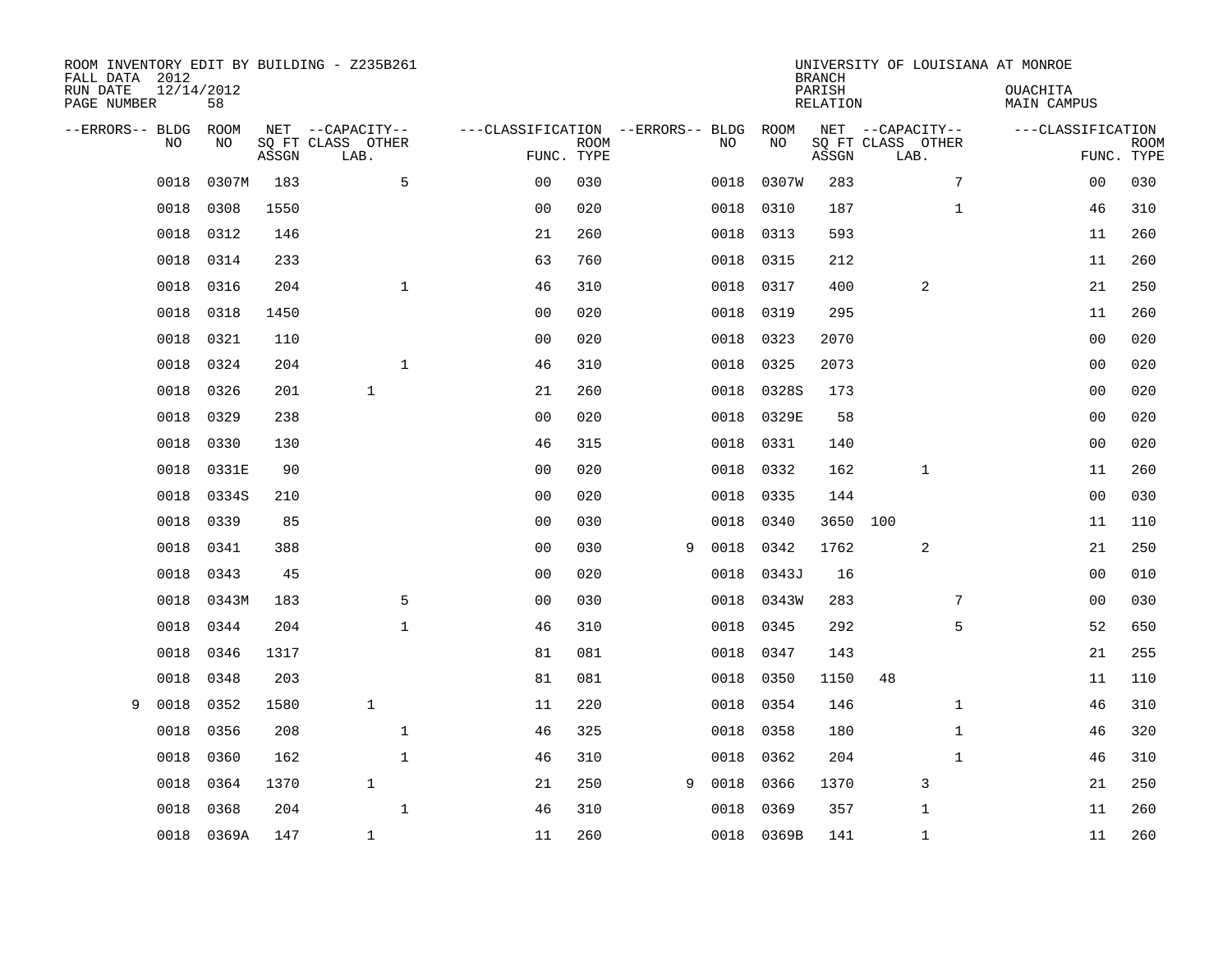| FALL DATA 2012          |      |                  |       | ROOM INVENTORY EDIT BY BUILDING - Z235B261 |                                   |             |   |      |             | <b>BRANCH</b>                  | UNIVERSITY OF LOUISIANA AT MONROE                                         |                                       |                           |
|-------------------------|------|------------------|-------|--------------------------------------------|-----------------------------------|-------------|---|------|-------------|--------------------------------|---------------------------------------------------------------------------|---------------------------------------|---------------------------|
| RUN DATE<br>PAGE NUMBER |      | 12/14/2012<br>59 |       |                                            |                                   |             |   |      |             | PARISH<br><b>RELATION</b>      |                                                                           | <b>OUACHITA</b><br><b>MAIN CAMPUS</b> |                           |
| --ERRORS-- BLDG         | NO.  | ROOM<br>NO.      |       | NET --CAPACITY--                           | ---CLASSIFICATION --ERRORS-- BLDG |             |   | NO.  | ROOM<br>NO  |                                | NET --CAPACITY--                                                          | ---CLASSIFICATION                     |                           |
|                         |      |                  | ASSGN | SQ FT CLASS OTHER<br>LAB.                  | FUNC. TYPE                        | <b>ROOM</b> |   |      |             | ASSGN                          | SQ FT CLASS OTHER<br>LAB.                                                 |                                       | <b>ROOM</b><br>FUNC. TYPE |
|                         | 0018 | 0369C            | 254   | $\mathbf{1}$                               | 11                                | 260         |   | 0018 | 0370        | 204                            | $\mathbf{1}$                                                              | 46                                    | 310                       |
|                         | 0018 | 0371             | 110   |                                            | 0 <sub>0</sub>                    | 020         |   | 0018 | 0372        | 1382                           | 4                                                                         | 21                                    | 250                       |
|                         | 0018 | 0373S            | 210   |                                            | 0 <sub>0</sub>                    | 020         | 9 | 0018 | 0376        | 1416                           | 3                                                                         | 21                                    | 250                       |
|                         | 0018 | 0378             | 204   | $\mathbf{1}$                               | 46                                | 310         |   | 0018 | 0380        | 204                            | $\mathbf{1}$                                                              | 46                                    | 310                       |
| 9                       | 0018 | 0382             | 1370  | 3                                          | 21                                | 250         | 9 | 0018 | 0384        | 1370                           | 3                                                                         | 21                                    | 250                       |
|                         | 0018 | 0386             | 204   | $\mathbf{1}$                               | 46                                | 310         |   | 0018 | 0389        | 85                             |                                                                           | 0 <sub>0</sub>                        | 030                       |
|                         | 0018 | 0390             | 1180  |                                            | 82                                | 082         |   | 0018 | 0391        | 104                            | $\mathbf{1}$                                                              | 46                                    | 310                       |
|                         | 0018 | 0392             | 1127  | 3                                          | 11                                | 260         |   |      | 0018 0393   | 181                            | $\mathbf{1}$                                                              | 46                                    | 310                       |
|                         |      | 0018 A0270A      | 416   |                                            | 82                                | 082         |   |      | 0018 B0270B | 313<br>TOTAL NUMBER CLASSROOMS | TOTAL NET ASSIGN SO. FT. IN ROOM FILE<br>TOTAL NUMBER COMPUTER CLASSROOMS | 52<br>95,505<br>6                     | 315                       |
|                         |      |                  |       |                                            |                                   |             |   |      |             | TOTAL NUMBER LABS 210          | TOTAL NUMBER SPECIAL LABS 220                                             | 7<br>$\mathbf{1}$                     |                           |
|                         | 0019 | 0101             | 121   |                                            | 0 <sub>0</sub>                    | 020         |   |      | 0019 0102   | 126                            | 3                                                                         | 57                                    | 880                       |
|                         | 0019 | 0103             | 329   | 21                                         | 57                                | 880         |   | 0019 | 0104        | 50                             | $\mathbf{1}$                                                              | 0 <sub>0</sub>                        | 030                       |
|                         | 0019 | 0105             | 65    | 2                                          | 57                                | 310         |   | 0019 | 0106        | 65                             | $\mathbf{1}$                                                              | 57                                    | 310                       |
|                         | 0019 | 0107             | 94    |                                            | 57                                | 315         |   | 0019 | 0108        | 147                            | 3                                                                         | 57                                    | 855                       |
|                         | 0019 | 0109             | 52    | $\mathbf{1}$                               | 0 <sub>0</sub>                    | 030         |   | 0019 | 0110        | 108                            |                                                                           | 57                                    | 855                       |
|                         | 0019 | 0111             | 88    | 2                                          | 57                                | 850         |   | 0019 | 0112        | 115                            | 2                                                                         | 57                                    | 830                       |
|                         | 0019 | 0113             | 30    |                                            | 57                                | 835         |   | 0019 | 0114        | 30                             |                                                                           | 57                                    | 835                       |
|                         | 0019 | 0115             | 9     |                                            | 57                                | 835         |   | 0019 | 0116        | 55                             | $\mathbf{1}$                                                              | 00                                    | 030                       |
|                         | 0019 | 0117             | 106   | 3                                          | 57                                | 850         |   | 0019 | 0118        | 109                            | 3                                                                         | 57                                    | 850                       |
|                         | 0019 | 0119             | 109   | 3                                          | 57                                | 850         |   | 0019 | 0120        | 106                            | 3                                                                         | 57                                    | 850                       |
|                         | 0019 | 0121             | 97    | 2                                          | 57                                | 310         |   | 0019 | 0122        | 58                             | $\overline{a}$                                                            | 57                                    | 830                       |
|                         | 0019 | 0123             | 303   | 5                                          | 57                                | 860         |   | 0019 | 0124        | 9                              |                                                                           | 00                                    | 030                       |
|                         | 0019 | 0125             | 9     |                                            | 0 <sub>0</sub>                    | 030         |   | 0019 | 0126        | 369                            |                                                                           | 00                                    | 020                       |
|                         |      | 0019 0127        | 355   |                                            | 0 <sub>0</sub>                    | 020         |   |      | 0019 0128   | 84                             | 4                                                                         | 53                                    | 315                       |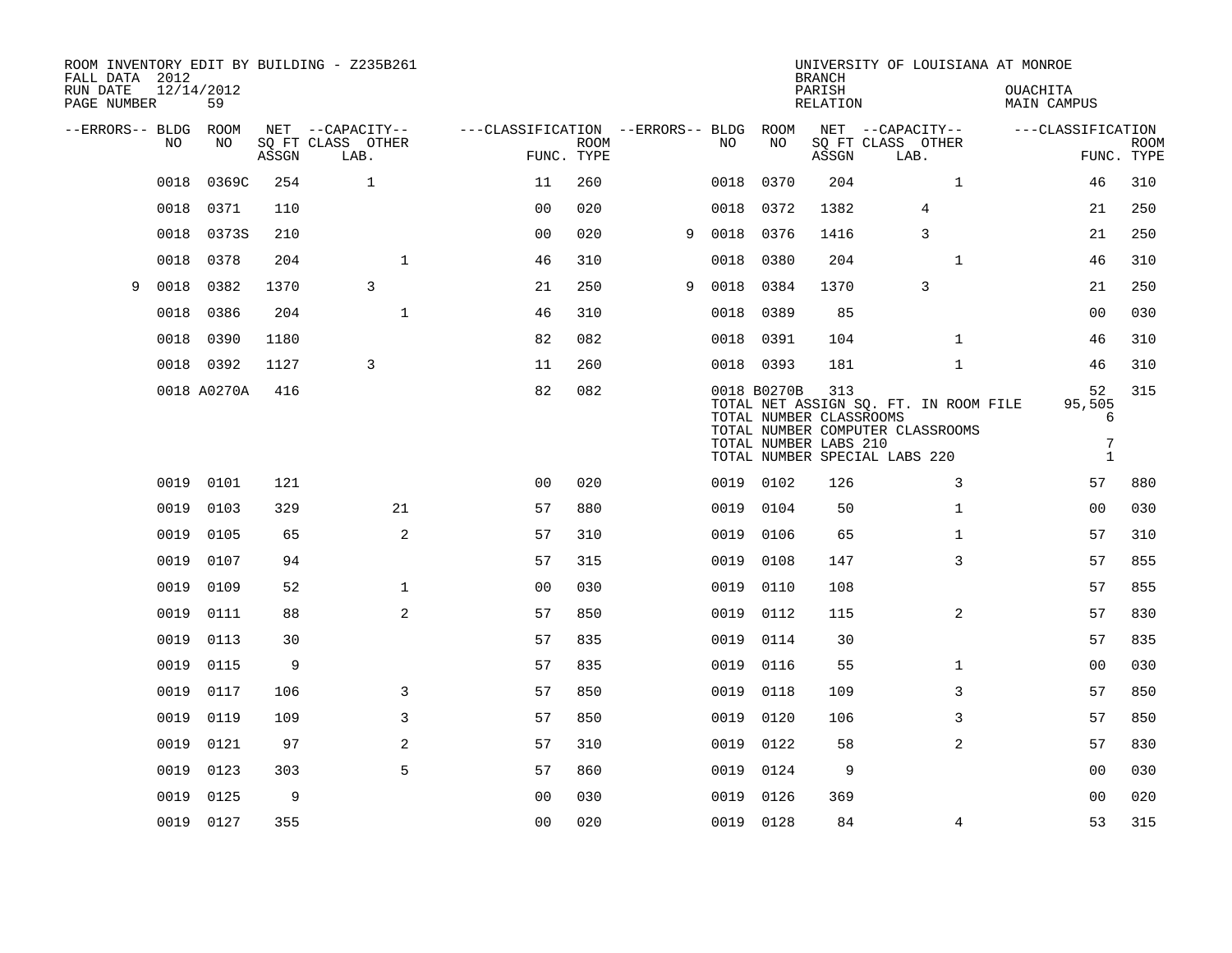| ROOM INVENTORY EDIT BY BUILDING - Z235B261<br>FALL DATA 2012 |           |       |                           |                |      |                                        |           | <b>BRANCH</b>                                          | UNIVERSITY OF LOUISIANA AT MONROE                                                                          |                                |                           |
|--------------------------------------------------------------|-----------|-------|---------------------------|----------------|------|----------------------------------------|-----------|--------------------------------------------------------|------------------------------------------------------------------------------------------------------------|--------------------------------|---------------------------|
| RUN DATE<br>12/14/2012<br>PAGE NUMBER                        | 60        |       |                           |                |      |                                        |           | PARISH<br>RELATION                                     |                                                                                                            | OUACHITA<br><b>MAIN CAMPUS</b> |                           |
| --ERRORS-- BLDG ROOM                                         |           |       | NET --CAPACITY--          |                |      | ---CLASSIFICATION --ERRORS-- BLDG ROOM |           |                                                        | NET --CAPACITY--                                                                                           | ---CLASSIFICATION              |                           |
| NO                                                           | NO        | ASSGN | SO FT CLASS OTHER<br>LAB. | FUNC. TYPE     | ROOM | NO                                     | NO        | ASSGN                                                  | SQ FT CLASS OTHER<br>LAB.                                                                                  |                                | <b>ROOM</b><br>FUNC. TYPE |
| 0019                                                         | 0129      | 176   |                           | 0 <sub>0</sub> | 020  | 0019                                   | 0130      | 309                                                    | 11                                                                                                         | 53                             | 880                       |
|                                                              | 0019 0131 | 143   | $\mathbf{1}$              | 53             | 310  |                                        | 0019 0132 | 125                                                    | 2                                                                                                          | 53                             | 310                       |
| 0019                                                         | 0133      | 306   | 18                        | 53             | 315  |                                        | 0019 0134 | 95                                                     |                                                                                                            | 53                             | 315                       |
| 0019                                                         | 0135      | 110   |                           | 53             | 315  |                                        | 0019 0136 | 163                                                    | $\mathbf{1}$                                                                                               | 53                             | 314                       |
| 0019                                                         | 0137      | 167   | $\mathbf{1}$              | 53             | 314  |                                        | 0019 0138 | 95                                                     | $\mathbf{1}$                                                                                               | 53                             | 320                       |
| 0019                                                         | 0139      | 95    | $\mathbf{1}$              | 53             | 320  |                                        | 0019 0140 | 202                                                    | $\mathbf{1}$                                                                                               | 53                             | 325                       |
| 0019                                                         | 0141      | 244   | 12                        | 53             | 350  |                                        | 0019 0142 | 145                                                    | 2                                                                                                          | 00                             | 030                       |
| 0019                                                         | 0143      | 145   | 2                         | 00             | 030  |                                        | 0019 0144 | 33                                                     |                                                                                                            | 00                             | 030                       |
|                                                              | 0019 0145 | 352   |                           | 0 <sub>0</sub> | 020  |                                        | 0019 0146 | 14<br>TOTAL NUMBER CLASSROOMS<br>TOTAL NUMBER LABS 210 | TOTAL NET ASSIGN SQ. FT. IN ROOM FILE<br>TOTAL NUMBER COMPUTER CLASSROOMS<br>TOTAL NUMBER SPECIAL LABS 220 | 00<br>4,232                    | 030                       |
|                                                              | 0020 0101 | 252   | 15                        | 52             | 525  |                                        | 0020 0102 | 143                                                    | 2                                                                                                          | 52                             | 525                       |
| 0020                                                         | 0103      | 59    | $\mathbf{1}$              | 0 <sub>0</sub> | 030  |                                        | 0020 0104 | 59                                                     | $\mathbf{1}$                                                                                               | 00                             | 030                       |
|                                                              | 0020 0105 | 13    |                           | 0 <sub>0</sub> | 030  |                                        | 0020 0106 | 13<br>TOTAL NUMBER CLASSROOMS<br>TOTAL NUMBER LABS 210 | TOTAL NET ASSIGN SQ. FT. IN ROOM FILE<br>TOTAL NUMBER COMPUTER CLASSROOMS<br>TOTAL NUMBER SPECIAL LABS 220 | 00 <sub>o</sub><br>395         | 030                       |
|                                                              | 0021 0101 | 34    |                           | 0 <sub>0</sub> | 030  |                                        | 0021 0102 | 37                                                     |                                                                                                            | 0 <sub>0</sub>                 | 020                       |
|                                                              | 0021 0103 | 236   | $\overline{4}$            | 52             | 525  |                                        | 0021 0104 | 285                                                    | 10                                                                                                         | 52                             | 525                       |
|                                                              | 0021 0105 | 55    |                           | 93             | 665  |                                        | 0021 0106 | 139                                                    | 2                                                                                                          | 93                             | 660                       |
|                                                              | 0021 0201 | 34    |                           | 0 <sub>0</sub> | 030  |                                        | 0021 0202 | 57                                                     | 3                                                                                                          | 52                             | 525                       |
|                                                              | 0021 0203 | 48    | $\mathbf{1}$              | 52             | 525  |                                        | 0021 0205 | 209                                                    | 2                                                                                                          | 52                             | 525                       |
|                                                              | 0021 0206 | 86    |                           | 0 <sub>0</sub> | 020  |                                        | 0021 0207 | 64<br>TOTAL NUMBER CLASSROOMS<br>TOTAL NUMBER LABS 210 | TOTAL NET ASSIGN SQ. FT. IN ROOM FILE<br>TOTAL NUMBER COMPUTER CLASSROOMS<br>TOTAL NUMBER SPECIAL LABS 220 | 52<br>1,093                    | 525                       |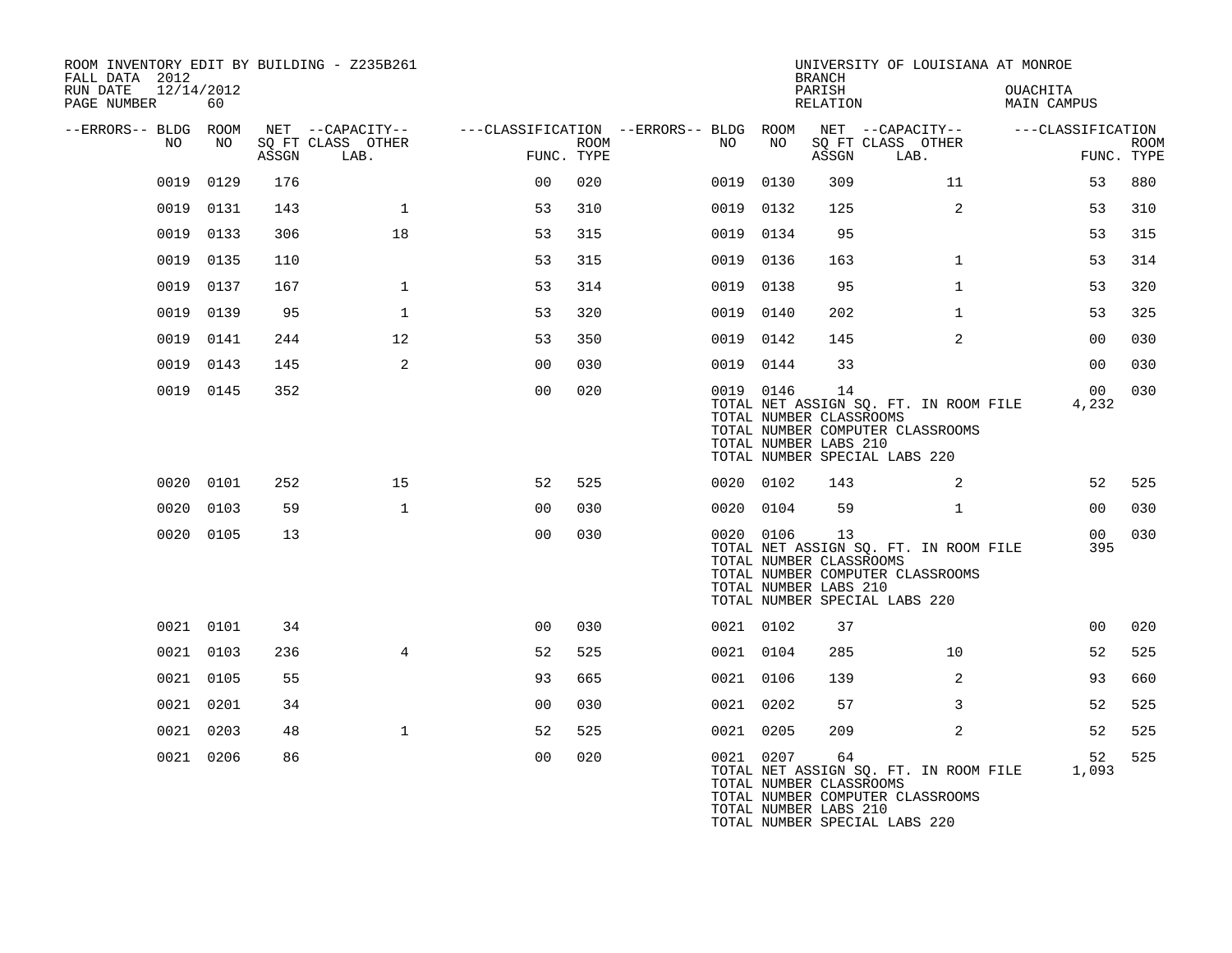| ROOM INVENTORY EDIT BY BUILDING - Z235B261<br>FALL DATA 2012 |                  |       |                           |                                        |                    |           |            | <b>BRANCH</b>                                           | UNIVERSITY OF LOUISIANA AT MONROE                                                                          |                                |                           |
|--------------------------------------------------------------|------------------|-------|---------------------------|----------------------------------------|--------------------|-----------|------------|---------------------------------------------------------|------------------------------------------------------------------------------------------------------------|--------------------------------|---------------------------|
| RUN DATE<br>PAGE NUMBER                                      | 12/14/2012<br>61 |       |                           |                                        |                    |           |            | PARISH<br>RELATION                                      |                                                                                                            | <b>OUACHITA</b><br>MAIN CAMPUS |                           |
| --ERRORS-- BLDG ROOM                                         |                  |       | NET --CAPACITY--          | ---CLASSIFICATION --ERRORS-- BLDG ROOM |                    |           |            |                                                         | NET --CAPACITY--                                                                                           | ---CLASSIFICATION              |                           |
| NO                                                           | NO               | ASSGN | SQ FT CLASS OTHER<br>LAB. |                                        | ROOM<br>FUNC. TYPE | NO.       | NO         | ASSGN                                                   | SQ FT CLASS OTHER<br>LAB.                                                                                  |                                | <b>ROOM</b><br>FUNC. TYPE |
| 0022                                                         | 0100             | 310   | 2                         | 63                                     | 310                | 0022 0101 |            | 147                                                     | 5                                                                                                          | 63                             | 350                       |
| 0022                                                         | 0102             | 213   |                           | 11                                     | 731                | 0022 0103 |            | 135                                                     | $\mathbf{1}$                                                                                               | 63                             | 325                       |
| 0022                                                         | 0104             | 20    |                           | 63                                     | 315                | 0022 0105 |            | 13                                                      |                                                                                                            | 0 <sub>0</sub>                 | 030                       |
| 0022                                                         | 0106             | 45    | $\mathbf 1$               | 63                                     | 315                | 0022 0107 |            | 46                                                      | $\mathbf{1}$                                                                                               | 63                             | 315                       |
| 0022                                                         | 0108             | 553   | 5                         | 63                                     | 315                | 0022 0109 |            | 54                                                      |                                                                                                            | 63                             | 315                       |
|                                                              | 0022 0110        | 10    |                           | 63                                     | 315                |           | 0022 0111  | 80<br>TOTAL NUMBER CLASSROOMS<br>TOTAL NUMBER LABS 210  | TOTAL NET ASSIGN SQ. FT. IN ROOM FILE<br>TOTAL NUMBER COMPUTER CLASSROOMS<br>TOTAL NUMBER SPECIAL LABS 220 | 63<br>1,613                    | 315                       |
|                                                              | 0023 0100        | 208   |                           | 0 <sub>0</sub>                         | 020                | 0023 0101 |            | 477                                                     | 8                                                                                                          | 11                             | 550                       |
| 0023                                                         | 0102             | 271   |                           | 11                                     | 555                | 0023 0103 |            | 271                                                     | 14                                                                                                         | 11                             | 550                       |
| 0023                                                         | 0104             | 550   | 10                        | 11                                     | 550                | 0023      | 0105       | 577                                                     | 10                                                                                                         | 11                             | 550                       |
| 0023                                                         | 0106             | 495   | 8                         | 11                                     | 550                | 0023 0107 |            | 160                                                     | $\mathbf{1}$                                                                                               | 46                             | 310                       |
| 0023                                                         | 0108             | 135   | $\mathbf{1}$              | 11                                     | 555                | 0023 0109 |            | 133                                                     | $\mathbf{1}$                                                                                               | 11                             | 555                       |
| 0023                                                         | 0110             | 58    | $\mathbf{1}$              | 11                                     | 555                | 0023 0111 |            | 144                                                     |                                                                                                            | 11                             | 555                       |
|                                                              | 0023 0112        | 17    |                           | 0 <sub>0</sub>                         | 030                | 0023 0113 |            | 190<br>TOTAL NUMBER CLASSROOMS<br>TOTAL NUMBER LABS 210 | TOTAL NET ASSIGN SQ. FT. IN ROOM FILE<br>TOTAL NUMBER COMPUTER CLASSROOMS<br>TOTAL NUMBER SPECIAL LABS 220 | 11<br>3,461                    | 555                       |
|                                                              | 0101 0100        | 1200  |                           | 81                                     | 081                |           | 0101 0100A | 264                                                     |                                                                                                            | 81                             | 081                       |
|                                                              | 0101 0100B       | 264   |                           | 81                                     | 081                | 0101 0101 |            | 466                                                     | 12                                                                                                         | 81                             | 081                       |
|                                                              | 0101 0102        | 270   | 12                        | 81                                     | 081                | 0101 0103 |            | 243                                                     | $\mathbf{1}$                                                                                               | 81                             | 081                       |
|                                                              | 0101 0103A       | 98    |                           | 81                                     | 081                | 0101 0104 |            | 146                                                     |                                                                                                            | 81                             | 081                       |
|                                                              | 0101 0105        | 141   | $\mathbf{1}$              | 81                                     | 081                | 0101 0106 |            | 107                                                     | $\mathbf{1}$                                                                                               | 81                             | 081                       |
|                                                              | 0101 0107        | 107   | $\mathbf{1}$              | 81                                     | 081                | 0101 0108 |            | 107                                                     | $\mathbf{1}$                                                                                               | 81                             | 081                       |
|                                                              | 0101 0109        | 106   | $\mathbf 1$               | 81                                     | 081                | 0101 0110 |            | 29                                                      | $\mathbf{1}$                                                                                               | 81                             | 081                       |
|                                                              | 0101 0111        | 105   | $\mathbf 1$               | 81                                     | 081                | 0101 0112 |            | 105                                                     | $\mathbf{1}$                                                                                               | 81                             | 081                       |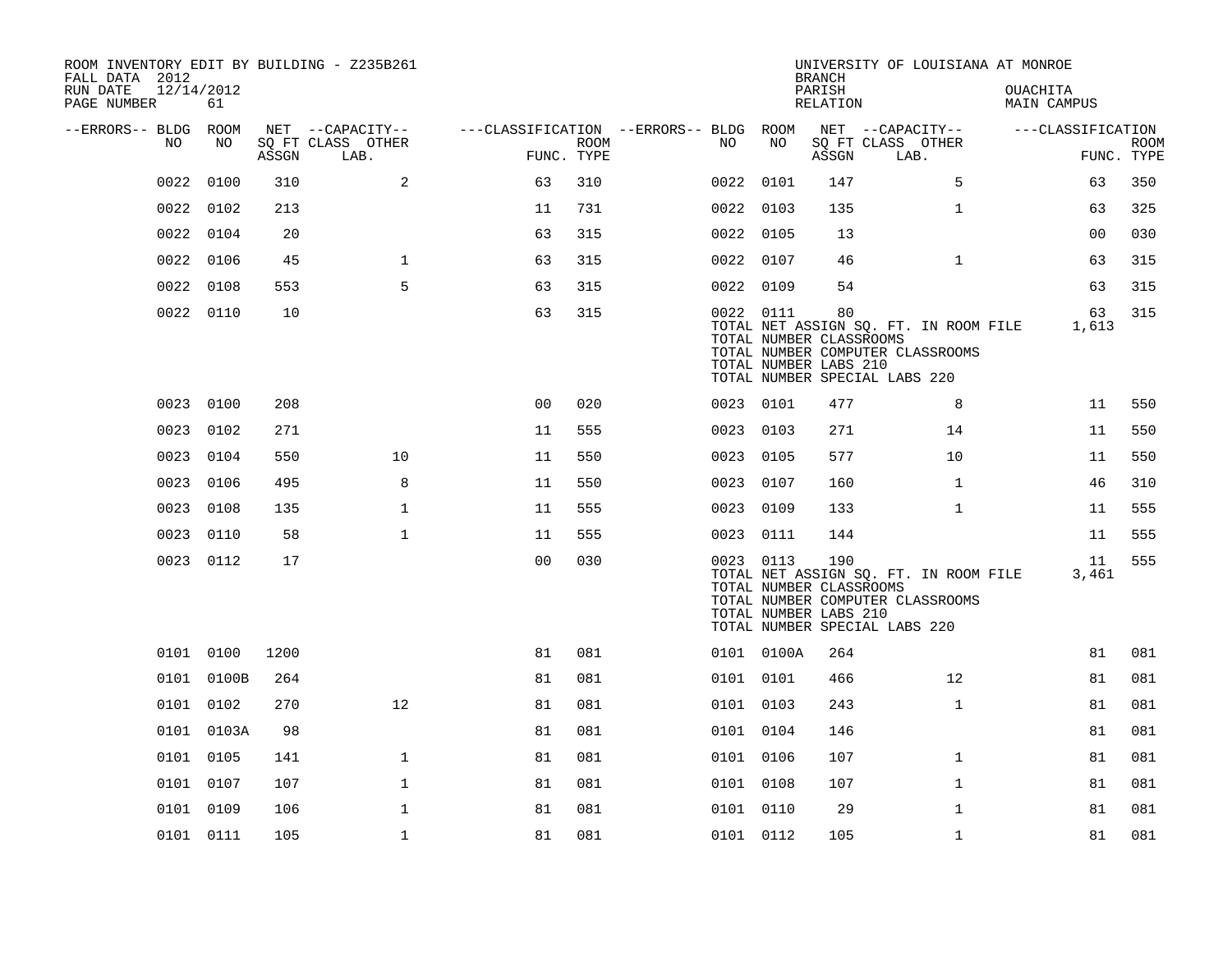| ROOM INVENTORY EDIT BY BUILDING - Z235B261<br>FALL DATA 2012 |                  |       |                           |                |      |                                        |            | <b>BRANCH</b>                                          | UNIVERSITY OF LOUISIANA AT MONROE                                                                          |                                |                           |
|--------------------------------------------------------------|------------------|-------|---------------------------|----------------|------|----------------------------------------|------------|--------------------------------------------------------|------------------------------------------------------------------------------------------------------------|--------------------------------|---------------------------|
| RUN DATE<br>PAGE NUMBER                                      | 12/14/2012<br>62 |       |                           |                |      |                                        |            | PARISH<br>RELATION                                     |                                                                                                            | <b>OUACHITA</b><br>MAIN CAMPUS |                           |
| --ERRORS-- BLDG ROOM                                         |                  |       | NET --CAPACITY--          |                |      | ---CLASSIFICATION --ERRORS-- BLDG ROOM |            |                                                        | NET --CAPACITY--                                                                                           | ---CLASSIFICATION              |                           |
| NO                                                           | NO               | ASSGN | SQ FT CLASS OTHER<br>LAB. | FUNC. TYPE     | ROOM | NO                                     | NO         | ASSGN                                                  | SQ FT CLASS OTHER<br>LAB.                                                                                  |                                | <b>ROOM</b><br>FUNC. TYPE |
|                                                              | 0101 0113        | 39    |                           | 81             | 081  |                                        | 0101 0114  | 40                                                     |                                                                                                            | 81                             | 081                       |
|                                                              | 0101 0115        | 583   | 36                        | 81             | 081  | 0101 0116                              |            | 24                                                     |                                                                                                            | 81                             | 081                       |
|                                                              | 0101 0117        | 200   | $\overline{4}$            | 81             | 081  |                                        | 0101 0118  | 279                                                    |                                                                                                            | 81                             | 081                       |
|                                                              | 0101 0119        | 564   | 20                        | 81             | 081  | 0101 0120                              |            | 1110                                                   | 20                                                                                                         | 81                             | 081                       |
|                                                              | 0101 0121        | 205   | 3                         | 81             | 081  |                                        | 0101 0122  | 222                                                    |                                                                                                            | 81                             | 081                       |
|                                                              | 0101 0123        | 24    |                           | 81             | 081  | 0101 0200                              |            | 1164                                                   |                                                                                                            | 81                             | 081                       |
|                                                              | 0101 0200A       | 264   |                           | 81             | 081  |                                        | 0101 0200B | 264                                                    |                                                                                                            | 81                             | 081                       |
| 0101                                                         | 0200C            | 36    |                           | 81             | 081  | 0101 0201                              |            | 1251                                                   | 20                                                                                                         | 81                             | 081                       |
|                                                              | 0101 0202        | 128   |                           | 81             | 081  | 0101 0203                              |            | 105                                                    | $\mathbf{1}$                                                                                               | 81                             | 081                       |
|                                                              | 0101 0204        | 999   | 20                        | 81             | 081  | 0101 0205                              |            | 132                                                    | $\mathbf{1}$                                                                                               | 81                             | 081                       |
|                                                              | 0101 0206        | 132   | $\mathbf{1}$              | 81             | 081  |                                        | 0101 0207  | 30                                                     | $\mathbf{1}$                                                                                               | 81                             | 081                       |
| 0101                                                         | 0208             | 194   | $\overline{4}$            | 81             | 081  | 0101 0209                              |            | 825                                                    | 60                                                                                                         | 81                             | 081                       |
|                                                              | 0101 0210        | 372   |                           | 81             | 081  |                                        | 0101 0211  | 1140                                                   | 15                                                                                                         | 81                             | 081                       |
|                                                              | 0101 0212        | 48    |                           | 81             | 081  |                                        | 0101 0212A | 24<br>TOTAL NUMBER CLASSROOMS<br>TOTAL NUMBER LABS 210 | TOTAL NET ASSIGN SQ. FT. IN ROOM FILE<br>TOTAL NUMBER COMPUTER CLASSROOMS<br>TOTAL NUMBER SPECIAL LABS 220 | 81<br>14,156                   | 081                       |
|                                                              | 0102 0101        | 428   |                           | 0 <sub>0</sub> | 020  | 0102 0102                              |            | 250                                                    | 8                                                                                                          | 46                             | 350                       |
|                                                              | 0102 0103        | 263   | $\mathbf{1}$              | 46             | 325  |                                        | 0102 0104  | 445                                                    | $\mathbf{1}$                                                                                               | 46                             | 310                       |
|                                                              | 0102 0105        | 262   | 2                         | 46             | 313  | 0102 0106                              |            | 293                                                    | $\mathbf{1}$                                                                                               | 46                             | 310                       |
|                                                              | 0102 0107        | 496   |                           | 0 <sub>0</sub> | 020  |                                        | 0102 0108  | 413                                                    |                                                                                                            | 0 <sub>0</sub>                 | 030                       |
|                                                              | 0102 0109        | 140   |                           | 0 <sub>0</sub> | 030  | 0102 0110                              |            | 911                                                    | 54                                                                                                         | 11                             | 210                       |
|                                                              | 0102 0111        | 628   | 12                        | 11             | 210  | 0102 0112                              |            | 401                                                    |                                                                                                            | 0 <sub>0</sub>                 | 020                       |
|                                                              | 0102 0113        | 871   | 40                        | 11             | 210  | 0102 0114                              |            | 290                                                    |                                                                                                            | 0 <sub>0</sub>                 | 020                       |
|                                                              | 0102 0115        | 869   | 18                        | 11             | 210  |                                        | 0102 0116  | 237                                                    | $\mathbf{1}$                                                                                               | 48                             | 215                       |
|                                                              | 0102 0117        | 185   | $\overline{4}$            | 0 <sub>0</sub> | 030  | 0102 0118                              |            | 41                                                     |                                                                                                            | 0 <sub>0</sub>                 | 020                       |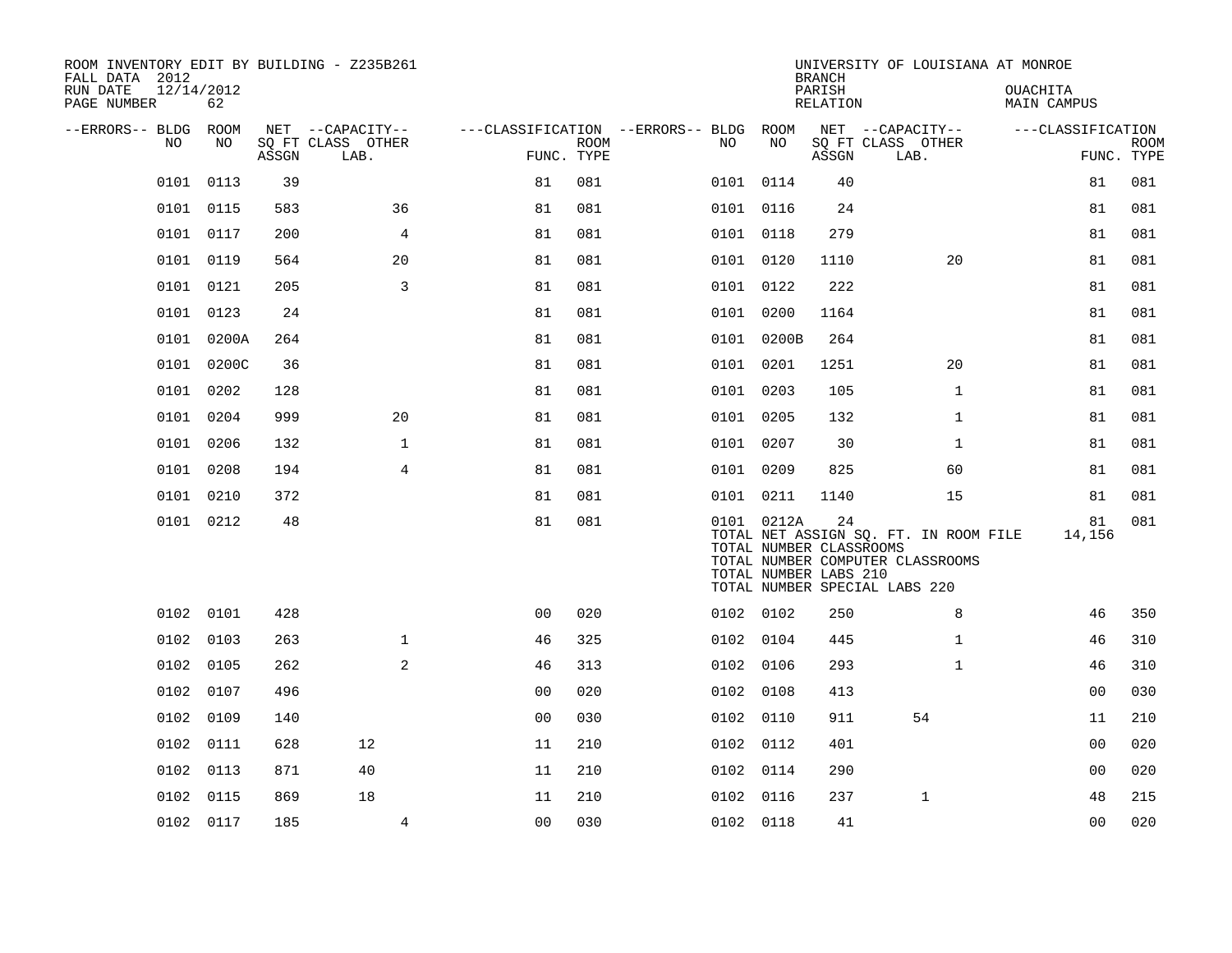| ROOM INVENTORY EDIT BY BUILDING - Z235B261<br>FALL DATA 2012 |                  |       |                           |                |             |                                   |           | <b>BRANCH</b>      | UNIVERSITY OF LOUISIANA AT MONROE |                                |                           |
|--------------------------------------------------------------|------------------|-------|---------------------------|----------------|-------------|-----------------------------------|-----------|--------------------|-----------------------------------|--------------------------------|---------------------------|
| RUN DATE<br>PAGE NUMBER                                      | 12/14/2012<br>63 |       |                           |                |             |                                   |           | PARISH<br>RELATION |                                   | <b>OUACHITA</b><br>MAIN CAMPUS |                           |
| --ERRORS-- BLDG                                              | <b>ROOM</b>      |       | NET --CAPACITY--          |                |             | ---CLASSIFICATION --ERRORS-- BLDG | ROOM      |                    | NET --CAPACITY--                  | ---CLASSIFICATION              |                           |
| N <sub>O</sub>                                               | NO.              | ASSGN | SO FT CLASS OTHER<br>LAB. | FUNC. TYPE     | <b>ROOM</b> | NO.                               | NO        | ASSGN              | SQ FT CLASS OTHER<br>LAB.         |                                | <b>ROOM</b><br>FUNC. TYPE |
| 0102                                                         | 0119             | 1023  |                           | 0 <sub>0</sub> | 020         |                                   | 0102 0120 | 45                 |                                   | 00                             | 030                       |
| 0102                                                         | 0121             | 143   |                           | 0 <sub>0</sub> | 020         |                                   | 0102 0122 | 80                 |                                   | 0 <sub>0</sub>                 | 020                       |
| 0102                                                         | 0123             | 60    |                           | 0 <sub>0</sub> | 010         |                                   | 0102 0124 | 52                 |                                   | 0 <sub>0</sub>                 | 020                       |
| 0102                                                         | 0125             | 184   | $\overline{4}$            | 0 <sub>0</sub> | 030         |                                   | 0102 0126 | 180                |                                   | 0 <sub>0</sub>                 | 030                       |
| 0102                                                         | 0127             | 190   | $\mathbf 1$               | 46             | 310         |                                   | 0102 0128 | 197                | $\mathbf{1}$                      | 11                             | 310                       |
| 0102                                                         | 0129             | 883   | 50                        | 11             | 210         |                                   | 0102 0130 | 113                |                                   | 00                             | 030                       |
| 0102                                                         | 0131             | 142   | 2                         | 0 <sub>0</sub> | 030         |                                   | 0102 0132 | 141                | 2                                 | 0 <sub>0</sub>                 | 030                       |
| 0102                                                         | 0133             | 533   |                           | 0 <sub>0</sub> | 020         |                                   | 0102 0134 | 1569               | 30                                | 11                             | 210                       |
| 0102                                                         | 0135             | 244   | $\overline{4}$            | 11             | 250         | 0102                              | 0136      | 333                |                                   | 48                             | 215                       |
| 0102                                                         | 0137             | 665   |                           | 0 <sub>0</sub> | 020         |                                   | 0102 0138 | 213                | 2                                 | 46                             | 310                       |
| 0102                                                         | 0139             | 208   | $\mathbf 1$               | 46             | 310         | 0102                              | 0140      | 209                | $\mathbf{1}$                      | 46                             | 310                       |
| 0102                                                         | 0141             | 277   | 10                        | 46             | 650         |                                   | 0102 0142 | 718                | 20                                | 11                             | 650                       |
| 0102                                                         | 0143             | 291   |                           | 0 <sub>0</sub> | 020         |                                   | 0102 0144 | 75                 |                                   | 11                             | 615                       |
| 0102                                                         | 0145             | 334   |                           | 11             | 615         |                                   | 0102 0146 | 119                |                                   | 11                             | 735                       |
| 0102                                                         | 0147             | 50    |                           | 00             | 030         | 0102                              | 0148      | 373                |                                   | 11                             | 615                       |
| 0102                                                         | 0150             | 145   |                           | 0 <sub>0</sub> | 020         |                                   | 0102 0151 | 264                | 5                                 | 11                             | 250                       |
| 0102<br>9                                                    | 0153             | 950   | 20                        | 11             | 610         |                                   | 0102 0154 | 276                |                                   | 00                             | 020                       |
| 0102                                                         | 0155             | 333   | 15                        | 11             | 615         |                                   | 0102 0156 | 45                 | $\mathbf{1}$                      | 00                             | 030                       |
| 0102                                                         | 0157             | 310   |                           | 11             | 615         |                                   | 0102 0158 | 3085               | 284                               | 11                             | 610                       |
| 0102                                                         | 0159             | 178   |                           | 0 <sub>0</sub> | 030         |                                   | 0102 0160 | 66                 |                                   | 0 <sub>0</sub>                 | 020                       |
| 0102                                                         | 0161             | 134   | 2                         | 11             | 615         |                                   | 0102 0162 | 106                |                                   | 00                             | 020                       |
| 0102                                                         | 0163             | 66    |                           | 0 <sub>0</sub> | 020         |                                   | 0102 0164 | 178                |                                   | 00                             | 030                       |
| 0102                                                         | 0165             | 272   | $\overline{4}$            | 0 <sub>0</sub> | 030         |                                   | 0102 0166 | 47                 |                                   | 0 <sub>0</sub>                 | 020                       |
| 0102                                                         | 0167             | 628   |                           | 0 <sub>0</sub> | 020         |                                   | 0102 0168 | 78                 | 2                                 | 11                             | 615                       |
| 0102                                                         | 0169             | 47    |                           | 0 <sub>0</sub> | 020         |                                   | 0102 0170 | 272                | $\overline{4}$                    | 00                             | 030                       |
|                                                              | 0102 0171        | 64    |                           | 11             | 615         |                                   | 0102 0172 | 64                 |                                   | 0 <sub>0</sub>                 | 020                       |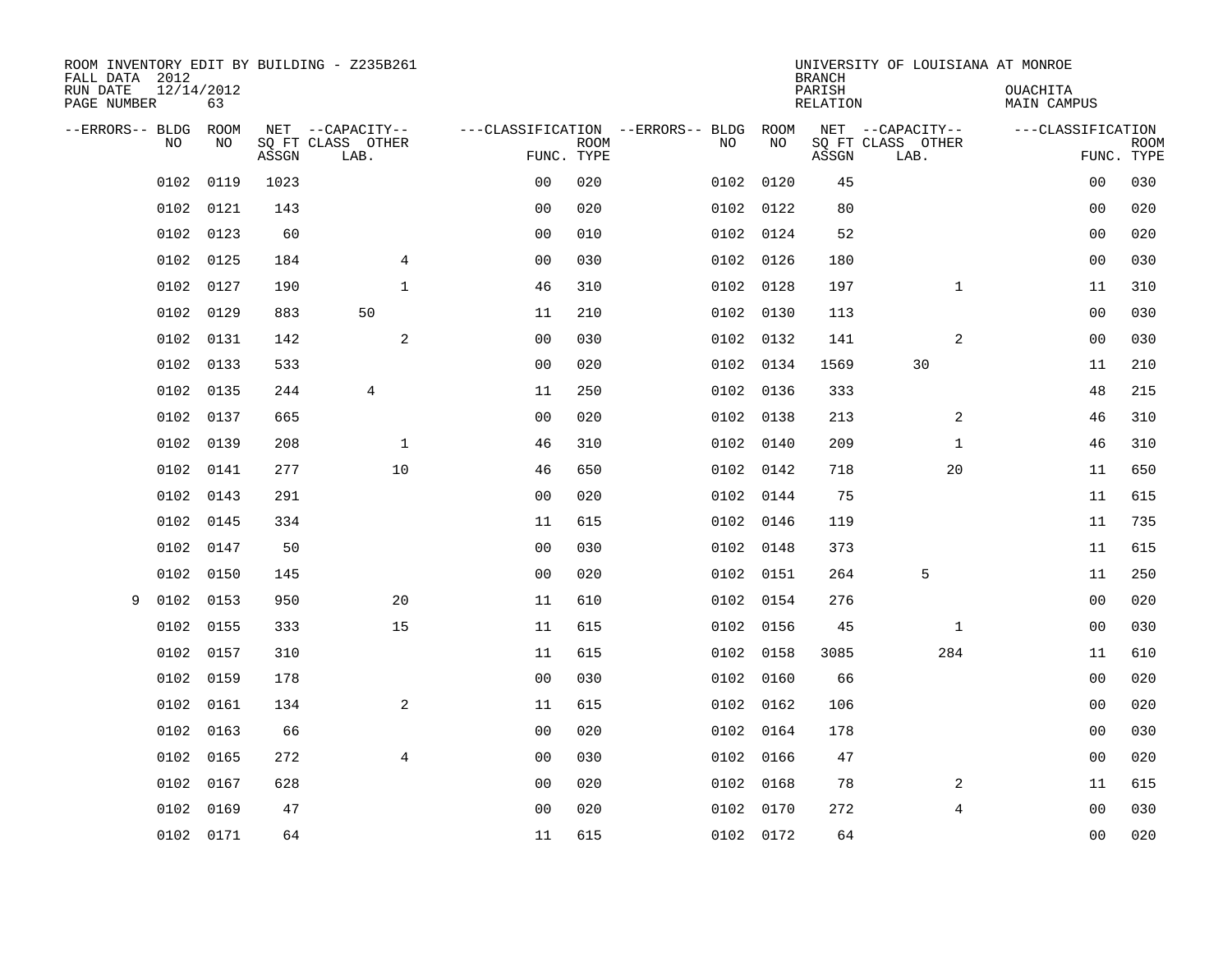| ROOM INVENTORY EDIT BY BUILDING - Z235B261<br>FALL DATA 2012<br>RUN DATE<br>PAGE NUMBER | 12/14/2012<br>64 |       |                                               |                |                           |                                         |            | <b>BRANCH</b><br>PARISH<br><b>RELATION</b> | UNIVERSITY OF LOUISIANA AT MONROE             | OUACHITA<br><b>MAIN CAMPUS</b>  |             |
|-----------------------------------------------------------------------------------------|------------------|-------|-----------------------------------------------|----------------|---------------------------|-----------------------------------------|------------|--------------------------------------------|-----------------------------------------------|---------------------------------|-------------|
| --ERRORS-- BLDG<br>NO.                                                                  | ROOM<br>NO       | ASSGN | NET --CAPACITY--<br>SQ FT CLASS OTHER<br>LAB. |                | <b>ROOM</b><br>FUNC. TYPE | ---CLASSIFICATION --ERRORS-- BLDG<br>NO | ROOM<br>NO | ASSGN                                      | NET --CAPACITY--<br>SQ FT CLASS OTHER<br>LAB. | ---CLASSIFICATION<br>FUNC. TYPE | <b>ROOM</b> |
| 0102                                                                                    | 0173             | 205   |                                               | 0 <sub>0</sub> | 030                       | 0102                                    | 0201       | 428                                        |                                               | 0 <sub>0</sub>                  | 020         |
| 0102                                                                                    | 0203             | 253   | $\mathbf 1$                                   | 46             | 310                       |                                         | 0102 0204  | 190                                        | $\mathbf{1}$                                  | 46                              | 310         |
| 0102                                                                                    | 0205             | 195   | $\mathbf{1}$                                  | 46             | 310                       | 0102                                    | 0206       | 297                                        | $\mathbf{1}$                                  | 46                              | 310         |
| 0102                                                                                    | 0207             | 175   | 2                                             | 11             | 220                       |                                         | 0102 0208  | 305                                        | $\mathbf{1}$                                  | 46                              | 310         |
| 0102                                                                                    | 0209             | 486   | 15                                            | 11             | 220                       |                                         | 0102 0210  | 260                                        | $\mathbf 1$                                   | 11                              | 220         |
| 0102                                                                                    | 0211             | 271   | $\mathbf 1$                                   | 46             | 310                       |                                         | 0102 0212  | 269                                        | $\mathbf{1}$                                  | 46                              | 310         |
| 0102                                                                                    | 0213             | 248   | $\mathbf{1}$                                  | 46             | 310                       |                                         | 0102 0214  | 278                                        | 5                                             | 11                              | 220         |
| 0102                                                                                    | 0215             | 193   |                                               | 0 <sub>0</sub> | 020                       |                                         | 0102 0216  | 1013                                       |                                               | 0 <sub>0</sub>                  | 020         |
| 0102                                                                                    | 0217             | 91    | $\mathbf{1}$                                  | 11             | 220                       | 0102                                    | 0218       | 89                                         | $\mathbf{1}$                                  | 11                              | 220         |
| 0102                                                                                    | 0219             | 70    | $\mathbf{1}$                                  | 11             | 220                       |                                         | 0102 0220  | 61                                         | 1                                             | 11                              | 220         |
| 0102                                                                                    | 0221             | 75    | $\mathbf{1}$                                  | 11             | 220                       | 0102                                    | 0222       | 69                                         | 1                                             | 11                              | 220         |
| 0102                                                                                    | 0223             | 602   |                                               | 0 <sub>0</sub> | 020                       |                                         | 0102 0224  | 49                                         | 1                                             | 11                              | 220         |
| 0102                                                                                    | 0225             | 57    | $\mathbf{1}$                                  | 11             | 220                       | 0102                                    | 0226       | 47                                         | 1                                             | 11                              | 220         |
| 0102                                                                                    | 0227             | 60    | $\mathbf{1}$                                  | 11             | 220                       |                                         | 0102 0228  | 56                                         | 1                                             | 11                              | 220         |
| 0102                                                                                    | 0229             | 52    | 2                                             | 11             | 220                       | 0102                                    | 0230       | 59                                         | 1                                             | 11                              | 220         |
| 0102                                                                                    | 0231             | 65    | 1                                             | 11             | 220                       |                                         | 0102 0232  | 61                                         | 1                                             | 11                              | 220         |
| 0102                                                                                    | 0233             | 64    | $\mathbf{1}$                                  | 11             | 220                       | 0102                                    | 0234       | 56                                         | $\mathbf{1}$                                  | 11                              | 220         |
| 0102                                                                                    | 0235             | 77    | $\mathbf{1}$                                  | 11             | 220                       |                                         | 0102 0236  | 229                                        |                                               | 00                              | 030         |
|                                                                                         | 0102 0237        | 185   | $\overline{4}$                                | 0 <sub>0</sub> | 030                       |                                         | 0102 0238  | 41                                         |                                               | 00                              | 020         |
| 0102                                                                                    | 0239             | 45    |                                               | 0 <sub>0</sub> | 030                       |                                         | 0102 0240  | 95                                         |                                               | 00                              | 020         |
| 0102                                                                                    | 0241             | 143   |                                               | 0 <sub>0</sub> | 020                       |                                         | 0102 0242  | 1193                                       |                                               | 0 <sub>0</sub>                  | 020         |
| 0102                                                                                    | 0243             | 52    |                                               | 0 <sub>0</sub> | 020                       |                                         | 0102 0244  | 60                                         |                                               | 0 <sub>0</sub>                  | 010         |
| 0102                                                                                    | 0245             | 184   | $\overline{4}$                                | 0 <sub>0</sub> | 030                       |                                         | 0102 0246  | 181                                        |                                               | 0 <sub>0</sub>                  | 030         |
| 0102                                                                                    | 0247             | 167   | $\mathbf{1}$                                  | 48             | 310                       |                                         | 0102 0248  | 240                                        |                                               | 48                              | 215         |
| 0102                                                                                    | 0249             | 1819  | 70                                            | 11             | 210                       |                                         | 0102 0250  | 180                                        |                                               | 48                              | 215         |
|                                                                                         | 0102 0251        | 231   | 1                                             | 46             | 310                       |                                         | 0102 0252  | 109                                        |                                               | 0 <sub>0</sub>                  | 020         |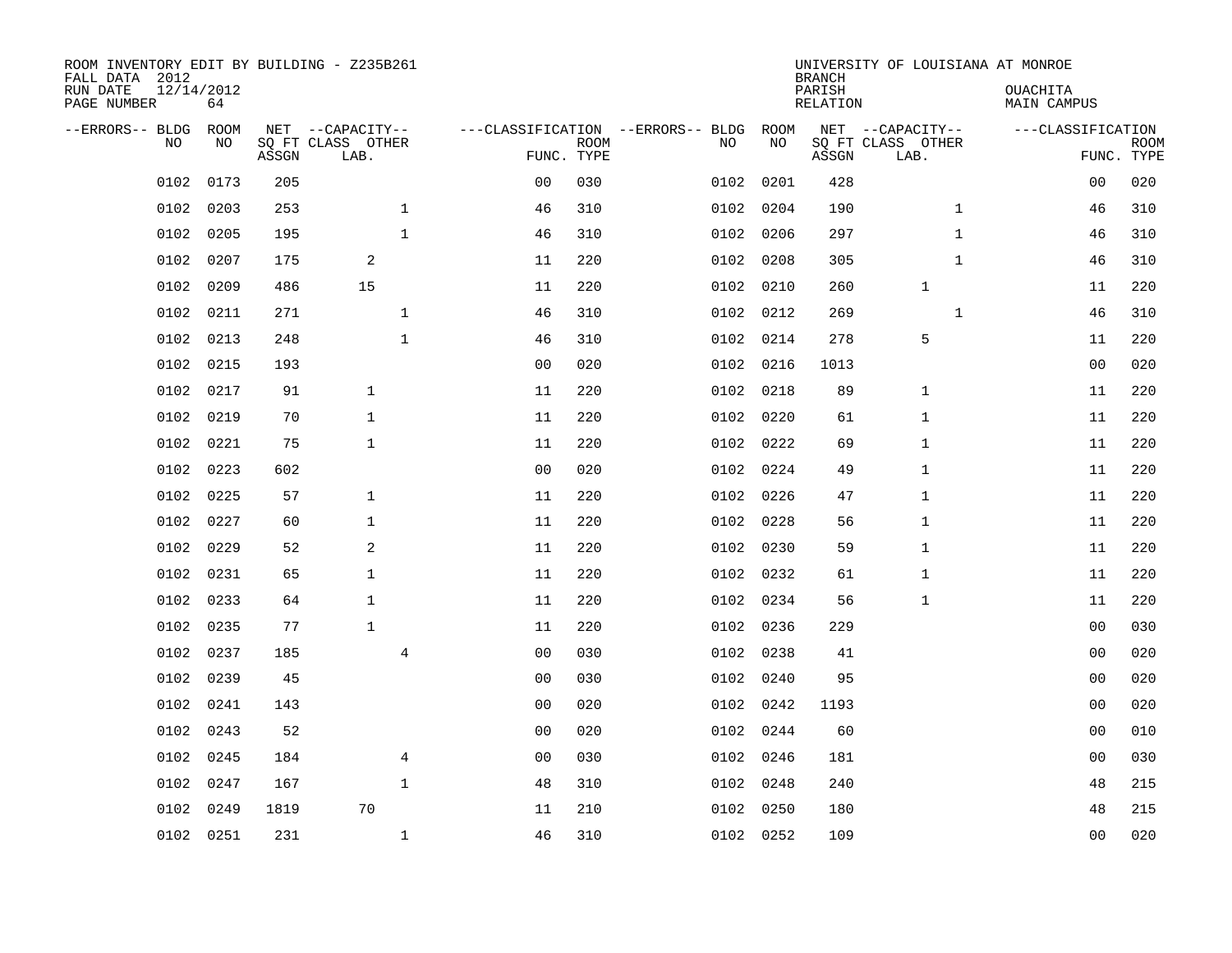| ROOM INVENTORY EDIT BY BUILDING - Z235B261<br>FALL DATA 2012<br>RUN DATE<br>PAGE NUMBER | 12/14/2012<br>65 |       |                                               |                |             |                                              |                                                               | <b>BRANCH</b><br>PARISH<br>RELATION | UNIVERSITY OF LOUISIANA AT MONROE                                                                          | OUACHITA<br>MAIN CAMPUS |                           |
|-----------------------------------------------------------------------------------------|------------------|-------|-----------------------------------------------|----------------|-------------|----------------------------------------------|---------------------------------------------------------------|-------------------------------------|------------------------------------------------------------------------------------------------------------|-------------------------|---------------------------|
| --ERRORS-- BLDG<br>NO.                                                                  | ROOM<br>NO.      | ASSGN | NET --CAPACITY--<br>SO FT CLASS OTHER<br>LAB. | FUNC. TYPE     | <b>ROOM</b> | ---CLASSIFICATION --ERRORS-- BLDG ROOM<br>NO | NO                                                            | ASSGN                               | NET --CAPACITY--<br>SO FT CLASS OTHER<br>LAB.                                                              | ---CLASSIFICATION       | <b>ROOM</b><br>FUNC. TYPE |
| 0102                                                                                    | 0253             | 227   | 8                                             | 11             | 210         |                                              | 0102 0254                                                     | 225                                 | 5                                                                                                          | 11                      | 210                       |
| 0102                                                                                    | 0256             | 232   | $\mathbf{1}$                                  | 46             | 310         |                                              | 0102 0257                                                     | 179                                 | $\mathbf{1}$                                                                                               | 46                      | 310                       |
|                                                                                         | 0102 0258        | 96    |                                               | 74             | 710         |                                              | 0102 0259                                                     | 117                                 |                                                                                                            | 00                      | 020                       |
| 0102                                                                                    | 0260             | 306   | $\mathbf{1}$                                  | 46             | 310         |                                              | 0102 0261                                                     | 172                                 | $\mathbf{1}$                                                                                               | 46                      | 310                       |
| 0102                                                                                    | 0262             | 307   | $\mathbf{1}$                                  | 46             | 310         |                                              | 0102 0263                                                     | 197                                 | $\mathbf{1}$                                                                                               | 46                      | 310                       |
|                                                                                         | 0102 0264        | 190   | $\mathbf{1}$                                  | 46             | 310         |                                              | 0102 0265<br>TOTAL NUMBER CLASSROOMS<br>TOTAL NUMBER LABS 210 | 117                                 | TOTAL NET ASSIGN SQ. FT. IN ROOM FILE<br>TOTAL NUMBER COMPUTER CLASSROOMS<br>TOTAL NUMBER SPECIAL LABS 220 | 00<br>25,342<br>9<br>22 | 020                       |
|                                                                                         | 0103 0100        | 268   |                                               | 0 <sub>0</sub> | 020         |                                              | 0103 0101                                                     | 1230                                |                                                                                                            | 00                      | 020                       |
|                                                                                         | 0103 0102        | 239   | $\mathbf{1}$                                  | 63             | 313         |                                              | 0103 0103                                                     | 53                                  | $\mathbf{1}$                                                                                               | 63                      | 310                       |
|                                                                                         | 0103 0104        | 233   | $\mathbf{1}$                                  | 63             | 315         | 0103                                         | 0105                                                          | 66                                  | $\mathbf{1}$                                                                                               | 63                      | 315                       |
|                                                                                         | 0103 0106        | 49    | $\mathbf{1}$                                  | 63             | 325         |                                              | 0103 0107                                                     | 20                                  | $\mathbf{1}$                                                                                               | 46                      | 315                       |
| 0103                                                                                    | 0108             | 255   |                                               | 63             | 350         | 0103                                         | 0109                                                          | 55                                  | $\mathbf{1}$                                                                                               | 63                      | 355                       |
|                                                                                         | 0103 0110        | 332   | $\mathbf{1}$                                  | 46             | 310         |                                              | 0103 0111                                                     | 236                                 |                                                                                                            | 0 <sub>0</sub>          | 030                       |
| 0103                                                                                    | 0112             | 102   | $\mathbf{1}$                                  | 46             | 310         | 0103                                         | 0113                                                          | 102                                 | $\mathbf{1}$                                                                                               | 46                      | 310                       |
|                                                                                         | 0103 0114        | 168   | $\mathbf{1}$                                  | 46             | 310         |                                              | 0103 0115                                                     | 106                                 | $\mathbf{1}$                                                                                               | 46                      | 310                       |
| 0103                                                                                    | 0117             | 117   |                                               | 00             | 020         | 0103                                         | 0118                                                          | 23                                  |                                                                                                            | 00                      | 030                       |
|                                                                                         | 0103 0119        | 249   |                                               | 0 <sub>0</sub> | 020         |                                              | 0103 0120                                                     | 70                                  |                                                                                                            | 0 <sub>0</sub>          | 020                       |
| 0103                                                                                    | 0121             | 168   | $\mathbf 1$                                   | 46             | 310         |                                              | 0103 0122                                                     | 122                                 | $\mathbf{1}$                                                                                               | 46                      | 310                       |
|                                                                                         | 0103 0123        | 108   | $\mathbf 1$                                   | 46             | 310         |                                              | 0103 0124                                                     | 201                                 |                                                                                                            | 81                      | 081                       |
| 0103                                                                                    | 0127             | 180   | $\mathbf{1}$                                  | 46             | 313         | 0103                                         | 0128                                                          | 169                                 | $\mathbf{1}$                                                                                               | 46                      | 310                       |
|                                                                                         | 0103 0129        | 251   | $\mathbf{1}$                                  | 41             | 310         |                                              | 0103 0130                                                     | 86                                  |                                                                                                            | 46                      | 315                       |
|                                                                                         | 0103 0131        | 38    |                                               | 46             | 315         |                                              | 0103 0132                                                     | 272                                 |                                                                                                            | 0 <sub>0</sub>          | 020                       |
|                                                                                         | 0103 0133        | 187   | $\overline{4}$                                | 0 <sub>0</sub> | 030         |                                              | 0103 0134                                                     | 237                                 | 4                                                                                                          | 00                      | 030                       |
|                                                                                         | 0103 0135        | 43    |                                               | 0 <sub>0</sub> | 010         |                                              | 0103 0136                                                     | 280                                 |                                                                                                            | 91                      | 660                       |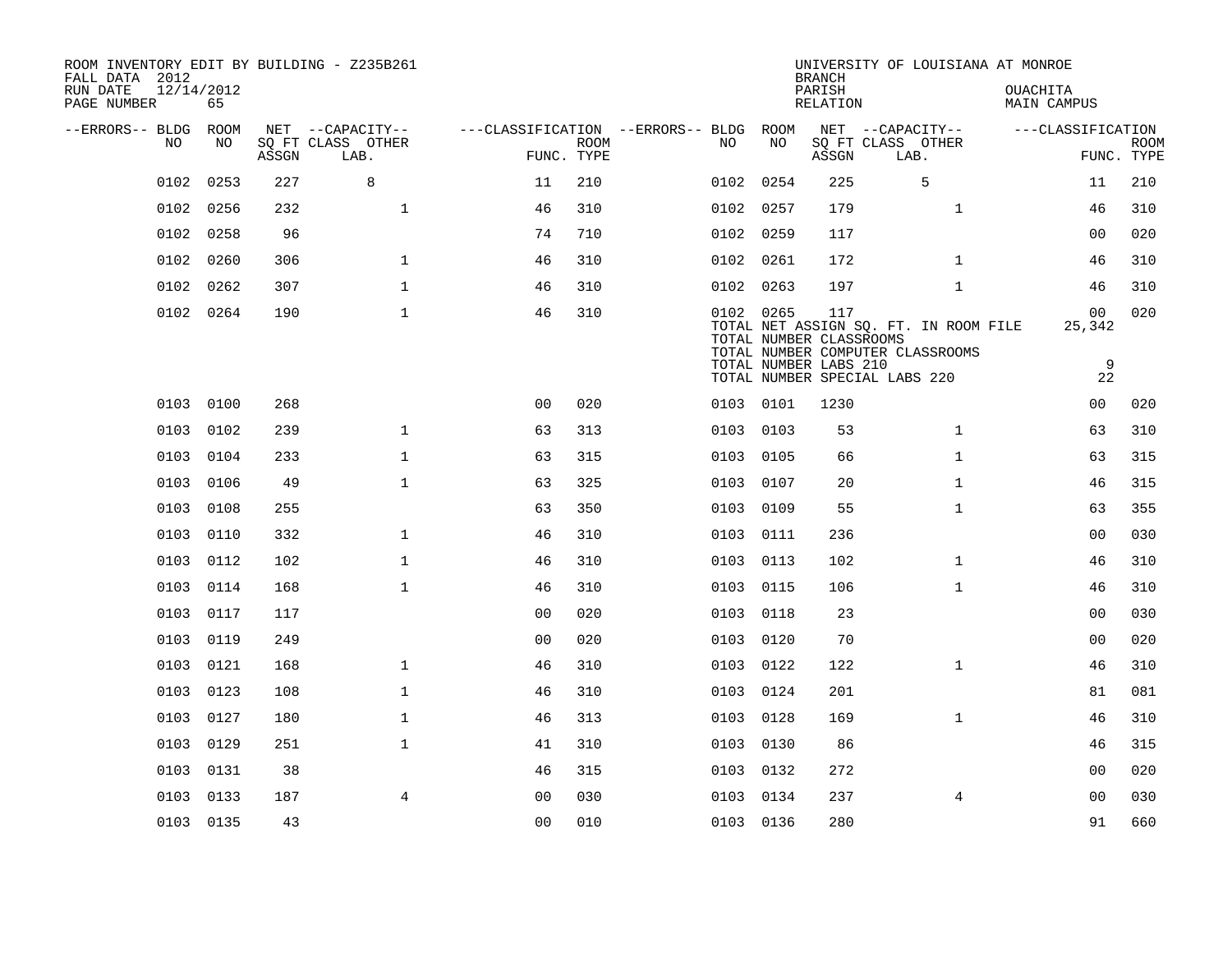| ROOM INVENTORY EDIT BY BUILDING - Z235B261<br>FALL DATA 2012<br>RUN DATE | 12/14/2012 |       |                           |                |                           |                                   |           | <b>BRANCH</b><br>PARISH | UNIVERSITY OF LOUISIANA AT MONROE | OUACHITA           |                           |
|--------------------------------------------------------------------------|------------|-------|---------------------------|----------------|---------------------------|-----------------------------------|-----------|-------------------------|-----------------------------------|--------------------|---------------------------|
| PAGE NUMBER                                                              | 66         |       |                           |                |                           |                                   |           | <b>RELATION</b>         |                                   | <b>MAIN CAMPUS</b> |                           |
| --ERRORS-- BLDG                                                          | ROOM       |       | NET --CAPACITY--          |                |                           | ---CLASSIFICATION --ERRORS-- BLDG | ROOM      |                         | NET --CAPACITY--                  | ---CLASSIFICATION  |                           |
| NO                                                                       | NO         | ASSGN | SQ FT CLASS OTHER<br>LAB. |                | <b>ROOM</b><br>FUNC. TYPE | NO                                | NO        | ASSGN                   | SQ FT CLASS OTHER<br>LAB.         |                    | <b>ROOM</b><br>FUNC. TYPE |
| 0103                                                                     | 0137       | 1138  | 30                        | 11             | 520                       | 0103                              | 0138      | 162                     |                                   | 46                 | 520                       |
| 0103                                                                     | 0139       | 114   |                           | 81             | 081                       | 0103                              | 0200      | 1242                    |                                   | 00                 | 020                       |
| 0103                                                                     | 0201A      | 66    |                           | 0 <sub>0</sub> | 020                       | 0103                              | 0201B     | 66                      |                                   | 0 <sub>0</sub>     | 020                       |
| 0103                                                                     | 0201C      | 66    |                           | 0 <sub>0</sub> | 020                       | 0103                              | 0202      | 236                     |                                   | 0 <sub>0</sub>     | 010                       |
| 0103                                                                     | 0203       | 623   | 50                        | 11             | 110                       | 0103                              | 0204      | 272                     |                                   | 0 <sub>0</sub>     | 020                       |
| 0103                                                                     | 0205       | 96    | $\mathbf{1}$              | 46             | 310                       | 0103                              | 0206      | 104                     | $\mathbf{1}$                      | 46                 | 315                       |
| 0103                                                                     | 0207       | 112   | $\mathbf{1}$              | 46             | 310                       | 0103                              | 0208      | 96                      | $\mathbf{1}$                      | 46                 | 315                       |
| 0103                                                                     | 0209       | 96    | $\mathbf 1$               | 46             | 315                       | 0103                              | 0210      | 110                     | $\mathbf{1}$                      | 46                 | 310                       |
| 0103                                                                     | 0211       | 110   | $\mathbf 1$               | 46             | 310                       | 0103                              | 0212      | 96                      | $\mathbf{1}$                      | 46                 | 310                       |
| 0103                                                                     | 0213       | 96    | $\mathbf 1$               | 46             | 731                       | 0103                              | 0214      | 112                     | $\mathbf{1}$                      | 46                 | 310                       |
| 0103                                                                     | 0215       | 116   | $\mathbf{1}$              | 46             | 310                       | 0103                              | 0216      | 96                      |                                   | 00                 | 010                       |
| 0103                                                                     | 0216A      | 80    |                           | 46             | 315                       | 0103                              | 0217      | 272                     |                                   | 00                 | 020                       |
| 0103                                                                     | 0218       | 330   | $\mathbf{2}$              | 46             | 320                       | 0103                              | 0218A     | 12                      |                                   | 46                 | 320                       |
| 0103                                                                     | 0219       | 79    |                           | 46             | 320                       | 0103                              | 0220      | 155                     | $\mathbf{1}$                      | 46                 | 320                       |
| 0103                                                                     | 0221       | 95    | 2                         | 0 <sub>0</sub> | 030                       | 0103                              | 0222      | 95                      | 2                                 | 00                 | 030                       |
| 0103                                                                     | 0223       | 607   | 49                        | 11             | 110                       | 0103                              | 0224      | 634                     | 49                                | 11                 | 110                       |
| 0103                                                                     | 0225       | 334   | $\mathbf{1}$              | 11             | 313                       | 0103                              | 0226      | 513                     | 38                                | 11                 | 110                       |
| 0103                                                                     | 0227       | 506   | 40                        | 11             | 110                       | 0103                              | 0228      | 196                     | $\mathbf{1}$                      | 46                 | 313                       |
| 0103                                                                     | 0229       | 142   |                           | 46             | 315                       | 0103                              | 0230      | 211                     | $\mathbf{1}$                      | 46                 | 310                       |
| 0103                                                                     | 0231       | 44    |                           | 46             | 315                       | 0103                              | 0232      | 72                      |                                   | 46                 | 315                       |
| 0103                                                                     | 0300       | 1220  |                           | 0 <sub>0</sub> | 020                       | 0103                              | 0301A     | 66                      |                                   | 0 <sub>0</sub>     | 020                       |
| 0103                                                                     | 0301B      | 66    |                           | 00             | 020                       | 0103                              | 0301C     | 66                      |                                   | 00                 | 020                       |
| 0103                                                                     | 0302       | 236   |                           | 0 <sub>0</sub> | 030                       | 0103                              | 0303      | 623                     | 35                                | 11                 | 110                       |
| 0103                                                                     | 0304       | 203   |                           | 0 <sub>0</sub> | 020                       | 0103                              | 0304A     | 69                      |                                   | 00                 | 030                       |
| 0103                                                                     | 0305       | 96    | $\mathbf 1$               | 46             | 310                       | 0103                              | 0306      | 104                     | $\mathbf{1}$                      | 46                 | 310                       |
|                                                                          | 0103 0307  | 112   | $\mathbf{1}$              | 46             | 310                       |                                   | 0103 0308 | 96                      | $\mathbf{1}$                      | 46                 | 310                       |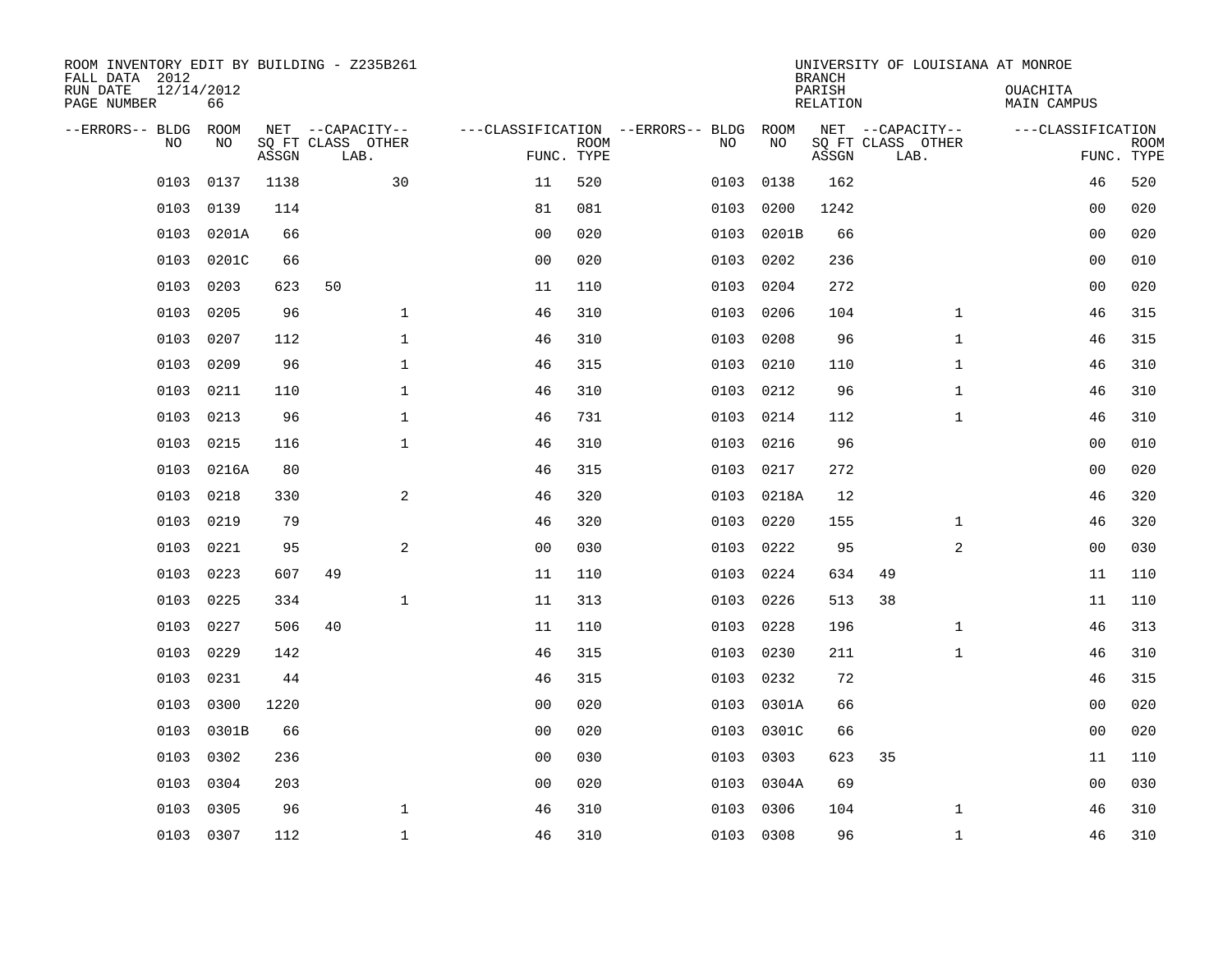| ROOM INVENTORY EDIT BY BUILDING - Z235B261<br>FALL DATA 2012 |                  |       |                           |                                        |                           |      |           | <b>BRANCH</b>                                    |                               |                                                                           | UNIVERSITY OF LOUISIANA AT MONROE |                             |             |
|--------------------------------------------------------------|------------------|-------|---------------------------|----------------------------------------|---------------------------|------|-----------|--------------------------------------------------|-------------------------------|---------------------------------------------------------------------------|-----------------------------------|-----------------------------|-------------|
| RUN DATE<br>PAGE NUMBER                                      | 12/14/2012<br>67 |       |                           |                                        |                           |      |           | PARISH<br><b>RELATION</b>                        |                               |                                                                           | OUACHITA<br><b>MAIN CAMPUS</b>    |                             |             |
| --ERRORS-- BLDG ROOM                                         |                  |       | NET --CAPACITY--          | ---CLASSIFICATION --ERRORS-- BLDG ROOM |                           |      |           |                                                  | NET --CAPACITY--              |                                                                           | ---CLASSIFICATION                 |                             |             |
| NO                                                           | NO               | ASSGN | SQ FT CLASS OTHER<br>LAB. |                                        | <b>ROOM</b><br>FUNC. TYPE | NO.  | NO        | ASSGN                                            | SQ FT CLASS OTHER<br>LAB.     |                                                                           |                                   | FUNC. TYPE                  | <b>ROOM</b> |
| 0103                                                         | 0309             | 96    | $\mathbf{1}$              | 46                                     | 310                       |      | 0103 0310 | 110                                              |                               | $\mathbf{1}$                                                              |                                   | 46                          | 310         |
| 0103                                                         | 0311             | 110   | $\mathbf{1}$              | 46                                     | 310                       | 0103 | 0312      | 96                                               |                               | $\mathbf{1}$                                                              |                                   | 46                          | 310         |
| 0103                                                         | 0313             | 96    | $\mathbf 1$               | 46                                     | 310                       |      | 0103 0314 | 112                                              |                               | $\mathbf{1}$                                                              |                                   | 46                          | 310         |
| 0103                                                         | 0315             | 116   | $\mathbf{1}$              | 46                                     | 310                       | 0103 | 0316      | 96                                               |                               | $\mathbf{1}$                                                              |                                   | 46                          | 731         |
| 0103                                                         | 0316A            | 80    |                           | 0 <sub>0</sub>                         | 030                       |      | 0103 0317 | 272                                              |                               |                                                                           |                                   | 00                          | 020         |
| 0103                                                         | 0318             | 592   | 38                        | 11                                     | 110                       | 0103 | 0319      | 294                                              | 15                            |                                                                           |                                   | 11                          | 110         |
| 0103                                                         | 0320             | 1367  | 48                        | 11                                     | 220                       |      | 0103 0322 | 421                                              |                               |                                                                           |                                   | 48                          | 731         |
| 0103                                                         | 0323             | 138   | $\mathbf{1}$              | 46                                     | 310                       | 0103 | 0324      | 696                                              | 35                            |                                                                           |                                   | 11                          | 110         |
| 0103                                                         | 0325             | 196   | $\mathbf 1$               | 46                                     | 313                       |      | 0103 0326 | 142                                              |                               |                                                                           |                                   | 46                          | 315         |
|                                                              | 0103 0327        | 211   | $\mathbf{1}$              | 46                                     | 325                       |      | 0103 0328 | 44                                               |                               |                                                                           |                                   | 46                          | 315         |
|                                                              | 0103 0329        | 72    |                           | 46                                     | 315                       |      |           | TOTAL NUMBER CLASSROOMS<br>TOTAL NUMBER LABS 210 | TOTAL NUMBER SPECIAL LABS 220 | TOTAL NET ASSIGN SQ. FT. IN ROOM FILE<br>TOTAL NUMBER COMPUTER CLASSROOMS |                                   | 16,515<br>9<br>$\mathbf{1}$ |             |
|                                                              | 0104 0010        | 64    |                           | 0 <sub>0</sub>                         | 020                       |      | 0104 0011 | 142                                              |                               |                                                                           |                                   | 11                          | 615         |
|                                                              | 0104 0012        | 63    |                           | 00                                     | 030                       |      | 0104 0013 | 69                                               |                               |                                                                           |                                   | 11                          | 615         |
|                                                              | 0104 0014        | 249   |                           | 11                                     | 615                       |      | 0104 0015 | 406                                              |                               |                                                                           |                                   | 11                          | 615         |
| 0104                                                         | 0101             | 476   |                           | 0 <sub>0</sub>                         | 020                       |      | 0104 0102 | 40                                               |                               |                                                                           |                                   | 0 <sub>0</sub>              | 020         |
|                                                              | 0104 0103        | 90    | $\overline{a}$            | 0 <sub>0</sub>                         | 030                       |      | 0104 0104 | 18                                               |                               |                                                                           |                                   | 0 <sub>0</sub>              | 020         |
|                                                              | 0104 0105        | 93    |                           | 0 <sub>0</sub>                         | 020                       |      | 0104 0106 | 38                                               |                               | $\mathbf{1}$                                                              |                                   | 11                          | 615         |
|                                                              | 0104 0107        | 93    |                           | 00                                     | 020                       |      | 0104 0108 | 18                                               |                               |                                                                           |                                   | 0 <sub>0</sub>              | 020         |
|                                                              | 0104 0109        | 90    | 2                         | 0 <sub>0</sub>                         | 030                       |      | 0104 0111 | 4599                                             |                               | 544                                                                       |                                   | 11                          | 610         |
|                                                              | 0104 0112        | 169   |                           | 11                                     | 615                       |      | 0104 0113 | 105                                              |                               | $\mathbf{1}$                                                              |                                   | 11                          | 615         |
|                                                              | 0104 0114        | 1860  | 40                        | 11                                     | 210                       |      | 0104 0115 | 169                                              |                               |                                                                           |                                   | 11                          | 615         |
|                                                              | 0104 0116        | 105   |                           | 0 <sub>0</sub>                         | 020                       |      | 0104 0117 | 144                                              |                               |                                                                           |                                   | 0 <sub>0</sub>              | 030         |
|                                                              | 0104 0119        | 96    |                           | 11                                     | 615                       |      | 0104 0120 | 120                                              |                               |                                                                           |                                   | 0 <sub>0</sub>              | 020         |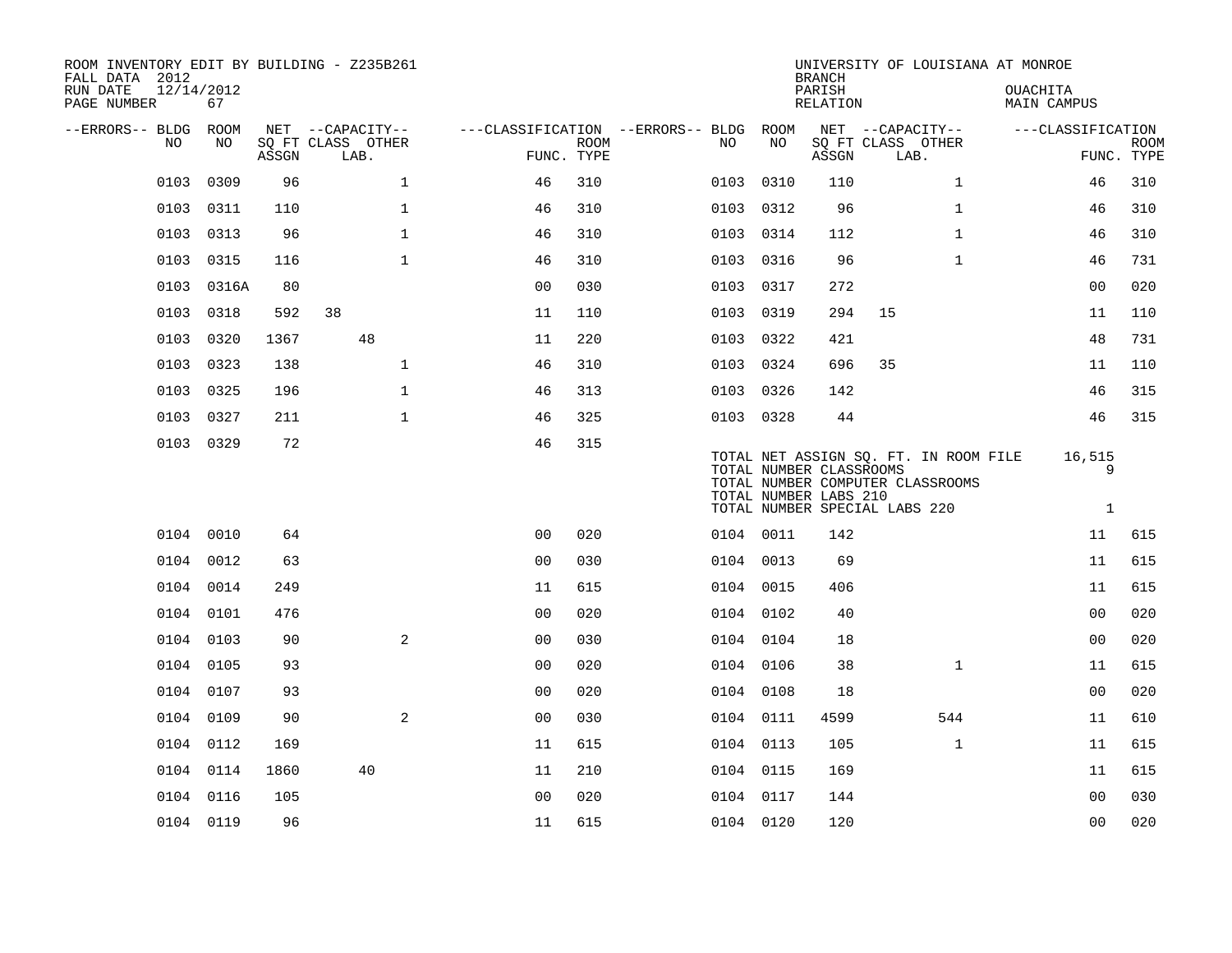| ROOM INVENTORY EDIT BY BUILDING - Z235B261<br>FALL DATA 2012 |                  |       |                           |                |             |                                   |           | <b>BRANCH</b>      | UNIVERSITY OF LOUISIANA AT MONROE |                                |             |
|--------------------------------------------------------------|------------------|-------|---------------------------|----------------|-------------|-----------------------------------|-----------|--------------------|-----------------------------------|--------------------------------|-------------|
| RUN DATE<br>PAGE NUMBER                                      | 12/14/2012<br>68 |       |                           |                |             |                                   |           | PARISH<br>RELATION |                                   | <b>OUACHITA</b><br>MAIN CAMPUS |             |
| --ERRORS-- BLDG                                              | ROOM             |       | NET --CAPACITY--          |                |             | ---CLASSIFICATION --ERRORS-- BLDG | ROOM      |                    | NET --CAPACITY--                  | ---CLASSIFICATION              |             |
| N <sub>O</sub>                                               | NO.              | ASSGN | SO FT CLASS OTHER<br>LAB. | FUNC. TYPE     | <b>ROOM</b> | NO.                               | NO        | ASSGN              | SQ FT CLASS OTHER<br>LAB.         | FUNC. TYPE                     | <b>ROOM</b> |
| 0104                                                         | 0121             | 789   |                           | 11             | 615         |                                   | 0104 0122 | 132                |                                   | 0 <sub>0</sub>                 | 020         |
|                                                              | 0104 0123        | 1628  | 20                        | 11             | 210         |                                   | 0104 0124 | 1628               | 160                               | 11                             | 610         |
|                                                              | 0104 0125        | 57    |                           | 0 <sub>0</sub> | 020         |                                   | 0104 0126 | 88                 | $\mathbf{1}$                      | 11                             | 615         |
| 0104                                                         | 0127             | 324   |                           | 0 <sub>0</sub> | 020         |                                   | 0104 0128 | 45                 |                                   | 0 <sub>0</sub>                 | 020         |
| 0104                                                         | 0129             | 114   |                           | 00             | 020         |                                   | 0104 0130 | 106                |                                   | 0 <sub>0</sub>                 | 020         |
|                                                              | 0104 0131        | 30    |                           | 0 <sub>0</sub> | 020         |                                   | 0104 0132 | 108                | 2                                 | 0 <sub>0</sub>                 | 030         |
| 0104                                                         | 0133             | 44    |                           | 0 <sub>0</sub> | 010         |                                   | 0104 0135 | 108                | 2                                 | 0 <sub>0</sub>                 | 030         |
|                                                              | 0104 0136        | 176   |                           | 11             | 650         |                                   | 0104 0137 | 494                | 13                                | 11                             | 210         |
| 0104                                                         | 0138             | 45    |                           | 0 <sub>0</sub> | 020         |                                   | 0104 0139 | 221                | 3                                 | 11                             | 650         |
|                                                              | 0104 0140        | 2122  | 150                       | 11             | 210         |                                   | 0104 0141 | 78                 | $\mathbf{1}$                      | 11                             | 615         |
| 0104                                                         | 0142             | 25    | $\mathbf 1$               | 0 <sub>0</sub> | 030         |                                   | 0104 0143 | 25                 | $\mathbf{1}$                      | 00                             | 030         |
|                                                              | 0104 0144        | 110   | $\mathbf 1$               | 46             | 730         |                                   | 0104 0145 | 24                 |                                   | 00                             | 020         |
| 0104                                                         | 0146             | 154   | $\mathbf{1}$              | 46             | 310         |                                   | 0104 0147 | 80                 | $\mathbf{1}$                      | 46                             | 310         |
| 0104                                                         | 0148             | 252   |                           | 0 <sub>0</sub> | 020         |                                   | 0104 0149 | 1769               |                                   | 11                             | 615         |
| 0104                                                         | 0151             | 36    |                           | 11             | 615         |                                   | 0104 0153 | 78                 | $\mathbf{1}$                      | 11                             | 615         |
| 0104                                                         | 0201             | 102   |                           | 0 <sub>0</sub> | 020         |                                   | 0104 0202 | 102                |                                   | 00                             | 020         |
| 0104                                                         | 0203             | 185   |                           | 0 <sub>0</sub> | 020         |                                   | 0104 0204 | 24                 |                                   | 0 <sub>0</sub>                 | 020         |
| 0104                                                         | 0205             | 169   | $\mathbf{1}$              | 46             | 310         |                                   | 0104 0206 | 64                 | 2                                 | 0 <sub>0</sub>                 | 030         |
| 0104                                                         | 0207             | 175   | 17                        | 11             | 615         |                                   | 0104 0208 | 175                |                                   | 11                             | 615         |
| 0104                                                         | 0209             | 64    | 2                         | 0 <sub>0</sub> | 030         |                                   | 0104 0210 | 24                 |                                   | 00                             | 020         |
| 0104                                                         | 0211             | 169   | $\mathbf 1$               | 11             | 615         |                                   | 0104 0212 | 48                 |                                   | 0 <sub>0</sub>                 | 020         |
| 0104                                                         | 0213             | 238   | 5                         | 11             | 615         |                                   | 0104 0214 | 600                | 5                                 | 11                             | 615         |
| 0104                                                         | 0215             | 126   | $\mathsf{3}$              | 11             | 615         |                                   | 0104 0216 | 54                 | $\mathbf{1}$                      | 00                             | 030         |
| 0104                                                         | 0217             | 54    | $\mathbf 1$               | 0 <sub>0</sub> | 030         |                                   | 0104 0218 | 126                | 3                                 | 11                             | 615         |
| 0104                                                         | 0219             | 126   | 3                         | 11             | 615         |                                   | 0104 0220 | 54                 | $\mathbf{1}$                      | 00                             | 030         |
|                                                              | 0104 0221        | 54    | $\mathbf 1$               | 0 <sub>0</sub> | 030         |                                   | 0104 0222 | 126                | $\mathbf{1}$                      | 11                             | 615         |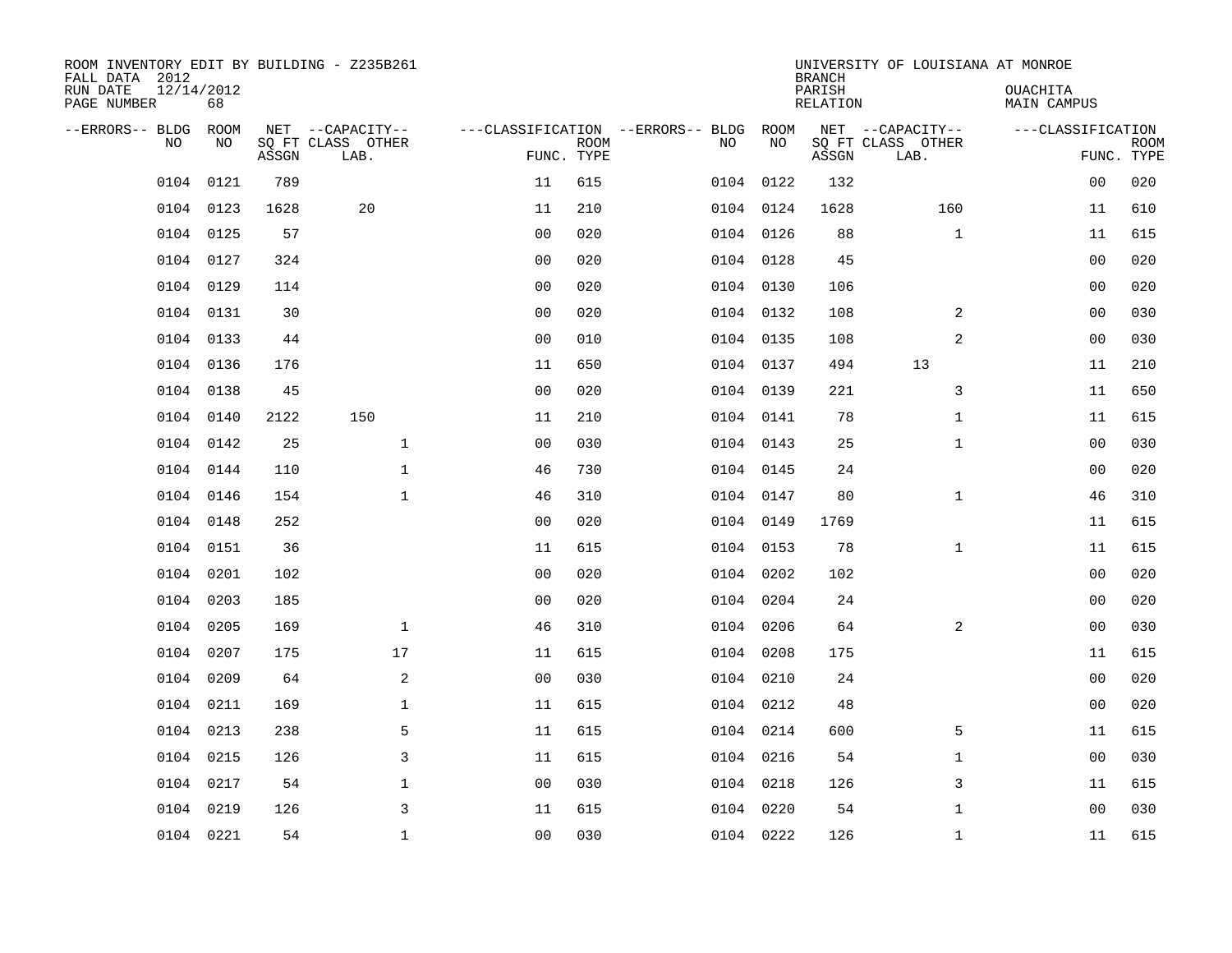| ROOM INVENTORY EDIT BY BUILDING - Z235B261<br>FALL DATA 2012 |                  |                 |                           |                                        |             |           |                                                  | <b>BRANCH</b>      | UNIVERSITY OF LOUISIANA AT MONROE                                                                               |                                |                           |
|--------------------------------------------------------------|------------------|-----------------|---------------------------|----------------------------------------|-------------|-----------|--------------------------------------------------|--------------------|-----------------------------------------------------------------------------------------------------------------|--------------------------------|---------------------------|
| RUN DATE<br>PAGE NUMBER                                      | 12/14/2012<br>69 |                 |                           |                                        |             |           |                                                  | PARISH<br>RELATION |                                                                                                                 | OUACHITA<br>MAIN CAMPUS        |                           |
| --ERRORS-- BLDG ROOM                                         |                  |                 | NET --CAPACITY--          | ---CLASSIFICATION --ERRORS-- BLDG ROOM |             |           |                                                  |                    | NET --CAPACITY--                                                                                                | ---CLASSIFICATION              |                           |
| NO                                                           | NO               | ASSGN           | SQ FT CLASS OTHER<br>LAB. | FUNC. TYPE                             | <b>ROOM</b> | NO        | NO                                               | ASSGN              | SQ FT CLASS OTHER<br>LAB.                                                                                       |                                | <b>ROOM</b><br>FUNC. TYPE |
| 0104                                                         | 0223             | 48              |                           | 0 <sub>0</sub>                         | 020         |           | 0104 0224                                        | 600                | $\mathbf{1}$                                                                                                    | 11                             | 615                       |
|                                                              | 0104 0225        | 236             | 3                         | 11                                     | 615         | 0104 0226 |                                                  | 1867               | 240                                                                                                             | 11                             | 610                       |
|                                                              | 0104 0227        | 105             | $\mathbf 1$               | 11                                     | 615         | 0104 0228 |                                                  | 84                 |                                                                                                                 | 0 <sub>0</sub>                 | 030                       |
|                                                              | 0104 0229        | 300             |                           | 11                                     | 615         |           | 0104 0229A                                       | 52                 |                                                                                                                 | 0 <sub>0</sub>                 | 020                       |
|                                                              | 0104 0230        | 84              | $\mathbf{1}$              | 11                                     | 615         | 0104 0231 |                                                  | 28                 |                                                                                                                 | 0 <sub>0</sub>                 | 020                       |
|                                                              | 0104 0232        | 36              |                           | 11                                     | 615         | 0104 0233 |                                                  | 1128               |                                                                                                                 | 11                             | 615                       |
|                                                              | 0104 0234        | 42              |                           | 0 <sub>0</sub>                         | 020         | 0104 0235 | TOTAL NUMBER CLASSROOMS<br>TOTAL NUMBER LABS 210 | 198                | 2<br>TOTAL NET ASSIGN SQ. FT. IN ROOM FILE<br>TOTAL NUMBER COMPUTER CLASSROOMS<br>TOTAL NUMBER SPECIAL LABS 220 | 11<br>23,937<br>$\overline{4}$ | 615                       |
|                                                              | 0105 0100        | 736             |                           | 0 <sub>0</sub>                         | 020         | 0105 0101 |                                                  | 831                | $\mathbf{1}$                                                                                                    | 45                             | 525                       |
| 0105                                                         | 0102             | 47              | $\mathbf{1}$              | 00                                     | 030         | 0105 0103 |                                                  | 171                |                                                                                                                 | 52                             | 525                       |
|                                                              | 0105 0104        | 112             |                           | 0 <sub>0</sub>                         | 010         |           | 0105 0104A                                       | 20                 |                                                                                                                 | 00                             | 010                       |
| 0105                                                         | 0105             | 691             |                           | 45                                     | 525         | 0105      | 0106                                             | 36                 | $\mathbf{1}$                                                                                                    | 00                             | 030                       |
|                                                              | 0105 0107        | 136             | 5                         | 0 <sub>0</sub>                         | 030         | 0105 0108 |                                                  | 711                |                                                                                                                 | 0 <sub>0</sub>                 | 020                       |
|                                                              | 0105 0108A       | 20              |                           | 52                                     | 525         | 0105      | 0109                                             | 136                | 10                                                                                                              | 45                             | 525                       |
|                                                              | 0105 0110        | 7596            | 300                       | 52                                     | 670         | 0105 0111 |                                                  | 136                | 10                                                                                                              | 45                             | 525                       |
| 0105                                                         | 0112             | 231             | $\mathbf{1}$              | 46                                     | 310         |           | 0105 0112A                                       | 231                | $\mathbf{1}$                                                                                                    | 46                             | 315                       |
|                                                              | 0105 0113        | 145             | 10                        | 0 <sub>0</sub>                         | 030         | 0105 0114 |                                                  | 183                | 2                                                                                                               | 46                             | 310                       |
| 0105                                                         | 0115             | 36              | $\mathbf{1}$              | 0 <sub>0</sub>                         | 030         | 0105 0116 |                                                  | 183                | $\mathbf{1}$                                                                                                    | 46                             | 310                       |
|                                                              | 0105 0117        | 100             | $\mathbf{1}$              | 45                                     | 525         | 0105 0118 |                                                  | 336                |                                                                                                                 | 0 <sub>0</sub>                 | 030                       |
| 0105                                                         | 0119             | 705             |                           | 48                                     | 520         | 0105 0120 |                                                  | 1760               | 50                                                                                                              | 52                             | 520                       |
|                                                              | 0105 0121        | 182             |                           | 52                                     | 525         | 0105 0122 |                                                  | 2653               | 75                                                                                                              | 52                             | 520                       |
| 0105                                                         | 0123             | 112             |                           | 52                                     | 525         | 0105 0124 |                                                  | 313                |                                                                                                                 | 52                             | 525                       |
|                                                              | 0105 0125        | $7\phantom{.0}$ |                           | 46                                     | 315         | 0105 0126 |                                                  | 61                 |                                                                                                                 | 0 <sub>0</sub>                 | 020                       |
|                                                              | 0105 0200        | 381             |                           | 54                                     | 731         | 0105 0201 |                                                  | 1190               |                                                                                                                 | 52                             | 523                       |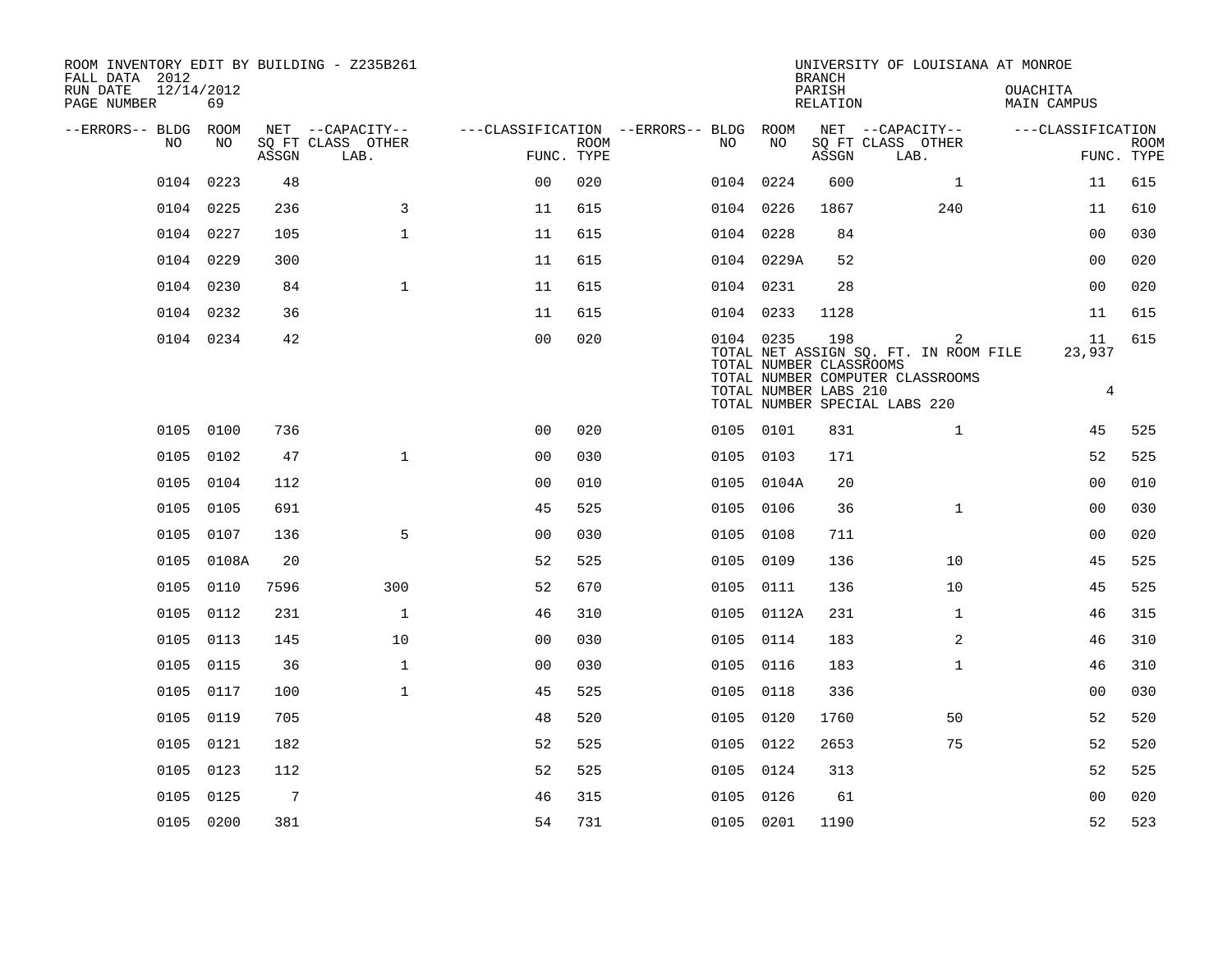| ROOM INVENTORY EDIT BY BUILDING - Z235B261<br>FALL DATA 2012 |                  |       |                                               |              |                                                         |                    |           |            | UNIVERSITY OF LOUISIANA AT MONROE<br><b>BRANCH</b>                                                                                                                                           |      |                |                 |                             |                           |
|--------------------------------------------------------------|------------------|-------|-----------------------------------------------|--------------|---------------------------------------------------------|--------------------|-----------|------------|----------------------------------------------------------------------------------------------------------------------------------------------------------------------------------------------|------|----------------|-----------------|-----------------------------|---------------------------|
| RUN DATE<br>PAGE NUMBER                                      | 12/14/2012<br>70 |       |                                               |              |                                                         |                    |           |            | PARISH<br>RELATION                                                                                                                                                                           |      |                | <b>OUACHITA</b> | <b>MAIN CAMPUS</b>          |                           |
| --ERRORS-- BLDG ROOM<br>NO.                                  | NO.              | ASSGN | NET --CAPACITY--<br>SQ FT CLASS OTHER<br>LAB. |              | ---CLASSIFICATION --ERRORS-- BLDG ROOM NET --CAPACITY-- | ROOM<br>FUNC. TYPE | NO        | NO         | SQ FT CLASS OTHER<br>ASSGN<br>TOTAL NET ASSIGN SQ. FT. IN ROOM FILE<br>TOTAL NUMBER CLASSROOMS<br>TOTAL NUMBER COMPUTER CLASSROOMS<br>TOTAL NUMBER LABS 210<br>TOTAL NUMBER SPECIAL LABS 220 | LAB. |                |                 | ---CLASSIFICATION<br>17,812 | <b>ROOM</b><br>FUNC. TYPE |
|                                                              | 0106 0100        | 376   |                                               |              | 0 <sub>0</sub>                                          | 030                | 0106 0101 |            | 943                                                                                                                                                                                          |      |                |                 | 42                          | 620                       |
|                                                              | 0106 0102        | 1036  |                                               |              | 42                                                      | 620                | 0106 0106 |            | 383                                                                                                                                                                                          |      |                |                 | 46                          | 731                       |
| 0106                                                         | 0107             | 100   |                                               | $\mathbf{1}$ | 46                                                      | 310                | 0106      | 0108       | 144                                                                                                                                                                                          |      | $\mathbf{1}$   |                 | 46                          | 310                       |
| 0106                                                         | 0109             | 210   |                                               |              | 46                                                      | 315                | 0106 0110 |            | 107                                                                                                                                                                                          |      | $\mathbf{1}$   |                 | 46                          | 310                       |
| 0106                                                         | 0111             | 1217  | 20                                            |              | 11                                                      | 270                | 0106      | 0112       | 73                                                                                                                                                                                           |      | 24             |                 | 11                          | 625                       |
| 0106                                                         | 0113             | 205   |                                               |              | 11                                                      | 315                |           | 0106 0113A | 128                                                                                                                                                                                          |      |                |                 | 48                          | 315                       |
| 0106                                                         | 0113B            | 255   |                                               | $\mathbf{1}$ | 46                                                      | 325                | 0106      | 0113C      | 308                                                                                                                                                                                          |      |                |                 | 46                          | 350                       |
|                                                              | 0106 0113D       | 31    |                                               |              | 46                                                      | 355                | 0106 0114 |            | 786                                                                                                                                                                                          | 20   |                |                 | 11                          | 210                       |
| 0106                                                         | 0115             | 151   |                                               |              | 48                                                      | 215                | 0106      | 0116       | 301                                                                                                                                                                                          |      |                |                 | 48                          | 215                       |
| 0106                                                         | 0117             | 58    |                                               |              | 0 <sub>0</sub>                                          | 020                | 0106 0118 |            | 30                                                                                                                                                                                           |      |                |                 | 00                          | 020                       |
| 0106                                                         | 0119             | 98    |                                               | 2            | 0 <sub>0</sub>                                          | 030                | 0106      | 0120       | 76                                                                                                                                                                                           |      | $\overline{2}$ |                 | 0 <sub>0</sub>              | 030                       |
|                                                              | 0106 0121        | 68    |                                               |              | 0 <sub>0</sub>                                          | 020                | 0106 0122 |            | 97                                                                                                                                                                                           |      |                |                 | 0 <sub>0</sub>              | 020                       |
| 0106                                                         | 0123             | 48    |                                               |              | 0 <sub>0</sub>                                          | 010                | 0106      | 0124       | 600                                                                                                                                                                                          |      |                |                 | 48                          | 215                       |
| 0106                                                         | 0200             | 1125  |                                               |              | 0 <sub>0</sub>                                          | 020                | 0106      | 0201       | 102                                                                                                                                                                                          |      |                |                 | 48                          | 315                       |
| 0106                                                         | 0202             | 113   |                                               |              | 48                                                      | 315                | 0106      | 0203       | 963                                                                                                                                                                                          | 20   |                |                 | 11                          | 270                       |
| 0106                                                         | 0204             | 535   | 16                                            |              | 11                                                      | 240                | 0106 0205 |            | 134                                                                                                                                                                                          |      |                |                 | 48                          | 270                       |
| 0106                                                         | 0205A            | 15    |                                               |              | 48                                                      | 270                |           | 0106 0205B | 15                                                                                                                                                                                           |      |                |                 | 48                          | 270                       |
| 0106                                                         | 0205C            | 15    |                                               |              | 48                                                      | 270                |           | 0106 0205D | 61                                                                                                                                                                                           |      |                |                 | 48                          | 270                       |
| 0106                                                         | 0205E            | 158   |                                               |              | 48                                                      | 270                | 0106      | 0206       | 124                                                                                                                                                                                          |      | $\mathbf{1}$   |                 | 46                          | 310                       |
| 0106                                                         | 0207             | 130   |                                               |              | 46                                                      | 315                | 0106 0208 |            | 152                                                                                                                                                                                          |      | $\mathbf{1}$   |                 | 46                          | 310                       |
| 0106                                                         | 0209             | 114   |                                               | $\mathbf{1}$ | 48                                                      | 310                | 0106      | 0210       | 1057                                                                                                                                                                                         | 25   |                |                 | 11                          | 210                       |
| 0106                                                         | 0210A            | 150   |                                               |              | 48                                                      | 215                | 0106 0211 |            | 112                                                                                                                                                                                          |      | $\mathbf{1}$   |                 | 46                          | 310                       |
|                                                              | 0106 0212        | 153   |                                               | $\mathbf{1}$ | 46                                                      | 310                | 0106 0213 |            | 1214                                                                                                                                                                                         | 16   |                |                 | 48                          | 270                       |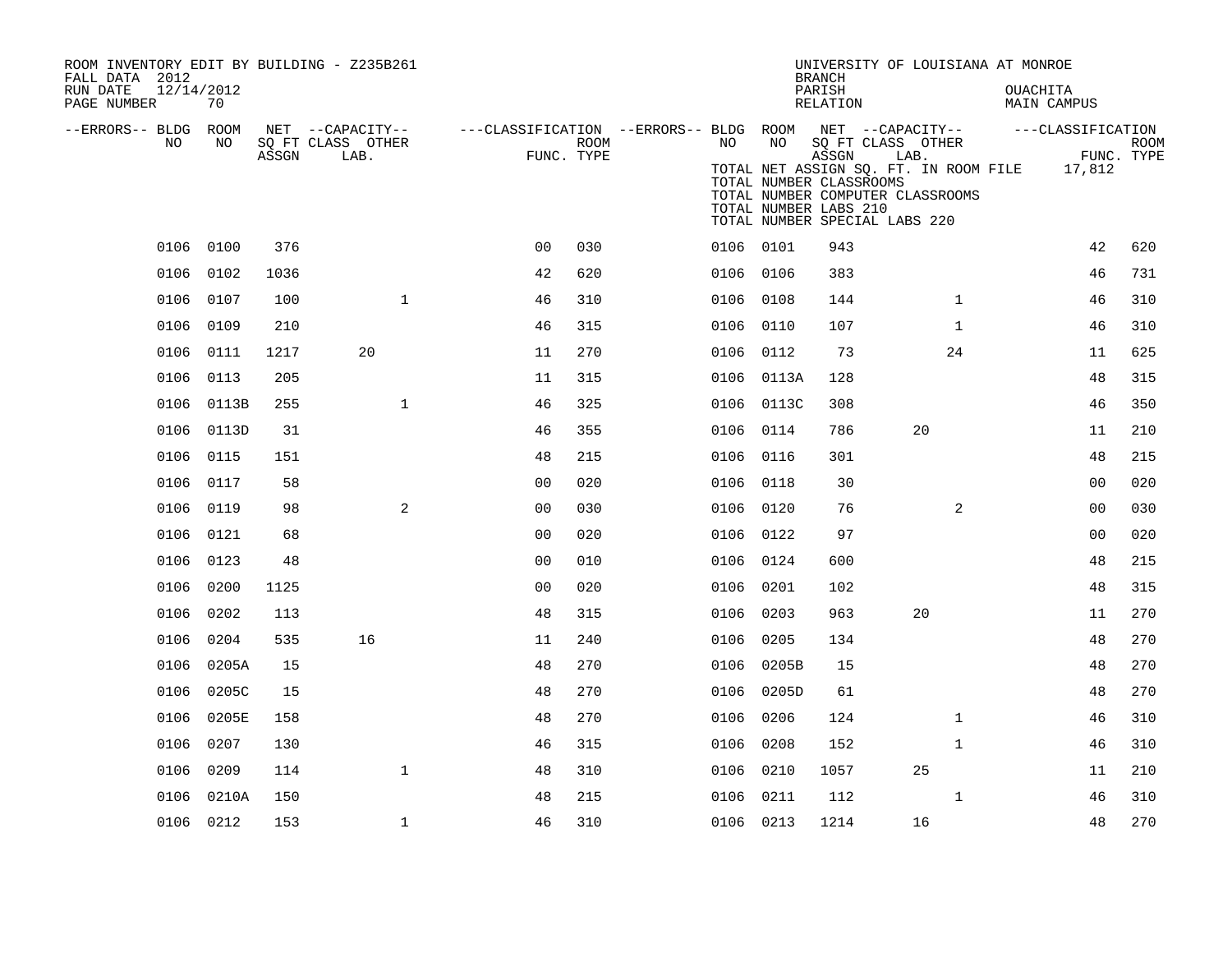| ROOM INVENTORY EDIT BY BUILDING - Z235B261<br>FALL DATA 2012 |                  |       |                           |                                        |             |           |                                                  | <b>BRANCH</b>      |                               |                                                                           | UNIVERSITY OF LOUISIANA AT MONROE |                |                           |
|--------------------------------------------------------------|------------------|-------|---------------------------|----------------------------------------|-------------|-----------|--------------------------------------------------|--------------------|-------------------------------|---------------------------------------------------------------------------|-----------------------------------|----------------|---------------------------|
| RUN DATE<br>PAGE NUMBER                                      | 12/14/2012<br>71 |       |                           |                                        |             |           |                                                  | PARISH<br>RELATION |                               |                                                                           | <b>OUACHITA</b><br>MAIN CAMPUS    |                |                           |
| --ERRORS-- BLDG ROOM                                         |                  |       | NET --CAPACITY--          | ---CLASSIFICATION --ERRORS-- BLDG ROOM |             |           |                                                  |                    |                               | NET --CAPACITY--                                                          | ---CLASSIFICATION                 |                |                           |
| NO                                                           | NO               | ASSGN | SQ FT CLASS OTHER<br>LAB. | FUNC. TYPE                             | <b>ROOM</b> | NO.       | NO                                               | ASSGN              | SQ FT CLASS OTHER<br>LAB.     |                                                                           |                                   |                | <b>ROOM</b><br>FUNC. TYPE |
|                                                              | 0106 0214        | 422   | 3                         | 48                                     | 270         |           | TOTAL NUMBER CLASSROOMS<br>TOTAL NUMBER LABS 210 |                    | TOTAL NUMBER SPECIAL LABS 220 | TOTAL NET ASSIGN SQ. FT. IN ROOM FILE<br>TOTAL NUMBER COMPUTER CLASSROOMS |                                   | 12,717<br>2    |                           |
|                                                              | 0107 0100        |       | 1687 190                  | 11                                     | 110         | 0107 0101 |                                                  | 227                |                               | $\mathbf{1}$                                                              |                                   | 46             | 310                       |
| 0107                                                         | 0102             | 226   | $\mathbf{1}$              | 46                                     | 325         | 0107 0103 |                                                  | 227                |                               | $\mathbf{1}$                                                              |                                   | 46             | 313                       |
| 0107                                                         | 0104             | 229   | $\mathbf{1}$              | 46                                     | 310         | 0107 0105 |                                                  | 227                |                               | $\mathbf{1}$                                                              |                                   | 46             | 310                       |
| 0107                                                         | 0106             | 229   | $\mathbf{1}$              | 46                                     | 310         | 0107 0107 |                                                  | 230                |                               | $\mathbf{1}$                                                              |                                   | 46             | 310                       |
|                                                              | 0107 0108        | 118   | 2                         | 46                                     | 315         |           | 0107 0109                                        | 438                |                               | 16                                                                        |                                   | 11             | 250                       |
|                                                              | 0107 0109A       | 112   |                           | 46                                     | 731         | 0107      | 0111                                             | 219                |                               | $\mathbf{1}$                                                              |                                   | 46             | 310                       |
|                                                              | 0107 0112        | 229   | $\mathbf 1$               | 46                                     | 310         |           | 0107 0114                                        | 48                 |                               |                                                                           |                                   | 00             | 010                       |
|                                                              | 0107 0115        | 257   | 5                         | 0 <sub>0</sub>                         | 030         | 0107 0116 |                                                  | 326                |                               |                                                                           |                                   | 00             | 020                       |
|                                                              | 0107 0117        | 603   | 15                        | 11                                     | 220         |           | 0107 0117A                                       | 54                 |                               |                                                                           |                                   | 51             | 225                       |
| 0107                                                         | 0118             | 197   |                           | 51                                     | 730         | 0107      | 0119                                             | 134                |                               |                                                                           |                                   | 51             | 730                       |
|                                                              | 0107 0120        | 283   | $\mathbf 1$               | 46                                     | 313         |           | 0107 0120B                                       | 86                 |                               | $\mathbf{1}$                                                              |                                   | 46             | 310                       |
| 0107                                                         | 0120C            | 100   | $\mathbf{1}$              | 46                                     | 310         |           | 0107 0120D                                       | 152                |                               | $\mathbf{1}$                                                              |                                   | 46             | 310                       |
|                                                              | 0107 0120E       | 61    |                           | 46                                     | 315         |           | 0107 0120F                                       | 91                 |                               | $\mathbf{1}$                                                              |                                   | 46             | 315                       |
|                                                              | 0107 0120G       | 97    | $\mathbf{1}$              | 46                                     | 320         | 0107      | 0121                                             | 167                |                               |                                                                           |                                   | 73             | 315                       |
|                                                              | 0107 0121A       | 167   |                           | 0 <sub>0</sub>                         | 030         | 0107 0122 |                                                  | 326                |                               |                                                                           |                                   | 0 <sub>0</sub> | 020                       |
| 0107                                                         | 0123             | 170   | $\mathbf{1}$              | 46                                     | 313         | 0107      | 0124                                             | 170                |                               | $\mathbf{1}$                                                              |                                   | 46             | 310                       |
|                                                              | 0107 0125        | 1585  |                           | 0 <sub>0</sub>                         | 020         | 0107 0126 |                                                  | 4929               |                               |                                                                           |                                   | 0 <sub>0</sub> | 020                       |
| 0107                                                         | 0127             | 430   | 28                        | 11                                     | 110         | 0107      | 0127A                                            | 992                |                               | 3                                                                         |                                   | 21             | 250                       |
|                                                              | 0107 0127B       | 401   |                           | 21                                     | 255         | 0107 0128 |                                                  | 352                |                               | 4                                                                         |                                   | 33             | 530                       |
| 0107                                                         | 0128A            | 76    | $\mathbf{1}$              | 46                                     | 310         |           | 0107 0128B                                       | 24                 |                               |                                                                           |                                   | 33             | 535                       |
|                                                              | 0107 0128C       | 15    |                           | 33                                     | 535         |           | 0107 0128D                                       | 95                 |                               |                                                                           |                                   | 33             | 535                       |
|                                                              | 0107 0129        | 196   | 2                         | 33                                     | 530         |           | 0107 0129A                                       | 147                |                               | $\mathbf{1}$                                                              |                                   | 33             | 535                       |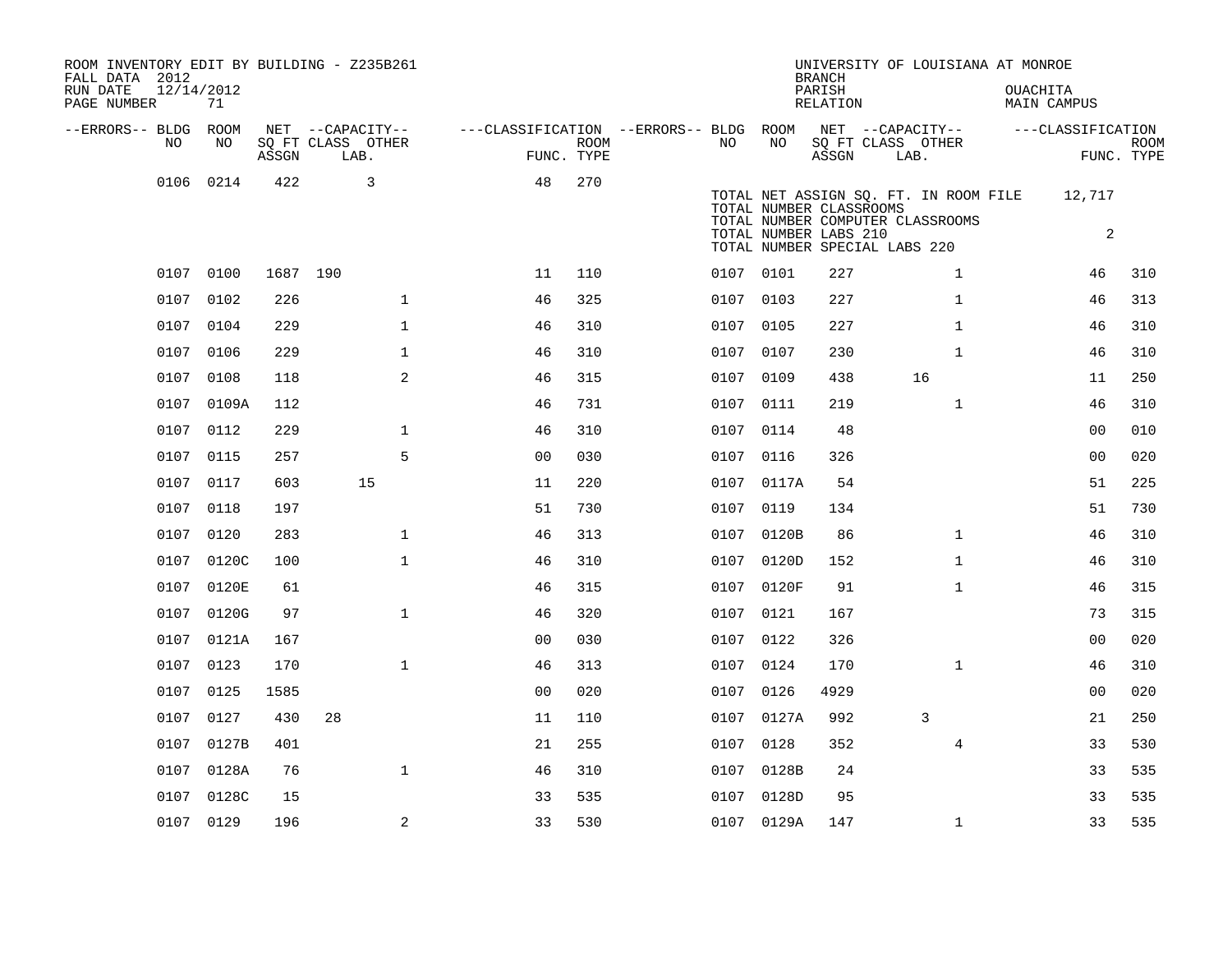| ROOM INVENTORY EDIT BY BUILDING - Z235B261<br>FALL DATA 2012 |                  |       |                           |                                   |                           |      |            | <b>BRANCH</b>      | UNIVERSITY OF LOUISIANA AT MONROE |                                       |                           |
|--------------------------------------------------------------|------------------|-------|---------------------------|-----------------------------------|---------------------------|------|------------|--------------------|-----------------------------------|---------------------------------------|---------------------------|
| RUN DATE<br>PAGE NUMBER                                      | 12/14/2012<br>72 |       |                           |                                   |                           |      |            | PARISH<br>RELATION |                                   | <b>OUACHITA</b><br><b>MAIN CAMPUS</b> |                           |
| --ERRORS-- BLDG                                              | <b>ROOM</b>      |       | NET --CAPACITY--          | ---CLASSIFICATION --ERRORS-- BLDG |                           |      | ROOM       |                    | NET --CAPACITY--                  | ---CLASSIFICATION                     |                           |
| N <sub>O</sub>                                               | NO.              | ASSGN | SO FT CLASS OTHER<br>LAB. |                                   | <b>ROOM</b><br>FUNC. TYPE | NO.  | NO         | ASSGN              | SQ FT CLASS OTHER<br>LAB.         |                                       | <b>ROOM</b><br>FUNC. TYPE |
| 0107                                                         | 0130             | 169   | $\mathbf{1}$              | 46                                | 535                       | 0107 | 0130A      | 135                |                                   | 33                                    | 535                       |
| 0107                                                         | 0131             | 1430  | 15                        | 46                                | 250                       |      | 0107 0131A | 122                | $\mathbf{1}$                      | 46                                    | 315                       |
| 0107                                                         | 0131B            | 167   | $\mathbf{1}$              | 46                                | 313                       |      | 0107 0131C | 216                | $\mathbf{1}$                      | 46                                    | 310                       |
| 0107                                                         | 0132             | 177   |                           | 0 <sub>0</sub>                    | 020                       |      | 0107 0133  | 276                |                                   | 0 <sub>0</sub>                        | 010                       |
| 0107                                                         | 0134             | 488   |                           | 00                                | 030                       | 0107 | 0135       | 234                |                                   | 11                                    | 315                       |
| 0107                                                         | 0135A            | 312   |                           | 48                                | 215                       |      | 0107 0135B | 121                | $\mathbf{1}$                      | 00                                    | 030                       |
| 0107                                                         | 0136             | 312   | 3                         | 48                                | 215                       | 0107 | 0137       | 178                |                                   | 48                                    | 315                       |
| 0107                                                         | 0137A            | 178   | $\mathbf{1}$              | 46                                | 310                       |      | 0107 0139  | 695                | 23                                | 11                                    | 210                       |
| 0107                                                         | 0140             | 1050  | 24                        | 11                                | 210                       | 0107 | 0141       | 306                | $\mathbf{1}$                      | 46                                    | 315                       |
|                                                              | 0107 0141A       | 222   | $\mathbf{1}$              | 46                                | 310                       |      | 0107 0141B | 129                |                                   | 46                                    | 315                       |
| 0107                                                         | 0142             | 325   |                           | 0 <sub>0</sub>                    | 020                       | 0107 | 0143       | 693                | 33                                | 11                                    | 110                       |
|                                                              | 0107 0144        | 676   | 20                        | 11                                | 240                       |      | 0107 0145  | 209                | 10                                | 11                                    | 210                       |
| 0107                                                         | 0146             | 478   | 19                        | 11                                | 240                       | 0107 | 0147       | 336                | $\mathbf{1}$                      | 51                                    | 315                       |
| 0107                                                         | 0148             | 325   |                           | 0 <sub>0</sub>                    | 020                       |      | 0107 0149  | 283                | 9                                 | 00                                    | 030                       |
| 0107                                                         | 0150             | 305   | 6                         | 00                                | 030                       | 0107 | 0151       | 984                | 15                                | 11                                    | 530                       |
| 0107                                                         | 0153             | 195   | $\sqrt{2}$                | 48                                | 535                       |      | 0107 0154  | 695                | 8                                 | 11                                    | 530                       |
| 0107                                                         | 0155             | 325   |                           | 0 <sub>0</sub>                    | 020                       | 0107 | 0156       | 343                | 12                                | 11                                    | 350                       |
| 0107                                                         | 0156A            | 72    |                           | 0 <sub>0</sub>                    | 020                       | 0107 | 0156B      | 199                | 2                                 | 48                                    | 530                       |
| 0107                                                         | 0156C            | 36    | $\mathbf{1}$              | 48                                | 535                       |      | 0107 0156D | 36                 | $\mathbf{1}$                      | 48                                    | 535                       |
| 0107                                                         | 0162             | 642   |                           | 0 <sub>0</sub>                    | 030                       | 0107 | 0200E      | 27                 |                                   | 0 <sub>0</sub>                        | 020                       |
| 0107                                                         | 0201             | 227   | $\mathbf 1$               | 46                                | 310                       | 0107 | 0202       | 227                | $\mathbf{1}$                      | 46                                    | 310                       |
| 0107                                                         | 0203             | 229   | $\mathbf 1$               | 46                                | 310                       | 0107 | 0204       | 229                | $\mathbf{1}$                      | 46                                    | 310                       |
| 0107                                                         | 0205             | 340   | $\mathbf 1$               | 46                                | 310                       | 0107 | 0206       | 114                | $\mathbf{1}$                      | 46                                    | 310                       |
| 0107                                                         | 0207             | 229   | $\mathbf 1$               | 46                                | 310                       | 0107 | 0208       | 227                | $\mathbf{1}$                      | 46                                    | 310                       |
| 0107                                                         | 0209             | 229   | $\mathbf{1}$              | 46                                | 310                       |      | 0107 0210  | 229                | $\mathbf{1}$                      | 46                                    | 310                       |
|                                                              | 0107 0211        | 227   | $\mathbf{1}$              | 46                                | 310                       |      | 0107 0212  | 229                | $\mathbf{1}$                      | 46                                    | 310                       |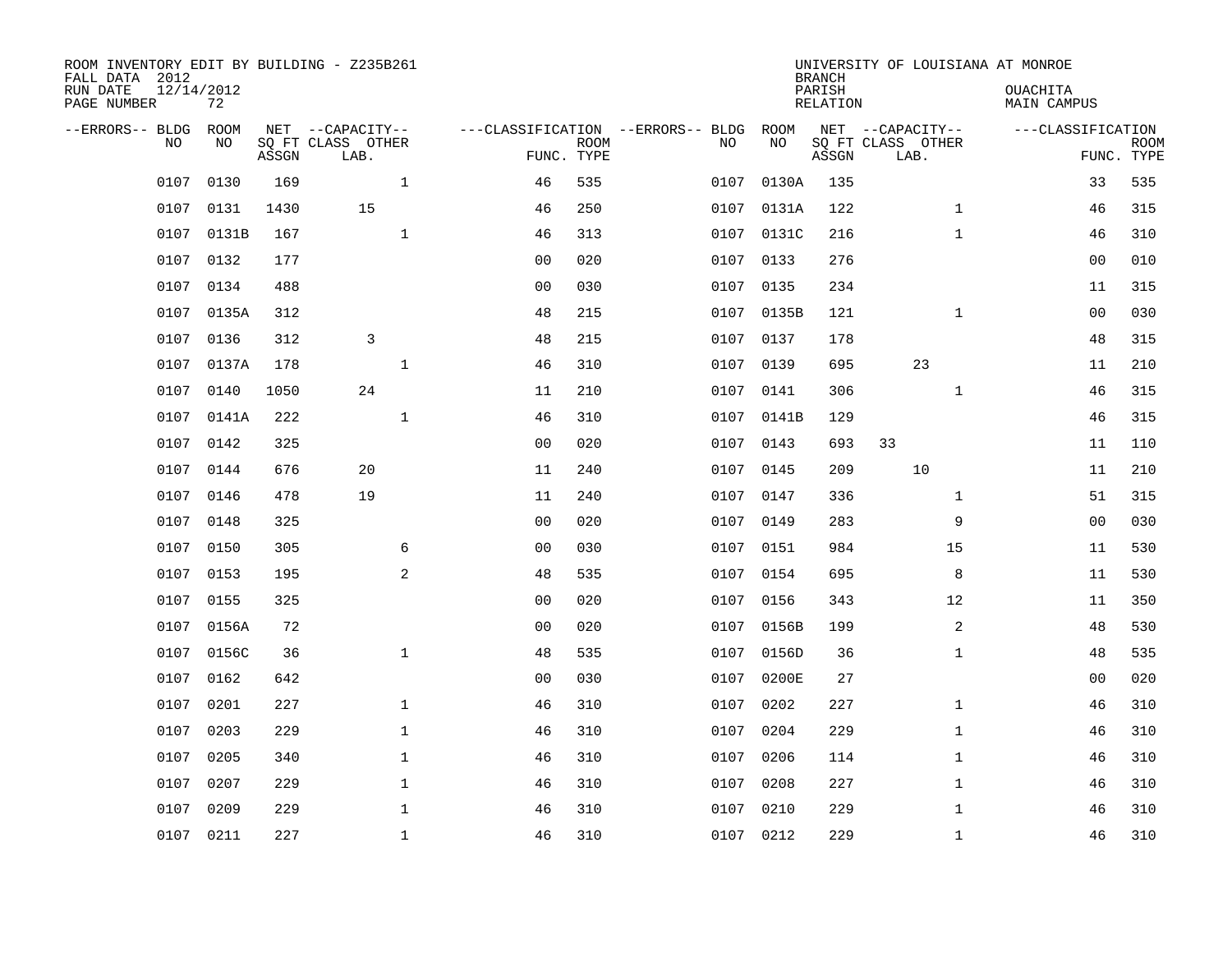| ROOM INVENTORY EDIT BY BUILDING - Z235B261<br>FALL DATA 2012<br>RUN DATE<br>PAGE NUMBER | 12/14/2012<br>73 |       |                                               |                |             |                                   |            |            | <b>BRANCH</b><br>PARISH<br><b>RELATION</b> | UNIVERSITY OF LOUISIANA AT MONROE             | OUACHITA<br><b>MAIN CAMPUS</b>  |             |
|-----------------------------------------------------------------------------------------|------------------|-------|-----------------------------------------------|----------------|-------------|-----------------------------------|------------|------------|--------------------------------------------|-----------------------------------------------|---------------------------------|-------------|
| --ERRORS-- BLDG<br>NO.                                                                  | ROOM<br>NO       | ASSGN | NET --CAPACITY--<br>SQ FT CLASS OTHER<br>LAB. | FUNC. TYPE     | <b>ROOM</b> | ---CLASSIFICATION --ERRORS-- BLDG | NO         | ROOM<br>NO | ASSGN                                      | NET --CAPACITY--<br>SQ FT CLASS OTHER<br>LAB. | ---CLASSIFICATION<br>FUNC. TYPE | <b>ROOM</b> |
| 0107                                                                                    | 0213             | 44    |                                               | 00             | 010         |                                   | 0107       | 0213A      | 83                                         |                                               | 0 <sub>0</sub>                  | 010         |
| 0107                                                                                    | 0214             | 270   | 2                                             | 0 <sub>0</sub> | 030         |                                   | 0107       | 0216       | 354                                        |                                               | 00                              | 020         |
| 0107                                                                                    | 0217             | 239   | $\mathbf 1$                                   | 46             | 313         |                                   | 0107       | 0217A      | 125                                        | $\mathbf{1}$                                  | 46                              | 315         |
| 0107                                                                                    | 0217B            | 127   | $\mathbf 1$                                   | 46             | 310         |                                   | 0107       | 0217C      | 161                                        | $\mathbf{1}$                                  | 46                              | 310         |
| 0107                                                                                    | 0217D            | 161   | $\mathbf{1}$                                  | 46             | 310         |                                   | 0107       | 0217E      | 119                                        | $\mathbf{1}$                                  | 46                              | 315         |
| 0107                                                                                    | 0218             | 778   | 50                                            | 82             | 082         |                                   | 0107 0219  |            | 343                                        | 13                                            | 82                              | 082         |
| 0107                                                                                    | 0220             | 169   | $\mathbf{1}$                                  | 46             | 310         |                                   | 0107       | 0220A      | 100                                        |                                               | 83                              | 083         |
| 0107                                                                                    | 0221             | 401   |                                               | 0 <sub>0</sub> | 020         |                                   | 0107 0222  |            | 42                                         |                                               | 0 <sub>0</sub>                  | 020         |
| 0107                                                                                    | 0222A            | 102   | $\mathbf{1}$                                  | 46             | 310         |                                   | 0107       | 0222B      | 777                                        | $\mathbf{1}$                                  | 46                              | 310         |
| 0107                                                                                    | 0223             | 1566  |                                               | 0 <sub>0</sub> | 020         |                                   | 0107 0224  |            | 780                                        | 20                                            | 0 <sub>0</sub>                  | 030         |
| 0107                                                                                    | 0225             | 172   | $\mathbf 1$                                   | 33             | 310         |                                   | 0107       | 0226       | 163                                        | $\mathbf{1}$                                  | 46                              | 310         |
| 0107                                                                                    | 0227             | 152   | $\mathbf 1$                                   | 33             | 535         |                                   |            | 0107 0227A | 195                                        | $\mathbf{1}$                                  | 46                              | 535         |
| 0107                                                                                    | 0227B            | 263   |                                               | 0 <sub>0</sub> | 020         |                                   | 0107       | 0227C      | 200                                        | 2                                             | 33                              | 530         |
| 0107                                                                                    | 0227D            | 200   | $\mathbf 1$                                   | 33             | 530         |                                   | 0107       | 0227E      | 200                                        | 4                                             | 33                              | 530         |
| 0107                                                                                    | 0228             | 350   | $\mathbf 1$                                   | 46             | 325         |                                   | 0107       | 0229       | 360                                        | $\mathbf{1}$                                  | 46                              | 310         |
| 0107                                                                                    | 0230             | 128   |                                               | 21             | 315         |                                   | 0107       | 0230A      | 1132                                       | 56                                            | 11                              | 110         |
| 0107                                                                                    | 0230C            | 123   |                                               | 46             | 320         |                                   | 0107       | 0231       | 30                                         |                                               | 0 <sub>0</sub>                  | 010         |
| 0107                                                                                    | 0232             | 338   | $\mathbf 1$                                   | 46             | 315         |                                   | 0107       | 0232A      | 56                                         |                                               | 00                              | 020         |
| 0107                                                                                    | 0232B            | 134   | $\mathbf 1$                                   | 46             | 315         |                                   | 0107       | 0232C      | 137                                        | $\mathbf{1}$                                  | 46                              | 310         |
| 0107                                                                                    | 0233             | 343   | $\mathbf{1}$                                  | 21             | 735         |                                   | 0107       | 0233A      | 437                                        | $\mathbf{1}$                                  | 46                              | 320         |
| 0107                                                                                    | 0234             | 1050  | 21                                            | 11             | 210         |                                   | 0107 0234A |            | 86                                         |                                               | 48                              | 215         |
| 0107                                                                                    | 0236             | 1378  | 28                                            | 11             | 210         |                                   | 0107       | 0237       | 353                                        |                                               | 00                              | 020         |
| 0107                                                                                    | 0238             | 695   | 10                                            | 81             | 081         |                                   | 0107       | 0239       | 170                                        | $\mathbf{1}$                                  | 46                              | 313         |
| 0107                                                                                    | 0239A            | 160   | $\mathbf{1}$                                  | 46             | 310         |                                   | 0107       | 0239B      | 695                                        |                                               | 21                              | 320         |
| 0107                                                                                    | 0240             | 695   | 40                                            | 11             | 110         |                                   | 0107       | 0241       | 353                                        |                                               | 0 <sub>0</sub>                  | 020         |
| 0107                                                                                    | 0242             | 307   | 9                                             | 0 <sub>0</sub> | 030         |                                   | 0107 0243  |            | 285                                        | 6                                             | 0 <sub>0</sub>                  | 030         |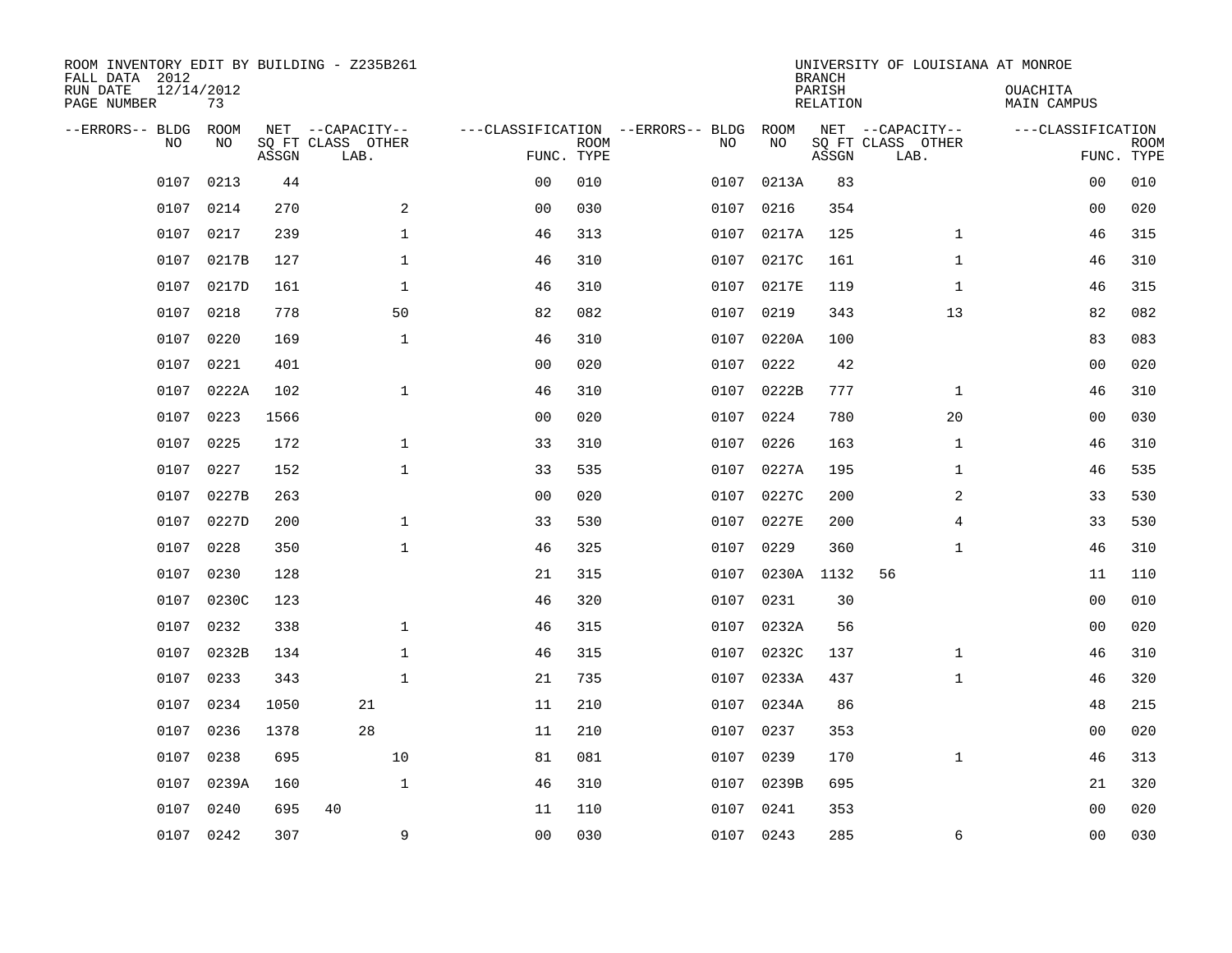| ROOM INVENTORY EDIT BY BUILDING - Z235B261<br>FALL DATA 2012 |                  |                                 |                           |                |                           |                                        |                                                               | <b>BRANCH</b>             | UNIVERSITY OF LOUISIANA AT MONROE                                                                          |                                                    |                           |
|--------------------------------------------------------------|------------------|---------------------------------|---------------------------|----------------|---------------------------|----------------------------------------|---------------------------------------------------------------|---------------------------|------------------------------------------------------------------------------------------------------------|----------------------------------------------------|---------------------------|
| RUN DATE<br>PAGE NUMBER                                      | 12/14/2012<br>74 |                                 |                           |                |                           |                                        |                                                               | PARISH<br><b>RELATION</b> |                                                                                                            | OUACHITA<br>MAIN CAMPUS                            |                           |
| --ERRORS-- BLDG                                              | ROOM             |                                 | NET --CAPACITY--          |                |                           | ---CLASSIFICATION --ERRORS-- BLDG ROOM |                                                               |                           | NET --CAPACITY--                                                                                           | ---CLASSIFICATION                                  |                           |
| NO                                                           | NO               | $\operatorname{\mathsf{ASSGN}}$ | SQ FT CLASS OTHER<br>LAB. |                | <b>ROOM</b><br>FUNC. TYPE | NO.                                    | NO                                                            | ASSGN                     | SQ FT CLASS OTHER<br>LAB.                                                                                  |                                                    | <b>ROOM</b><br>FUNC. TYPE |
| 0107                                                         | 0244             | 1472                            | 50                        | 11             | 110                       |                                        | 0107 0246                                                     | 337                       | $\mathbf{1}$                                                                                               | 46                                                 | 325                       |
| 0107                                                         | 0247             | 693                             | 35                        | 11             | 110                       | 0107                                   | 0248                                                          | 337                       |                                                                                                            | 00                                                 | 020                       |
| 0107                                                         | 0249             | 258                             | 2                         | 33             | 310                       |                                        | 0107 0249A                                                    | 126                       | $\mathbf{1}$                                                                                               | 33                                                 | 310                       |
| 0107                                                         | 0249B            | 203                             | $\mathbf{1}$              | 33             | 310                       | 0107                                   | 0249C                                                         | 66                        |                                                                                                            | 33                                                 | 315                       |
| 0107                                                         | 0249D            | 224                             |                           | 31             | 313                       | 0107                                   | 0249E                                                         | 108                       |                                                                                                            | 00                                                 | 020                       |
| 0107                                                         | 0250             | 130                             | $\mathbf 1$               | 46             | 315                       |                                        | 0107 0251A                                                    | 142                       | $\mathbf{1}$                                                                                               | 46                                                 | 310                       |
| 0107                                                         | 0251B            | 142                             | 3                         | 33             | 535                       |                                        | 0107 0252                                                     | 101                       | $\mathbf{1}$                                                                                               | 46                                                 | 310                       |
| 0107                                                         | 0253             | 53                              |                           | 46             | 715                       |                                        | 0107 0254                                                     | 136                       | $\mathbf{1}$                                                                                               | 46                                                 | 731                       |
| 0107                                                         | 0255             | 136                             | $\mathbf{1}$              | 46             | 310                       |                                        | 0107 0256                                                     | 106                       | $\mathbf{1}$                                                                                               | 46                                                 | 310                       |
|                                                              | 0107 0257        | 3616                            |                           | 0 <sub>0</sub> | 020                       |                                        | 0107 0258<br>TOTAL NUMBER CLASSROOMS<br>TOTAL NUMBER LABS 210 | 46                        | TOTAL NET ASSIGN SQ. FT. IN ROOM FILE<br>TOTAL NUMBER COMPUTER CLASSROOMS<br>TOTAL NUMBER SPECIAL LABS 220 | 0 <sub>0</sub><br>40,181<br>7<br>5<br>$\mathbf{1}$ | 020                       |
| 0108                                                         | 0101             | 276                             |                           | 0 <sub>0</sub> | 020                       |                                        | 0108 0102                                                     | 276                       |                                                                                                            | 0 <sub>0</sub>                                     | 020                       |
| 0108                                                         | 0103             | 1364                            |                           | 0 <sub>0</sub> | 020                       |                                        | 0108 0104                                                     | 984                       | 6                                                                                                          | 11                                                 | 220                       |
| 0108                                                         | 0105             | 84                              |                           | 48             | 225                       | 0108                                   | 0106                                                          | 182                       | $\mathbf{1}$                                                                                               | 46                                                 | 325                       |
| 0108                                                         | 0107             | 25                              | $\mathbf{1}$              | 46             | 315                       | 0108                                   | 0108                                                          | 75                        |                                                                                                            | 46                                                 | 731                       |
| 0108                                                         | 0109             | 100                             | $\mathbf{1}$              | 46             | 315                       | 0108                                   | 0110                                                          | 110                       | $\mathbf{1}$                                                                                               | 46                                                 | 310                       |
| 0108                                                         | 0111             | 296                             | $\mathbf 1$               | 46             | 313                       | 0108                                   | 0112                                                          | 56                        | 2                                                                                                          | 46                                                 | 430                       |
| 0108                                                         | 0113             | 110                             | $\mathbf{1}$              | 46             | 310                       | 0108                                   | 0114                                                          | 66                        |                                                                                                            | 48                                                 | 225                       |
| 0108                                                         | 0115             | 943                             | 6                         | 11             | 220                       | 0108                                   | 0118                                                          | 54                        |                                                                                                            | 48                                                 | 731                       |
| 0108                                                         | 0119             | 135                             | $\mathbf{1}$              | 11             | 260                       | 0108                                   | 0120                                                          | 149                       | 3                                                                                                          | 11                                                 | 260                       |
| 0108                                                         | 0121             | 81                              | $\mathbf{1}$              | 11             | 260                       | 0108                                   | 0122                                                          | 90                        | 1                                                                                                          | 11                                                 | 260                       |
| 0108                                                         | 0123             | 81                              | $\mathbf{1}$              | 11             | 260                       | 0108                                   | 0124                                                          | 367                       | 5                                                                                                          | 11                                                 | 880                       |
| 0108                                                         | 0124A            | 81                              | $\mathbf{1}$              | 46             | 315                       | 0108                                   | 0124B                                                         | 103                       | 5                                                                                                          | 46                                                 | 315                       |
|                                                              | 0108 0124C       | 103                             | $\mathbf{1}$              | 46             | 310                       |                                        | 0108 0125                                                     | 1703                      | 17                                                                                                         | 11                                                 | 220                       |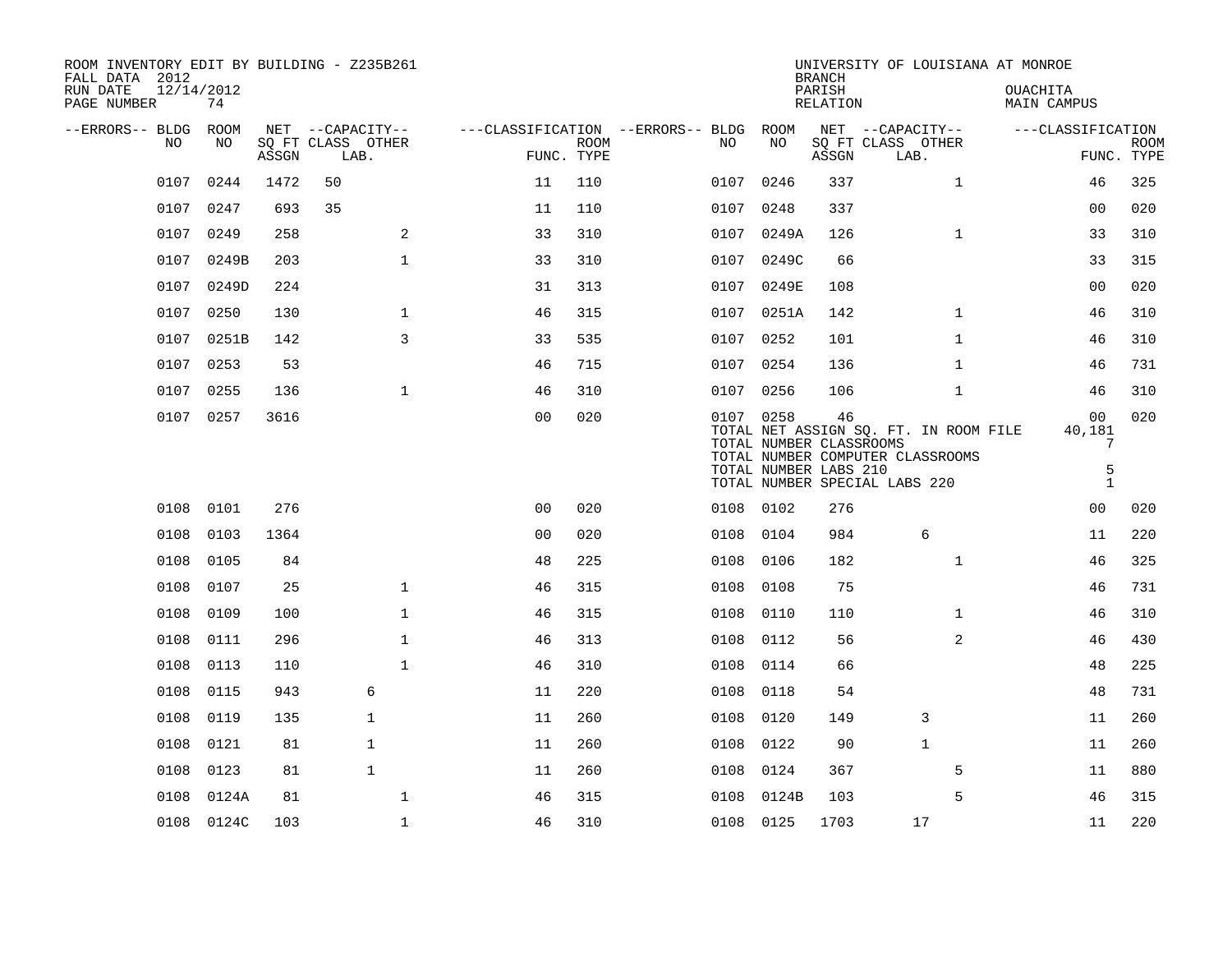| FALL DATA 2012<br>RUN DATE<br>PAGE NUMBER | 12/14/2012 | 75          |       | ROOM INVENTORY EDIT BY BUILDING - Z235B261    |                                                 |             |   |      |            | <b>BRANCH</b><br>PARISH<br>RELATION | UNIVERSITY OF LOUISIANA AT MONROE             | <b>OUACHITA</b><br>MAIN CAMPUS  |             |
|-------------------------------------------|------------|-------------|-------|-----------------------------------------------|-------------------------------------------------|-------------|---|------|------------|-------------------------------------|-----------------------------------------------|---------------------------------|-------------|
| --ERRORS-- BLDG                           | <b>NO</b>  | ROOM<br>NO. | ASSGN | NET --CAPACITY--<br>SO FT CLASS OTHER<br>LAB. | ---CLASSIFICATION --ERRORS-- BLDG<br>FUNC. TYPE | <b>ROOM</b> |   | NO   | ROOM<br>NO | ASSGN                               | NET --CAPACITY--<br>SQ FT CLASS OTHER<br>LAB. | ---CLASSIFICATION<br>FUNC. TYPE | <b>ROOM</b> |
|                                           | 0108       | 0126        | 25    |                                               | 0 <sub>0</sub>                                  | 030         |   | 0108 | 0127       | 25                                  |                                               | 0 <sub>0</sub>                  | 020         |
|                                           | 0108       | 0128        | 180   | 5                                             | 0 <sub>0</sub>                                  | 030         |   | 0108 | 0129       | 42                                  |                                               | 46                              | 731         |
|                                           | 0108       | 0130        | 230   |                                               | 11                                              | 731         |   | 0108 | 0132       | 65                                  |                                               | 0 <sub>0</sub>                  | 030         |
|                                           | 0108       | 0133        | 60    |                                               | 0 <sub>0</sub>                                  | 030         |   | 0108 | 0134       | 216                                 | $\overline{4}$                                | 0 <sub>0</sub>                  | 030         |
|                                           | 0108       | 0135        | 124   |                                               | 0 <sub>0</sub>                                  | 020         |   | 0108 | 0136       | 63                                  |                                               | 48                              | 115         |
|                                           | 0108       | 0139        | 150   | $\mathbf{1}$                                  | 46                                              | 310         |   | 0108 | 0140       | 272                                 | $\mathbf{1}$                                  | 46                              | 313         |
|                                           | 0108       | 0140A       | 74    |                                               | 46                                              | 315         |   | 0108 | 0140B      | 74                                  | $\mathbf{1}$                                  | 46                              | 310         |
|                                           | 0108       | 0141        | 25    |                                               | 0 <sub>0</sub>                                  | 020         |   | 0108 | 0201       | 276                                 |                                               | 0 <sub>0</sub>                  | 020         |
|                                           | 0108       | 0202        | 1364  |                                               | 0 <sub>0</sub>                                  | 020         |   | 0108 | 0203       | 126                                 | $\mathbf{1}$                                  | 46                              | 310         |
|                                           | 0108       | 0204        | 130   | $\mathbf 1$                                   | 46                                              | 325         |   | 0108 | 0205       | 276                                 |                                               | 0 <sub>0</sub>                  | 020         |
|                                           | 0108       | 0206        | 25    | $\mathbf 1$                                   | 46                                              | 315         |   | 0108 | 0207       | 25                                  |                                               | 46                              | 315         |
|                                           | 0108       | 0208        | 100   | 8                                             | 46                                              | 310         |   | 0108 | 0210       | 358                                 | 3                                             | 46                              | 313         |
|                                           | 0108       | 0211        | 100   | $\mathbf 1$                                   | 46                                              | 310         |   | 0108 | 0212       | 25                                  | $\mathbf{1}$                                  | 46                              | 315         |
|                                           | 0108       | 0213        | 25    |                                               | 46                                              | 355         |   | 0108 | 0214       | 247                                 | $\mathbf{1}$                                  | 46                              | 350         |
|                                           | 0108       | 0215        | 90    | $\mathbf{1}$                                  | 46                                              | 310         |   | 0108 | 0216       | 140                                 |                                               | 46                              | 315         |
|                                           | 0108       | 0217        | 345   | 14                                            | 46                                              | 750         |   | 0108 | 0217A      | $7\phantom{.0}$                     |                                               | 46                              | 755         |
|                                           | 0108       | 0218        | 682   | 40                                            | 11                                              | 110         |   | 0108 | 0219       | 74                                  | 1                                             | 48                              | 215         |
|                                           | 0108       | 0219A       | 145   |                                               | 48                                              | 215         |   | 0108 | 0220       | 1262                                | 24                                            | 11                              | 210         |
|                                           | 0108       | 0221        | 85    | $\mathbf{1}$                                  | 46                                              | 731         |   | 0108 | 0221A      | 123                                 |                                               | 48                              | 215         |
|                                           | 0108       | 0222        | 25    | $\mathbf{1}$                                  | 0 <sub>0</sub>                                  | 030         |   | 0108 | 0223       | 20                                  |                                               | 0 <sub>0</sub>                  | 020         |
|                                           | 0108       | 0224        | 25    | $\mathbf{1}$                                  | 0 <sub>0</sub>                                  | 030         |   | 0108 | 0225       | 32                                  |                                               | 45                              | 525         |
|                                           | 0108       | 0226        | 32    | $\overline{4}$                                | 45                                              | 525         |   | 0108 | 0227       | 255                                 | 5                                             | 45                              | 525         |
|                                           | 0108       | 0228        | 50    |                                               | 48                                              | 225         |   | 0108 | 0229       | 930                                 | 30                                            | 11                              | 220         |
|                                           | 0108       | 0230        | 150   |                                               | 00                                              | 020         | 9 | 0108 | 0230A      | 65                                  | $\mathbf{1}$                                  | 46                              | 430         |
| 9                                         | 0108       | 0230B       | 65    | 1                                             | 46                                              | 430         | 9 | 0108 | 0230C      | 65                                  | $\mathbf{1}$                                  | 46                              | 430         |
|                                           | 0108       | 0231        | 23    |                                               | 00                                              | 020         |   |      | 0108 0232  | 23                                  |                                               | 00                              | 010         |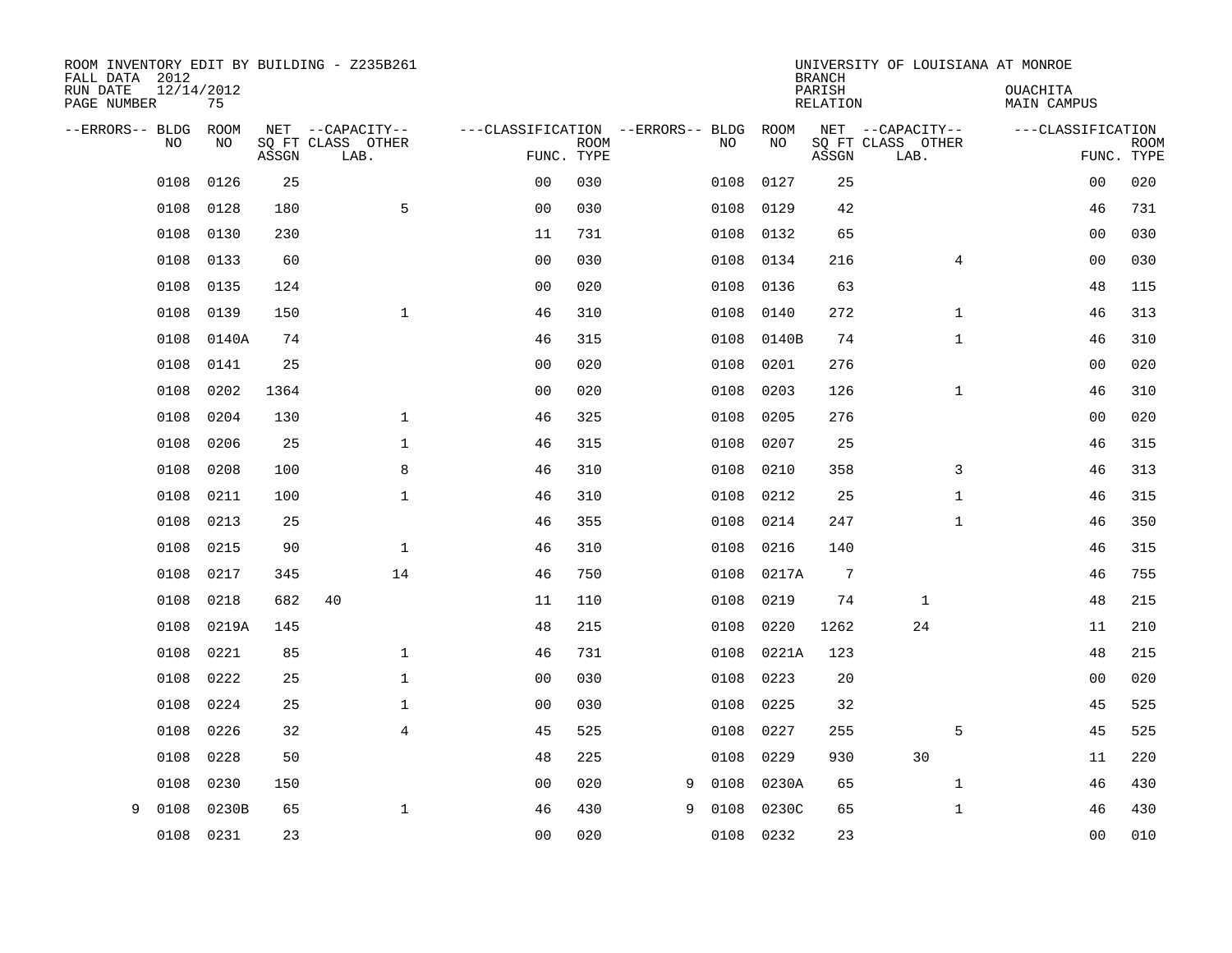| ROOM INVENTORY EDIT BY BUILDING - Z235B261<br>FALL DATA 2012 |                  |       |                           |                                        |                           |           |           | <b>BRANCH</b>                                                                            |    | UNIVERSITY OF LOUISIANA AT MONROE                                         |          |                             |                           |
|--------------------------------------------------------------|------------------|-------|---------------------------|----------------------------------------|---------------------------|-----------|-----------|------------------------------------------------------------------------------------------|----|---------------------------------------------------------------------------|----------|-----------------------------|---------------------------|
| RUN DATE<br>PAGE NUMBER                                      | 12/14/2012<br>76 |       |                           |                                        |                           |           |           | PARISH<br>RELATION                                                                       |    |                                                                           | OUACHITA | MAIN CAMPUS                 |                           |
| --ERRORS-- BLDG ROOM                                         |                  |       | NET --CAPACITY--          | ---CLASSIFICATION --ERRORS-- BLDG ROOM |                           |           |           |                                                                                          |    | NET --CAPACITY--                                                          |          | ---CLASSIFICATION           |                           |
| NO                                                           | NO               | ASSGN | SQ FT CLASS OTHER<br>LAB. |                                        | <b>ROOM</b><br>FUNC. TYPE | NO        | NO        | ASSGN                                                                                    |    | SQ FT CLASS OTHER<br>LAB.                                                 |          |                             | <b>ROOM</b><br>FUNC. TYPE |
| 0108                                                         | 0233             | 180   | 3                         | 0 <sup>0</sup>                         | 030                       | 0108      | 0235      | 64                                                                                       |    |                                                                           |          | 48                          | 455                       |
| 0108                                                         | 0236             | 64    |                           | 0 <sub>0</sub>                         | 020                       |           | 0108 0237 | 766                                                                                      |    | 20                                                                        |          | 48                          | 215                       |
|                                                              | 0108 0238        | 60    |                           | 0 <sub>0</sub>                         | 020                       | 0108 0239 |           | 552<br>TOTAL NUMBER CLASSROOMS<br>TOTAL NUMBER LABS 210<br>TOTAL NUMBER SPECIAL LABS 220 | 37 | TOTAL NET ASSIGN SQ. FT. IN ROOM FILE<br>TOTAL NUMBER COMPUTER CLASSROOMS |          | 11<br>13,873<br>2<br>1<br>4 | 110                       |
| 0109                                                         | 0101             | 565   | 10                        | 82                                     | 082                       | 0109 0102 |           | 66                                                                                       |    |                                                                           |          | 82                          | 082                       |
| 0109                                                         | 0103             | 24    | $\mathbf{1}$              | 82                                     | 082                       | 0109      | 0104      | 40                                                                                       |    |                                                                           |          | 82                          | 082                       |
| 0109                                                         | 0105             | 381   |                           | 0 <sub>0</sub>                         | 030                       | 0109      | 0106      | 742                                                                                      |    | 40                                                                        |          | 82                          | 082                       |
| 0109                                                         | 0107             | 253   |                           | 82                                     | 082                       | 0109      | 0108      | 758                                                                                      |    | 40                                                                        |          | 82                          | 082                       |
| 0109                                                         | 0109             | 186   | $\mathbf{1}$              | 82                                     | 082                       | 0109      | 0110      | 39                                                                                       |    |                                                                           |          | 82                          | 082                       |
| 0109                                                         | 0111             | 27    | $\mathbf{1}$              | 46                                     | 315                       | 0109      | 0112      | 157                                                                                      |    | $\mathbf{1}$                                                              |          | 46                          | 313                       |
| 0109                                                         | 0113             | 229   | $\mathbf{1}$              | 46                                     | 310                       | 0109      | 0114      | 236                                                                                      |    |                                                                           |          | 46                          | 315                       |
| 0109                                                         | 0115             | 524   | 10                        | 82                                     | 082                       | 0109      | 0116      | 342                                                                                      |    |                                                                           |          | 0 <sub>0</sub>              | 030                       |
| 0109                                                         | 0117             | 114   | $\mathbf{1}$              | 21                                     | 730                       | 0109      | 0118      | 123                                                                                      |    | $\mathbf{1}$                                                              |          | 21                          | 730                       |
| 0109                                                         | 0119             | 131   | $\mathbf{1}$              | 21                                     | 730                       | 0109      | 0120      | 53                                                                                       |    |                                                                           |          | 0 <sub>0</sub>              | 020                       |
| 0109                                                         | 0121             | 25    |                           | 0 <sub>0</sub>                         | 020                       | 0109      | 0122      | 102                                                                                      |    | 2                                                                         |          | 0 <sub>0</sub>              | 020                       |
| 0109                                                         | 0123             | 86    | 2                         | 21                                     | 730                       | 0109      | 0124      | 77                                                                                       |    |                                                                           |          | 81                          | 081                       |
| 0109                                                         | 0126             | 147   | $\mathbf 1$               | 46                                     | 715                       | 0109      | 0127      | 670                                                                                      |    | 15                                                                        |          | 11                          | 710                       |
| 0109                                                         | 0129             | 932   | 30                        | 82                                     | 082                       | 0109      | 0130      | 519                                                                                      |    |                                                                           |          | 82                          | 082                       |
| 0109                                                         | 0131             | 80    | $\mathbf{1}$              | 82                                     | 082                       | 0109      | 0132      | 80                                                                                       |    | $\mathbf{1}$                                                              |          | 82                          | 082                       |
| 0109                                                         | 0133             | 79    |                           | 82                                     | 082                       | 0109      | 0134      | 80                                                                                       |    | $\mathbf{1}$                                                              |          | 82                          | 082                       |
| 0109                                                         | 0135             | 936   | 30                        | 82                                     | 082                       | 0109      | 0136      | 982                                                                                      |    |                                                                           |          | 0 <sub>0</sub>              | 030                       |
| 0109                                                         | 0137             | 71    | $\mathbf{1}$              | 46                                     | 315                       | 0109      | 0138      | 73                                                                                       |    | $\mathbf{1}$                                                              |          | 46                          | 315                       |
| 0109                                                         | 0139             | 156   | 7                         | 0 <sub>0</sub>                         | 030                       | 0109      | 0140      | 26                                                                                       |    |                                                                           |          | 0 <sub>0</sub>              | 010                       |
|                                                              | 0109 0141        | 139   | $\overline{3}$            | 0 <sub>0</sub>                         | 030                       | 0109 0142 |           | 858                                                                                      |    | 30                                                                        |          | 82                          | 082                       |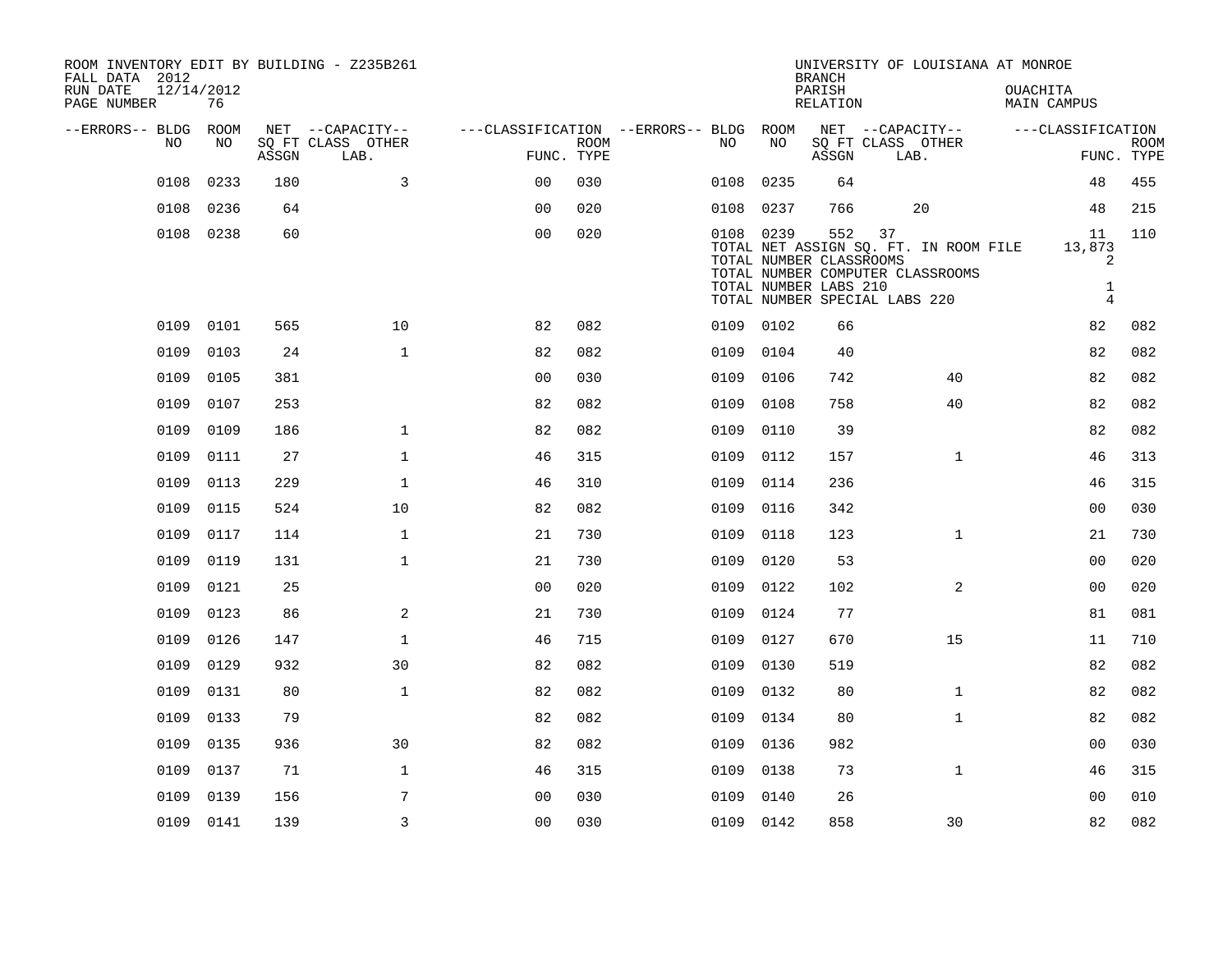| ROOM INVENTORY EDIT BY BUILDING - Z235B261<br>FALL DATA 2012<br>RUN DATE<br>PAGE NUMBER | 12/14/2012<br>77  |       |                                               |                |                           |                                   |      |            | <b>BRANCH</b><br>PARISH<br><b>RELATION</b> | UNIVERSITY OF LOUISIANA AT MONROE             | OUACHITA<br><b>MAIN CAMPUS</b> |                           |
|-----------------------------------------------------------------------------------------|-------------------|-------|-----------------------------------------------|----------------|---------------------------|-----------------------------------|------|------------|--------------------------------------------|-----------------------------------------------|--------------------------------|---------------------------|
| --ERRORS-- BLDG<br>NO                                                                   | <b>ROOM</b><br>NO | ASSGN | NET --CAPACITY--<br>SQ FT CLASS OTHER<br>LAB. |                | <b>ROOM</b><br>FUNC. TYPE | ---CLASSIFICATION --ERRORS-- BLDG | NO   | ROOM<br>NO | ASSGN                                      | NET --CAPACITY--<br>SQ FT CLASS OTHER<br>LAB. | ---CLASSIFICATION              | <b>ROOM</b><br>FUNC. TYPE |
| 0109                                                                                    | 0143              | 78    |                                               | 00             | 020                       |                                   | 0109 | 0143A      | 103                                        |                                               | 82                             | 082                       |
| 0109                                                                                    | 0143B             | 112   | $\mathbf 1$                                   | 82             | 082                       |                                   | 0109 | 0143C      | 112                                        | $\mathbf{1}$                                  | 82                             | 082                       |
| 0109                                                                                    | 0143D             | 103   | $\mathbf{1}$                                  | 82             | 082                       |                                   | 0109 | 0144       | 80                                         | $\mathbf{1}$                                  | 82                             | 082                       |
| 0109                                                                                    | 0145              | 80    |                                               | 82             | 082                       |                                   | 0109 | 0146       | 78                                         | $\mathbf{1}$                                  | 82                             | 082                       |
| 0109                                                                                    | 0147              | 77    | $\mathbf{1}$                                  | 82             | 082                       |                                   | 0109 | 0148       | 938                                        | 29                                            | 82                             | 082                       |
| 0109                                                                                    | 0149              | 366   |                                               | 82             | 082                       |                                   | 0109 | 0149A      | 342                                        |                                               | 82                             | 082                       |
| 0109                                                                                    | 0150              | 92    |                                               | 82             | 082                       |                                   | 0109 | 0151       | 2489                                       |                                               | 82                             | 082                       |
| 0109                                                                                    | 0153              | 440   |                                               | 0 <sub>0</sub> | 020                       |                                   | 0109 | 0154       | 444                                        |                                               | 0 <sub>0</sub>                 | 020                       |
| 0109                                                                                    | 0155              | 108   |                                               | 0 <sub>0</sub> | 020                       |                                   | 0109 | 0201       | 547                                        | 37                                            | 11                             | 110                       |
| 0109                                                                                    | 0202              | 340   |                                               | 0 <sub>0</sub> | 030                       |                                   | 0109 | 0203       | 742                                        | 46                                            | 11                             | 110                       |
| 0109                                                                                    | 0204              | 239   |                                               | 48             | 315                       |                                   | 0109 | 0205       | 758                                        | 50                                            | 11                             | 110                       |
| 0109                                                                                    | 0206              | 154   | $\mathbf 1$                                   | 51             | 310                       |                                   | 0109 | 0207       | 124                                        | $\mathbf{1}$                                  | 51                             | 313                       |
| 0109                                                                                    | 0208              | 186   | 3                                             | 51             | 325                       |                                   | 0109 | 0209       | 195                                        | 7                                             | 51                             | 315                       |
| 0109                                                                                    | 0210              | 44    | $\mathbf{1}$                                  | 46             | 315                       |                                   | 0109 | 0211       | 86                                         | $\overline{a}$                                | 46                             | 315                       |
| 0109                                                                                    | 0212              | 550   | 40                                            | 11             | 110                       |                                   | 0109 | 0213       | 383                                        |                                               | 00                             | 030                       |
| 0109                                                                                    | 0214              | 35    |                                               | 46             | 315                       |                                   | 0109 | 0215       | 92                                         |                                               | 46                             | 315                       |
| 0109                                                                                    | 0216              | 62    |                                               | 0 <sub>0</sub> | 020                       |                                   | 0109 | 0217       | 123                                        | $\mathbf{1}$                                  | 46                             | 315                       |
| 0109                                                                                    | 0218              | 113   | $\mathbf 1$                                   | 46             | 310                       |                                   | 0109 | 0219       | 85                                         | $\mathbf{1}$                                  | 46                             | 310                       |
| 0109                                                                                    | 0220              | 91    | $\mathbf 1$                                   | 46             | 315                       |                                   | 0109 | 0221       | 296                                        | $\mathbf{1}$                                  | 46                             | 313                       |
| 0109                                                                                    | 0221A             | 184   | $\mathbf 1$                                   | 46             | 310                       |                                   | 0109 | 0221B      | 92                                         | $\mathbf{1}$                                  | 46                             | 310                       |
| 0109                                                                                    | 0221C             | 70    | $\mathbf{1}$                                  | 46             | 310                       |                                   | 0109 | 0221D      | 260                                        | 2                                             | 46                             | 325                       |
| 0109                                                                                    | 0222              | 760   | 20                                            | 11             | 250                       |                                   | 0109 | 0223       | 86                                         | 2                                             | 46                             | 310                       |
| 0109                                                                                    | 0224              | 85    | $\mathbf{1}$                                  | 46             | 310                       |                                   | 0109 | 0225       | 86                                         | $\mathbf{1}$                                  | 46                             | 310                       |
| 0109                                                                                    | 0226              | 87    | $\mathbf{1}$                                  | 46             | 310                       |                                   | 0109 | 0228       | 703                                        | 25                                            | 11                             | 140                       |
| 0109                                                                                    | 0229              | 703   | 47                                            | 11             | 140                       |                                   | 0109 | 0230       | 81                                         | $\mathbf{1}$                                  | 46                             | 310                       |
| 0109                                                                                    | 0231              | 81    | $\mathbf 1$                                   | 46             | 310                       |                                   | 0109 | 0232       | 162                                        | $\mathbf{1}$                                  | 46                             | 310                       |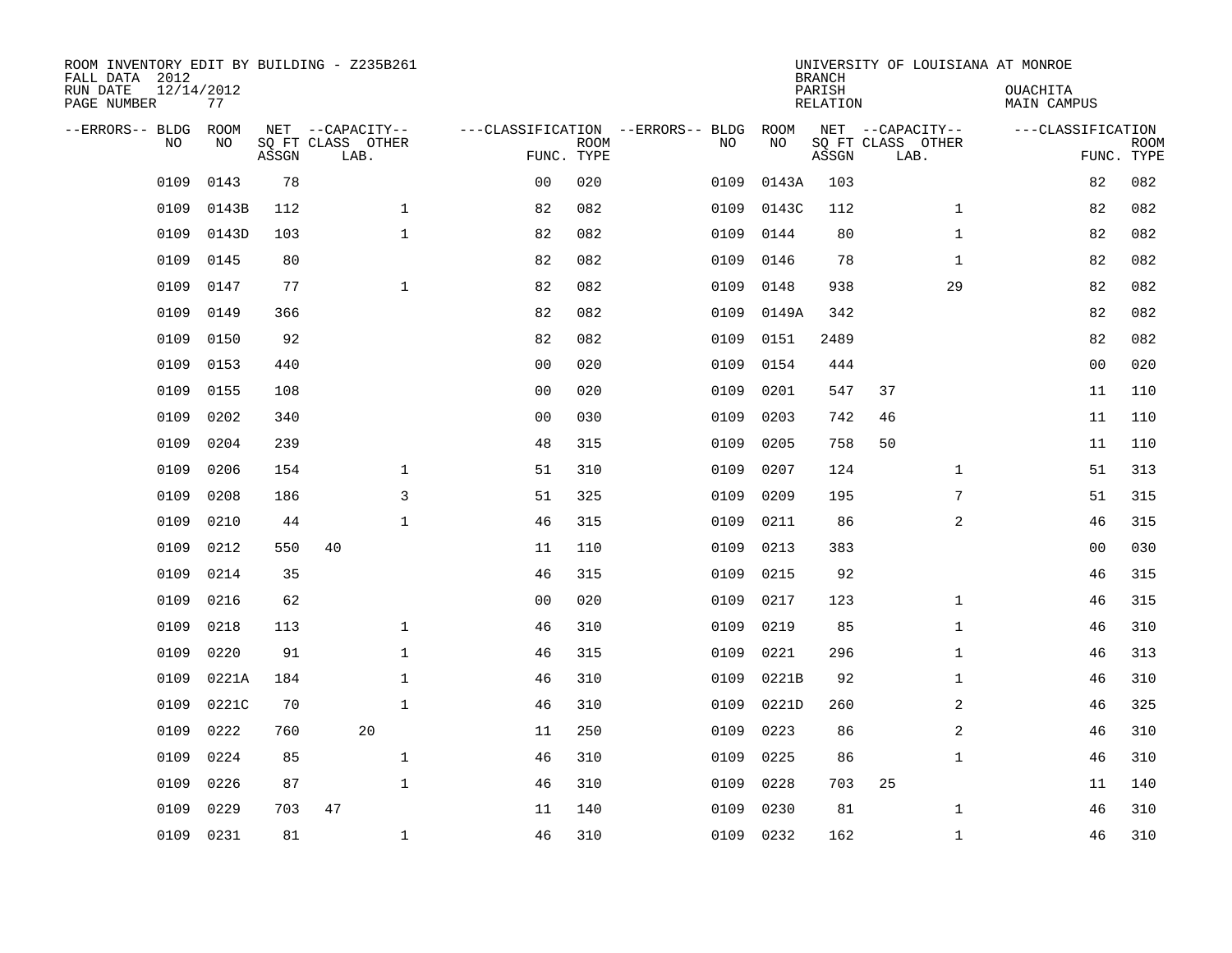| ROOM INVENTORY EDIT BY BUILDING - Z235B261<br>FALL DATA 2012<br>RUN DATE | 12/14/2012 |       |                           |                |                           |                                   |           | <b>BRANCH</b><br>PARISH |    |                           | UNIVERSITY OF LOUISIANA AT MONROE<br>OUACHITA |                           |
|--------------------------------------------------------------------------|------------|-------|---------------------------|----------------|---------------------------|-----------------------------------|-----------|-------------------------|----|---------------------------|-----------------------------------------------|---------------------------|
| PAGE NUMBER                                                              | 78         |       |                           |                |                           |                                   |           | <b>RELATION</b>         |    |                           | <b>MAIN CAMPUS</b>                            |                           |
| --ERRORS-- BLDG                                                          | ROOM       |       | NET --CAPACITY--          |                |                           | ---CLASSIFICATION --ERRORS-- BLDG | ROOM      |                         |    | NET --CAPACITY--          | ---CLASSIFICATION                             |                           |
| NO                                                                       | NO         | ASSGN | SQ FT CLASS OTHER<br>LAB. |                | <b>ROOM</b><br>FUNC. TYPE | NO                                | NO        | ASSGN                   |    | SQ FT CLASS OTHER<br>LAB. |                                               | <b>ROOM</b><br>FUNC. TYPE |
| 0109                                                                     | 0234       | 90    | 30                        | 48             | 115                       | 0109                              | 0234A     | 44                      |    |                           | 48                                            | 115                       |
| 0109                                                                     | 0235       | 158   | 3                         | 0 <sub>0</sub> | 030                       | 0109                              | 0236      | 154                     |    | 2                         | 00                                            | 030                       |
| 0109                                                                     | 0237       | 24    |                           | 0 <sub>0</sub> | 010                       | 0109                              | 0238      | 1027                    | 25 |                           | 11                                            | 140                       |
| 0109                                                                     | 0241       | 90    | $\mathbf 1$               | 46             | 313                       | 0109                              | 0241A     | 286                     |    | $\mathbf{1}$              | 46                                            | 310                       |
| 0109                                                                     | 0241B      | 214   | $\mathbf{1}$              | 46             | 310                       | 0109                              | 0241C     | 330                     |    | $\mathbf{1}$              | 46                                            | 310                       |
| 0109                                                                     | 0241D      | 180   | $\mathbf{1}$              | 46             | 310                       | 0109                              | 0241E     | 150                     |    |                           | 46                                            | 315                       |
| 0109                                                                     | 0241F      | 188   | $\mathbf{1}$              | 46             | 325                       | 0109                              | 0241G     | 30                      |    |                           | 46                                            | 315                       |
| 0109                                                                     | 0241H      | 27    | $\mathbf{1}$              | 46             | 315                       | 0109                              | 0241K     | 141                     |    |                           | 0 <sub>0</sub>                                | 020                       |
| 0109                                                                     | 0241L      | 12    |                           | 46             | 315                       | 0109                              | 0242      | 86                      |    | $\mathbf{1}$              | 46                                            | 310                       |
| 0109                                                                     | 0243       | 87    |                           | 46             | 315                       | 0109                              | 0245      | 649                     | 50 |                           | 11                                            | 110                       |
| 0109                                                                     | 0246       | 90    | $\mathbf{1}$              | 46             | 310                       | 0109                              | 0248      | 89                      |    | $\mathbf{1}$              | 46                                            | 315                       |
| 0109                                                                     | 0249       | 492   | $\mathbf{1}$              | 46             | 315                       | 0109                              | 0249A     | 147                     |    | $\mathbf{1}$              | 46                                            | 310                       |
| 0109                                                                     | 0249B      | 147   | $\mathbf 1$               | 46             | 310                       | 0109                              | 0249C     | 43                      |    |                           | 46                                            | 315                       |
| 0109                                                                     | 0250       | 830   | 30                        | 11             | 110                       | 0109                              | 0251      | 89                      |    |                           | 46                                            | 313                       |
| 0109                                                                     | 0252       | 83    | $\mathbf 1$               | 46             | 310                       | 0109                              | 0253      | 2475                    |    |                           | 00                                            | 020                       |
| 0109                                                                     | 0254       | 518   |                           | 0 <sub>0</sub> | 020                       | 0109                              | 0256      | 108                     |    |                           | 00                                            | 020                       |
| 0109                                                                     | 0301       | 95    | $\mathbf{1}$              | 46             | 310                       | 0109                              | 0302      | 123                     |    | $\mathbf{1}$              | 46                                            | 310                       |
| 0109                                                                     | 0303       | 119   | $\mathbf{1}$              | 46             | 310                       | 0109                              | 0304      | 63                      |    |                           | 0 <sub>0</sub>                                | 020                       |
| 0109                                                                     | 0305       | 97    | $\mathbf{1}$              | 46             | 310                       | 0109                              | 0306      | 102                     |    | $\mathbf{1}$              | 46                                            | 315                       |
| 0109                                                                     | 0307       | 363   |                           | 0 <sub>0</sub> | 030                       | 0109                              | 0308      | 689                     | 16 |                           | 11                                            | 110                       |
| 0109                                                                     | 0309       | 130   | $\mathbf 1$               | 46             | 310                       | 0109                              | 0310      | 173                     |    | $\mathbf{1}$              | 46                                            | 310                       |
| 0109                                                                     | 0311       | 90    |                           | 21             | 731                       | 0109                              | 0312      | 108                     |    | $\mathbf{1}$              | 21                                            | 315                       |
| 0109                                                                     | 0314       | 157   | $\mathbf{1}$              | 46             | 313                       | 0109                              | 0314A     | 190                     |    | $\mathbf{1}$              | 46                                            | 325                       |
| 0109                                                                     | 0315       | 708   | 25                        | 11             | 210                       | 0109                              | 0316      | 783                     | 25 |                           | 11                                            | 140                       |
| 0109                                                                     | 0317       | 379   |                           | 0 <sub>0</sub> | 030                       | 0109                              | 0318      | 77                      |    | 1                         | 21                                            | 255                       |
| 0109                                                                     | 0319       | 100   | $\mathbf{1}$              | 21             | 255                       |                                   | 0109 0320 | 363                     |    | 4                         | 21                                            | 250                       |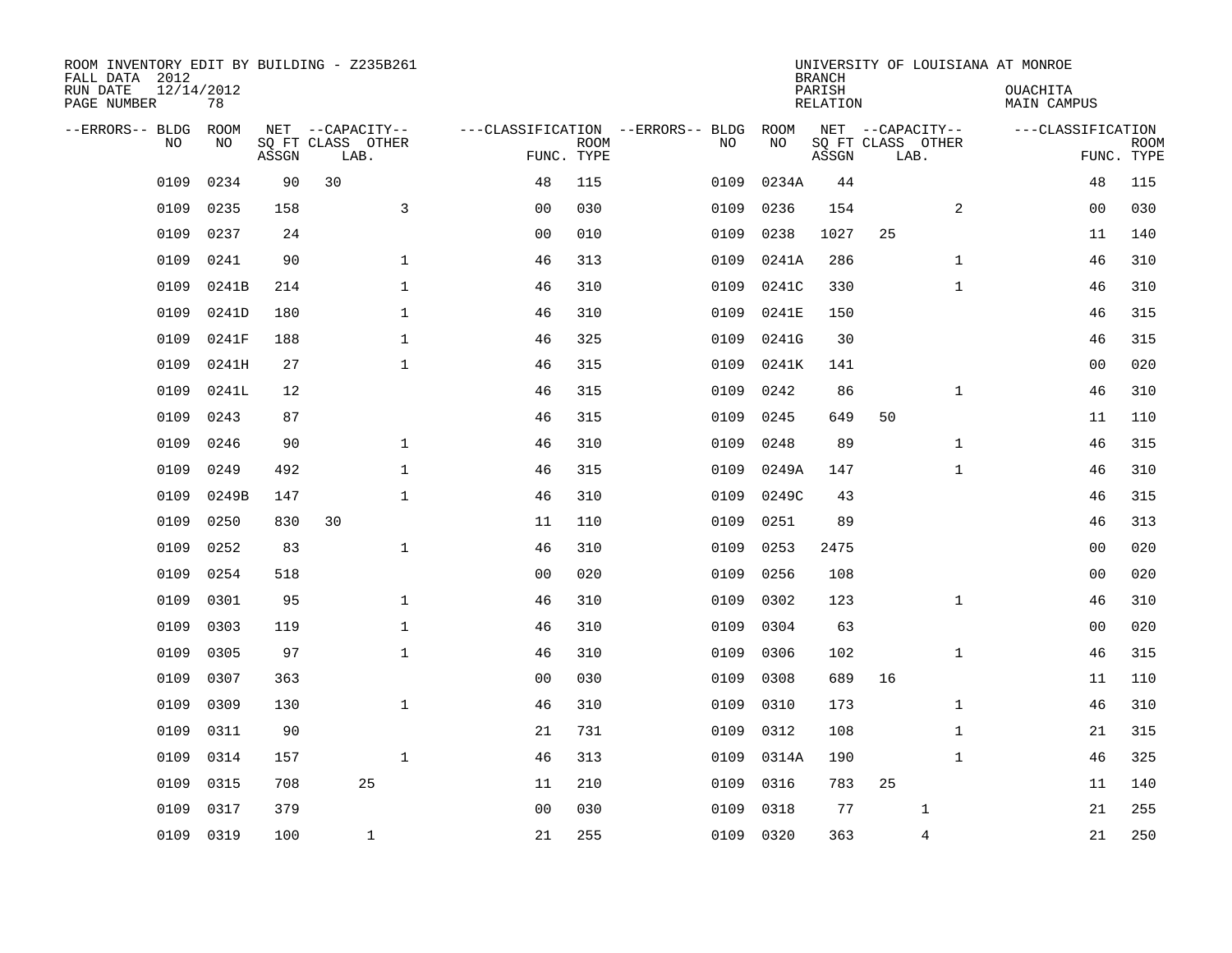| ROOM INVENTORY EDIT BY BUILDING - Z235B261<br>FALL DATA 2012<br>RUN DATE | 12/14/2012<br>79 |       |                                       |                |             |                                              |                                                                                                | <b>BRANCH</b><br>PARISH |     |                                                                           | UNIVERSITY OF LOUISIANA AT MONROE<br><b>OUACHITA</b> |                                         |             |
|--------------------------------------------------------------------------|------------------|-------|---------------------------------------|----------------|-------------|----------------------------------------------|------------------------------------------------------------------------------------------------|-------------------------|-----|---------------------------------------------------------------------------|------------------------------------------------------|-----------------------------------------|-------------|
| PAGE NUMBER                                                              |                  |       |                                       |                |             |                                              |                                                                                                | RELATION                |     |                                                                           | MAIN CAMPUS                                          |                                         |             |
| --ERRORS-- BLDG ROOM<br>NO                                               | NO               |       | NET --CAPACITY--<br>SQ FT CLASS OTHER |                | <b>ROOM</b> | ---CLASSIFICATION --ERRORS-- BLDG ROOM<br>NO | NO                                                                                             |                         |     | NET --CAPACITY--<br>SQ FT CLASS OTHER                                     | ---CLASSIFICATION                                    |                                         | <b>ROOM</b> |
|                                                                          |                  | ASSGN | LAB.                                  | FUNC. TYPE     |             |                                              |                                                                                                | ASSGN                   |     | LAB.                                                                      |                                                      |                                         | FUNC. TYPE  |
| 0109                                                                     | 0321             | 130   | $\mathbf{1}$                          | 46             | 310         | 0109                                         | 0322                                                                                           | 880                     |     | 25                                                                        |                                                      | 11                                      | 210         |
| 0109                                                                     | 0323             | 555   |                                       | 11             | 650         | 0109                                         | 0324                                                                                           | 286                     |     | $\mathbf{1}$                                                              |                                                      | 46                                      | 310         |
| 0109                                                                     | 0325             | 39    |                                       | 0 <sub>0</sub> | 020         | 0109                                         | 0326                                                                                           | 729                     | 32  |                                                                           |                                                      | 11                                      | 110         |
| 0109                                                                     | 0327             | 264   |                                       | 48             | 215         | 0109                                         | 0327A                                                                                          | 72                      |     |                                                                           |                                                      | 48                                      | 215         |
| 0109                                                                     | 0328             | 758   | 15                                    | 11             | 250         | 0109                                         | 0329                                                                                           | 99                      |     | $\mathbf{1}$                                                              |                                                      | 46                                      | 715         |
| 0109                                                                     | 0330             | 99    | $\mathbf{1}$                          | 46             | 315         | 0109                                         | 0331                                                                                           | 99                      |     |                                                                           |                                                      | 46                                      | 315         |
| 0109                                                                     | 0332             | 99    | $\mathbf{1}$                          | 46             | 310         | 0109                                         | 0333                                                                                           | 813                     | 30  |                                                                           |                                                      | 11                                      | 140         |
| 0109                                                                     | 0334             | 160   | $\overline{a}$                        | 00             | 030         | 0109                                         | 0335                                                                                           | 25                      |     |                                                                           |                                                      | 0 <sub>0</sub>                          | 010         |
| 0109                                                                     | 0336             | 150   | 3                                     | 0 <sub>0</sub> | 030         | 0109                                         | 0337                                                                                           | 943                     | 105 |                                                                           |                                                      | 11                                      | 110         |
| 0109                                                                     | 0338             | 936   | 30                                    | 81             | 081         | 0109                                         | 0339                                                                                           | 226                     |     | 5                                                                         |                                                      | 42                                      | 250         |
| 0109                                                                     | 0340             | 91    | $\mathbf{1}$                          | 46             | 310         | 0109                                         | 0341                                                                                           | 90                      |     | $\mathbf{1}$                                                              |                                                      | 46                                      | 310         |
| 0109                                                                     | 0342             | 91    | $\mathbf 1$                           | 46             | 310         | 0109                                         | 0343                                                                                           | 91                      |     | $\mathbf{1}$                                                              |                                                      | 46                                      | 310         |
| 0109                                                                     | 0344             | 91    | 1                                     | 46             | 310         | 0109                                         | 0345                                                                                           | 91                      |     | $\mathbf{1}$                                                              |                                                      | 46                                      | 315         |
| 0109                                                                     | 0346             | 740   | 15                                    | 11             | 110         | 0109                                         | 0346B                                                                                          | 62                      |     | 10                                                                        |                                                      | 48                                      | 731         |
| 0109                                                                     | 0348             | 175   |                                       | 48             | 255         | 0109                                         | 0349                                                                                           | 738                     |     | 15                                                                        |                                                      | 11                                      | 250         |
| 0109                                                                     | 0350             | 2574  |                                       | 0 <sub>0</sub> | 020         | 0109                                         | 0351                                                                                           | 678                     |     |                                                                           |                                                      | 0 <sub>0</sub>                          | 020         |
| 0109                                                                     | 0353             | 674   |                                       | 0 <sub>0</sub> | 020         | 0109                                         | 0355                                                                                           | 72                      |     |                                                                           |                                                      | 00                                      | 020         |
| 0109                                                                     | 0401             | 136   |                                       | 0 <sub>0</sub> | 020         | 0109                                         | 0402                                                                                           | 136                     |     |                                                                           |                                                      | 0 <sub>0</sub>                          | 020         |
|                                                                          | 0109 0403        | 254   | 4                                     | 11             | 250         |                                              | 0109 0404<br>TOTAL NUMBER CLASSROOMS<br>TOTAL NUMBER LABS 210<br>TOTAL NUMBER SPECIAL LABS 220 | 161                     |     | TOTAL NET ASSIGN SQ. FT. IN ROOM FILE<br>TOTAL NUMBER COMPUTER CLASSROOMS |                                                      | 00<br>40,880<br>10<br>5<br>$\mathbf{2}$ | 030         |
|                                                                          | 0110 0101        | 136   |                                       | 11             | 315         |                                              | 0110 0102                                                                                      | 918                     |     | 28                                                                        |                                                      | 11                                      | 220         |
| 0110                                                                     | 0103             | 227   |                                       | 48             | 115         | 0110                                         | 0104                                                                                           | 177                     |     |                                                                           |                                                      | 48                                      | 255         |
| 0110                                                                     | 0105             | 558   | 25                                    | 11             | 110         |                                              | 0110 0106A                                                                                     | 351                     |     | 5                                                                         |                                                      | 21                                      | 320         |
|                                                                          | 0110 0106B       | 563   | 6                                     | 21             | 250         |                                              | 0110 0107                                                                                      | 189                     |     | $\mathbf{1}$                                                              |                                                      | 46                                      | 310         |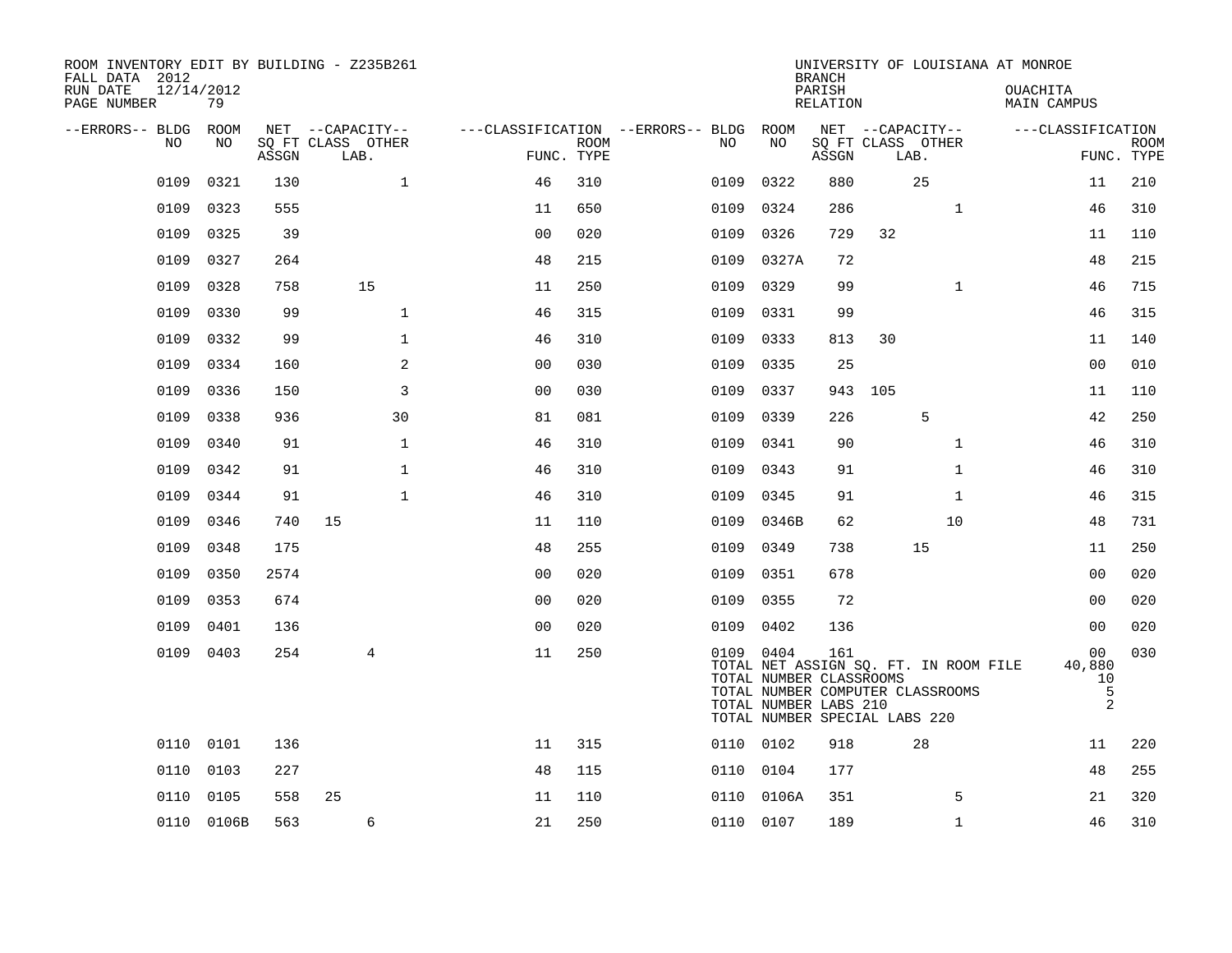| ROOM INVENTORY EDIT BY BUILDING - Z235B261<br>FALL DATA 2012 |                  |       |                           |              |                |             |                                   |           | <b>BRANCH</b>             | UNIVERSITY OF LOUISIANA AT MONROE |                |                                |                           |
|--------------------------------------------------------------|------------------|-------|---------------------------|--------------|----------------|-------------|-----------------------------------|-----------|---------------------------|-----------------------------------|----------------|--------------------------------|---------------------------|
| RUN DATE<br>PAGE NUMBER                                      | 12/14/2012<br>80 |       |                           |              |                |             |                                   |           | PARISH<br><b>RELATION</b> |                                   |                | OUACHITA<br><b>MAIN CAMPUS</b> |                           |
| --ERRORS-- BLDG                                              | ROOM             |       | NET --CAPACITY--          |              |                |             | ---CLASSIFICATION --ERRORS-- BLDG | ROOM      |                           | NET --CAPACITY--                  |                | ---CLASSIFICATION              |                           |
| N <sub>O</sub>                                               | NO.              | ASSGN | SO FT CLASS OTHER<br>LAB. |              | FUNC. TYPE     | <b>ROOM</b> | NO.                               | NO        | ASSGN                     | SQ FT CLASS OTHER<br>LAB.         |                |                                | <b>ROOM</b><br>FUNC. TYPE |
| 0110                                                         | 0108             | 177   |                           |              | 48             | 255         | 0110                              | 0109      | 178                       |                                   | $\mathbf{1}$   | 46                             | 310                       |
| 0110                                                         | 0110             | 920   | 34                        |              | 11             | 220         | 0110                              | 0111      | 182                       |                                   | $\overline{4}$ | 00                             | 030                       |
| 0110                                                         | 0112             | 58    | $\mathbf{1}$              |              | 21             | 255         | 0110                              | 0113      | 33                        |                                   |                | 00                             | 010                       |
| 0110                                                         | 0114             | 117   | $\mathbf{1}$              |              | 46             | 255         | 0110                              | 0115      | 175                       |                                   | 3              | 0 <sub>0</sub>                 | 030                       |
| 0110                                                         | 0116             | 952   | 34                        |              | 11             | 220         | 0110                              | 0117      | 469                       |                                   |                | 0 <sub>0</sub>                 | 030                       |
| 0110                                                         | 0117A            | 72    |                           |              | 0 <sub>0</sub> | 030         |                                   | 0110 0118 | 180                       |                                   |                | 48                             | 225                       |
| 0110                                                         | 0119             | 182   |                           |              | 0 <sub>0</sub> | 020         | 0110                              | 0120      | 78                        | $\mathbf 1$                       |                | 46                             | 255                       |
| 0110                                                         | 0120A            | 114   |                           |              | 46             | 255         |                                   | 0110 0121 | 183                       |                                   | $\overline{a}$ | 46                             | 320                       |
| 0110                                                         | 0122             | 120   |                           | $\mathbf{1}$ | 21             | 320         | 0110                              | 0123      | 110                       |                                   |                | 48                             | 225                       |
| 0110                                                         | 0123A            | 65    |                           |              | 48             | 225         |                                   | 0110 0124 | 64                        |                                   |                | 21                             | 255                       |
| 0110                                                         | 0125             | 176   | 5                         |              | 11             | 225         | 0110                              | 0126      | 405                       | 2                                 |                | 21                             | 250                       |
| 0110                                                         | 0126A            | 18    |                           |              | 42             | 620         | 0110                              | 0127      | 869                       | 32                                |                | 11                             | 220                       |
| 0110                                                         | 0128             | 1888  |                           |              | 0 <sub>0</sub> | 020         | 0110                              | 0129      | 48                        |                                   |                | 42                             | 225                       |
| 0110                                                         | 0131             | 107   |                           |              | 42             | 225         | 0110                              | 0133      | 1529                      | 18                                |                | 11                             | 140                       |
| 0110                                                         | 0134             | 1888  |                           |              | 0 <sub>0</sub> | 020         | 0110                              | 0201      | 370                       | 2                                 |                | 21                             | 255                       |
| 9<br>0110                                                    | 0202             | 146   | 56                        |              | 11             | 110         | 0110                              | 0204      | 193                       | 1                                 |                | 48                             | 255                       |
| 0110                                                         | 0205             | 380   | $\overline{4}$            |              | 21             | 250         | 0110                              | 0206      | 665                       | 18                                |                | 11                             | 220                       |
| 0110                                                         | 0207             | 180   |                           | $\mathbf 1$  | 46             | 310         | 0110                              | 0208      | 269                       |                                   | $\mathbf{1}$   | 46                             | 310                       |
| 0110                                                         | 0209             | 189   |                           | $\mathbf{1}$ | 46             | 310         | 0110                              | 0210      | 184                       | 2                                 |                | 21                             | 255                       |
| 0110                                                         | 0211             | 180   |                           | $\mathbf 1$  | 46             | 310         | 0110                              | 0212      | 754                       | 24                                |                | 21                             | 250                       |
| 0110                                                         | 0213             | 35    |                           |              | 0 <sub>0</sub> | 010         | 0110                              | 0214      | 184                       |                                   | $\mathbf{1}$   | 46                             | 310                       |
| 0110                                                         | 0215             | 190   |                           | 4            | 0 <sub>0</sub> | 030         | 0110                              | 0216      | 191                       | 2                                 |                | 21                             | 225                       |
| 0110                                                         | 0217             | 182   |                           | 3            | 0 <sub>0</sub> | 030         | 0110                              | 0218      | 587                       | 15                                |                | 11                             | 220                       |
| 0110                                                         | 0218A            | 337   | 7                         |              | 11             | 220         | 0110                              | 0219      | 532                       |                                   | 5              | 46                             | 320                       |
| 0110                                                         | 0220             | 920   | 55                        |              | 11             | 110         | 0110                              | 0221      | 182                       |                                   |                | 0 <sub>0</sub>                 | 020                       |
|                                                              | 0110 0221A       | 21    |                           |              | 00             | 030         |                                   | 0110 0222 | 1775                      |                                   |                | 0 <sub>0</sub>                 | 020                       |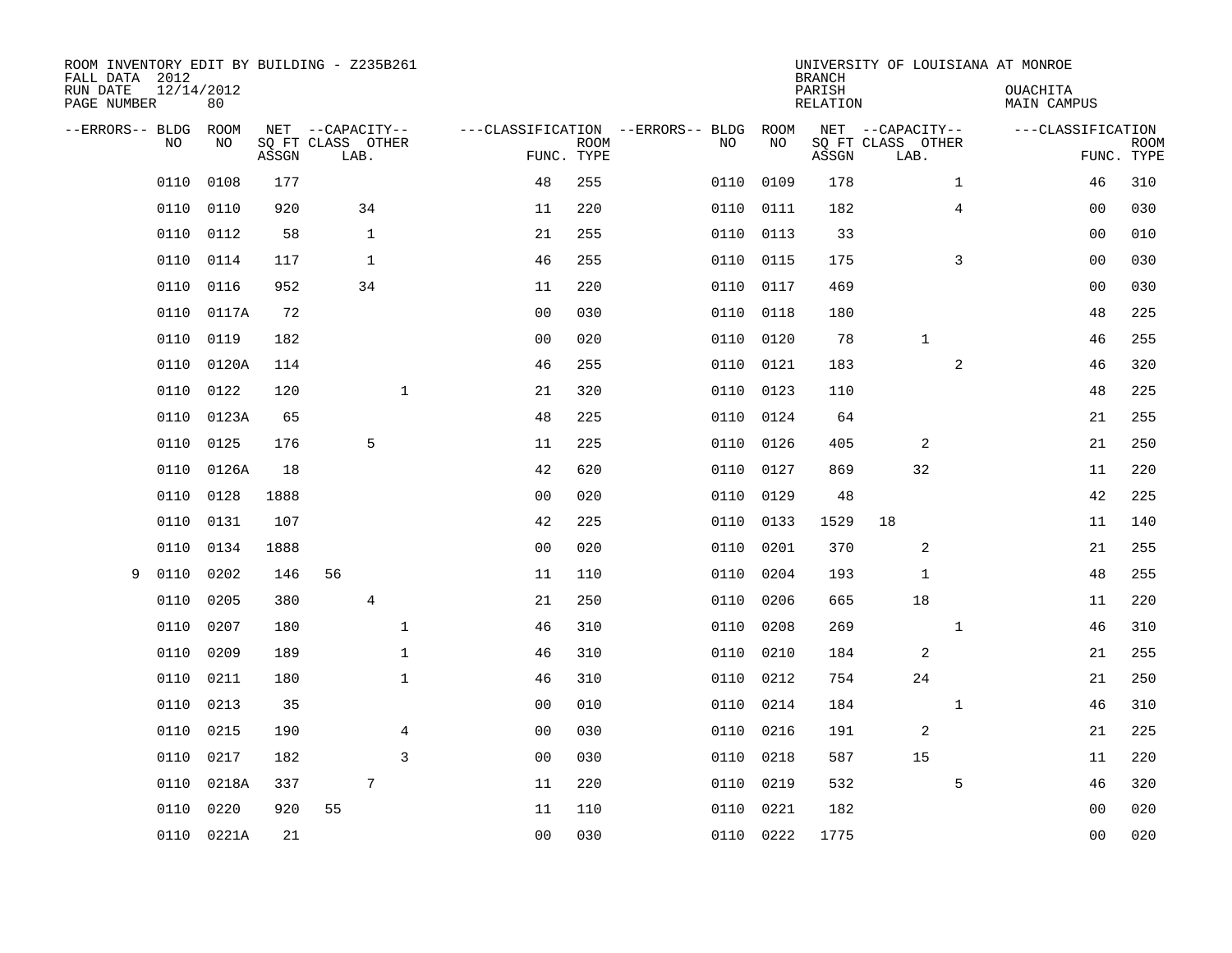| ROOM INVENTORY EDIT BY BUILDING - Z235B261<br>FALL DATA 2012 |                  |       |      |                           |                                        |             |           |    | <b>BRANCH</b>                                                                            |                           | UNIVERSITY OF LOUISIANA AT MONROE                                                         |                                        |                           |
|--------------------------------------------------------------|------------------|-------|------|---------------------------|----------------------------------------|-------------|-----------|----|------------------------------------------------------------------------------------------|---------------------------|-------------------------------------------------------------------------------------------|----------------------------------------|---------------------------|
| RUN DATE<br>PAGE NUMBER                                      | 12/14/2012<br>81 |       |      |                           |                                        |             |           |    | PARISH<br>RELATION                                                                       |                           |                                                                                           | <b>OUACHITA</b><br><b>MAIN CAMPUS</b>  |                           |
| --ERRORS-- BLDG ROOM                                         |                  |       |      | NET --CAPACITY--          | ---CLASSIFICATION --ERRORS-- BLDG ROOM |             |           |    |                                                                                          |                           | NET --CAPACITY--                                                                          | ---CLASSIFICATION                      |                           |
|                                                              | NO<br>NO         | ASSGN |      | SQ FT CLASS OTHER<br>LAB. | FUNC. TYPE                             | <b>ROOM</b> | NO        | NO | ASSGN                                                                                    | SQ FT CLASS OTHER<br>LAB. |                                                                                           |                                        | <b>ROOM</b><br>FUNC. TYPE |
|                                                              | 0223<br>0110     |       | 187  | $\mathbf{1}$              | 46                                     | 310         | 0110 0224 |    | 114                                                                                      |                           |                                                                                           | 0 <sub>0</sub>                         | 020                       |
|                                                              | 0110<br>0224A    |       | 184  |                           | 0 <sub>0</sub>                         | 030         | 0110 0225 |    | 186                                                                                      |                           |                                                                                           | 21                                     | 225                       |
|                                                              | 0110 0227        |       | 177  |                           | 48                                     | 225         | 0110 0229 |    | 570                                                                                      |                           | 25                                                                                        | 11                                     | 220                       |
|                                                              | 0110 0229A       |       | 273  | 2                         | 11                                     | 250         | 0110 0231 |    | 187<br>TOTAL NUMBER CLASSROOMS<br>TOTAL NUMBER LABS 210<br>TOTAL NUMBER SPECIAL LABS 220 |                           | $\mathbf{1}$<br>TOTAL NET ASSIGN SQ. FT. IN ROOM FILE<br>TOTAL NUMBER COMPUTER CLASSROOMS | 46<br>17,428<br>3<br>$\mathbf{1}$<br>8 | 310                       |
|                                                              | 0111 0101        |       | 176  |                           | 0 <sup>0</sup>                         | 020         | 0111 0102 |    | 888                                                                                      |                           |                                                                                           | 00                                     | 020                       |
|                                                              | 0111 0103        |       | 710  | 10                        | 55                                     | 315         | 0111 0104 |    | 76                                                                                       |                           |                                                                                           | 91                                     | 590                       |
|                                                              | 0111 0105 12118  |       |      |                           | 93                                     | 660         | 0111 0106 |    | 114                                                                                      |                           | $\overline{2}$                                                                            | 55                                     | 315                       |
|                                                              | 0111 0107        |       | 71   | $\mathbf{1}$              | 0 <sub>0</sub>                         | 030         | 0111 0108 |    | 71                                                                                       |                           | $\mathbf{1}$                                                                              | 0 <sub>0</sub>                         | 030                       |
|                                                              | 0111 0109        |       | 54   |                           | 0 <sub>0</sub>                         | 020         | 0111 0110 |    | 287                                                                                      |                           |                                                                                           | 0 <sub>0</sub>                         | 020                       |
|                                                              | 0111 0111        |       | 205  | $\mathbf{1}$              | 55                                     | 310         | 0111 0112 |    | 301                                                                                      |                           | $\mathbf{1}$                                                                              | 55                                     | 325                       |
|                                                              | 0111 0113        |       | 38   |                           | 0 <sub>0</sub>                         | 020         | 0111 0114 |    | 183                                                                                      |                           | $\mathbf{1}$                                                                              | 55                                     | 314                       |
|                                                              | 0111 0115        |       | 21   | $\mathbf{1}$              | 0 <sub>0</sub>                         | 030         | 0111 0116 |    | 165                                                                                      |                           | $\mathbf{1}$                                                                              | 55                                     | 314                       |
|                                                              | 0111 0117        |       | 244  | $\mathbf{1}$              | 55                                     | 314         | 0111 0118 |    | 306                                                                                      |                           |                                                                                           | 0 <sub>0</sub>                         | 030                       |
|                                                              | 0111 0119        |       | 240  | $\overline{4}$            | 0 <sub>0</sub>                         | 030         | 0111 0120 |    | 250                                                                                      |                           | 5                                                                                         | 0 <sub>0</sub>                         | 030                       |
|                                                              | 0111 0121        |       | 35   | $\mathbf{1}$              | 93                                     | 665         | 0111 0122 |    | 86                                                                                       |                           |                                                                                           | 0 <sub>0</sub>                         | 010                       |
|                                                              | 0111 0123        |       | 42   | $\mathbf 1$               | 93                                     | 310         | 0111 0124 |    | 185                                                                                      |                           |                                                                                           | 55                                     | 315                       |
|                                                              | 0111 0125        |       | 200  | $\mathbf{1}$              | 93                                     | 314         | 0111 0126 |    | 284                                                                                      |                           | $\mathbf{1}$                                                                              | 93                                     | 314                       |
|                                                              | 0111 0127        |       | 223  |                           | 93                                     | 665         | 0111 0128 |    | 263                                                                                      |                           |                                                                                           | 00                                     | 020                       |
|                                                              | 0111 0129        |       | 2025 | 3                         | 93                                     | 665         | 0111 0130 |    | 111                                                                                      |                           |                                                                                           | 93                                     | 665                       |
|                                                              | 0111 0131        |       | 46   |                           | 93                                     | 665         | 0111 0132 |    | 148                                                                                      |                           | $\mathbf{1}$                                                                              | 93                                     | 310                       |
|                                                              | 0111 0133        |       | 54   |                           | 00                                     | 020         | 0111 0134 |    | 69                                                                                       |                           |                                                                                           | 00                                     | 030                       |
|                                                              | 0111 0135        |       | 572  |                           | 0 <sub>0</sub>                         | 030         | 0111 0136 |    | 287                                                                                      |                           |                                                                                           | 00                                     | 020                       |
|                                                              | 0111 0137        |       | 179  | $\mathbf{1}$              | 55                                     | 314         | 0111 0138 |    | 570                                                                                      |                           | 5                                                                                         | 55                                     | 310                       |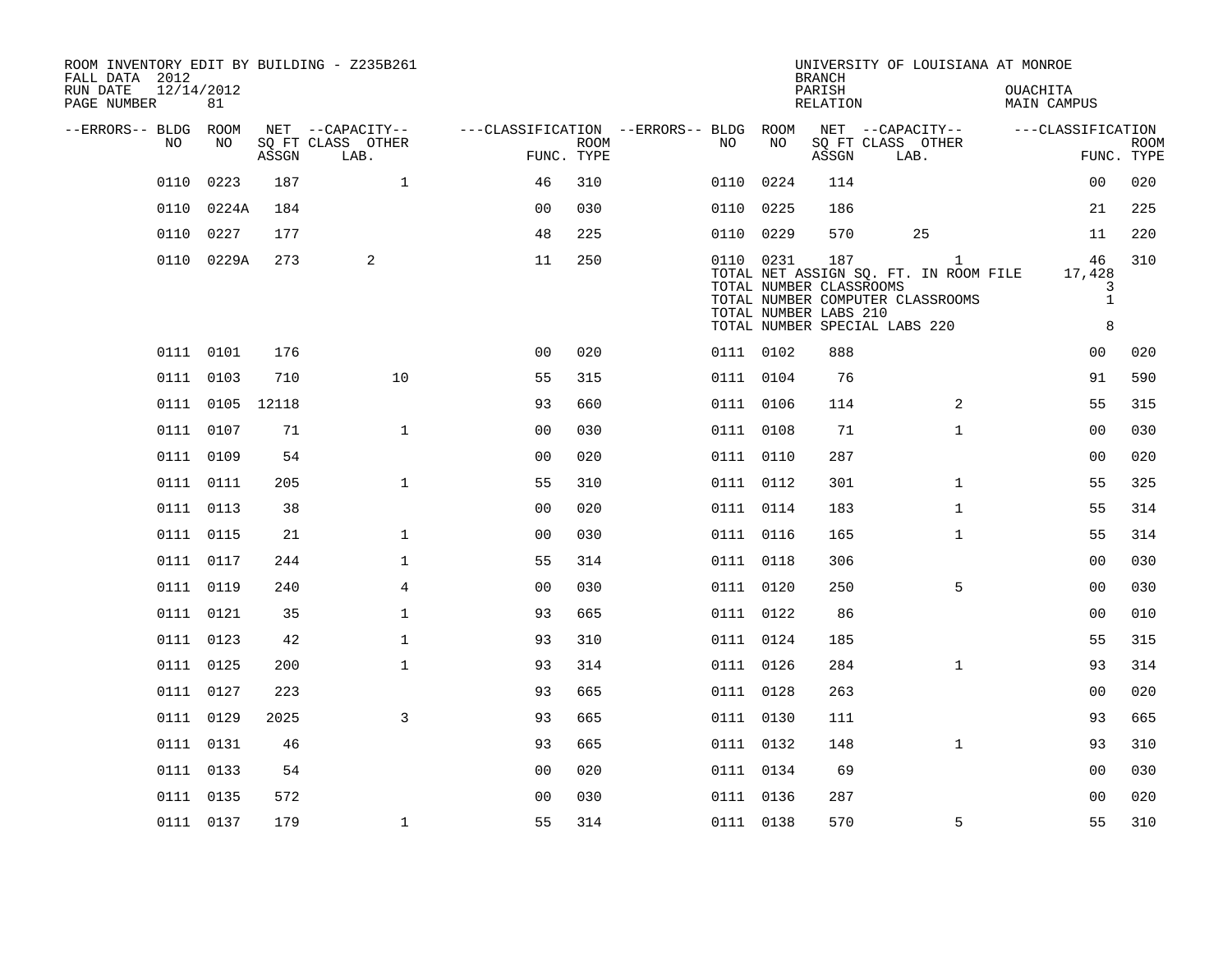| ROOM INVENTORY EDIT BY BUILDING - Z235B261<br>FALL DATA 2012 |                  |       |                           |                |             |                                        |           | <b>BRANCH</b>             | UNIVERSITY OF LOUISIANA AT MONROE |                                |             |
|--------------------------------------------------------------|------------------|-------|---------------------------|----------------|-------------|----------------------------------------|-----------|---------------------------|-----------------------------------|--------------------------------|-------------|
| RUN DATE<br>PAGE NUMBER                                      | 12/14/2012<br>82 |       |                           |                |             |                                        |           | PARISH<br><b>RELATION</b> |                                   | OUACHITA<br><b>MAIN CAMPUS</b> |             |
| --ERRORS-- BLDG                                              | ROOM             |       | NET --CAPACITY--          |                |             | ---CLASSIFICATION --ERRORS-- BLDG ROOM |           |                           | NET --CAPACITY--                  | ---CLASSIFICATION              |             |
| NO.                                                          | NO               | ASSGN | SQ FT CLASS OTHER<br>LAB. | FUNC. TYPE     | <b>ROOM</b> | NO                                     | NO        | ASSGN                     | SQ FT CLASS OTHER<br>LAB.         | FUNC. TYPE                     | <b>ROOM</b> |
| 0111                                                         | 0139             | 280   | $\mathbf{1}$              | 91             | 635         |                                        | 0111 0140 | 1455                      | 40                                | 91                             | 315         |
| 0111                                                         | 0201             | 913   |                           | 0 <sub>0</sub> | 020         |                                        | 0111 0202 | 429                       | 15                                | 55                             | 350         |
|                                                              | 0111 0203        | 91    |                           | 55             | 315         |                                        | 0111 0204 | 6                         |                                   | 55                             | 315         |
| 0111                                                         | 0205             | 6     |                           | 55             | 315         |                                        | 0111 0206 | 38                        |                                   | 0 <sub>0</sub>                 | 020         |
| 0111                                                         | 0208             | 75    | $\mathbf{1}$              | 00             | 030         |                                        | 0111 0209 | 208                       | 6                                 | 55                             | 315         |
| 0111                                                         | 0210             | 326   | $\mathbf 1$               | 55             | 314         |                                        | 0111 0211 | 218                       | $\overline{a}$                    | 55                             | 310         |
| 0111                                                         | 0212             | 189   | $\mathbf{1}$              | 55             | 314         |                                        | 0111 0213 | 1059                      | 5                                 | 55                             | 315         |
|                                                              | 0111 0214        | 202   |                           | 46             | 315         |                                        | 0111 0215 | 590                       | 2                                 | 55                             | 314         |
|                                                              | 0111 0215A       | 275   | $\mathbf{1}$              | 55             | 314         |                                        | 0111 0216 | 323                       |                                   | 0 <sub>0</sub>                 | 020         |
|                                                              | 0111 0217        | 78    |                           | 0 <sub>0</sub> | 020         |                                        | 0111 0218 | 349                       |                                   | 00                             | 030         |
| 0111                                                         | 0219             | 204   | $\overline{4}$            | 55             | 315         |                                        | 0111 0220 | 179                       | 5                                 | 55                             | 315         |
|                                                              | 0111 0221        | 54    |                           | 0 <sub>0</sub> | 010         |                                        | 0111 0222 | 505                       |                                   | 55                             | 315         |
| 0111                                                         | 0223             | 212   | 2                         | 55             | 310         |                                        | 0111 0224 | 159                       | $\mathbf{1}$                      | 55                             | 314         |
| 0111                                                         | 0225             | 330   | 5                         | 55             | 315         |                                        | 0111 0226 | 82                        | $\mathbf{1}$                      | 55                             | 310         |
| 0111                                                         | 0227             | 92    | $\mathbf{1}$              | 55             | 315         |                                        | 0111 0228 | 430                       | 3                                 | 55                             | 310         |
|                                                              | 0111 0229 17302  |       | 30                        | 82             | 082         |                                        | 0111 0230 | 710                       | 5                                 | 82                             | 082         |
| 0111                                                         | 0231             | 154   | 1                         | 46             | 310         |                                        | 0111 0232 | 155                       |                                   | 46                             | 315         |
| 0111                                                         | 0233             | 795   | 4                         | 46             | 310         |                                        | 0111 0300 | 619                       |                                   | 00                             | 020         |
|                                                              | 0111 0301        | 112   | $\mathbf 1$               | 46             | 314         |                                        | 0111 0302 | 304                       |                                   | 42                             | 350         |
|                                                              | 0111 0303        | 128   | $\mathbf{1}$              | 42             | 315         |                                        | 0111 0304 | 1229                      |                                   | 0 <sub>0</sub>                 | 020         |
|                                                              | 0111 0305        | 411   |                           | 42             | 290         |                                        | 0111 0306 | 103                       | $\mathbf{1}$                      | 42                             | 314         |
|                                                              | 0111 0307        | 661   | 6                         | 42             | 625         |                                        | 0111 0308 | 276                       | 2                                 | 11                             | 260         |
|                                                              | 0111 0309        | 130   | 2                         | 0 <sub>0</sub> | 010         |                                        | 0111 0310 | 193                       | 5                                 | 42                             | 315         |
|                                                              | 0111 0311        | 218   | $\overline{4}$            | 00             | 030         |                                        | 0111 0312 | 57                        |                                   | 00                             | 010         |
|                                                              | 0111 0313        | 234   |                           | 0 <sub>0</sub> | 030         |                                        | 0111 0314 | 387                       |                                   | 0 <sub>0</sub>                 | 030         |
|                                                              | 0111 0315        | 162   | 2                         | 11             | 260         |                                        | 0111 0316 | 1103                      | 8                                 | 42                             | 625         |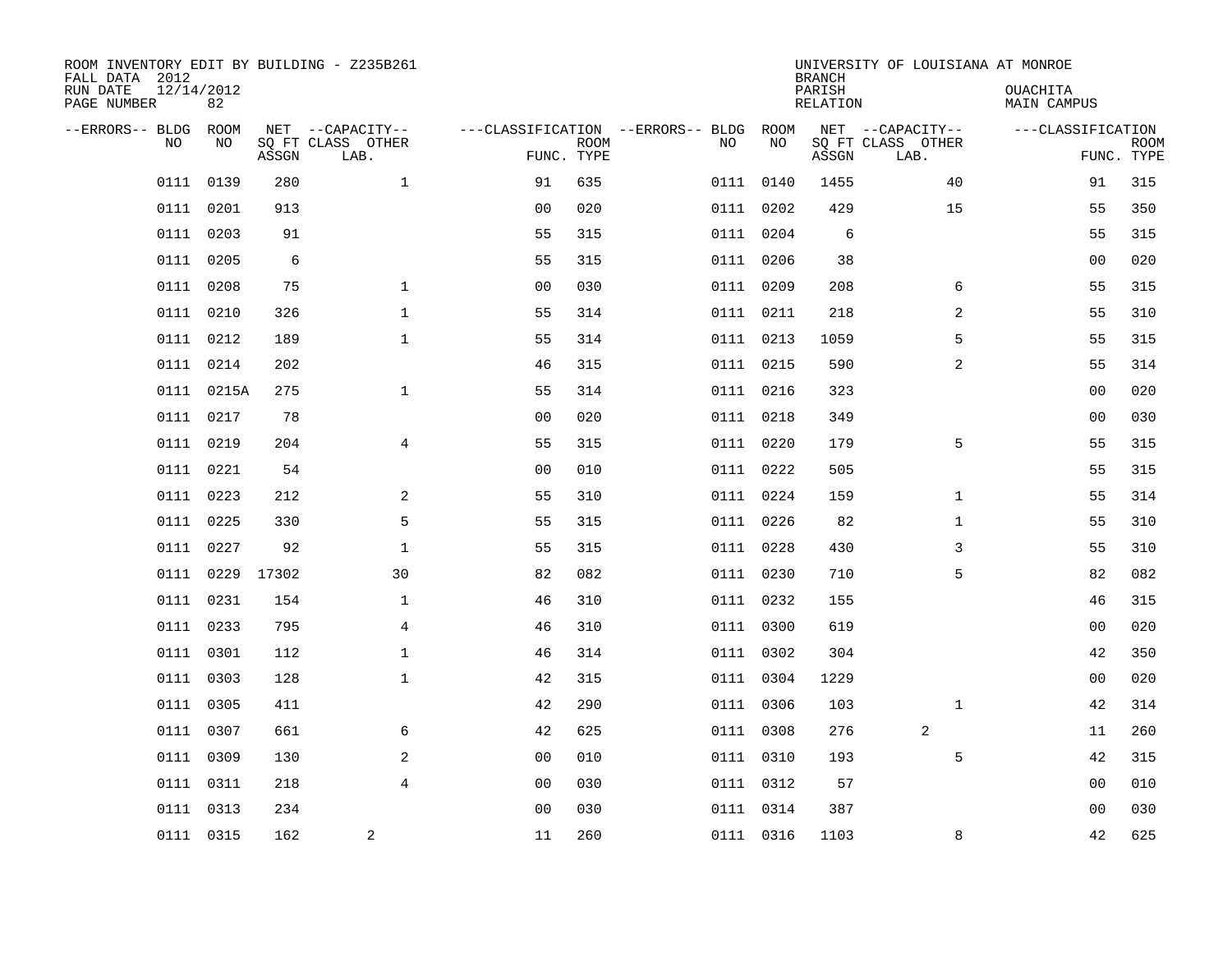| ROOM INVENTORY EDIT BY BUILDING - Z235B261<br>FALL DATA 2012 |                  |       |                           |                                        |             |           |                                                                                   | <b>BRANCH</b>             | UNIVERSITY OF LOUISIANA AT MONROE                                         |          |                   |                           |
|--------------------------------------------------------------|------------------|-------|---------------------------|----------------------------------------|-------------|-----------|-----------------------------------------------------------------------------------|---------------------------|---------------------------------------------------------------------------|----------|-------------------|---------------------------|
| RUN DATE<br>PAGE NUMBER                                      | 12/14/2012<br>83 |       |                           |                                        |             |           |                                                                                   | PARISH<br><b>RELATION</b> |                                                                           | OUACHITA | MAIN CAMPUS       |                           |
| --ERRORS-- BLDG ROOM                                         |                  |       | NET --CAPACITY--          | ---CLASSIFICATION --ERRORS-- BLDG ROOM |             |           |                                                                                   |                           | NET --CAPACITY--                                                          |          | ---CLASSIFICATION |                           |
| NO                                                           | NO               | ASSGN | SQ FT CLASS OTHER<br>LAB. | FUNC. TYPE                             | <b>ROOM</b> | NO.       | NO                                                                                | ASSGN                     | SQ FT CLASS OTHER<br>LAB.                                                 |          |                   | <b>ROOM</b><br>FUNC. TYPE |
|                                                              | 0111 0317        | 345   |                           | 0 <sup>0</sup>                         | 020         | 0111 0318 |                                                                                   | 1147                      |                                                                           |          | 42                | 290                       |
|                                                              | 0111 0319A 13666 |       | 90                        | 42                                     | 620         |           | 0111 0319B 5440                                                                   |                           | 80                                                                        |          | 42                | 290                       |
|                                                              | 0111 0320        | 38    |                           | 0 <sub>0</sub>                         | 020         |           | TOTAL NUMBER CLASSROOMS<br>TOTAL NUMBER LABS 210<br>TOTAL NUMBER SPECIAL LABS 220 |                           | TOTAL NET ASSIGN SQ. FT. IN ROOM FILE<br>TOTAL NUMBER COMPUTER CLASSROOMS |          | 68,513            |                           |
|                                                              | 0112 1002        | 85    |                           | 82                                     | 082         | 0112 1003 |                                                                                   | 294                       |                                                                           |          | 82                | 082                       |
|                                                              | 0112 1004        | 2645  |                           | 82                                     | 082         | 0112 1005 |                                                                                   | 63                        | $\mathbf{1}$                                                              |          | 82                | 082                       |
|                                                              | 0112 1006        | 110   | $\mathbf 1$               | 82                                     | 082         | 0112 1007 |                                                                                   | 213                       | $\mathbf{1}$                                                              |          | 82                | 082                       |
|                                                              | 0112 1009A       | 122   | $\mathbf{1}$              | 82                                     | 082         | 0112 1010 |                                                                                   | 228                       | $\mathbf{1}$                                                              |          | 82                | 082                       |
|                                                              | 0112 1010C       | 266   | 4                         | 82                                     | 082         |           | 0112 1010D                                                                        | 152                       | $\mathbf{1}$                                                              |          | 82                | 082                       |
|                                                              | 0112 1011        | 126   | $\mathbf{1}$              | 82                                     | 082         |           | 0112 1011A                                                                        | 161                       | $\mathbf{1}$                                                              |          | 82                | 082                       |
|                                                              | 0112 1012        | 121   | $\mathbf{1}$              | 82                                     | 082         |           | 0112 1012B                                                                        | 150                       | $\mathbf{1}$                                                              |          | 82                | 082                       |
|                                                              | 0112 1012C       | 102   |                           | 82                                     | 082         | 0112 1013 |                                                                                   | 194                       | $\mathbf{1}$                                                              |          | 82                | 082                       |
|                                                              | 0112 1015        | 151   | 4                         | 82                                     | 082         | 0112 1016 |                                                                                   | 149                       | 4                                                                         |          | 82                | 082                       |
|                                                              | 0112 1018        | 436   | $\mathbf{1}$              | 82                                     | 082         | 0112 1019 |                                                                                   | 126                       |                                                                           |          | 82                | 082                       |
|                                                              | 0112 1020        | 592   | $\overline{4}$            | 82                                     | 082         |           | 0112 1020A                                                                        | 120                       | $\mathbf{1}$                                                              |          | 82                | 082                       |
|                                                              | 0112 1021        | 167   | $\mathbf 1$               | 82                                     | 082         | 0112 1022 |                                                                                   | 136                       | $\mathbf{1}$                                                              |          | 82                | 082                       |
|                                                              | 0112 1023        | 739   |                           | 82                                     | 082         | 0112 1024 |                                                                                   | 256                       |                                                                           |          | 82                | 082                       |
|                                                              | 0112 1025        | 186   | $\mathbf{1}$              | 82                                     | 082         | 0112 1026 |                                                                                   | 151                       | $\mathbf{1}$                                                              |          | 82                | 082                       |
|                                                              | 0112 1027        | 214   | $\mathbf{1}$              | 82                                     | 082         | 0112 1028 |                                                                                   | 137                       |                                                                           |          | 82                | 082                       |
|                                                              | 0112 1029        | 144   | $\mathbf{1}$              | 82                                     | 082         | 0112 1030 |                                                                                   | 174                       | $\mathbf{1}$                                                              |          | 82                | 082                       |
|                                                              | 0112 1031        | 101   |                           | 82                                     | 082         | 0112 1032 |                                                                                   | 217                       | $\mathbf{1}$                                                              |          | 82                | 082                       |
|                                                              | 0112 1033        | 266   | 8                         | 82                                     | 082         | 0112 1034 |                                                                                   | 284                       | $\mathbf{1}$                                                              |          | 82                | 082                       |
|                                                              | 0112 1035        | 36    | $\mathbf 1$               | 82                                     | 082         | 0112 1036 |                                                                                   | 21                        |                                                                           |          | 82                | 082                       |
|                                                              | 0112 1037        | 11    |                           | 82                                     | 082         | 0112 1038 |                                                                                   | 12                        |                                                                           |          | 82                | 082                       |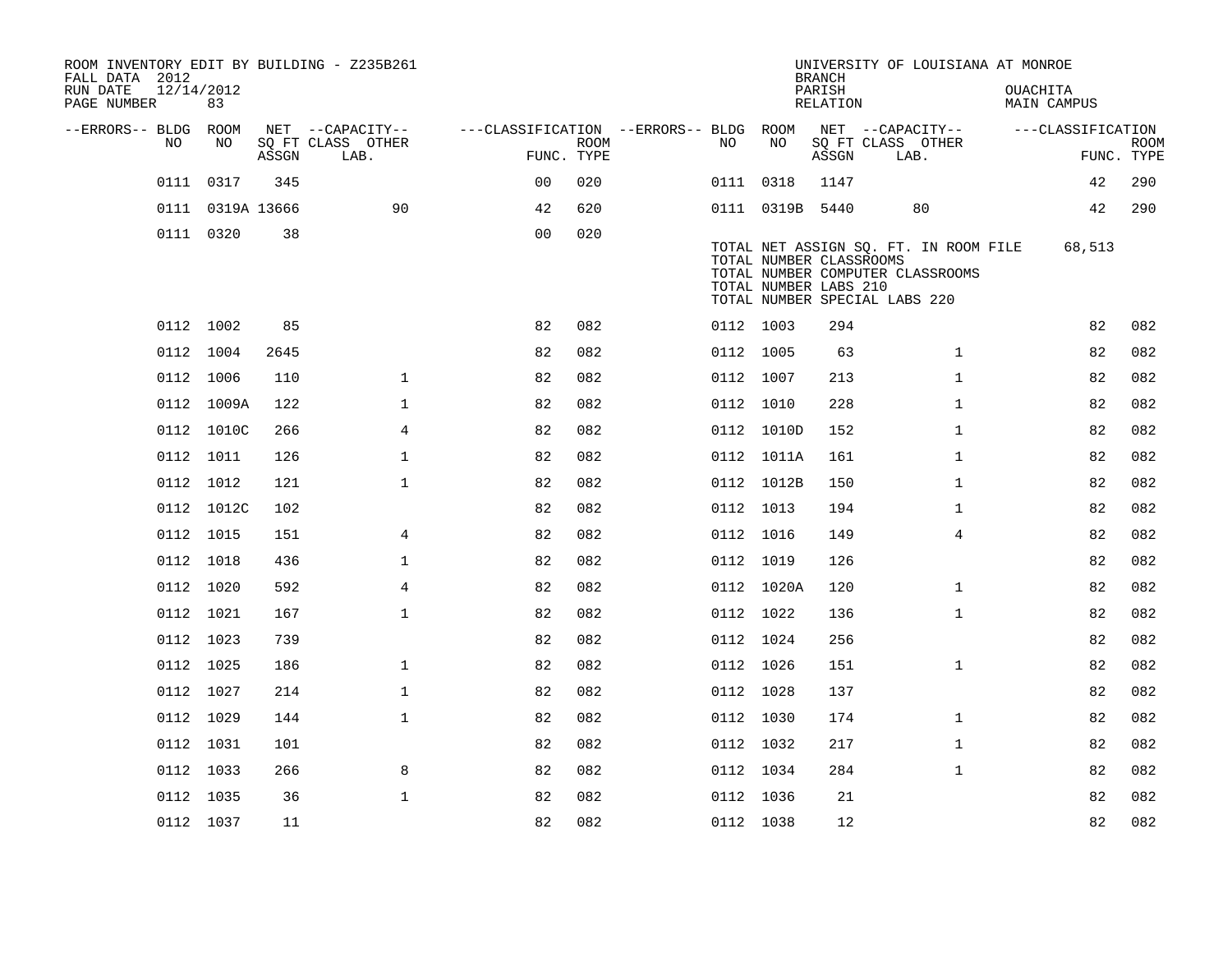| ROOM INVENTORY EDIT BY BUILDING - Z235B261<br>FALL DATA 2012 |                  |       |                           |                                        |             |    |            | <b>BRANCH</b>             | UNIVERSITY OF LOUISIANA AT MONROE |                                |                           |
|--------------------------------------------------------------|------------------|-------|---------------------------|----------------------------------------|-------------|----|------------|---------------------------|-----------------------------------|--------------------------------|---------------------------|
| RUN DATE<br>PAGE NUMBER                                      | 12/14/2012<br>84 |       |                           |                                        |             |    |            | PARISH<br><b>RELATION</b> |                                   | OUACHITA<br><b>MAIN CAMPUS</b> |                           |
| --ERRORS-- BLDG                                              | ROOM             |       | NET --CAPACITY--          | ---CLASSIFICATION --ERRORS-- BLDG ROOM |             |    |            |                           | NET --CAPACITY--                  | ---CLASSIFICATION              |                           |
| NO.                                                          | NO               | ASSGN | SQ FT CLASS OTHER<br>LAB. | FUNC. TYPE                             | <b>ROOM</b> | NO | NO         | ASSGN                     | SQ FT CLASS OTHER<br>LAB.         |                                | <b>ROOM</b><br>FUNC. TYPE |
| 0112                                                         | 1039             | 139   | 2                         | 82                                     | 082         |    | 0112 1040  | 77                        |                                   | 82                             | 082                       |
|                                                              | 0112 1041        | 678   |                           | 82                                     | 082         |    | 0112 1042  | 9                         |                                   | 82                             | 082                       |
| 0112                                                         | 1043             | 9     |                           | 82                                     | 082         |    | 0112 1045  | 233                       | $\mathbf{1}$                      | 82                             | 082                       |
|                                                              | 0112 1045A       | 69    | $\mathbf{1}$              | 82                                     | 082         |    | 0112 1045B | 144                       | $\mathbf{1}$                      | 82                             | 082                       |
| 0112                                                         | 1046             | 215   | $\mathbf{1}$              | 82                                     | 082         |    | 0112 1046A | 170                       | $\mathbf{1}$                      | 82                             | 082                       |
|                                                              | 0112 1047        | 315   | 21                        | 82                                     | 082         |    | 0112 1049  | 395                       | $\mathbf{1}$                      | 82                             | 082                       |
| 0112                                                         | 1050             | 322   | $\mathbf{1}$              | 82                                     | 082         |    | 0112 1051  | 190                       |                                   | 82                             | 082                       |
|                                                              | 0112 1052        | 26    | $\mathbf{1}$              | 82                                     | 082         |    | 0112 1053  | 8                         |                                   | 82                             | 082                       |
| 0112                                                         | 1055             | 208   | $\mathbf{1}$              | 82                                     | 082         |    | 0112 1056  | 99                        |                                   | 82                             | 082                       |
|                                                              | 0112 1057        | 42    |                           | 82                                     | 082         |    | 0112 1058  | 43                        |                                   | 82                             | 082                       |
|                                                              | 0112 1058A       | 108   |                           | 82                                     | 082         |    | 0112 1059  | 133                       | $\mathbf{1}$                      | 82                             | 082                       |
|                                                              | 0112 1060        | 295   | $\mathbf{1}$              | 82                                     | 082         |    | 0112 1061  | 191                       |                                   | 82                             | 082                       |
| 0112                                                         | 1062             | 239   | $\mathbf 1$               | 82                                     | 082         |    | 0112 1063  | 58                        |                                   | 82                             | 082                       |
|                                                              | 0112 1064        | 256   | $\mathbf 1$               | 82                                     | 082         |    | 0112 1065  | 257                       | $\mathbf{1}$                      | 82                             | 082                       |
| 0112                                                         | 1066             | 21    | 1                         | 82                                     | 082         |    | 0112 1067  | 20                        |                                   | 82                             | 082                       |
|                                                              | 0112 1068        | 281   | $\mathbf 1$               | 82                                     | 082         |    | 0112 1068A | 213                       | $\mathbf{1}$                      | 82                             | 082                       |
|                                                              | 0112 1069        | 228   | $\mathbf 1$               | 82                                     | 082         |    | 0112 1070  | 416                       | $\mathbf{1}$                      | 82                             | 082                       |
|                                                              | 0112 1070A       | 133   | $\mathbf{1}$              | 82                                     | 082         |    | 0112 1073  | 120                       | $\mathbf{1}$                      | 82                             | 082                       |
|                                                              | 0112 1073A       | 65    |                           | 82                                     | 082         |    | 0112 1073B | 224                       |                                   | 82                             | 082                       |
|                                                              | 0112 1073C       | 105   | $\mathbf 1$               | 82                                     | 082         |    | 0112 1073D | 158                       | $\mathbf{1}$                      | 82                             | 082                       |
|                                                              | 0112 1075        | 207   | $\mathbf 1$               | 82                                     | 082         |    | 0112 1076  | 122                       | $\mathbf{1}$                      | 82                             | 082                       |
|                                                              | 0112 1077        | 145   | $\mathbf 1$               | 82                                     | 082         |    | 0112 1078  | 144                       | $\mathbf{1}$                      | 82                             | 082                       |
|                                                              | 0112 1079        | 229   | $\mathbf 1$               | 82                                     | 082         |    | 0112 1080  | 128                       |                                   | 82                             | 082                       |
|                                                              | 0112 1082        | 154   | $\mathbf{1}$              | 82                                     | 082         |    | 0112 1083  | 268                       | $\mathbf{1}$                      | 82                             | 082                       |
|                                                              | 0112 1084        | 58    |                           | 82                                     | 082         |    | 0112 1085  | 152                       | $\mathbf{1}$                      | 82                             | 082                       |
|                                                              | 0112 1086        | 126   | $\mathbf 1$               | 82                                     | 082         |    | 0112 1086A | 66                        |                                   | 82                             | 082                       |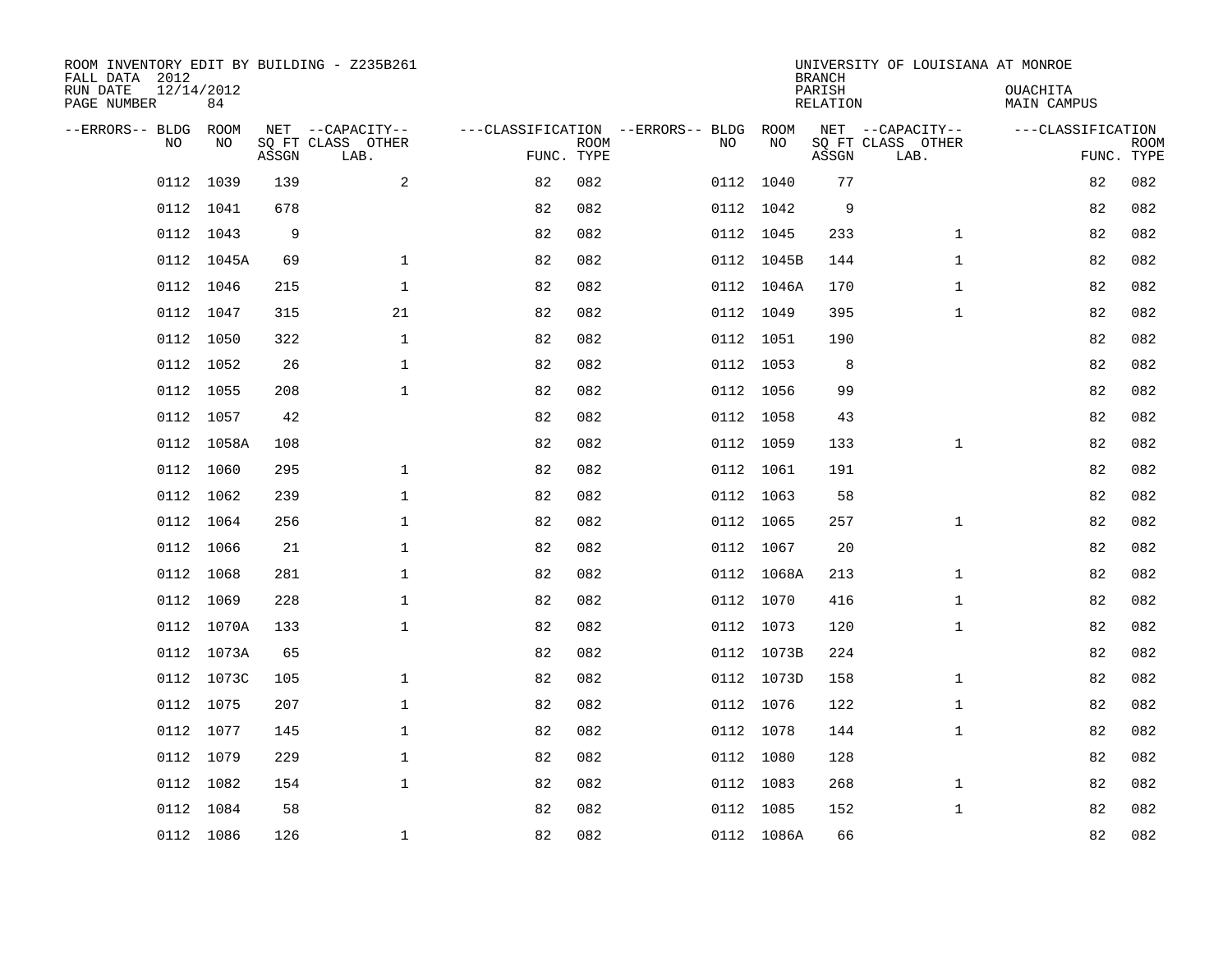| ROOM INVENTORY EDIT BY BUILDING - Z235B261<br>FALL DATA 2012 |                  |       |                           |                                   |             |     |            | <b>BRANCH</b>      | UNIVERSITY OF LOUISIANA AT MONROE |                         |                           |
|--------------------------------------------------------------|------------------|-------|---------------------------|-----------------------------------|-------------|-----|------------|--------------------|-----------------------------------|-------------------------|---------------------------|
| RUN DATE<br>PAGE NUMBER                                      | 12/14/2012<br>85 |       |                           |                                   |             |     |            | PARISH<br>RELATION |                                   | OUACHITA<br>MAIN CAMPUS |                           |
| --ERRORS-- BLDG                                              | ROOM             |       | NET --CAPACITY--          | ---CLASSIFICATION --ERRORS-- BLDG |             |     | ROOM       |                    | NET --CAPACITY--                  | ---CLASSIFICATION       |                           |
| N <sub>O</sub>                                               | NO.              | ASSGN | SO FT CLASS OTHER<br>LAB. | FUNC. TYPE                        | <b>ROOM</b> | NO. | NO         | ASSGN              | SQ FT CLASS OTHER<br>LAB.         |                         | <b>ROOM</b><br>FUNC. TYPE |
| 0112                                                         | 1088             | 850   |                           | 82                                | 082         |     | 0112 1089  | 723                | 4                                 | 82                      | 082                       |
|                                                              | 0112 1089A       | 25    |                           | 82                                | 082         |     | 0112 1090  | 167                | $\mathbf{1}$                      | 82                      | 082                       |
|                                                              | 0112 1093        | 215   |                           | 82                                | 082         |     | 0112 1095  | 419                | $\overline{4}$                    | 82                      | 082                       |
|                                                              | 0112 1097        | 124   | $\mathbf{1}$              | 82                                | 082         |     | 0112 1098  | 153                | 2                                 | 82                      | 082                       |
| 0112                                                         | 1098A            | 48    |                           | 82                                | 082         |     | 0112 1099  | 172                | $\mathbf{1}$                      | 82                      | 082                       |
|                                                              | 0112 1100        | 150   | $\mathbf 1$               | 82                                | 082         |     | 0112 1100A | 68                 |                                   | 82                      | 082                       |
| 0112                                                         | 1101             | 120   |                           | 82                                | 082         |     | 0112 1102  | 150                |                                   | 82                      | 082                       |
|                                                              | 0112 1102A       | 258   | 11                        | 82                                | 082         |     | 0112 1103  | 122                | $\mathbf{1}$                      | 82                      | 082                       |
| 0112                                                         | 1103A            | 131   | $\mathbf{1}$              | 82                                | 082         |     | 0112 1103B | 134                | $\mathbf{1}$                      | 82                      | 082                       |
|                                                              | 0112 1103C       | 97    | $\mathbf{1}$              | 82                                | 082         |     | 0112 1103D | 100                | $\mathbf{1}$                      | 82                      | 082                       |
| 0112                                                         | 1104             | 43    |                           | 82                                | 082         |     | 0112 1104A | 179                |                                   | 82                      | 082                       |
|                                                              | 0112 1105        | 172   | 2                         | 82                                | 082         |     | 0112 1105A | 155                | $\mathbf{1}$                      | 82                      | 082                       |
|                                                              | 0112 1105B       | 214   | $\mathbf{1}$              | 82                                | 082         |     | 0112 1105C | 210                |                                   | 82                      | 082                       |
|                                                              | 0112 1106        | 181   | $\mathbf{1}$              | 82                                | 082         |     | 0112 1107  | 238                | $\mathbf{1}$                      | 82                      | 082                       |
| 0112                                                         | 1108             | 713   |                           | 82                                | 082         |     | 0112 1109  | 384                | 2                                 | 82                      | 082                       |
|                                                              | 0112 1110        | 599   | 6                         | 82                                | 082         |     | 0112 1111  | 104                |                                   | 82                      | 082                       |
|                                                              | 0112 1112        | 158   | $\mathbf 1$               | 82                                | 082         |     | 0112 1113  | 229                | $\mathbf{1}$                      | 82                      | 082                       |
|                                                              | 0112 1114        | 308   | 1                         | 82                                | 082         |     | 0112 1115  | 226                | $\mathbf{1}$                      | 82                      | 082                       |
|                                                              | 0112 1116        | 808   | $\overline{4}$            | 82                                | 082         |     | 0112 1116A | 40                 |                                   | 82                      | 082                       |
|                                                              | 0112 1117        | 360   |                           | 82                                | 082         |     | 0112 1118  | 119                | 4                                 | 82                      | 082                       |
|                                                              | 0112 1119        | 184   | $\mathbf 1$               | 82                                | 082         |     | 0112 1120  | 659                | 5                                 | 82                      | 082                       |
|                                                              | 0112 1121        | 173   | $\mathbf 1$               | 82                                | 082         |     | 0112 1122  | 444                | 5                                 | 82                      | 082                       |
|                                                              | 0112 1123        | 284   | 7                         | 82                                | 082         |     | 0112 1124  | 293                | 3                                 | 82                      | 082                       |
|                                                              | 0112 1125        | 210   |                           | 82                                | 082         |     | 0112 1126  | 169                | 4                                 | 82                      | 082                       |
|                                                              | 0112 1127        | 131   | 1                         | 82                                | 082         |     | 0112 1128  | 122                | $\mathbf{1}$                      | 82                      | 082                       |
|                                                              | 0112 1129        | 186   | $\mathbf{1}$              | 82                                | 082         |     | 0112 1130  | 237                | $\mathbf{1}$                      | 82                      | 082                       |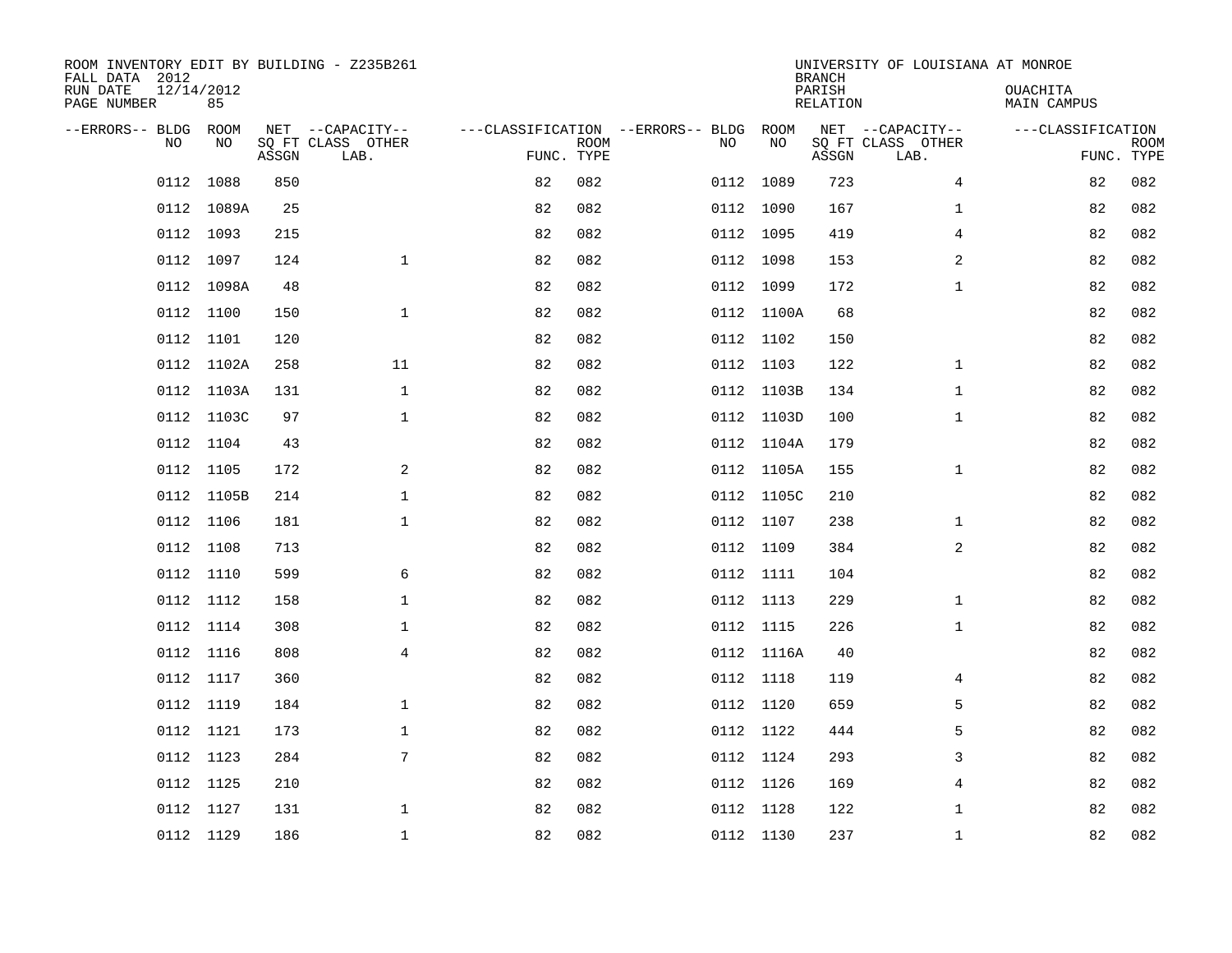| FALL DATA 2012<br>RUN DATE<br>PAGE NUMBER |           | 12/14/2012<br>86 |       | ROOM INVENTORY EDIT BY BUILDING - Z235B261    |                                                      |             |      |            | <b>BRANCH</b><br>PARISH<br>RELATION | UNIVERSITY OF LOUISIANA AT MONROE             | <b>OUACHITA</b><br>MAIN CAMPUS  |             |
|-------------------------------------------|-----------|------------------|-------|-----------------------------------------------|------------------------------------------------------|-------------|------|------------|-------------------------------------|-----------------------------------------------|---------------------------------|-------------|
| --ERRORS-- BLDG                           | <b>NO</b> | ROOM<br>NO.      | ASSGN | NET --CAPACITY--<br>SQ FT CLASS OTHER<br>LAB. | ---CLASSIFICATION --ERRORS-- BLDG ROOM<br>FUNC. TYPE | <b>ROOM</b> | NO   | NO         | ASSGN                               | NET --CAPACITY--<br>SQ FT CLASS OTHER<br>LAB. | ---CLASSIFICATION<br>FUNC. TYPE | <b>ROOM</b> |
|                                           | 0112      | 1131             | 165   | $\mathbf{1}$                                  | 82                                                   | 082         |      | 0112 1132  | 203                                 | $\mathbf{1}$                                  | 82                              | 082         |
|                                           |           | 0112 1133        | 195   | $\mathbf{1}$                                  | 82                                                   | 082         |      | 0112 1135  | 151                                 | $\overline{4}$                                | 82                              | 082         |
|                                           | 0112      | 1136             | 149   | $\overline{4}$                                | 82                                                   | 082         |      | 0112 1137  | 211                                 | $\mathbf{1}$                                  | 82                              | 082         |
|                                           |           | 0112 1138        | 256   | $\mathbf{1}$                                  | 82                                                   | 082         |      | 0112 1139  | 259                                 | 2                                             | 82                              | 082         |
|                                           |           | 0112 1140        | 25    |                                               | 82                                                   | 082         |      | 0112 1141  | 25                                  | $\mathbf{1}$                                  | 82                              | 082         |
|                                           |           | 0112 1142        | 223   | $\mathbf{1}$                                  | 82                                                   | 082         |      | 0112 1143  | 60                                  |                                               | 82                              | 082         |
|                                           |           | 0112 1144        | 24    |                                               | 82                                                   | 082         |      | 0112 1145  | 26                                  |                                               | 82                              | 082         |
|                                           |           | 0112 1146        | 368   |                                               | 82                                                   | 082         |      | 0112 1147  | 368                                 |                                               | 82                              | 082         |
|                                           |           | 0112 1148        | 368   |                                               | 82                                                   | 082         |      | 0112 1149  | 368                                 |                                               | 82                              | 082         |
|                                           |           | 0112 1150        | 120   | $\mathbf 1$                                   | 82                                                   | 082         |      | 0112 1151  | 247                                 | $\mathbf{1}$                                  | 82                              | 082         |
|                                           | 0112      | 1152             | 146   | $\mathbf 1$                                   | 82                                                   | 082         |      | 0112 1153  | 193                                 | $\mathbf{1}$                                  | 82                              | 082         |
|                                           |           | 0112 1154        | 186   | $\mathbf{1}$                                  | 82                                                   | 082         |      | 0112 1155  | 116                                 |                                               | 82                              | 082         |
|                                           |           | 0112 1155A       | 156   | $\mathbf{1}$                                  | 82                                                   | 082         |      | 0112 1155B | 150                                 | $\mathbf{1}$                                  | 82                              | 082         |
|                                           |           | 0112 1156        | 154   | $\mathbf{1}$                                  | 82                                                   | 082         |      | 0112 1157  | 112                                 | $\mathbf{1}$                                  | 82                              | 082         |
|                                           |           | 0112 1158        | 112   | $\mathbf{1}$                                  | 82                                                   | 082         |      | 0112 1159  | 192                                 | $\mathbf{1}$                                  | 82                              | 082         |
|                                           |           | 0112 1160        | 60    |                                               | 82                                                   | 082         |      | 0112 1161  | 1504                                |                                               | 82                              | 082         |
|                                           |           | 0112 2001        | 358   |                                               | 82                                                   | 082         |      | 0112 2002  | 85                                  |                                               | 82                              | 082         |
|                                           | 0112      | 2002A            | 108   |                                               | 82                                                   | 082         |      | 0112 2003  | 215                                 |                                               | 82                              | 082         |
|                                           | 0112      | 2004             | 2635  |                                               | 82                                                   | 082         | 0112 | 2005       | 281                                 |                                               | 82                              | 082         |
|                                           | 0112      | 2006             | 287   |                                               | 82                                                   | 082         |      | 0112 2007  | 2635                                |                                               | 82                              | 082         |
|                                           | 0112      | 2008             | 104   |                                               | 82                                                   | 082         |      | 0112 2009  | 257                                 |                                               | 82                              | 082         |
|                                           | 0112      | 2010             | 138   |                                               | 82                                                   | 082         |      | 0112 2011  | 253                                 |                                               | 82                              | 082         |
|                                           |           | 0112 2012        | 179   |                                               | 82                                                   | 082         |      | 0112 2014  | 135                                 | 4                                             | 82                              | 082         |
|                                           | 0112      | 2015             | 143   | 3                                             | 82                                                   | 082         |      | 0112 2017  | 655                                 | 25                                            | 82                              | 082         |
|                                           | 0112      | 2018             | 55    |                                               | 82                                                   | 082         | 0112 | 2019       | 96                                  | $\mathbf{1}$                                  | 82                              | 082         |
|                                           | 0112 2020 |                  | 112   | $\mathbf{1}$                                  | 82                                                   | 082         |      | 0112 2021  | 112                                 | $\mathbf{1}$                                  | 82                              | 082         |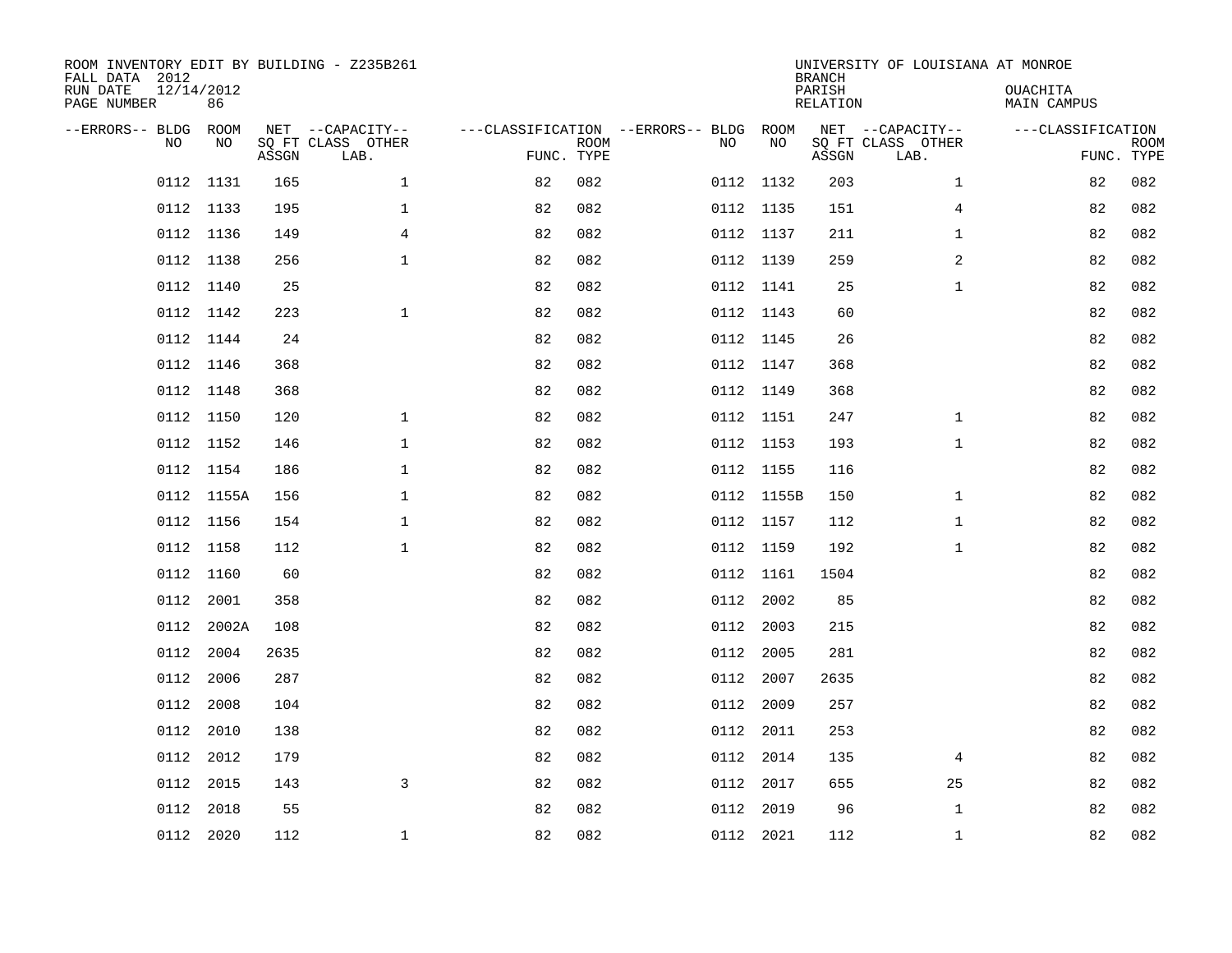| ROOM INVENTORY EDIT BY BUILDING - Z235B261<br>FALL DATA 2012<br>RUN DATE | 12/14/2012 |       |                           |                                   |             |           |            | <b>BRANCH</b><br>PARISH | UNIVERSITY OF LOUISIANA AT MONROE | OUACHITA           |             |
|--------------------------------------------------------------------------|------------|-------|---------------------------|-----------------------------------|-------------|-----------|------------|-------------------------|-----------------------------------|--------------------|-------------|
| PAGE NUMBER                                                              | 87         |       |                           |                                   |             |           |            | <b>RELATION</b>         |                                   | <b>MAIN CAMPUS</b> |             |
| --ERRORS-- BLDG                                                          | ROOM       |       | NET --CAPACITY--          | ---CLASSIFICATION --ERRORS-- BLDG |             |           | ROOM       |                         | NET --CAPACITY--                  | ---CLASSIFICATION  |             |
| NO                                                                       | NO         | ASSGN | SQ FT CLASS OTHER<br>LAB. | FUNC. TYPE                        | <b>ROOM</b> | NO        | NO         | ASSGN                   | SQ FT CLASS OTHER<br>LAB.         | FUNC. TYPE         | <b>ROOM</b> |
| 0112                                                                     | 2022       | 96    | $\mathbf 1$               | 82                                | 082         | 0112 2023 |            | 55                      |                                   | 82                 | 082         |
| 0112                                                                     | 2024       | 96    | $\mathbf 1$               | 82                                | 082         | 0112      | 2025       | 112                     | $\mathbf{1}$                      | 82                 | 082         |
| 0112                                                                     | 2026       | 112   | $\mathbf{1}$              | 82                                | 082         | 0112 2027 |            | 96                      | $\mathbf{1}$                      | 82                 | 082         |
| 0112                                                                     | 2028       | 55    |                           | 82                                | 082         | 0112 2029 |            | 96                      |                                   | 82                 | 082         |
| 0112                                                                     | 2030       | 112   | $\mathbf{1}$              | 82                                | 082         | 0112 2031 |            | 112                     | $\mathbf{1}$                      | 82                 | 082         |
| 0112                                                                     | 2032       | 96    | $\mathbf 1$               | 82                                | 082         | 0112 2033 |            | 198                     | $\mathbf{1}$                      | 82                 | 082         |
| 0112                                                                     | 2034       | 153   | 2                         | 82                                | 082         | 0112      | 2035       | 240                     | $\mathbf{1}$                      | 82                 | 082         |
| 0112                                                                     | 2036       | 78    |                           | 82                                | 082         | 0112 2037 |            | 482                     | 3                                 | 82                 | 082         |
| 0112                                                                     | 2038       | 136   |                           | 82                                | 082         | 0112      | 2039       | 316                     | $\mathbf{1}$                      | 82                 | 082         |
|                                                                          | 0112 2039A | 25    | $\mathbf 1$               | 82                                | 082         |           | 0112 2039B | 17                      |                                   | 82                 | 082         |
| 0112                                                                     | 2040       | 175   | $\mathbf 1$               | 82                                | 082         | 0112 2041 |            | 223                     | $\mathbf{1}$                      | 82                 | 082         |
| 0112                                                                     | 2042       | 290   | $\mathbf{1}$              | 82                                | 082         | 0112 2043 |            | 114                     |                                   | 82                 | 082         |
| 0112                                                                     | 2044       | 30    |                           | 82                                | 082         | 0112      | 2045       | 17                      |                                   | 82                 | 082         |
| 0112                                                                     | 2046       | 773   | 40                        | 82                                | 082         | 0112 2047 |            | 49                      |                                   | 82                 | 082         |
|                                                                          | 0112 2048  | 1326  | 60                        | 82                                | 082         | 0112 2049 |            | 1159                    | 33                                | 82                 | 082         |
| 0112                                                                     | 2050       | 1159  | 33                        | 82                                | 082         | 0112      | 2051       | 1159                    | 33                                | 82                 | 082         |
| 0112                                                                     | 2052       | 1159  | 57                        | 82                                | 082         | 0112 2053 |            | 55                      |                                   | 82                 | 082         |
| 0112                                                                     | 2054       | 96    | $\mathbf 1$               | 82                                | 082         | 0112      | 2055       | 112                     | $\mathbf{1}$                      | 82                 | 082         |
|                                                                          | 0112 2056  | 112   | $\mathbf 1$               | 82                                | 082         | 0112 2057 |            | 96                      |                                   | 82                 | 082         |
| 0112                                                                     | 2058       | 55    |                           | 82                                | 082         | 0112 2059 |            | 96                      | $\mathbf{1}$                      | 82                 | 082         |
| 0112                                                                     | 2060       | 112   | $\mathbf 1$               | 82                                | 082         | 0112 2061 |            | 112                     | $\mathbf{1}$                      | 82                 | 082         |
| 0112                                                                     | 2062       | 96    | 3                         | 82                                | 082         | 0112      | 2063       | 55                      |                                   | 82                 | 082         |
| 0112                                                                     | 2064       | 96    |                           | 82                                | 082         | 0112      | 2065       | 112                     | $\mathbf{1}$                      | 82                 | 082         |
| 0112                                                                     | 2066       | 112   | $\mathbf 1$               | 82                                | 082         | 0112      | 2067       | 96                      |                                   | 82                 | 082         |
| 0112                                                                     | 2068       | 245   | 2                         | 82                                | 082         | 0112      | 2069       | 26                      |                                   | 82                 | 082         |
|                                                                          | 0112 2070  | 124   | $\overline{3}$            | 82                                | 082         | 0112 2071 |            | 124                     | 4                                 | 82                 | 082         |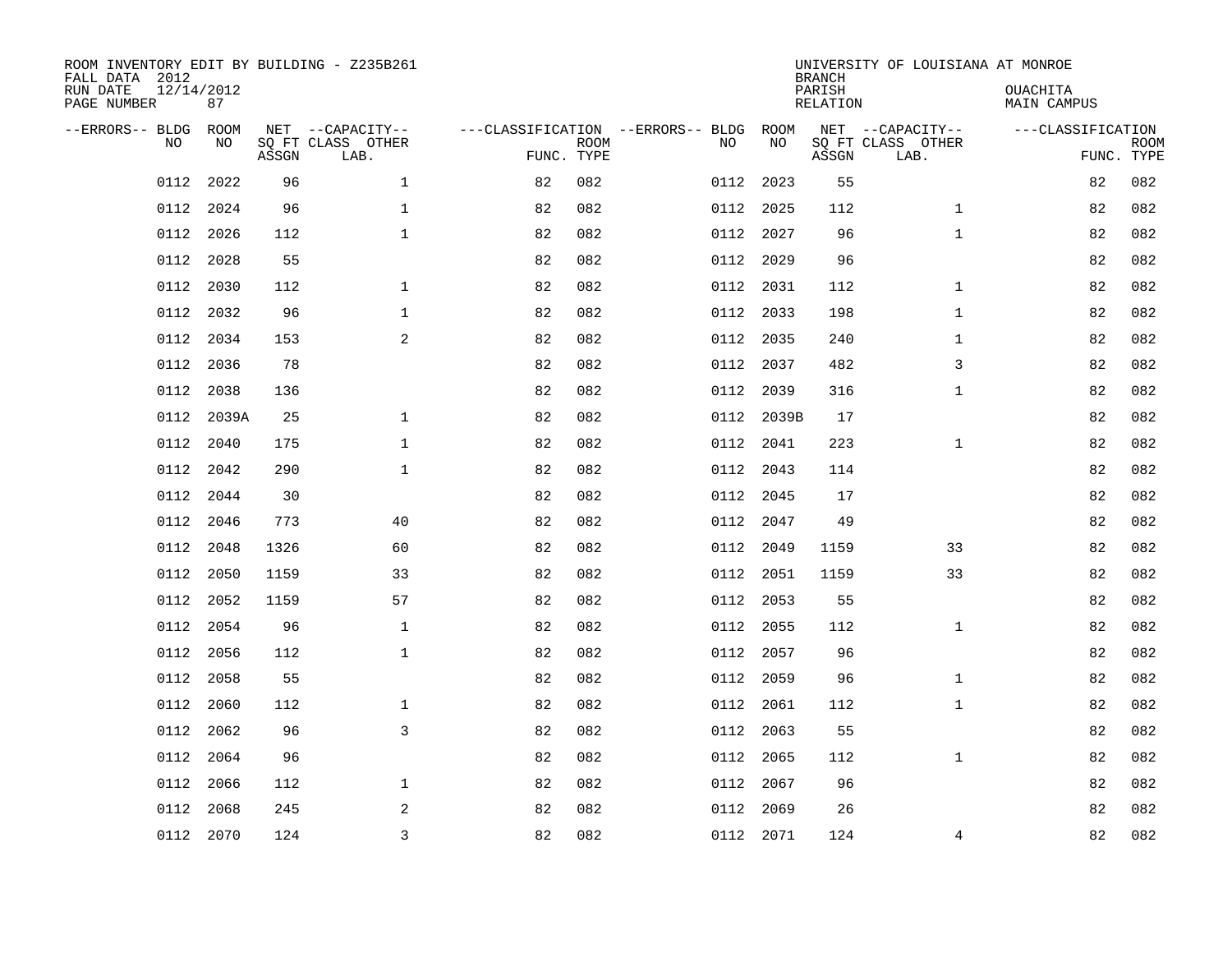| ROOM INVENTORY EDIT BY BUILDING - Z235B261<br>FALL DATA 2012<br>RUN DATE<br>PAGE NUMBER | 12/14/2012<br>88 |       |                                               |                                                      |             |      |            | <b>BRANCH</b><br>PARISH<br><b>RELATION</b> | UNIVERSITY OF LOUISIANA AT MONROE             | OUACHITA<br><b>MAIN CAMPUS</b>  |             |
|-----------------------------------------------------------------------------------------|------------------|-------|-----------------------------------------------|------------------------------------------------------|-------------|------|------------|--------------------------------------------|-----------------------------------------------|---------------------------------|-------------|
| --ERRORS-- BLDG<br>NO                                                                   | ROOM<br>NO       | ASSGN | NET --CAPACITY--<br>SQ FT CLASS OTHER<br>LAB. | ---CLASSIFICATION --ERRORS-- BLDG ROOM<br>FUNC. TYPE | <b>ROOM</b> | NO   | NO         | ASSGN                                      | NET --CAPACITY--<br>SQ FT CLASS OTHER<br>LAB. | ---CLASSIFICATION<br>FUNC. TYPE | <b>ROOM</b> |
| 0112                                                                                    | 2072             | 1003  | 27                                            | 82                                                   | 082         |      | 0112 2073  | 74                                         | $\mathbf{1}$                                  | 82                              | 082         |
|                                                                                         | 0112 2074        | 55    |                                               | 82                                                   | 082         |      | 0112 2075  | 112                                        | $\mathbf{1}$                                  | 82                              | 082         |
| 0112                                                                                    | 2076             | 112   | $\mathbf 1$                                   | 82                                                   | 082         |      | 0112 2077  | 96                                         | $\mathbf{1}$                                  | 82                              | 082         |
| 0112                                                                                    | 2078             | 55    | 3                                             | 82                                                   | 082         |      | 0112 2079  | 55                                         |                                               | 82                              | 082         |
| 0112                                                                                    | 2080             | 96    | $\overline{3}$                                | 82                                                   | 082         |      | 0112 2081  | 112                                        | $\mathbf{1}$                                  | 82                              | 082         |
| 0112                                                                                    | 2082             | 112   | $\mathbf{1}$                                  | 82                                                   | 082         |      | 0112 2083  | 96                                         | 2                                             | 82                              | 082         |
| 0112                                                                                    | 2084             | 462   | 24                                            | 82                                                   | 082         | 0112 | 2085       | 70                                         |                                               | 82                              | 082         |
| 0112                                                                                    | 2086             | 70    |                                               | 82                                                   | 082         |      | 0112 2087  | 460                                        | 24                                            | 82                              | 082         |
| 0112                                                                                    | 2088             | 124   | 4                                             | 82                                                   | 082         | 0112 | 2089       | 124                                        | 3                                             | 82                              | 082         |
| 0112                                                                                    | 2091             | 701   | 28                                            | 82                                                   | 082         |      | 0112 2092  | 140                                        |                                               | 82                              | 082         |
| 0112                                                                                    | 2093             | 74    | $\mathbf{1}$                                  | 82                                                   | 082         | 0112 | 2094       | 825                                        | 26                                            | 82                              | 082         |
| 0112                                                                                    | 2095             | 205   | 34                                            | 82                                                   | 082         |      | 0112 2096  | 49                                         |                                               | 82                              | 082         |
| 0112                                                                                    | 2097             | 559   | 18                                            | 82                                                   | 082         | 0112 | 2098       | 526                                        | 18                                            | 82                              | 082         |
| 0112                                                                                    | 2099             | 115   | $\mathbf 1$                                   | 82                                                   | 082         |      | 0112 2100  | 120                                        | $\mathbf{1}$                                  | 82                              | 082         |
| 0112                                                                                    | 2101             | 1137  | 25                                            | 82                                                   | 082         |      | 0112 2101A | 110                                        | $\mathbf{1}$                                  | 82                              | 082         |
| 0112                                                                                    | 2102             | 157   | $\mathbf{1}$                                  | 82                                                   | 082         |      | 0112 2103  | 188                                        | $\mathbf{1}$                                  | 82                              | 082         |
| 0112                                                                                    | 2104             | 160   | $\mathbf{1}$                                  | 82                                                   | 082         |      | 0112 2105  | 1344                                       | 41                                            | 82                              | 082         |
| 0112                                                                                    | 2106             | 37    |                                               | 82                                                   | 082         |      | 0112 2107  | 37                                         |                                               | 82                              | 082         |
| 0112                                                                                    | 2108             | 923   | 41                                            | 82                                                   | 082         |      | 0112 2108A | 62                                         |                                               | 82                              | 082         |
| 0112                                                                                    | 2109             | 1002  | 53                                            | 82                                                   | 082         |      | 0112 2110  | 191                                        | $\mathbf{1}$                                  | 82                              | 082         |
| 0112                                                                                    | 2111             | 153   |                                               | 82                                                   | 082         |      | 0112 2112  | 250                                        | $\mathbf{1}$                                  | 82                              | 082         |
| 0112                                                                                    | 2113             | 78    |                                               | 82                                                   | 082         |      | 0112 2114  | 61                                         |                                               | 82                              | 082         |
|                                                                                         | 0112 2115        | 123   | $\mathbf{1}$                                  | 82                                                   | 082         |      | 0112 2116  | 117                                        | $\mathbf{1}$                                  | 82                              | 082         |
| 0112                                                                                    | 2117             | 55    |                                               | 82                                                   | 082         |      | 0112 2118  | 97                                         | $\overline{a}$                                | 82                              | 082         |
| 0112                                                                                    | 2119             | 116   | 1                                             | 82                                                   | 082         |      | 0112 2120  | 116                                        | $\mathbf{1}$                                  | 82                              | 082         |
|                                                                                         | 0112 2121        | 97    | $\sqrt{2}$                                    | 82                                                   | 082         |      | 0112 2122  | 55                                         |                                               | 82                              | 082         |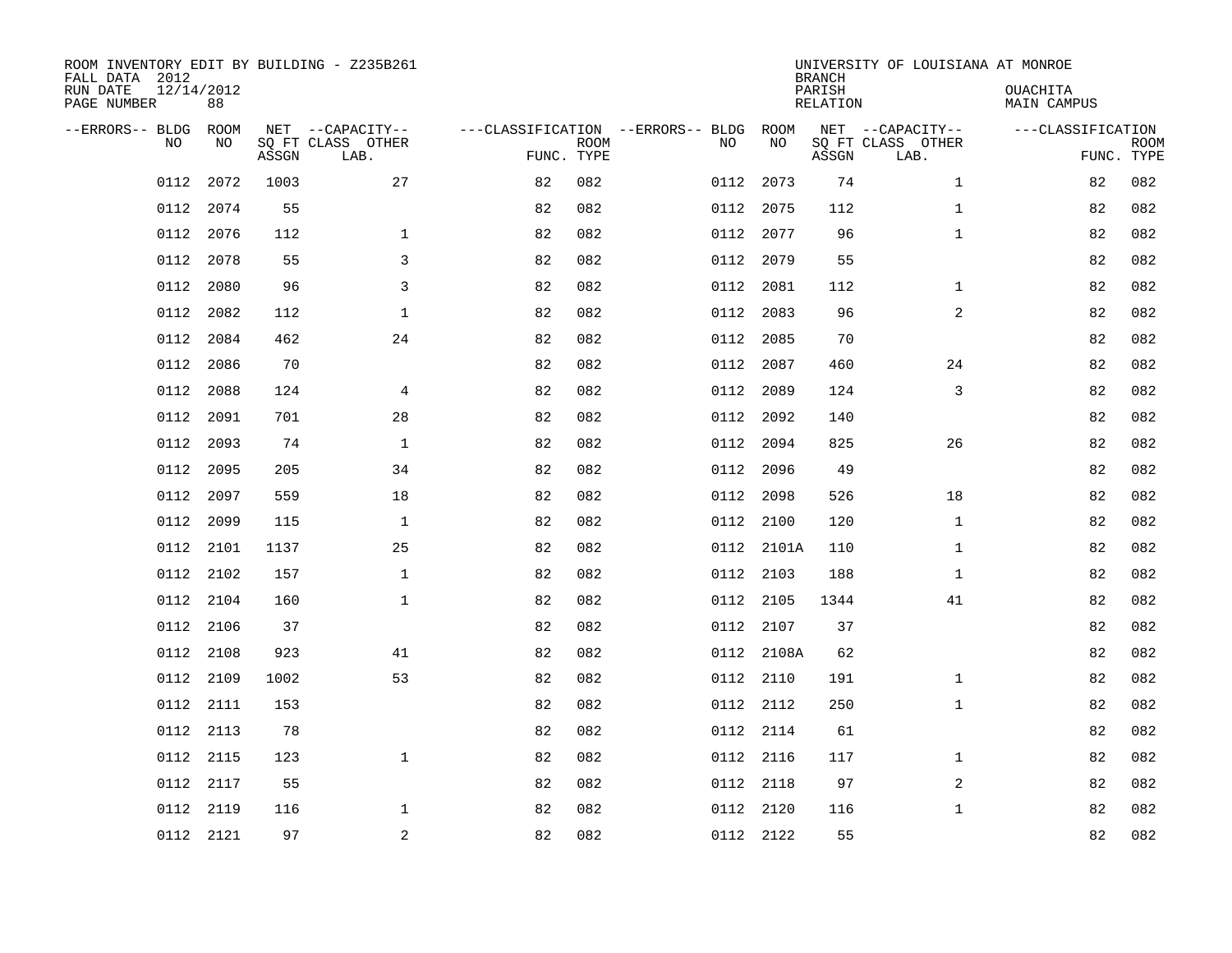| ROOM INVENTORY EDIT BY BUILDING - Z235B261<br>FALL DATA 2012<br>RUN DATE<br>PAGE NUMBER | 12/14/2012<br>89 |       |                                               |                                                      |             |           |            | <b>BRANCH</b><br>PARISH<br><b>RELATION</b> | UNIVERSITY OF LOUISIANA AT MONROE             | OUACHITA<br><b>MAIN CAMPUS</b>  |             |
|-----------------------------------------------------------------------------------------|------------------|-------|-----------------------------------------------|------------------------------------------------------|-------------|-----------|------------|--------------------------------------------|-----------------------------------------------|---------------------------------|-------------|
| --ERRORS-- BLDG ROOM<br>NO                                                              | NO               | ASSGN | NET --CAPACITY--<br>SQ FT CLASS OTHER<br>LAB. | ---CLASSIFICATION --ERRORS-- BLDG ROOM<br>FUNC. TYPE | <b>ROOM</b> | NO        | NO         | ASSGN                                      | NET --CAPACITY--<br>SQ FT CLASS OTHER<br>LAB. | ---CLASSIFICATION<br>FUNC. TYPE | <b>ROOM</b> |
| 0112                                                                                    | 2123             | 97    | $\mathbf 1$                                   | 82                                                   | 082         | 0112 2124 |            | 116                                        | $\mathbf{1}$                                  | 82                              | 082         |
|                                                                                         | 0112 2125        | 116   | $\mathbf{1}$                                  | 82                                                   | 082         | 0112 2126 |            | 97                                         | $\mathbf{1}$                                  | 82                              | 082         |
| 0112                                                                                    | 2127             | 55    |                                               | 82                                                   | 082         | 0112 2128 |            | 97                                         | $\mathbf{1}$                                  | 82                              | 082         |
| 0112                                                                                    | 2129             | 116   | $\mathbf 1$                                   | 82                                                   | 082         | 0112 2130 |            | 116                                        | $\mathbf{1}$                                  | 82                              | 082         |
| 0112                                                                                    | 2131             | 97    | $\mathbf{1}$                                  | 82                                                   | 082         | 0112 2132 |            | 55                                         |                                               | 82                              | 082         |
|                                                                                         | 0112 2133        | 97    | $\mathbf{1}$                                  | 82                                                   | 082         | 0112 2134 |            | 116                                        | $\mathbf{1}$                                  | 82                              | 082         |
| 0112                                                                                    | 2135             | 116   | $\mathbf{1}$                                  | 82                                                   | 082         | 0112 2136 |            | 97                                         | $\mathbf{1}$                                  | 82                              | 082         |
|                                                                                         | 0112 2137        | 188   | 3                                             | 82                                                   | 082         | 0112 2138 |            | 145                                        |                                               | 82                              | 082         |
| 0112                                                                                    | 2139             | 238   | 3                                             | 82                                                   | 082         | 0112 2140 |            | 78                                         |                                               | 82                              | 082         |
|                                                                                         | 0112 2141        | 152   | 3                                             | 82                                                   | 082         | 0112 2142 |            | 70                                         |                                               | 82                              | 082         |
| 0112                                                                                    | 2143             | 70    |                                               | 82                                                   | 082         | 0112 2146 |            | 427                                        |                                               | 82                              | 082         |
|                                                                                         | 0112 2147        | 427   |                                               | 82                                                   | 082         | 0112 2148 |            | 427                                        |                                               | 82                              | 082         |
| 0112                                                                                    | 2149             | 394   |                                               | 82                                                   | 082         | 0112 3001 |            | 405                                        |                                               | 82                              | 082         |
| 0112                                                                                    | 3002             | 85    |                                               | 82                                                   | 082         |           | 0112 3002A | 108                                        |                                               | 82                              | 082         |
| 0112                                                                                    | 3003             | 211   |                                               | 82                                                   | 082         | 0112 3004 |            | 2699                                       |                                               | 82                              | 082         |
| 0112                                                                                    | 3005             | 333   |                                               | 82                                                   | 082         | 0112 3006 |            | 241                                        |                                               | 82                              | 082         |
| 0112                                                                                    | 3007             | 2699  |                                               | 82                                                   | 082         | 0112 3008 |            | 139                                        |                                               | 82                              | 082         |
| 0112                                                                                    | 3009             | 255   |                                               | 82                                                   | 082         | 0112 3010 |            | 138                                        |                                               | 82                              | 082         |
|                                                                                         | 0112 3011        | 360   |                                               | 82                                                   | 082         | 0112 3012 |            | 194                                        |                                               | 82                              | 082         |
|                                                                                         | 0112 3014        | 127   | 4                                             | 82                                                   | 082         | 0112 3015 |            | 114                                        | 3                                             | 82                              | 082         |
|                                                                                         | 0112 3017        | 251   | $\mathbf 1$                                   | 82                                                   | 082         | 0112 3018 |            | 145                                        |                                               | 82                              | 082         |
| 0112                                                                                    | 3019             | 237   | $\mathbf{1}$                                  | 82                                                   | 082         | 0112 3020 |            | 77                                         |                                               | 82                              | 082         |
|                                                                                         | 0112 3021        | 58    |                                               | 82                                                   | 082         | 0112 3022 |            | 96                                         | $\mathbf{1}$                                  | 82                              | 082         |
| 0112                                                                                    | 3023             | 110   | $\mathbf{1}$                                  | 82                                                   | 082         | 0112 3024 |            | 110                                        | $\mathbf{1}$                                  | 82                              | 082         |
| 0112                                                                                    | 3025             | 96    | $\mathbf 1$                                   | 82                                                   | 082         | 0112 3026 |            | 58                                         |                                               | 82                              | 082         |
|                                                                                         | 0112 3027        | 96    | $\mathbf{1}$                                  | 82                                                   | 082         | 0112 3028 |            | 110                                        | $\mathbf{1}$                                  | 82                              | 082         |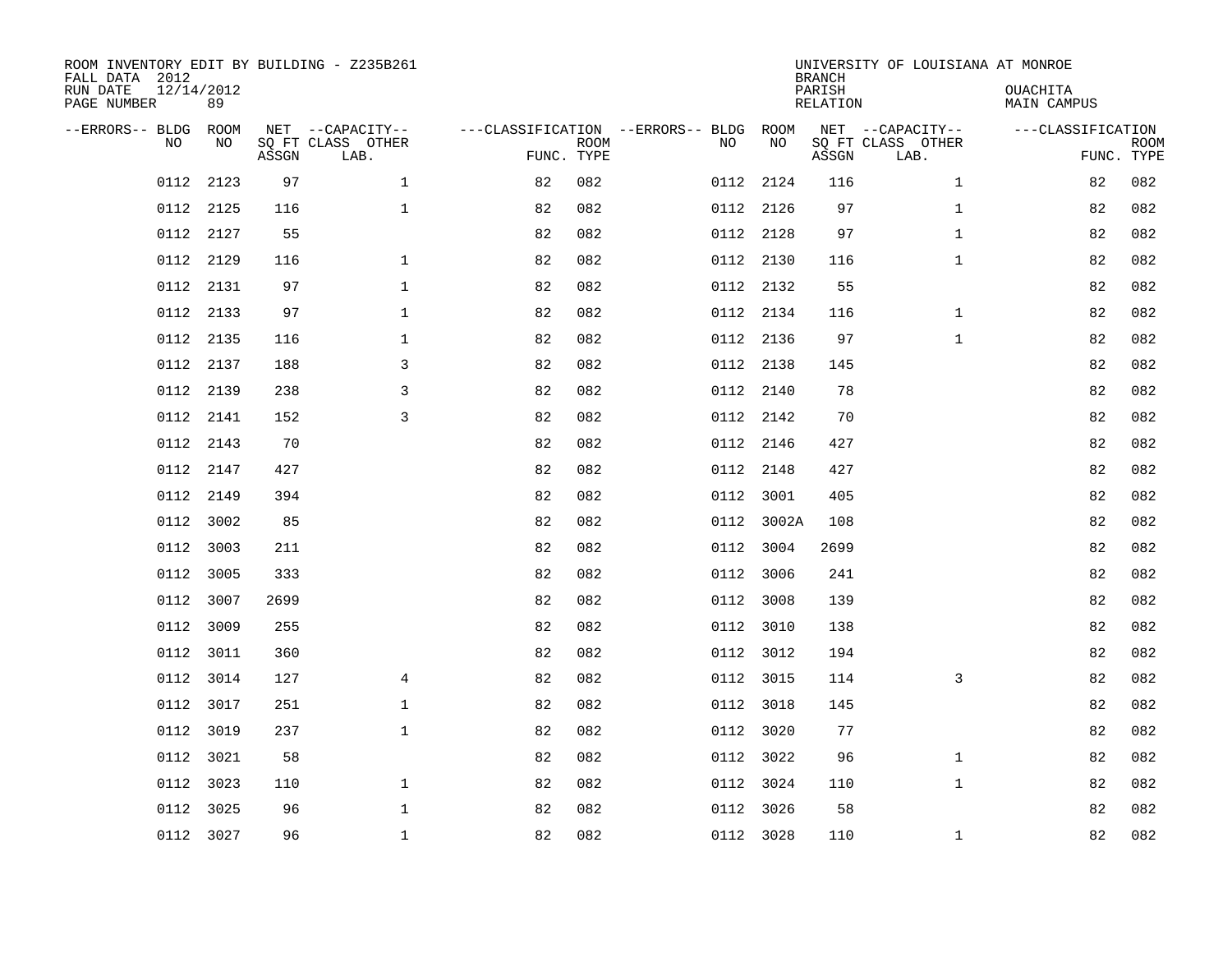| ROOM INVENTORY EDIT BY BUILDING - Z235B261<br>FALL DATA 2012<br>RUN DATE<br>PAGE NUMBER | 12/14/2012<br>90 |       |                                               |                                                 |             |      |            | <b>BRANCH</b><br>PARISH<br><b>RELATION</b> | UNIVERSITY OF LOUISIANA AT MONROE             | OUACHITA<br><b>MAIN CAMPUS</b>  |             |
|-----------------------------------------------------------------------------------------|------------------|-------|-----------------------------------------------|-------------------------------------------------|-------------|------|------------|--------------------------------------------|-----------------------------------------------|---------------------------------|-------------|
| --ERRORS-- BLDG<br>NO                                                                   | ROOM<br>NO       | ASSGN | NET --CAPACITY--<br>SQ FT CLASS OTHER<br>LAB. | ---CLASSIFICATION --ERRORS-- BLDG<br>FUNC. TYPE | <b>ROOM</b> | NO   | ROOM<br>NO | ASSGN                                      | NET --CAPACITY--<br>SQ FT CLASS OTHER<br>LAB. | ---CLASSIFICATION<br>FUNC. TYPE | <b>ROOM</b> |
| 0112                                                                                    | 3029             | 112   | $\mathbf 1$                                   | 82                                              | 082         |      | 0112 3030  | 96                                         | $\mathbf{1}$                                  | 82                              | 082         |
|                                                                                         | 0112 3031        | 58    |                                               | 82                                              | 082         |      | 0112 3032  | 96                                         | $\mathbf{1}$                                  | 82                              | 082         |
| 0112                                                                                    | 3033             | 110   |                                               | 82                                              | 082         |      | 0112 3034  | 110                                        | $\mathbf{1}$                                  | 82                              | 082         |
| 0112                                                                                    | 3035             | 96    | $\mathbf 1$                                   | 82                                              | 082         |      | 0112 3036  | 58                                         |                                               | 82                              | 082         |
| 0112                                                                                    | 3037             | 96    | $\mathbf{1}$                                  | 82                                              | 082         |      | 0112 3038  | 110                                        | $\mathbf{1}$                                  | 82                              | 082         |
| 0112                                                                                    | 3039             | 110   | $\mathbf{1}$                                  | 82                                              | 082         |      | 0112 3040  | 96                                         | $\mathbf{1}$                                  | 82                              | 082         |
| 0112                                                                                    | 3041             | 188   | $\mathbf{1}$                                  | 82                                              | 082         |      | 0112 3042  | 144                                        |                                               | 82                              | 082         |
| 0112                                                                                    | 3043             | 237   | $\mathbf{1}$                                  | 82                                              | 082         |      | 0112 3044  | 80                                         |                                               | 82                              | 082         |
| 0112                                                                                    | 3045             | 1339  | 39                                            | 82                                              | 082         | 0112 | 3046       | 706                                        | 15                                            | 82                              | 082         |
| 0112                                                                                    | 3046A            | 66    |                                               | 82                                              | 082         |      | 0112 3047  | 47                                         |                                               | 82                              | 082         |
| 0112                                                                                    | 3048             | 1313  | 97                                            | 82                                              | 082         | 0112 | 3049       | 1212                                       | 97                                            | 82                              | 082         |
| 0112                                                                                    | 3050             | 1154  | 40                                            | 82                                              | 082         |      | 0112 3051  | 1548                                       | 36                                            | 82                              | 082         |
| 0112                                                                                    | 3051A            | 362   | 4                                             | 82                                              | 082         | 0112 | 3052       | 362                                        | 11                                            | 82                              | 082         |
| 0112                                                                                    | 3053             | 1136  | 55                                            | 82                                              | 082         |      | 0112 3054  | 61                                         |                                               | 82                              | 082         |
| 0112                                                                                    | 3055             | 96    |                                               | 82                                              | 082         |      | 0112 3056  | 110                                        | $\mathbf{1}$                                  | 82                              | 082         |
| 0112                                                                                    | 3057             | 110   | $\mathbf 1$                                   | 82                                              | 082         |      | 0112 3058  | 96                                         | $\mathbf{1}$                                  | 82                              | 082         |
| 0112                                                                                    | 3059             | 114   | 3                                             | 82                                              | 082         |      | 0112 3060  | 114                                        | 4                                             | 82                              | 082         |
| 0112                                                                                    | 3062             | 768   | 25                                            | 82                                              | 082         |      | 0112 3063  | 785                                        | 52                                            | 82                              | 082         |
| 0112                                                                                    | 3064             | 61    |                                               | 82                                              | 082         |      | 0112 3065  | 96                                         | $\mathbf{1}$                                  | 82                              | 082         |
| 0112                                                                                    | 3066             | 110   | $\mathbf 1$                                   | 82                                              | 082         |      | 0112 3067  | 110                                        | $\mathbf{1}$                                  | 82                              | 082         |
| 0112                                                                                    | 3068             | 96    | $\mathbf 1$                                   | 82                                              | 082         |      | 0112 3069  | 61                                         |                                               | 82                              | 082         |
| 0112                                                                                    | 3070             | 96    | $\mathbf 1$                                   | 82                                              | 082         |      | 0112 3071  | 110                                        | $\mathbf{1}$                                  | 82                              | 082         |
|                                                                                         | 0112 3072        | 110   | $\mathbf{1}$                                  | 82                                              | 082         |      | 0112 3073  | 97                                         | $\mathbf{1}$                                  | 82                              | 082         |
| 0112                                                                                    | 3074             | 73    |                                               | 82                                              | 082         |      | 0112 3075  | 81                                         | $\mathbf{1}$                                  | 82                              | 082         |
| 0112                                                                                    | 3076             | 81    | $\mathbf 1$                                   | 82                                              | 082         |      | 0112 3077  | 124                                        | $\mathbf{1}$                                  | 82                              | 082         |
|                                                                                         | 0112 3078        | 124   | $\mathbf{1}$                                  | 82                                              | 082         |      | 0112 3079  | 81                                         | $\mathbf{1}$                                  | 82                              | 082         |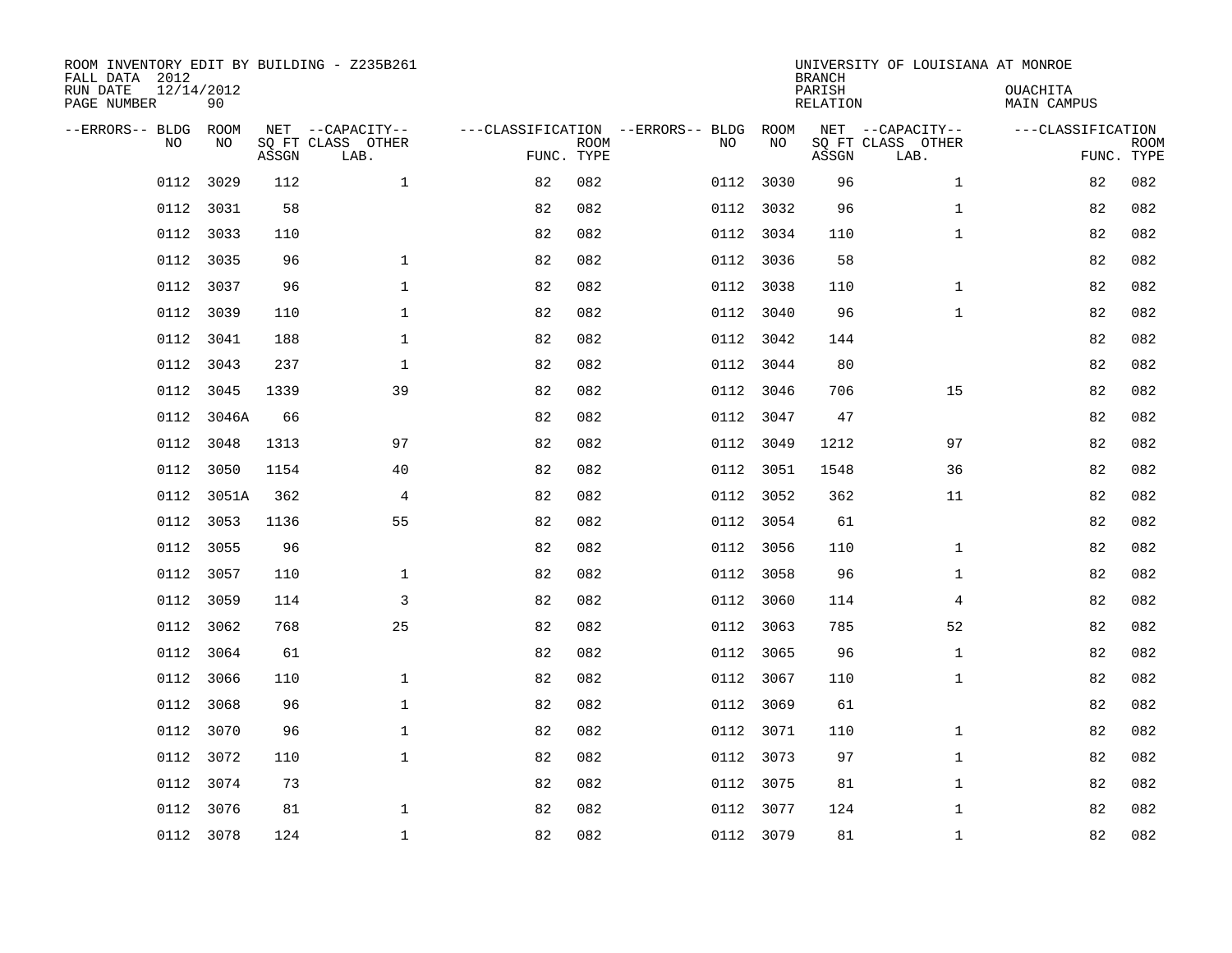| ROOM INVENTORY EDIT BY BUILDING - Z235B261<br>FALL DATA 2012<br>RUN DATE<br>PAGE NUMBER | 12/14/2012<br>91 |       |                                               |            |             |                                              |           | <b>BRANCH</b><br>PARISH<br><b>RELATION</b> | UNIVERSITY OF LOUISIANA AT MONROE             | OUACHITA<br><b>MAIN CAMPUS</b>  |             |
|-----------------------------------------------------------------------------------------|------------------|-------|-----------------------------------------------|------------|-------------|----------------------------------------------|-----------|--------------------------------------------|-----------------------------------------------|---------------------------------|-------------|
| --ERRORS-- BLDG<br>NO                                                                   | ROOM<br>NO       | ASSGN | NET --CAPACITY--<br>SQ FT CLASS OTHER<br>LAB. | FUNC. TYPE | <b>ROOM</b> | ---CLASSIFICATION --ERRORS-- BLDG ROOM<br>NO | NO        | ASSGN                                      | NET --CAPACITY--<br>SQ FT CLASS OTHER<br>LAB. | ---CLASSIFICATION<br>FUNC. TYPE | <b>ROOM</b> |
| 0112                                                                                    | 3080             | 81    | $\mathbf 1$                                   | 82         | 082         |                                              | 0112 3081 | 114                                        | $\overline{4}$                                | 82                              | 082         |
| 0112                                                                                    | 3082             | 114   | 3                                             | 82         | 082         |                                              | 0112 3084 | 722                                        | 36                                            | 82                              | 082         |
| 0112                                                                                    | 3087             | 2257  | 47                                            | 82         | 082         |                                              | 0112 3088 | 1241                                       | 20                                            | 82                              | 082         |
| 0112                                                                                    | 3089             | 59    |                                               | 82         | 082         |                                              | 0112 3090 | 621                                        | 38                                            | 82                              | 082         |
| 0112                                                                                    | 3091             | 1512  | 78                                            | 82         | 082         |                                              | 0112 3093 | 758                                        | 40                                            | 82                              | 082         |
| 0112                                                                                    | 3094             | 758   | 31                                            | 82         | 082         |                                              | 0112 3095 | 1443                                       | 94                                            | 82                              | 082         |
| 0112                                                                                    | 3096             | 1233  | 62                                            | 82         | 082         |                                              | 0112 3097 | 40                                         |                                               | 82                              | 082         |
|                                                                                         | 0112 3098        | 138   | $\mathbf{1}$                                  | 82         | 082         |                                              | 0112 3099 | 96                                         | $\mathbf{1}$                                  | 82                              | 082         |
| 0112                                                                                    | 3100             | 58    |                                               | 82         | 082         |                                              | 0112 3101 | 96                                         | $\mathbf{1}$                                  | 82                              | 082         |
| 0112                                                                                    | 3102             | 110   | $\mathbf{1}$                                  | 82         | 082         |                                              | 0112 3103 | 110                                        | $\mathbf{1}$                                  | 82                              | 082         |
| 0112                                                                                    | 3104             | 96    | $\mathbf{1}$                                  | 82         | 082         |                                              | 0112 3105 | 58                                         |                                               | 82                              | 082         |
| 0112                                                                                    | 3106             | 96    | $\mathbf 1$                                   | 82         | 082         |                                              | 0112 3107 | 110                                        | $\mathbf{1}$                                  | 82                              | 082         |
| 0112                                                                                    | 3108             | 118   | $\mathbf{1}$                                  | 82         | 082         |                                              | 0112 3109 | 96                                         | $\mathbf{1}$                                  | 82                              | 082         |
| 0112                                                                                    | 3110             | 58    |                                               | 82         | 082         |                                              | 0112 3111 | 96                                         | $\mathbf{1}$                                  | 82                              | 082         |
| 0112                                                                                    | 3112             | 111   | $\mathbf 1$                                   | 82         | 082         |                                              | 0112 3113 | 110                                        | $\mathbf{1}$                                  | 82                              | 082         |
| 0112                                                                                    | 3114             | 96    | $\mathbf{1}$                                  | 82         | 082         |                                              | 0112 3115 | 58                                         |                                               | 82                              | 082         |
| 0112                                                                                    | 3116             | 96    | $\mathbf{1}$                                  | 82         | 082         |                                              | 0112 3117 | 111                                        | $\mathbf{1}$                                  | 82                              | 082         |
| 0112                                                                                    | 3118             | 111   | $\mathbf 1$                                   | 82         | 082         |                                              | 0112 3119 | 96                                         | $\mathbf{1}$                                  | 82                              | 082         |
|                                                                                         | 0112 3120        | 58    |                                               | 82         | 082         |                                              | 0112 3121 | 96                                         | $\mathbf{1}$                                  | 82                              | 082         |
|                                                                                         | 0112 3122        | 110   | $\mathbf 1$                                   | 82         | 082         |                                              | 0112 3123 | 110                                        | $\mathbf{1}$                                  | 82                              | 082         |
|                                                                                         | 0112 3124        | 96    | $\mathbf{1}$                                  | 82         | 082         |                                              | 0112 3125 | 188                                        | $\mathbf{1}$                                  | 82                              | 082         |
|                                                                                         | 0112 3126        | 80    | $\mathbf{1}$                                  | 82         | 082         |                                              | 0112 3127 | 237                                        | $\mathbf{1}$                                  | 82                              | 082         |
|                                                                                         | 0112 3128        | 144   |                                               | 82         | 082         |                                              | 0112 3129 | 156                                        | 9                                             | 82                              | 082         |
| 0112                                                                                    | 3130             | 68    |                                               | 82         | 082         |                                              | 0112 3131 | 70                                         |                                               | 82                              | 082         |
|                                                                                         | 0112 3135        | 32    |                                               | 82         | 082         |                                              | 0112 3146 | 368                                        |                                               | 82                              | 082         |
|                                                                                         | 0112 3147        | 368   |                                               | 82         | 082         |                                              | 0112 3148 | 368                                        |                                               | 82                              | 082         |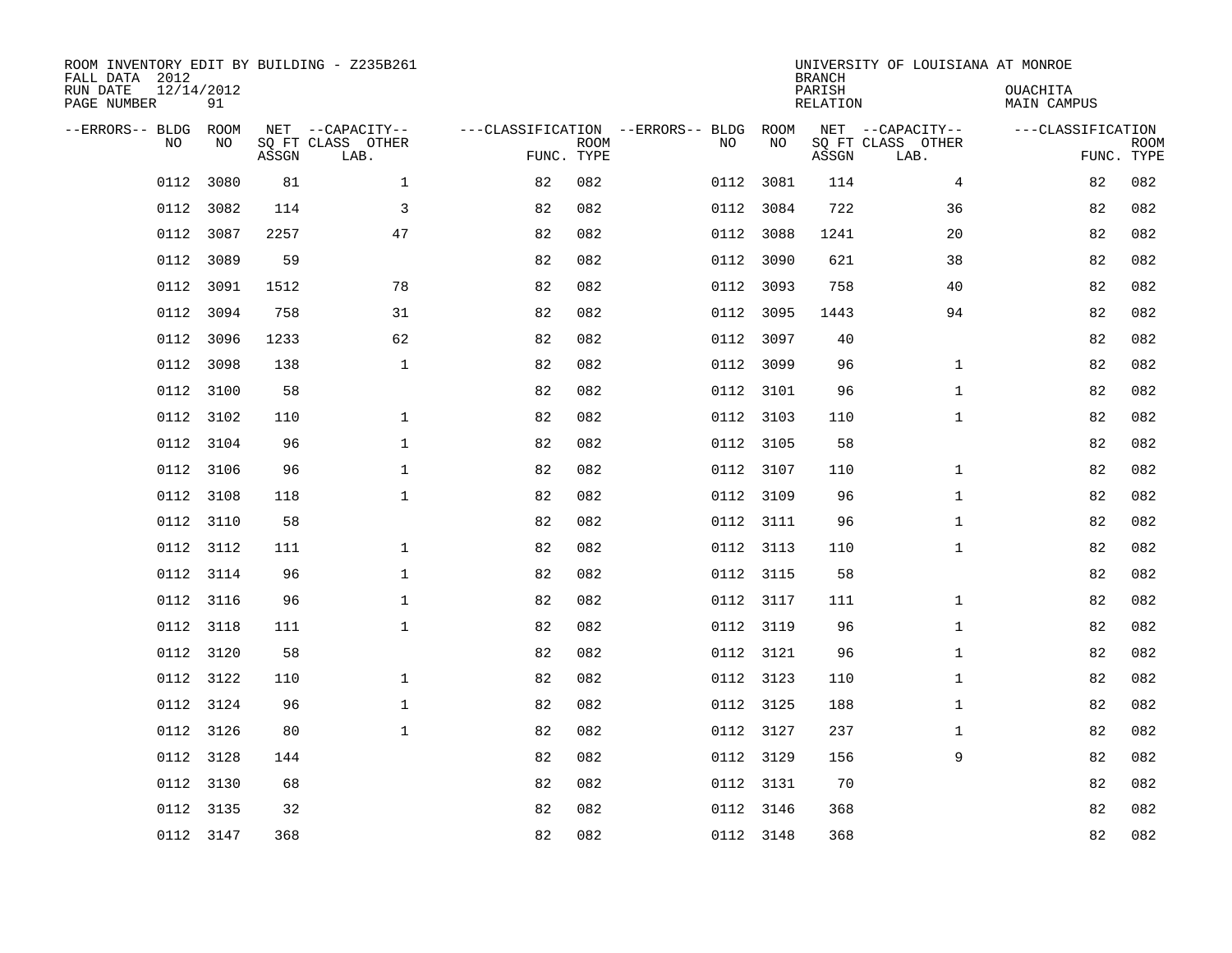| ROOM INVENTORY EDIT BY BUILDING - Z235B261<br>FALL DATA 2012 |            |            |       |    |                           |                                        |                           |   |           |            | <b>BRANCH</b>                                                                     |    | UNIVERSITY OF LOUISIANA AT MONROE                                         |          |                   |                           |
|--------------------------------------------------------------|------------|------------|-------|----|---------------------------|----------------------------------------|---------------------------|---|-----------|------------|-----------------------------------------------------------------------------------|----|---------------------------------------------------------------------------|----------|-------------------|---------------------------|
| RUN DATE<br>PAGE NUMBER                                      | 12/14/2012 | 92         |       |    |                           |                                        |                           |   |           |            | PARISH<br>RELATION                                                                |    |                                                                           | OUACHITA | MAIN CAMPUS       |                           |
| --ERRORS-- BLDG ROOM                                         |            |            |       |    | NET --CAPACITY--          | ---CLASSIFICATION --ERRORS-- BLDG ROOM |                           |   |           |            |                                                                                   |    | NET --CAPACITY--                                                          |          | ---CLASSIFICATION |                           |
| NO                                                           |            | NO         | ASSGN |    | SQ FT CLASS OTHER<br>LAB. |                                        | <b>ROOM</b><br>FUNC. TYPE |   | NO        | NO         | ASSGN                                                                             |    | SQ FT CLASS OTHER<br>LAB.                                                 |          |                   | <b>ROOM</b><br>FUNC. TYPE |
|                                                              | 0112       | 3149       | 370   |    |                           | 82                                     | 082                       |   |           | 0112 3547  | 268                                                                               |    | $\mathbf{1}$                                                              |          | 82                | 082                       |
|                                                              | 0112 4001  |            | 285   |    |                           | 82                                     | 082                       |   |           | 0112 4002  | 199                                                                               |    | $\mathbf{1}$                                                              |          | 82                | 082                       |
|                                                              |            | 0112 40031 | 108   |    |                           | 82                                     | 082                       |   |           |            | TOTAL NUMBER CLASSROOMS<br>TOTAL NUMBER LABS 210<br>TOTAL NUMBER SPECIAL LABS 220 |    | TOTAL NET ASSIGN SQ. FT. IN ROOM FILE<br>TOTAL NUMBER COMPUTER CLASSROOMS |          | 117,798           |                           |
|                                                              | 0113 0001  |            | 3052  |    |                           | 0 <sub>0</sub>                         | 030                       |   |           | 0113 0001A | 316                                                                               |    |                                                                           |          | 0 <sub>0</sub>    | 030                       |
|                                                              | 0113       | 0001B      | 196   |    |                           | 63                                     | 730                       |   | 0113      | 0002       | 340                                                                               |    |                                                                           |          | 52                | 525                       |
|                                                              | 0113 0003  |            | 172   |    |                           | 52                                     | 525                       |   | 0113 0004 |            | 171                                                                               |    |                                                                           |          | 00                | 030                       |
|                                                              | 0113       | 0005       | 162   |    |                           | 0 <sub>0</sub>                         | 010                       |   | 0113      | 0006       | 340                                                                               |    | $\mathbf{1}$                                                              |          | 46                | 320                       |
|                                                              | 0113       | 0007       | 156   |    |                           | 0 <sub>0</sub>                         | 020                       |   |           | 0113 0008  | 90                                                                                |    | $\mathbf{1}$                                                              |          | 46                | 310                       |
|                                                              | 0113       | 0009       | 110   |    | $\mathbf{1}$              | 46                                     | 310                       |   | 0113      | 0010       | 113                                                                               |    | $\mathbf{1}$                                                              |          | 46                | 310                       |
|                                                              | 0113 0011  |            | 123   |    | $\mathbf{1}$              | 46                                     | 310                       |   |           | 0113 0012  | 32                                                                                |    |                                                                           |          | 46                | 315                       |
|                                                              | 0113       | 0013       | 129   |    |                           | 0 <sub>0</sub>                         | 020                       |   | 0113      | 0014       | 951                                                                               | 30 |                                                                           |          | 11                | 110                       |
|                                                              |            | 0113 0014S | 63    |    |                           | 48                                     | 115                       |   | 0113 0015 |            | 172                                                                               |    |                                                                           |          | 0 <sub>0</sub>    | 030                       |
|                                                              | 0113       | 0016       | 951   | 30 |                           | 11                                     | 110                       |   | 0113 0017 |            | 172                                                                               |    |                                                                           |          | 63                | 731                       |
|                                                              |            | 0113 0017A | 171   |    |                           | 63                                     | 731                       | 9 | 0113 0018 |            | 2852                                                                              | 55 |                                                                           |          | 11                | 110                       |
|                                                              | 0113       | 0019       | 172   |    |                           | 63                                     | 731                       |   | 0113 0020 |            | 171                                                                               |    |                                                                           |          | 0 <sub>0</sub>    | 030                       |
|                                                              | 0113 0021  |            | 156   |    |                           | 0 <sub>0</sub>                         | 020                       |   |           | 0113 0022  | 90                                                                                |    | $\mathbf{1}$                                                              |          | 46                | 310                       |
|                                                              | 0113       | 0023       | 101   |    | $\mathbf{1}$              | 46                                     | 310                       |   |           | 0113 0024  | 113                                                                               |    | $\mathbf{1}$                                                              |          | 46                | 310                       |
|                                                              | 0113 0025  |            | 123   |    | $\mathbf 1$               | 46                                     | 310                       |   |           | 0113 0026  | 32                                                                                |    |                                                                           |          | 46                | 315                       |
|                                                              | 0113       | 0027       | 129   |    |                           | 0 <sub>0</sub>                         | 020                       |   |           | 0113 0028  | 172                                                                               |    |                                                                           |          | 0 <sub>0</sub>    | 010                       |
|                                                              | 0113       | 0029       | 951   | 39 |                           | 11                                     | 110                       |   |           | 0113 0029A | 63                                                                                |    |                                                                           |          | 48                | 115                       |
|                                                              |            | 0113 0030A | 147   |    |                           | 52                                     | 525                       |   |           | 0113 0030B | 165                                                                               |    |                                                                           |          | 00                | 030                       |
|                                                              | 0113 0031  |            | 951   | 30 |                           | 11                                     | 110                       |   | 0113      | 0032       | 244                                                                               |    | $\mathbf{1}$                                                              |          | 0 <sub>0</sub>    | 030                       |
|                                                              | 0113 0033  |            | 83    |    | $\mathbf 1$               | 0 <sub>0</sub>                         | 030                       |   |           | 0113 0034  | 63                                                                                |    |                                                                           |          | 0 <sub>0</sub>    | 020                       |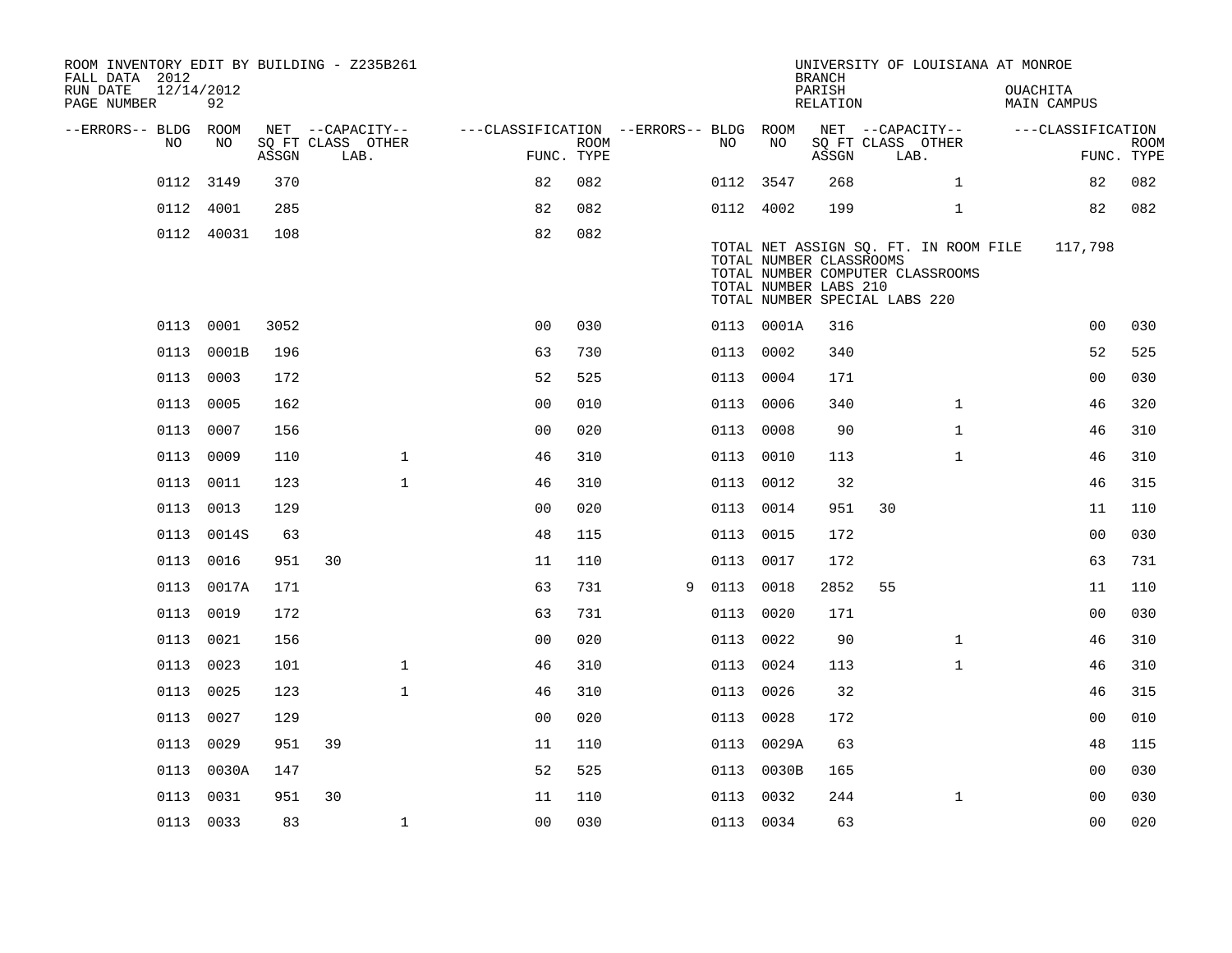| ROOM INVENTORY EDIT BY BUILDING - Z235B261<br>FALL DATA 2012 |                  |       |                           |                |             |                                               |            | <b>BRANCH</b>      | UNIVERSITY OF LOUISIANA AT MONROE |                         |                           |
|--------------------------------------------------------------|------------------|-------|---------------------------|----------------|-------------|-----------------------------------------------|------------|--------------------|-----------------------------------|-------------------------|---------------------------|
| RUN DATE<br>PAGE NUMBER                                      | 12/14/2012<br>93 |       |                           |                |             |                                               |            | PARISH<br>RELATION |                                   | OUACHITA<br>MAIN CAMPUS |                           |
| --ERRORS-- BLDG<br>N <sub>O</sub>                            | ROOM<br>NO.      |       | NET --CAPACITY--          |                |             | ---CLASSIFICATION --ERRORS-- BLDG ROOM<br>NO. | NO         |                    | NET --CAPACITY--                  | ---CLASSIFICATION       |                           |
|                                                              |                  | ASSGN | SO FT CLASS OTHER<br>LAB. | FUNC. TYPE     | <b>ROOM</b> |                                               |            | ASSGN              | SQ FT CLASS OTHER<br>LAB.         |                         | <b>ROOM</b><br>FUNC. TYPE |
| 0113                                                         | 0034A            | 581   | 6                         | 0 <sub>0</sub> | 030         | 0113                                          | 0035       | 2087               |                                   | 52                      | 525                       |
| 0113                                                         | 0036             | 73    |                           | 52             | 525         | 0113                                          | 0038       | 171                |                                   | 46                      | 731                       |
| 0113                                                         | 0039             | 268   | $\mathbf{1}$              | 46             | 314         | 0113                                          | 0039A      | 83                 |                                   | 46                      | 315                       |
| 0113                                                         | 0039B            | 235   | $\mathbf{1}$              | 46             | 325         | 0113                                          | 0039C      | 56                 | $\mathbf{1}$                      | 46                      | 315                       |
| 0113                                                         | 0040             | 320   | 12                        | 46             | 350         | 0113                                          | 0041       | 129                |                                   | 00                      | 020                       |
| 0113                                                         | 0042             | 171   |                           | 0 <sub>0</sub> | 030         | 0113                                          | 0043       | 510                |                                   | 46                      | 731                       |
| 0113                                                         | 0044             | 2440  | 50                        | 11             | 520         | 0113                                          | 0044A      | 120                | $\mathbf{1}$                      | 46                      | 310                       |
| 0113                                                         | 0045             | 951   | 27                        | 46             | 350         | 0113                                          | 0045A      | 110                |                                   | 52                      | 525                       |
| 0113                                                         | 0045B            | 252   | 7                         | 52             | 525         | 0113                                          | 0045C      | 196                |                                   | 52                      | 525                       |
| 0113                                                         | 0046             | 340   |                           | 52             | 525         | 0113                                          | 0047       | 1250               | 21                                | 52                      | 525                       |
| 0113                                                         | 0048             | 129   |                           | 0 <sub>0</sub> | 020         | 0113                                          | 0049       | 171                |                                   | 63                      | 731                       |
| 0113                                                         | 0050             | 575   | 3                         | 52             | 520         | 0113                                          | 0050A      | 1191               | 20                                | 52                      | 525                       |
| 0113                                                         | 0050B            | 1654  | 20                        | 52             | 525         | 0113                                          | 0050C      | 951                | 5                                 | 52                      | 520                       |
| 0113                                                         | 0051             | 171   |                           | 0 <sub>0</sub> | 030         | 0113                                          | 0052       | 510                |                                   | 63                      | 730                       |
| 0113                                                         | 0053             | 966   |                           | 00             | 020         | 0113                                          | 0054       | 160                |                                   | 00                      | 020                       |
| 0113                                                         | 0055             | 4200  |                           | 0 <sub>0</sub> | 020         | 0113                                          | 0056       | 590                |                                   | 00                      | 020                       |
| 0113                                                         | 0057             | 160   |                           | 0 <sub>0</sub> | 020         | 0113                                          | 0058       | 12601              |                                   | 52                      | 520                       |
| 0113                                                         | 0100             | 15318 |                           | 0 <sub>0</sub> | 020         | 0113                                          | 0100A      | 790                |                                   | 00                      | 020                       |
| 0113                                                         | 0100B            | 790   |                           | 0 <sub>0</sub> | 020         | 0113                                          | 0101       | 134                | $\mathbf{1}$                      | 46                      | 310                       |
|                                                              | 0113 0101A       | 43    |                           | 46             | 315         |                                               | 0113 0102  | 134                | $\mathbf{1}$                      | 46                      | 310                       |
| 0113                                                         | 0103             | 261   | 6                         | 93             | 660         | 0113                                          | 0103A      | 196                |                                   | 93                      | 665                       |
| 0113                                                         | 0104             | 280   | 6                         | 0 <sub>0</sub> | 030         | 0113                                          | 0104A      | 36                 |                                   | 63                      | 730                       |
| 0113                                                         | 0105             | 289   | $\overline{4}$            | 0 <sub>0</sub> | 030         | 0113                                          | 0105A      | 79                 |                                   | 63                      | 730                       |
| 0113                                                         | 0106             | 157   | $\mathbf 1$               | 46             | 310         | 0113                                          | 0106A      | 129                |                                   | 46                      | 315                       |
| 0113                                                         | 0106B            | 85    | $\mathbf{1}$              | 46             | 315         | 0113                                          | 0106C      | 157                | $\mathbf{1}$                      | 46                      | 325                       |
|                                                              | 0113 0106D       | 85    | $\mathbf{1}$              | 46             | 310         |                                               | 0113 0106E | 50                 | $\mathbf{1}$                      | 46                      | 310                       |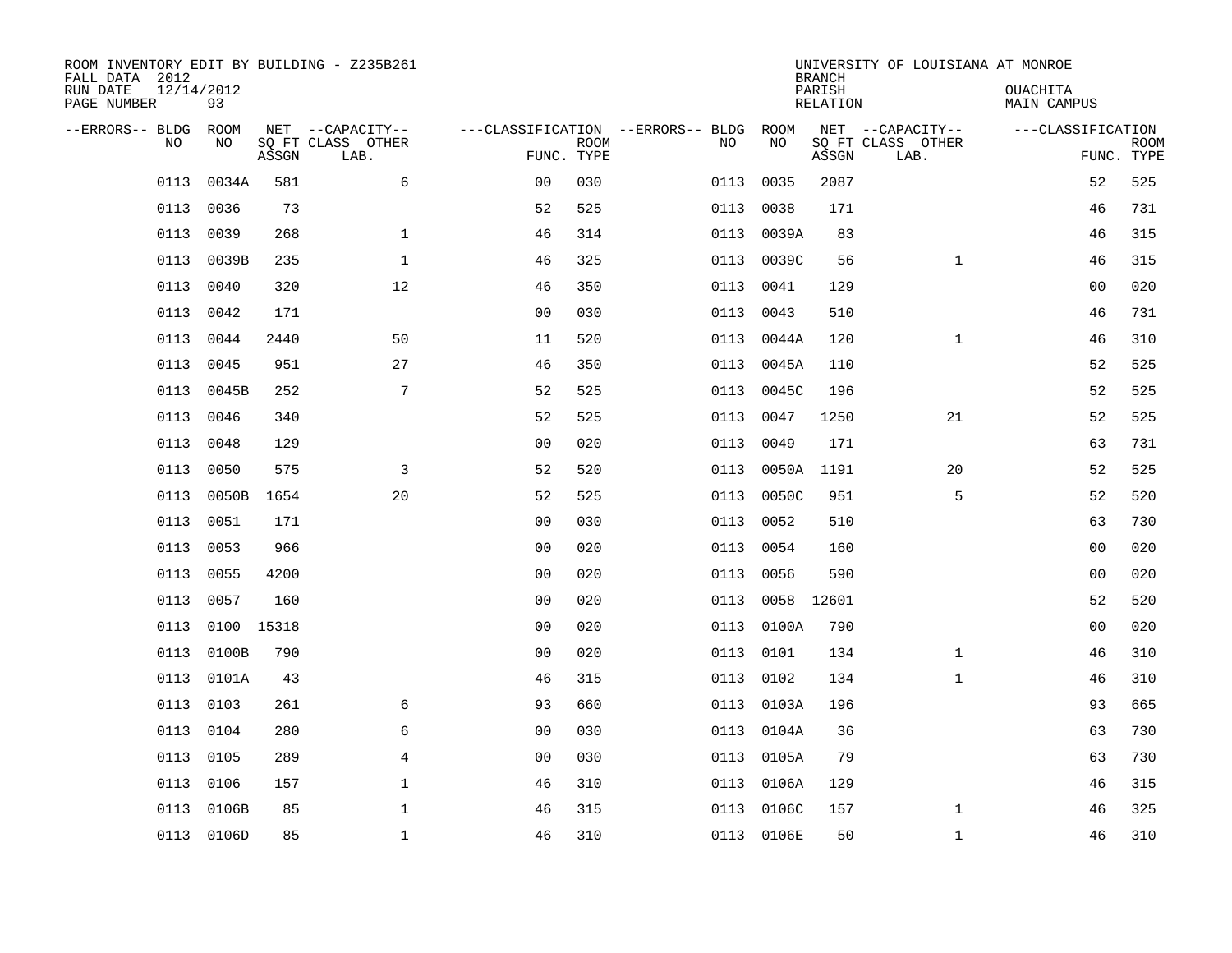| ROOM INVENTORY EDIT BY BUILDING - Z235B261<br>FALL DATA 2012<br>12/14/2012<br>RUN DATE |                 |       |                                       |                |             |                                               |                                                  | <b>BRANCH</b><br>PARISH | UNIVERSITY OF LOUISIANA AT MONROE                                                                          | OUACHITA          |             |
|----------------------------------------------------------------------------------------|-----------------|-------|---------------------------------------|----------------|-------------|-----------------------------------------------|--------------------------------------------------|-------------------------|------------------------------------------------------------------------------------------------------------|-------------------|-------------|
| PAGE NUMBER                                                                            | 94              |       |                                       |                |             |                                               |                                                  | RELATION                |                                                                                                            | MAIN CAMPUS       |             |
| --ERRORS-- BLDG ROOM<br>NO                                                             | NO              |       | NET --CAPACITY--<br>SQ FT CLASS OTHER |                | <b>ROOM</b> | ---CLASSIFICATION --ERRORS-- BLDG ROOM<br>NO. | NO                                               |                         | NET --CAPACITY--<br>SQ FT CLASS OTHER                                                                      | ---CLASSIFICATION | <b>ROOM</b> |
|                                                                                        |                 | ASSGN | LAB.                                  | FUNC. TYPE     |             |                                               |                                                  | ASSGN                   | LAB.                                                                                                       |                   | FUNC. TYPE  |
| 0113                                                                                   | 0106F           | 50    | $\mathbf 1$                           | 46             | 310         | 0113                                          | 0107                                             | 265                     | $\mathbf{1}$                                                                                               | 46                | 310         |
| 0113                                                                                   | 0107A           | 193   | $\mathbf{1}$                          | 46             | 310         | 0113                                          | 0108                                             | 165                     | $\mathbf{1}$                                                                                               | 46                | 310         |
|                                                                                        | 0113 0108A      | 82    |                                       | 46             | 315         |                                               | 0113 0109                                        | 146                     |                                                                                                            | 52                | 315         |
| 0113                                                                                   | 0111            | 289   | 6                                     | 0 <sub>0</sub> | 030         |                                               | 0113 0111A                                       | 129                     |                                                                                                            | 63                | 730         |
|                                                                                        | 0113 0112       | 289   | $\overline{4}$                        | 0 <sub>0</sub> | 030         |                                               | 0113 0113                                        | 263                     | 6                                                                                                          | 93                | 660         |
|                                                                                        | 0113 0113A      | 193   |                                       | 93             | 665         |                                               | 0113 0114                                        | 247                     | $\mathbf{1}$                                                                                               | 46                | 310         |
|                                                                                        | 0113 0114A      | 27    |                                       | 46             | 315         |                                               | 0113 0115                                        | 119                     |                                                                                                            | 0 <sub>0</sub>    | 010         |
| 0113                                                                                   | 0117            | 289   | 6                                     | 0 <sub>0</sub> | 030         |                                               | 0113 0117A                                       | 129                     |                                                                                                            | 63                | 730         |
|                                                                                        | 0113 0118       | 289   | $\overline{4}$                        | 0 <sub>0</sub> | 030         |                                               | 0113 0119                                        | 157                     | $\mathbf{1}$                                                                                               | 46                | 310         |
|                                                                                        | 0113 0119A      | 129   |                                       | 52             | 525         |                                               | 0113 0119B                                       | 298                     | $\mathbf{1}$                                                                                               | 46                | 325         |
|                                                                                        | 0113 0119C      | 147   | $\mathbf{1}$                          | 46             | 310         |                                               | 0113 0119D                                       | 70                      | $\mathbf{1}$                                                                                               | 46                | 310         |
| 0113                                                                                   | 0121            | 289   | 6                                     | 0 <sub>0</sub> | 030         |                                               | 0113 0121A                                       | 36                      |                                                                                                            | 52                | 525         |
|                                                                                        | 0113 0122       | 289   | 4                                     | 0 <sub>0</sub> | 030         |                                               | 0113 0122A                                       | 79                      |                                                                                                            | 63                | 730         |
|                                                                                        | 0113 0123       | 127   | $\mathbf{1}$                          | 46             | 310         |                                               | 0113 0123A                                       | 93                      | $\mathbf{1}$                                                                                               | 46                | 310         |
|                                                                                        | 0113 0123B      | 180   | $\mathbf{1}$                          | 46             | 310         |                                               | 0113 0123C                                       | 246                     | 2                                                                                                          | 46                | 315         |
| 0113                                                                                   | 0123D           | 98    | $\mathbf{1}$                          | 46             | 310         |                                               | 0113 0124                                        | 35                      |                                                                                                            | 93                | 660         |
|                                                                                        | 0113 0200 40492 |       | 7085                                  | 93             | 523         |                                               | TOTAL NUMBER CLASSROOMS<br>TOTAL NUMBER LABS 210 |                         | TOTAL NET ASSIGN SQ. FT. IN ROOM FILE<br>TOTAL NUMBER COMPUTER CLASSROOMS<br>TOTAL NUMBER SPECIAL LABS 220 | 82,156<br>5       |             |
|                                                                                        | 0114 0101       | 71    |                                       | 52             | 525         |                                               | 0114 0102                                        | 335                     |                                                                                                            | 0 <sub>0</sub>    | 020         |
|                                                                                        | 0114 0103       | 335   |                                       | 0 <sub>0</sub> | 020         |                                               | 0114 0104                                        | 268                     |                                                                                                            | 0 <sub>0</sub>    | 030         |
|                                                                                        | 0114 0105       | 193   | 5                                     | 52             | 525         |                                               | 0114 0106                                        | 215                     | 2                                                                                                          | 52                | 525         |
|                                                                                        | 0114 0107       | 94    | 2                                     | 63             | 315         |                                               | 0114 0108                                        | 100                     |                                                                                                            | 63                | 755         |
|                                                                                        | 0114 0109       | 1014  |                                       | 63             | 755         |                                               | 0114 0109A                                       | 225                     | 2                                                                                                          | 63                | 750         |
|                                                                                        | 0114 0110       | 203   |                                       | 63             | 755         |                                               | 0114 0111                                        | 164                     |                                                                                                            | 0 <sub>0</sub>    | 020         |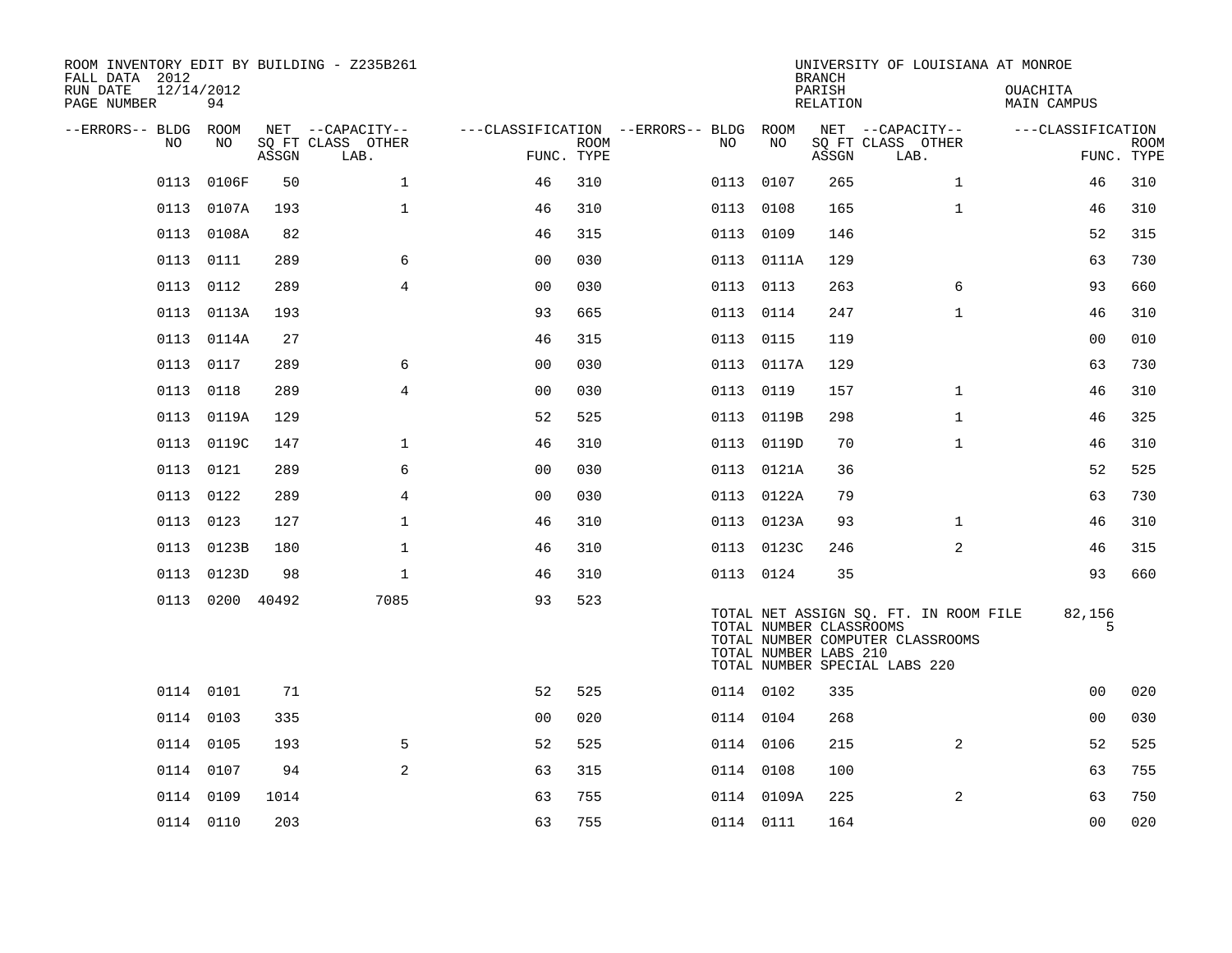| ROOM INVENTORY EDIT BY BUILDING - Z235B261<br>FALL DATA 2012 |                  |       |                           |                |             |                                   |            | <b>BRANCH</b>      | UNIVERSITY OF LOUISIANA AT MONROE |                         |                           |
|--------------------------------------------------------------|------------------|-------|---------------------------|----------------|-------------|-----------------------------------|------------|--------------------|-----------------------------------|-------------------------|---------------------------|
| RUN DATE<br>PAGE NUMBER                                      | 12/14/2012<br>95 |       |                           |                |             |                                   |            | PARISH<br>RELATION |                                   | OUACHITA<br>MAIN CAMPUS |                           |
| --ERRORS-- BLDG                                              | ROOM             |       | NET --CAPACITY--          |                |             | ---CLASSIFICATION --ERRORS-- BLDG | ROOM       |                    | NET --CAPACITY--                  | ---CLASSIFICATION       |                           |
| N <sub>O</sub>                                               | NO.              | ASSGN | SO FT CLASS OTHER<br>LAB. | FUNC. TYPE     | <b>ROOM</b> | NO.                               | NO         | ASSGN              | SQ FT CLASS OTHER<br>LAB.         |                         | <b>ROOM</b><br>FUNC. TYPE |
| 0114                                                         | 0111A            | 57    |                           | 63             | 315         |                                   | 0114 0112  | 104                | 5                                 | 63                      | 315                       |
|                                                              | 0114 0113        | 173   |                           | 63             | 755         |                                   | 0114 0114  | 172                | $\overline{4}$                    | 63                      | 750                       |
|                                                              | 0114 0121        | 38    |                           | 0 <sub>0</sub> | 010         |                                   | 0114 0122  | 341                |                                   | 63                      | 315                       |
|                                                              | 0114 0122A       | 523   | 2                         | 63             | 750         |                                   | 0114 0123  | 2000               | 8                                 | 63                      | 750                       |
|                                                              | 0114 0123A       | 43    |                           | 63             | 315         |                                   | 0114 0123B | 175                | $\mathbf{1}$                      | 63                      | 310                       |
|                                                              | 0114 0124        | 1811  | 9                         | 63             | 750         |                                   | 0114 0126  | 347                | 3                                 | 46                      | 325                       |
|                                                              | 0114 0127        | 164   |                           | 0 <sub>0</sub> | 020         |                                   | 0114 0128  | 215                | 4                                 | 00                      | 030                       |
|                                                              | 0114 0129        | 193   | $\overline{4}$            | 0 <sub>0</sub> | 030         |                                   | 0114 0130  | 93                 | 4                                 | 52                      | 525                       |
|                                                              | 0114 0131        | 100   |                           | 52             | 525         |                                   | 0114 0132  | 655                | 38                                | 52                      | 525                       |
|                                                              | 0114 0133        | 115   |                           | 52             | 525         |                                   | 0114 0134  | 961                |                                   | 52                      | 525                       |
|                                                              | 0114 0134A       | 41    |                           | 52             | 525         |                                   | 0114 0135  | 154                |                                   | 52                      | 525                       |
|                                                              | 0114 0200        | 252   | $\mathbf 1$               | 63             | 325         |                                   | 0114 0201  | 606                | 3                                 | 63                      | 310                       |
| 0114                                                         | 0202             | 48    |                           | 63             | 315         |                                   | 0114 0203  | 48                 |                                   | 63                      | 315                       |
| 0114                                                         | 0204             | 225   | $\mathbf{1}$              | 63             | 310         |                                   | 0114 0206  | 132                | $\mathbf{1}$                      | 63                      | 310                       |
|                                                              | 0114 0207        | 23    |                           | 63             | 315         |                                   | 0114 0208  | 47                 |                                   | 63                      | 315                       |
|                                                              | 0114 0209        | 224   |                           | 63             | 315         |                                   | 0114 0210  | 61                 |                                   | 63                      | 315                       |
|                                                              | 0114 0211        | 112   |                           | 0 <sub>0</sub> | 020         |                                   | 0114 0212  | 120                |                                   | 63                      | 315                       |
|                                                              | 0114 0213        | 247   | $\mathbf{1}$              | 63             | 310         |                                   | 0114 0214  | 252                | $\mathbf{1}$                      | 63                      | 310                       |
|                                                              | 0114 0215        | 107   | $\mathbf{1}$              | 63             | 315         |                                   | 0114 0215A | 94                 | $\mathbf{1}$                      | 63                      | 315                       |
|                                                              | 0114 0216        | 201   | 2                         | 63             | 315         |                                   | 0114 0217  | 187                |                                   | 63                      | 315                       |
|                                                              | 0114 0218        | 558   | 15                        | 11             | 110         |                                   | 0114 0219  | 936                |                                   | 11                      | 515                       |
| 0114                                                         | 0220             | 134   | $\mathbf{1}$              | 46             | 310         |                                   | 0114 0221  | 134                | $\mathbf{1}$                      | 46                      | 310                       |
|                                                              | 0114 0222        | 134   | $\mathbf 1$               | 46             | 310         |                                   | 0114 0223  | 215                | $\mathbf{1}$                      | 46                      | 310                       |
| 0114                                                         | 0224             | 285   | $\mathbf 1$               | 46             | 310         |                                   | 0114 0225  | 410                |                                   | 00                      | 020                       |
|                                                              | 0114 0226        | 97    | $\mathbf{1}$              | 0 <sub>0</sub> | 030         |                                   | 0114 0227  | 112                |                                   | 0 <sub>0</sub>          | 020                       |
|                                                              | 0114 0228        | 371   |                           | 11             | 515         |                                   | 0114 0229  | 197                | 4                                 | 40                      | 410                       |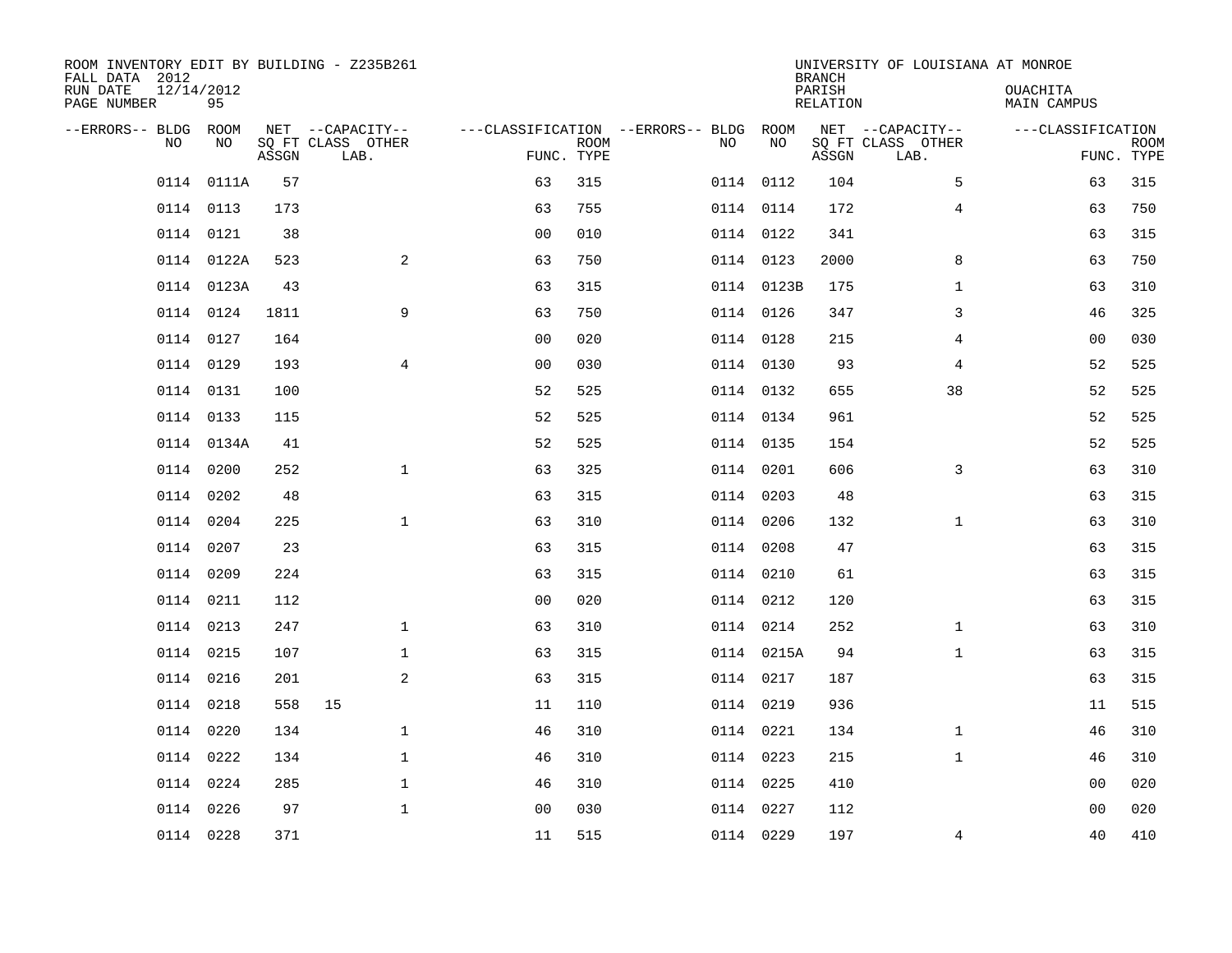| FALL DATA 2012          |            |                 |       | ROOM INVENTORY EDIT BY BUILDING - Z235B261    |                                                      |             |           |            | <b>BRANCH</b>                                    | UNIVERSITY OF LOUISIANA AT MONROE                                                                          |                         |                           |
|-------------------------|------------|-----------------|-------|-----------------------------------------------|------------------------------------------------------|-------------|-----------|------------|--------------------------------------------------|------------------------------------------------------------------------------------------------------------|-------------------------|---------------------------|
| RUN DATE<br>PAGE NUMBER | 12/14/2012 | 96              |       |                                               |                                                      |             |           |            | PARISH<br>RELATION                               |                                                                                                            | OUACHITA<br>MAIN CAMPUS |                           |
| --ERRORS-- BLDG ROOM    | NO         | NO              | ASSGN | NET --CAPACITY--<br>SQ FT CLASS OTHER<br>LAB. | ---CLASSIFICATION --ERRORS-- BLDG ROOM<br>FUNC. TYPE | <b>ROOM</b> | NO        | NO         | ASSGN                                            | NET --CAPACITY--<br>SQ FT CLASS OTHER<br>LAB.                                                              | ---CLASSIFICATION       | <b>ROOM</b><br>FUNC. TYPE |
|                         | 0114       | 0230            | 556   | 15                                            | 11                                                   | 110         | 0114 0231 |            | 320                                              |                                                                                                            | 11                      | 515                       |
|                         |            | 0114 0300       | 99    | 2                                             | 52                                                   | 525         | 0114 0301 |            | 166                                              | 2                                                                                                          | 52                      | 525                       |
|                         | 0114 0302  |                 | 46    |                                               | 52                                                   | 525         | 0114 0303 |            | 127                                              | 2                                                                                                          | 52                      | 525                       |
|                         |            | 0114 0304 12540 |       | 2700                                          | 93                                                   | 523         |           |            | TOTAL NUMBER CLASSROOMS<br>TOTAL NUMBER LABS 210 | TOTAL NET ASSIGN SQ. FT. IN ROOM FILE<br>TOTAL NUMBER COMPUTER CLASSROOMS<br>TOTAL NUMBER SPECIAL LABS 220 | 29,672<br>2             |                           |
|                         | 0115 0100  |                 | 350   |                                               | 0 <sub>0</sub>                                       | 020         | 0115 0101 |            | 410                                              |                                                                                                            | 0 <sub>0</sub>          | 020                       |
| 9                       | 0115       | 0102            | 1610  | 30                                            | 40                                                   | 410         | 0115 0103 |            | 143                                              |                                                                                                            | 51                      | 315                       |
|                         | 0115       | 0104            | 110   | $\mathbf{1}$                                  | 51                                                   | 310         | 0115 0105 |            | 97                                               | $\mathbf{1}$                                                                                               | 51                      | 310                       |
| 9                       | 0115       | 0106            | 528   | 10                                            | 40                                                   | 410         | 0115 0107 |            | 92                                               |                                                                                                            | 0 <sub>0</sub>          | 020                       |
|                         | 0115       | 0108            | 80    |                                               | 0 <sub>0</sub>                                       | 030         | 0115 0109 |            | 509                                              |                                                                                                            | 0 <sub>0</sub>          | 020                       |
|                         | 0115       | 0110            | 4915  | 100                                           | 91                                                   | 630         | 0115 0111 |            | 6430                                             | 80                                                                                                         | 91                      | 630                       |
|                         | 0115       | 0112            | 300   | $\mathbf{2}$                                  | 91                                                   | 660         | 0115 0113 |            | 99                                               | $\mathbf{1}$                                                                                               | 91                      | 310                       |
|                         | 0115 0114  |                 | 752   |                                               | 0 <sub>0</sub>                                       | 030         | 0115 0115 |            | 607                                              |                                                                                                            | 91                      | 665                       |
|                         |            | 0115 0115A      | 156   |                                               | 91                                                   | 665         | 0115 0116 |            | 120                                              | $\mathbf{1}$                                                                                               | 91                      | 310                       |
|                         | 0115 0117  |                 | 104   | $\mathbf 1$                                   | 91                                                   | 310         |           | 0115 0118A | 131                                              | $\mathbf{1}$                                                                                               | 91                      | 310                       |
|                         |            | 0115 0118B      | 131   | $\mathbf{1}$                                  | 91                                                   | 310         | 0115 0119 |            | 287                                              |                                                                                                            | 0 <sub>0</sub>          | 020                       |
|                         | 0115 0120  |                 | 68    |                                               | 0 <sub>0</sub>                                       | 030         | 0115 0121 |            | 131                                              | $\mathbf{1}$                                                                                               | 91                      | 310                       |
|                         | 0115 0122  |                 | 131   | $\mathbf{1}$                                  | 91                                                   | 310         | 0115 0123 |            | 129                                              | $\mathbf{1}$                                                                                               | 91                      | 310                       |
|                         | 0115 0124  |                 | 712   | 32                                            | 91                                                   | 630         | 0115 0125 |            | 2333                                             |                                                                                                            | 91                      | 635                       |
|                         | 0115 0126  |                 | 372   |                                               | 0 <sub>0</sub>                                       | 020         | 0115 0127 |            | 146                                              |                                                                                                            | 0 <sub>0</sub>          | 020                       |
|                         | 0115 0128  |                 | 258   |                                               | 0 <sub>0</sub>                                       | 020         | 0115 0130 |            | 227                                              | 8                                                                                                          | 0 <sub>0</sub>          | 030                       |
|                         | 0115 0131  |                 | 52    |                                               | 0 <sub>0</sub>                                       | 020         | 0115 0132 |            | 46                                               |                                                                                                            | 00                      | 010                       |
|                         | 0115 0133  |                 | 62    |                                               | 62                                                   | 635         | 0115 0134 |            | 62                                               |                                                                                                            | 62                      | 635                       |
|                         | 0115 0135  |                 | 41    |                                               | 0 <sub>0</sub>                                       | 020         | 0115 0136 |            | 313                                              | $7\phantom{.0}$                                                                                            | 0 <sub>0</sub>          | 030                       |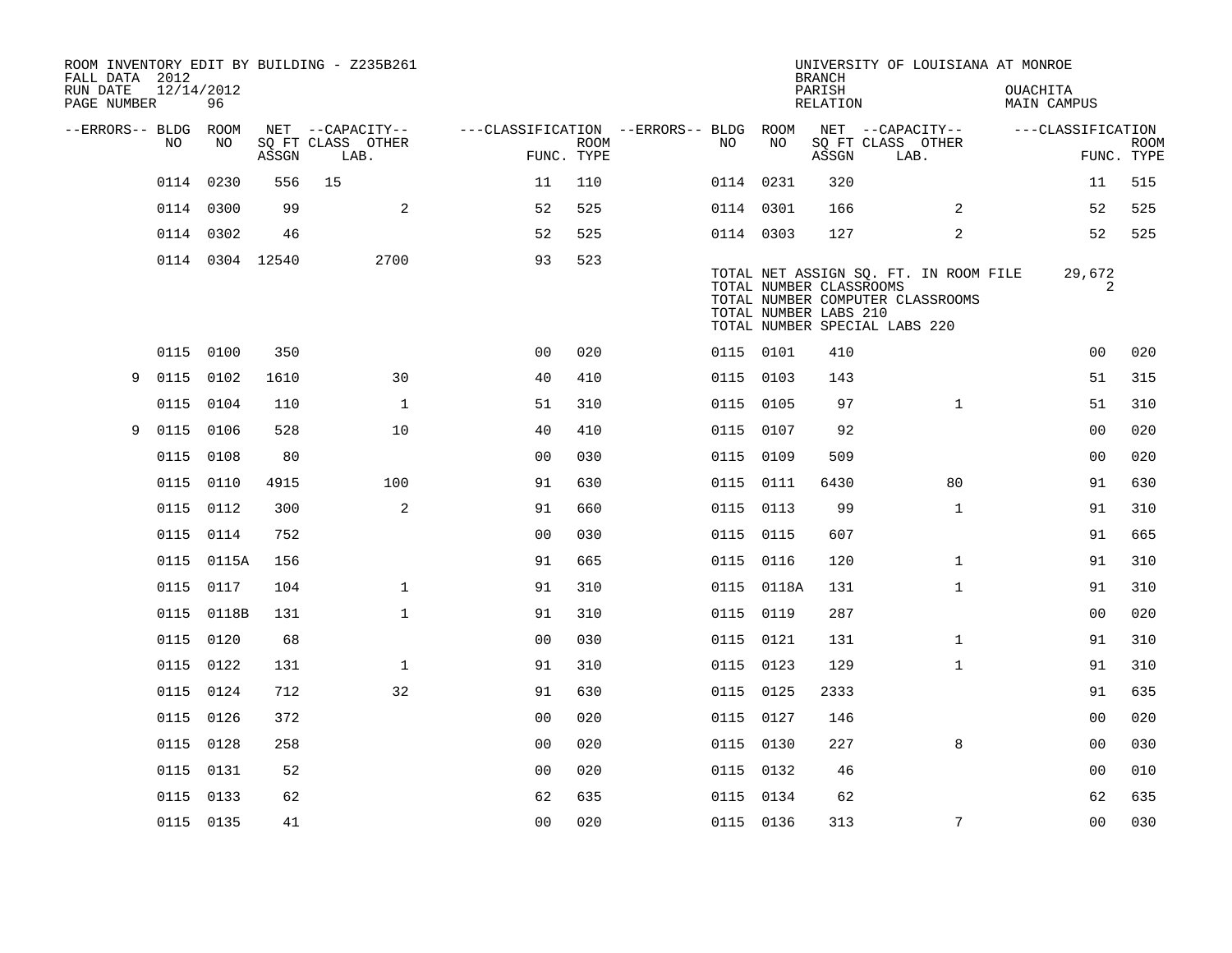| ROOM INVENTORY EDIT BY BUILDING - Z235B261<br>FALL DATA 2012<br>RUN DATE<br>PAGE NUMBER | 12/14/2012<br>97 |       |                                               |                                                 |             |           |            | <b>BRANCH</b><br>PARISH<br><b>RELATION</b> | UNIVERSITY OF LOUISIANA AT MONROE             | OUACHITA<br><b>MAIN CAMPUS</b>  |             |
|-----------------------------------------------------------------------------------------|------------------|-------|-----------------------------------------------|-------------------------------------------------|-------------|-----------|------------|--------------------------------------------|-----------------------------------------------|---------------------------------|-------------|
| --ERRORS-- BLDG<br>NO                                                                   | ROOM<br>NO       | ASSGN | NET --CAPACITY--<br>SQ FT CLASS OTHER<br>LAB. | ---CLASSIFICATION --ERRORS-- BLDG<br>FUNC. TYPE | <b>ROOM</b> | NO        | ROOM<br>NO | ASSGN                                      | NET --CAPACITY--<br>SQ FT CLASS OTHER<br>LAB. | ---CLASSIFICATION<br>FUNC. TYPE | <b>ROOM</b> |
| 0115                                                                                    | 0137             | 323   | $\mathbf{1}$                                  | 00                                              | 030         | 0115      | 0137A      | 142                                        | $\mathbf{1}$                                  | 00                              | 030         |
| 0115                                                                                    | 0141             | 333   |                                               | 50                                              | 635         | 0115 0142 |            | 278                                        |                                               | 52                              | 635         |
| 0115                                                                                    | 0143             | 926   | 10                                            | 0 <sub>0</sub>                                  | 020         | 0115 0144 |            | 830                                        | 10                                            | 50                              | 315         |
| 0115                                                                                    | 0145             | 240   | $\mathbf{1}$                                  | 50                                              | 315         | 0115 0146 |            | 390                                        |                                               | 00                              | 020         |
| 0115                                                                                    | 0147             | 220   | 8                                             | 50                                              | 350         | 0115 0148 |            | 116                                        | $\mathbf{1}$                                  | 50                              | 310         |
| 0115                                                                                    | 0149             | 116   | 2                                             | 53                                              | 310         | 0115 0150 |            | 119                                        | $\mathbf{1}$                                  | 53                              | 310         |
| 0115                                                                                    | 0151             | 592   |                                               | 0 <sub>0</sub>                                  | 020         | 0115 0153 |            | 757                                        |                                               | 0 <sub>0</sub>                  | 020         |
| 0115                                                                                    | 0153A            | 73    |                                               | 0 <sub>0</sub>                                  | 020         | 0115 0154 |            | 183                                        | $\mathbf{1}$                                  | 50                              | 315         |
| 0115                                                                                    | 0155             | 207   |                                               | 0 <sub>0</sub>                                  | 020         | 0115      | 0156       | 53                                         | 2                                             | 0 <sub>0</sub>                  | 030         |
| 0115                                                                                    | 0157             | 51    |                                               | 0 <sub>0</sub>                                  | 020         | 0115 0158 |            | 194                                        | $\mathbf{1}$                                  | 50                              | 310         |
| 0115                                                                                    | 0159             | 61    |                                               | 50                                              | 315         |           | 0115 0159A | 120                                        |                                               | 00                              | 030         |
| 0115                                                                                    | 0160             | 343   | 12                                            | 50                                              | 680         | 0115 0161 |            | 495                                        | 40                                            | 50                              | 680         |
| 0115                                                                                    | 0162             | 316   | 20                                            | 46                                              | 350         | 0115      | 0163       | 329                                        | 12                                            | 46                              | 350         |
| 0115                                                                                    | 0164             | 132   | 2                                             | 0 <sub>0</sub>                                  | 030         | 0115 0165 |            | 163                                        | 4                                             | 00                              | 030         |
| 0115                                                                                    | 0166             | 31    |                                               | 0 <sub>0</sub>                                  | 020         | 0115      | 0167       | 234                                        |                                               | 00                              | 020         |
| 0115                                                                                    | 0168             | 26    |                                               | 0 <sub>0</sub>                                  | 010         | 0115 0169 |            | 76                                         |                                               | 46                              | 315         |
| 0115                                                                                    | 0170             | 1237  | 50                                            | 60                                              | 680         | 0115 0171 |            | 215                                        |                                               | 60                              | 685         |
| 0115                                                                                    | 0172             | 241   |                                               | 0 <sub>0</sub>                                  | 030         | 0115 0173 |            | 58                                         |                                               | 00                              | 030         |
|                                                                                         | 0115 0174        | 241   |                                               | 0 <sub>0</sub>                                  | 030         | 0115 0200 |            | 288                                        |                                               | 0 <sub>0</sub>                  | 020         |
| 0115                                                                                    | 0201             | 188   |                                               | 0 <sub>0</sub>                                  | 010         | 0115 0202 |            | 948                                        |                                               | 00                              | 020         |
| 0115                                                                                    | 0203             | 155   |                                               | 0 <sub>0</sub>                                  | 030         | 0115 0204 |            | 1475                                       |                                               | 00                              | 020         |
| 0115                                                                                    | 0205A            | 4094  | 200                                           | 60                                              | 680         | 0115      | 0205B      | 1916                                       | 100                                           | 60                              | 680         |
| 0115                                                                                    | 0205C 1006       |       | 8                                             | 60                                              | 680         |           | 0115 0205D | 2625                                       | 20                                            | 60                              | 680         |
| 0115                                                                                    | 0205E            | 1025  | 9                                             | 60                                              | 680         | 0115      | 0205F      | 827                                        |                                               | 60                              | 680         |
| 0115                                                                                    | 0206             | 3164  |                                               | 0 <sub>0</sub>                                  | 020         | 0115      | 0207       | 412                                        |                                               | 60                              | 685         |
|                                                                                         | 0115 0208        | 165   |                                               | 0 <sub>0</sub>                                  | 020         | 0115 0209 |            | 76                                         |                                               | 60                              | 685         |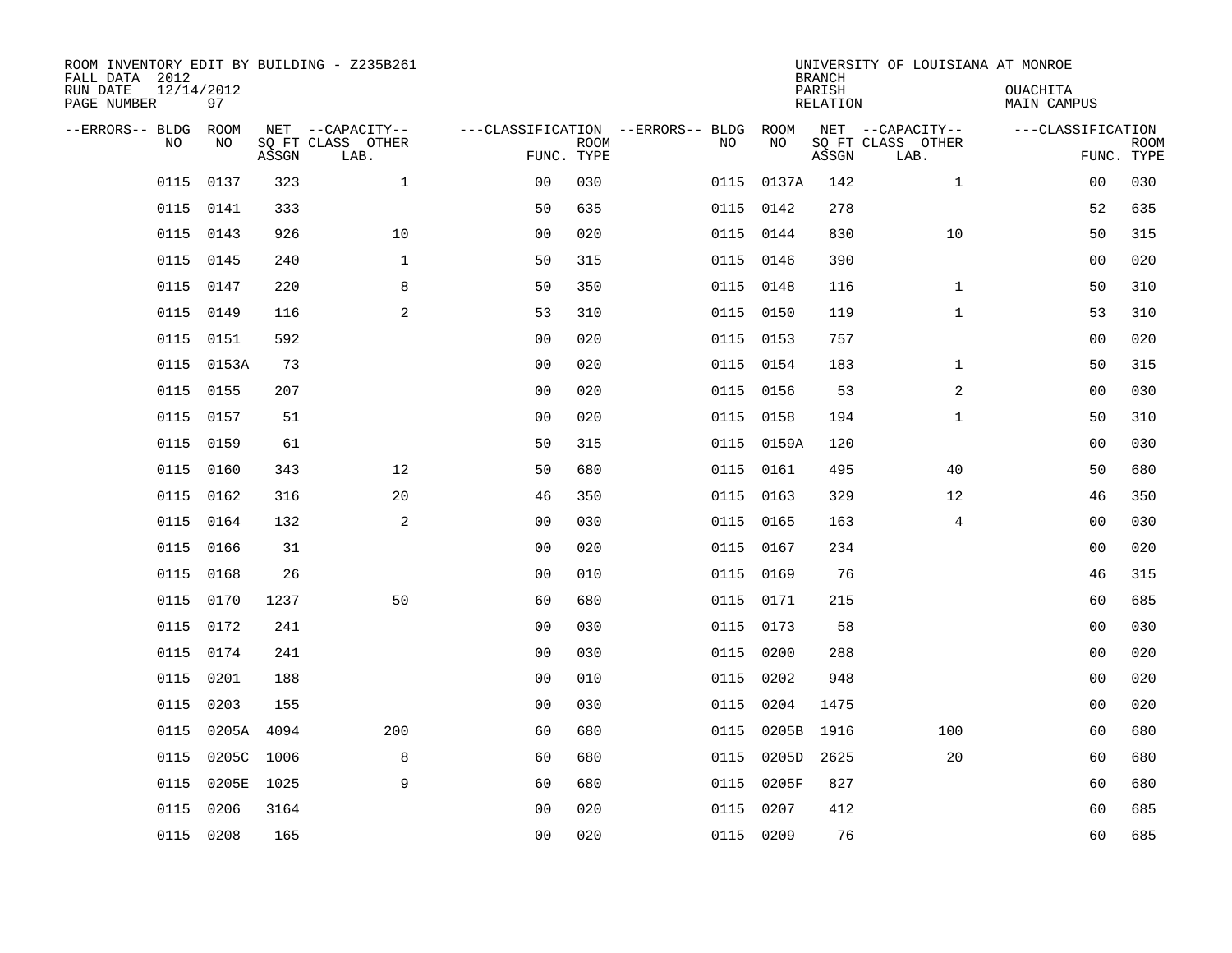| ROOM INVENTORY EDIT BY BUILDING - Z235B261<br>FALL DATA 2012 |                  |       |                           |                                        |             |      |            | <b>BRANCH</b>             | UNIVERSITY OF LOUISIANA AT MONROE     |                                |                           |
|--------------------------------------------------------------|------------------|-------|---------------------------|----------------------------------------|-------------|------|------------|---------------------------|---------------------------------------|--------------------------------|---------------------------|
| RUN DATE<br>PAGE NUMBER                                      | 12/14/2012<br>98 |       |                           |                                        |             |      |            | PARISH<br><b>RELATION</b> |                                       | OUACHITA<br><b>MAIN CAMPUS</b> |                           |
| --ERRORS-- BLDG                                              | ROOM             |       | NET --CAPACITY--          | ---CLASSIFICATION --ERRORS-- BLDG ROOM |             |      |            |                           | NET --CAPACITY--                      | ---CLASSIFICATION              |                           |
| <b>NO</b>                                                    | NO               | ASSGN | SQ FT CLASS OTHER<br>LAB. | FUNC. TYPE                             | <b>ROOM</b> | NO   | NO         | ASSGN                     | SQ FT CLASS OTHER<br>LAB.             |                                | <b>ROOM</b><br>FUNC. TYPE |
| 0115                                                         | 0210             | 204   |                           | 60                                     | 685         | 0115 | 0211       | 177                       |                                       | 60                             | 685                       |
| 0115                                                         | 0212             | 59    |                           | 0 <sub>0</sub>                         | 010         | 0115 | 0213       | 30                        |                                       | 60                             | 685                       |
|                                                              | 0115 0214        | 30    |                           | 60                                     | 685         |      | 0115 0215  | 43                        |                                       | 60                             | 685                       |
| 0115                                                         | 0216             | 39    |                           | 60                                     | 685         | 0115 | 0217       | 46                        |                                       | 60                             | 685                       |
| 0115                                                         | 0218             | 46    |                           | 60                                     | 685         |      | 0115 0219  | 251                       |                                       | 60                             | 685                       |
| 0115                                                         | 0220             | 385   | 6                         | 60                                     | 685         |      | 0115 0220A | 101                       |                                       | 60                             | 685                       |
| 0115                                                         | 0220B            | 54    |                           | 60                                     | 685         |      | 0115 0221  | 333                       |                                       | 0 <sub>0</sub>                 | 030                       |
| 0115                                                         | 0222             | 215   |                           | 60                                     | 685         | 0115 | 0223       | 147                       |                                       | 0 <sub>0</sub>                 | 030                       |
| 0115                                                         | 0224             | 1041  |                           | 60                                     | 680         |      | 0115 0225  | 41                        |                                       | 60                             | 685                       |
| 0115                                                         | 0226             | 37    |                           | 0 <sub>0</sub>                         | 010         |      | 0115 0227  | 30                        |                                       | 0 <sub>0</sub>                 | 020                       |
| 0115                                                         | 0228             | 240   | 6                         | 0 <sub>0</sub>                         | 030         |      | 0115 0229  | 78                        |                                       | 0 <sub>0</sub>                 | 030                       |
| 0115                                                         | 0230             | 315   | 6                         | 00                                     | 030         |      | 0115 0231  | 35                        |                                       | 00                             | 020                       |
| 0115                                                         | 0232             | 278   |                           | 0 <sub>0</sub>                         | 020         |      | 0115 0235  | 200                       |                                       | 0 <sub>0</sub>                 | 020                       |
| 0115                                                         | 0236             | 51    |                           | 0 <sub>0</sub>                         | 020         |      | 0115 0237  | 133                       | $\mathbf{1}$                          | 60                             | 310                       |
|                                                              | 0115 0238        | 337   |                           | 0 <sub>0</sub>                         | 020         |      | 0115 0239  | 165                       | $\mathbf{1}$                          | 50                             | 310                       |
| 0115                                                         | 0240             | 143   | $\mathbf{1}$              | 50                                     | 310         |      | 0115 0241  | 170                       | $\mathbf{1}$                          | 50                             | 310                       |
| 0115                                                         | 0242             | 36    |                           | 0 <sub>0</sub>                         | 010         |      | 0115 0243  | 120                       | $\mathbf{1}$                          | 50                             | 310                       |
| 0115                                                         | 0244             | 315   | 8                         | 50                                     | 310         |      | 0115 0245  | 285                       | 2                                     | 50                             | 313                       |
| 0115                                                         | 0246             | 324   | 12                        | 50                                     | 350         | 0115 | 0247       | 158                       | $\mathbf{1}$                          | 50                             | 310                       |
| 0115                                                         | 0248             | 159   | $\mathbf 1$               | 50                                     | 310         |      | 0115 0249  | 147                       | $\overline{a}$                        | 50                             | 310                       |
| 0115                                                         | 0250             | 101   |                           | 0 <sub>0</sub>                         | 030         |      | 0115 0251  | 155                       |                                       | 0 <sub>0</sub>                 | 030                       |
| 0115                                                         | 0252             | 196   |                           | 0 <sub>0</sub>                         | 020         |      | 0115 0253  | 107                       | 2                                     | 00                             | 030                       |
| 0115                                                         | 0254             | 145   | 2                         | 0 <sub>0</sub>                         | 030         |      | 0115 0256  | 151                       | $\mathbf{1}$                          | 46                             | 310                       |
| 0115                                                         | 0257             | 155   | $\mathbf{1}$              | 46                                     | 310         |      | 0115 0258  | 151                       | $\mathbf{1}$                          | 50                             | 310                       |
| 0115                                                         | 0259             | 930   |                           | 0 <sub>0</sub>                         | 020         |      |            |                           | TOTAL NET ASSIGN SQ. FT. IN ROOM FILE | 42,002                         |                           |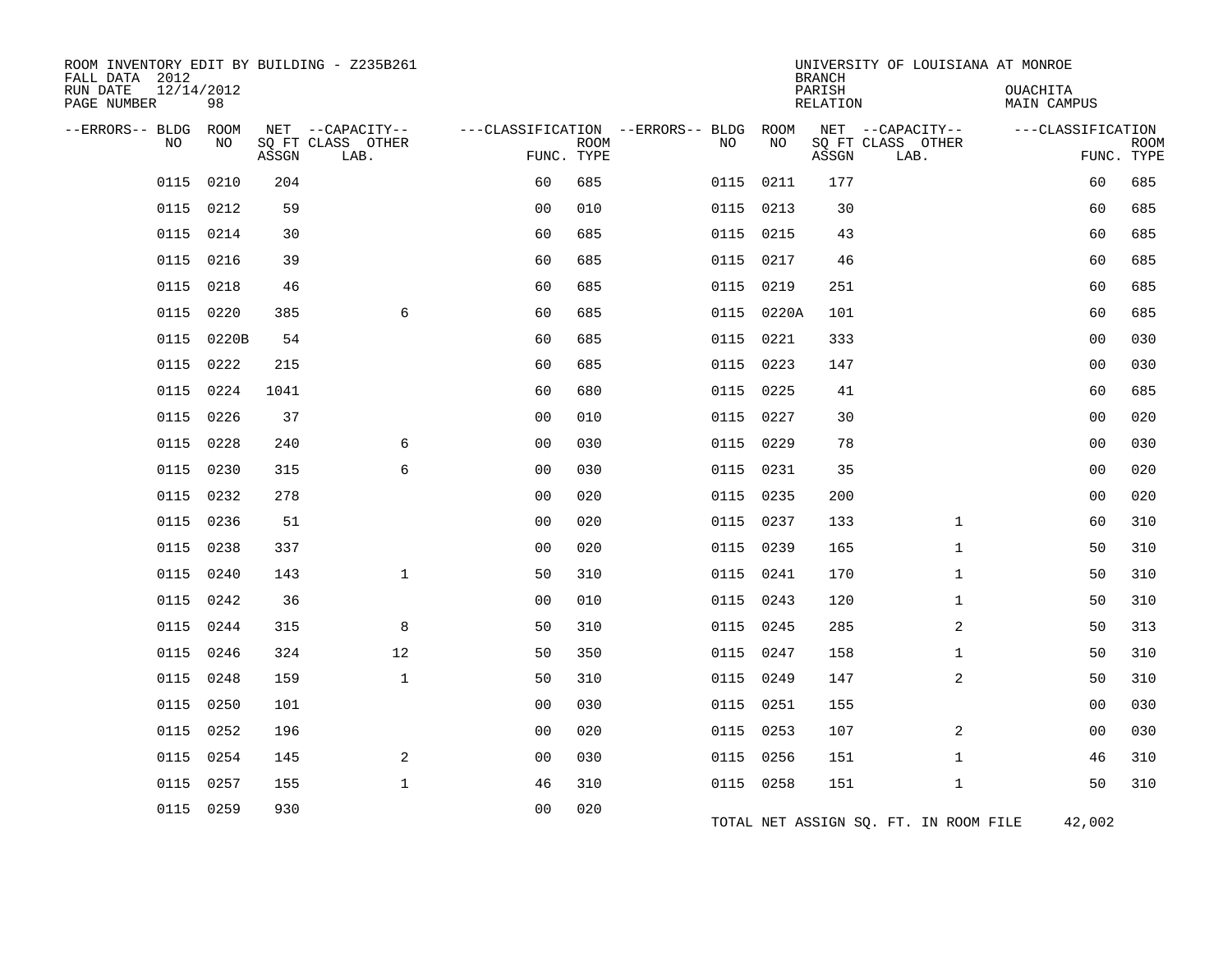| ROOM INVENTORY EDIT BY BUILDING - Z235B261<br>FALL DATA 2012 |            |          |                                       |                                        |      |           |                                                  | <b>BRANCH</b>      | UNIVERSITY OF LOUISIANA AT MONROE                                         |                                |             |
|--------------------------------------------------------------|------------|----------|---------------------------------------|----------------------------------------|------|-----------|--------------------------------------------------|--------------------|---------------------------------------------------------------------------|--------------------------------|-------------|
| 12/14/2012<br>RUN DATE<br>PAGE NUMBER                        | 99         |          |                                       |                                        |      |           |                                                  | PARISH<br>RELATION |                                                                           | <b>OUACHITA</b><br>MAIN CAMPUS |             |
| --ERRORS-- BLDG ROOM<br>NO                                   | NO         |          | NET --CAPACITY--<br>SQ FT CLASS OTHER | ---CLASSIFICATION --ERRORS-- BLDG ROOM | ROOM | NO.       | NO                                               |                    | NET --CAPACITY--<br>SQ FT CLASS OTHER                                     | ---CLASSIFICATION              | <b>ROOM</b> |
|                                                              |            | ASSGN    | LAB.                                  | FUNC. TYPE                             |      |           | TOTAL NUMBER CLASSROOMS<br>TOTAL NUMBER LABS 210 | ASSGN              | LAB.<br>TOTAL NUMBER COMPUTER CLASSROOMS<br>TOTAL NUMBER SPECIAL LABS 220 |                                | FUNC. TYPE  |
| 0117                                                         | 0100       | 895      |                                       | 48                                     | 545  |           | 0117 0100A                                       | 301                | 6                                                                         | 48                             | 545         |
| 0117                                                         | 0100B      | 303      | 5                                     | 48                                     | 545  |           | 0117 0100C                                       | 452                | 8                                                                         | 11                             | 540         |
| 0117                                                         | 0100D      | 30       |                                       | 73                                     | 545  | 0117      | 0100E                                            | 120                | 2                                                                         | 11                             | 540         |
| 0117                                                         | 0100F      | 30       |                                       | 48                                     | 545  |           | 0117 0100G                                       | 120                | 2                                                                         | 11                             | 540         |
| 0117                                                         | 0100H      | 30       |                                       | 48                                     | 545  | 0117      | 0100J                                            | 120                | $\overline{a}$                                                            | 11                             | 540         |
|                                                              | 0117 0100K | 30       |                                       | 48                                     | 545  |           | 0117 0100L                                       | 128                | 5                                                                         | 46                             | 310         |
| 0117                                                         | 0100M      | 120      | 2                                     | 11                                     | 540  | 0117      | 0100N                                            | 30                 |                                                                           | 48                             | 545         |
|                                                              | 0117 0100P | 120      | 2                                     | 11                                     | 540  |           | 0117 0100R                                       | 30                 |                                                                           | 48                             | 545         |
| 0117                                                         | 0100S      | 120      | 2                                     | 11                                     | 540  | 0117      | $0100$ T                                         | 30                 |                                                                           | 48                             | 545         |
|                                                              | 0117 0100U | 120      | 2                                     | 11                                     | 540  |           | 0117 0100V                                       | 30                 |                                                                           | 48                             | 545         |
| 0117                                                         | 0100W      | 120      | 2                                     | 11                                     | 540  |           | 0117 0100X                                       | 30                 |                                                                           | 48                             | 545         |
| 0117                                                         | 0101       | 1793 120 |                                       | 11                                     | 110  | 0117 0102 |                                                  | 69                 |                                                                           | 00                             | 030         |
| 0117                                                         | 0103       | 72       |                                       | 0 <sub>0</sub>                         | 030  | 0117      | 0104                                             | 373                | 4                                                                         | 81                             | 081         |
| 0117                                                         | 0105       | 174      | 2                                     | 46                                     | 315  |           | 0117 0105A                                       | 175                | $\overline{a}$                                                            | 46                             | 315         |
|                                                              | 0117 0106  | 331      | 3                                     | 46                                     | 325  | 0117 0107 |                                                  | 185                | $\mathbf{1}$                                                              | 46                             | 310         |
| 0117                                                         | 0108       | 12       |                                       | 46                                     | 315  | 0117 0109 |                                                  | 223                | 2                                                                         | 21                             | 250         |
|                                                              | 0117 0110  | 223      | 2                                     | 21                                     | 250  | 0117 0111 |                                                  | 104                | $\mathbf{1}$                                                              | 21                             | 255         |
| 0117                                                         | 0112       | 222      | 2                                     | 46                                     | 315  |           | 0117 0112A                                       | 126                |                                                                           | 21                             | 255         |
|                                                              | 0117 0113  | 130      | $\mathbf{1}$                          | 21                                     | 320  | 0117 0114 |                                                  | 77                 |                                                                           | 0 <sub>0</sub>                 | 010         |
| 0117                                                         | 0115       | 287      | 2                                     | 21                                     | 250  |           | 0117 0115A                                       | 252                |                                                                           | 21                             | 255         |
|                                                              | 0117 0116  | 679      | $\overline{4}$                        | 21                                     | 250  | 0117 0117 |                                                  | 1240               |                                                                           | 0 <sub>0</sub>                 | 030         |
| 0117                                                         | 0117A      | 118      |                                       | 0 <sub>0</sub>                         | 030  | 0117      | 0150                                             | 352                | 15                                                                        | 46                             | 350         |
|                                                              | 0117 0151  | 409      | $\mathbf{1}$                          | 46                                     | 310  |           | 0117 0151A                                       | 375                | $\mathbf{1}$                                                              | 46                             | 310         |
|                                                              | 0117 0151B | 175      | $\mathbf{1}$                          | 46                                     | 310  |           | 0117 0151C                                       | 208                | $\mathbf{1}$                                                              | 46                             | 310         |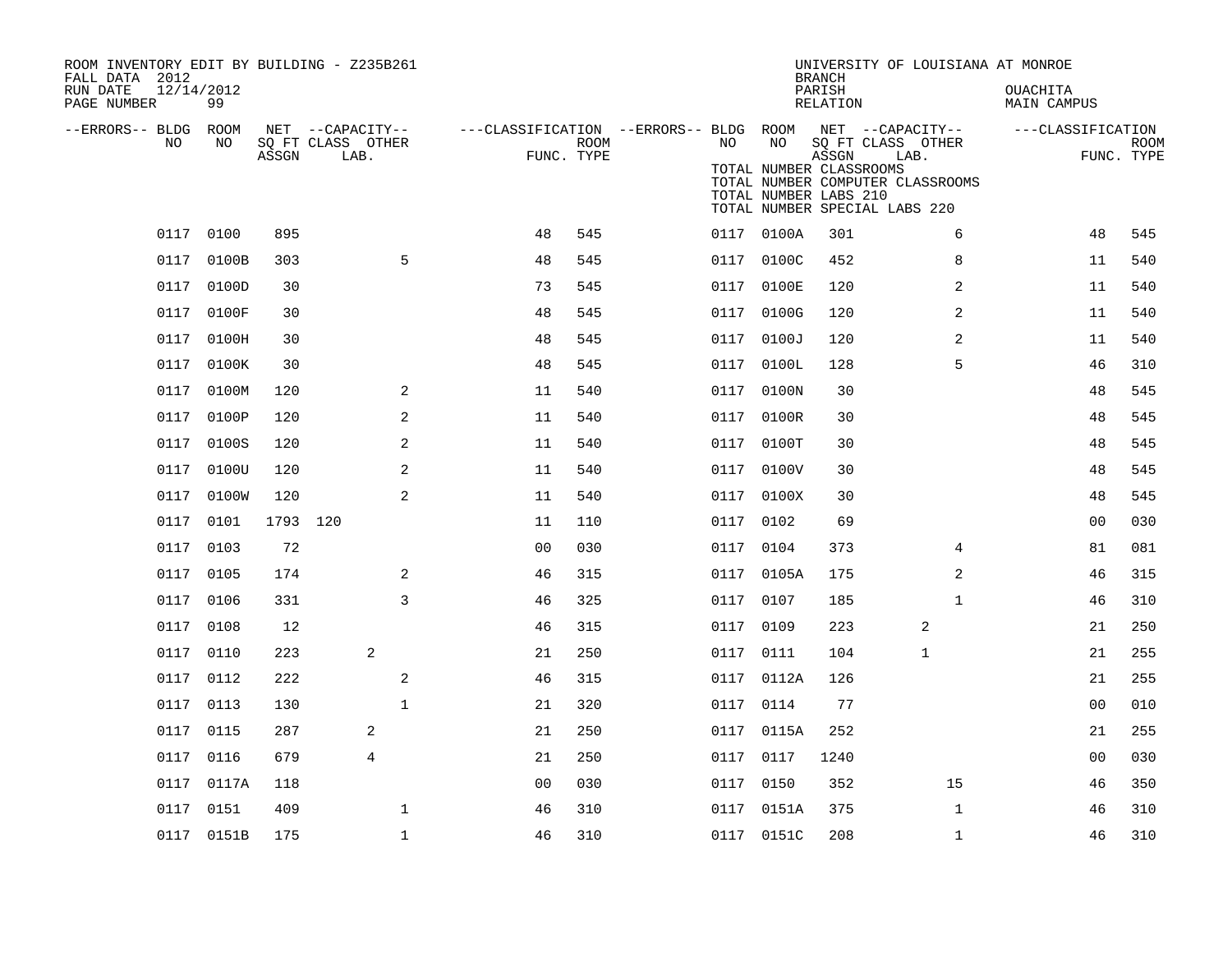| ROOM INVENTORY EDIT BY BUILDING - Z235B261<br>FALL DATA 2012<br>RUN DATE<br>PAGE NUMBER | 12/14/2012<br>100 |       |                                               |                                                 |             |      |            | <b>BRANCH</b><br>PARISH<br>RELATION | UNIVERSITY OF LOUISIANA AT MONROE             | <b>OUACHITA</b><br>MAIN CAMPUS |                           |
|-----------------------------------------------------------------------------------------|-------------------|-------|-----------------------------------------------|-------------------------------------------------|-------------|------|------------|-------------------------------------|-----------------------------------------------|--------------------------------|---------------------------|
| --ERRORS-- BLDG ROOM<br><b>NO</b>                                                       | NO.               | ASSGN | NET --CAPACITY--<br>SO FT CLASS OTHER<br>LAB. | ---CLASSIFICATION --ERRORS-- BLDG<br>FUNC. TYPE | <b>ROOM</b> | NO   | ROOM<br>NO | ASSGN                               | NET --CAPACITY--<br>SQ FT CLASS OTHER<br>LAB. | ---CLASSIFICATION              | <b>ROOM</b><br>FUNC. TYPE |
| 0117                                                                                    | 0151D             | 398   | $\mathbf{1}$                                  | 46                                              | 315         | 0117 | 0151E      | 42                                  | $\mathbf{1}$                                  | 46                             | 315                       |
| 0117                                                                                    | 0152              | 785   | 10                                            | 11                                              | 880         | 0117 | 0152A      | 127                                 |                                               | 11                             | 545                       |
| 0117                                                                                    | 0152B             | 33    |                                               | 11                                              | 545         | 0117 | 0152C      | 198                                 | 3                                             | 11                             | 540                       |
| 0117                                                                                    | 0152D             | 102   | 2                                             | 11                                              | 540         |      | 0117 0152E | 127                                 | $\mathbf{1}$                                  | 11                             | 310                       |
| 0117                                                                                    | 0152F             | 160   | $\mathbf{1}$                                  | 11                                              | 310         | 0117 | 0152G      | 160                                 | $\mathbf{1}$                                  | 11                             | 310                       |
| 0117                                                                                    | 0152H             | 116   |                                               | 11                                              | 545         |      | 0117 0152J | 316                                 |                                               | 11                             | 545                       |
| 0117                                                                                    | 0152K             | 121   |                                               | 11                                              | 545         | 0117 | 0153       | 1216                                | 30                                            | 11                             | 110                       |
| 0117                                                                                    | 0153A             | 98    | $\mathbf{1}$                                  | 52                                              | 315         |      | 0117 0153B | 81                                  | $\mathbf{1}$                                  | 48                             | 315                       |
| 0117                                                                                    | 0153C             | 101   | $\mathbf{1}$                                  | 52                                              | 315         | 0117 | 0153D      | 100                                 | $\mathbf{1}$                                  | 52                             | 315                       |
| 0117                                                                                    | 0154              | 357   | 15                                            | 46                                              | 650         |      | 0117 0155  | 317                                 | $\mathbf{1}$                                  | 46                             | 310                       |
| 0117                                                                                    | 0155A             | 68    |                                               | 46                                              | 315         | 0117 | 0155B      | 147                                 | $\mathbf{1}$                                  | 46                             | 310                       |
| 0117                                                                                    | 0155C             | 147   | $\mathbf 1$                                   | 46                                              | 310         |      | 0117 0155D | 157                                 | $\mathbf{1}$                                  | 46                             | 310                       |
| 0117                                                                                    | 0156              | 490   | $\mathbf 1$                                   | 46                                              | 310         | 0117 | 0156A      | 263                                 | $\mathbf{1}$                                  | 46                             | 325                       |
| 0117                                                                                    | 0156B             | 110   | 1                                             | 46                                              | 310         | 0117 | 0156C      | 110                                 | $\mathbf{1}$                                  | 46                             | 310                       |
| 0117                                                                                    | 0158              | 128   | $\mathbf{1}$                                  | 11                                              | 540         | 0117 | 0159       | 133                                 | $\mathbf{1}$                                  | 11                             | 540                       |
| 0117                                                                                    | 0160              | 2810  |                                               | 0 <sub>0</sub>                                  | 020         | 0117 | 0160D      | 38                                  |                                               | 0 <sub>0</sub>                 | 030                       |
| 0117                                                                                    | 0160E             | 29    |                                               | 0 <sub>0</sub>                                  | 030         | 0117 | 0190A      | 277                                 | 7                                             | 00                             | 030                       |
| 0117                                                                                    | 0190B             | 219   | $\overline{4}$                                | 0 <sub>0</sub>                                  | 030         | 0117 | 0200       | 1311                                | 2                                             | 48                             | 315                       |
| 0117                                                                                    | 0200A             | 106   |                                               | 40                                              | 315         | 0117 | 0200B      | 107                                 |                                               | 48                             | 760                       |
| 0117                                                                                    | 0200C             | 30    |                                               | 0 <sub>0</sub>                                  | 010         | 0117 | 0200D      | 29                                  |                                               | 0 <sub>0</sub>                 | 030                       |
| 0117                                                                                    | 0200E             | 2556  |                                               | 0 <sub>0</sub>                                  | 020         | 0117 | 0201       | 639                                 | 6                                             | 11                             | 250                       |
| 0117                                                                                    | 0202              | 2371  | 47                                            | 11                                              | 210         | 0117 | 0202A      | 396                                 | $\mathbf{1}$                                  | 46                             | 315                       |
| 0117                                                                                    | 0202B             | 840   | 18                                            | 11                                              | 210         | 0117 | 0202C      | 272                                 | 2                                             | 21                             | 315                       |
| 0117                                                                                    | 0202D             | 148   | 2                                             | 21                                              | 315         | 0117 | 0203       | 243                                 | $\mathbf{1}$                                  | 48                             | 310                       |
| 0117                                                                                    | 0204              | 1075  | 8                                             | 11                                              | 210         | 0117 | 0205       | 1628                                | 48                                            | 11                             | 110                       |
|                                                                                         | 0117 0205A        | 160   | 2                                             | 21                                              | 250         |      | 0117 0205B | 115                                 | $\mathbf 1$                                   | 21                             | 250                       |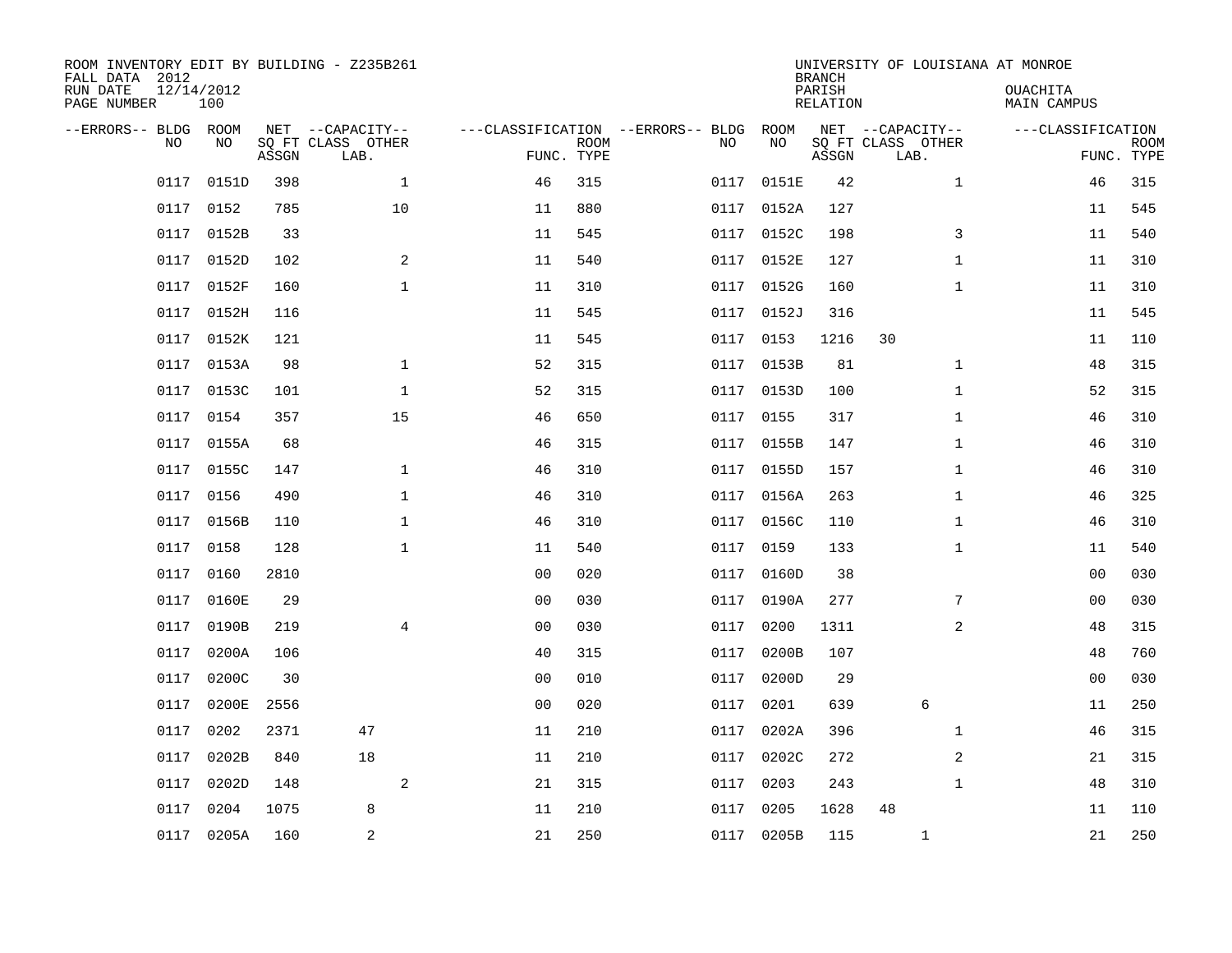| ROOM INVENTORY EDIT BY BUILDING - Z235B261<br>FALL DATA 2012 |                   |          |                           |                |                           |                                   |            | <b>BRANCH</b>      |                           | UNIVERSITY OF LOUISIANA AT MONROE |    |                           |
|--------------------------------------------------------------|-------------------|----------|---------------------------|----------------|---------------------------|-----------------------------------|------------|--------------------|---------------------------|-----------------------------------|----|---------------------------|
| RUN DATE<br>PAGE NUMBER                                      | 12/14/2012<br>101 |          |                           |                |                           |                                   |            | PARISH<br>RELATION |                           | OUACHITA<br><b>MAIN CAMPUS</b>    |    |                           |
| --ERRORS-- BLDG ROOM                                         |                   |          | NET --CAPACITY--          |                |                           | ---CLASSIFICATION --ERRORS-- BLDG | ROOM       |                    | NET --CAPACITY--          | ---CLASSIFICATION                 |    |                           |
| N <sub>O</sub>                                               | NO.               | ASSGN    | SO FT CLASS OTHER<br>LAB. |                | <b>ROOM</b><br>FUNC. TYPE | NO.                               | NO         | ASSGN              | SQ FT CLASS OTHER<br>LAB. |                                   |    | <b>ROOM</b><br>FUNC. TYPE |
| 0117                                                         | 0206              | 177      | $\mathbf{1}$              | 48             | 215                       | 0117                              | 0207       | 263                |                           |                                   | 48 | 320                       |
| 0117                                                         | 0250              | 270      | 16                        | 46             | 350                       | 0117                              | 0251       | 279                |                           | $\mathbf{1}$                      | 46 | 310                       |
| 0117                                                         | 0252              | 270      | $\mathbf{1}$              | 46             | 310                       | 0117                              | 0253       | 270                |                           | $\mathbf{1}$                      | 11 | 310                       |
| 0117                                                         | 0254              | 1229     | 36                        | 11             | 110                       |                                   | 0117 0254A | 300                | $\mathbf{1}$              |                                   | 48 | 115                       |
| 0117                                                         | 0255              | 268      | $\mathbf 1$               | 46             | 310                       | 0117                              | 0256       | 154                |                           | $\mathbf{1}$                      | 46 | 310                       |
| 0117                                                         | 0256A             | 687      | 3                         | 21             | 255                       | 0117                              | 0257       | 155                |                           | $\mathbf{1}$                      | 46 | 310                       |
| 0117                                                         | 0258              | 113      |                           | 0 <sub>0</sub> | 020                       | 0117                              | 0258A      | 189                |                           | $\mathbf{1}$                      | 46 | 325                       |
| 0117                                                         | 0259              | 1360 104 |                           | 11             | 110                       | 0117                              | 0260       | 2349               | 10                        |                                   | 21 | 250                       |
| 0117                                                         | 0261              | 176      | $\mathbf{1}$              | 46             | 650                       | 0117                              | 0261A      | 672                | 3                         |                                   | 21 | 255                       |
| 0117                                                         | 0262              | 176      | 6                         | 11             | 320                       | 0117                              | 0263       | 125                |                           |                                   | 00 | 020                       |
| 0117                                                         | 0263A             | 189      | 1                         | 46             | 310                       | 0117                              | 0290A      | 270                |                           | $7\phantom{.0}$                   | 00 | 030                       |
| 0117                                                         | 0290B             | 276      | 3                         | 0 <sub>0</sub> | 030                       | 0117                              | 0291       | 51                 |                           |                                   | 00 | 020                       |
| 0117                                                         | 0300              | 2513     |                           | 0 <sub>0</sub> | 020                       | 0117                              | 0300A      | 449                |                           | 4                                 | 46 | 350                       |
| 0117                                                         | 0300B             | 29       |                           | 0 <sub>0</sub> | 020                       | 0117                              | 0301       | 159                |                           | 8                                 | 00 | 020                       |
| 0117                                                         | 0301A             | 122      |                           | 21             | 760                       | 0117                              | 0301B      | 447                | $\overline{3}$            |                                   | 48 | 215                       |
| 0117                                                         | 0301C             | 144      | $\mathbf 1$               | 46             | 310                       | 0117                              | 0301D      | 127                |                           | $\mathbf{1}$                      | 46 | 310                       |
| 0117                                                         | 0301E             | 147      | $\mathbf{1}$              | 46             | 310                       | 0117                              | 0301F      | 104                |                           | $\mathbf{1}$                      | 46 | 310                       |
| 0117                                                         | 0301G             | 1100     | 10                        | 11             | 210                       | 0117                              | 0301H      | 1015               | 10                        |                                   | 11 | 210                       |
| 0117                                                         | 0302              | 190      | $\mathbf{1}$              | 46             | 310                       | 0117                              | 0303       | 194                |                           | $\mathbf{1}$                      | 46 | 310                       |
| 0117                                                         | 0304              | 3207     | 25                        | 11             | 210                       | 0117                              | 0304A      | 222                |                           |                                   | 48 | 215                       |
| 0117                                                         | 0304B             | 143      | $\mathbf{1}$              | 46             | 310                       | 0117                              | 0304C      | 235                |                           | $\mathbf{1}$                      | 46 | 310                       |
| 0117                                                         | 0304D             | 238      | $\mathbf{1}$              | 48             | 215                       | 0117                              | 0305       | 1340               | 112                       |                                   | 11 | 110                       |
| 0117                                                         | 0306              | 98       | $\mathbf{1}$              | 46             | 315                       | 0117                              | 0306A      | 203                |                           | $\mathbf{1}$                      | 46 | 310                       |
| 0117                                                         | 0307              | 15       |                           | 22             | 315                       | 0117                              | 0351       | 2997               | 228                       |                                   | 11 | 110                       |
| 0117                                                         | 0352              | 121      | 1                         | 21             | 315                       |                                   | 0117 0352A | 424                | 4                         |                                   | 21 | 250                       |
|                                                              | 0117 0353         | 121      | $\mathbf{1}$              | 46             | 310                       |                                   | 0117 0354  | 351                | $\mathbf{1}$              |                                   | 21 | 250                       |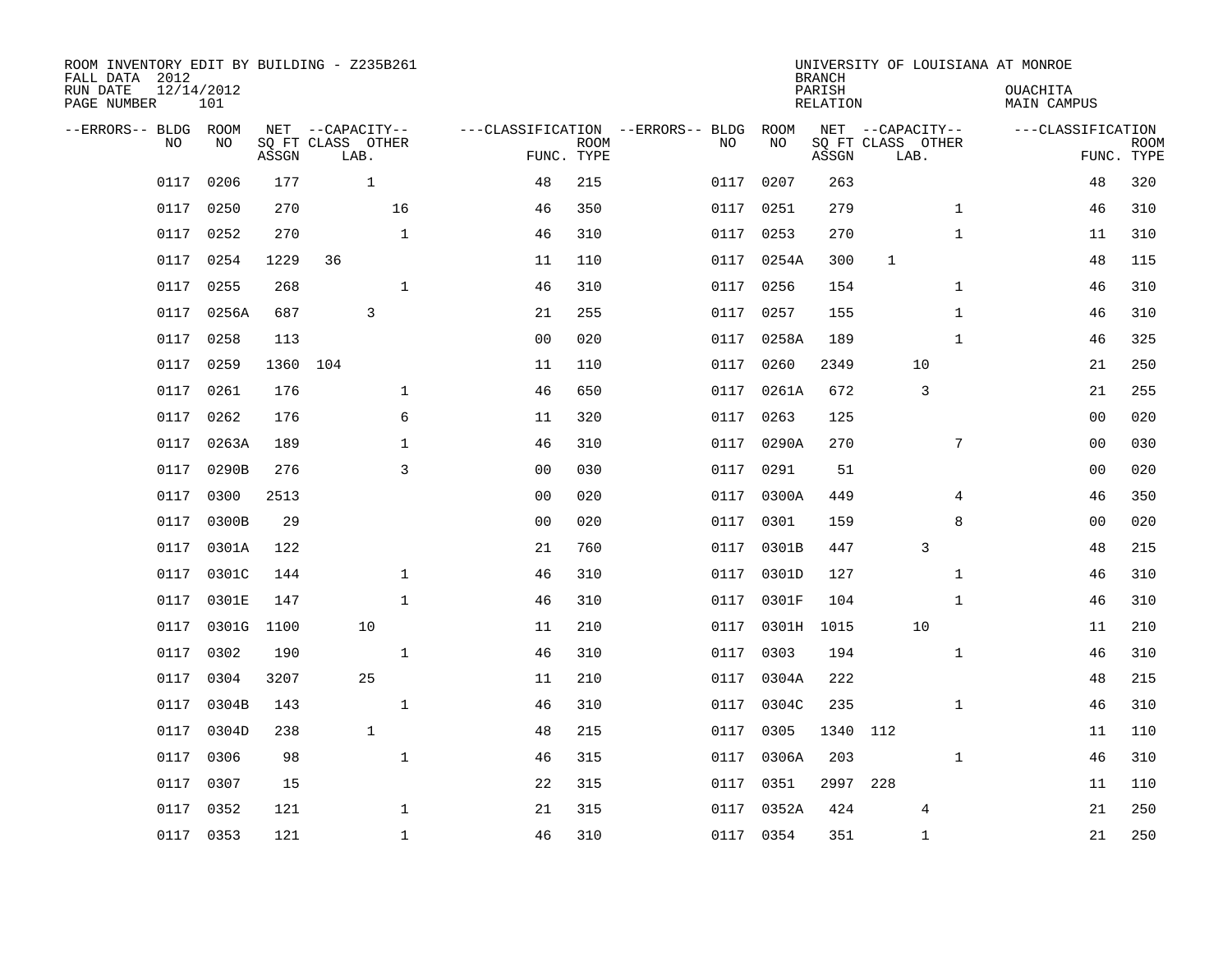| ROOM INVENTORY EDIT BY BUILDING - Z235B261<br>FALL DATA 2012 |                   |       |                                       |                |             |                                         |                                                  | <b>BRANCH</b>      | UNIVERSITY OF LOUISIANA AT MONROE                                                                          |                                |                           |
|--------------------------------------------------------------|-------------------|-------|---------------------------------------|----------------|-------------|-----------------------------------------|--------------------------------------------------|--------------------|------------------------------------------------------------------------------------------------------------|--------------------------------|---------------------------|
| RUN DATE<br>PAGE NUMBER                                      | 12/14/2012<br>102 |       |                                       |                |             |                                         |                                                  | PARISH<br>RELATION |                                                                                                            | <b>OUACHITA</b><br>MAIN CAMPUS |                           |
| --ERRORS-- BLDG ROOM<br>NO                                   | NO                |       | NET --CAPACITY--<br>SQ FT CLASS OTHER |                | <b>ROOM</b> | ---CLASSIFICATION --ERRORS-- BLDG<br>NO | ROOM<br>NO                                       |                    | NET --CAPACITY--<br>SQ FT CLASS OTHER                                                                      | ---CLASSIFICATION              |                           |
|                                                              |                   | ASSGN | LAB.                                  |                | FUNC. TYPE  |                                         |                                                  | ASSGN              | LAB.                                                                                                       |                                | <b>ROOM</b><br>FUNC. TYPE |
| 0117                                                         | 0355              | 355   | 3                                     | 21             | 310         |                                         | 0117 0356                                        | 208                | $\mathbf{1}$                                                                                               | 46                             | 310                       |
|                                                              | 0117 0356A        | 163   | $\mathbf{1}$                          | 46             | 310         | 0117                                    | 0356B                                            | 196                | $\mathbf{1}$                                                                                               | 46                             | 325                       |
|                                                              | 0117 0356C        | 194   | $\mathbf{1}$                          | 46             | 325         |                                         | 0117 0356D                                       | 39                 |                                                                                                            | 46                             | 315                       |
|                                                              | 0117 0356E        | 603   | 3                                     | 11             | 260         | 0117                                    | 0357                                             | 1030               | 5                                                                                                          | 11                             | 210                       |
|                                                              | 0117 0358         | 261   | $\mathbf 1$                           | 46             | 310         |                                         | 0117 0359                                        | 1271               | 16                                                                                                         | 11                             | 210                       |
| 0117                                                         | 0359A             | 123   | 2                                     | 48             | 215         | 0117                                    | 0360                                             | 258                | $\mathbf{1}$                                                                                               | 46                             | 315                       |
|                                                              | 0117 0390A        | 279   | 7                                     | 0 <sub>0</sub> | 030         |                                         | 0117 0390B                                       | 275                | 3                                                                                                          | 0 <sub>0</sub>                 | 030                       |
| 0117                                                         | 0391              | 31    |                                       | 0 <sub>0</sub> | 010         | 0117                                    | 0400                                             | 602                |                                                                                                            | 0 <sub>0</sub>                 | 020                       |
|                                                              | 0117 0400E        | 73    |                                       | 0 <sub>0</sub> | 030         |                                         | 0117 0401                                        | 50                 |                                                                                                            | 00                             | 030                       |
|                                                              | 0117 0402         | 120   |                                       | 22             | 315         | 0117                                    | 0403                                             | 36                 |                                                                                                            | 0 <sub>0</sub>                 | 030                       |
|                                                              | 0117 0404         | 125   | $\mathbf{1}$                          | 22             | 310         |                                         | 0117 0404A                                       | 122                |                                                                                                            | 22                             | 315                       |
| 0117                                                         | 0404B             | 127   |                                       | 22             | 315         | 0117                                    | 0405                                             | 189                |                                                                                                            | 22                             | 315                       |
|                                                              | 0117 0405A        | 118   | $\mathbf{1}$                          | 22             | 310         |                                         | 0117 0405B                                       | 141                | $\mathbf{1}$                                                                                               | 22                             | 310                       |
| 0117                                                         | 0406              | 495   |                                       | 22             | 315         |                                         | 0117 0407                                        | 70                 |                                                                                                            | 22                             | 315                       |
|                                                              | 0117 0408         | 70    | 3                                     | 0 <sub>0</sub> | 030         |                                         | 0117 0408A                                       | 72                 | $\mathbf{1}$                                                                                               | 0 <sub>0</sub>                 | 030                       |
| 0117                                                         | 0409              | 188   | $\mathbf 1$                           | 46             | 325         |                                         | 0117 0410                                        | 564                | $\mathbf{1}$                                                                                               | 22                             | 310                       |
|                                                              | 0117 0411         | 150   | $\mathbf{1}$                          | 22             | 255         |                                         | 0117 0411A                                       | 150                | $\mathbf{1}$                                                                                               | 22                             | 310                       |
|                                                              | 0117 0411B        | 115   | $\mathbf 1$                           | 22             | 310         |                                         | 0117 0412                                        | 215                |                                                                                                            | 0 <sub>0</sub>                 | 020                       |
|                                                              | 0117 0413         | 207   |                                       | 0 <sub>0</sub> | 020         |                                         | 0117 S0201                                       | 1025               |                                                                                                            | 0 <sub>0</sub>                 | 020                       |
|                                                              | 0117 S0202        | 229   |                                       | 0 <sub>0</sub> | 020         |                                         | 0117 S0203                                       | 210                |                                                                                                            | 00                             | 020                       |
|                                                              | 0117 S0301        | 1035  |                                       | 0 <sub>0</sub> | 020         |                                         | 0117 S0302                                       | 229                |                                                                                                            | 00                             | 020                       |
|                                                              | 0117 S0303        | 210   |                                       | 0 <sub>0</sub> | 020         |                                         | TOTAL NUMBER CLASSROOMS<br>TOTAL NUMBER LABS 210 |                    | TOTAL NET ASSIGN SQ. FT. IN ROOM FILE<br>TOTAL NUMBER COMPUTER CLASSROOMS<br>TOTAL NUMBER SPECIAL LABS 220 | 56,798<br>7<br>8               |                           |
|                                                              | 0118 0100         | 49    |                                       | 00             | 020         |                                         | 0118 0101                                        | 1389               |                                                                                                            | 00                             | 020                       |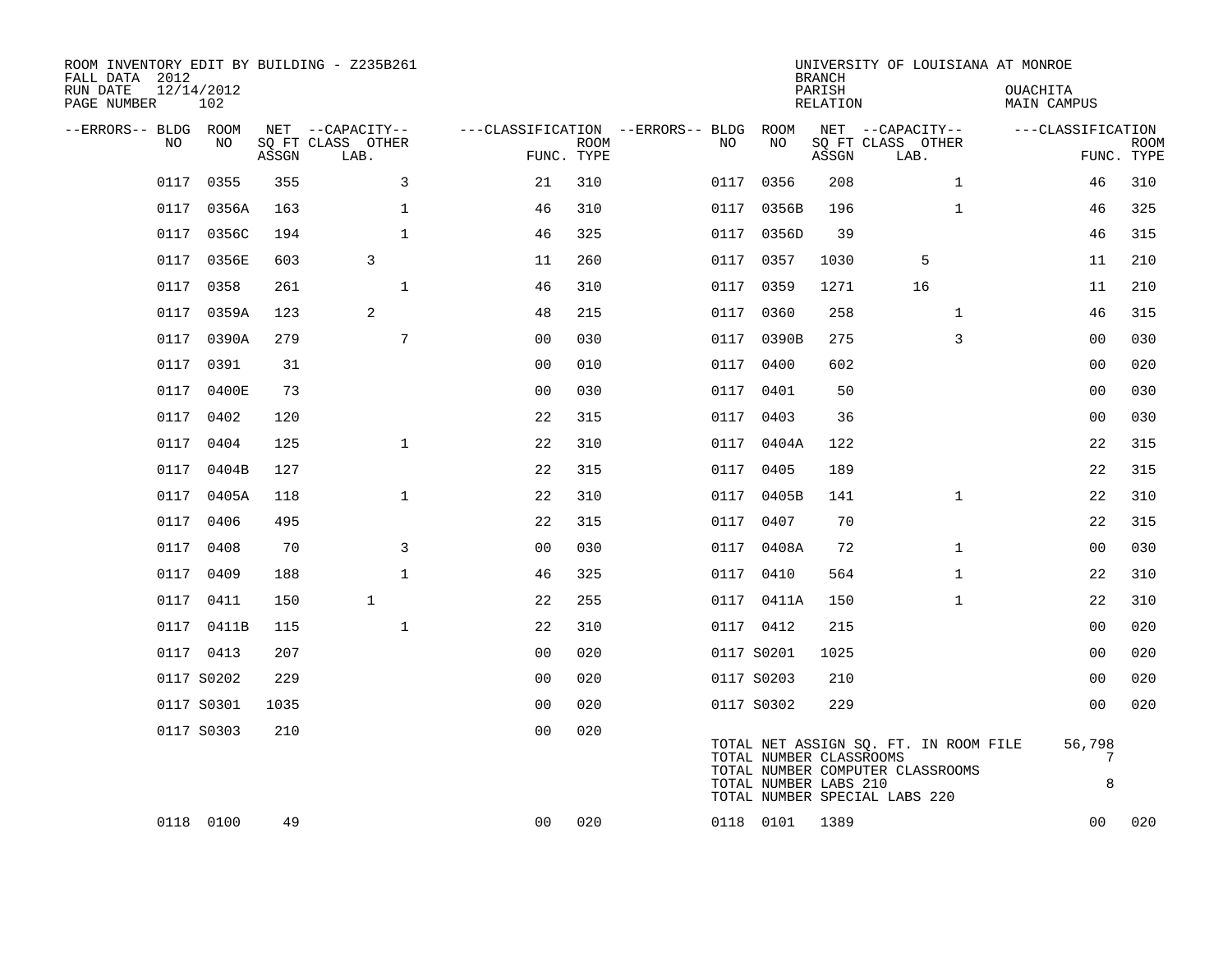| ROOM INVENTORY EDIT BY BUILDING - Z235B261<br>FALL DATA 2012 |                   |       |                           |                |             |                                   |            | <b>BRANCH</b>      | UNIVERSITY OF LOUISIANA AT MONROE |                         |                           |
|--------------------------------------------------------------|-------------------|-------|---------------------------|----------------|-------------|-----------------------------------|------------|--------------------|-----------------------------------|-------------------------|---------------------------|
| RUN DATE<br>PAGE NUMBER                                      | 12/14/2012<br>103 |       |                           |                |             |                                   |            | PARISH<br>RELATION |                                   | OUACHITA<br>MAIN CAMPUS |                           |
| --ERRORS-- BLDG ROOM                                         |                   |       | NET --CAPACITY--          |                |             | ---CLASSIFICATION --ERRORS-- BLDG | ROOM       |                    | NET --CAPACITY--                  | ---CLASSIFICATION       |                           |
| N <sub>O</sub>                                               | NO.               | ASSGN | SO FT CLASS OTHER<br>LAB. | FUNC. TYPE     | <b>ROOM</b> | NO.                               | NO         | ASSGN              | SQ FT CLASS OTHER<br>LAB.         |                         | <b>ROOM</b><br>FUNC. TYPE |
| 0118                                                         | 0102              | 325   |                           | 0 <sub>0</sub> | 020         | 0118                              | 0102A      | 58                 |                                   | 00                      | 020                       |
| 0118                                                         | 0103              | 238   |                           | 0 <sub>0</sub> | 020         | 0118                              | 0103A      | 147                |                                   | 0 <sub>0</sub>          | 020                       |
| 0118                                                         | 0104              | 247   |                           | 0 <sub>0</sub> | 020         | 0118                              | 0104A      | 263                |                                   | 0 <sub>0</sub>          | 020                       |
| 0118                                                         | 0105              | 686   | 14                        | 48             | 350         | 0118                              | 0106       | 435                | 15                                | 41                      | 250                       |
| 0118                                                         | 0107              | 716   | 15                        | 40             | 650         | 0118                              | 0108       | 932                |                                   | 00                      | 030                       |
| 0118                                                         | 0109              | 487   | 35                        | 11             | 530         |                                   | 0118 0109A | 227                |                                   | 46                      | 530                       |
| 0118                                                         | 0112              | 430   | $\mathbf{1}$              | 46             | 545         | 0118                              | 0113       | 139                | 2                                 | 46                      | 545                       |
| 0118                                                         | 0114              | 23    | $\mathbf{1}$              | 46             | 315         | 0118                              | 0115       | 199                | 13                                | 46                      | 545                       |
| 0118                                                         | 0116              | 139   | $\mathbf{1}$              | 46             | 310         | 0118                              | 0117       | 42                 |                                   | 0 <sub>0</sub>          | 020                       |
| 0118                                                         | 0118              | 96    | $\mathbf{1}$              | 46             | 540         | 0118                              | 0119       | 32                 |                                   | 00                      | 020                       |
| 0118                                                         | 0120              | 95    |                           | 46             | 540         | 0118                              | 0122       | 254                | $\mathbf{1}$                      | 46                      | 545                       |
| 0118                                                         | 0123              | 191   | $\mathbf{1}$              | 46             | 540         | 0118                              | 0125       | 95                 | $\mathbf{1}$                      | 46                      | 540                       |
| 0118                                                         | 0126              | 68    |                           | 0 <sub>0</sub> | 020         | 0118                              | 0127       | 96                 | $\mathbf{1}$                      | 46                      | 540                       |
| 0118                                                         | 0128              | 201   | $\mathbf{1}$              | 46             | 540         | 0118                              | 0130       | 234                | $\overline{a}$                    | 46                      | 540                       |
| 0118                                                         | 0131              | 135   |                           | 46             | 545         | 0118                              | 0135       | 709                | 46                                | 11                      | 110                       |
| 0118                                                         | 0140              | 27    |                           | 0 <sub>0</sub> | 020         | 0118                              | 0141       | 88                 | 2                                 | 00                      | 030                       |
| 0118                                                         | 0142              | 18    |                           | 0 <sub>0</sub> | 010         | 0118                              | 0143       | 27                 |                                   | 00                      | 020                       |
| 0118                                                         | 0144              | 105   | 2                         | 0 <sub>0</sub> | 030         | 0118                              | 0145       | 406                |                                   | 00                      | 030                       |
| 0118                                                         | 0145A             | 100   |                           | 0 <sub>0</sub> | 030         | 0118                              | 0146       | 124                |                                   | 0 <sub>0</sub>          | 020                       |
| 0118                                                         | 0147              | 105   | $\mathbf{1}$              | 48             | 115         | 0118                              | 0148       | 2160               | 85                                | 11                      | 110                       |
| 0118                                                         | 0148A             | 50    |                           | 0 <sub>0</sub> | 030         | 0118                              | 0149       | 43                 |                                   | 48                      | 115                       |
| 0118                                                         | 0150              | 55    |                           | 48             | 115         | 0118                              | 0151       | 944                | 24                                | 11                      | 210                       |
| 0118                                                         | 0152              | 175   | $\mathbf{1}$              | 48             | 310         | 0118                              | 0153       | 104                | $\mathbf{1}$                      | 46                      | 530                       |
| 0118                                                         | 0154              | 610   | 16                        | 11             | 210         | 0118                              | 0154A      | 242                | $\mathbf{1}$                      | 46                      | 310                       |
| 0118                                                         | 0155              | 57    |                           | 46             | 315         | 0118                              | 0156       | 258                |                                   | 0 <sub>0</sub>          | 020                       |
|                                                              | 0118 0157         | 115   | $\mathbf{1}$              | 46             | 310         |                                   | 0118 0157A | 122                | $\mathbf{1}$                      | 46                      | 315                       |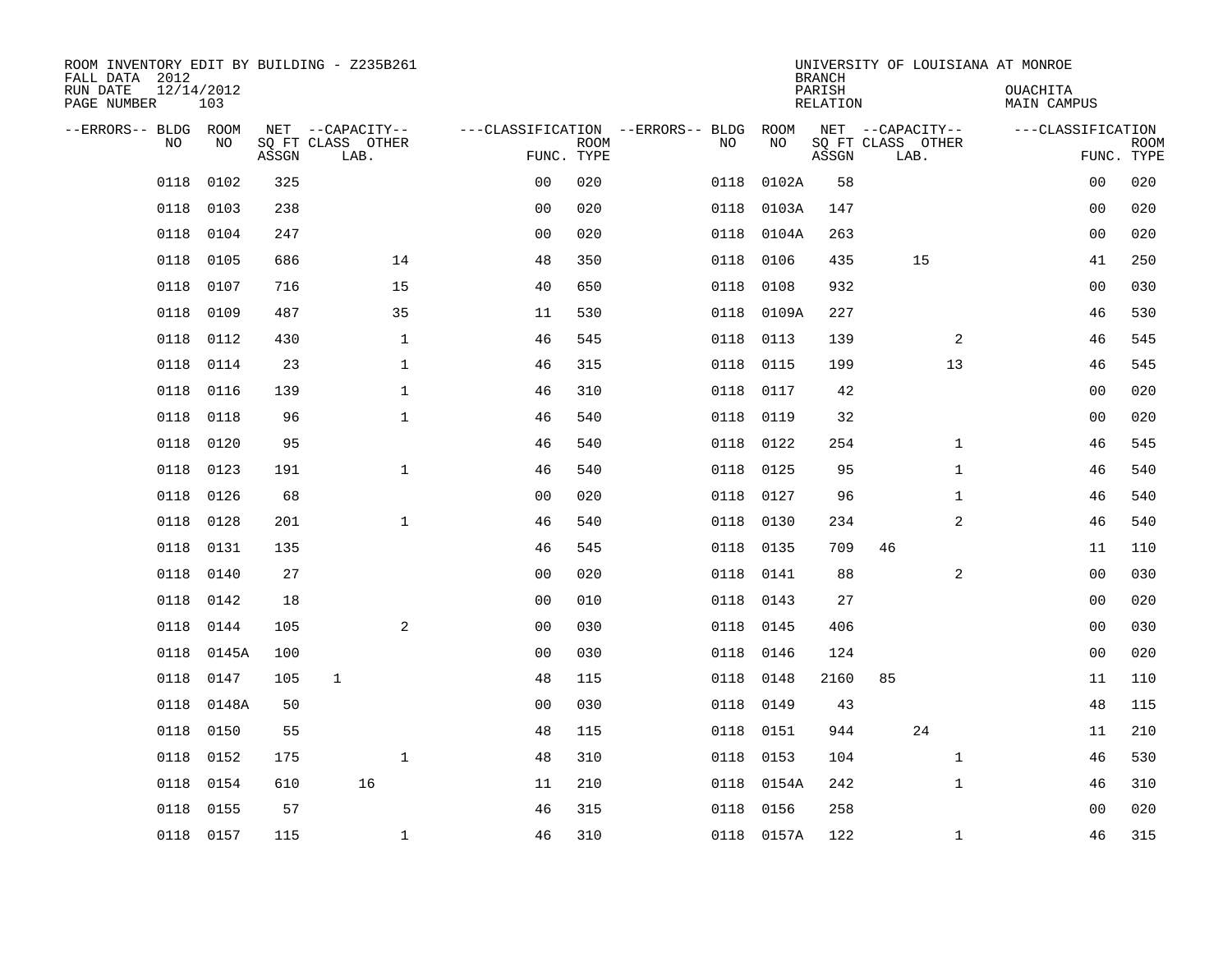| ROOM INVENTORY EDIT BY BUILDING - Z235B261<br>FALL DATA 2012 |                   |       |                           |                |                                        |             |           |       | <b>BRANCH</b>      |                           |              | UNIVERSITY OF LOUISIANA AT MONROE |                           |
|--------------------------------------------------------------|-------------------|-------|---------------------------|----------------|----------------------------------------|-------------|-----------|-------|--------------------|---------------------------|--------------|-----------------------------------|---------------------------|
| RUN DATE<br>PAGE NUMBER                                      | 12/14/2012<br>104 |       |                           |                |                                        |             |           |       | PARISH<br>RELATION |                           |              | <b>OUACHITA</b><br>MAIN CAMPUS    |                           |
| --ERRORS-- BLDG ROOM                                         |                   |       | NET --CAPACITY--          |                | ---CLASSIFICATION --ERRORS-- BLDG ROOM |             |           |       |                    | NET --CAPACITY--          |              | ---CLASSIFICATION                 |                           |
| NO.                                                          | NO.               | ASSGN | SQ FT CLASS OTHER<br>LAB. |                | FUNC. TYPE                             | <b>ROOM</b> | NO.       | NO    | ASSGN              | SQ FT CLASS OTHER<br>LAB. |              |                                   | <b>ROOM</b><br>FUNC. TYPE |
| 0118                                                         | 0158              | 107   |                           | $\mathbf{1}$   | 46                                     | 320         | 0118      | 0159  | 169                |                           | 6            | 46                                | 315                       |
| 0118                                                         | 0160              | 525   | 24                        |                | 11                                     | 240         | 0118      | 0161  | 686                | 24                        |              | 11                                | 240                       |
| 0118                                                         | 0162              | 247   |                           |                | 0 <sub>0</sub>                         | 020         | 0118      | 0162A | 263                |                           |              | 0 <sub>0</sub>                    | 020                       |
| 0118                                                         | 0163              | 673   | 39                        |                | 11                                     | 110         | 0118 0164 |       | 264                |                           |              | 48                                | 115                       |
| 0118                                                         | 0165              | 681   | 36                        |                | 11                                     | 110         | 0118      | 0166  | 389                |                           | 10           | 46                                | 310                       |
| 0118                                                         | 0200              | 49    |                           |                | 0 <sub>0</sub>                         | 020         | 0118      | 0201  | 2780               |                           |              | 00                                | 020                       |
| 0118                                                         | 0201A             | 276   |                           |                | 0 <sub>0</sub>                         | 020         | 0118      | 0201B | 276                |                           |              | 0 <sub>0</sub>                    | 020                       |
| 0118                                                         | 0201C             | 118   |                           |                | 0 <sub>0</sub>                         | 020         | 0118      | 0202  | 588                | 29                        |              | 11                                | 250                       |
| 0118                                                         | 0203              | 96    |                           | $\mathbf{1}$   | 46                                     | 310         | 0118      | 0204  | 18                 | $\mathbf{1}$              |              | 21                                | 255                       |
| 0118                                                         | 0205              | 18    | $\mathbf{1}$              |                | 21                                     | 255         | 0118      | 0206  | 439                | 20                        |              | 21                                | 250                       |
| 0118                                                         | 0206A             | 36    |                           |                | 21                                     | 255         | 0118      | 0206B | 36                 |                           |              | 21                                | 255                       |
| 0118                                                         | 0206C             | 36    |                           |                | 21                                     | 255         | 0118      | 0206D | 35                 |                           |              | 21                                | 255                       |
| 0118                                                         | 0206E             | 35    |                           |                | 21                                     | 255         | 0118      | 0207  | 600                | 33                        |              | 11                                | 110                       |
| 0118                                                         | 0208              | 189   |                           | $\overline{a}$ | 46                                     | 310         | 0118      | 0209  | 230                |                           | $\mathbf{1}$ | 46                                | 325                       |
| 0118                                                         | 0210              | 53    |                           |                | 46                                     | 315         | 0118      | 0211  | 109                |                           |              | 46                                | 315                       |
| 0118                                                         | 0212              | 30    |                           | $\mathbf{1}$   | 46                                     | 315         | 0118      | 0213  | 8                  |                           |              | 46                                | 315                       |
| 0118                                                         | 0214              | 57    |                           |                | 46                                     | 315         | 0118      | 0215  | 112                |                           |              | 46                                | 315                       |
| 0118                                                         | 0216              | 284   |                           | $\mathbf{1}$   | 46                                     | 310         | 0118      | 0217  | 207                |                           | $\mathbf{1}$ | 46                                | 310                       |
| 0118                                                         | 0218              | 31    |                           |                | 46                                     | 315         | 0118 0219 |       | 30                 |                           | $\mathbf{1}$ | 46                                | 315                       |
| 0118                                                         | 0220              | 120   |                           | $\mathbf{1}$   | 46                                     | 315         | 0118      | 0221  | 137                |                           | $\mathbf{1}$ | 46                                | 310                       |
| 0118                                                         | 0222              | 64    |                           |                | 00                                     | 020         | 0118 0223 |       | 120                |                           | $\mathbf{1}$ | 46                                | 310                       |
| 0118                                                         | 0224              | 137   |                           | $\mathbf{1}$   | 46                                     | 310         | 0118      | 0225  | 120                |                           | $\mathbf{1}$ | 46                                | 310                       |
| 0118                                                         | 0226              | 137   |                           | $\mathbf 1$    | 46                                     | 310         | 0118 0227 |       | 64                 |                           |              | 00                                | 020                       |
| 0118                                                         | 0228              | 120   |                           | $\mathbf 1$    | 46                                     | 310         | 0118      | 0229  | 137                |                           | $\mathbf{1}$ | 46                                | 310                       |
| 0118                                                         | 0230              | 120   |                           | $\mathbf{1}$   | 46                                     | 310         | 0118      | 0231  | 137                |                           | $\mathbf{1}$ | 46                                | 310                       |
|                                                              | 0118 0232         | 64    |                           |                | 0 <sub>0</sub>                         | 020         | 0118 0233 |       | 120                |                           | $\mathbf{1}$ | 46                                | 310                       |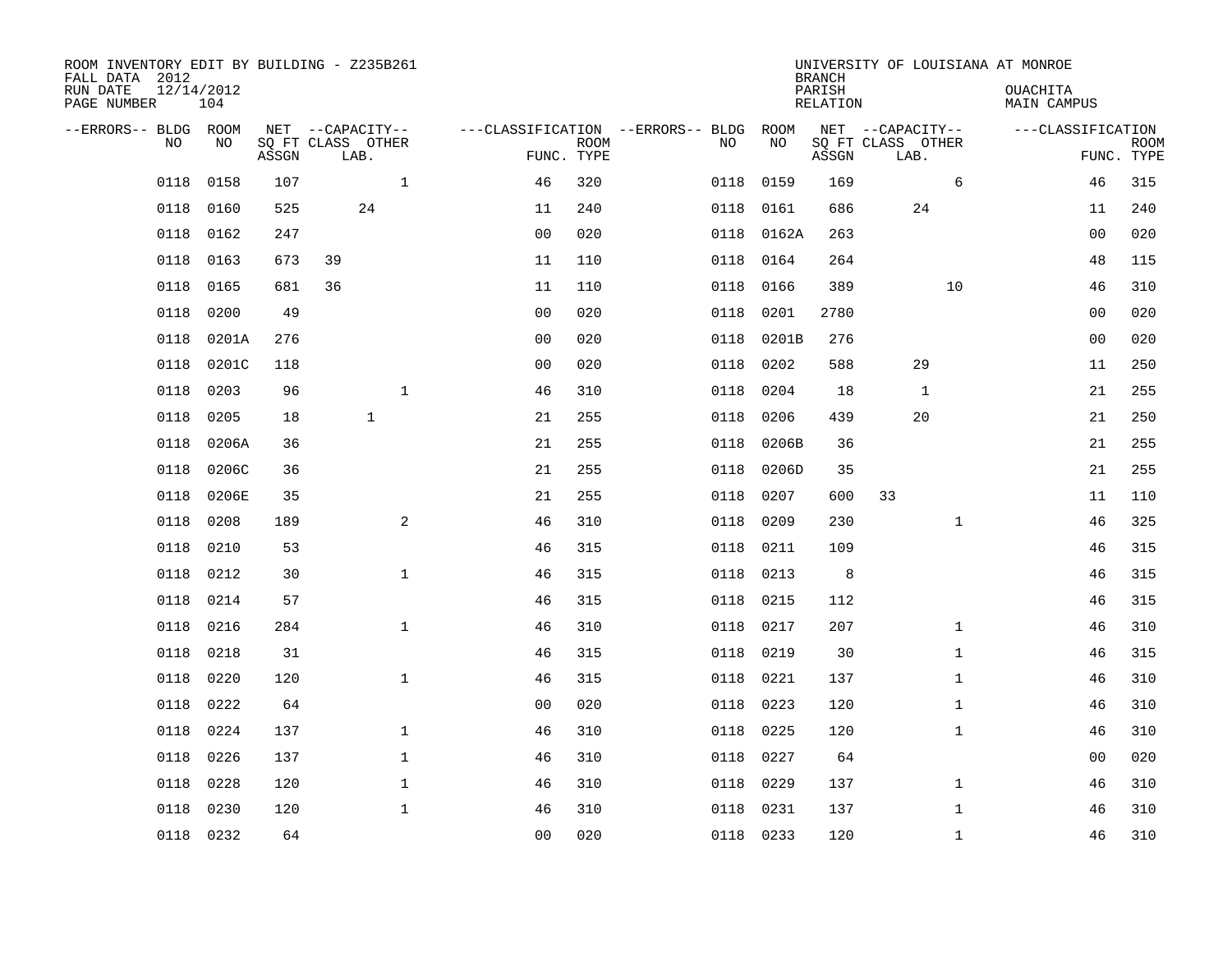| ROOM INVENTORY EDIT BY BUILDING - Z235B261<br>FALL DATA 2012<br>RUN DATE<br>PAGE NUMBER | 12/14/2012<br>105 |       |                                               |                |                           |                                         |            | <b>BRANCH</b><br>PARISH<br><b>RELATION</b> | UNIVERSITY OF LOUISIANA AT MONROE             | OUACHITA<br><b>MAIN CAMPUS</b> |                           |
|-----------------------------------------------------------------------------------------|-------------------|-------|-----------------------------------------------|----------------|---------------------------|-----------------------------------------|------------|--------------------------------------------|-----------------------------------------------|--------------------------------|---------------------------|
| --ERRORS-- BLDG ROOM<br>NO.                                                             | NO                | ASSGN | NET --CAPACITY--<br>SQ FT CLASS OTHER<br>LAB. |                | <b>ROOM</b><br>FUNC. TYPE | ---CLASSIFICATION --ERRORS-- BLDG<br>NO | ROOM<br>NO | ASSGN                                      | NET --CAPACITY--<br>SQ FT CLASS OTHER<br>LAB. | ---CLASSIFICATION              | <b>ROOM</b><br>FUNC. TYPE |
| 0118                                                                                    | 0234              | 137   | $\mathbf{1}$                                  | 46             | 310                       | 0118                                    | 0235       | 120                                        | $\mathbf{1}$                                  | 46                             | 320                       |
| 0118                                                                                    | 0236              | 137   | $\mathbf 1$                                   | 46             | 310                       | 0118                                    | 0237       | 64                                         |                                               | 00                             | 020                       |
| 0118                                                                                    | 0238              | 120   | $\mathbf{1}$                                  | 46             | 310                       | 0118                                    | 0239       | 137                                        | $\mathbf{1}$                                  | 46                             | 310                       |
| 0118                                                                                    | 0240              | 48    |                                               | 0 <sub>0</sub> | 020                       | 0118                                    | 0241       | 114                                        | $\mathbf{1}$                                  | 46                             | 315                       |
| 0118                                                                                    | 0242              | 110   | $\mathbf{1}$                                  | 46             | 310                       | 0118                                    | 0248       | 30                                         | $\mathbf{1}$                                  | 46                             | 315                       |
| 0118                                                                                    | 0249              | 74    |                                               | 46             | 315                       | 0118                                    | 0250       | 308                                        | $\mathbf{1}$                                  | 46                             | 325                       |
| 0118                                                                                    | 0251              | 194   | 8                                             | 46             | 350                       | 0118                                    | 0252       | 77                                         |                                               | 46                             | 315                       |
| 0118                                                                                    | 0253              | 66    |                                               | 46             | 315                       | 0118                                    | 0254       | 116                                        | $\mathbf{1}$                                  | 46                             | 310                       |
| 0118                                                                                    | 0256              | 165   |                                               | 46             | 315                       | 0118                                    | 0257       | 168                                        | $\mathbf{1}$                                  | 46                             | 310                       |
| 0118                                                                                    | 0258              | 392   | 12                                            | 46             | 350                       | 0118                                    | 0259       | 905                                        | 62                                            | 11                             | 110                       |
| 0118                                                                                    | 0260              | 141   | $\mathbf{1}$                                  | 46             | 310                       | 0118                                    | 0261       | 167                                        | $\mathbf{1}$                                  | 46                             | 310                       |
| 0118                                                                                    | 0262              | 273   | $\overline{4}$                                | 46             | 315                       | 0118                                    | 0262A      | 232                                        | 4                                             | 46                             | 310                       |
| 0118                                                                                    | 0262B             | 90    |                                               | 46             | 315                       | 0118                                    | 0263       | 112                                        | 2                                             | 0 <sub>0</sub>                 | 030                       |
| 0118                                                                                    | 0264              | 131   | 3                                             | 0 <sub>0</sub> | 030                       | 0118                                    | 0265       | 474                                        | 21                                            | 11                             | 240                       |
| 0118                                                                                    | 0266              | 80    | $\mathbf{1}$                                  | 11             | 240                       | 0118                                    | 0266A      | 50                                         |                                               | 46                             | 315                       |
| 0118                                                                                    | 0267              | 80    | $\mathbf{1}$                                  | 11             | 240                       | 0118                                    | 0268       | 300                                        | 12                                            | 11                             | 240                       |
| 0118                                                                                    | 0269              | 482   | 26                                            | 11             | 110                       | 0118                                    | 0270       |                                            | 1751 113                                      | 11                             | 110                       |
| 0118                                                                                    | 0274              | 27    |                                               | 0 <sub>0</sub> | 020                       | 0118                                    | 0275       | 96                                         | 3                                             | 0 <sub>0</sub>                 | 030                       |
| 0118                                                                                    | 0276              | 18    |                                               | 0 <sub>0</sub> | 010                       | 0118                                    | 0277       | 27                                         |                                               | 0 <sub>0</sub>                 | 020                       |
| 0118                                                                                    | 0278              | 92    | 3                                             | 00             | 030                       | 0118                                    | 0279       | 371                                        |                                               | 0 <sub>0</sub>                 | 030                       |
| 0118                                                                                    | 0279A             | 96    |                                               | 0 <sub>0</sub> | 030                       | 0118                                    | 0280       | 320                                        | 6                                             | 11                             | 545                       |
| 0118                                                                                    | 0280A             | 240   | 2                                             | 11             | 545                       | 0118                                    | 0281       | 200                                        | 3                                             | 11                             | 540                       |
| 0118                                                                                    | 0281A             | 147   | 3                                             | 11             | 540                       | 0118                                    | 0282       | 114                                        | 4                                             | 11                             | 540                       |
| 0118                                                                                    | 0283              | 114   | $\mathbf 1$                                   | 44             | 545                       | 0118                                    | 0284       | 215                                        | 6                                             | 11                             | 540                       |
| 0118                                                                                    | 0285              | 64    | 3                                             | 11             | 540                       | 0118                                    | 0286       | 64                                         | 2                                             | 11                             | 540                       |
| 0118                                                                                    | 0287              | 32    |                                               | 48             | 545                       |                                         | 0118 0288  | 61                                         | 2                                             | 11                             | 545                       |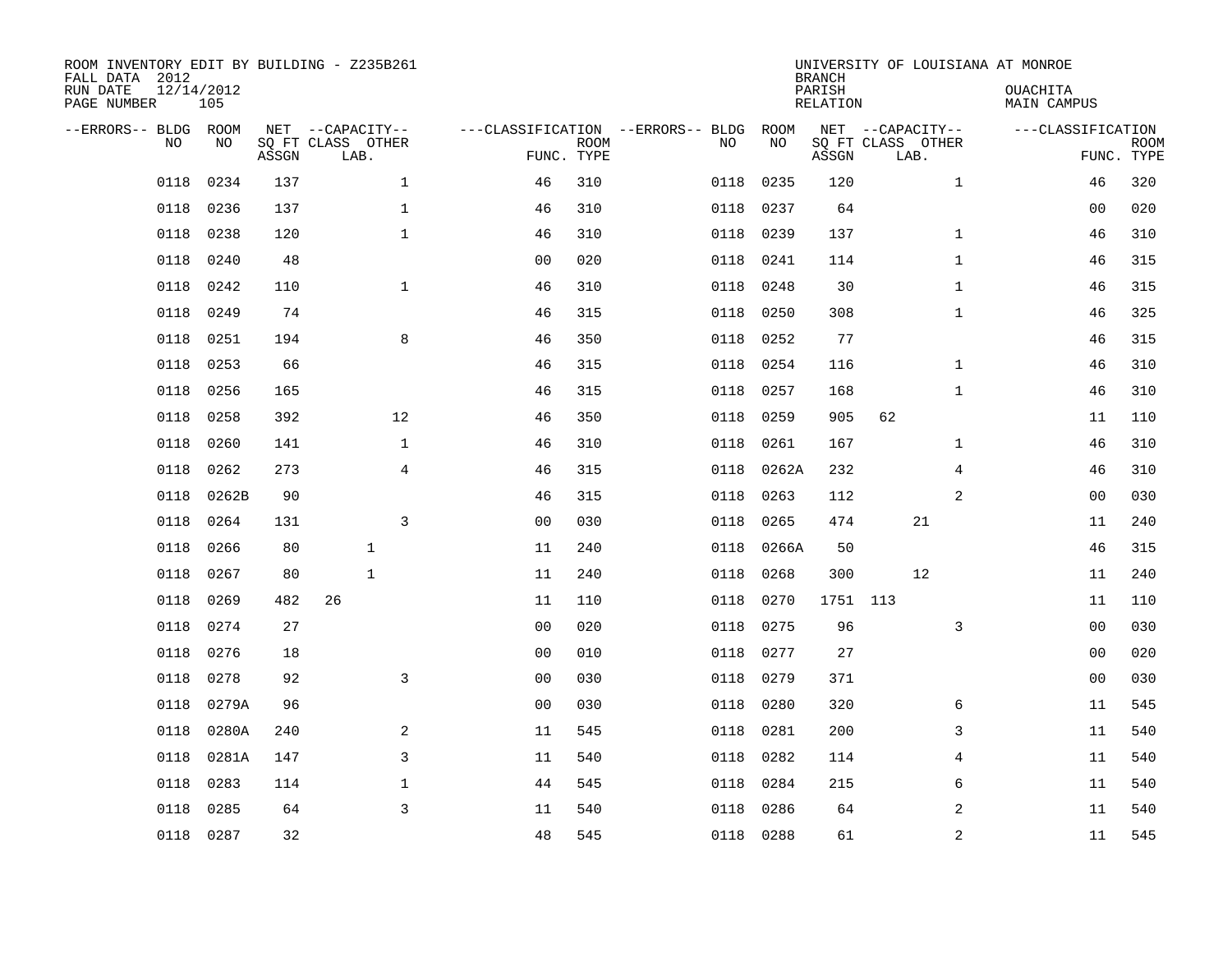| ROOM INVENTORY EDIT BY BUILDING - Z235B261<br>FALL DATA 2012 |                   |       |                           |                |             |                                        |           | <b>BRANCH</b>      | UNIVERSITY OF LOUISIANA AT MONROE |                                |             |
|--------------------------------------------------------------|-------------------|-------|---------------------------|----------------|-------------|----------------------------------------|-----------|--------------------|-----------------------------------|--------------------------------|-------------|
| RUN DATE<br>PAGE NUMBER                                      | 12/14/2012<br>106 |       |                           |                |             |                                        |           | PARISH<br>RELATION |                                   | <b>OUACHITA</b><br>MAIN CAMPUS |             |
| --ERRORS-- BLDG ROOM                                         |                   |       | NET --CAPACITY--          |                |             | ---CLASSIFICATION --ERRORS-- BLDG ROOM |           |                    | NET --CAPACITY--                  | ---CLASSIFICATION              |             |
| NO                                                           | NO                | ASSGN | SQ FT CLASS OTHER<br>LAB. | FUNC. TYPE     | <b>ROOM</b> | NO                                     | NO        | ASSGN              | SQ FT CLASS OTHER<br>LAB.         | FUNC. TYPE                     | <b>ROOM</b> |
| 0118                                                         | 0289              | 72    | $\mathbf{1}$              | 46             | 545         | 0118                                   | 0290      | 70                 |                                   | 48                             | 545         |
| 0118                                                         | 0300              | 49    |                           | 0 <sub>0</sub> | 020         | 0118                                   | 0301      | 2879               |                                   | 00                             | 020         |
| 0118                                                         | 0301A             | 276   |                           | 0 <sub>0</sub> | 020         | 0118                                   | 0301B     | 276                |                                   | 0 <sub>0</sub>                 | 020         |
| 0118                                                         | 0301C             | 140   |                           | 0 <sub>0</sub> | 020         | 0118                                   | 0302      | 688                | 50                                | 11                             | 650         |
| 0118                                                         | 0302A             | 92    |                           | 46             | 320         | 0118                                   | 0302B     | 92                 |                                   | 46                             | 320         |
| 0118                                                         | 0302C             | 144   |                           | 46             | 320         | 0118                                   | 0302D     | 78                 |                                   | 46                             | 320         |
| 0118                                                         | 0302E             | 78    |                           | 46             | 320         | 0118                                   | 0302F     | 78                 |                                   | 46                             | 320         |
| 0118                                                         | 0302G             | 78    |                           | 46             | 320         | 0118                                   | 0303      | 40                 |                                   | 48                             | 320         |
| 0118                                                         | 0304              | 40    |                           | 48             | 320         | 0118                                   | 0305      | 597                | 36                                | 11                             | 110         |
| 0118                                                         | 0306              | 189   | $\mathbf{1}$              | 46             | 310         | 0118                                   | 0307      | 230                | $\mathbf{1}$                      | 46                             | 325         |
| 0118                                                         | 0308              | 53    | $\mathbf{1}$              | 46             | 315         | 0118                                   | 0309      | 109                |                                   | 46                             | 315         |
| 0118                                                         | 0310              | 8     |                           | 46             | 315         | 0118                                   | 0311      | 30                 | $\mathbf{1}$                      | 46                             | 315         |
| 0118                                                         | 0312              | 112   |                           | 46             | 315         | 0118                                   | 0313      | 57                 |                                   | 46                             | 315         |
| 0118                                                         | 0314              | 284   | $\mathbf{1}$              | 46             | 310         | 0118                                   | 0315      | 207                | $\mathbf{1}$                      | 46                             | 310         |
| 0118                                                         | 0316              | 31    |                           | 46             | 315         | 0118                                   | 0317      | 30                 | $\mathbf{1}$                      | 46                             | 315         |
| 0118                                                         | 0318              | 120   | $\mathbf 1$               | 46             | 310         | 0118                                   | 0319      | 137                | $\mathbf{1}$                      | 46                             | 310         |
| 0118                                                         | 0320              | 64    |                           | 0 <sub>0</sub> | 020         |                                        | 0118 0321 | 120                | $\mathbf{1}$                      | 46                             | 310         |
| 0118                                                         | 0322              | 137   | $\mathbf{1}$              | 46             | 310         | 0118                                   | 0323      | 120                | $\mathbf{1}$                      | 46                             | 310         |
| 0118                                                         | 0324              | 137   | $\mathbf{1}$              | 46             | 310         |                                        | 0118 0325 | 64                 |                                   | 0 <sub>0</sub>                 | 020         |
| 0118                                                         | 0326              | 120   | $\mathbf 1$               | 46             | 310         | 0118                                   | 0327      | 137                | $\mathbf{1}$                      | 46                             | 310         |
| 0118                                                         | 0328              | 120   | $\mathbf{1}$              | 46             | 310         |                                        | 0118 0329 | 137                | $\mathbf{1}$                      | 46                             | 310         |
| 0118                                                         | 0330              | 64    |                           | 0 <sub>0</sub> | 020         | 0118                                   | 0331      | 120                | $\mathbf{1}$                      | 11                             | 310         |
| 0118                                                         | 0332              | 137   | $\mathbf{1}$              | 46             | 310         |                                        | 0118 0333 | 309                | 8                                 | 46                             | 350         |
| 0118                                                         | 0334              | 95    | $\mathbf{1}$              | 46             | 310         | 0118                                   | 0334A     | 95                 | $\mathbf{1}$                      | 21                             | 310         |
| 0118                                                         | 0335              | 95    | $\mathbf{1}$              | 21             | 310         | 0118                                   | 0336      | 82                 |                                   | 0 <sub>0</sub>                 | 020         |
|                                                              | 0118 0337         | 95    | $\mathbf{1}$              | 21             | 310         |                                        | 0118 0338 | 95                 | $\mathbf{1}$                      | 21                             | 310         |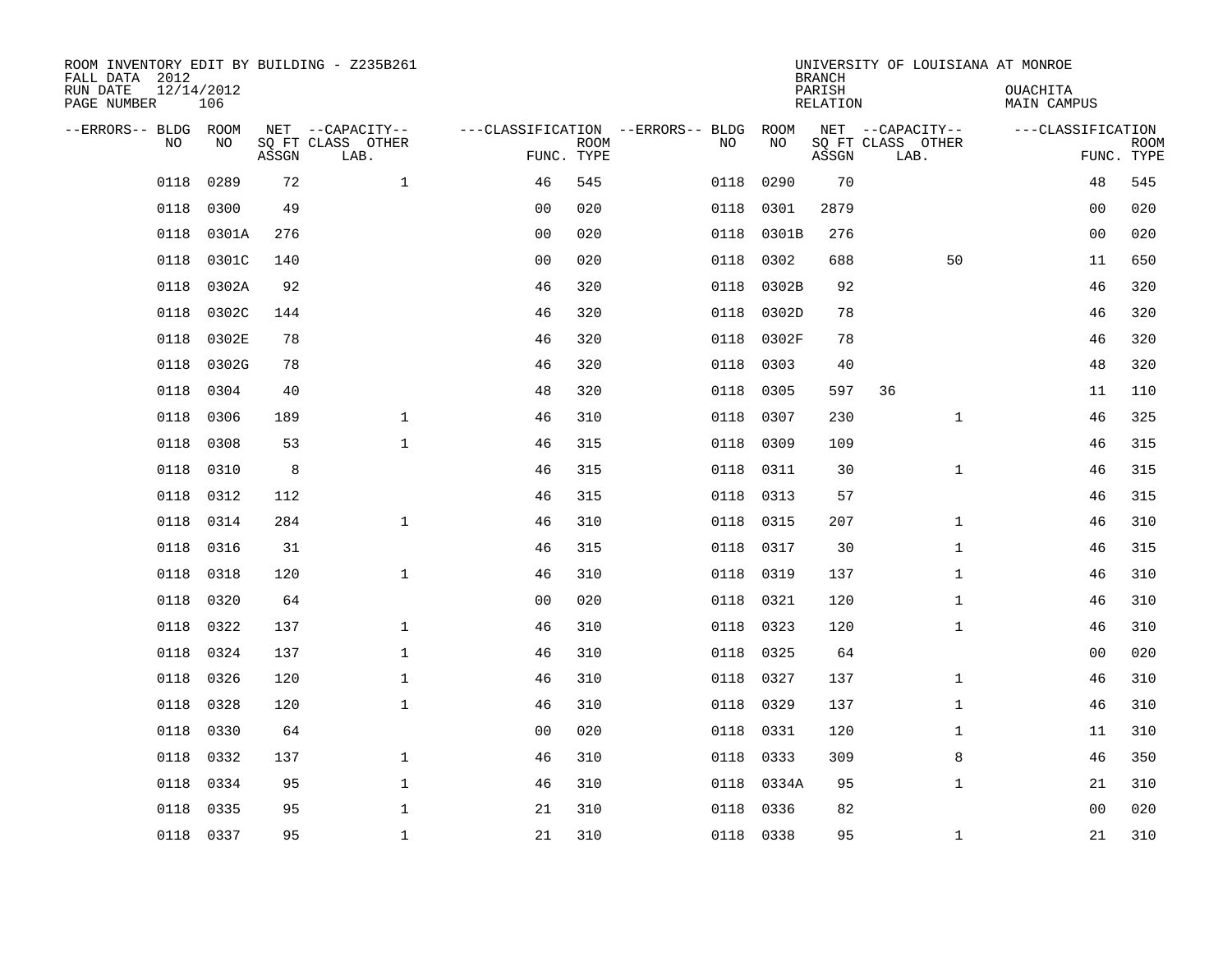| ROOM INVENTORY EDIT BY BUILDING - Z235B261<br>FALL DATA 2012<br>RUN DATE<br>PAGE NUMBER | 12/14/2012<br>107 |       |                                               |                |                |                           |                                   |      |            | <b>BRANCH</b><br>PARISH<br><b>RELATION</b> |                                               |                | UNIVERSITY OF LOUISIANA AT MONROE<br>OUACHITA<br><b>MAIN CAMPUS</b> |                           |
|-----------------------------------------------------------------------------------------|-------------------|-------|-----------------------------------------------|----------------|----------------|---------------------------|-----------------------------------|------|------------|--------------------------------------------|-----------------------------------------------|----------------|---------------------------------------------------------------------|---------------------------|
| --ERRORS-- BLDG ROOM<br>NO                                                              | NO                | ASSGN | NET --CAPACITY--<br>SQ FT CLASS OTHER<br>LAB. |                |                | <b>ROOM</b><br>FUNC. TYPE | ---CLASSIFICATION --ERRORS-- BLDG | NO   | ROOM<br>NO | ASSGN                                      | NET --CAPACITY--<br>SQ FT CLASS OTHER<br>LAB. |                | ---CLASSIFICATION                                                   | <b>ROOM</b><br>FUNC. TYPE |
| 0118                                                                                    | 0339              | 95    |                                               | $\mathbf{1}$   | 46             | 310                       |                                   | 0118 | 0340       | 801                                        | 53                                            |                | 11                                                                  | 110                       |
| 0118                                                                                    | 0340A             | 74    |                                               |                | 48             | 315                       |                                   | 0118 | 0340B      | 74                                         |                                               |                | 48                                                                  | 115                       |
| 0118                                                                                    | 0340C             | 74    |                                               |                | 48             | 115                       |                                   | 0118 | 0341       | 232                                        |                                               | $\mathbf{1}$   | 22                                                                  | 315                       |
| 0118                                                                                    | 0341A             | 48    |                                               |                | 46             | 315                       |                                   | 0118 | 0342       | 84                                         |                                               | $\mathbf{1}$   | 22                                                                  | 315                       |
| 0118                                                                                    | 0343              | 190   |                                               |                | 46             | 315                       |                                   | 0118 | 0344       | 42                                         |                                               |                | 46                                                                  | 315                       |
| 0118                                                                                    | 0345              | 154   |                                               |                | 46             | 315                       |                                   | 0118 | 0346       | 139                                        |                                               | $\mathbf{1}$   | 22                                                                  | 315                       |
| 0118                                                                                    | 0347              | 102   |                                               | $\mathbf{1}$   | 22             | 315                       |                                   | 0118 | 0348       | 162                                        |                                               | $\mathbf{1}$   | 21                                                                  | 315                       |
| 0118                                                                                    | 0349              | 162   |                                               | $\mathbf{1}$   | 21             | 315                       |                                   | 0118 | 0350       | 162                                        |                                               | $\mathbf{1}$   | 21                                                                  | 315                       |
| 0118                                                                                    | 0351              | 104   |                                               | $\mathbf{1}$   | 21             | 315                       |                                   | 0118 | 0352       | 104                                        |                                               | $\mathbf{1}$   | 21                                                                  | 315                       |
| 0118                                                                                    | 0353              | 104   |                                               | $\mathbf{1}$   | 21             | 315                       |                                   | 0118 | 0354       | 154                                        |                                               | $\mathbf{1}$   | 46                                                                  | 315                       |
| 0118                                                                                    | 0355              | 48    |                                               |                | 0 <sub>0</sub> | 010                       |                                   | 0118 | 0356       | 568                                        | 16                                            |                | 11                                                                  | 110                       |
| 0118                                                                                    | 0357              | 83    |                                               |                | 0 <sub>0</sub> | 020                       |                                   | 0118 | 0357A      | 83                                         |                                               | $\overline{4}$ | 21                                                                  | 310                       |
| 0118                                                                                    | 0357B             | 83    | 4                                             |                | 21             | 250                       |                                   | 0118 | 0357C      | 83                                         | 3                                             |                | 21                                                                  | 250                       |
| 0118                                                                                    | 0357D             | 83    | $\mathbf{1}$                                  |                | 21             | 250                       |                                   | 0118 | 0357E      | 83                                         | $\overline{a}$                                |                | 21                                                                  | 250                       |
| 0118                                                                                    | 0357F             | 83    | 2                                             |                | 21             | 250                       |                                   | 0118 | 0357G      | 83                                         | 2                                             |                | 21                                                                  | 250                       |
| 0118                                                                                    | 0358              | 156   |                                               |                | 0 <sub>0</sub> | 020                       |                                   | 0118 | 0359       | 344                                        | 8                                             |                | 21                                                                  | 250                       |
| 0118                                                                                    | 0360              | 64    |                                               |                | 21             | 255                       |                                   | 0118 | 0361       | 96                                         |                                               | $\mathbf{1}$   | 46                                                                  | 310                       |
| 0118                                                                                    | 0362              | 112   |                                               | $\mathbf{1}$   | 46             | 310                       |                                   | 0118 | 0363       | 112                                        |                                               | $\mathbf{1}$   | 46                                                                  | 310                       |
| 0118                                                                                    | 0364              | 96    |                                               | $\mathbf{1}$   | 46             | 320                       |                                   | 0118 | 0365       | 55                                         |                                               |                | 0 <sub>0</sub>                                                      | 020                       |
| 0118                                                                                    | 0366              | 746   | 57                                            |                | 11             | 110                       |                                   | 0118 | 0367       | 132                                        |                                               | $\mathbf{1}$   | 46                                                                  | 310                       |
| 0118                                                                                    | 0368              | 184   |                                               | $\mathbf 1$    | 46             | 310                       |                                   | 0118 | 0369       | 144                                        |                                               | $\mathbf{1}$   | 46                                                                  | 310                       |
| 0118                                                                                    | 0370              | 168   |                                               | $\mathbf 1$    | 46             | 310                       |                                   | 0118 | 0371       | 252                                        |                                               |                | 46                                                                  | 315                       |
| 0118                                                                                    | 0372              | 111   |                                               | 2              | 46             | 310                       |                                   | 0118 | 0373       | 37                                         |                                               |                | 48                                                                  | 315                       |
| 0118                                                                                    | 0374              | 37    |                                               |                | 48             | 315                       |                                   | 0118 | 0375       | 558                                        | 32                                            |                | 11                                                                  | 240                       |
| 0118                                                                                    | 0375A             | 75    |                                               | $\overline{4}$ | 11             | 320                       |                                   | 0118 | 0375B      | 78                                         |                                               | 4              | 11                                                                  | 310                       |
|                                                                                         | 0118 0375C        | 78    | 4                                             |                | 11             | 250                       |                                   |      | 0118 0375D | 75                                         |                                               | 4              | 11                                                                  | 320                       |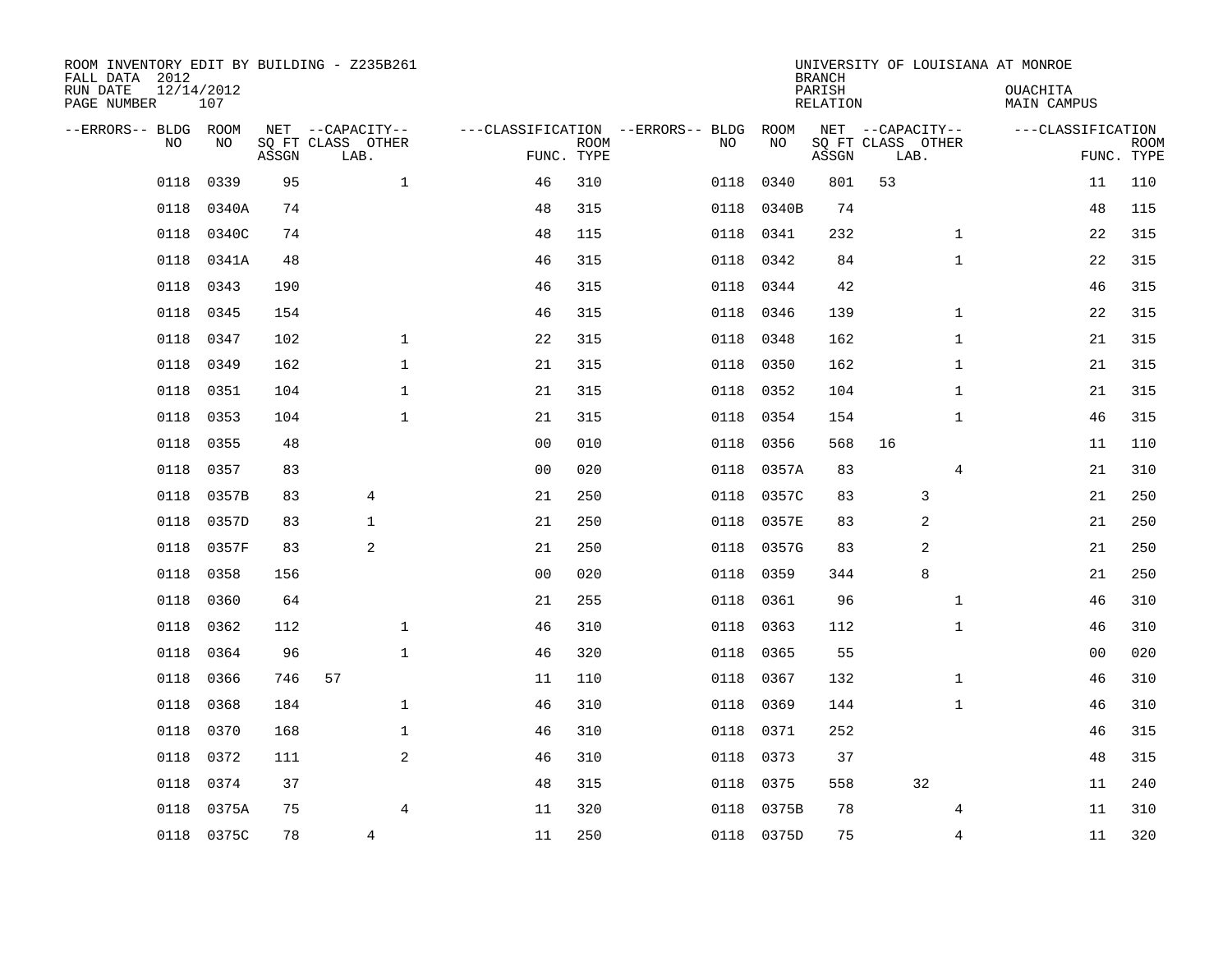| FALL DATA 2012          |      |                   |       | ROOM INVENTORY EDIT BY BUILDING - Z235B261 |                                        |             |           |       | <b>BRANCH</b>                                                                     | UNIVERSITY OF LOUISIANA AT MONROE                                         |                                |                           |
|-------------------------|------|-------------------|-------|--------------------------------------------|----------------------------------------|-------------|-----------|-------|-----------------------------------------------------------------------------------|---------------------------------------------------------------------------|--------------------------------|---------------------------|
| RUN DATE<br>PAGE NUMBER |      | 12/14/2012<br>108 |       |                                            |                                        |             |           |       | PARISH<br><b>RELATION</b>                                                         |                                                                           | OUACHITA<br>MAIN CAMPUS        |                           |
| --ERRORS-- BLDG ROOM    |      |                   |       | NET --CAPACITY--                           | ---CLASSIFICATION --ERRORS-- BLDG ROOM |             |           |       |                                                                                   | NET --CAPACITY--                                                          | ---CLASSIFICATION              |                           |
|                         | NO   | NO                | ASSGN | SQ FT CLASS OTHER<br>LAB.                  | FUNC. TYPE                             | <b>ROOM</b> | NO.       | NO    | ASSGN                                                                             | SQ FT CLASS OTHER<br>LAB.                                                 |                                | <b>ROOM</b><br>FUNC. TYPE |
|                         | 0118 | 0375E             | 78    | $\mathbf{1}$                               | 46                                     | 320         | 0118      | 0375F | 75                                                                                | $\mathbf{1}$                                                              | 46                             | 320                       |
|                         | 0118 | 0375G             | 80    | $\mathbf{1}$                               | 46                                     | 320         | 0118      | 0375H | 80                                                                                | $\mathbf{1}$                                                              | 46                             | 320                       |
|                         | 0118 | 0376              | 62    |                                            | 0 <sub>0</sub>                         | 020         | 0118 0377 |       | 126                                                                               |                                                                           | 00                             | 020                       |
|                         | 0118 | 0377A             | 9     |                                            | 0 <sub>0</sub>                         | 020         | 0118      | 0378  | 219                                                                               | $\mathbf{1}$                                                              | 21                             | 250                       |
|                         | 0118 | 0379              | 27    |                                            | 0 <sub>0</sub>                         | 020         | 0118      | 0380  | 76                                                                                | 3                                                                         | 00                             | 030                       |
|                         | 0118 | 0381              | 18    |                                            | 0 <sub>0</sub>                         | 010         | 0118      | 0382  | 27                                                                                |                                                                           | 0 <sub>0</sub>                 | 020                       |
|                         | 0118 | 0383              | 93    | 3                                          | 0 <sub>0</sub>                         | 030         | 0118 0384 |       | 383                                                                               |                                                                           | 00                             | 030                       |
|                         |      | 0118 0384A        | 96    |                                            | 0 <sub>0</sub>                         | 030         |           |       | TOTAL NUMBER CLASSROOMS<br>TOTAL NUMBER LABS 210<br>TOTAL NUMBER SPECIAL LABS 220 | TOTAL NET ASSIGN SO. FT. IN ROOM FILE<br>TOTAL NUMBER COMPUTER CLASSROOMS | 41,610<br>12<br>$\overline{a}$ |                           |
|                         | 0119 | 0100              | 6241  | 261                                        | 11                                     | 220         | 0119 0101 |       | 588                                                                               | $\overline{4}$                                                            | 48                             | 225                       |
|                         | 0119 | 0101A             | 290   | $\mathbf{1}$                               | 46                                     | 325         | 0119      | 0101B | 240                                                                               | $\mathbf{1}$                                                              | 46                             | 320                       |
|                         | 0119 | 0101C             | 240   | $\mathbf{1}$                               | 46                                     | 310         | 0119      | 0102  | 280                                                                               | 2                                                                         | 11                             | 220                       |
|                         | 0119 | 0103              | 280   | 2                                          | 11                                     | 220         | 0119      | 0104  | 280                                                                               | $\mathbf{1}$                                                              | 46                             | 310                       |
|                         | 0119 | 0105              | 185   | $\mathbf{1}$                               | 46                                     | 225         | 0119      | 0106  | 667                                                                               |                                                                           | 48                             | 225                       |
|                         | 0119 | 0107              | 457   |                                            | 48                                     | 225         | 0119      | 0108  | 59                                                                                | $\mathbf{1}$                                                              | 11                             | 220                       |
|                         | 0119 | 0109              | 62    | $\mathbf{1}$                               | 11                                     | 220         | 0119      | 0110  | 62                                                                                | $\mathbf{1}$                                                              | 11                             | 220                       |
|                         | 0119 | 0111              | 62    | $\mathbf 1$                                | 11                                     | 220         | 0119      | 0112  | 62                                                                                | 1                                                                         | 11                             | 220                       |
|                         | 0119 | 0113              | 59    | $\mathbf{1}$                               | 11                                     | 220         | 0119      | 0114  | 104                                                                               | 1                                                                         | 11                             | 220                       |
|                         | 0119 | 0115              | 64    | $\mathbf 1$                                | 11                                     | 220         | 0119 0116 |       | 60                                                                                | $\mathbf{1}$                                                              | 11                             | 220                       |
|                         | 0119 | 0117              | 64    | $\mathbf{1}$                               | 11                                     | 220         | 0119      | 0118  | 60                                                                                | $\mathbf 1$                                                               | 11                             | 225                       |
|                         | 0119 | 0119              | 104   | $\mathbf{1}$                               | 11                                     | 220         | 0119      | 0120  | 195                                                                               |                                                                           | 0 <sub>0</sub>                 | 020                       |
|                         | 0119 | 0121              | 537   | 10                                         | 52                                     | 660         | 0119      | 0122  | 800                                                                               |                                                                           | 00                             | 020                       |
|                         | 0119 | 0123              | 25    |                                            | 0 <sub>0</sub>                         | 010         | 0119      | 0124  | 470                                                                               | 3                                                                         | 0 <sub>0</sub>                 | 030                       |
|                         |      | 0119 0125         | 374   | 3                                          | 0 <sub>0</sub>                         | 030         | 0119 0126 |       | 583                                                                               |                                                                           | 0 <sub>0</sub>                 | 030                       |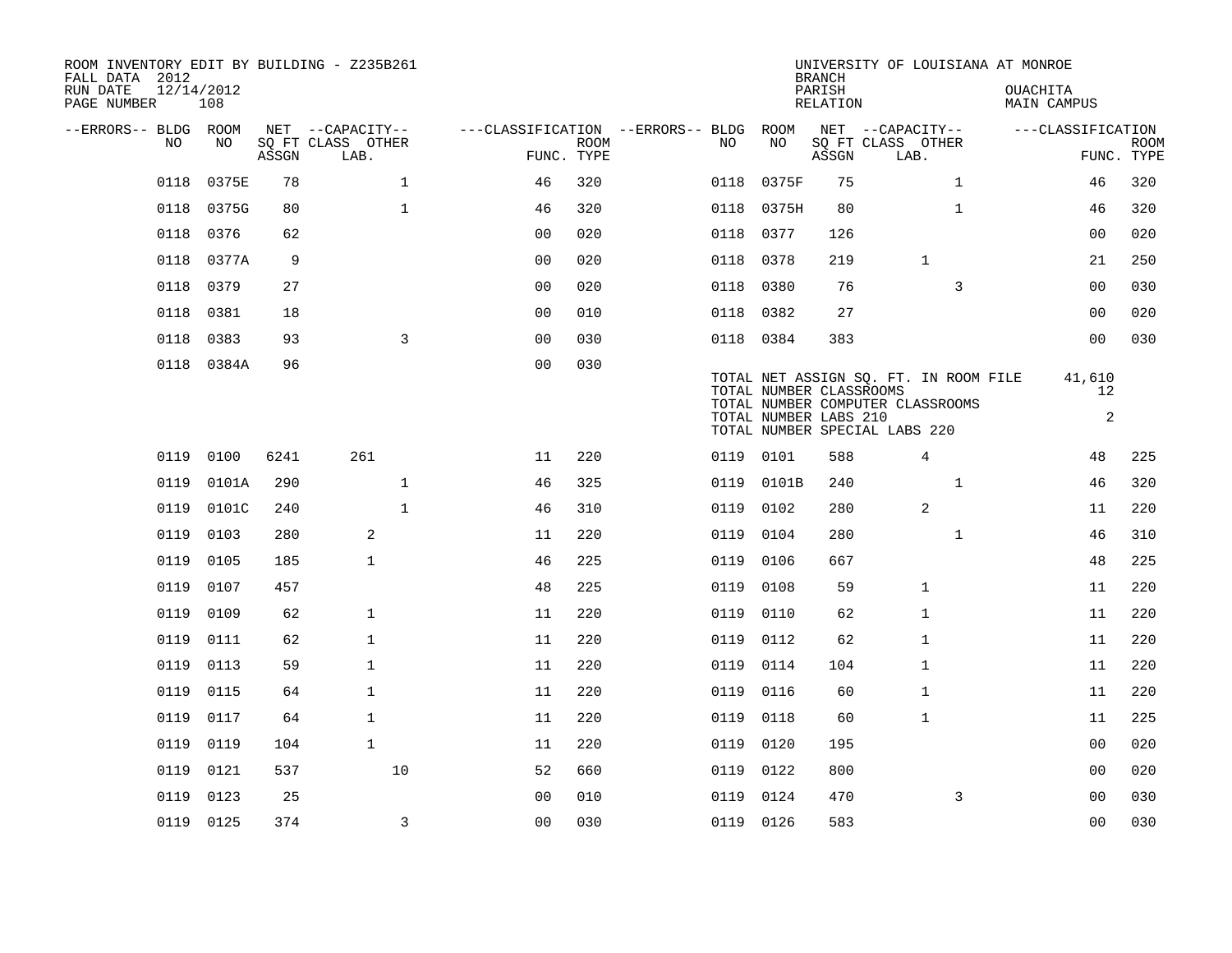| ROOM INVENTORY EDIT BY BUILDING - Z235B261<br>FALL DATA 2012 |                   |           |                           |                                        |            |                        |                                                               | <b>BRANCH</b>      | UNIVERSITY OF LOUISIANA AT MONROE                                                                          |                                |                           |
|--------------------------------------------------------------|-------------------|-----------|---------------------------|----------------------------------------|------------|------------------------|---------------------------------------------------------------|--------------------|------------------------------------------------------------------------------------------------------------|--------------------------------|---------------------------|
| RUN DATE<br>PAGE NUMBER                                      | 12/14/2012<br>109 |           |                           |                                        |            |                        |                                                               | PARISH<br>RELATION |                                                                                                            | <b>OUACHITA</b><br>MAIN CAMPUS |                           |
| --ERRORS-- BLDG ROOM                                         | NO.               |           | NET --CAPACITY--          | ---CLASSIFICATION --ERRORS-- BLDG ROOM |            |                        | NO                                                            |                    | NET --CAPACITY--                                                                                           | ---CLASSIFICATION              |                           |
| NO.                                                          |                   | ASSGN     | SO FT CLASS OTHER<br>LAB. | FUNC. TYPE                             | ROOM       | NO.                    |                                                               | ASSGN              | SQ FT CLASS OTHER<br>LAB.                                                                                  |                                | <b>ROOM</b><br>FUNC. TYPE |
| 0119                                                         | 0127              | 588       |                           | 0 <sup>0</sup>                         | 030        | 0119 0128              |                                                               | 395                |                                                                                                            | 00                             | 020                       |
|                                                              | 0119 0129         | 215       |                           | 0 <sub>0</sub>                         | 020        |                        | 0119 0130<br>TOTAL NUMBER CLASSROOMS<br>TOTAL NUMBER LABS 210 | 360                | TOTAL NET ASSIGN SQ. FT. IN ROOM FILE<br>TOTAL NUMBER COMPUTER CLASSROOMS<br>TOTAL NUMBER SPECIAL LABS 220 | 48<br>11,467<br>14             | 215                       |
|                                                              |                   |           |                           |                                        |            |                        |                                                               |                    |                                                                                                            |                                |                           |
|                                                              | 0120 0100<br>0102 | 3174      | 800                       | 93                                     | 523        | 0120 0101              |                                                               | 87                 | 2<br>5                                                                                                     | 00<br>52                       | 030<br>525                |
| 0120<br>0120                                                 | 0104              | 139<br>35 | 3<br>$\mathbf{1}$         | 52<br>52                               | 525<br>525 | 0120 0103<br>0120 0105 |                                                               | 210<br>25          |                                                                                                            | 0 <sub>0</sub>                 | 020                       |
| 0120                                                         | 0106              | 216       |                           | 00                                     | 030        | 0120 0108              |                                                               | 28                 | $\mathbf{1}$                                                                                               | 52                             | 525                       |
| 0120                                                         | 0109              | 14        | $\mathbf{1}$              | 52                                     | 525        | 0120 0110              |                                                               | 140                | $\mathbf{1}$                                                                                               | 46                             | 310                       |
| 0120                                                         | 0111              | 140       | $\mathbf 1$               | 46                                     | 310        | 0120 0112              |                                                               | 140                |                                                                                                            | 52                             | 525                       |
| 0120                                                         | 0113              | 140       | $\mathbf{1}$              | 46                                     | 310        | 0120 0114              |                                                               | 28                 | $\mathbf{1}$                                                                                               | 52                             | 525                       |
|                                                              | 0120 0115         | 14        | $\mathbf{1}$              | 52                                     | 525        | 0120 0116              |                                                               | 20                 |                                                                                                            | 0 <sub>0</sub>                 | 020                       |
|                                                              | 0120 0117         | 210       | 5                         | 52                                     | 525        | 0120 0118              |                                                               | 67                 | $\overline{2}$                                                                                             | 52                             | 525                       |
|                                                              | 0120 0119         | 28        | $\mathbf{1}$              | 52                                     | 525        | 0120 0120              |                                                               | 30                 | $\overline{2}$                                                                                             | 52                             | 525                       |
|                                                              | 0120 0121         | 89        | 3                         | 0 <sub>0</sub>                         | 030        |                        | TOTAL NUMBER CLASSROOMS<br>TOTAL NUMBER LABS 210              |                    | TOTAL NET ASSIGN SQ. FT. IN ROOM FILE<br>TOTAL NUMBER COMPUTER CLASSROOMS<br>TOTAL NUMBER SPECIAL LABS 220 | 4,537                          |                           |
|                                                              | 0121 0101         | 948       |                           | 0 <sub>0</sub>                         | 020        | 0121 0102              |                                                               | 886                | 20                                                                                                         | 52                             | 525                       |
|                                                              | 0121 0103         | 105       | 9                         | 52                                     | 525        | 0121 0104              |                                                               | 58                 | 4                                                                                                          | 0 <sub>0</sub>                 | 030                       |
|                                                              | 0121 0105         | 63        |                           | 0 <sub>0</sub>                         | 030        | 0121 0106              |                                                               | 56                 | 2                                                                                                          | 0 <sub>0</sub>                 | 030                       |
|                                                              | 0121 0107         | 91        | 4                         | 52                                     | 525        | 0121 0108              |                                                               | 914                | 20                                                                                                         | 52                             | 525                       |
|                                                              | 0121 0109         | 256       | $\overline{4}$            | 52                                     | 314        | 0121 0110              |                                                               | 120                | $\mathbf{1}$                                                                                               | 52                             | 310                       |
|                                                              | 0121 0111         | 45        |                           | 0 <sub>0</sub>                         | 030        | 0121 0112              |                                                               | 64                 |                                                                                                            | 00                             | 010                       |
|                                                              | 0121 0113         | 48        |                           | 0 <sub>0</sub>                         | 030        | 0121 0114              |                                                               | 40                 | $\mathbf{1}$                                                                                               | 51                             | 315                       |
|                                                              | 0121 0115         | 1953      |                           | 0 <sub>0</sub>                         | 030        | 0121 0116              |                                                               | 184                | 3                                                                                                          | 52                             | 325                       |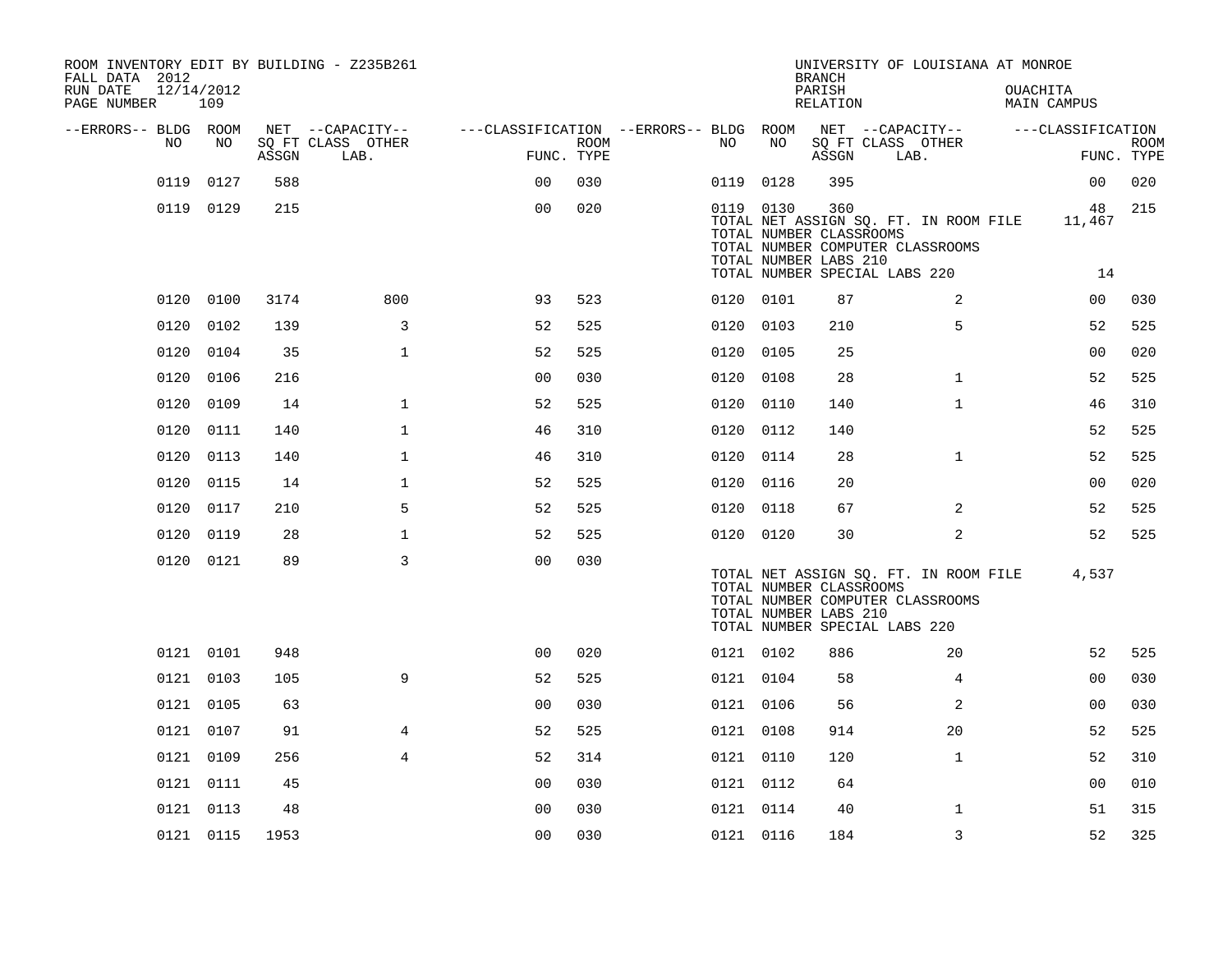| FALL DATA 2012          |            |                 |       | ROOM INVENTORY EDIT BY BUILDING - Z235B261    |                                                      |             |           |                                                  | <b>BRANCH</b>      | UNIVERSITY OF LOUISIANA AT MONROE                                                                          |                         |                           |
|-------------------------|------------|-----------------|-------|-----------------------------------------------|------------------------------------------------------|-------------|-----------|--------------------------------------------------|--------------------|------------------------------------------------------------------------------------------------------------|-------------------------|---------------------------|
| RUN DATE<br>PAGE NUMBER | 12/14/2012 | 110             |       |                                               |                                                      |             |           |                                                  | PARISH<br>RELATION |                                                                                                            | OUACHITA<br>MAIN CAMPUS |                           |
| --ERRORS-- BLDG ROOM    | NO.        | NO              | ASSGN | NET --CAPACITY--<br>SQ FT CLASS OTHER<br>LAB. | ---CLASSIFICATION --ERRORS-- BLDG ROOM<br>FUNC. TYPE | <b>ROOM</b> | NO .      | NO                                               | ASSGN              | NET --CAPACITY--<br>SQ FT CLASS OTHER<br>LAB.                                                              | ---CLASSIFICATION       | <b>ROOM</b><br>FUNC. TYPE |
|                         |            | 0121 0117 26460 |       | 652                                           | 52                                                   | 520         | 0121 0118 |                                                  | 225                | 12                                                                                                         | 52                      | 314                       |
|                         | 0121 0119  |                 | 146   | 5                                             | 51                                                   | 314         |           | 0121 0119A                                       | 9                  |                                                                                                            | 51                      | 315                       |
|                         |            | 0121 0119B      | 13    |                                               | 51                                                   | 315         | 0121 0120 |                                                  | 280                |                                                                                                            | 52                      | 525                       |
|                         |            | 0121 0121       | 1408  |                                               | 0 <sub>0</sub>                                       | 030         |           | TOTAL NUMBER CLASSROOMS<br>TOTAL NUMBER LABS 210 |                    | TOTAL NET ASSIGN SQ. FT. IN ROOM FILE<br>TOTAL NUMBER COMPUTER CLASSROOMS<br>TOTAL NUMBER SPECIAL LABS 220 | 29,729                  |                           |
|                         |            | 0122 0100       | 1150  |                                               | 0 <sub>0</sub>                                       | 020         |           | 0122 0100A                                       | 48                 |                                                                                                            | 0 <sub>0</sub>          | 020                       |
|                         |            | 0122 0100E      | 140   |                                               | 0 <sub>0</sub>                                       | 020         | 0122 0101 |                                                  | 1100               |                                                                                                            | 0 <sub>0</sub>          | 030                       |
|                         |            | 0122 0102       | 9015  | 60                                            | 52                                                   | 520         |           | 0122 0102A                                       | 136                | $\mathbf{1}$                                                                                               | 46                      | 315                       |
|                         |            | 0122 0102B      | 223   | 3                                             | 52                                                   | 310         | 0122 0103 |                                                  | 88                 |                                                                                                            | 46                      | 315                       |
|                         |            | 0122 0103A      | 96    | 2                                             | 52                                                   | 525         | 0122 0104 |                                                  | 94                 |                                                                                                            | 46                      | 315                       |
|                         |            | 0122 0104A      | 152   | $\mathbf 1$                                   | 46                                                   | 325         | 0122 0105 |                                                  | 34                 |                                                                                                            | 52                      | 525                       |
|                         | 0122       | 0105A           | 194   | 8                                             | 46                                                   | 350         | 0122 0106 |                                                  | 60                 |                                                                                                            | 52                      | 525                       |
|                         |            | 0122 0106A      | 352   | $\mathbf 1$                                   | 46                                                   | 325         | 0122 0107 |                                                  | 60                 |                                                                                                            | 52                      | 525                       |
|                         |            | 0122 0107A      | 30    | $\mathbf 1$                                   | 46                                                   | 315         | 0122 0108 |                                                  | 83                 |                                                                                                            | 52                      | 525                       |
|                         |            | 0122 0108A      | 9     |                                               | 46                                                   | 315         | 0122 0109 |                                                  | 2426               | 105                                                                                                        | 52                      | 525                       |
|                         |            | 0122 0109A      | 90    |                                               | 46                                                   | 315         | 0122 0110 |                                                  | 305                | 16                                                                                                         | 52                      | 525                       |
|                         |            | 0122 0111       | 99    | 8                                             | 52                                                   | 525         |           | 0122 0111A                                       | 30                 |                                                                                                            | 46                      | 315                       |
|                         | 0122 0112  |                 | 239   | 8                                             | 52                                                   | 525         |           | 0122 0112A                                       | 221                | 3                                                                                                          | 46                      | 310                       |
|                         | 0122 0113  |                 | 94    | 2                                             | 52                                                   | 525         |           | 0122 0113A                                       | 195                | 3                                                                                                          | 46                      | 310                       |
|                         | 0122 0114  |                 | 1341  | 8                                             | 52                                                   | 525         |           | 0122 0114A                                       | 106                | $\mathbf{1}$                                                                                               | 46                      | 310                       |
|                         | 0122 0115  |                 | 2798  |                                               | 0 <sub>0</sub>                                       | 020         |           | 0122 0115A                                       | 25                 |                                                                                                            | 52                      | 525                       |
|                         |            | 0122 0115B      | 25    |                                               | 52                                                   | 525         |           | 0122 0115C                                       | 25                 |                                                                                                            | 52                      | 525                       |
|                         |            | 0122 0115D      | 25    |                                               | 52                                                   | 525         |           | 0122 0115M                                       | 55                 | 2                                                                                                          | 31                      | 685                       |
|                         |            | 0122 0115W      | 65    | 2                                             | 31                                                   | 685         | 0122 0116 |                                                  | 111                |                                                                                                            | 0 <sub>0</sub>          | 020                       |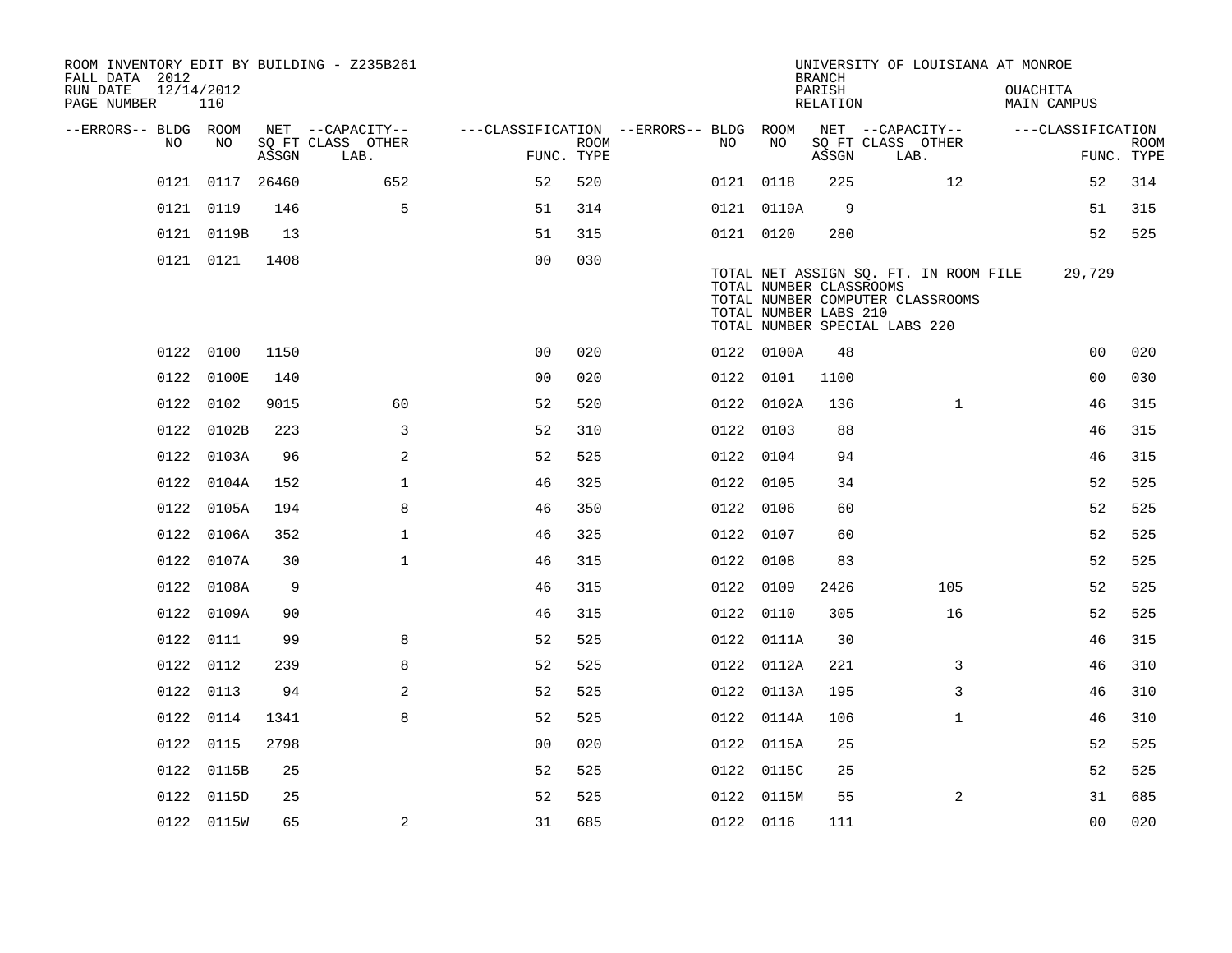| ROOM INVENTORY EDIT BY BUILDING - Z235B261<br>FALL DATA 2012<br>RUN DATE<br>PAGE NUMBER | 12/14/2012<br>111 |          |                                               |                                                      |             |           |            | <b>BRANCH</b><br>PARISH<br><b>RELATION</b> | UNIVERSITY OF LOUISIANA AT MONROE             | OUACHITA<br><b>MAIN CAMPUS</b> |                           |
|-----------------------------------------------------------------------------------------|-------------------|----------|-----------------------------------------------|------------------------------------------------------|-------------|-----------|------------|--------------------------------------------|-----------------------------------------------|--------------------------------|---------------------------|
| --ERRORS-- BLDG ROOM<br>NO                                                              | NO                | ASSGN    | NET --CAPACITY--<br>SQ FT CLASS OTHER<br>LAB. | ---CLASSIFICATION --ERRORS-- BLDG ROOM<br>FUNC. TYPE | <b>ROOM</b> | NO        | NO         | ASSGN                                      | NET --CAPACITY--<br>SQ FT CLASS OTHER<br>LAB. | ---CLASSIFICATION              | <b>ROOM</b><br>FUNC. TYPE |
| 0122                                                                                    | 0116A             | 275      | 6                                             | 31                                                   | 685         | 0122 0117 |            | 25                                         | 2                                             | 52                             | 525                       |
| 0122                                                                                    | 0117A             | 499      |                                               | 0 <sub>0</sub>                                       | 020         | 0122 0118 |            | 212                                        | 5                                             | 52                             | 525                       |
| 0122                                                                                    | 0118A             | 308      |                                               | 0 <sub>0</sub>                                       | 020         | 0122 0119 |            | 499                                        | 6                                             | 52                             | 525                       |
| 0122                                                                                    | 0119A             | 262      | $\mathbf{1}$                                  | 46                                                   | 310         |           | 0122 0119L | 53                                         |                                               | 52                             | 525                       |
| 0122                                                                                    | 0120              | 78       |                                               | 52                                                   | 525         | 0122 0121 |            | 191                                        | 3                                             | 52                             | 525                       |
| 0122                                                                                    | 0121A             | 132      | 3                                             | 0 <sub>0</sub>                                       | 030         | 0122 0122 |            | 555                                        | 16                                            | 52                             | 525                       |
| 0122                                                                                    | 0122A             | 111      | $\mathbf{1}$                                  | 46                                                   | 310         | 0122 0123 |            | 118                                        | $\mathbf{1}$                                  | 46                             | 310                       |
| 0122                                                                                    | 0123A             | 108      | $\mathbf 1$                                   | 46                                                   | 310         | 0122 0124 |            | 127                                        |                                               | 52                             | 525                       |
| 0122                                                                                    | 0124A             | 99       | $\mathbf{1}$                                  | 46                                                   | 310         | 0122 0125 |            | 183                                        |                                               | 52                             | 525                       |
| 0122                                                                                    | 0125A             | 95       | $\mathbf 1$                                   | 46                                                   | 310         | 0122 0126 |            | 31                                         | 2                                             | 52                             | 525                       |
| 0122                                                                                    | 0126A             | 111      | $\mathbf 1$                                   | 46                                                   | 310         | 0122 0127 |            | 150                                        | 2                                             | 52                             | 525                       |
| 0122                                                                                    | 0127A             | 111      | $\mathbf{1}$                                  | 46                                                   | 310         | 0122 0128 |            | 235                                        | 10                                            | 52                             | 525                       |
| 0122                                                                                    | 0128A             | 67       | $\mathbf 1$                                   | 46                                                   | 310         | 0122 0129 |            | 111                                        |                                               | 46                             | 315                       |
| 0122                                                                                    | 0129A             | 107      | $\mathbf 1$                                   | 46                                                   | 310         |           | 0122 0129B | 52                                         |                                               | 00                             | 020                       |
| 0122                                                                                    | 0130              | 206      | $\mathbf 1$                                   | 46                                                   | 310         |           | 0122 0130A | 129                                        | $\mathbf{1}$                                  | 46                             | 310                       |
| 0122                                                                                    | 0130B             | 31       |                                               | 46                                                   | 315         | 0122 0131 |            | 199                                        | $\mathbf{1}$                                  | 46                             | 310                       |
| 0122                                                                                    | 0131A             | 213      | $\mathbf{1}$                                  | 46                                                   | 310         |           | 0122 0131B | 213                                        | 3                                             | 52                             | 525                       |
| 0122                                                                                    | 0132              | 1686 140 |                                               | 11                                                   | 110         |           | 0122 0132A | 44                                         |                                               | 0 <sub>0</sub>                 | 020                       |
| 0122                                                                                    | 0133              | 222      | 2                                             | 46                                                   | 310         | 0122 0134 |            | 1192                                       | 52                                            | 52                             | 525                       |
| 0122                                                                                    | 0135              | 115      | 8                                             | 52                                                   | 525         | 0122 0136 |            | 173                                        |                                               | 52                             | 525                       |
|                                                                                         | 0122 0137         | 122      |                                               | 52                                                   | 525         | 0122 0138 |            | 122                                        | 8                                             | 52                             | 525                       |
| 0122                                                                                    | 0139              | 173      | 6                                             | 52                                                   | 525         | 0122 0140 |            | 1016                                       |                                               | 00                             | 030                       |
|                                                                                         | 0122 0140A        | 218      |                                               | 0 <sub>0</sub>                                       | 020         |           | 0122 0140E | 70                                         |                                               | 0 <sub>0</sub>                 | 020                       |
| 0122                                                                                    | 0141              | 111      |                                               | 0 <sub>0</sub>                                       | 020         | 0122 0142 |            | 10                                         |                                               | 52                             | 525                       |
| 0122                                                                                    | 0143              | 18       |                                               | 52                                                   | 525         | 0122 0144 |            | 286                                        |                                               | 0 <sub>0</sub>                 | 030                       |
|                                                                                         | 0122 0145         | 134      | $\mathbf{1}$                                  | 46                                                   | 310         | 0122 0146 |            | 20                                         |                                               | 52                             | 315                       |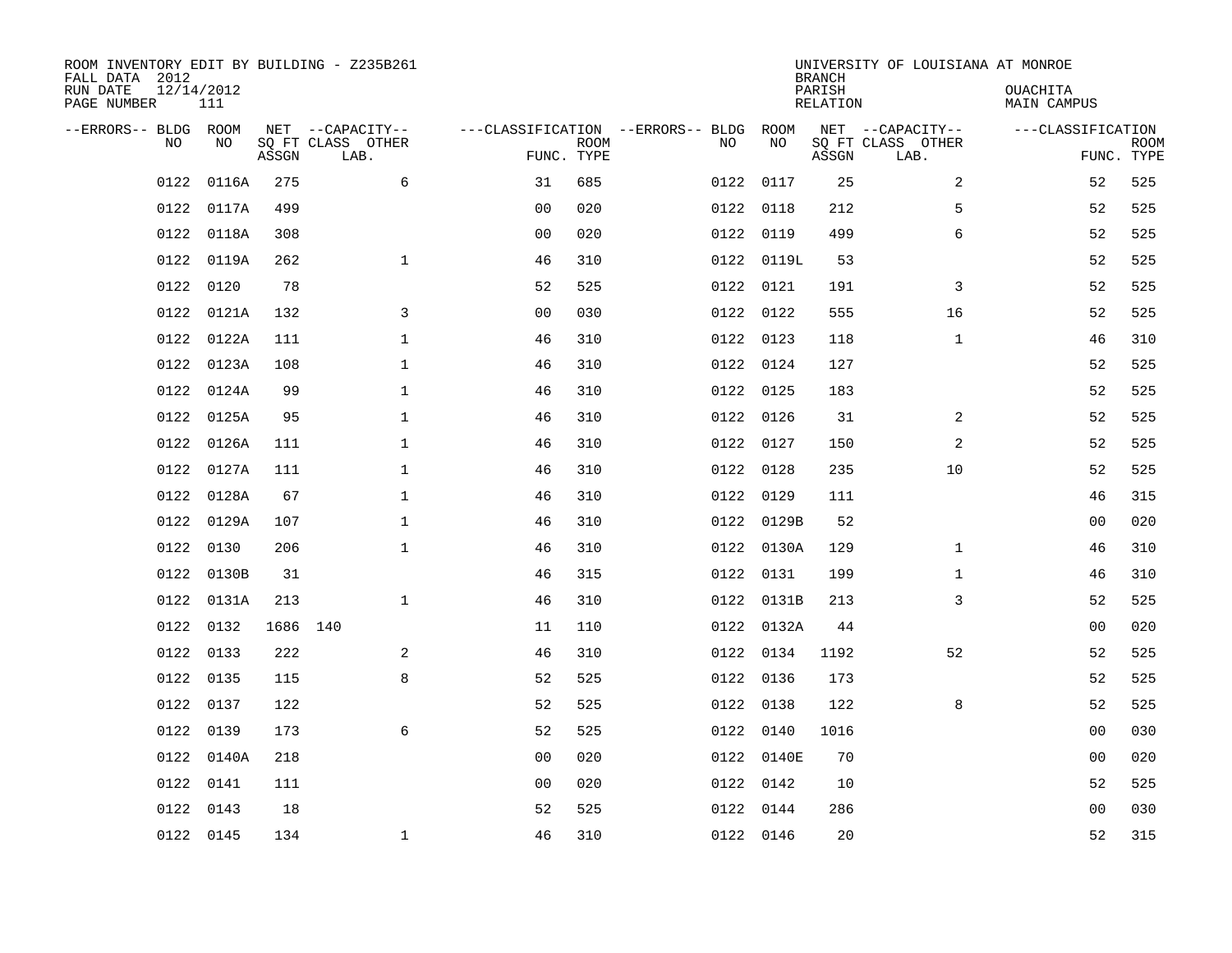| ROOM INVENTORY EDIT BY BUILDING - Z235B261<br>FALL DATA 2012 |                   |       |                           |                                        |             |           |            | <b>BRANCH</b>      | UNIVERSITY OF LOUISIANA AT MONROE |                                |                           |
|--------------------------------------------------------------|-------------------|-------|---------------------------|----------------------------------------|-------------|-----------|------------|--------------------|-----------------------------------|--------------------------------|---------------------------|
| RUN DATE<br>PAGE NUMBER                                      | 12/14/2012<br>112 |       |                           |                                        |             |           |            | PARISH<br>RELATION |                                   | <b>OUACHITA</b><br>MAIN CAMPUS |                           |
| --ERRORS-- BLDG ROOM                                         |                   |       | NET --CAPACITY--          | ---CLASSIFICATION --ERRORS-- BLDG ROOM |             |           |            |                    | NET --CAPACITY--                  | ---CLASSIFICATION              |                           |
| NO.                                                          | NO.               | ASSGN | SQ FT CLASS OTHER<br>LAB. | FUNC. TYPE                             | <b>ROOM</b> | NO.       | NO         | ASSGN              | SQ FT CLASS OTHER<br>LAB.         |                                | <b>ROOM</b><br>FUNC. TYPE |
| 0122                                                         | 0147              | 13    |                           | 52                                     | 315         | 0122 0148 |            | 181                | $\mathbf{1}$                      | 46                             | 310                       |
| 0122                                                         | 0149              | 14    |                           | 52                                     | 315         | 0122 0150 |            | 137                | $\mathbf{1}$                      | 46                             | 310                       |
|                                                              | 0122 0150A        | 165   | 8                         | 31                                     | 350         |           | 0122 0150B | 343                | 15                                | 31                             | 350                       |
| 0122                                                         | 0150C             | 410   | 15                        | 31                                     | 350         |           | 0122 0150D | 316                | 10                                | 31                             | 350                       |
| 0122                                                         | 0150E             | 418   | 10                        | 31                                     | 350         |           | 0122 0150F | 285                | 15                                | 31                             | 350                       |
| 0122                                                         | 0150G             | 374   | 15                        | 31                                     | 350         | 0122 0151 |            | 95                 |                                   | 00                             | 020                       |
| 0122                                                         | 0152              | 121   |                           | 0 <sub>0</sub>                         | 020         |           | 0122 0200A | 48                 |                                   | 0 <sub>0</sub>                 | 020                       |
| 0122                                                         | 0200E             | 140   |                           | 0 <sub>0</sub>                         | 020         | 0122 0201 |            | 200                | 3                                 | 93                             | 660                       |
| 0122                                                         | 0202              | 200   | 3                         | 93                                     | 660         | 0122 0203 |            | 158                |                                   | 0 <sub>0</sub>                 | 020                       |
| 0122                                                         | 0204              | 137   | 3                         | 52                                     | 525         | 0122 0205 |            | 28                 | 2                                 | 52                             | 525                       |
| 0122                                                         | 0206              | 36    |                           | 0 <sub>0</sub>                         | 010         | 0122 0207 |            | 83                 |                                   | 0 <sub>0</sub>                 | 020                       |
| 0122                                                         | 0208              | 83    |                           | 0 <sub>0</sub>                         | 020         | 0122 0209 |            | 458                | 9                                 | 00                             | 030                       |
| 0122                                                         | 0210              | 458   | 9                         | 0 <sub>0</sub>                         | 030         | 0122 0211 |            | 494                | 14                                | 00                             | 030                       |
|                                                              | 0122 0212         | 494   | 14                        | 0 <sub>0</sub>                         | 030         | 0122 0213 |            | 237                |                                   | 00                             | 030                       |
| 0122                                                         | 0214              | 174   |                           | 0 <sub>0</sub>                         | 020         | 0122 0215 |            | 481                | 4                                 | 93                             | 660                       |
| 0122                                                         | 0216              | 99    | 3                         | 93                                     | 660         | 0122 0217 |            | 99                 | 3                                 | 93                             | 660                       |
| 0122                                                         | 0218              | 1600  | 50                        | 93                                     | 523         |           | 0122 0240E | 70                 |                                   | 00                             | 020                       |
| 0122                                                         | 0300A             | 48    |                           | 0 <sub>0</sub>                         | 020         |           | 0122 0300E | 140                |                                   | 00                             | 020                       |
|                                                              | 0122 0301         | 200   | 3                         | 93                                     | 660         | 0122 0302 |            | 200                | 3                                 | 93                             | 660                       |
|                                                              | 0122 0303         | 158   |                           | 0 <sub>0</sub>                         | 020         | 0122 0304 |            | 137                | $\overline{3}$                    | 93                             | 665                       |
|                                                              | 0122 0305         | 28    | 2                         | 93                                     | 665         | 0122 0306 |            | 36                 |                                   | 0 <sub>0</sub>                 | 010                       |
| 0122                                                         | 0307              | 83    |                           | 0 <sub>0</sub>                         | 020         | 0122 0308 |            | 83                 |                                   | 00                             | 020                       |
| 0122                                                         | 0309              | 458   | 9                         | 0 <sub>0</sub>                         | 030         | 0122 0310 |            | 458                | 9                                 | 00                             | 030                       |
| 0122                                                         | 0311              | 494   | 9                         | 00                                     | 030         | 0122 0312 |            | 494                | 9                                 | 0 <sub>0</sub>                 | 030                       |
| 0122                                                         | 0313              | 237   |                           | 0 <sub>0</sub>                         | 030         | 0122 0314 |            | 174                |                                   | 0 <sub>0</sub>                 | 020                       |
|                                                              | 0122 0315         | 318   |                           | 93                                     | 665         | 0122 0316 |            | 318                |                                   | 52                             | 525                       |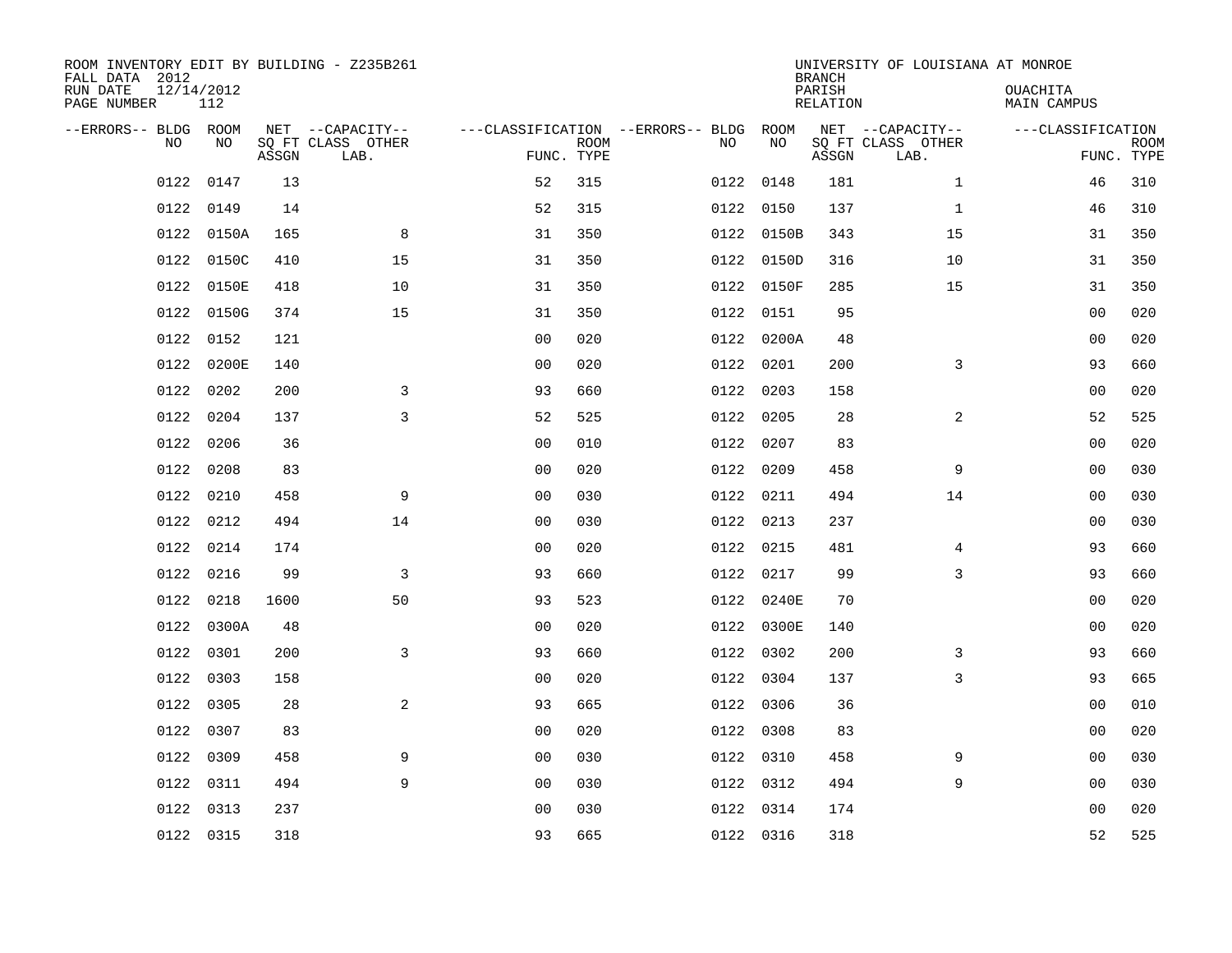| ROOM INVENTORY EDIT BY BUILDING - Z235B261<br>FALL DATA 2012 |                   |       |                                       |                                        |             |           |            | <b>BRANCH</b>             | UNIVERSITY OF LOUISIANA AT MONROE     |                                |             |
|--------------------------------------------------------------|-------------------|-------|---------------------------------------|----------------------------------------|-------------|-----------|------------|---------------------------|---------------------------------------|--------------------------------|-------------|
| RUN DATE<br>PAGE NUMBER                                      | 12/14/2012<br>113 |       |                                       |                                        |             |           |            | PARISH<br><b>RELATION</b> |                                       | OUACHITA<br><b>MAIN CAMPUS</b> |             |
| --ERRORS-- BLDG ROOM<br>NO                                   | NO                |       | NET --CAPACITY--<br>SQ FT CLASS OTHER | ---CLASSIFICATION --ERRORS-- BLDG ROOM | <b>ROOM</b> | NO        | NO         |                           | NET --CAPACITY--<br>SQ FT CLASS OTHER | ---CLASSIFICATION              | <b>ROOM</b> |
|                                                              |                   | ASSGN | LAB.                                  | FUNC. TYPE                             |             |           |            | ASSGN                     | LAB.                                  | FUNC. TYPE                     |             |
| 0122                                                         | 0317              | 99    | 50                                    | 93                                     | 523         | 0122 0318 |            | 117                       | 50                                    | 93                             | 523         |
| 0122                                                         | 0319              | 3565  | 160                                   | 93                                     | 523         |           | 0122 0340E | 70                        |                                       | 00                             | 020         |
| 0122                                                         | 0400              | 3282  | 325                                   | 93                                     | 523         |           | 0122 0400A | 48                        |                                       | 00                             | 020         |
| 0122                                                         | 0400E             | 140   |                                       | 0 <sub>0</sub>                         | 020         | 0122 0401 |            | 68                        | 2                                     | 00                             | 030         |
| 0122                                                         | 0402              | 68    | 2                                     | 00                                     | 030         | 0122 0403 |            | 78                        |                                       | 0 <sub>0</sub>                 | 030         |
| 0122                                                         | 0404              | 20    |                                       | 63                                     | 730         | 0122 0405 |            | 62                        | $\mathbf{1}$                          | 00                             | 030         |
| 0122                                                         | 0406              | 62    | 2                                     | 0 <sub>0</sub>                         | 030         | 0122 0500 |            | 605                       |                                       | 0 <sub>0</sub>                 | 020         |
| 0122                                                         | 0500A             | 48    |                                       | 0 <sub>0</sub>                         | 020         |           | 0122 0500E | 140                       |                                       | 0 <sub>0</sub>                 | 020         |
| 0122                                                         | 0501              | 75    |                                       | 52                                     | 525         | 0122 0502 |            | 75                        |                                       | 52                             | 525         |
| 0122                                                         | 0503              | 492   | 55                                    | 52                                     | 525         |           | 0122 0503A | 348                       | 15                                    | 52                             | 525         |
| 0122                                                         | 0504              | 109   | 6                                     | 52                                     | 525         | 0122      | 0505       | 110                       | 6                                     | 52                             | 525         |
| 0122                                                         | 0506              | 112   | 8                                     | 93                                     | 523         | 0122 0507 |            | 110                       | 6                                     | 52                             | 350         |
| 0122                                                         | 0508              | 109   | 6                                     | 52                                     | 525         | 0122      | 0509       | 111                       | 6                                     | 52                             | 525         |
| 0122                                                         | 0510              | 43    | $\mathbf 1$                           | 52                                     | 525         | 0122 0511 |            | 41                        |                                       | 52                             | 525         |
| 0122                                                         | 0512              | 41    |                                       | 52                                     | 525         | 0122 0513 |            | 45                        | $\mathbf{1}$                          | 52                             | 525         |
| 0122                                                         | 0514              | 72    | 2                                     | 00                                     | 030         | 0122 0515 |            | 71                        | $\overline{a}$                        | 00                             | 030         |
| 0122                                                         | 0516              | 121   | $\overline{a}$                        | 52                                     | 525         | 0122      | 0517       | 136                       |                                       | 0 <sub>0</sub>                 | 030         |
| 0122                                                         | 0518              | 280   | 20                                    | 93                                     | 523         | 0122 0601 |            | 196                       |                                       | 00                             | 020         |
| 0122                                                         | 0602              | 196   |                                       | 0 <sub>0</sub>                         | 020         | 0122 0603 |            | 315                       |                                       | 00                             | 020         |
| 0122                                                         | 0604              | 196   |                                       | 0 <sub>0</sub>                         | 020         | 0122 0605 |            | 196                       |                                       | 00                             | 020         |
| 0122                                                         | 0606              | 315   |                                       | 0 <sub>0</sub>                         | 020         | 0122 0607 |            | 196                       |                                       | 0 <sub>0</sub>                 | 020         |
| 0122                                                         | 0608              | 196   |                                       | 00                                     | 020         |           | 0122 115AA | 2326                      | 250                                   | 31                             | 680         |
|                                                              | 0122 2101         | 2868  | 824                                   | 93                                     | 523         | 0122 2103 |            | 4361                      | 991                                   | 93                             | 523         |
| 0122                                                         | 2104              | 4535  | 924                                   | 93                                     | 523         | 0122 2105 |            | 4361                      | 991                                   | 93                             | 523         |
|                                                              | 0122 2106         | 4274  | 1224                                  | 93                                     | 523         | 0122 2107 |            | 2868                      | 824                                   | 93                             | 523         |
|                                                              | 0122 4202         | 6690  | 1535                                  | 93                                     | 523         | 0122 4203 |            | 5076                      | 1332                                  | 93                             | 523         |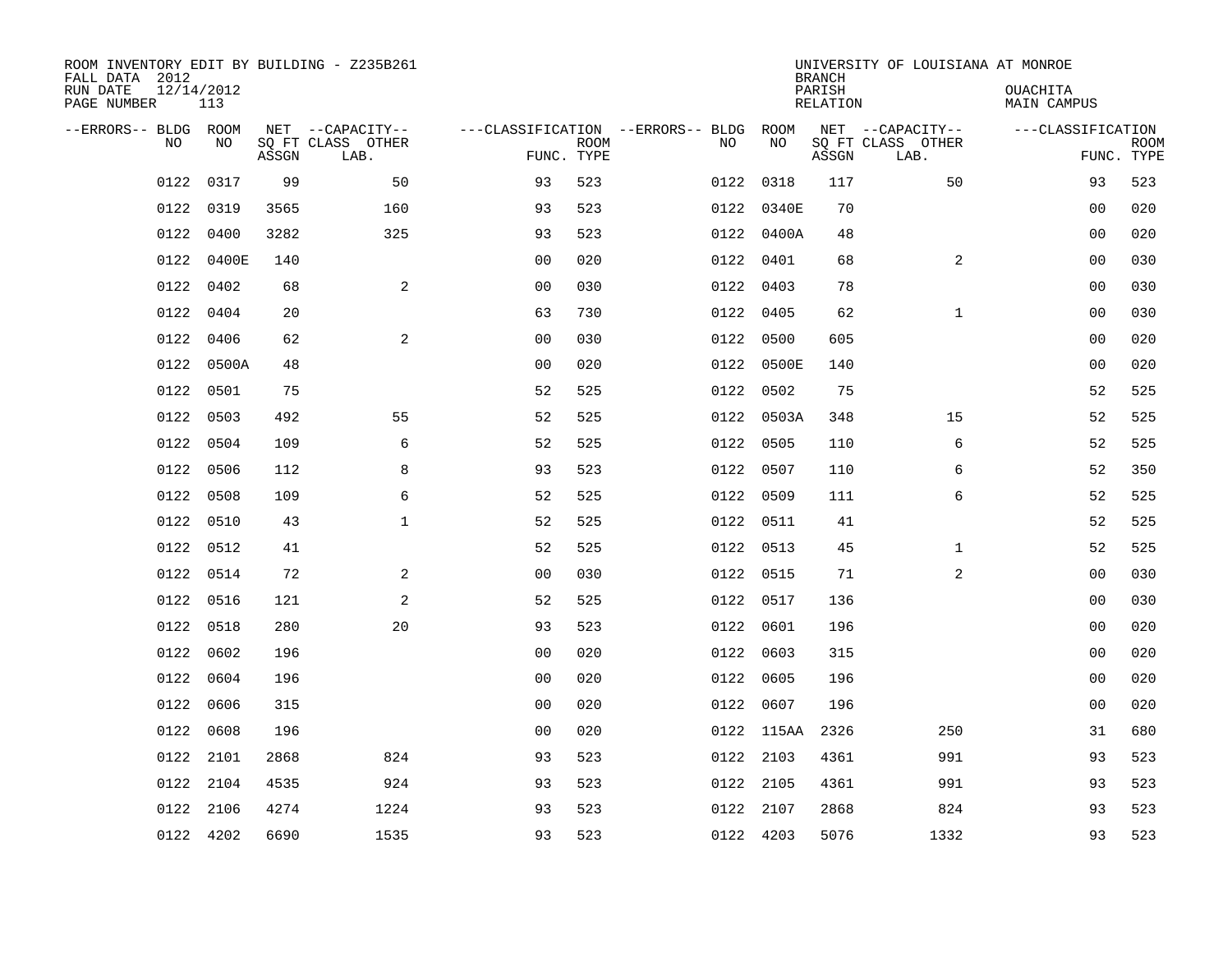| ROOM INVENTORY EDIT BY BUILDING - Z235B261<br>FALL DATA 2012<br>RUN DATE<br>PAGE NUMBER | 12/14/2012<br>114 |       |                                               |            |             |                                         |             | <b>BRANCH</b><br>PARISH<br>RELATION | UNIVERSITY OF LOUISIANA AT MONROE             | OUACHITA<br>MAIN CAMPUS |                           |
|-----------------------------------------------------------------------------------------|-------------------|-------|-----------------------------------------------|------------|-------------|-----------------------------------------|-------------|-------------------------------------|-----------------------------------------------|-------------------------|---------------------------|
| --ERRORS-- BLDG<br>NO                                                                   | ROOM<br>NO.       | ASSGN | NET --CAPACITY--<br>SQ FT CLASS OTHER<br>LAB. | FUNC. TYPE | <b>ROOM</b> | ---CLASSIFICATION --ERRORS-- BLDG<br>NO | ROOM<br>NO  | ASSGN                               | NET --CAPACITY--<br>SQ FT CLASS OTHER<br>LAB. | ---CLASSIFICATION       | <b>ROOM</b><br>FUNC. TYPE |
| 0122                                                                                    | 4204              | 5573  | 1296                                          | 93         | 523         | 0122                                    | 4205        | 5076                                | 1332                                          | 93                      | 523                       |
| 0122                                                                                    | 4206              | 6690  | 1535                                          | 93         | 523         |                                         | 0122 6111   | 478                                 | 586                                           | 93                      | 523                       |
| 0122                                                                                    | 6112              | 561   | 695                                           | 93         | 523         |                                         | 0122 6113   | 454                                 | 734                                           | 93                      | 523                       |
| 0122                                                                                    | 6114              | 1024  | 1152                                          | 93         | 523         |                                         | 0122 6115   | 866                                 | 1083                                          | 93                      | 523                       |
|                                                                                         | 0122 6116         | 1024  | 1152                                          | 93         | 523         |                                         | 0122 6117   | 454                                 | 734                                           | 93                      | 523                       |
| 0122                                                                                    | 6118              | 561   | 695                                           | 93         | 523         |                                         | 0122 6119   | 478                                 | 586                                           | 93                      | 523                       |
| 0122                                                                                    | 6211              | 637   | 622                                           | 93         | 523         |                                         | 0122 6212   | 984                                 | 988                                           | 93                      | 523                       |
| 0122                                                                                    | 6213              | 984   | 988                                           | 93         | 523         |                                         | 0122 6214   | 984                                 | 984                                           | 93                      | 523                       |
|                                                                                         | 0122 6215         | 587   | 604                                           | 93         | 523         |                                         | 0122 6216   | 984                                 | 988                                           | 93                      | 523                       |
| 0122                                                                                    | 6217              | 984   | 988                                           | 93         | 523         |                                         | 0122 6218   | 984                                 | 988                                           | 93                      | 523                       |
|                                                                                         | 0122 6219         | 637   | 622                                           | 93         | 523         |                                         | 0122 A0101  | 283                                 | 20                                            | 52                      | 525                       |
|                                                                                         | 0122 A0102        | 130   | 20                                            | 93         | 523         |                                         | 0122 A0103  | 46                                  | 20                                            | 93                      | 523                       |
|                                                                                         | 0122 B0101        | 283   | 20                                            | 52         | 525         |                                         | 0122 B0102  | 130                                 | 20                                            | 93                      | 523                       |
|                                                                                         | 0122 B0103        | 47    | $\mathbf 1$                                   | 52         | 525         |                                         | 0122 C0101  | 283                                 | 20                                            | 52                      | 525                       |
|                                                                                         | 0122 C0102        | 130   | 20                                            | 93         | 523         |                                         | 0122 C0103  | 46                                  | $\mathbf{1}$                                  | 52                      | 525                       |
|                                                                                         | 0122 D0101        | 283   | 20                                            | 52         | 525         |                                         | 0122 D0102  | 130                                 | 20                                            | 93                      | 523                       |
|                                                                                         | 0122 D0103        | 47    | $\mathbf 1$                                   | 52         | 525         |                                         | 0122 E0101  | 280                                 | 20                                            | 52                      | 525                       |
|                                                                                         | 0122 E0102        | 125   | 20                                            | 93         | 523         |                                         | 0122 E0103  | 44                                  | $\mathbf{1}$                                  | 52                      | 525                       |
|                                                                                         | 0122 F0101        | 283   | 20                                            | 52         | 525         |                                         | 0122 F0102  | 130                                 | 20                                            | 93                      | 523                       |
|                                                                                         | 0122 F0103        | 46    | $\mathbf{1}$                                  | 52         | 525         |                                         | 0122 G0101  | 283                                 | 20                                            | 52                      | 525                       |
|                                                                                         | 0122 G0102        | 130   | 20                                            | 93         | 523         |                                         | 0122 G0103  | 47                                  | $\mathbf{1}$                                  | 52                      | 525                       |
|                                                                                         | 0122 H0101        | 283   | 20                                            | 52         | 525         |                                         | 0122 H0102  | 130                                 | 20                                            | 93                      | 523                       |
|                                                                                         | 0122 H0103        | 46    | 20                                            | 93         | 523         |                                         | 0122 I0101  | 283                                 | 20                                            | 52                      | 525                       |
|                                                                                         | 0122 I0102        | 130   | 20                                            | 93         | 523         |                                         | 0122 I0103  | 47                                  | $\mathbf{1}$                                  | 52                      | 525                       |
|                                                                                         | 0122 115ACL       | 34    |                                               | 46         | 315         |                                         | 0122 115BCL | 34                                  |                                               | 31                      | 685                       |
|                                                                                         | 0122 20102        | 4274  | 1248                                          | 93         | 523         |                                         |             |                                     | TOTAL NET ASSIGN SQ. FT. IN ROOM FILE         | 117,720                 |                           |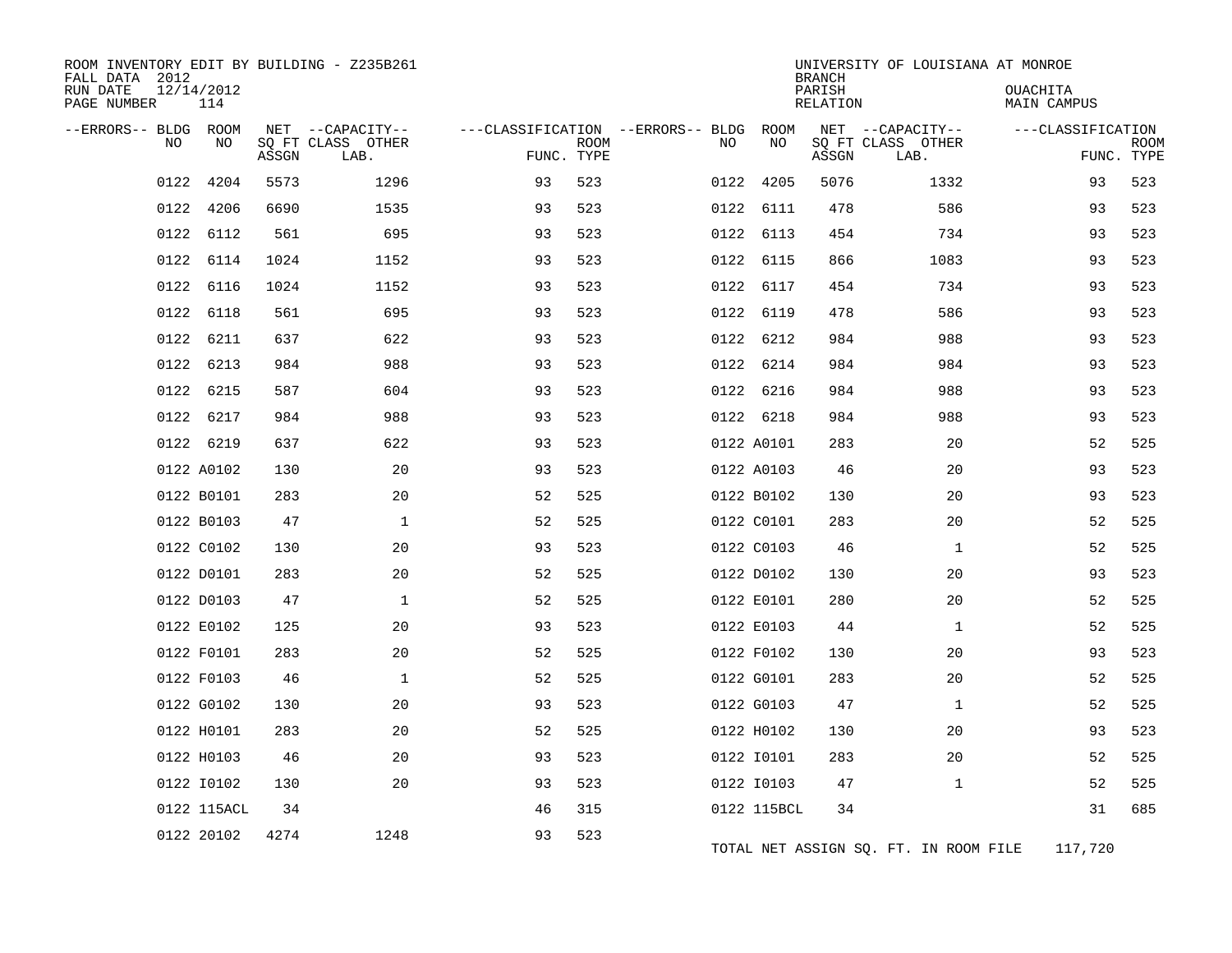| ROOM INVENTORY EDIT BY BUILDING - Z235B261<br>FALL DATA 2012 |           |       |                           |                |            |           |            | <b>BRANCH</b>                                             | UNIVERSITY OF LOUISIANA AT MONROE                                                                          |                                   |                           |
|--------------------------------------------------------------|-----------|-------|---------------------------|----------------|------------|-----------|------------|-----------------------------------------------------------|------------------------------------------------------------------------------------------------------------|-----------------------------------|---------------------------|
| 12/14/2012<br>RUN DATE<br>PAGE NUMBER                        | 115       |       |                           |                |            |           |            | PARISH<br>RELATION                                        |                                                                                                            | OUACHITA<br>MAIN CAMPUS           |                           |
| --ERRORS-- BLDG ROOM<br>NO.                                  | NO        |       | NET --CAPACITY--          |                | ROOM       | NO        | NO         |                                                           | ---CLASSIFICATION --ERRORS-- BLDG ROOM NET --CAPACITY--                                                    | ---CLASSIFICATION                 |                           |
|                                                              |           | ASSGN | SQ FT CLASS OTHER<br>LAB. |                | FUNC. TYPE |           |            | ASSGN<br>TOTAL NUMBER CLASSROOMS<br>TOTAL NUMBER LABS 210 | SQ FT CLASS OTHER<br>LAB.<br>TOTAL NUMBER COMPUTER CLASSROOMS<br>TOTAL NUMBER SPECIAL LABS 220             | $\mathbf{1}$                      | <b>ROOM</b><br>FUNC. TYPE |
|                                                              | 0123 0100 | 3996  | 96                        | 11             | 110        | 0123 0101 |            | 780                                                       |                                                                                                            | 0 <sub>0</sub>                    | 020                       |
|                                                              | 0123 0102 | 197   | 3                         | 0 <sub>0</sub> | 030        | 0123 0103 |            | 187                                                       | 7                                                                                                          | 0 <sub>0</sub>                    | 030                       |
|                                                              | 0123 0104 | 132   | $\mathbf 1$               | 46             | 310        | 0123 0105 |            | 132                                                       | $\mathbf{1}$                                                                                               | 46                                | 315                       |
|                                                              | 0123 0106 | 132   | $\mathbf{1}$              | 46             | 315        | 0123 0107 |            | 132                                                       | $\overline{2}$                                                                                             | 46                                | 315                       |
|                                                              | 0123 0108 | 668   | 2                         | 0 <sub>0</sub> | 020        | 0123 0109 |            | 132                                                       | $\mathbf{1}$                                                                                               | 46                                | 310                       |
|                                                              | 0123 0110 | 132   | $\mathbf{1}$              | 46             | 310        | 0123 0111 |            | 132                                                       | $\mathbf{1}$                                                                                               | 46                                | 310                       |
|                                                              | 0123 0112 | 132   | $\mathbf 1$               | 46             | 310        | 0123 0113 |            | 132                                                       | $\mathbf{1}$                                                                                               | 46                                | 310                       |
|                                                              | 0123 0114 | 668   | $\mathbf 1$               | 0 <sub>0</sub> | 020        | 0123 0115 |            | 174                                                       | $\mathbf{1}$                                                                                               | 46                                | 325                       |
|                                                              | 0123 0116 | 270   | $7\overline{ }$           | 46             | 350        | 0123 0117 |            | 438                                                       |                                                                                                            | 0 <sub>0</sub>                    | 030                       |
|                                                              | 0123 0118 | 36    |                           | 46             | 355        | 0123 0119 |            | 31                                                        | $\mathbf{1}$                                                                                               | 0 <sub>0</sub>                    | 030                       |
|                                                              | 0123 0120 | 72    |                           | 46             | 315        | 0123 0121 |            | 624                                                       | 24                                                                                                         | 11                                | 240                       |
|                                                              | 0123 0122 | 972   | $\overline{4}$            | 11             | 260        | 0123 0123 |            | 1332                                                      | 29                                                                                                         | 11                                | 140                       |
|                                                              | 0123 0124 | 909   |                           | 48             | 731        |           | 0123 0124A | 16                                                        |                                                                                                            | 0 <sub>0</sub>                    | 030                       |
|                                                              | 0123 0126 | 731   | 46                        | 11             | 110        | 0123 0127 |            | 1312                                                      | 54                                                                                                         | 11                                | 110                       |
|                                                              | 0123 0128 | 1312  | 32                        | 11             | 110        | 0123 0129 |            | 289                                                       | $\mathbf{1}$                                                                                               | 46                                | 731                       |
|                                                              | 0123 0130 | 1020  |                           | 0 <sup>0</sup> | 030        |           | 0123 0131  | 550<br>TOTAL NUMBER CLASSROOMS<br>TOTAL NUMBER LABS 210   | TOTAL NET ASSIGN SQ. FT. IN ROOM FILE<br>TOTAL NUMBER COMPUTER CLASSROOMS<br>TOTAL NUMBER SPECIAL LABS 220 | 00<br>13,217<br>4<br>$\mathbf{1}$ | 020                       |
|                                                              | 0124 0100 | 264   |                           | 0 <sup>0</sup> | 020        | 0124 0101 |            | 1800                                                      |                                                                                                            | 0 <sub>0</sub>                    | 020                       |
|                                                              | 0124 0102 | 275   |                           | 0 <sub>0</sub> | 020        | 0124 0103 |            | 256                                                       |                                                                                                            | 0 <sub>0</sub>                    | 020                       |
|                                                              | 0124 0104 | 263   |                           | 0 <sub>0</sub> | 020        | 0124 0105 |            | 77                                                        |                                                                                                            | 0 <sub>0</sub>                    | 020                       |
|                                                              | 0124 0106 | 98    |                           | 0 <sub>0</sub> | 030        | 0124 0107 |            | 4158                                                      | 304                                                                                                        | 11                                | 610                       |
|                                                              | 0124 0108 | 77    |                           | 11             | 615        | 0124 0109 |            | 400                                                       |                                                                                                            | 11                                | 615                       |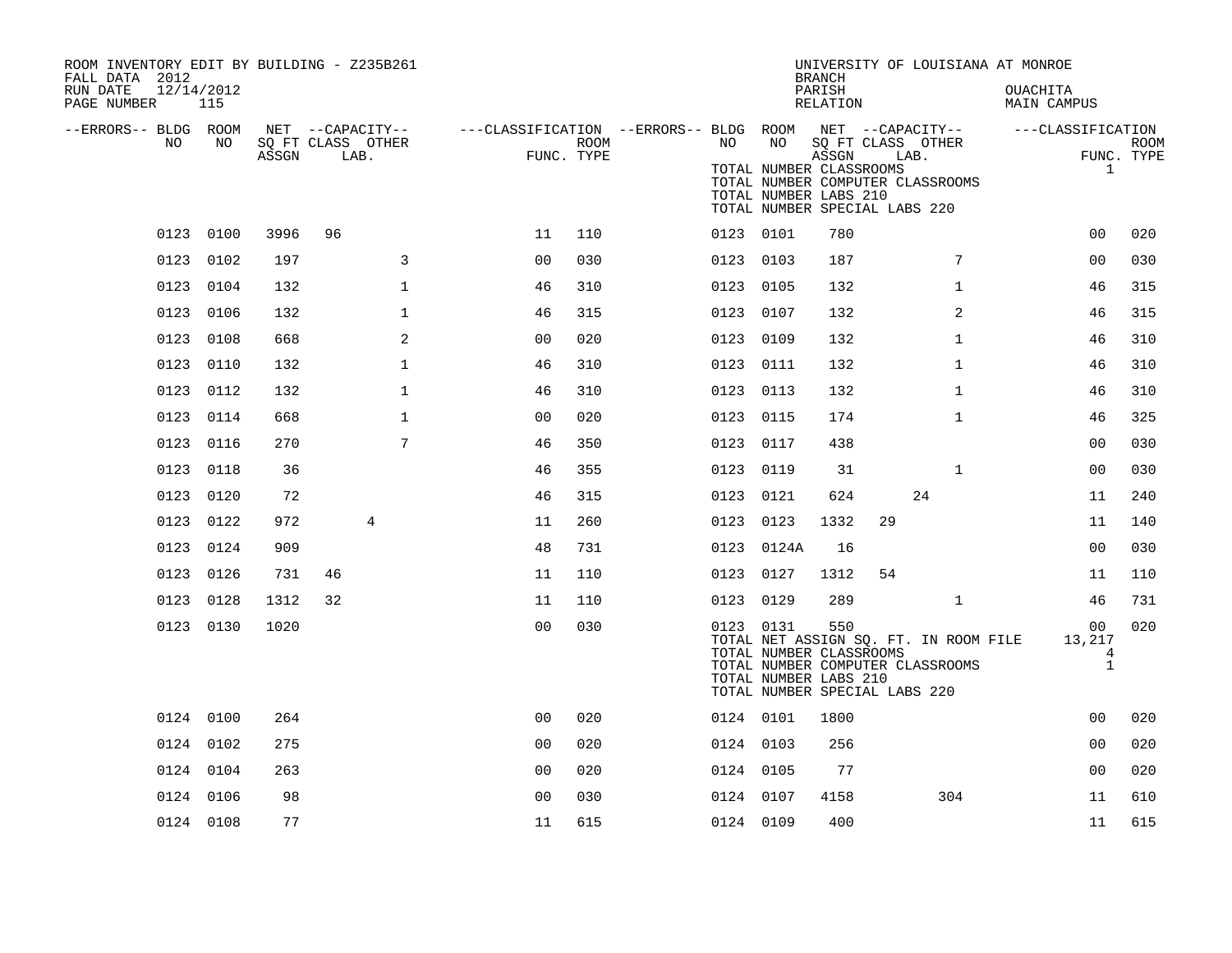| ROOM INVENTORY EDIT BY BUILDING - Z235B261<br>FALL DATA 2012<br>RUN DATE<br>PAGE NUMBER | 12/14/2012<br>116 |       |                                               |                |             |                                              |           | <b>BRANCH</b><br>PARISH<br>RELATION | UNIVERSITY OF LOUISIANA AT MONROE             | OUACHITA<br>MAIN CAMPUS |                           |
|-----------------------------------------------------------------------------------------|-------------------|-------|-----------------------------------------------|----------------|-------------|----------------------------------------------|-----------|-------------------------------------|-----------------------------------------------|-------------------------|---------------------------|
| --ERRORS-- BLDG ROOM<br>NO                                                              | NO                | ASSGN | NET --CAPACITY--<br>SQ FT CLASS OTHER<br>LAB. | FUNC. TYPE     | <b>ROOM</b> | ---CLASSIFICATION --ERRORS-- BLDG ROOM<br>NO | NO        | ASSGN                               | NET --CAPACITY--<br>SQ FT CLASS OTHER<br>LAB. | ---CLASSIFICATION       | <b>ROOM</b><br>FUNC. TYPE |
| 0124                                                                                    | 0110              | 160   |                                               | 0 <sub>0</sub> | 030         |                                              | 0124 0111 | 128                                 |                                               | 52                      | 655                       |
|                                                                                         | 0124 0112         | 532   | 32                                            | 52             | 650         |                                              | 0124 0113 | 204                                 | $\mathbf{1}$                                  | 46                      | 655                       |
|                                                                                         | 0124 0114         | 182   | $\mathbf{1}$                                  | 46             | 310         |                                              | 0124 0115 | 138                                 | $\mathbf{1}$                                  | 46                      | 310                       |
|                                                                                         | 0124 0116         | 148   | $\mathbf{1}$                                  | 46             | 310         |                                              | 0124 0117 | 30                                  | $\mathbf{1}$                                  | 0 <sub>0</sub>          | 030                       |
|                                                                                         | 0124 0118         | 138   |                                               | 0 <sub>0</sub> | 020         |                                              | 0124 0119 | 186                                 | $\mathbf{1}$                                  | 46                      | 310                       |
|                                                                                         | 0124 0120         | 168   | $\mathbf{1}$                                  | 46             | 350         |                                              | 0124 0121 | 35                                  |                                               | 00                      | 030                       |
|                                                                                         | 0124 0122         | 173   |                                               | 0 <sub>0</sub> | 030         |                                              | 0124 0123 | 183                                 | 3                                             | 0 <sub>0</sub>          | 030                       |
|                                                                                         | 0124 0124         | 420   | $\mathbf{1}$                                  | 46             | 880         |                                              | 0124 0125 | 130                                 | $\mathbf{1}$                                  | 46                      | 313                       |
|                                                                                         | 0124 0126         | 412   |                                               | 46             | 315         |                                              | 0124 0127 | 63                                  |                                               | 0 <sub>0</sub>          | 020                       |
|                                                                                         | 0124 0128         | 260   | $\mathbf{1}$                                  | 46             | 310         |                                              | 0124 0129 | 260                                 | $\mathbf{1}$                                  | 46                      | 310                       |
|                                                                                         | 0124 0130         | 162   | $\mathbf{1}$                                  | 46             | 313         |                                              | 0124 0131 | 408                                 | $\mathbf{1}$                                  | 46                      | 325                       |
|                                                                                         | 0124 0132         | 781   |                                               | 0 <sub>0</sub> | 020         |                                              | 0124 0133 | 504                                 | 3                                             | 46                      | 313                       |
|                                                                                         | 0124 0134         | 198   | $\mathbf{1}$                                  | 46             | 310         |                                              | 0124 0135 | 70                                  |                                               | 46                      | 315                       |
|                                                                                         | 0124 0136         | 35    | $\mathbf{1}$                                  | 46             | 315         |                                              | 0124 0138 | 154                                 |                                               | 0 <sub>0</sub>          | 020                       |
| 0124                                                                                    | 0139              | 54    | $\mathbf{2}$                                  | 46             | 315         |                                              | 0124 0140 | 42                                  | $\mathbf{1}$                                  | 46                      | 315                       |
|                                                                                         | 0124 0141         | 476   | 35                                            | 46             | 350         |                                              | 0124 0142 | 408                                 |                                               | 46                      | 315                       |
| 0124                                                                                    | 0143              | 162   | $\mathbf 1$                                   | 46             | 350         |                                              | 0124 0144 | 156                                 |                                               | 46                      | 315                       |
|                                                                                         | 0124 0145         | 195   | $\mathbf 1$                                   | 46             | 310         |                                              | 0124 0146 | 238                                 |                                               | 00                      | 030                       |
|                                                                                         | 0124 0147         | 440   | 2                                             | 57             | 650         |                                              | 0124 0148 | 144                                 | $\mathbf{1}$                                  | 46                      | 310                       |
|                                                                                         | 0124 0149         | 144   | $\mathbf 1$                                   | 46             | 310         |                                              | 0124 0150 | 152                                 |                                               | 0 <sub>0</sub>          | 020                       |
|                                                                                         | 0124 0151         | 25    | $\mathbf{1}$                                  | 46             | 315         |                                              | 0124 0152 | 127                                 | $\mathbf{1}$                                  | 46                      | 310                       |
|                                                                                         | 0124 0153         | 124   | $\mathbf{1}$                                  | 46             | 315         |                                              | 0124 0154 | 324                                 | 12                                            | 31                      | 650                       |
|                                                                                         | 0124 0155         | 576   |                                               | 0 <sub>0</sub> | 030         |                                              | 0124 0156 | 576                                 |                                               | 0 <sub>0</sub>          | 030                       |
|                                                                                         | 0124 0201         | 2568  |                                               | 0 <sub>0</sub> | 020         |                                              | 0124 0202 | 312                                 |                                               | 0 <sub>0</sub>          | 020                       |
|                                                                                         | 0124 0203         | 265   |                                               | 0 <sub>0</sub> | 020         |                                              | 0124 0204 | 246                                 |                                               | 0 <sub>0</sub>          | 020                       |
|                                                                                         | 0124 0205         | 77    |                                               | 00             | 020         |                                              | 0124 0206 | 176                                 | $\mathbf{1}$                                  | 46                      | 310                       |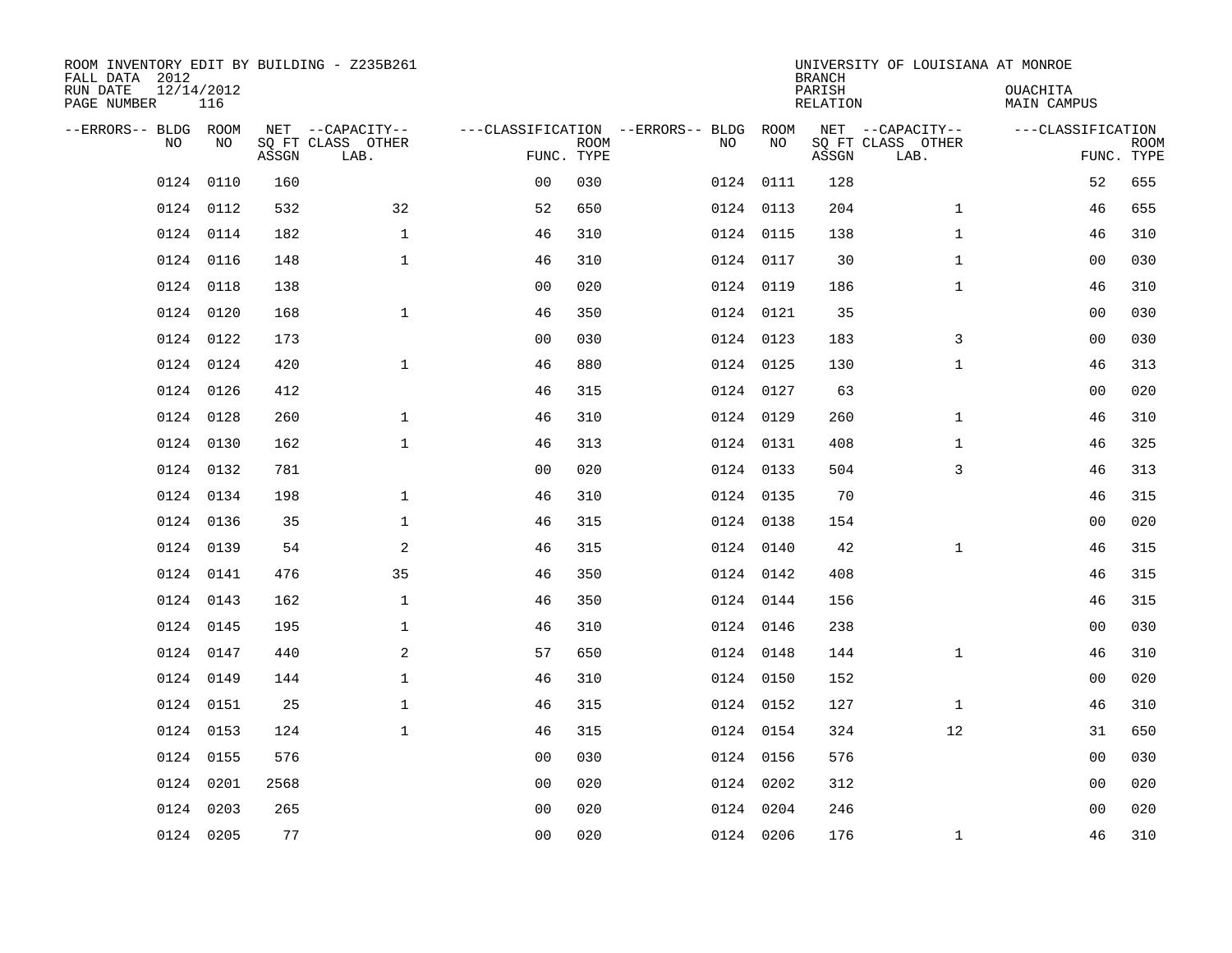| ROOM INVENTORY EDIT BY BUILDING - Z235B261<br>FALL DATA 2012<br>RUN DATE<br>PAGE NUMBER | 12/14/2012<br>117 |       |                                               |                |                           |                                         |            | <b>BRANCH</b><br>PARISH<br><b>RELATION</b> | UNIVERSITY OF LOUISIANA AT MONROE             | OUACHITA<br><b>MAIN CAMPUS</b> |                           |
|-----------------------------------------------------------------------------------------|-------------------|-------|-----------------------------------------------|----------------|---------------------------|-----------------------------------------|------------|--------------------------------------------|-----------------------------------------------|--------------------------------|---------------------------|
| --ERRORS-- BLDG ROOM<br>NO                                                              | NO                | ASSGN | NET --CAPACITY--<br>SQ FT CLASS OTHER<br>LAB. |                | <b>ROOM</b><br>FUNC. TYPE | ---CLASSIFICATION --ERRORS-- BLDG<br>NO | ROOM<br>NO | ASSGN                                      | NET --CAPACITY--<br>SQ FT CLASS OTHER<br>LAB. | ---CLASSIFICATION              | <b>ROOM</b><br>FUNC. TYPE |
| 0124                                                                                    | 0207              | 114   | $\mathbf 1$                                   | 46             | 310                       |                                         | 0124 0208  | 114                                        | $\mathbf{1}$                                  | 46                             | 310                       |
| 0124                                                                                    | 0209              | 114   | $\mathbf 1$                                   | 46             | 310                       |                                         | 0124 0210  | 114                                        | $\mathbf{1}$                                  | 46                             | 310                       |
| 0124                                                                                    | 0211              | 114   | $\mathbf{1}$                                  | 46             | 310                       |                                         | 0124 0212  | 114                                        | $\mathbf{1}$                                  | 46                             | 310                       |
|                                                                                         | 0124 0213         | 160   | $\mathbf{1}$                                  | 46             | 310                       |                                         | 0124 0214  | 130                                        | $\mathbf{1}$                                  | 46                             | 315                       |
| 0124                                                                                    | 0215              | 598   | 48                                            | 11             | 210                       |                                         | 0124 0216  | 65                                         | $\mathbf{1}$                                  | 46                             | 315                       |
|                                                                                         | 0124 0217         | 102   |                                               | 48             | 215                       |                                         | 0124 0218  | 2970                                       | 75                                            | 11                             | 210                       |
| 0124                                                                                    | 0219              | 891   | $\mathbf{1}$                                  | 48             | 215                       |                                         | 0124 0220  | 85                                         |                                               | 00                             | 030                       |
|                                                                                         | 0124 0221         | 2970  | 75                                            | 11             | 210                       |                                         | 0124 0223  | 533                                        | 20                                            | 46                             | 650                       |
| 0124                                                                                    | 0225              | 153   |                                               | 0 <sub>0</sub> | 010                       |                                         | 0124 0226  | 52                                         | $\mathbf{1}$                                  | 46                             | 315                       |
| 0124                                                                                    | 0227              | 70    | $\mathbf 1$                                   | 46             | 310                       |                                         | 0124 0228  | 130                                        | $\mathbf{1}$                                  | 46                             | 310                       |
| 0124                                                                                    | 0229              | 157   | $\mathbf{1}$                                  | 46             | 310                       |                                         | 0124 0230  | 120                                        | $\mathbf{1}$                                  | 46                             | 310                       |
| 0124                                                                                    | 0231              | 114   | $\mathbf 1$                                   | 46             | 310                       |                                         | 0124 0232  | 114                                        | $\mathbf{1}$                                  | 46                             | 310                       |
| 0124                                                                                    | 0233              | 114   | $\mathbf 1$                                   | 46             | 310                       |                                         | 0124 0234  | 114                                        | $\mathbf{1}$                                  | 46                             | 310                       |
| 0124                                                                                    | 0235              | 152   | $\mathbf{1}$                                  | 46             | 310                       |                                         | 0124 0236  | 1380                                       | 36                                            | 11                             | 240                       |
|                                                                                         | 0124 0237         | 221   | $\mathbf{1}$                                  | 46             | 310                       |                                         | 0124 0238A | 221                                        | $\mathbf{1}$                                  | 46                             | 310                       |
| 0124                                                                                    | 0238B             | 80    |                                               | 46             | 315                       |                                         | 0124 0239A | 799                                        | 35                                            | 11                             | 240                       |
|                                                                                         | 0124 0239B        | 248   |                                               | 48             | 215                       |                                         | 0124 0240  | 206                                        | 4                                             | 00                             | 030                       |
| 0124                                                                                    | 0241              | 181   | 4                                             | 0 <sub>0</sub> | 030                       |                                         | 0124 0242  | 1095                                       | 75                                            | 11                             | 110                       |
|                                                                                         | 0124 0243         | 600   | 30                                            | 11             | 210                       |                                         | 0124 0301  | 2724                                       |                                               | 00                             | 020                       |
| 0124                                                                                    | 0302              | 311   |                                               | 0 <sub>0</sub> | 020                       |                                         | 0124 0303  | 276                                        |                                               | 00                             | 020                       |
| 0124                                                                                    | 0304              | 264   |                                               | 0 <sub>0</sub> | 020                       |                                         | 0124 0305  | 77                                         |                                               | 0 <sub>0</sub>                 | 020                       |
| 0124                                                                                    | 0306              | 176   | $\mathbf 1$                                   | 46             | 310                       |                                         | 0124 0307  | 120                                        | $\mathbf{1}$                                  | 46                             | 310                       |
| 0124                                                                                    | 0308              | 114   | $\mathbf 1$                                   | 46             | 310                       |                                         | 0124 0309  | 114                                        | $\mathbf{1}$                                  | 46                             | 310                       |
| 0124                                                                                    | 0310              | 114   | $\mathbf{1}$                                  | 46             | 310                       |                                         | 0124 0311  | 114                                        | $\mathbf{1}$                                  | 46                             | 310                       |
|                                                                                         | 0124 0312         | 114   | $\mathbf{1}$                                  | 46             | 310                       |                                         | 0124 0313  | 160                                        | $\mathbf{1}$                                  | 46                             | 310                       |
|                                                                                         | 0124 0314         | 130   | $\overline{3}$                                | 11             | 731                       |                                         | 0124 0315  | 310                                        | 8                                             | 48                             | 215                       |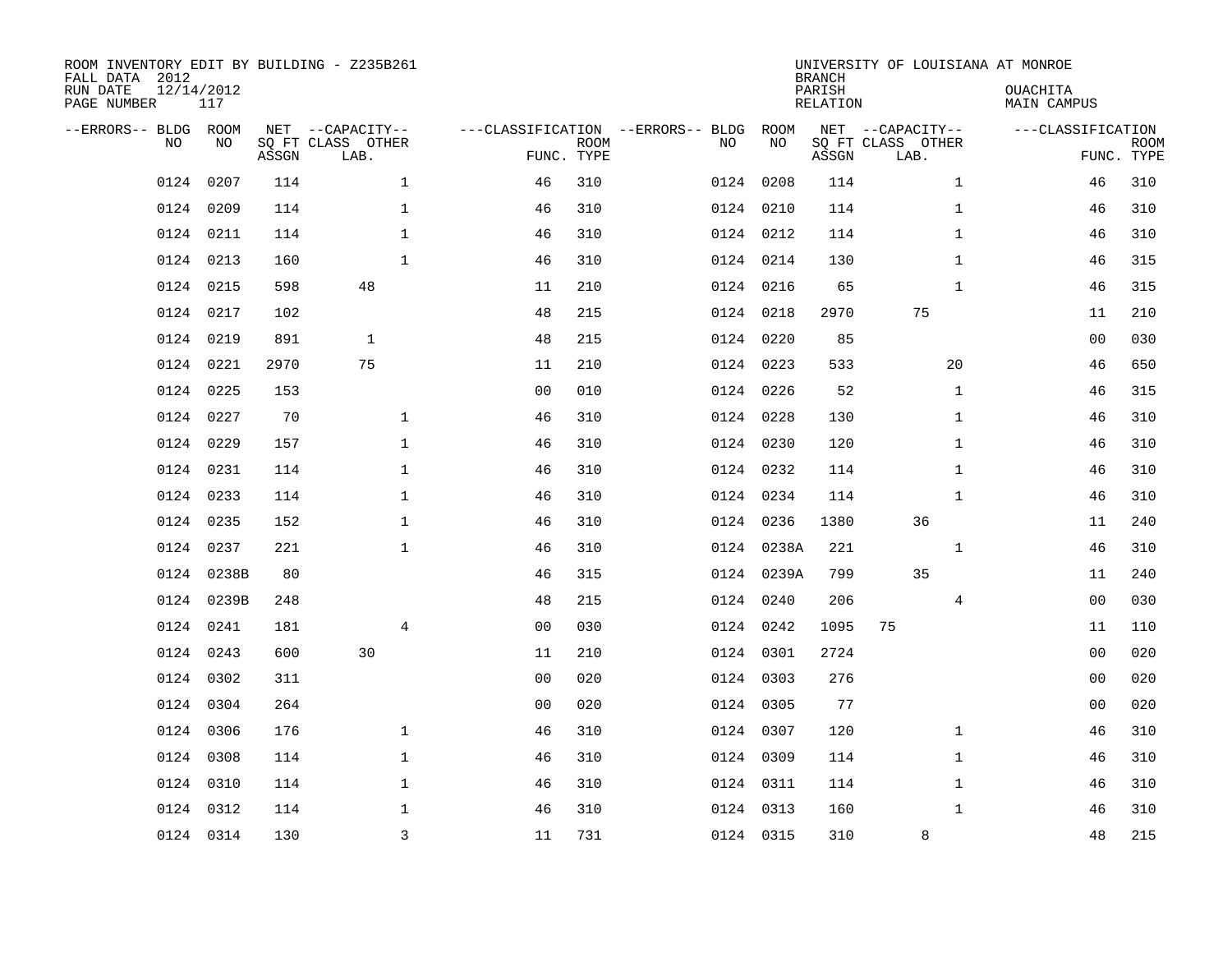| ROOM INVENTORY EDIT BY BUILDING - Z235B261<br>FALL DATA 2012 |                   |       |                           |                |                |             |                                        |                                                  | <b>BRANCH</b>      | UNIVERSITY OF LOUISIANA AT MONROE                                                                          |                                       |                           |
|--------------------------------------------------------------|-------------------|-------|---------------------------|----------------|----------------|-------------|----------------------------------------|--------------------------------------------------|--------------------|------------------------------------------------------------------------------------------------------------|---------------------------------------|---------------------------|
| RUN DATE<br>PAGE NUMBER                                      | 12/14/2012<br>118 |       |                           |                |                |             |                                        |                                                  | PARISH<br>RELATION |                                                                                                            | <b>OUACHITA</b><br><b>MAIN CAMPUS</b> |                           |
| --ERRORS-- BLDG ROOM                                         |                   |       | NET --CAPACITY--          |                |                |             | ---CLASSIFICATION --ERRORS-- BLDG ROOM |                                                  |                    | NET --CAPACITY--                                                                                           | ---CLASSIFICATION                     |                           |
| NO                                                           | NO                | ASSGN | SO FT CLASS OTHER<br>LAB. |                | FUNC. TYPE     | <b>ROOM</b> | NO                                     | NO                                               | ASSGN              | SQ FT CLASS OTHER<br>LAB.                                                                                  |                                       | <b>ROOM</b><br>FUNC. TYPE |
|                                                              | 0124 0316         | 276   | 8                         |                | 11             | 210         |                                        | 0124 0317                                        | 75                 | $\mathbf{1}$                                                                                               | 48                                    | 215                       |
|                                                              | 0124 0318         | 70    |                           | $\mathbf{1}$   | 0 <sub>0</sub> | 030         |                                        | 0124 0319                                        | 171                |                                                                                                            | 48                                    | 215                       |
|                                                              | 0124 0320         | 1438  | 40                        |                | 11             | 210         |                                        | 0124 0321                                        | 443                |                                                                                                            | 57                                    | 880                       |
|                                                              | 0124 0321A        | 106   |                           | $\mathbf{1}$   | 46             | 310         |                                        | 0124 0321C                                       | 233                |                                                                                                            | 46                                    | 315                       |
|                                                              | 0124 0321D        | 376   |                           | $\mathbf{1}$   | 46             | 325         |                                        | 0124 0321E                                       | 90                 | $\mathbf{1}$                                                                                               | 46                                    | 325                       |
|                                                              | 0124 0321F        | 239   |                           | $\mathbf{1}$   | 46             | 350         |                                        | 0124 0321G                                       | 77                 |                                                                                                            | 0 <sub>0</sub>                        | 030                       |
|                                                              | 0124 0322         | 1188  | 80                        |                | 11             | 110         |                                        | 0124 0323                                        | 33                 |                                                                                                            | 48                                    | 115                       |
|                                                              | 0124 0324         | 182   |                           |                | 0 <sub>0</sub> | 030         |                                        | 0124 0325                                        | 2128               | 185                                                                                                        | 11                                    | 210                       |
|                                                              | 0124 0326         | 84    |                           |                | 48             | 115         |                                        | 0124 0327                                        | 610                | 50                                                                                                         | 11                                    | 110                       |
|                                                              | 0124 0328         | 70    |                           | $\mathbf{1}$   | 0 <sub>0</sub> | 030         |                                        | 0124 0329                                        | 130                | $\mathbf{1}$                                                                                               | 46                                    | 310                       |
|                                                              | 0124 0330         | 176   |                           | $\mathbf{1}$   | 46             | 310         |                                        | 0124 0331                                        | 114                | $\mathbf{1}$                                                                                               | 46                                    | 310                       |
|                                                              | 0124 0332         | 114   |                           | $\mathbf{1}$   | 46             | 310         |                                        | 0124 0333                                        | 114                | $\mathbf{1}$                                                                                               | 46                                    | 310                       |
|                                                              | 0124 0334         | 114   |                           | $\mathbf 1$    | 46             | 310         |                                        | 0124 0335                                        | 114                | $\mathbf{1}$                                                                                               | 46                                    | 310                       |
|                                                              | 0124 0336         | 114   |                           | $\mathbf{1}$   | 46             | 310         |                                        | 0124 0337                                        | 161                | $\mathbf{1}$                                                                                               | 46                                    | 310                       |
|                                                              | 0124 0338         | 2496  | 90                        |                | 11             | 110         |                                        | 0124 0340                                        | 1248               | 56                                                                                                         | 11                                    | 110                       |
|                                                              | 0124 0341         | 200   |                           | $\overline{4}$ | 0 <sub>0</sub> | 030         |                                        | 0124 0342                                        | 180                | 2                                                                                                          | 0 <sub>0</sub>                        | 030                       |
|                                                              | 0124 0343A 1250   |       | 50                        |                | 11             | 110         |                                        | 0124 0343B                                       | 281                | 8                                                                                                          | 11                                    | 210                       |
|                                                              | 0124 0343C        | 137   | 3                         |                | 11             | 210         |                                        | TOTAL NUMBER CLASSROOMS<br>TOTAL NUMBER LABS 210 |                    | TOTAL NET ASSIGN SQ. FT. IN ROOM FILE<br>TOTAL NUMBER COMPUTER CLASSROOMS<br>TOTAL NUMBER SPECIAL LABS 220 | 42,580<br>6<br>9                      |                           |
|                                                              | 0125 0101         | 330   |                           | $\mathbf{1}$   | 93             | 310         |                                        | 0125 0102                                        | 96                 | $\mathbf{1}$                                                                                               | 52                                    | 315                       |
|                                                              | 0125 0103         | 207   |                           | $\mathbf{1}$   | 46             | 325         |                                        | 0125 0104                                        | 182                | 3                                                                                                          | 52                                    | 525                       |
| 0125                                                         | 0105              | 117   |                           |                | 0 <sub>0</sub> | 020         | 0125                                   | 0106                                             | 89                 | $\mathbf{1}$                                                                                               | 93                                    | 310                       |
| 0125                                                         | 0107              | 152   |                           | $\mathbf 1$    | 93             | 310         |                                        | 0125 0108                                        | 30                 |                                                                                                            | 52                                    | 315                       |
|                                                              | 0125 0109         | 82    |                           | $\mathbf 1$    | 52             | 315         |                                        | 0125 0110                                        | 111                | 3                                                                                                          | 52                                    | 525                       |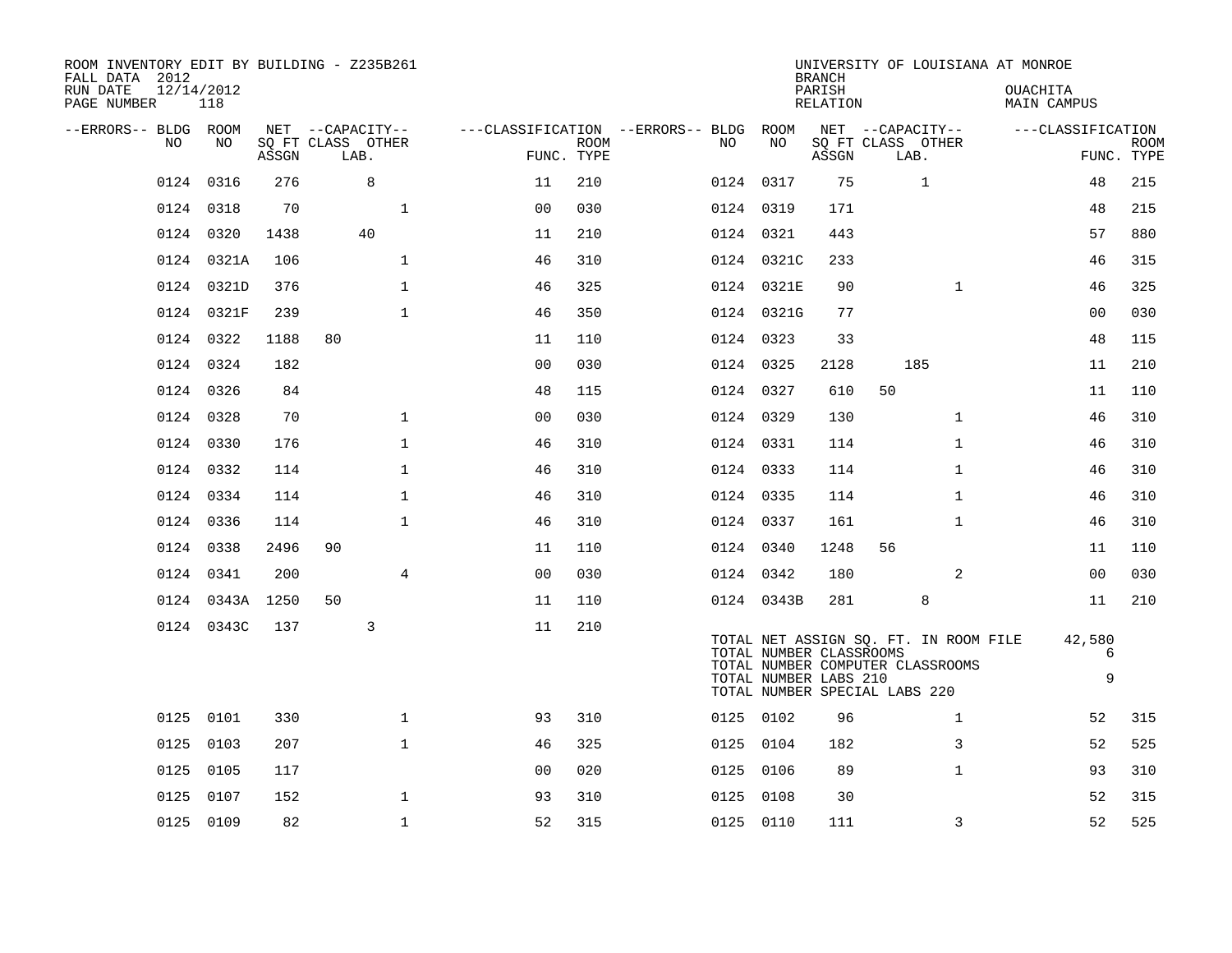| ROOM INVENTORY EDIT BY BUILDING - Z235B261<br>FALL DATA 2012<br>RUN DATE<br>PAGE NUMBER | 12/14/2012<br>119 |       |                                               |                                                      |             |           |            | <b>BRANCH</b><br>PARISH<br><b>RELATION</b> | UNIVERSITY OF LOUISIANA AT MONROE             | OUACHITA<br><b>MAIN CAMPUS</b>  |             |
|-----------------------------------------------------------------------------------------|-------------------|-------|-----------------------------------------------|------------------------------------------------------|-------------|-----------|------------|--------------------------------------------|-----------------------------------------------|---------------------------------|-------------|
| --ERRORS-- BLDG ROOM<br>NO                                                              | NO                | ASSGN | NET --CAPACITY--<br>SQ FT CLASS OTHER<br>LAB. | ---CLASSIFICATION --ERRORS-- BLDG ROOM<br>FUNC. TYPE | <b>ROOM</b> | NO        | NO         | ASSGN                                      | NET --CAPACITY--<br>SQ FT CLASS OTHER<br>LAB. | ---CLASSIFICATION<br>FUNC. TYPE | <b>ROOM</b> |
| 0125                                                                                    | 0111              | 61    | 4                                             | 52                                                   | 525         | 0125      | 0112       | 137                                        | 4                                             | 52                              | 525         |
| 0125                                                                                    | 0113              | 164   | 2                                             | 52                                                   | 525         | 0125 0114 |            | 220                                        | 10                                            | 52                              | 525         |
| 0125                                                                                    | 0115              | 201   |                                               | 52                                                   | 525         | 0125 0116 |            | 73                                         |                                               | 00                              | 020         |
| 0125                                                                                    | 0117              | 220   |                                               | 52                                                   | 525         | 0125 0118 |            | 900                                        | 37                                            | 52                              | 525         |
| 0125                                                                                    | 0119              | 13    |                                               | 52                                                   | 525         | 0125 0120 |            | 439                                        | 10                                            | 52                              | 525         |
| 0125                                                                                    | 0121              | 2260  | 10                                            | 52                                                   | 525         | 0125 0123 |            | 380                                        | 25                                            | 52                              | 525         |
| 0125                                                                                    | 0126              | 443   |                                               | 0 <sub>0</sub>                                       | 030         | 0125 0127 |            | 139                                        | 4                                             | 52                              | 525         |
| 0125                                                                                    | 0128              | 121   | 6                                             | 52                                                   | 525         | 0125 0129 |            | 51                                         | 4                                             | 52                              | 525         |
| 0125                                                                                    | 0130              | 24    |                                               | 52                                                   | 525         | 0125      | 0131       | 820                                        | 30                                            | 52                              | 525         |
| 0125                                                                                    | 0132              | 63    |                                               | 52                                                   | 525         |           | 0125 0133  | 100                                        |                                               | 52                              | 525         |
| 0125                                                                                    | 0134              | 149   |                                               | 52                                                   | 525         | 0125      | 0135       | 69                                         |                                               | 0 <sub>0</sub>                  | 020         |
| 0125                                                                                    | 0136              | 624   | 3                                             | 72                                                   | 720         |           | 0125 0136A | 140                                        |                                               | 64                              | 725         |
| 0125                                                                                    | 0136B             | 135   | $\mathbf 1$                                   | 64                                                   | 310         | 0125      | 0136C      | 234                                        | $\mathbf{1}$                                  | 64                              | 310         |
| 0125                                                                                    | 0136D             | 239   | $\mathbf 1$                                   | 64                                                   | 310         | 0125      | 0136E      | 239                                        | $\mathbf{1}$                                  | 64                              | 310         |
| 0125                                                                                    | 0136F             | 26    | $\mathbf 1$                                   | 64                                                   | 315         | 0125      | 0136G      | 90                                         |                                               | 64                              | 315         |
| 0125                                                                                    | 0136H             | 716   |                                               | 0 <sub>0</sub>                                       | 020         | 0125      | 0137       | 80                                         | $\mathbf{1}$                                  | 64                              | 310         |
| 0125                                                                                    | 0138              | 79    | $\mathbf{1}$                                  | 64                                                   | 310         | 0125      | 0139       | 30                                         |                                               | 64                              | 315         |
| 0125                                                                                    | 0140              | 128   | $\mathbf{1}$                                  | 52                                                   | 525         | 0125      | 0141       | 380                                        | 25                                            | 52                              | 525         |
| 0125                                                                                    | 0201              | 376   |                                               | 0 <sub>0</sub>                                       | 030         | 0125 0202 |            | 292                                        |                                               | 0 <sub>0</sub>                  | 020         |
| 0125                                                                                    | 0203              | 180   | 2                                             | 93                                                   | 660         | 0125 0204 |            | 64                                         |                                               | 93                              | 665         |
| 0125                                                                                    | 0205              | 234   | 5                                             | 0 <sub>0</sub>                                       | 030         | 0125 0206 |            | 65                                         |                                               | 00                              | 020         |
| 0125                                                                                    | 0207              | 86    | 2                                             | 52                                                   | 525         | 0125      | 0208       | 584                                        |                                               | 00                              | 020         |
| 0125                                                                                    | 0209              | 49    |                                               | 52                                                   | 525         | 0125 0210 |            | 49                                         |                                               | 0 <sub>0</sub>                  | 020         |
| 0125                                                                                    | 0211              | 288   | 8                                             | 0 <sub>0</sub>                                       | 030         | 0125 0212 |            | 60                                         |                                               | 93                              | 665         |
| 0125                                                                                    | 0213              | 180   | 2                                             | 93                                                   | 660         | 0125 0214 |            | 292                                        |                                               | 0 <sub>0</sub>                  | 020         |
|                                                                                         | 0125 0215         | 376   |                                               | 0 <sub>0</sub>                                       | 030         | 0125 0301 |            | 41                                         | $\mathbf{1}$                                  | 52                              | 525         |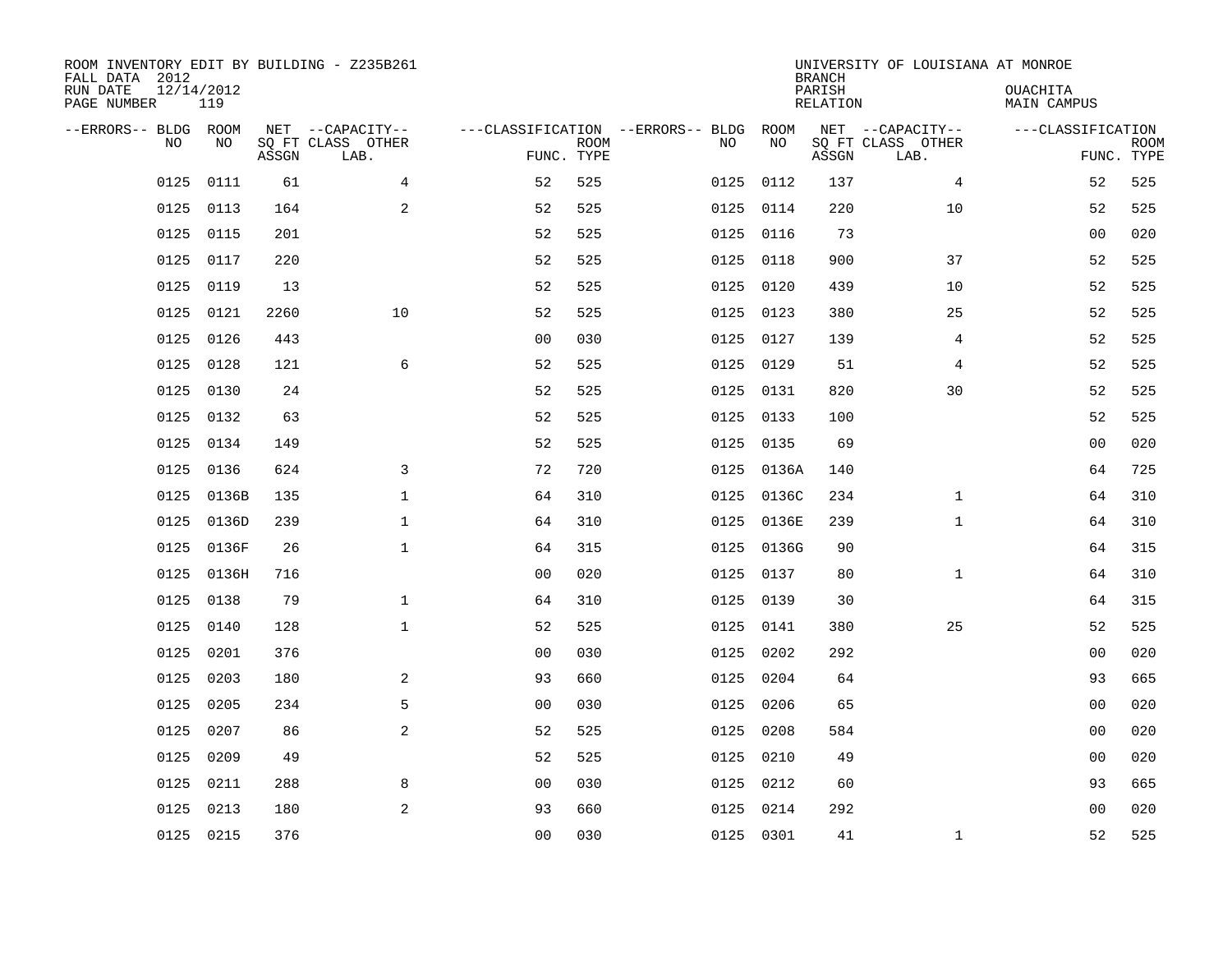| ROOM INVENTORY EDIT BY BUILDING - Z235B261<br>FALL DATA 2012<br>RUN DATE<br>PAGE NUMBER | 12/14/2012<br>120 |       |                           |                                                         |                    |           |                                                                                   | <b>BRANCH</b><br>PARISH<br>RELATION |      | UNIVERSITY OF LOUISIANA AT MONROE                                         | OUACHITA | MAIN CAMPUS       |                           |
|-----------------------------------------------------------------------------------------|-------------------|-------|---------------------------|---------------------------------------------------------|--------------------|-----------|-----------------------------------------------------------------------------------|-------------------------------------|------|---------------------------------------------------------------------------|----------|-------------------|---------------------------|
| --ERRORS-- BLDG ROOM                                                                    |                   |       | NET --CAPACITY--          | ---CLASSIFICATION --ERRORS-- BLDG ROOM NET --CAPACITY-- |                    |           |                                                                                   |                                     |      |                                                                           |          | ---CLASSIFICATION |                           |
| NO                                                                                      | NO.               | ASSGN | SO FT CLASS OTHER<br>LAB. |                                                         | ROOM<br>FUNC. TYPE | NO        | NO                                                                                | ASSGN                               | LAB. | SQ FT CLASS OTHER                                                         |          |                   | <b>ROOM</b><br>FUNC. TYPE |
| 0125                                                                                    | 0302              | 470   | 15                        | 52                                                      | 525                |           | 0125 0303                                                                         | 41                                  |      | $\mathbf{1}$                                                              |          |                   | 52 525                    |
|                                                                                         | 0125 0304         | 9709  | 1800                      | 93                                                      | 523                |           | TOTAL NUMBER CLASSROOMS<br>TOTAL NUMBER LABS 210<br>TOTAL NUMBER SPECIAL LABS 220 |                                     |      | TOTAL NET ASSIGN SQ. FT. IN ROOM FILE<br>TOTAL NUMBER COMPUTER CLASSROOMS |          | 21,045            |                           |
|                                                                                         | 0126 0100         | 1926  | 128                       | 82                                                      | 082                |           | 0126 0101                                                                         | 1926                                |      | 116                                                                       |          | 82                | 082                       |
| 0126                                                                                    | 0102              | 244   |                           | 82                                                      | 082                | 0126 0103 |                                                                                   | 65                                  |      |                                                                           |          | 82                | 082                       |
|                                                                                         | 0126 0104         | 81    |                           | 82                                                      | 082                | 0126 0105 |                                                                                   | 81                                  |      |                                                                           |          | 82                | 082                       |
|                                                                                         | 0126 0106         | 65    |                           | 82                                                      | 082                | 0126 0107 |                                                                                   | 504                                 |      |                                                                           |          | 82                | 082                       |
| 0126                                                                                    | 0108              | 411   |                           | 82                                                      | 082                |           | 0126 0108A                                                                        | 407                                 |      |                                                                           |          | 82                | 082                       |
|                                                                                         | 0126 0108B        | 476   |                           | 82                                                      | 082                | 0126 0109 |                                                                                   | 1197                                |      |                                                                           |          | 82                | 082                       |
|                                                                                         | 0126 0109A        | 666   |                           | 82                                                      | 082                |           | 0126 0109B                                                                        | 605                                 |      |                                                                           |          | 82                | 082                       |
|                                                                                         | 0126 0110         | 675   | 3                         | 82                                                      | 082                |           | 0126 0110A                                                                        | 193                                 |      | 4                                                                         |          | 82                | 082                       |
| 0126                                                                                    | 0110B             | 137   | $\overline{3}$            | 82                                                      | 082                |           | 0126 0110C                                                                        | 90                                  |      | $\overline{a}$                                                            |          | 82                | 082                       |
|                                                                                         | 0126 0110D        | 90    | 2                         | 82                                                      | 082                |           | 0126 0110G                                                                        | 98                                  |      | 4                                                                         |          | 82                | 082                       |
|                                                                                         | 0126 0111         | 116   | $\mathbf 1$               | 82                                                      | 082                | 0126 0112 |                                                                                   | 116                                 |      | $\mathbf{1}$                                                              |          | 82                | 082                       |
|                                                                                         | 0126 0113         | 517   | 2                         | 82                                                      | 082                | 0126 0114 |                                                                                   | 324                                 |      | 7                                                                         |          | 82                | 082                       |
|                                                                                         | 0126 0115         | 685   | 4                         | 82                                                      | 082                | 0126 0116 |                                                                                   | 105                                 |      | $\mathbf{1}$                                                              |          | 82                | 082                       |
|                                                                                         | 0126 0116A        | 105   | $\mathbf 1$               | 82                                                      | 082                | 0126 0117 |                                                                                   | 326                                 |      | $\mathbf{1}$                                                              |          | 82                | 082                       |
|                                                                                         | 0126 0117A        | 148   | $\mathbf{1}$              | 82                                                      | 082                | 0126 0118 |                                                                                   | 75                                  |      |                                                                           |          | 82                | 082                       |
|                                                                                         | 0126 0119         | 53    |                           | 82                                                      | 082                | 0126 0120 |                                                                                   | 187                                 |      | 3                                                                         |          | 82                | 082                       |
|                                                                                         | 0126 0120A        | 127   |                           | 82                                                      | 082                | 0126 0121 |                                                                                   | 557                                 |      | $\overline{4}$                                                            |          | 82                | 082                       |
|                                                                                         | 0126 0122         | 1722  |                           | 82                                                      | 082                |           | 0126 0122A                                                                        | 557                                 |      |                                                                           |          | 82                | 082                       |
|                                                                                         | 0126 0122B        | 156   |                           | 82                                                      | 082                |           | 0126 0122C                                                                        | 49                                  |      |                                                                           |          | 82                | 082                       |
|                                                                                         | 0126 0122D        | 246   |                           | 82                                                      | 082                |           | 0126 0122E                                                                        | 95                                  |      |                                                                           |          | 82                | 082                       |
|                                                                                         | 0126 0122F        | 136   | 1                         | 82                                                      | 082                | 0126 0123 |                                                                                   | 128                                 |      | $\mathbf{1}$                                                              |          | 82                | 082                       |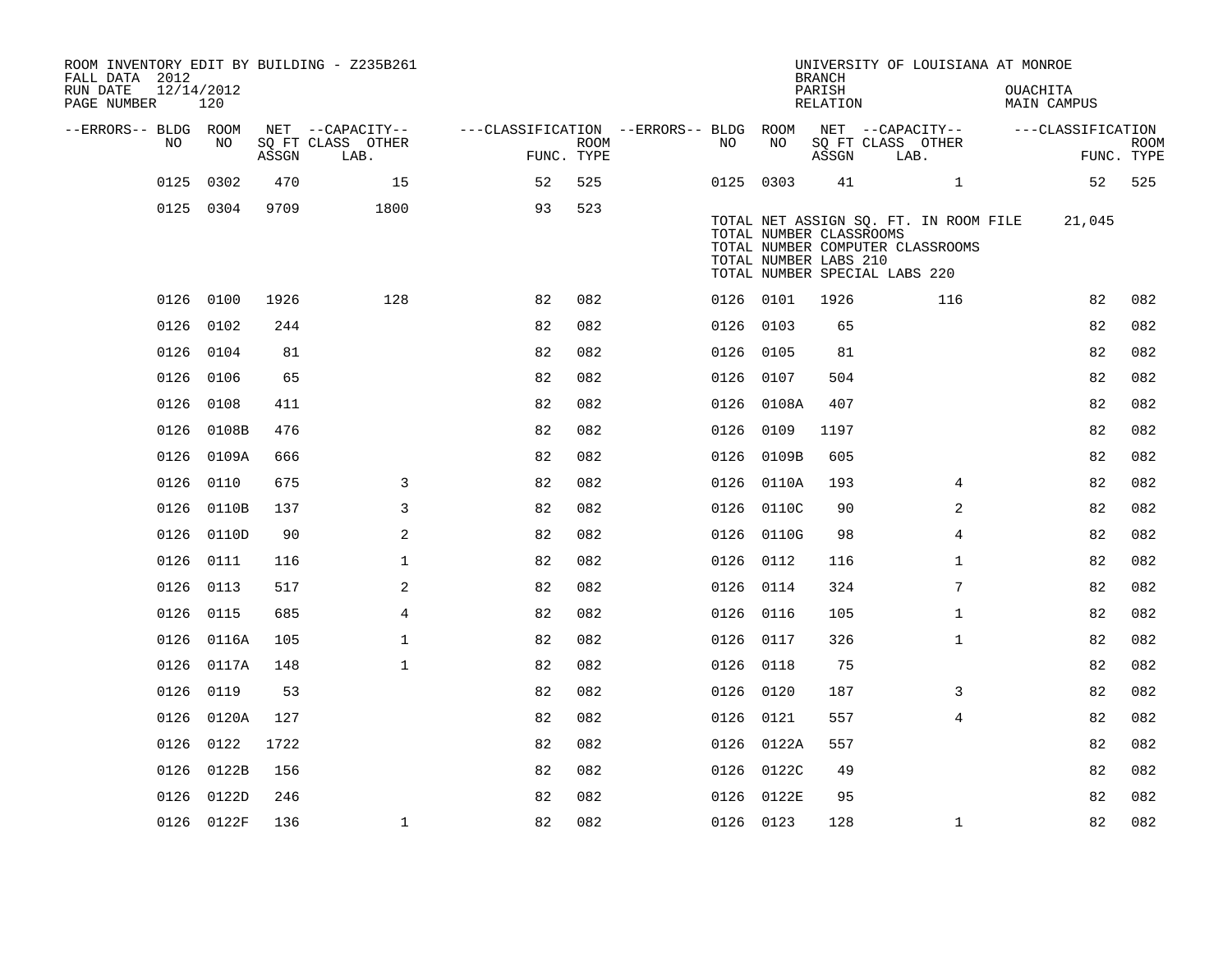| ROOM INVENTORY EDIT BY BUILDING - Z235B261<br>FALL DATA 2012<br>RUN DATE<br>PAGE NUMBER | 12/14/2012<br>121 |       |                                               |                                                 |             |           |            | <b>BRANCH</b><br>PARISH<br><b>RELATION</b> | UNIVERSITY OF LOUISIANA AT MONROE             | OUACHITA<br><b>MAIN CAMPUS</b>  |             |
|-----------------------------------------------------------------------------------------|-------------------|-------|-----------------------------------------------|-------------------------------------------------|-------------|-----------|------------|--------------------------------------------|-----------------------------------------------|---------------------------------|-------------|
| --ERRORS-- BLDG ROOM<br>NO                                                              | NO                | ASSGN | NET --CAPACITY--<br>SQ FT CLASS OTHER<br>LAB. | ---CLASSIFICATION --ERRORS-- BLDG<br>FUNC. TYPE | <b>ROOM</b> | NO        | ROOM<br>NO | ASSGN                                      | NET --CAPACITY--<br>SQ FT CLASS OTHER<br>LAB. | ---CLASSIFICATION<br>FUNC. TYPE | <b>ROOM</b> |
| 0126                                                                                    | 0124              | 121   | $\mathbf 1$                                   | 82                                              | 082         | 0126      | 0125       | 375                                        | 4                                             | 82                              | 082         |
| 0126                                                                                    | 0126              | 493   | 8                                             | 82                                              | 082         | 0126      | 0130       | 568                                        | 5                                             | 21                              | 250         |
| 0126                                                                                    | 0131              | 787   | 5                                             | 21                                              | 250         |           | 0126 0131A | 353                                        | 7                                             | 21                              | 250         |
| 0126                                                                                    | 0132              | 130   |                                               | 21                                              | 731         | 0126 0133 |            | 150                                        | $\mathbf{1}$                                  | 21                              | 310         |
| 0126                                                                                    | 0133A             | 352   | 2                                             | 21                                              | 320         | 0126 0134 |            | 79                                         |                                               | 21                              | 731         |
| 0126                                                                                    | 0135              | 92    |                                               | 21                                              | 731         | 0126 0136 |            | 130                                        | $\mathbf{1}$                                  | 21                              | 310         |
| 0126                                                                                    | 0137              | 119   | $\mathbf{1}$                                  | 21                                              | 310         | 0126 0138 |            | 957                                        | 5                                             | 21                              | 250         |
| 0126                                                                                    | 0138A             | 352   | $\overline{4}$                                | 21                                              | 250         | 0126 0139 |            | 260                                        | 5                                             | 21                              | 250         |
| 0126                                                                                    | 0140              | 651   | 15                                            | 82                                              | 082         | 0126      | 0140A      | 138                                        | $\mathbf{1}$                                  | 82                              | 082         |
| 0126                                                                                    | 0140B             | 57    | $\mathbf{1}$                                  | 82                                              | 082         |           | 0126 0140C | 90                                         | $\mathbf{1}$                                  | 82                              | 082         |
| 0126                                                                                    | 0141              | 1098  | 22                                            | 82                                              | 082         | 0126      | 0141A      | 182                                        |                                               | 82                              | 082         |
| 0126                                                                                    | 0141B             | 105   |                                               | 82                                              | 082         | 0126      | 0142       | 591                                        | 12                                            | 82                              | 082         |
| 0126                                                                                    | 0142A             | 70    |                                               | 82                                              | 082         | 0126      | 0143       | 1098                                       | 24                                            | 82                              | 082         |
| 0126                                                                                    | 0143A             | 164   | $\mathbf 1$                                   | 82                                              | 082         |           | 0126 0143B | 105                                        | $\mathbf{1}$                                  | 82                              | 082         |
| 0126                                                                                    | 0144              | 744   | 47                                            | 82                                              | 082         | 0126      | 0145       | 744                                        | 47                                            | 82                              | 082         |
| 0126                                                                                    | 0159              | 30    |                                               | 82                                              | 082         | 0126      | 0160       | 167                                        | $\overline{4}$                                | 82                              | 082         |
| 0126                                                                                    | 0161              | 55    |                                               | 82                                              | 082         | 0126      | 0162       | 30                                         |                                               | 82                              | 082         |
| 0126                                                                                    | 0163              | 171   | $\overline{4}$                                | 82                                              | 082         | 0126      | 0189       | 44                                         | $\mathbf{1}$                                  | 0 <sub>0</sub>                  | 030         |
| 0126                                                                                    | 0190              | 24    | $\mathbf{1}$                                  | 0 <sub>0</sub>                                  | 030         | 0126 0191 |            | 24                                         |                                               | 21                              | 255         |
| 0126                                                                                    | 0192              | 279   |                                               | 82                                              | 082         | 0126      | 0193       | 1788                                       |                                               | 82                              | 082         |
| 0126                                                                                    | 0194              | 836   |                                               | 82                                              | 082         | 0126 0195 |            | 279                                        |                                               | 82                              | 082         |
| 0126                                                                                    | 0196              | 354   |                                               | 82                                              | 082         | 0126      | 0197       | 354                                        |                                               | 82                              | 082         |
| 0126                                                                                    | 0198              | 71    |                                               | 82                                              | 082         | 0126      | 0200       | 121                                        | $\mathbf{1}$                                  | 82                              | 082         |
| 0126                                                                                    | 0201              | 119   | $\mathbf{1}$                                  | 82                                              | 082         | 0126      | 0202       | 128                                        | $\mathbf{1}$                                  | 82                              | 082         |
| 0126                                                                                    | 0203              | 114   | $\mathbf 1$                                   | 82                                              | 082         | 0126      | 0204       | 128                                        | $\mathbf{1}$                                  | 82                              | 082         |
|                                                                                         | 0126 0205         | 119   | $\mathbf{1}$                                  | 82                                              | 082         | 0126 0206 |            | 121                                        | $\mathbf{1}$                                  | 82                              | 082         |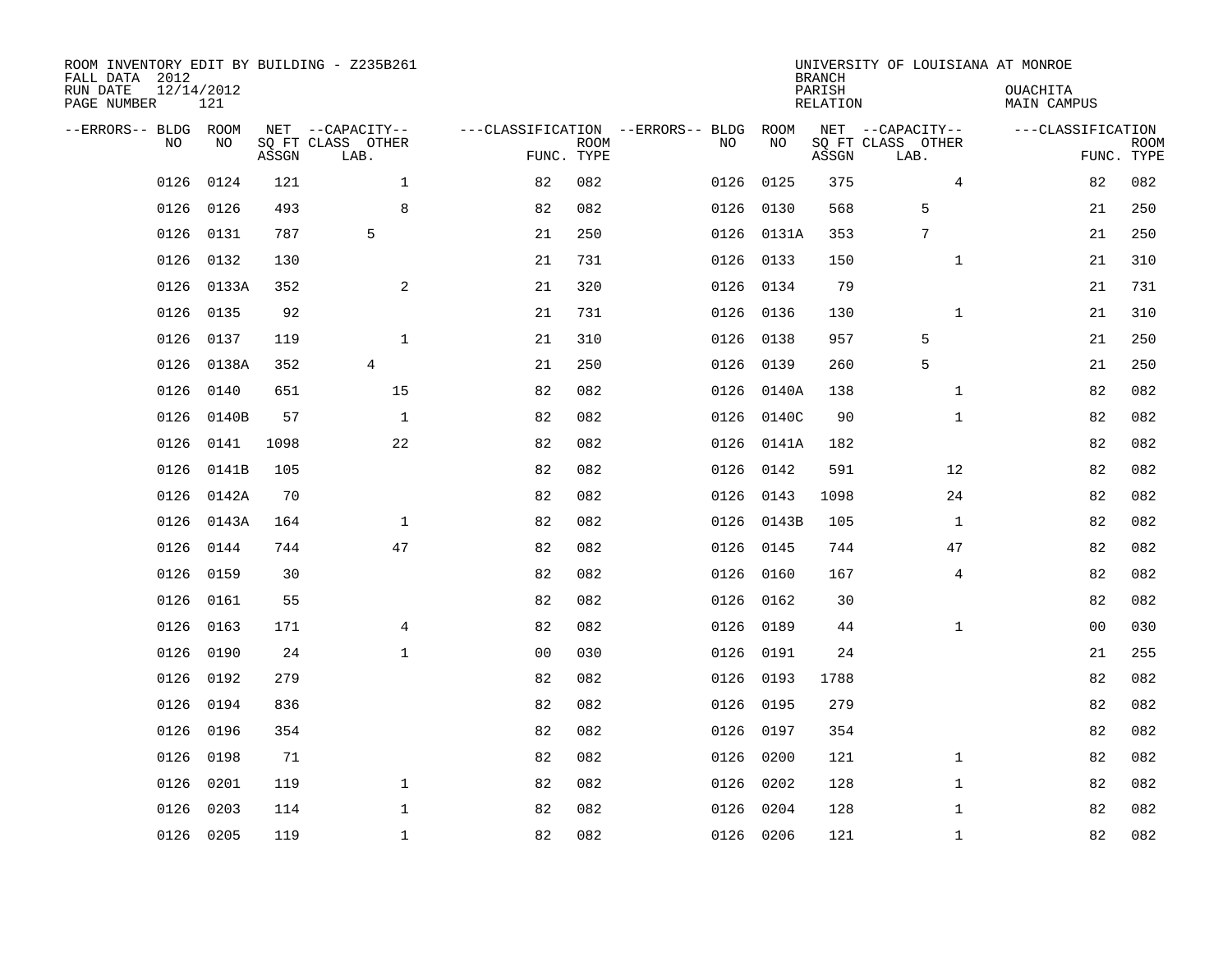| ROOM INVENTORY EDIT BY BUILDING - Z235B261<br>FALL DATA 2012 |                   |       |                           |                                        |             |           |            | <b>BRANCH</b>      | UNIVERSITY OF LOUISIANA AT MONROE |                         |             |
|--------------------------------------------------------------|-------------------|-------|---------------------------|----------------------------------------|-------------|-----------|------------|--------------------|-----------------------------------|-------------------------|-------------|
| RUN DATE<br>PAGE NUMBER                                      | 12/14/2012<br>122 |       |                           |                                        |             |           |            | PARISH<br>RELATION |                                   | OUACHITA<br>MAIN CAMPUS |             |
| --ERRORS-- BLDG ROOM                                         |                   |       | NET --CAPACITY--          | ---CLASSIFICATION --ERRORS-- BLDG ROOM |             |           |            |                    | NET --CAPACITY--                  | ---CLASSIFICATION       |             |
| NO.                                                          | NO.               | ASSGN | SQ FT CLASS OTHER<br>LAB. | FUNC. TYPE                             | <b>ROOM</b> | NO.       | NO         | ASSGN              | SQ FT CLASS OTHER<br>LAB.         | FUNC. TYPE              | <b>ROOM</b> |
| 0126                                                         | 0207              | 504   |                           | 82                                     | 082         | 0126      | 0208       | 504                |                                   | 82                      | 082         |
| 0126                                                         | 0208A             | 540   |                           | 82                                     | 082         | 0126      | 0208B      | 540                |                                   | 82                      | 082         |
| 0126                                                         | 0209              | 1085  |                           | 82                                     | 082         | 0126      | 0209A      | 540                |                                   | 82                      | 082         |
| 0126                                                         | 0209B             | 540   |                           | 82                                     | 082         | 0126 0210 |            | 242                | $\mathbf{1}$                      | 82                      | 082         |
| 0126                                                         | 0210A             | 194   | $\mathbf{1}$              | 82                                     | 082         | 0126      | 0210B      | 237                | 12                                | 82                      | 082         |
| 0126                                                         | 0210C             | 166   |                           | 82                                     | 082         |           | 0126 0210D | 9                  |                                   | 82                      | 082         |
| 0126                                                         | 0210E             | 18    |                           | 82                                     | 082         |           | 0126 0210F | 26                 | $\mathbf{1}$                      | 82                      | 082         |
| 0126                                                         | 0211              | 360   | 26                        | 82                                     | 082         | 0126 0212 |            | 282                | 5                                 | 82                      | 082         |
| 0126                                                         | 0213              | 586   | 12                        | 82                                     | 082         | 0126      | 0214       | 286                | 5                                 | 82                      | 082         |
| 0126                                                         | 0215              | 592   | 12                        | 82                                     | 082         | 0126 0216 |            | 580                | 6                                 | 82                      | 082         |
| 0126                                                         | 0216A             | 100   |                           | 82                                     | 082         | 0126      | 0217       | 28                 |                                   | 82                      | 082         |
| 0126                                                         | 0218              | 86    | 2                         | 82                                     | 082         | 0126 0219 |            | 59                 | $\mathbf{1}$                      | 82                      | 082         |
| 0126                                                         | 0220              | 326   | 8                         | 82                                     | 082         | 0126      | 0221       | 280                | 3                                 | 82                      | 082         |
| 0126                                                         | 0221A             | 120   | $\mathbf 1$               | 82                                     | 082         |           | 0126 0221B | 98                 | $\mathbf{1}$                      | 82                      | 082         |
| 0126                                                         | 0221C             | 32    |                           | 82                                     | 082         | 0126      | 0222       | 540                | 3                                 | 82                      | 082         |
| 0126                                                         | 0223              | 123   | $\mathbf{1}$              | 82                                     | 082         | 0126 0224 |            | 121                | $\mathbf{1}$                      | 82                      | 082         |
| 0126                                                         | 0225              | 123   | $\mathbf 1$               | 82                                     | 082         | 0126      | 0226       | 121                | $\mathbf{1}$                      | 82                      | 082         |
| 0126                                                         | 0227              | 123   | $\mathbf 1$               | 82                                     | 082         | 0126 0228 |            | 442                | 8                                 | 82                      | 082         |
| 0126                                                         | 0230              | 1054  | 24                        | 82                                     | 082         | 0126 0231 |            | 119                |                                   | 82                      | 082         |
| 0126                                                         | 0232              | 1054  | 24                        | 82                                     | 082         | 0126 0233 |            | 1054               | 24                                | 82                      | 082         |
| 0126                                                         | 0234              | 119   |                           | 82                                     | 082         | 0126 0235 |            | 1054               | 24                                | 82                      | 082         |
| 0126                                                         | 0236              | 340   | 2                         | 82                                     | 082         | 0126      | 0237       | 340                | 2                                 | 82                      | 082         |
| 0126                                                         | 0240              | 1058  | 24                        | 82                                     | 082         |           | 0126 0240A | 369                |                                   | 82                      | 082         |
| 0126                                                         | 0241              | 737   | 12                        | 82                                     | 082         | 0126 0242 |            | 1058               | 10                                | 82                      | 082         |
| 0126                                                         | 0243              | 744   | 50                        | 82                                     | 082         | 0126      | 0244       | 286                | 48                                | 82                      | 082         |
|                                                              | 0126 0245         | 440   | 48                        | 82                                     | 082         | 0126 0246 |            | 32                 |                                   | 82                      | 082         |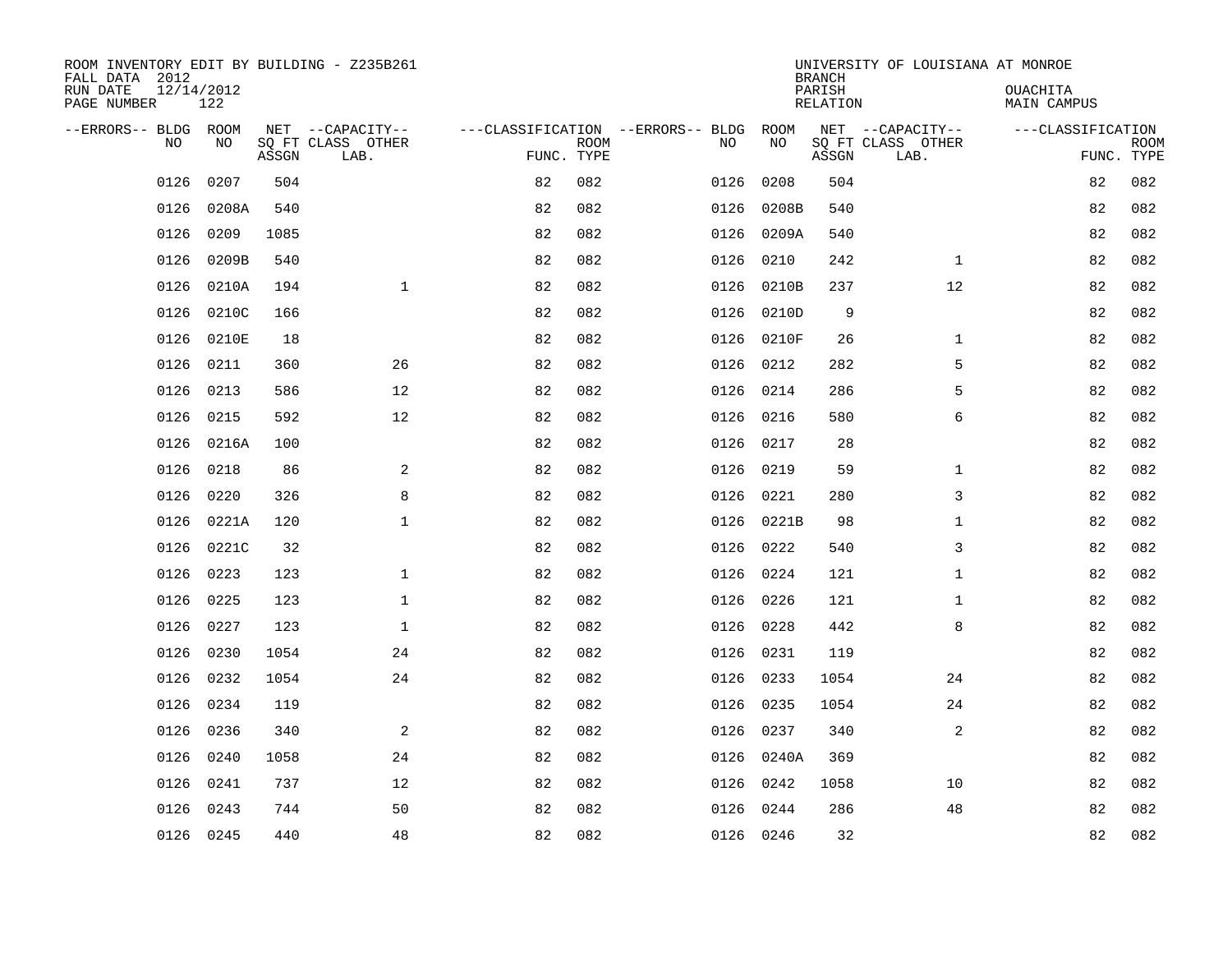| ROOM INVENTORY EDIT BY BUILDING - Z235B261<br>FALL DATA 2012 |                   |       |                           |            |             |                                   |            | <b>BRANCH</b>      | UNIVERSITY OF LOUISIANA AT MONROE |                                |                           |
|--------------------------------------------------------------|-------------------|-------|---------------------------|------------|-------------|-----------------------------------|------------|--------------------|-----------------------------------|--------------------------------|---------------------------|
| RUN DATE<br>PAGE NUMBER                                      | 12/14/2012<br>123 |       |                           |            |             |                                   |            | PARISH<br>RELATION |                                   | <b>OUACHITA</b><br>MAIN CAMPUS |                           |
| --ERRORS-- BLDG ROOM                                         |                   |       | NET --CAPACITY--          |            |             | ---CLASSIFICATION --ERRORS-- BLDG | ROOM       |                    | NET --CAPACITY--                  | ---CLASSIFICATION              |                           |
| N <sub>O</sub>                                               | NO.               | ASSGN | SO FT CLASS OTHER<br>LAB. | FUNC. TYPE | <b>ROOM</b> | NO.                               | NO         | ASSGN              | SQ FT CLASS OTHER<br>LAB.         |                                | <b>ROOM</b><br>FUNC. TYPE |
| 0126                                                         | 0247              | 167   | $\overline{4}$            | 82         | 082         | 0126                              | 0248       | 32                 |                                   | 82                             | 082                       |
| 0126                                                         | 0249              | 32    |                           | 82         | 082         | 0126                              | 0250       | 167                | $\overline{4}$                    | 82                             | 082                       |
| 0126                                                         | 0264              | 1545  |                           | 82         | 082         | 0126                              | 0265       | 1134               |                                   | 82                             | 082                       |
| 0126                                                         | 0292              | 338   |                           | 82         | 082         | 0126                              | 0295       | 338                |                                   | 82                             | 082                       |
| 0126                                                         | 0296              | 338   |                           | 82         | 082         | 0126                              | 0297       | 338                |                                   | 82                             | 082                       |
| 0126                                                         | 0298              | 71    |                           | 82         | 082         |                                   | 0126 0300  | 121                | $\mathbf{1}$                      | 82                             | 082                       |
| 0126                                                         | 0301              | 120   | $\mathbf{1}$              | 82         | 082         | 0126                              | 0302       | 128                | $\mathbf{1}$                      | 82                             | 082                       |
| 0126                                                         | 0303              | 120   | $\mathbf{1}$              | 82         | 082         |                                   | 0126 0304  | 128                | $\mathbf{1}$                      | 82                             | 082                       |
| 0126                                                         | 0305              | 120   | $\mathbf{1}$              | 82         | 082         | 0126                              | 0306       | 121                | $\mathbf{1}$                      | 82                             | 082                       |
| 0126                                                         | 0307              | 504   |                           | 82         | 082         |                                   | 0126 0308  | 504                |                                   | 82                             | 082                       |
| 0126                                                         | 0308A             | 540   |                           | 82         | 082         | 0126                              | 0308B      | 540                |                                   | 82                             | 082                       |
| 0126                                                         | 0309              | 1041  |                           | 82         | 082         |                                   | 0126 0309A | 540                |                                   | 82                             | 082                       |
| 0126                                                         | 0309B             | 540   |                           | 82         | 082         | 0126                              | 0310       | 242                | $\mathbf{1}$                      | 82                             | 082                       |
| 0126                                                         | 0310A             | 194   | $\overline{4}$            | 82         | 082         | 0126                              | 0310B      | 237                | $\mathbf{1}$                      | 82                             | 082                       |
| 0126                                                         | 0310C             | 166   |                           | 82         | 082         | 0126                              | 0310D      | 9                  |                                   | 82                             | 082                       |
| 0126                                                         | 0310E             | 18    |                           | 82         | 082         |                                   | 0126 0310F | 26                 | $\mathbf{1}$                      | 82                             | 082                       |
| 0126                                                         | 0311              | 360   | 28                        | 82         | 082         | 0126                              | 0312       | 282                | 2                                 | 82                             | 082                       |
| 0126                                                         | 0313              | 872   | 18                        | 82         | 082         | 0126                              | 0314       | 282                | 5                                 | 82                             | 082                       |
| 0126                                                         | 0315              | 95    | $\mathbf{1}$              | 82         | 082         |                                   | 0126 0315A | 185                | 2                                 | 82                             | 082                       |
| 0126                                                         | 0316              | 227   | $\overline{4}$            | 82         | 082         |                                   | 0126 0316A | 94                 |                                   | 82                             | 082                       |
|                                                              | 0126 0316B        | 86    | $\mathbf 1$               | 82         | 082         |                                   | 0126 0316C | 86                 | $\mathbf{1}$                      | 82                             | 082                       |
| 0126                                                         | 0316D             | 12    |                           | 82         | 082         | 0126                              | 0317       | 88                 |                                   | 82                             | 082                       |
| 0126                                                         | 0318              | 86    | 2                         | 82         | 082         |                                   | 0126 0319  | 60                 | $\mathbf{1}$                      | 82                             | 082                       |
| 0126                                                         | 0320              | 425   | $\mathbf 1$               | 82         | 082         |                                   | 0126 0320A | 736                |                                   | 82                             | 082                       |
| 0126                                                         | 0321              | 199   | 2                         | 82         | 082         |                                   | 0126 0321A | 30                 |                                   | 82                             | 082                       |
|                                                              | 0126 0322         | 30    |                           | 82         | 082         |                                   | 0126 0322A | 99                 |                                   | 82                             | 082                       |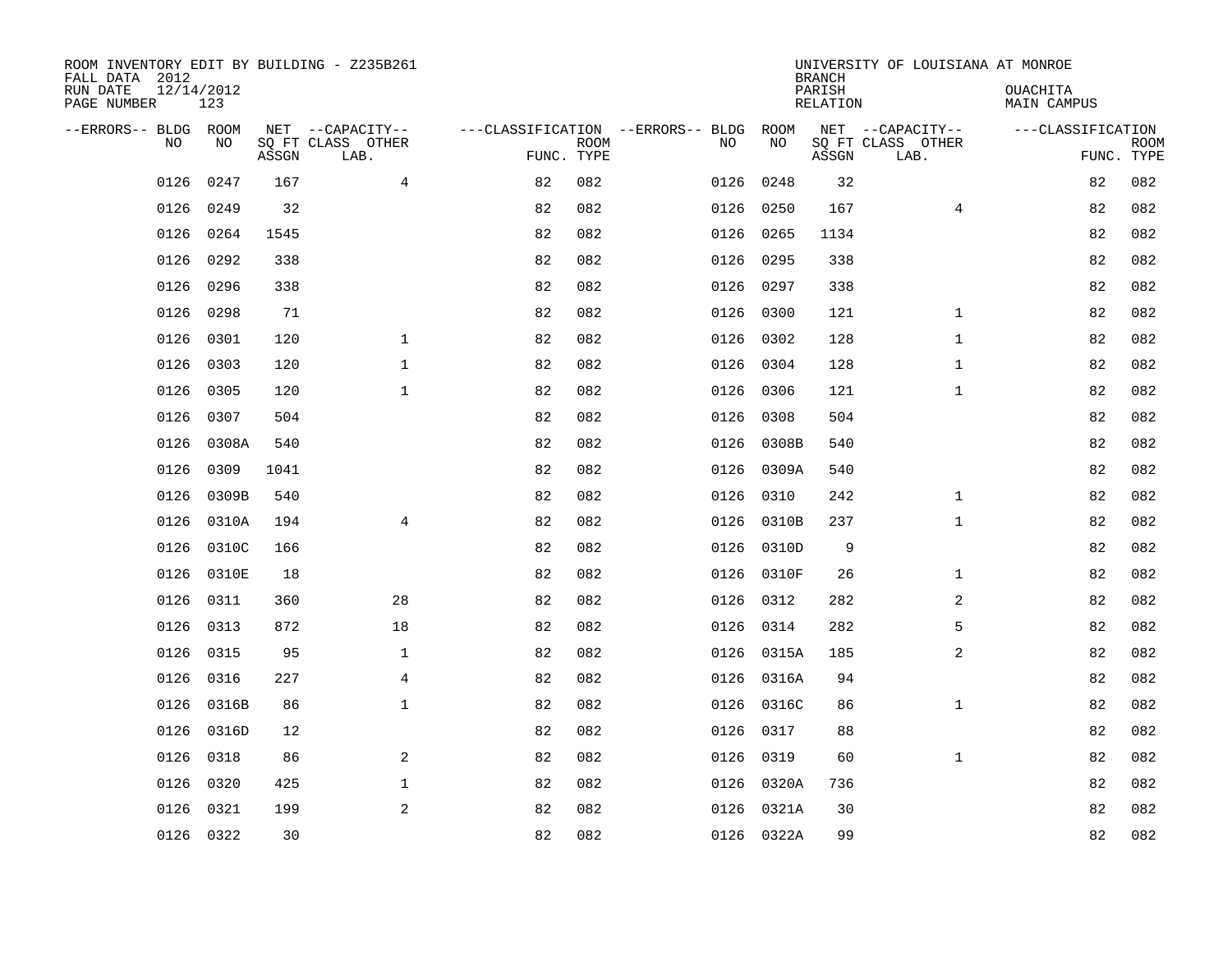| ROOM INVENTORY EDIT BY BUILDING - Z235B261<br>FALL DATA 2012<br>RUN DATE<br>PAGE NUMBER | 12/14/2012<br>124 |       |                                               |            |      |                                              |                                                  | <b>BRANCH</b><br>PARISH<br>RELATION | UNIVERSITY OF LOUISIANA AT MONROE                                                                          | OUACHITA<br><b>MAIN CAMPUS</b> |                           |
|-----------------------------------------------------------------------------------------|-------------------|-------|-----------------------------------------------|------------|------|----------------------------------------------|--------------------------------------------------|-------------------------------------|------------------------------------------------------------------------------------------------------------|--------------------------------|---------------------------|
| --ERRORS-- BLDG ROOM<br>NO                                                              | NO                | ASSGN | NET --CAPACITY--<br>SQ FT CLASS OTHER<br>LAB. | FUNC. TYPE | ROOM | ---CLASSIFICATION --ERRORS-- BLDG ROOM<br>NO | NO                                               | ASSGN                               | NET --CAPACITY--<br>SQ FT CLASS OTHER<br>LAB.                                                              | ---CLASSIFICATION              | <b>ROOM</b><br>FUNC. TYPE |
| 0126                                                                                    | 0322B             | 69    |                                               | 82         | 082  |                                              | 0126 0322C                                       | 99                                  |                                                                                                            | 82                             | 082                       |
| 0126                                                                                    | 0323              | 123   | $\mathbf{1}$                                  | 82         | 082  |                                              | 0126 0324                                        | 121                                 | $\mathbf{1}$                                                                                               | 82                             | 082                       |
|                                                                                         | 0126 0325         | 123   | $\mathbf{1}$                                  | 82         | 082  |                                              | 0126 0326                                        | 121                                 | $\mathbf{1}$                                                                                               | 82                             | 082                       |
| 0126                                                                                    | 0327              | 123   | $\mathbf{1}$                                  | 82         | 082  | 0126                                         | 0328                                             | 442                                 | 8                                                                                                          | 82                             | 082                       |
|                                                                                         | 0126 0330         | 1054  | 21                                            | 82         | 082  |                                              | 0126 0331                                        | 224                                 | 4                                                                                                          | 82                             | 082                       |
| 0126                                                                                    | 0332              | 1054  | 22                                            | 82         | 082  |                                              | 0126 0333                                        | 1419                                | 15                                                                                                         | 82                             | 082                       |
|                                                                                         | 0126 0333A        | 224   |                                               | 82         | 082  |                                              | 0126 0333B                                       | 64                                  |                                                                                                            | 82                             | 082                       |
| 0126                                                                                    | 0333C             | 70    |                                               | 82         | 082  |                                              | 0126 0334                                        | 1054                                | 21                                                                                                         | 82                             | 082                       |
|                                                                                         | 0126 0340         | 982   | 30                                            | 82         | 082  |                                              | 0126 0340A                                       | 147                                 | 25                                                                                                         | 82                             | 082                       |
| 0126                                                                                    | 0341              | 849   | 20                                            | 82         | 082  |                                              | 0126 0341A                                       | 117                                 | $\mathbf{1}$                                                                                               | 82                             | 082                       |
| 0126                                                                                    | 0342              | 982   | 27                                            | 82         | 082  |                                              | 0126 0342A                                       | 147                                 |                                                                                                            | 82                             | 082                       |
| 0126                                                                                    | 0343              | 744   | 46                                            | 82         | 082  |                                              | 0126 0345                                        | 736                                 | 48                                                                                                         | 82                             | 082                       |
| 0126                                                                                    | 0352              | 32    |                                               | 82         | 082  |                                              | 0126 0353                                        | 167                                 | $\overline{4}$                                                                                             | 82                             | 082                       |
| 0126                                                                                    | 0354              | 32    |                                               | 82         | 082  |                                              | 0126 0355                                        | 32                                  |                                                                                                            | 82                             | 082                       |
| 0126                                                                                    | 0356              | 167   | $\overline{4}$                                | 82         | 082  |                                              | 0126 0369                                        | 1414                                |                                                                                                            | 82                             | 082                       |
| 0126                                                                                    | 0370              | 1233  |                                               | 82         | 082  |                                              | 0126 0371                                        | 120                                 |                                                                                                            | 82                             | 082                       |
|                                                                                         | 0126 0392         | 338   |                                               | 82         | 082  |                                              | 0126 0395                                        | 338                                 |                                                                                                            | 82                             | 082                       |
|                                                                                         | 0126 0396         | 338   |                                               | 82         | 082  |                                              | 0126 0397                                        | 338                                 |                                                                                                            | 82                             | 082                       |
|                                                                                         | 0126 0398         | 71    |                                               | 82         | 082  |                                              | TOTAL NUMBER CLASSROOMS<br>TOTAL NUMBER LABS 210 |                                     | TOTAL NET ASSIGN SQ. FT. IN ROOM FILE<br>TOTAL NUMBER COMPUTER CLASSROOMS<br>TOTAL NUMBER SPECIAL LABS 220 | 83,822                         |                           |
| 0128                                                                                    | 0003A             | 940   | 48                                            | 11         | 110  |                                              | 0128 0003B                                       | 940                                 | 49                                                                                                         | 11                             | 110                       |
| 0128                                                                                    | 0003C             | 932   | 50                                            | 11         | 110  | 0128                                         | 0003D                                            | 940                                 | 42                                                                                                         | 11                             | 110                       |
| 0128                                                                                    | 0003E             | 940   | 42                                            | 11         | 110  | 0128                                         | 0003F                                            | 580                                 | 34                                                                                                         | 11                             | 110                       |
|                                                                                         | 0128 0003G        | 580   | 34                                            | 60         | 350  |                                              | 0128 0100                                        | 168                                 |                                                                                                            | 0 <sub>0</sub>                 | 020                       |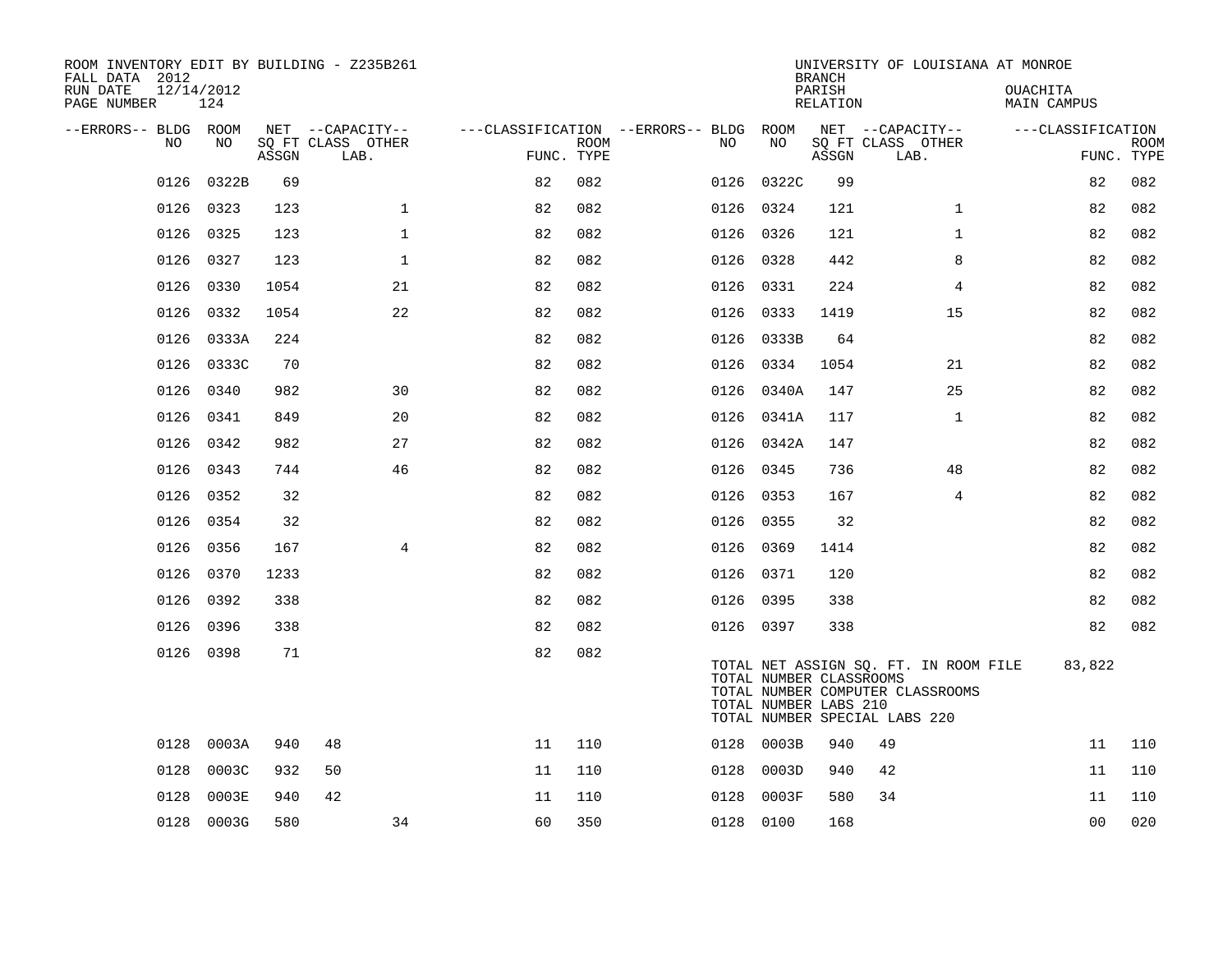| ROOM INVENTORY EDIT BY BUILDING - Z235B261<br>FALL DATA 2012 |                   |             |                           |                |             |                                        | <b>BRANCH</b> | UNIVERSITY OF LOUISIANA AT MONROE |                           |                                |             |
|--------------------------------------------------------------|-------------------|-------------|---------------------------|----------------|-------------|----------------------------------------|---------------|-----------------------------------|---------------------------|--------------------------------|-------------|
| RUN DATE<br>PAGE NUMBER                                      | 12/14/2012<br>125 |             |                           |                |             |                                        |               | PARISH<br><b>RELATION</b>         |                           | OUACHITA<br><b>MAIN CAMPUS</b> |             |
| --ERRORS-- BLDG ROOM                                         |                   |             | NET --CAPACITY--          |                |             | ---CLASSIFICATION --ERRORS-- BLDG ROOM |               |                                   | NET --CAPACITY--          | ---CLASSIFICATION              |             |
| NO                                                           | NO                | ASSGN       | SQ FT CLASS OTHER<br>LAB. | FUNC. TYPE     | <b>ROOM</b> | NO                                     | NO            | ASSGN                             | SQ FT CLASS OTHER<br>LAB. | FUNC. TYPE                     | <b>ROOM</b> |
| 0128                                                         | 0101              | 950         | 68                        | 0 <sup>0</sup> | 020         | 0128                                   | 0101A         | 289                               |                           | 0 <sub>0</sub>                 | 020         |
| 0128                                                         |                   | 0101B 10000 | 170                       | 11             | 240         | 0128                                   | 0102          | 814                               |                           | 00                             | 020         |
| 0128                                                         | 0103              | 118         |                           | 0 <sub>0</sub> | 010         | 0128                                   | 0103A         | 130                               |                           | 00                             | 010         |
| 0128                                                         | 0104              | 277         | 6                         | 0 <sub>0</sub> | 030         | 0128                                   | 0105          | 703                               | 9                         | 40                             | 310         |
| 0128                                                         | 0106              | 870         | 32                        | 11             | 110         | 0128                                   | 0106A         | 90                                |                           | 0 <sub>0</sub>                 | 030         |
| 0128                                                         | 0107              | 85          | 2                         | 41             | 315         | 0128                                   | 0107A         | 770                               | 9                         | 46                             | 310         |
| 0128                                                         | 0108              | 187         | $\mathbf{1}$              | 40             | 310         | 0128                                   | 0109          | 290                               | 3                         | 41                             | 310         |
| 0128                                                         | 0109A             | 162         | $\mathbf{1}$              | 40             | 310         | 0128                                   | 0110          | 811                               |                           | 0 <sub>0</sub>                 | 020         |
| 0128                                                         | 0110A             | 115         |                           | 0 <sub>0</sub> | 020         | 0128                                   | 0111          | 703                               | 2                         | 41                             | 440         |
| 0128                                                         | 0112              | 146         | $\mathbf{1}$              | 40             | 310         | 0128                                   | 0113          | 1163                              | 3                         | 41                             | 440         |
| 0128                                                         | 0113A             | 41          |                           | 41             | 455         | 0128                                   | 0114          | 213                               | 2                         | 41                             | 315         |
| 0128                                                         | 0115              | 182         |                           | 41             | 315         | 0128                                   | 0116          | 431                               | 6                         | 40                             | 315         |
| 0128                                                         | 0116A             | 147         | $\mathbf{1}$              | 40             | 310         | 0128                                   | 0117          | 291                               |                           | 0 <sub>0</sub>                 | 030         |
| 0128                                                         | 0117A             | 116         |                           | 0 <sub>0</sub> | 030         | 0128                                   | 0118          | 1083                              |                           | 41                             | 455         |
| 0128                                                         | 0118A             | 293         |                           | 0 <sub>0</sub> | 030         | 0128                                   | 0119          | 307                               | 5                         | 0 <sub>0</sub>                 | 030         |
| 0128                                                         | 0120              | 215         |                           | 00             | 020         | 0128                                   | 0121          | 30                                |                           | 00                             | 030         |
| 0128                                                         | 0122              | 309         |                           | 0 <sub>0</sub> | 020         | 0128                                   | 0122A         | 146                               |                           | 0 <sub>0</sub>                 | 030         |
| 0128                                                         | 0122B             | 40          |                           | 0 <sub>0</sub> | 030         | 0128                                   | 0123          | 1350                              |                           | 00                             | 030         |
| 0128                                                         | 0124              | 293         |                           | 0 <sub>0</sub> | 030         |                                        | 0128 0125     | 156                               |                           | 00                             | 030         |
| 0128                                                         | 0126              | 229         |                           | 0 <sub>0</sub> | 020         | 0128                                   | 0127          | 204                               |                           | 00                             | 020         |
| 0128                                                         | 0128              | 280         |                           | 0 <sub>0</sub> | 020         |                                        | 0128 0129     | 243                               |                           | 0 <sub>0</sub>                 | 020         |
| 0128                                                         | 0130              | 60          |                           | 00             | 020         | 0128                                   | 0131          | 60                                |                           | 0 <sub>0</sub>                 | 020         |
| 0128                                                         | 0132              | 60          |                           | 0 <sub>0</sub> | 020         |                                        | 0128 0133     | 60                                |                           | 0 <sub>0</sub>                 | 020         |
| 0128                                                         | 0134              | 80          |                           | 82             | 082         | 0128                                   | 0135          | 105                               |                           | 0 <sub>0</sub>                 | 020         |
| 0128                                                         | 0136              | 86          |                           | 0 <sub>0</sub> | 020         | 0128                                   | 0137 14200    |                                   |                           | 0 <sub>0</sub>                 | 020         |
|                                                              | 0128 0200         | 168         |                           | 00             | 020         |                                        | 0128 0201     | 625                               |                           | 0 <sub>0</sub>                 | 020         |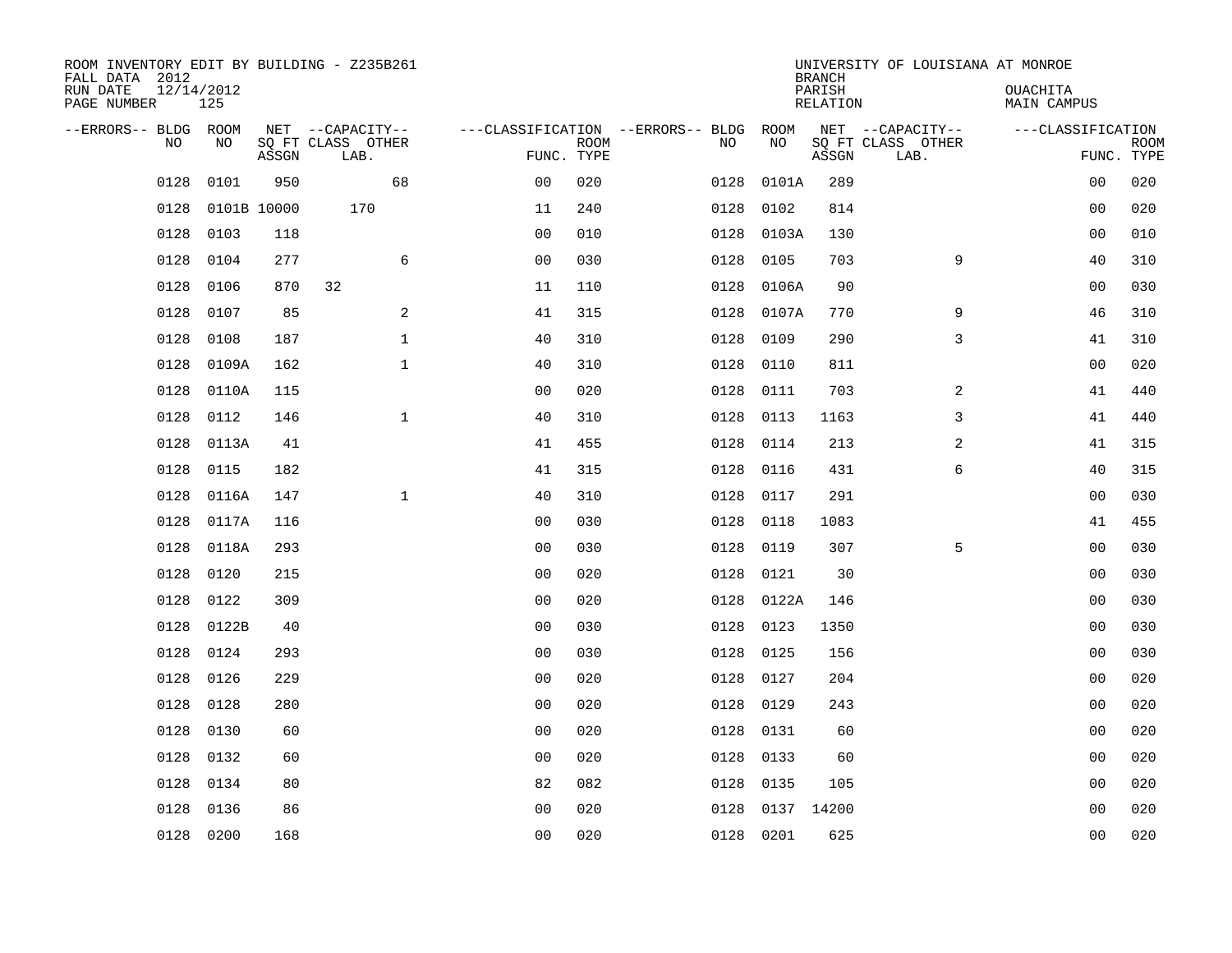| FALL DATA 2012          |            |       |       | ROOM INVENTORY EDIT BY BUILDING - Z235B261 |                                   |             |   |      |           | <b>BRANCH</b>      | UNIVERSITY OF LOUISIANA AT MONROE |                                |                           |
|-------------------------|------------|-------|-------|--------------------------------------------|-----------------------------------|-------------|---|------|-----------|--------------------|-----------------------------------|--------------------------------|---------------------------|
| RUN DATE<br>PAGE NUMBER | 12/14/2012 | 126   |       |                                            |                                   |             |   |      |           | PARISH<br>RELATION |                                   | <b>OUACHITA</b><br>MAIN CAMPUS |                           |
| --ERRORS-- BLDG ROOM    |            |       |       | NET --CAPACITY--                           | ---CLASSIFICATION --ERRORS-- BLDG |             |   |      | ROOM      |                    | NET --CAPACITY--                  | ---CLASSIFICATION              |                           |
|                         | NO         | NO    | ASSGN | SQ FT CLASS OTHER<br>LAB.                  | FUNC. TYPE                        | <b>ROOM</b> |   | NO   | NO        | ASSGN              | SQ FT CLASS OTHER<br>LAB.         |                                | <b>ROOM</b><br>FUNC. TYPE |
|                         | 0128       | 0201A | 838   |                                            | 0 <sub>0</sub>                    | 020         | 9 | 0128 |           | 0201B 15700        | 245                               | 41                             | 430                       |
|                         | 0128       | 0201C | 187   |                                            | 0 <sub>0</sub>                    | 020         |   | 0128 | 0202      | 2702               | 100                               | 40                             | 430                       |
|                         | 0128       | 0203  | 82    |                                            | 0 <sub>0</sub>                    | 010         |   | 0128 | 0204      | 247                | 6                                 | 0 <sub>0</sub>                 | 030                       |
|                         | 0128       | 0205  | 918   | 30                                         | 40                                | 410         |   | 0128 | 0205A     | 968                | 30                                | 40                             | 314                       |
| 9                       | 0128       | 0205B | 2268  | 18                                         | 41                                | 430         |   | 0128 | 0205C     | 330                | 6                                 | 41                             | 420                       |
|                         | 0128       | 0205D | 188   | $\mathbf 1$                                | 41                                | 310         |   | 0128 | 0206      | 227                | 2                                 | 40                             | 310                       |
|                         | 0128       | 0206A | 149   | $\mathbf{1}$                               | 41                                | 310         |   | 0128 | 0206B     | 224                | 2                                 | 41                             | 310                       |
|                         | 0128       | 0207  | 69    |                                            | 41                                | 315         |   | 0128 | 0208      | 69                 |                                   | 41                             | 315                       |
|                         | 0128       | 0209  | 141   |                                            | 41                                | 315         |   | 0128 | 0210      | 380                | 2                                 | 11                             | 310                       |
|                         | 0128       | 0211  | 1994  | 2                                          | 46                                | 310         |   | 0128 | 0211A     | 139                | $\mathbf{1}$                      | 41                             | 310                       |
|                         | 0128       | 0211B | 139   | $\mathbf{1}$                               | 41                                | 310         |   | 0128 | 0211C     | 144                | $\mathbf{1}$                      | 41                             | 310                       |
|                         | 0128       | 0211D | 48    |                                            | 41                                | 315         |   | 0128 | 0211E     | 537                |                                   | 0 <sub>0</sub>                 | 020                       |
|                         | 0128       | 0212  | 310   |                                            | 41                                | 280         |   | 0128 | 0213      | 650                | 2                                 | 48                             | 314                       |
|                         | 0128       | 0213A | 156   | 2                                          | 41                                | 315         |   | 0128 | 0213B     | 44                 |                                   | 48                             | 315                       |
|                         | 0128       | 0214  | 838   | 20                                         | 41                                | 270         |   | 0128 | 0215      | 170                | $\mathbf{1}$                      | 48                             | 310                       |
|                         | 0128       | 0216  | 145   |                                            | 0 <sub>0</sub>                    | 020         |   | 0128 | 0217      | 96                 | 1                                 | 40                             | 255                       |
|                         | 0128       | 0218  | 74    | $\mathbf{1}$                               | 40                                | 255         |   | 0128 | 0219      | 99                 | $\mathbf{1}$                      | 40                             | 255                       |
|                         | 0128       | 0220  | 58    | $\mathbf{1}$                               | 40                                | 255         |   | 0128 | 0221      | 62                 | 1                                 | 40                             | 255                       |
|                         | 0128       | 0222  | 62    | $\mathbf{1}$                               | 40                                | 255         |   | 0128 | 0223      | 58                 | $\mathbf{1}$                      | 40                             | 255                       |
|                         | 0128       | 0224  | 428   |                                            | 00                                | 030         | 9 | 0128 | 0225      | 113                | 2                                 | 53                             | 410                       |
| 9                       | 0128       | 0226  | 113   | $\mathbf 1$                                | 53                                | 410         | 9 | 0128 | 0227      | 156                | 2                                 | 53                             | 410                       |
| 9                       | 0128       | 0228  | 234   | 2                                          | 53                                | 410         |   | 0128 | 0229      | 234                | 8                                 | 40                             | 410                       |
|                         | 0128       | 0230  | 157   | 6                                          | 40                                | 410         |   | 0128 | 0231      | 115                | $\overline{4}$                    | 40                             | 410                       |
|                         | 0128       | 0232  | 113   | 6                                          | 40                                | 410         |   | 0128 | 0233      | 264                |                                   | 00                             | 030                       |
|                         | 0128       | 0234  | 200   |                                            | 0 <sub>0</sub>                    | 020         |   | 0128 | 0235      | 143                |                                   | 0 <sub>0</sub>                 | 030                       |
|                         | 0128 0236  |       | 108   |                                            | 0 <sub>0</sub>                    | 020         |   |      | 0128 0237 | 61                 | $\mathbf{1}$                      | 40                             | 310                       |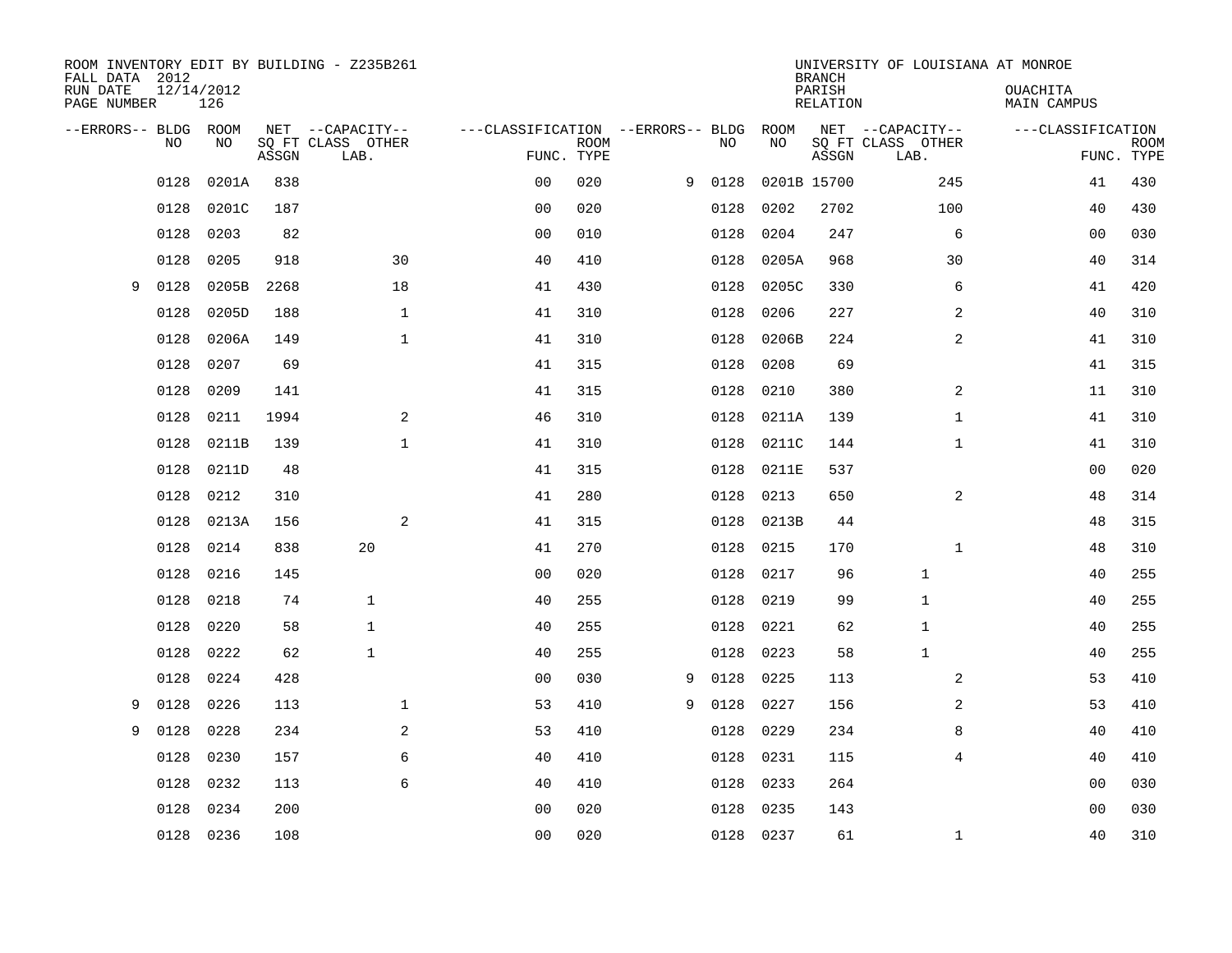| ROOM INVENTORY EDIT BY BUILDING - Z235B261<br>FALL DATA 2012<br>RUN DATE<br>PAGE NUMBER | 12/14/2012<br>127 |       |                                               |                |             |                                         |            | <b>BRANCH</b><br>PARISH<br><b>RELATION</b> | UNIVERSITY OF LOUISIANA AT MONROE             | OUACHITA<br><b>MAIN CAMPUS</b>  |             |
|-----------------------------------------------------------------------------------------|-------------------|-------|-----------------------------------------------|----------------|-------------|-----------------------------------------|------------|--------------------------------------------|-----------------------------------------------|---------------------------------|-------------|
| --ERRORS-- BLDG ROOM<br>NO                                                              | NO                | ASSGN | NET --CAPACITY--<br>SQ FT CLASS OTHER<br>LAB. | FUNC. TYPE     | <b>ROOM</b> | ---CLASSIFICATION --ERRORS-- BLDG<br>NO | ROOM<br>NO | ASSGN                                      | NET --CAPACITY--<br>SQ FT CLASS OTHER<br>LAB. | ---CLASSIFICATION<br>FUNC. TYPE | <b>ROOM</b> |
| 0128                                                                                    | 0238              | 61    | $\mathbf{1}$                                  | 40             | 310         | 0128                                    | 0239       | 61                                         | $\mathbf{1}$                                  | 40                              | 310         |
| 0128                                                                                    | 0240              | 89    |                                               | 40             | 315         | 0128                                    | 0241       | 98                                         | $\mathbf{1}$                                  | 40                              | 310         |
| 0128                                                                                    | 0242              | 74    | $\mathbf 1$                                   | 40             | 310         | 0128                                    | 0243       | 96                                         | $\mathbf{1}$                                  | 40                              | 310         |
| 0128                                                                                    | 0244              | 265   | 5                                             | 0 <sub>0</sub> | 030         | 0128                                    | 0245       | 187                                        |                                               | 0 <sub>0</sub>                  | 020         |
| 0128                                                                                    | 0246              | 30    |                                               | 0 <sub>0</sub> | 030         | 0128                                    | 0247       | 220                                        |                                               | 0 <sub>0</sub>                  | 020         |
| 0128                                                                                    | 0248              | 330   |                                               | 0 <sub>0</sub> | 020         | 0128                                    | 0249       | 187                                        |                                               | 0 <sub>0</sub>                  | 020         |
| 0128                                                                                    | 0250              | 197   |                                               | 0 <sub>0</sub> | 020         | 0128                                    | 0251       | 250                                        |                                               | 00                              | 020         |
| 0128                                                                                    | 0252              | 60    |                                               | 0 <sub>0</sub> | 020         | 0128                                    | 0253       | 60                                         |                                               | 0 <sub>0</sub>                  | 020         |
| 0128                                                                                    | 0254              | 60    |                                               | 0 <sub>0</sub> | 020         | 0128                                    | 0256       | 60                                         |                                               | 82                              | 082         |
| 0128                                                                                    | 0257              | 105   |                                               | 0 <sub>0</sub> | 020         | 0128                                    | 0258       | 86                                         |                                               | 0 <sub>0</sub>                  | 020         |
| 0128<br>9                                                                               | 0259              | 105   | 31                                            | 63             | 410         | 0128                                    | 0300       | 168                                        |                                               | 0 <sub>0</sub>                  | 020         |
| 0128                                                                                    | 0301              | 376   |                                               | 0 <sub>0</sub> | 020         | 0128                                    | 0301A      | 800                                        |                                               | 0 <sub>0</sub>                  | 020         |
| 0128                                                                                    | 0301B 20274       |       | 427                                           | 41             | 420         | 0128                                    | 0302       | 2140                                       | 60                                            | 40                              | 315         |
| 0128                                                                                    | 0302A             | 218   |                                               | 0 <sub>0</sub> | 020         | 0128                                    | 0303       | 280                                        | 2                                             | 40                              | 310         |
| 0128                                                                                    | 0303A             | 218   | $\mathbf 1$                                   | 0 <sub>0</sub> | 020         | 0128                                    | 0303B      | 64                                         | $\mathbf{1}$                                  | 41                              | 310         |
| 0128                                                                                    | 0304              | 66    | $\mathbf{1}$                                  | 41             | 315         | 0128                                    | 0305       | 68                                         | $\mathbf{1}$                                  | 41                              | 310         |
| 0128                                                                                    | 0306              | 63    | $\mathbf 1$                                   | 40             | 310         | 0128                                    | 0307       | 94                                         | $\mathbf{1}$                                  | 40                              | 310         |
| 0128                                                                                    | 0308              | 94    | 2                                             | 40             | 310         | 0128                                    | 0309       | 124                                        | $\overline{a}$                                | 41                              | 310         |
| 0128                                                                                    | 0310              | 140   | $\overline{4}$                                | 41             | 315         | 0128                                    | 0311       | 158                                        |                                               | 41                              | 315         |
| 0128                                                                                    | 0312              | 81    |                                               | 0 <sub>0</sub> | 010         | 0128                                    | 0313       | 295                                        | 6                                             | 00                              | 030         |
| 0128                                                                                    | 0314              | 476   | 11                                            | 41             | 310         | 0128                                    | 0315       | 143                                        |                                               | 00                              | 020         |
| 0128                                                                                    | 0316              | 97    | $\mathbf{1}$                                  | 40             | 310         | 0128                                    | 0317       | 76                                         | $\mathbf{1}$                                  | 40                              | 310         |
| 0128                                                                                    | 0318              | 98    | $\mathbf{1}$                                  | 40             | 310         | 0128                                    | 0319       | 58                                         | $\mathbf{1}$                                  | 40                              | 310         |
| 0128                                                                                    | 0320              | 64    | $\mathbf{1}$                                  | 40             | 315         | 0128                                    | 0321       | 64                                         | $\mathbf{1}$                                  | 40                              | 315         |
| 0128                                                                                    | 0322              | 58    | $\mathbf 1$                                   | 40             | 315         | 0128                                    | 0323       | 427                                        |                                               | 00                              | 030         |
|                                                                                         | 0128 0324         | 113   | $\overline{4}$                                | 40             | 410         |                                         | 0128 0325  | 113                                        | 4                                             | 40                              | 410         |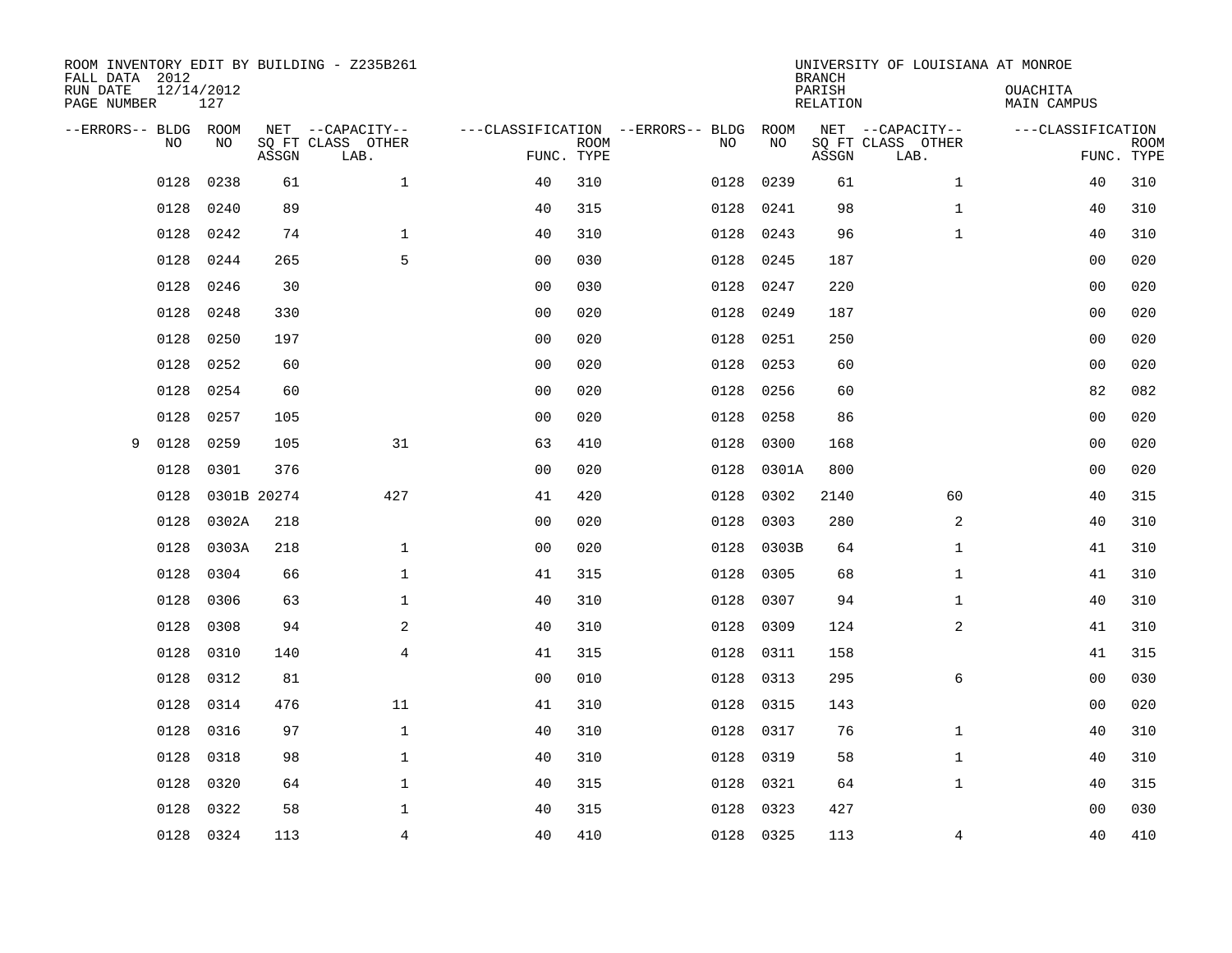| ROOM INVENTORY EDIT BY BUILDING - Z235B261<br>FALL DATA 2012<br>RUN DATE<br>PAGE NUMBER | 12/14/2012<br>128 |       |                                               |                                                      |             |   |           |             | <b>BRANCH</b><br>PARISH<br><b>RELATION</b> | UNIVERSITY OF LOUISIANA AT MONROE             | OUACHITA<br><b>MAIN CAMPUS</b> |                           |
|-----------------------------------------------------------------------------------------|-------------------|-------|-----------------------------------------------|------------------------------------------------------|-------------|---|-----------|-------------|--------------------------------------------|-----------------------------------------------|--------------------------------|---------------------------|
| --ERRORS-- BLDG ROOM<br>NO                                                              | NO                | ASSGN | NET --CAPACITY--<br>SQ FT CLASS OTHER<br>LAB. | ---CLASSIFICATION --ERRORS-- BLDG ROOM<br>FUNC. TYPE | <b>ROOM</b> |   | NO        | NO          | ASSGN                                      | NET --CAPACITY--<br>SQ FT CLASS OTHER<br>LAB. | ---CLASSIFICATION              | <b>ROOM</b><br>FUNC. TYPE |
| 0128                                                                                    | 0326              | 391   | 18                                            | 40                                                   | 410         |   | 0128      | 0329        | 390                                        | 14                                            | 40                             | 410                       |
| 0128                                                                                    | 0330              | 113   | $\overline{4}$                                | 40                                                   | 410         |   | 0128      | 0331        | 113                                        | $\overline{4}$                                | 40                             | 410                       |
| 0128                                                                                    | 0332              | 272   |                                               | 0 <sub>0</sub>                                       | 030         |   | 0128      | 0333        | 200                                        |                                               | 0 <sub>0</sub>                 | 020                       |
| 0128                                                                                    | 0334              | 146   |                                               | 0 <sub>0</sub>                                       | 030         |   | 0128      | 0335        | 703                                        | 33                                            | 11                             | 110                       |
| 0128                                                                                    | 0336              | 311   | 5                                             | 00                                                   | 030         |   | 0128      | 0337        | 187                                        |                                               | 0 <sub>0</sub>                 | 020                       |
| 0128                                                                                    | 0338              | 30    |                                               | 0 <sub>0</sub>                                       | 030         |   | 0128 0339 |             | 197                                        |                                               | 0 <sub>0</sub>                 | 020                       |
| 0128                                                                                    | 0340              | 197   |                                               | 0 <sub>0</sub>                                       | 020         |   | 0128      | 0341        | 197                                        |                                               | 0 <sub>0</sub>                 | 020                       |
| 0128                                                                                    | 0342              | 197   |                                               | 0 <sub>0</sub>                                       | 020         |   |           | 0128 0343   | 60                                         |                                               | 0 <sub>0</sub>                 | 020                       |
| 0128                                                                                    | 0344              | 60    |                                               | 0 <sub>0</sub>                                       | 020         |   | 0128      | 0345        | 60                                         |                                               | 00                             | 020                       |
| 0128                                                                                    | 0346              | 60    |                                               | 0 <sub>0</sub>                                       | 020         |   | 0128      | 0347        | 60                                         |                                               | 82                             | 082                       |
| 0128                                                                                    | 0348              | 105   |                                               | 0 <sub>0</sub>                                       | 020         |   | 0128      | 0349        | 86                                         |                                               | 0 <sub>0</sub>                 | 020                       |
| 0128                                                                                    | 0400              | 181   |                                               | 0 <sub>0</sub>                                       | 020         |   | 0128      | 0401        | 590                                        |                                               | 00                             | 020                       |
| 0128                                                                                    | 0401A             | 922   |                                               | 0 <sub>0</sub>                                       | 020         | 9 | 0128      | 0401B 15750 |                                            | 244                                           | 41                             | 430                       |
| 0128                                                                                    | 0401C             | 167   |                                               | 0 <sub>0</sub>                                       | 020         |   | 0128      | 0402        | 2575                                       | 3                                             | 41                             | 315                       |
| 0128                                                                                    | 0402A             | 114   |                                               | 0 <sub>0</sub>                                       | 020         |   |           | 0128 0402B  | 123                                        | $\mathbf{1}$                                  | 40                             | 310                       |
| 0128                                                                                    | 0403              | 243   |                                               | 41                                                   | 455         |   | 0128      | 0404        | 146                                        |                                               | 0 <sub>0</sub>                 | 030                       |
| 0128                                                                                    | 0405              | 82    |                                               | 0 <sub>0</sub>                                       | 010         |   | 0128      | 0406        | 244                                        | 6                                             | 0 <sub>0</sub>                 | 030                       |
| 0128                                                                                    | 0407              | 155   |                                               | 0 <sub>0</sub>                                       | 020         |   | 0128      | 0408        | 150                                        | $\mathbf{1}$                                  | 40                             | 314                       |
| 0128                                                                                    | 0409              | 146   | $\mathbf{1}$                                  | 40                                                   | 314         |   |           | 0128 0410   | 514                                        | 19                                            | 41                             | 315                       |
| 0128                                                                                    | 0411              | 112   |                                               | 41                                                   | 315         |   | 0128      | 0412        | 38                                         | $\mathbf{1}$                                  | 41                             | 315                       |
| 0128                                                                                    | 0413              | 38    | $\mathbf{1}$                                  | 0 <sub>0</sub>                                       | 030         |   | 0128 0414 |             | 368                                        | $\mathbf{1}$                                  | 40                             | 313                       |
| 0128                                                                                    | 0415              | 52    |                                               | 41                                                   | 315         |   | 0128      | 0415A       | 156                                        |                                               | 0 <sub>0</sub>                 | 020                       |
| 0128                                                                                    | 0416              | 525   | 2                                             | 40                                                   | 310         |   |           | 0128 0417   | 203                                        | $\mathbf{1}$                                  | 40                             | 314                       |
| 0128                                                                                    | 0418              | 323   | $\mathbf{1}$                                  | 40                                                   | 314         |   | 0128      | 0419        | 166                                        |                                               | 41                             | 315                       |
| 0128                                                                                    | 0420              | 364   | 14                                            | 41                                                   | 350         |   | 0128      | 0421        | 143                                        |                                               | 0 <sub>0</sub>                 | 020                       |
|                                                                                         | 0128 0422         | 99    | $\mathbf{1}$                                  | 40                                                   | 310         |   |           | 0128 0423   | 78                                         | $\mathbf{1}$                                  | 40                             | 310                       |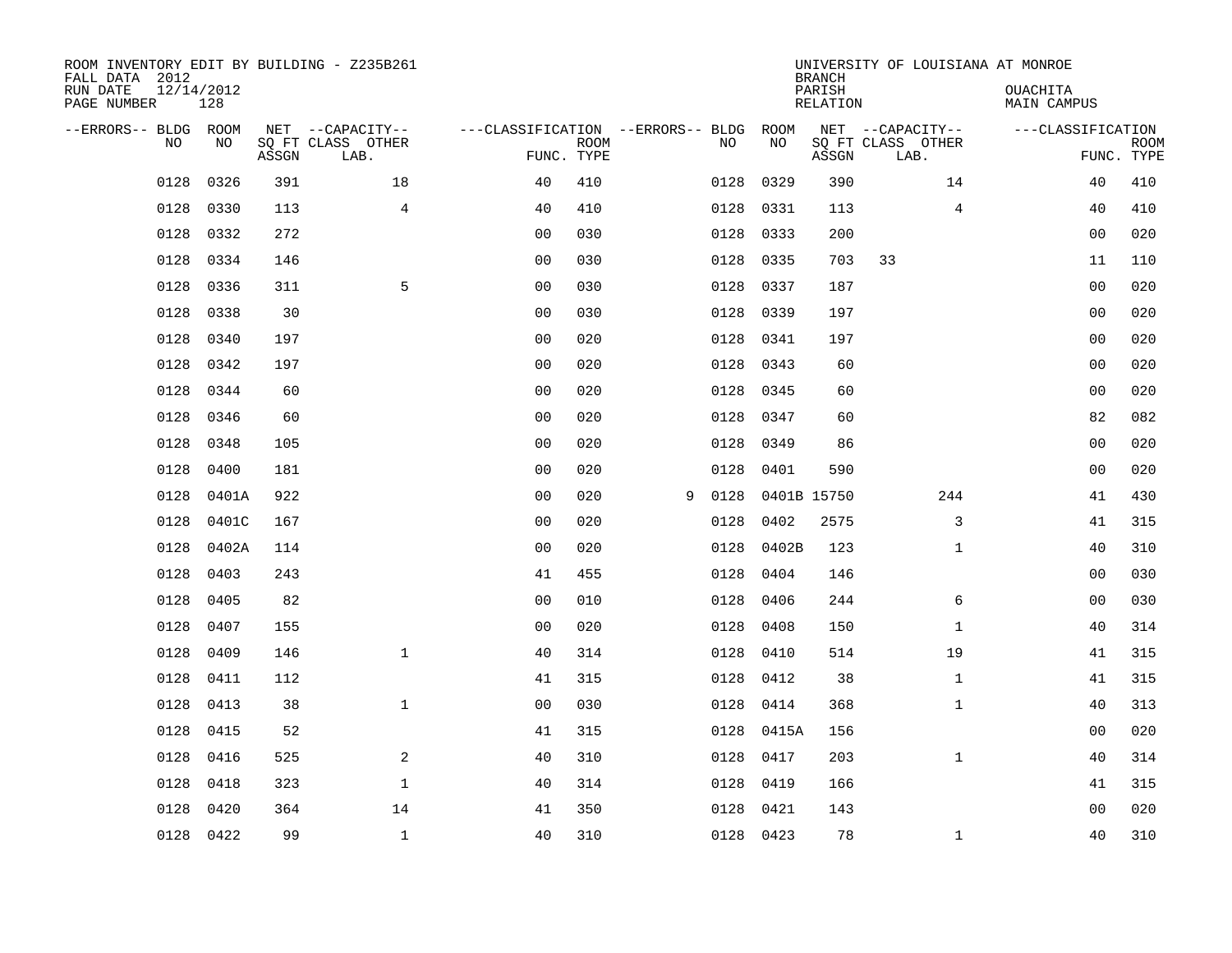| ROOM INVENTORY EDIT BY BUILDING - Z235B261<br>FALL DATA 2012 |                   |       |                           |                                        |             |   |      |             | <b>BRANCH</b>             | UNIVERSITY OF LOUISIANA AT MONROE |                                |             |
|--------------------------------------------------------------|-------------------|-------|---------------------------|----------------------------------------|-------------|---|------|-------------|---------------------------|-----------------------------------|--------------------------------|-------------|
| RUN DATE<br>PAGE NUMBER                                      | 12/14/2012<br>129 |       |                           |                                        |             |   |      |             | PARISH<br><b>RELATION</b> |                                   | OUACHITA<br><b>MAIN CAMPUS</b> |             |
| --ERRORS-- BLDG ROOM<br>NO                                   | NO                |       | NET --CAPACITY--          | ---CLASSIFICATION --ERRORS-- BLDG ROOM | <b>ROOM</b> |   |      | NO          |                           | NET --CAPACITY--                  | ---CLASSIFICATION              |             |
|                                                              |                   | ASSGN | SQ FT CLASS OTHER<br>LAB. | FUNC. TYPE                             |             |   | NO   |             | ASSGN                     | SQ FT CLASS OTHER<br>LAB.         | FUNC. TYPE                     | <b>ROOM</b> |
| 0128                                                         | 0425              | 58    | $\mathbf 1$               | 40                                     | 310         |   | 0128 | 0426        | 58                        | $\mathbf{1}$                      | 40                             | 310         |
| 0128                                                         | 0427              | 58    | $\mathbf{1}$              | 40                                     | 310         |   | 0128 | 0428        | 58                        | $\mathbf{1}$                      | 40                             | 310         |
| 0128                                                         | 0429              | 427   |                           | 0 <sub>0</sub>                         | 030         |   | 0128 | 0430        | 113                       | 4                                 | 40                             | 410         |
| 0128                                                         | 0431              | 113   | 4                         | 40                                     | 410         |   | 0128 | 0432        | 156                       | 6                                 | 40                             | 410         |
| 0128                                                         | 0433              | 239   | 8                         | 40                                     | 410         |   | 0128 | 0434        | 239                       | 8                                 | 40                             | 410         |
| 0128                                                         | 0435              | 156   | 8                         | 40                                     | 410         |   | 0128 | 0436        | 113                       | 6                                 | 40                             | 410         |
| 0128                                                         | 0437              | 113   | 6                         | 40                                     | 410         |   | 0128 | 0438        | 273                       |                                   | 00                             | 030         |
| 0128                                                         | 0439              | 271   | 5                         | 0 <sub>0</sub>                         | 030         |   | 0128 | 0440        | 187                       |                                   | 0 <sub>0</sub>                 | 020         |
| 0128                                                         | 0441              | 30    |                           | 0 <sub>0</sub>                         | 030         | 9 | 0128 | 0442        | 80                        | $\mathbf{1}$                      | 40                             | 410         |
| 0128<br>9                                                    | 0443              | 80    | $\mathbf{1}$              | 40                                     | 410         |   | 0128 | 0444        | 197                       |                                   | 0 <sub>0</sub>                 | 020         |
| 0128                                                         | 0445              | 197   |                           | 0 <sub>0</sub>                         | 020         |   | 0128 | 0446        | 197                       |                                   | 0 <sub>0</sub>                 | 020         |
| 0128                                                         | 0447              | 197   |                           | 0 <sub>0</sub>                         | 030         |   | 0128 | 0448        | 60                        |                                   | 82                             | 082         |
| 0128                                                         | 0449              | 60    |                           | 82                                     | 082         |   | 0128 | 0450        | 60                        |                                   | 82                             | 082         |
| 0128                                                         | 0451              | 60    |                           | 0 <sub>0</sub>                         | 030         |   | 0128 | 0452        | 60                        |                                   | 82                             | 082         |
| 0128                                                         | 0453              | 105   |                           | 0 <sub>0</sub>                         | 020         |   | 0128 | 0454        | 86                        |                                   | 0 <sub>0</sub>                 | 020         |
| 0128                                                         | 0455              | 1836  |                           | 0 <sub>0</sub>                         | 020         |   | 0128 | 0456        | 1836                      |                                   | 0 <sub>0</sub>                 | 020         |
| 0128                                                         | 0457              | 1836  |                           | 0 <sub>0</sub>                         | 020         |   | 0128 | 0458        | 1868                      | 4                                 | 93                             | 660         |
| 0128                                                         | 0500              | 168   |                           | 0 <sub>0</sub>                         | 020         |   | 0128 | 0501        | 471                       |                                   | 0 <sub>0</sub>                 | 020         |
| 0128                                                         | 0501A             | 824   |                           | 0 <sub>0</sub>                         | 020         | 9 | 0128 | 0501B 15015 |                           | 199                               | 41                             | 430         |
| 0128                                                         | 0502              | 780   | 9                         | 41                                     | 310         |   | 0128 | 0502A       | 758                       | 17                                | 41                             | 310         |
| 0128                                                         | 0502B             | 884   | 26                        | 31                                     | 680         |   | 0128 | 0503A       | 114                       |                                   | 00                             | 020         |
| 0128                                                         | 0504              | 146   |                           | 0 <sub>0</sub>                         | 030         |   | 0128 | 0505        | 126                       | $\mathbf{1}$                      | 40                             | 314         |
| 0128                                                         | 0506              | 86    |                           | 0 <sub>0</sub>                         | 010         |   | 0128 | 0507        | 244                       | 6                                 | 00                             | 030         |
| 0128                                                         | 0508              | 201   | 3                         | 41                                     | 440         |   | 0128 | 0508A       | 168                       |                                   | 0 <sub>0</sub>                 | 020         |
| 0128                                                         | 0509              | 493   |                           | 41                                     | 315         |   | 0128 | 0510        | 4670                      |                                   | 41                             | 420         |
|                                                              | 0128 0511         | 2104  |                           | 41                                     | 420         |   |      | 0128 0511A  | 44                        |                                   | 0 <sub>0</sub>                 | 030         |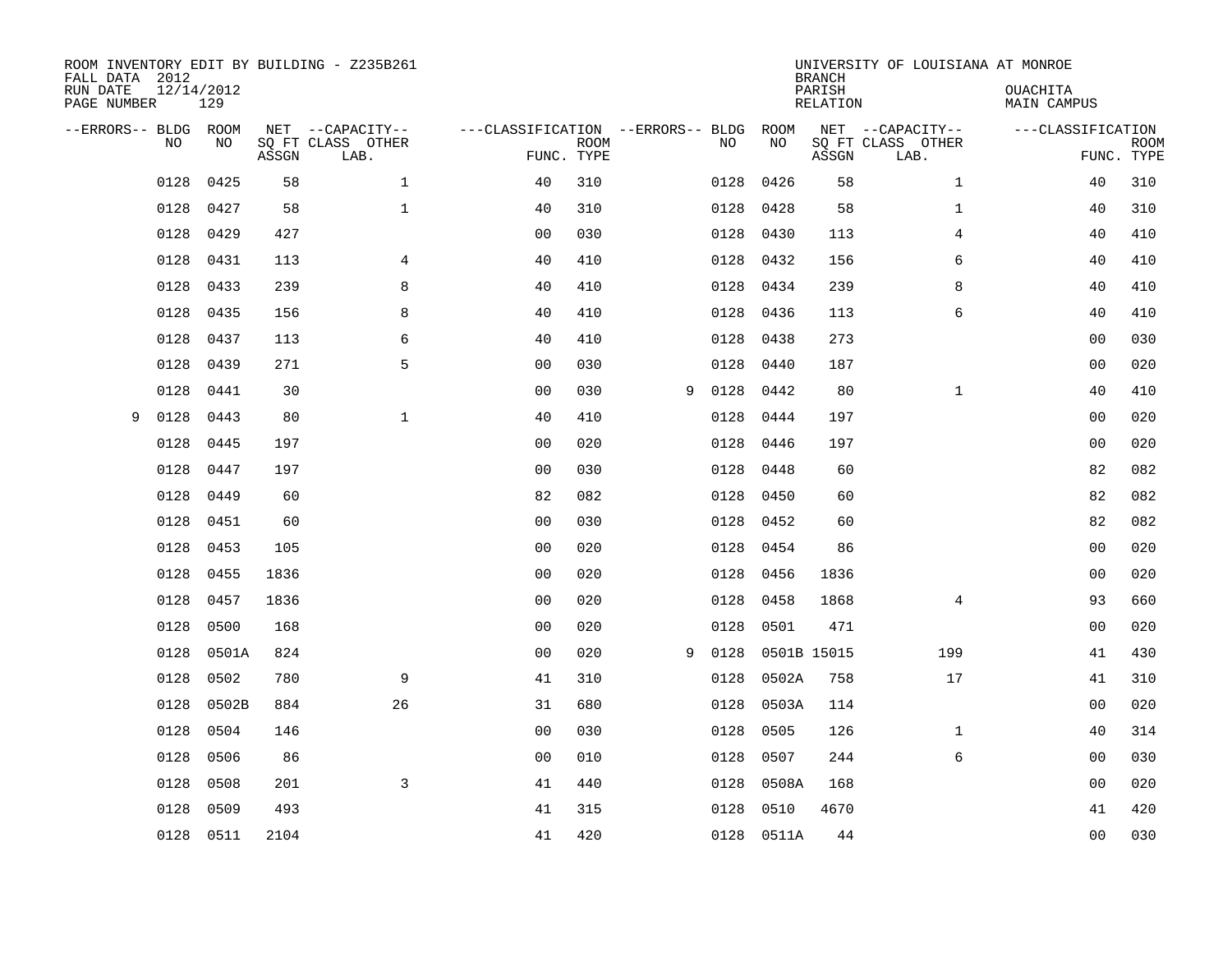| ROOM INVENTORY EDIT BY BUILDING - Z235B261<br>FALL DATA 2012<br>RUN DATE<br>PAGE NUMBER | 12/14/2012<br>130 |       |                                               |                |             |                                              |           | <b>BRANCH</b><br>PARISH<br><b>RELATION</b> | UNIVERSITY OF LOUISIANA AT MONROE             | OUACHITA<br><b>MAIN CAMPUS</b> |                           |
|-----------------------------------------------------------------------------------------|-------------------|-------|-----------------------------------------------|----------------|-------------|----------------------------------------------|-----------|--------------------------------------------|-----------------------------------------------|--------------------------------|---------------------------|
| --ERRORS-- BLDG ROOM<br>NO                                                              | NO                | ASSGN | NET --CAPACITY--<br>SQ FT CLASS OTHER<br>LAB. | FUNC. TYPE     | <b>ROOM</b> | ---CLASSIFICATION --ERRORS-- BLDG ROOM<br>NO | NO        | ASSGN                                      | NET --CAPACITY--<br>SQ FT CLASS OTHER<br>LAB. | ---CLASSIFICATION              | <b>ROOM</b><br>FUNC. TYPE |
| 0128                                                                                    | 0512              | 134   |                                               | 0 <sub>0</sub> | 020         | 0128                                         | 0513      | 62                                         | $\mathbf{1}$                                  | 40                             | 310                       |
| 0128                                                                                    | 0514              | 62    | $\mathbf{1}$                                  | 40             | 310         | 0128                                         | 0515      | 62                                         | $\mathbf{1}$                                  | 40                             | 313                       |
| 0128                                                                                    | 0516              | 62    | $\mathbf 1$                                   | 40             | 310         | 0128                                         | 0517      | 67                                         | $\mathbf{1}$                                  | 40                             | 310                       |
| 0128                                                                                    | 0518              | 65    | $\mathbf 1$                                   | 40             | 310         | 0128                                         | 0519      | 63                                         | $\mathbf{1}$                                  | 40                             | 310                       |
| 0128                                                                                    | 0519A             | 63    | $\mathbf 1$                                   | 40             | 310         | 0128                                         | 0520      | 424                                        |                                               | 0 <sub>0</sub>                 | 030                       |
| 0128                                                                                    | 0521              | 113   | 6                                             | 40             | 410         | 0128                                         | 0522      | 113                                        | 4                                             | 40                             | 310                       |
| 0128                                                                                    | 0523              | 156   | 6                                             | 40             | 310         | 0128                                         | 0524      | 239                                        | $\mathbf{1}$                                  | 40                             | 310                       |
| 0128                                                                                    | 0525              | 240   | 8                                             | 40             | 310         | 0128                                         | 0526      | 147                                        | 6                                             | 40                             | 310                       |
| 0128                                                                                    | 0527              | 113   | $\overline{4}$                                | 40             | 310         | 0128                                         | 0528      | 113                                        | $\overline{4}$                                | 40                             | 410                       |
| 0128                                                                                    | 0529              | 273   |                                               | 00             | 030         | 0128                                         | 0530      | 271                                        | 5                                             | 0 <sub>0</sub>                 | 030                       |
| 0128                                                                                    | 0531              | 192   |                                               | 0 <sub>0</sub> | 020         | 0128                                         | 0532      | 30                                         |                                               | 00                             | 030                       |
| 0128                                                                                    | 0533              | 197   |                                               | 0 <sub>0</sub> | 020         | 0128                                         | 0534      | 197                                        |                                               | 00                             | 020                       |
| 0128                                                                                    | 0535              | 197   |                                               | 0 <sub>0</sub> | 020         | 0128                                         | 0536      | 197                                        |                                               | 00                             | 020                       |
| 0128                                                                                    | 0537              | 60    |                                               | 0 <sub>0</sub> | 020         | 0128                                         | 0538      | 60                                         |                                               | 00                             | 020                       |
| 0128                                                                                    | 0539              | 60    |                                               | 0 <sub>0</sub> | 020         | 0128                                         | 0540      | 60                                         |                                               | 0 <sub>0</sub>                 | 020                       |
| 0128                                                                                    | 0541              | 60    |                                               | 0 <sub>0</sub> | 020         | 0128                                         | 0542      | 105                                        |                                               | 00                             | 020                       |
| 0128                                                                                    | 0543              | 86    |                                               | 0 <sub>0</sub> | 020         | 0128                                         | 0544      | 550                                        | 25                                            | 31                             | 680                       |
| 0128                                                                                    | 0600              | 374   |                                               | 0 <sub>0</sub> | 020         | 0128                                         | 0601      | 879                                        |                                               | 0 <sub>0</sub>                 | 020                       |
| 0128                                                                                    | 0601A             | 838   |                                               | 0 <sub>0</sub> | 020         | 0128                                         | 0601B     | 201                                        |                                               | 0 <sub>0</sub>                 | 020                       |
| 0128                                                                                    | 0601C             | 928   |                                               | 0 <sub>0</sub> | 020         | 0128                                         | 0601D     | 189                                        |                                               | 0 <sub>0</sub>                 | 020                       |
| 0128                                                                                    | 0602              | 382   | 16                                            | 63             | 650         | 0128                                         | 0603      | 94                                         |                                               | 0 <sub>0</sub>                 | 010                       |
| 0128                                                                                    | 0604              | 276   | 6                                             | 00             | 030         | 0128                                         | 0605      | 362                                        | $\mathbf{1}$                                  | 61                             | 310                       |
| 0128                                                                                    | 0606              | 251   | $\mathbf 1$                                   | 61             | 310         | 0128                                         | 0607      | 267                                        | $\mathbf{1}$                                  | 61                             | 310                       |
| 0128                                                                                    | 0608              | 70    |                                               | 63             | 315         | 0128                                         | 0608A     | 42                                         | $\mathbf{1}$                                  | 00                             | 030                       |
| 0128                                                                                    | 0609              | 263   | $\mathbf 1$                                   | 61             | 310         | 0128                                         | 0610      | 335                                        | $\mathbf{1}$                                  | 61                             | 325                       |
|                                                                                         | 0128 0611         | 353   | $\mathbf{1}$                                  | 61             | 315         |                                              | 0128 0612 | 371                                        | $\mathbf{1}$                                  | 61                             | 310                       |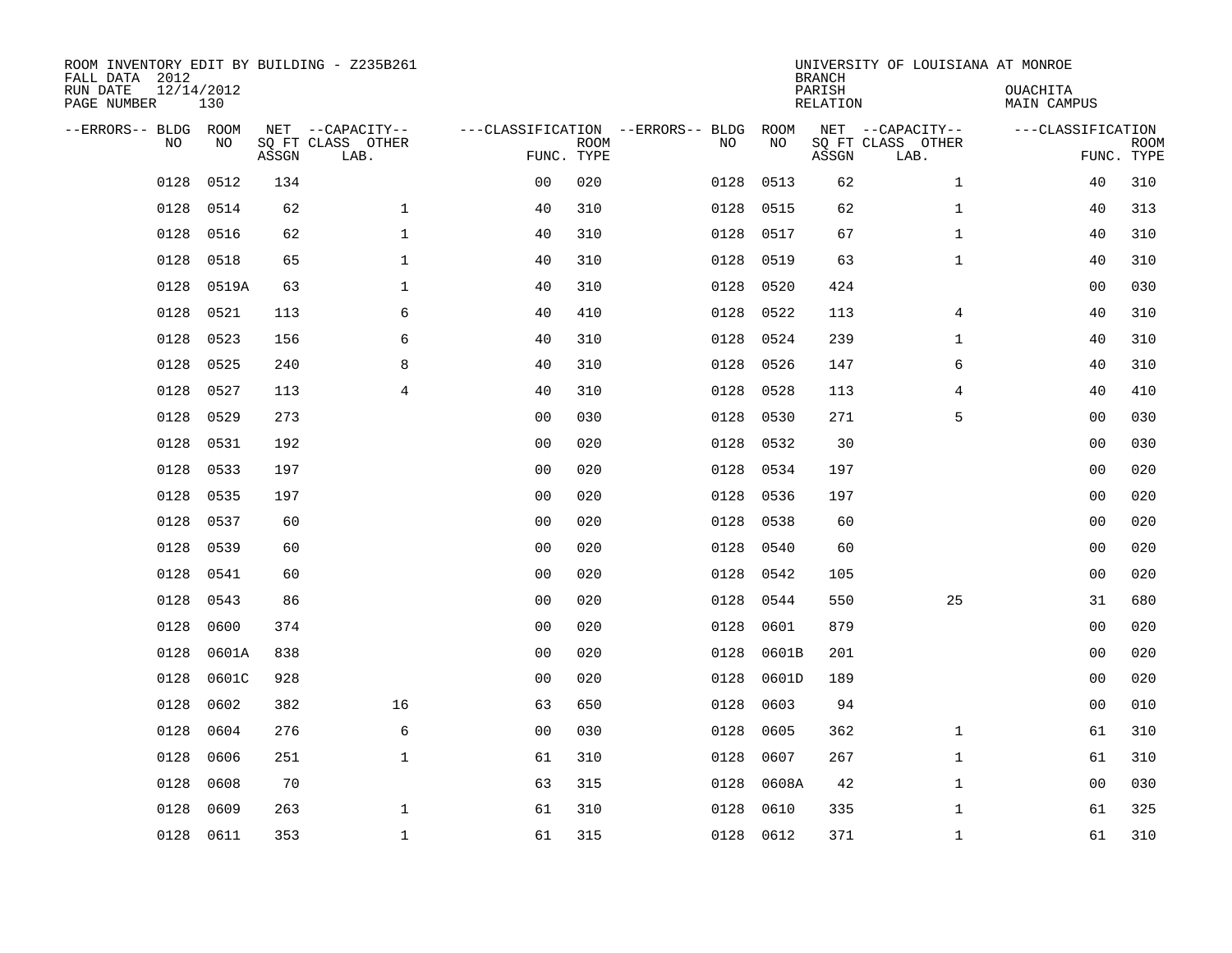| ROOM INVENTORY EDIT BY BUILDING - Z235B261<br>FALL DATA 2012<br>RUN DATE<br>PAGE NUMBER | 12/14/2012<br>131 |       |                                               |                |                           |                                         |            | <b>BRANCH</b><br>PARISH<br>RELATION | UNIVERSITY OF LOUISIANA AT MONROE             | OUACHITA<br><b>MAIN CAMPUS</b> |                           |
|-----------------------------------------------------------------------------------------|-------------------|-------|-----------------------------------------------|----------------|---------------------------|-----------------------------------------|------------|-------------------------------------|-----------------------------------------------|--------------------------------|---------------------------|
| --ERRORS-- BLDG ROOM<br>NO                                                              | NO                | ASSGN | NET --CAPACITY--<br>SQ FT CLASS OTHER<br>LAB. |                | <b>ROOM</b><br>FUNC. TYPE | ---CLASSIFICATION --ERRORS-- BLDG<br>NO | ROOM<br>NO | ASSGN                               | NET --CAPACITY--<br>SQ FT CLASS OTHER<br>LAB. | ---CLASSIFICATION              | <b>ROOM</b><br>FUNC. TYPE |
| 0128                                                                                    | 0613              | 300   | $\mathbf{1}$                                  | 61             | 310                       | 0128                                    | 0614       | 225                                 |                                               | 61                             | 315                       |
| 0128                                                                                    | 0615              | 301   | 10                                            | 61             | 350                       | 0128                                    | 0616       | 271                                 | $\mathbf{1}$                                  | 61                             | 310                       |
| 0128                                                                                    | 0617              | 271   | $\mathbf{1}$                                  | 61             | 325                       | 0128                                    | 0618       | 244                                 | $\mathbf{1}$                                  | 61                             | 310                       |
| 0128                                                                                    | 0619              | 72    |                                               | 61             | 315                       | 0128                                    | 0620       | 39                                  | $\mathbf{1}$                                  | 0 <sub>0</sub>                 | 030                       |
| 0128                                                                                    | 0621              | 38    |                                               | 61             | 315                       | 0128                                    | 0621A      | 40                                  | $\mathbf{1}$                                  | 00                             | 030                       |
| 0128                                                                                    | 0622              | 654   | 25                                            | 61             | 350                       | 0128                                    | 0623       | 414                                 | $\mathbf{1}$                                  | 61                             | 310                       |
| 0128                                                                                    | 0624              | 241   | $\mathbf{1}$                                  | 61             | 310                       | 0128                                    | 0625       | 193                                 |                                               | 61                             | 315                       |
| 0128                                                                                    | 0626              | 271   | 7                                             | 61             | 350                       | 0128                                    | 0627       | 328                                 | $\mathbf{1}$                                  | 61                             | 310                       |
| 0128                                                                                    | 0628              | 257   | $\mathbf{1}$                                  | 61             | 325                       | 0128                                    | 0629       | 244                                 | 10                                            | 61                             | 350                       |
| 0128                                                                                    | 0630              | 417   |                                               | 0 <sub>0</sub> | 030                       | 0128                                    | 0631       | 714                                 | $\mathbf{1}$                                  | 61                             | 315                       |
| 0128                                                                                    | 0632              | 578   | 10                                            | 61             | 310                       | 0128                                    | 0632A      | 43                                  | $\mathbf{1}$                                  | 61                             | 315                       |
| 0128                                                                                    | 0633              | 256   | $\mathbf{1}$                                  | 61             | 310                       | 0128                                    | 0634       | 73                                  |                                               | 61                             | 315                       |
| 0128                                                                                    | 0635              | 247   | $\mathbf{1}$                                  | 61             | 310                       | 0128                                    | 0636       | 199                                 | $\mathbf{1}$                                  | 61                             | 310                       |
| 0128                                                                                    | 0637              | 507   | $\mathbf{1}$                                  | 61             | 325                       | 0128                                    | 0637A      | 47                                  | $\mathbf{1}$                                  | 00                             | 030                       |
| 0128                                                                                    | 0638              | 432   | 13                                            | 61             | 350                       | 0128                                    | 0639       | 514                                 |                                               | 61                             | 315                       |
| 0128                                                                                    | 0640              | 248   | $\mathbf 1$                                   | 61             | 310                       | 0128                                    | 0641       | 295                                 | $\mathbf{1}$                                  | 61                             | 310                       |
| 0128                                                                                    | 0641A             | 51    |                                               | 61             | 315                       | 0128                                    | 0642       | 48                                  | $\mathbf{1}$                                  | 00                             | 030                       |
| 0128                                                                                    | 0643              | 293   | 11                                            | 61             | 350                       | 0128                                    | 0644       | 254                                 | $\mathbf{1}$                                  | 61                             | 310                       |
| 0128                                                                                    | 0645              | 304   | $\mathbf{1}$                                  | 61             | 325                       | 0128                                    | 0646       | 221                                 | $\mathbf{1}$                                  | 61                             | 310                       |
| 0128                                                                                    | 0647              | 131   |                                               | 0 <sub>0</sub> | 020                       | 0128                                    | 0648       | 266                                 |                                               | 00                             | 030                       |
| 0128                                                                                    | 0649              | 167   |                                               | 0 <sub>0</sub> | 030                       | 0128                                    | 0650       | 143                                 |                                               | 61                             | 315                       |
| 0128                                                                                    | 0651              | 1043  | 46                                            | 61             | 350                       | 0128                                    | 0652       | 269                                 | 5                                             | 0 <sub>0</sub>                 | 030                       |
| 0128                                                                                    | 0653              | 187   |                                               | 0 <sub>0</sub> | 020                       | 0128                                    | 0654       | 31                                  |                                               | 0 <sub>0</sub>                 | 030                       |
| 0128                                                                                    | 0655              | 101   |                                               | 73             | 731                       | 0128                                    | 0656       | 307                                 |                                               | 0 <sub>0</sub>                 | 020                       |
| 0128                                                                                    | 0657              | 307   |                                               | 0 <sub>0</sub> | 020                       | 0128                                    | 0658       | 194                                 |                                               | 0 <sub>0</sub>                 | 020                       |
|                                                                                         | 0128 0659         | 197   |                                               | 00             | 020                       |                                         | 0128 0660  | 60                                  |                                               | 00                             | 020                       |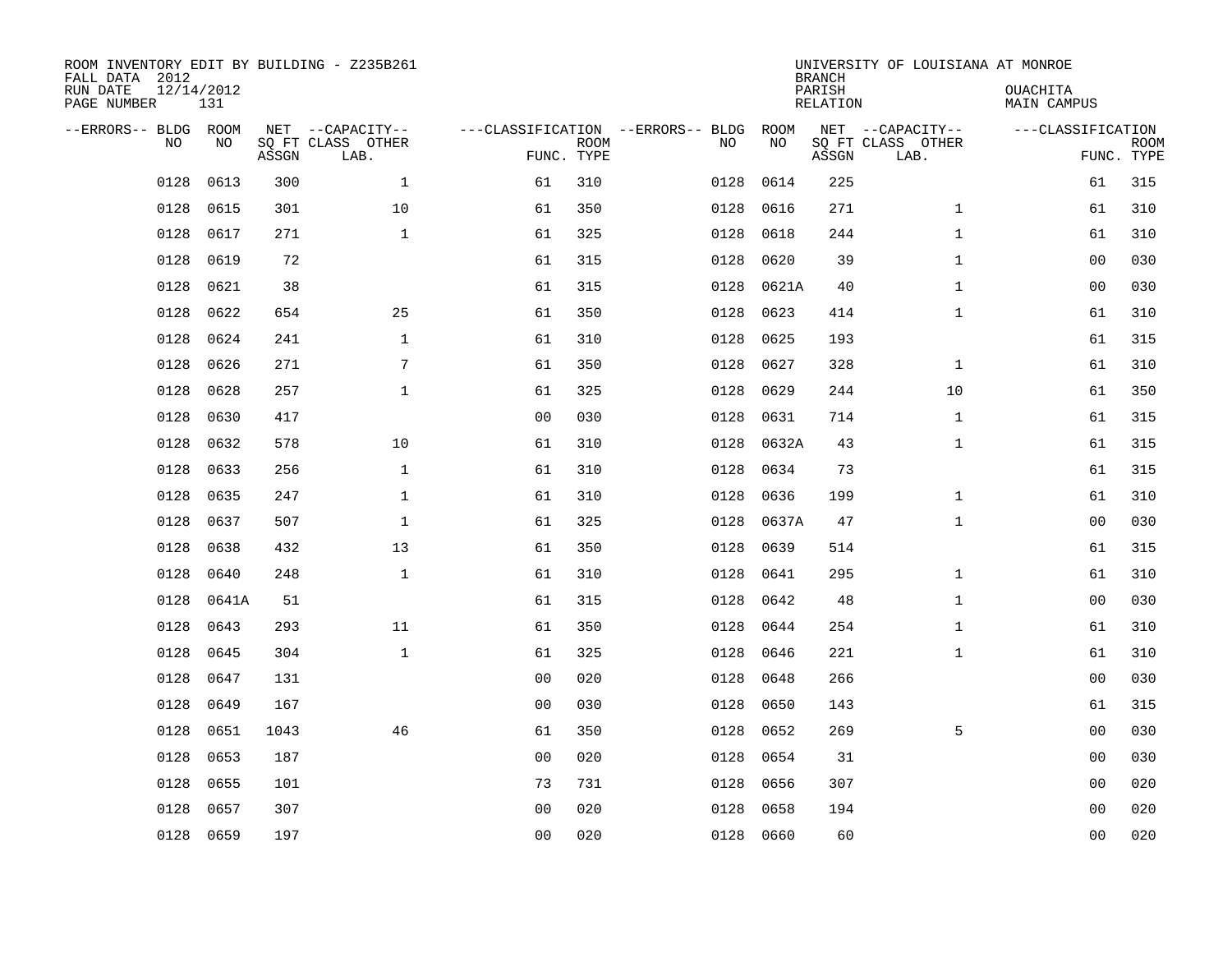| ROOM INVENTORY EDIT BY BUILDING - Z235B261<br>FALL DATA 2012 |                   |       |                           |                                   |             |      |            | <b>BRANCH</b>      | UNIVERSITY OF LOUISIANA AT MONROE |                         |                           |
|--------------------------------------------------------------|-------------------|-------|---------------------------|-----------------------------------|-------------|------|------------|--------------------|-----------------------------------|-------------------------|---------------------------|
| RUN DATE<br>PAGE NUMBER                                      | 12/14/2012<br>132 |       |                           |                                   |             |      |            | PARISH<br>RELATION |                                   | OUACHITA<br>MAIN CAMPUS |                           |
| --ERRORS-- BLDG ROOM                                         |                   |       | NET --CAPACITY--          | ---CLASSIFICATION --ERRORS-- BLDG |             |      | ROOM       |                    | NET --CAPACITY--                  | ---CLASSIFICATION       |                           |
| NO                                                           | NO                | ASSGN | SQ FT CLASS OTHER<br>LAB. | FUNC. TYPE                        | <b>ROOM</b> | NO   | NO         | ASSGN              | SQ FT CLASS OTHER<br>LAB.         |                         | <b>ROOM</b><br>FUNC. TYPE |
| 0128                                                         | 0661              | 60    |                           | 00                                | 020         | 0128 | 0662       | 60                 |                                   | 0 <sub>0</sub>          | 020                       |
| 0128                                                         | 0663              | 60    |                           | 0 <sub>0</sub>                    | 020         | 0128 | 0664       | 60                 |                                   | 82                      | 082                       |
| 0128                                                         | 0665              | 105   |                           | 0 <sub>0</sub>                    | 020         | 0128 | 0667       | 86                 |                                   | 0 <sub>0</sub>          | 020                       |
| 0128                                                         | 0668              | 884   |                           | 0 <sub>0</sub>                    | 020         | 0128 | 0669       | 2050               |                                   | 0 <sub>0</sub>          | 020                       |
| 0128                                                         | 0670              | 629   |                           | 0 <sub>0</sub>                    | 020         | 0128 | 0671       | 1192               |                                   | 0 <sub>0</sub>          | 020                       |
| 0128                                                         | 0672              | 629   |                           | 0 <sub>0</sub>                    | 020         | 0128 | 0673       | 1260               |                                   | 0 <sub>0</sub>          | 020                       |
| 0128                                                         | 0674              | 1406  |                           | 0 <sub>0</sub>                    | 020         | 0128 | 0675       | 1099               |                                   | 0 <sub>0</sub>          | 020                       |
| 0128                                                         | 0700              | 380   |                           | 0 <sub>0</sub>                    | 020         | 0128 | 0701       | 917                |                                   | 0 <sub>0</sub>          | 020                       |
| 0128                                                         | 0701A             | 838   |                           | 0 <sub>0</sub>                    | 020         | 0128 | 0701B      | 576                |                                   | 0 <sub>0</sub>          | 020                       |
| 0128                                                         | 0701C             | 500   |                           | 0 <sub>0</sub>                    | 020         | 0128 | 0701D      | 769                |                                   | 0 <sub>0</sub>          | 020                       |
| 0128                                                         | 0701E             | 500   |                           | 0 <sub>0</sub>                    | 020         | 0128 | 0702       | 237                |                                   | 00                      | 030                       |
| 0128                                                         | 0703              | 180   | 2                         | 31                                | 310         | 0128 | 0704       | 514                | 13                                | 31                      | 350                       |
| 0128                                                         | 0704A             | 50    |                           | 31                                | 315         | 0128 | 0705       | 410                | 14                                | 31                      | 355                       |
| 0128                                                         | 0706              | 514   | 40                        | 31                                | 350         | 0128 | 0706A      | 34                 |                                   | 00                      | 030                       |
| 0128                                                         | 0707              | 301   | 8                         | 0 <sub>0</sub>                    | 030         | 0128 | 0707A      | 42                 |                                   | 00                      | 030                       |
| 0128                                                         | 0707B             | 58    |                           | 46                                | 315         | 0128 | 0708       | 320                | $7\phantom{.0}$                   | 0 <sub>0</sub>          | 030                       |
| 0128                                                         | 0708A             | 42    |                           | 0 <sub>0</sub>                    | 030         | 0128 | 0709       | 90                 |                                   | 0 <sub>0</sub>          | 030                       |
| 0128                                                         | 0710              | 590   | $\mathbf{1}$              | 31                                | 310         | 0128 | 0710A      | 120                |                                   | 00                      | 030                       |
| 0128                                                         | 0711              | 709   |                           | 0 <sub>0</sub>                    | 030         |      | 0128 0711A | 67                 |                                   | 00                      | 010                       |
| 0128                                                         | 0712              | 520   |                           | 0 <sub>0</sub>                    | 030         | 0128 | 0713       | 4236               | 250                               | 31                      | 680                       |
| 0128                                                         | 0713A             | 41    |                           | 31                                | 685         |      | 0128 0713B | 41                 |                                   | 31                      | 685                       |
| 0128                                                         | 0714              | 990   | 10                        | 31                                | 630         | 0128 | 0715       | 380                |                                   | 0 <sub>0</sub>          | 020                       |
| 0128                                                         | 0716              | 31    |                           | 0 <sub>0</sub>                    | 030         | 0128 | 0717       | 170                |                                   | 0 <sub>0</sub>          | 030                       |
| 0128                                                         | 0718              | 333   |                           | 0 <sub>0</sub>                    | 020         | 0128 | 0719       | 355                |                                   | 0 <sub>0</sub>          | 020                       |
| 0128                                                         | 0720              | 269   |                           | 0 <sub>0</sub>                    | 020         | 0128 | 0721       | 265                |                                   | 0 <sub>0</sub>          | 020                       |
|                                                              | 0128 0722         | 168   |                           | 0 <sub>0</sub>                    | 020         |      | 0128 0723  | 65                 |                                   | 0 <sub>0</sub>          | 020                       |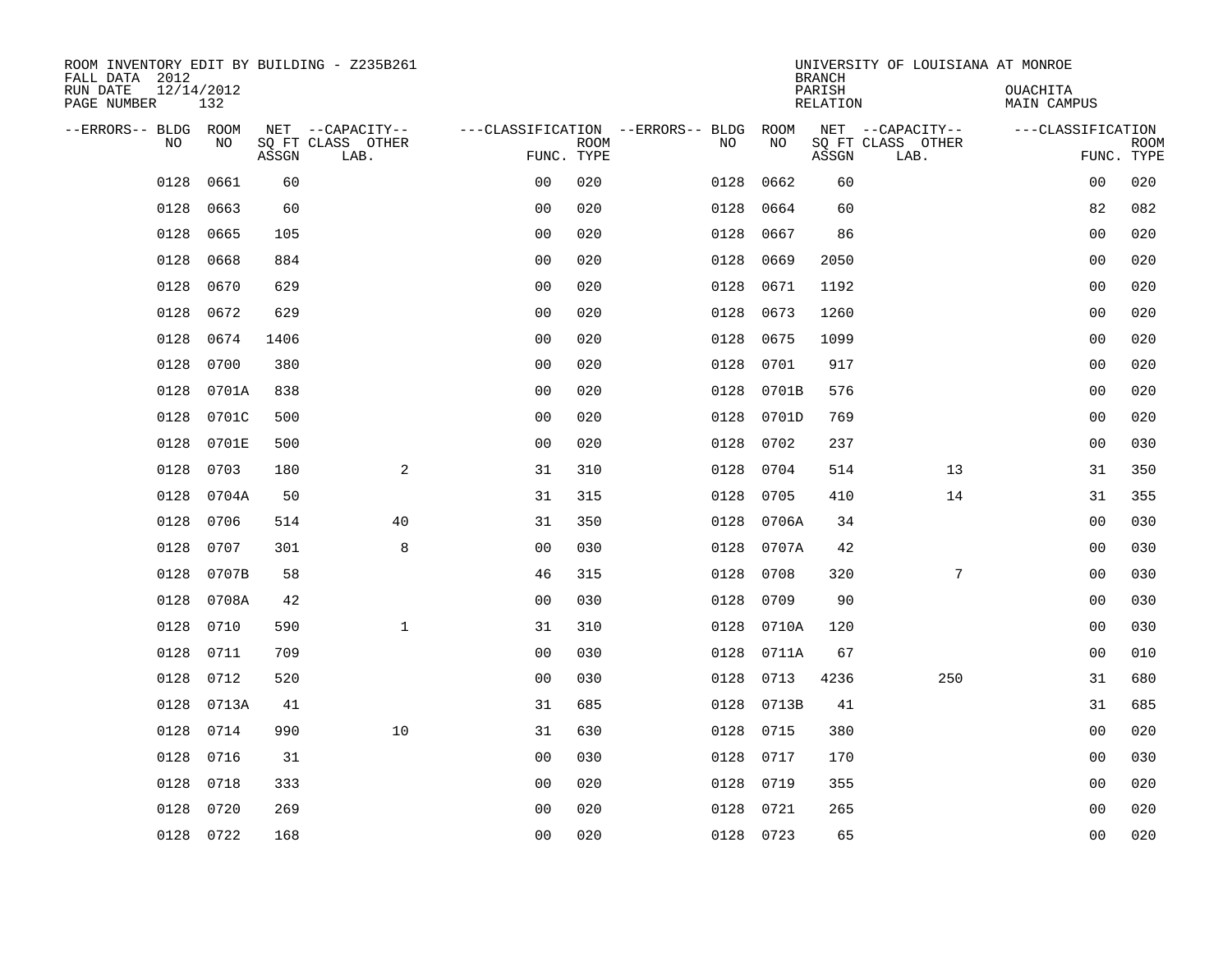| FALL DATA 2012          |                   |            | ROOM INVENTORY EDIT BY BUILDING - Z235B261 |                                        |             |   |           |       | <b>BRANCH</b>                                          | UNIVERSITY OF LOUISIANA AT MONROE                                                                                          |                                |                           |
|-------------------------|-------------------|------------|--------------------------------------------|----------------------------------------|-------------|---|-----------|-------|--------------------------------------------------------|----------------------------------------------------------------------------------------------------------------------------|--------------------------------|---------------------------|
| RUN DATE<br>PAGE NUMBER | 12/14/2012<br>133 |            |                                            |                                        |             |   |           |       | PARISH<br><b>RELATION</b>                              |                                                                                                                            | OUACHITA<br><b>MAIN CAMPUS</b> |                           |
| --ERRORS-- BLDG ROOM    |                   |            | NET --CAPACITY--                           | ---CLASSIFICATION --ERRORS-- BLDG ROOM |             |   |           |       |                                                        | NET --CAPACITY--                                                                                                           | ---CLASSIFICATION              |                           |
| NO.                     | NO                | ASSGN      | SQ FT CLASS OTHER<br>LAB.                  | FUNC. TYPE                             | <b>ROOM</b> |   | NO.       | NO    | ASSGN                                                  | SQ FT CLASS OTHER<br>LAB.                                                                                                  |                                | <b>ROOM</b><br>FUNC. TYPE |
| 0128                    | 0724              | 72         |                                            | 0 <sub>0</sub>                         | 020         |   | 0128      | 0725  | 72                                                     |                                                                                                                            | 00                             | 020                       |
| 0128                    | 0726              | 72         |                                            | 0 <sub>0</sub>                         | 020         |   | 0128      | 0727  | 72                                                     |                                                                                                                            | 0 <sub>0</sub>                 | 020                       |
| 0128                    | 0728              | 138        |                                            | 82                                     | 082         |   | 0128 0729 |       | 80                                                     |                                                                                                                            | 0 <sub>0</sub>                 | 020                       |
| 0128                    | 0730              | 56         |                                            | 0 <sub>0</sub>                         | 020         |   | 0128      | 0800  | 27                                                     |                                                                                                                            | 0 <sub>0</sub>                 | 020                       |
| 0128                    | 0801              | 1994       |                                            | 0 <sub>0</sub>                         | 030         |   | 0128      | 0802  | 213                                                    |                                                                                                                            | 0 <sub>0</sub>                 | 030                       |
| 0128                    | 0803              | 478        |                                            | 0 <sub>0</sub>                         | 030         |   | 0128      | 0803A | 130                                                    |                                                                                                                            | 0 <sub>0</sub>                 | 030                       |
| 0128                    | 0803B             | 130        |                                            | 0 <sub>0</sub>                         | 030         |   | 0128      | 0804  | 27                                                     |                                                                                                                            | 00                             | 020                       |
| 0128                    |                   | 0805 13455 |                                            | 00                                     | 020         |   | 0128      | 0806  | 23                                                     |                                                                                                                            | 00                             | 030                       |
| 0128                    | 0807              | 192        |                                            | 0 <sub>0</sub>                         | 020         | 9 | 0128 4240 |       | 98<br>TOTAL NUMBER CLASSROOMS<br>TOTAL NUMBER LABS 210 | $\mathbf{1}$<br>TOTAL NET ASSIGN SO. FT. IN ROOM FILE<br>TOTAL NUMBER COMPUTER CLASSROOMS<br>TOTAL NUMBER SPECIAL LABS 220 | 40<br>155,380<br>8             | 410                       |
|                         | 0205 0100         | 160        | 2                                          | 91                                     | 920         |   | 0205 0101 |       | 160                                                    | 2                                                                                                                          | 91                             | 920                       |
| 0205                    | 0102              | 160        | $\overline{2}$                             | 91                                     | 920         |   | 0205      | 0103  | 160                                                    | 2                                                                                                                          | 91                             | 920                       |
| 0205                    | 0104              | 160        | 2                                          | 91                                     | 920         |   | 0205 0105 |       | 160                                                    | 2                                                                                                                          | 91                             | 920                       |
| 0205                    | 0106              | 160        | 2                                          | 91                                     | 920         |   | 0205 0107 |       | 160                                                    | 2                                                                                                                          | 91                             | 920                       |
| 0205                    | 0108              | 160        | $\overline{a}$                             | 91                                     | 920         |   | 0205 0109 |       | 160                                                    | 2                                                                                                                          | 91                             | 920                       |
| 0205                    | 0110              | 160        | 2                                          | 91                                     | 920         |   | 0205 0111 |       | 160                                                    | 2                                                                                                                          | 91                             | 920                       |
| 0205                    | 0112              | 160        | $\mathbf{2}$                               | 91                                     | 920         |   | 0205 0113 |       | 160                                                    | $\overline{a}$                                                                                                             | 91                             | 920                       |
| 0205                    | 0114              | 160        | $\mathbf{2}$                               | 91                                     | 920         |   | 0205 0115 |       | 160                                                    | $\overline{a}$                                                                                                             | 91                             | 920                       |
| 0205                    | 0116              | 160        | $\sqrt{2}$                                 | 91                                     | 920         |   | 0205 0117 |       | 160                                                    | 2                                                                                                                          | 91                             | 920                       |
| 0205                    | 0118              | 160        | $\mathbf{2}$                               | 91                                     | 920         |   | 0205      | 0119  | 160                                                    | 2                                                                                                                          | 91                             | 920                       |
| 0205                    | 0120              | 160        | 2                                          | 91                                     | 920         |   | 0205 0121 |       | 160                                                    | 2                                                                                                                          | 91                             | 920                       |
| 0205                    | 0122              | 160        | 2                                          | 91                                     | 920         |   | 0205 0123 |       | 160                                                    | 2                                                                                                                          | 91                             | 920                       |
| 0205                    | 0124              | 160        | 2                                          | 91                                     | 920         |   | 0205 0125 |       | 160                                                    | 2                                                                                                                          | 91                             | 920                       |
|                         | 0205 0126         | 160        | 2                                          | 91                                     | 920         |   | 0205 0127 |       | 160                                                    | $\overline{2}$                                                                                                             | 91                             | 920                       |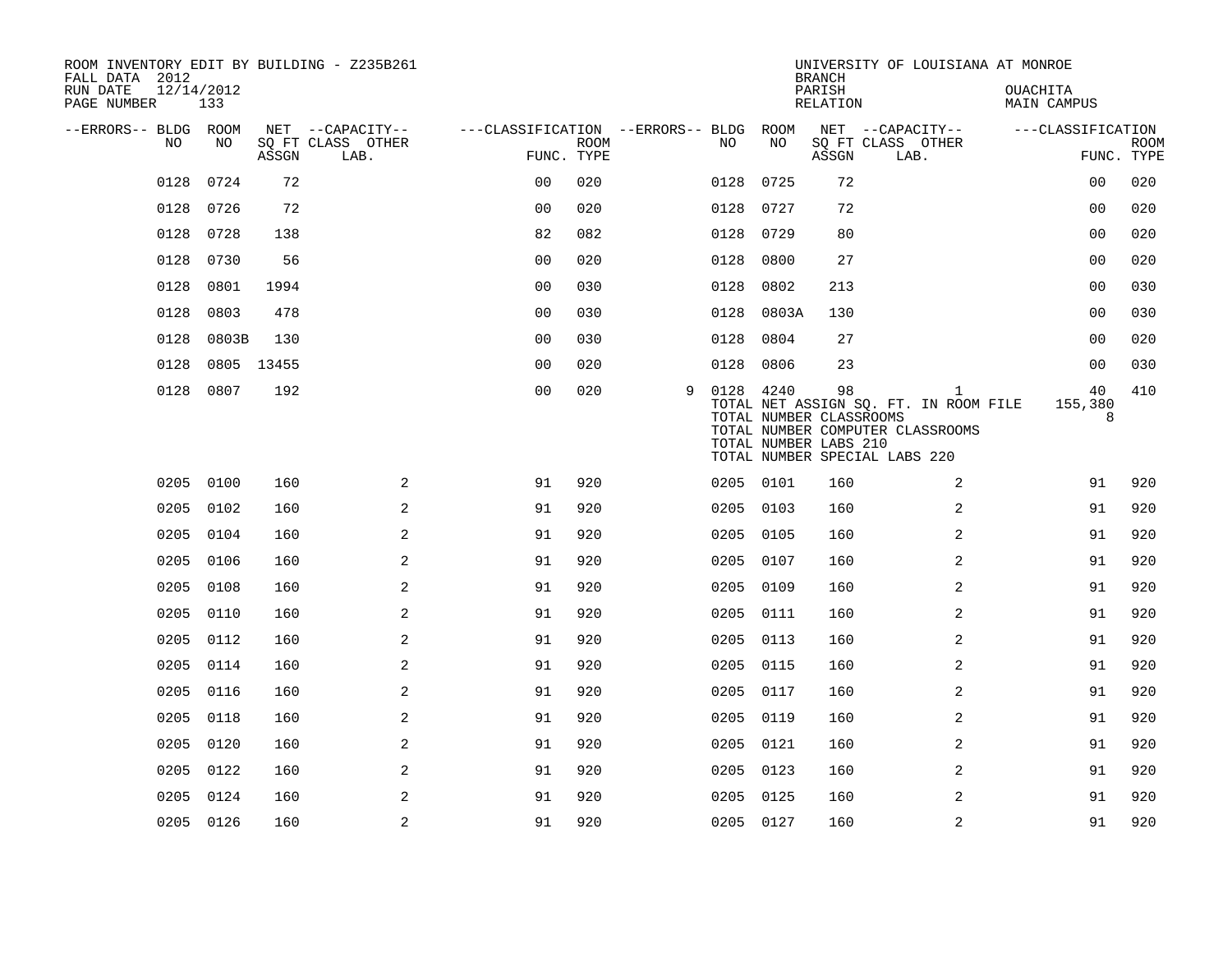| ROOM INVENTORY EDIT BY BUILDING - Z235B261<br>FALL DATA 2012<br>RUN DATE | 12/14/2012 |       |                                       |                |             |                                         |            | <b>BRANCH</b><br>PARISH | UNIVERSITY OF LOUISIANA AT MONROE     | OUACHITA           |             |
|--------------------------------------------------------------------------|------------|-------|---------------------------------------|----------------|-------------|-----------------------------------------|------------|-------------------------|---------------------------------------|--------------------|-------------|
| PAGE NUMBER                                                              | 134        |       |                                       |                |             |                                         |            | <b>RELATION</b>         |                                       | <b>MAIN CAMPUS</b> |             |
| --ERRORS-- BLDG ROOM<br>NO                                               | NO         |       | NET --CAPACITY--<br>SQ FT CLASS OTHER |                | <b>ROOM</b> | ---CLASSIFICATION --ERRORS-- BLDG<br>NO | ROOM<br>NO |                         | NET --CAPACITY--<br>SQ FT CLASS OTHER | ---CLASSIFICATION  | <b>ROOM</b> |
|                                                                          |            | ASSGN | LAB.                                  | FUNC. TYPE     |             |                                         |            | ASSGN                   | LAB.                                  | FUNC. TYPE         |             |
| 0205                                                                     | 0128       | 160   | 2                                     | 91             | 920         | 0205                                    | 0129       | 160                     | 2                                     | 91                 | 920         |
| 0205                                                                     | 0130       | 160   | 2                                     | 91             | 920         | 0205                                    | 0131       | 160                     | 2                                     | 91                 | 920         |
| 0205                                                                     | 0132       | 160   | 2                                     | 91             | 920         | 0205                                    | 0133       | 160                     | 2                                     | 91                 | 920         |
| 0205                                                                     | 0134       | 160   | 2                                     | 91             | 920         |                                         | 0205 0135  | 160                     | 2                                     | 91                 | 920         |
| 0205                                                                     | 0136       | 160   | 2                                     | 91             | 920         | 0205                                    | 0137       | 160                     | $\overline{a}$                        | 91                 | 920         |
| 0205                                                                     | 0138       | 160   | $\overline{a}$                        | 91             | 920         |                                         | 0205 0139  | 160                     | 2                                     | 91                 | 920         |
| 0205                                                                     | 0140       | 160   | 2                                     | 91             | 920         |                                         | 0205 0141  | 160                     | $\overline{a}$                        | 91                 | 920         |
| 0205                                                                     | 0142       | 160   | $\overline{a}$                        | 91             | 920         |                                         | 0205 0143  | 160                     | 2                                     | 91                 | 920         |
| 0205                                                                     | 0144       | 160   | 2                                     | 91             | 920         | 0205                                    | 0145       | 160                     | 2                                     | 91                 | 920         |
| 0205                                                                     | 0146       | 61    | $\mathbf 1$                           | 91             | 920         |                                         | 0205 0147  | 61                      | $\mathbf{1}$                          | 91                 | 920         |
| 0205                                                                     | 0148       | 61    | $\mathbf 1$                           | 91             | 920         | 0205                                    | 0149       | 61                      | $\mathbf{1}$                          | 91                 | 920         |
| 0205                                                                     | 0150       | 61    | $\mathbf 1$                           | 91             | 920         |                                         | 0205 0151  | 61                      | $\mathbf{1}$                          | 91                 | 920         |
| 0205                                                                     | 0152       | 61    | $\mathbf{1}$                          | 91             | 920         | 0205                                    | 0153       | 61                      | $\mathbf{1}$                          | 91                 | 920         |
| 0205                                                                     | 0154       | 61    | $\mathbf 1$                           | 91             | 920         | 0205                                    | 0155       | 61                      | $\mathbf{1}$                          | 91                 | 920         |
| 0205                                                                     | 0156       | 61    | $\mathbf{1}$                          | 91             | 920         | 0205                                    | 0157       | 61                      | $\mathbf{1}$                          | 91                 | 920         |
| 0205                                                                     | 0158       | 61    | $\mathbf 1$                           | 91             | 920         | 0205                                    | 0159       | 61                      | $\mathbf{1}$                          | 91                 | 920         |
| 0205                                                                     | 0160       | 61    | $\mathbf{1}$                          | 91             | 920         | 0205                                    | 0161       | 61                      | $\mathbf{1}$                          | 91                 | 920         |
| 0205                                                                     | 0162       | 61    | $\mathbf 1$                           | 91             | 920         | 0205                                    | 0163       | 61                      | $\mathbf{1}$                          | 91                 | 920         |
| 0205                                                                     | 0164       | 61    | $\mathbf 1$                           | 91             | 920         | 0205                                    | 0165       | 61                      | $\mathbf{1}$                          | 91                 | 920         |
| 0205                                                                     | 0166       | 61    | $\mathbf{1}$                          | 91             | 920         | 0205                                    | 0167       | 61                      | $\mathbf{1}$                          | 91                 | 920         |
| 0205                                                                     | 0168       | 61    | $\mathbf{1}$                          | 91             | 920         |                                         | 0205 0169  | 61                      | $\mathbf{1}$                          | 91                 | 920         |
| 0205                                                                     | 0170       | 25    |                                       | 0 <sub>0</sub> | 030         | 0205                                    | 0171       | 42                      |                                       | 0 <sub>0</sub>     | 020         |
| 0205                                                                     | 0172       | 104   |                                       | 0 <sub>0</sub> | 030         |                                         | 0205 0173  | 25                      |                                       | 0 <sub>0</sub>     | 010         |
| 0205                                                                     | 0174       | 42    |                                       | 0 <sub>0</sub> | 020         | 0205                                    | 0175       | 104                     |                                       | 0 <sub>0</sub>     | 030         |
| 0205                                                                     | 0176       | 1480  | 25                                    | 52             | 650         |                                         | 0205 0177  | 96                      | $\mathbf{1}$                          | 52                 | 655         |
|                                                                          | 0205 0178  | 126   |                                       | 0 <sub>0</sub> | 020         |                                         | 0205 0179  | 96                      |                                       | 00                 | 020         |
|                                                                          |            |       |                                       |                |             |                                         |            |                         |                                       |                    |             |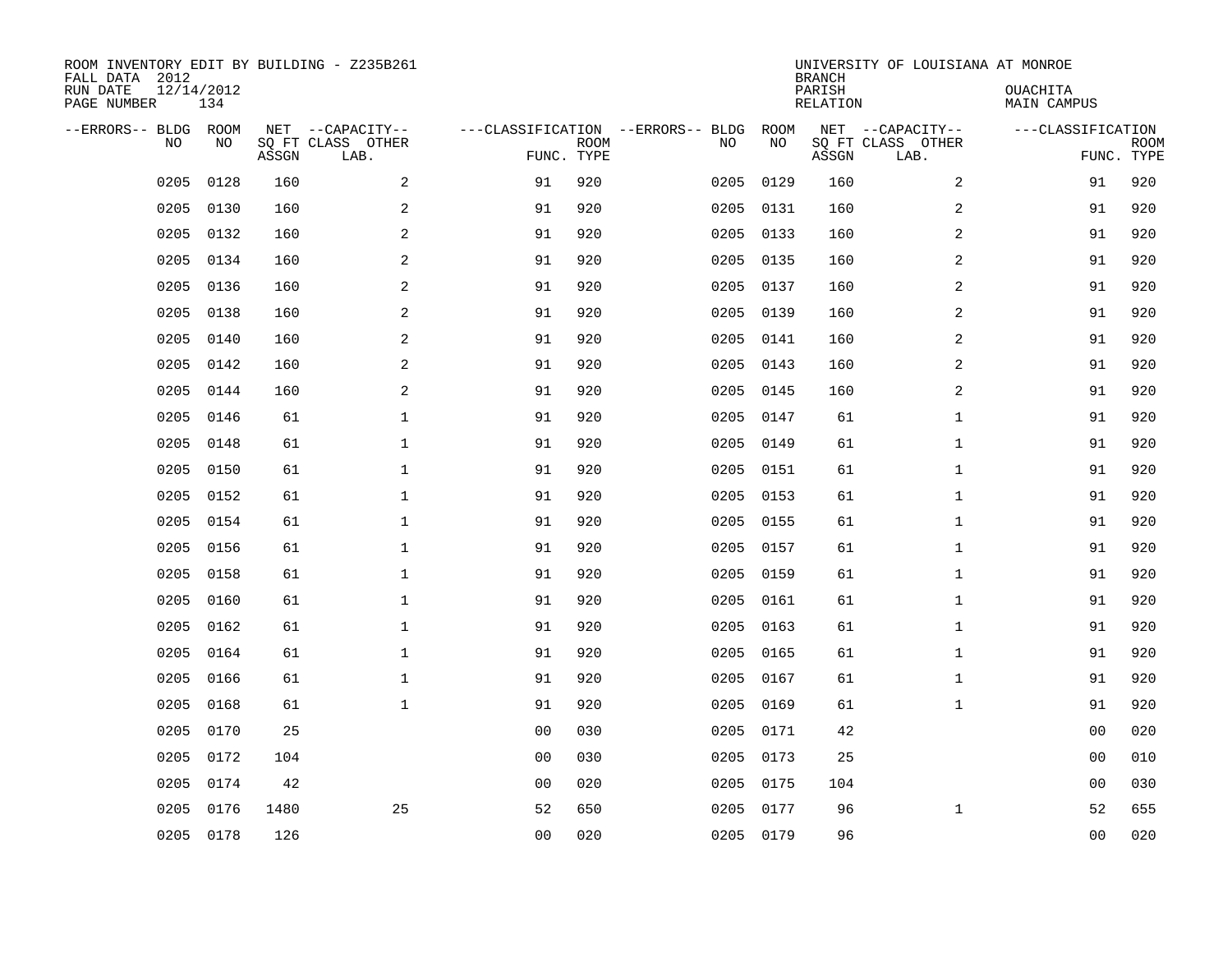| FALL DATA 2012<br>RUN DATE<br>PAGE NUMBER | 12/14/2012 | 135         |       | ROOM INVENTORY EDIT BY BUILDING - Z235B261    |                                                 |             |      |            | <b>BRANCH</b><br>PARISH<br>RELATION | UNIVERSITY OF LOUISIANA AT MONROE             | <b>OUACHITA</b><br>MAIN CAMPUS  |             |
|-------------------------------------------|------------|-------------|-------|-----------------------------------------------|-------------------------------------------------|-------------|------|------------|-------------------------------------|-----------------------------------------------|---------------------------------|-------------|
| --ERRORS-- BLDG                           | <b>NO</b>  | ROOM<br>NO. | ASSGN | NET --CAPACITY--<br>SQ FT CLASS OTHER<br>LAB. | ---CLASSIFICATION --ERRORS-- BLDG<br>FUNC. TYPE | <b>ROOM</b> | NO   | ROOM<br>NO | ASSGN                               | NET --CAPACITY--<br>SQ FT CLASS OTHER<br>LAB. | ---CLASSIFICATION<br>FUNC. TYPE | <b>ROOM</b> |
|                                           | 0205       | 0180        | 25    |                                               | 0 <sub>0</sub>                                  | 010         | 0205 | 0181       | 69                                  | $\mathbf{1}$                                  | 00                              | 030         |
|                                           | 0205       | 0182        | 42    | $\mathbf{1}$                                  | 0 <sub>0</sub>                                  | 030         | 0205 | 0183       | 168                                 | $\mathbf{1}$                                  | 91                              | 310         |
|                                           | 0205       | 0184        | 240   | $\mathbf{1}$                                  | 91                                              | 310         | 0205 | 0185       | 10                                  |                                               | 91                              | 315         |
|                                           | 0205       | 0186        | 40    |                                               | 91                                              | 315         | 0205 | 0187       | 162                                 | $\mathbf{1}$                                  | 91                              | 310         |
|                                           | 0205       | 0188        | 13    |                                               | 91                                              | 315         | 0205 | 0189       | 101                                 | $\mathbf{1}$                                  | 91                              | 315         |
|                                           | 0205       | 0190        | 494   |                                               | 0 <sub>0</sub>                                  | 030         |      | 0205 0191  | 21                                  |                                               | 00                              | 010         |
|                                           | 0205       | 0192        | 181   | $\mathbf{1}$                                  | 91                                              | 935         | 0205 | 0193       | 317                                 | $\mathbf{1}$                                  | 52                              | 650         |
|                                           | 0205       | 0193A       | 43    |                                               | 91                                              | 935         |      | 0205 0194  | 10                                  |                                               | 91                              | 935         |
|                                           | 0205       | 0200        | 160   | 2                                             | 91                                              | 920         | 0205 | 0201       | 160                                 | 2                                             | 91                              | 920         |
|                                           | 0205       | 0202        | 160   | 2                                             | 91                                              | 920         | 0205 | 0203       | 160                                 | 2                                             | 91                              | 920         |
|                                           | 0205       | 0204        | 160   | 2                                             | 91                                              | 920         | 0205 | 0205       | 160                                 | 2                                             | 91                              | 920         |
|                                           | 0205       | 0206        | 160   | 2                                             | 91                                              | 920         | 0205 | 0207       | 160                                 | $\overline{a}$                                | 91                              | 920         |
|                                           | 0205       | 0208        | 160   | 2                                             | 91                                              | 920         | 0205 | 0209       | 160                                 | $\overline{a}$                                | 91                              | 920         |
|                                           | 0205       | 0210        | 160   | 2                                             | 91                                              | 920         | 0205 | 0211       | 160                                 | $\overline{a}$                                | 91                              | 920         |
|                                           | 0205       | 0212        | 160   | $\mathbf{2}$                                  | 91                                              | 920         | 0205 | 0213       | 160                                 | 2                                             | 91                              | 920         |
|                                           | 0205       | 0214        | 160   | $\mathbf{2}$                                  | 91                                              | 920         | 0205 | 0215       | 160                                 | $\overline{a}$                                | 91                              | 920         |
|                                           | 0205       | 0217        | 160   | 2                                             | 91                                              | 920         | 0205 | 0218       | 160                                 | 2                                             | 91                              | 920         |
|                                           | 0205       | 0219        | 160   | 2                                             | 91                                              | 920         | 0205 | 0220       | 160                                 | 2                                             | 91                              | 920         |
|                                           | 0205       | 0221        | 160   | 2                                             | 91                                              | 920         |      | 0205 0222  | 160                                 | 2                                             | 91                              | 920         |
|                                           | 0205       | 0223        | 160   | 2                                             | 91                                              | 920         | 0205 | 0224       | 160                                 | 2                                             | 91                              | 920         |
|                                           | 0205       | 0225        | 160   | 2                                             | 91                                              | 920         | 0205 | 0226       | 160                                 | 2                                             | 91                              | 920         |
|                                           | 0205       | 0227        | 160   | 2                                             | 91                                              | 920         | 0205 | 0228       | 160                                 | 2                                             | 91                              | 920         |
|                                           | 0205       | 0229        | 160   | 2                                             | 91                                              | 920         | 0205 | 0230       | 160                                 | 2                                             | 91                              | 920         |
|                                           | 0205       | 0231        | 160   | 2                                             | 91                                              | 920         | 0205 | 0232       | 160                                 | 2                                             | 91                              | 920         |
|                                           | 0205       | 0233        | 255   | 2                                             | 91                                              | 920         | 0205 | 0234       | 160                                 | 2                                             | 91                              | 920         |
|                                           | 0205 0235  |             | 160   | $\overline{c}$                                | 91                                              | 920         |      | 0205 0236  | 160                                 | $\overline{\mathbf{c}}$                       | 91                              | 920         |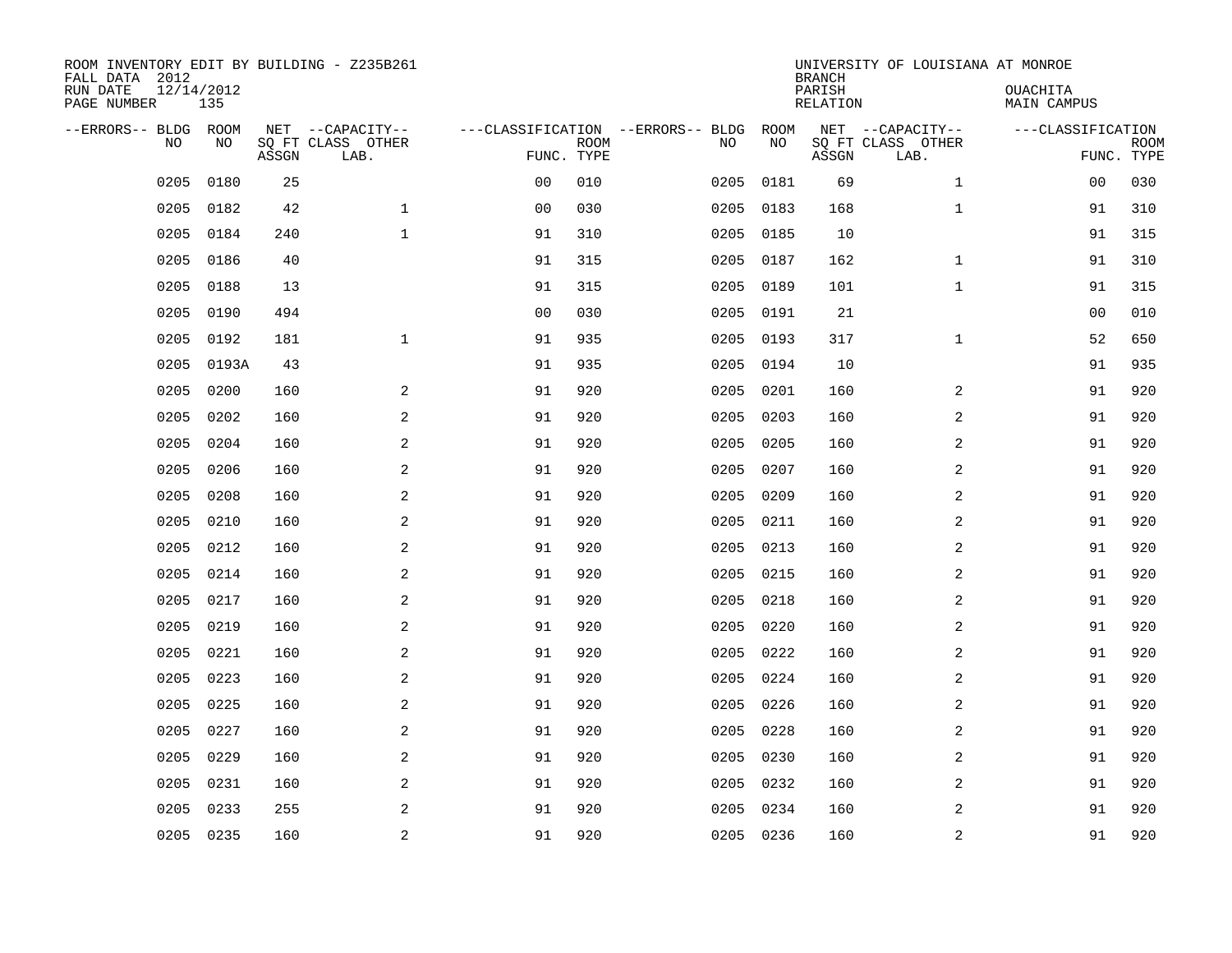| ROOM INVENTORY EDIT BY BUILDING - Z235B261<br>FALL DATA 2012<br>RUN DATE | 12/14/2012 |       |                                       |                |             |                                         |            | <b>BRANCH</b><br>PARISH | UNIVERSITY OF LOUISIANA AT MONROE     | OUACHITA           |             |
|--------------------------------------------------------------------------|------------|-------|---------------------------------------|----------------|-------------|-----------------------------------------|------------|-------------------------|---------------------------------------|--------------------|-------------|
| PAGE NUMBER                                                              | 136        |       |                                       |                |             |                                         |            | <b>RELATION</b>         |                                       | <b>MAIN CAMPUS</b> |             |
| --ERRORS-- BLDG ROOM<br>NO                                               | NO         |       | NET --CAPACITY--<br>SQ FT CLASS OTHER |                | <b>ROOM</b> | ---CLASSIFICATION --ERRORS-- BLDG<br>NO | ROOM<br>NO |                         | NET --CAPACITY--<br>SQ FT CLASS OTHER | ---CLASSIFICATION  | <b>ROOM</b> |
|                                                                          |            | ASSGN | LAB.                                  | FUNC. TYPE     |             |                                         |            | ASSGN                   | LAB.                                  | FUNC. TYPE         |             |
| 0205                                                                     | 0237       | 160   | 2                                     | 91             | 920         | 0205                                    | 0238       | 160                     | 2                                     | 91                 | 920         |
| 0205                                                                     | 0240       | 160   | 2                                     | 91             | 920         | 0205                                    | 0241       | 160                     | 2                                     | 91                 | 920         |
| 0205                                                                     | 0242       | 160   | 2                                     | 91             | 920         | 0205                                    | 0243       | 160                     | 2                                     | 91                 | 920         |
| 0205                                                                     | 0244       | 160   | $\mathbf{2}$                          | 91             | 920         |                                         | 0205 0245  | 160                     | $\overline{a}$                        | 91                 | 920         |
| 0205                                                                     | 0246       | 160   | 2                                     | 91             | 920         | 0205                                    | 0247       | 160                     | $\overline{a}$                        | 91                 | 920         |
| 0205                                                                     | 0248       | 160   | 2                                     | 91             | 920         | 0205                                    | 0249       | 160                     | $\overline{a}$                        | 91                 | 920         |
| 0205                                                                     | 0250       | 160   | $\overline{a}$                        | 91             | 920         | 0205                                    | 0251       | 160                     | $\overline{a}$                        | 91                 | 920         |
| 0205                                                                     | 0252       | 160   | 2                                     | 91             | 920         | 0205                                    | 0253       | 160                     | 2                                     | 91                 | 920         |
| 0205                                                                     | 0254       | 160   | 2                                     | 91             | 920         | 0205                                    | 0256       | 160                     | 2                                     | 91                 | 920         |
| 0205                                                                     | 0257       | 160   | 2                                     | 91             | 920         | 0205                                    | 0258       | 160                     | 2                                     | 91                 | 920         |
| 0205                                                                     | 0259       | 160   | 2                                     | 91             | 920         | 0205                                    | 0260       | 160                     | 2                                     | 91                 | 920         |
| 0205                                                                     | 0261       | 160   | 2                                     | 91             | 920         | 0205                                    | 0262       | 61                      | $\mathbf{1}$                          | 91                 | 920         |
| 0205                                                                     | 0263       | 61    | $\mathbf 1$                           | 91             | 920         | 0205                                    | 0264       | 61                      | $\mathbf{1}$                          | 91                 | 920         |
| 0205                                                                     | 0265       | 61    | $\mathbf 1$                           | 91             | 920         | 0205                                    | 0266       | 61                      | $\mathbf{1}$                          | 91                 | 920         |
| 0205                                                                     | 0267       | 61    | $\mathbf 1$                           | 91             | 920         | 0205                                    | 0268       | 25                      |                                       | 00                 | 010         |
| 0205                                                                     | 0269       | 61    | $\mathbf{1}$                          | 91             | 920         | 0205                                    | 0270       | 61                      | $\mathbf{1}$                          | 91                 | 920         |
| 0205                                                                     | 0271       | 61    | $\mathbf 1$                           | 91             | 920         | 0205                                    | 0272       | 61                      | $\mathbf{1}$                          | 91                 | 920         |
| 0205                                                                     | 0273       | 61    | $\mathbf{1}$                          | 91             | 920         | 0205                                    | 0274       | 61                      | $\mathbf{1}$                          | 91                 | 920         |
| 0205                                                                     | 0275       | 61    | $\mathbf{1}$                          | 91             | 920         | 0205                                    | 0276       | 61                      | $\mathbf{1}$                          | 91                 | 920         |
| 0205                                                                     | 0277       | 61    | $\mathbf 1$                           | 91             | 920         | 0205                                    | 0278       | 61                      | $\mathbf{1}$                          | 91                 | 920         |
| 0205                                                                     | 0279       | 61    | $\mathbf 1$                           | 91             | 920         | 0205                                    | 0280       | 21                      |                                       | 00                 | 010         |
| 0205                                                                     | 0281       | 61    | $\mathbf{1}$                          | 91             | 920         | 0205                                    | 0282       | 61                      | $\mathbf{1}$                          | 91                 | 920         |
| 0205                                                                     | 0283       | 61    | $\mathbf{1}$                          | 91             | 920         | 0205                                    | 0284       | 61                      | $\mathbf{1}$                          | 91                 | 920         |
| 0205                                                                     | 0285       | 61    | $\mathbf{1}$                          | 91             | 920         | 0205                                    | 0286       | 48                      |                                       | 91                 | 935         |
| 0205                                                                     | 0287       | 35    |                                       | 0 <sub>0</sub> | 030         | 0205                                    | 0288       | 35                      |                                       | 0 <sub>0</sub>     | 030         |
|                                                                          | 0205 0289  | 48    |                                       | 91             | 935         |                                         | 0205 0290  | 53                      | $\mathbf{1}$                          | 91                 | 920         |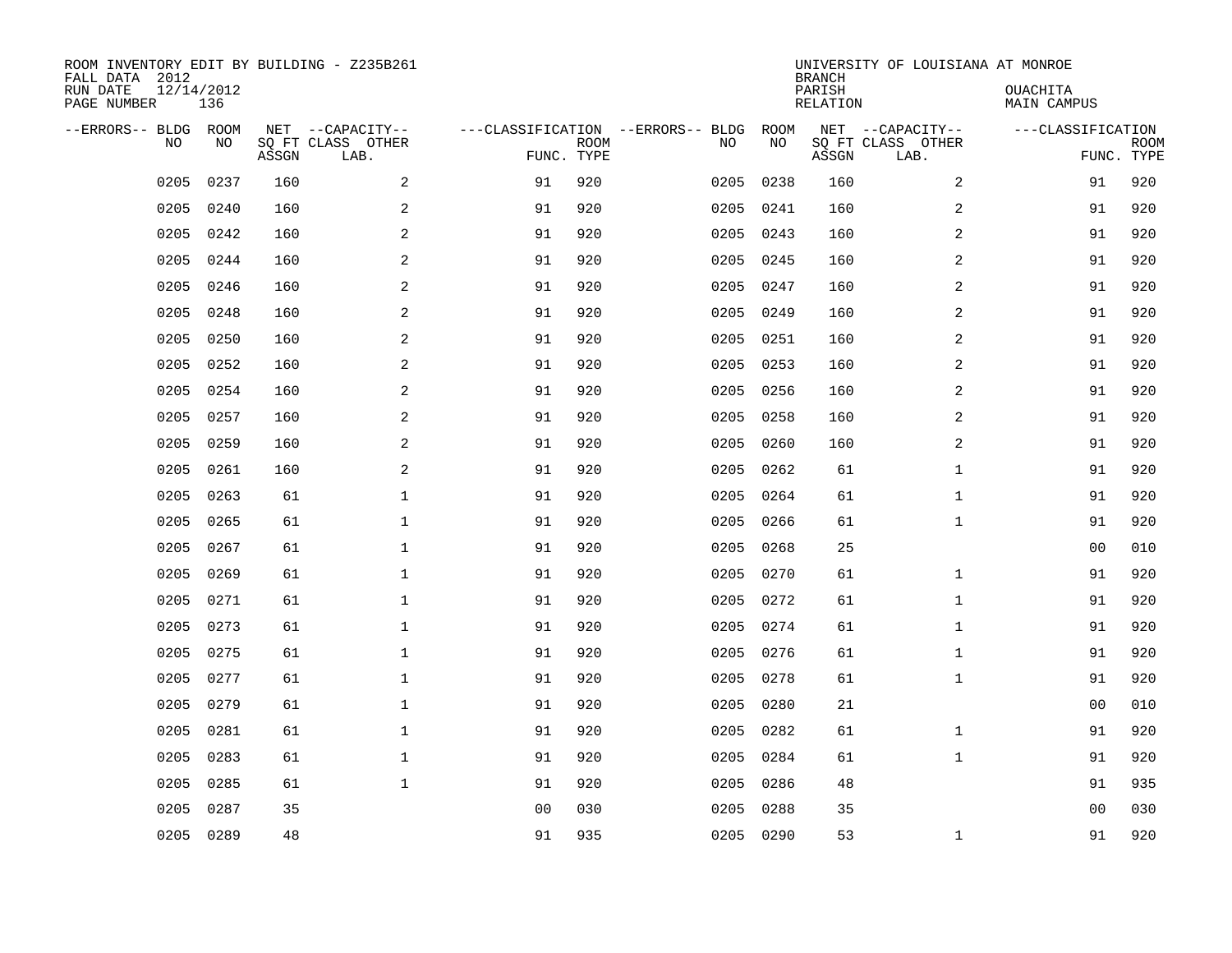| ROOM INVENTORY EDIT BY BUILDING - Z235B261<br>FALL DATA 2012<br>RUN DATE<br>PAGE NUMBER | 12/14/2012<br>137 |       |                                               |                |             |                                         |            | <b>BRANCH</b><br>PARISH<br><b>RELATION</b> | UNIVERSITY OF LOUISIANA AT MONROE             | OUACHITA<br><b>MAIN CAMPUS</b>  |             |
|-----------------------------------------------------------------------------------------|-------------------|-------|-----------------------------------------------|----------------|-------------|-----------------------------------------|------------|--------------------------------------------|-----------------------------------------------|---------------------------------|-------------|
| --ERRORS-- BLDG ROOM<br>NO                                                              | NO                | ASSGN | NET --CAPACITY--<br>SQ FT CLASS OTHER<br>LAB. | FUNC. TYPE     | <b>ROOM</b> | ---CLASSIFICATION --ERRORS-- BLDG<br>NO | ROOM<br>NO | ASSGN                                      | NET --CAPACITY--<br>SQ FT CLASS OTHER<br>LAB. | ---CLASSIFICATION<br>FUNC. TYPE | <b>ROOM</b> |
| 0205                                                                                    | 0291              | 53    | $\mathbf 1$                                   | 91             | 920         | 0205                                    | 0292       | 53                                         | $\mathbf{1}$                                  | 91                              | 920         |
| 0205                                                                                    | 0293              | 53    | $\mathbf 1$                                   | 91             | 920         | 0205                                    | 0294       | 53                                         | $\mathbf{1}$                                  | 91                              | 920         |
| 0205                                                                                    | 0295              | 53    | $\mathbf 1$                                   | 91             | 920         | 0205                                    | 0296       | 53                                         | $\mathbf{1}$                                  | 91                              | 920         |
| 0205                                                                                    | 0297              | 53    | $\mathbf 1$                                   | 91             | 920         | 0205                                    | 0298       | 243                                        |                                               | 0 <sub>0</sub>                  | 020         |
| 0205                                                                                    | 0299              | 243   |                                               | 0 <sub>0</sub> | 020         | 0205                                    | 0300       | 160                                        | 2                                             | 91                              | 920         |
| 0205                                                                                    | 0301              | 160   | 2                                             | 91             | 920         | 0205                                    | 0302       | 160                                        | $\overline{a}$                                | 91                              | 920         |
| 0205                                                                                    | 0303              | 160   | $\mathbf{2}$                                  | 91             | 920         | 0205                                    | 0304       | 160                                        | $\overline{a}$                                | 91                              | 920         |
| 0205                                                                                    | 0305              | 160   | 2                                             | 91             | 920         | 0205                                    | 0306       | 160                                        | 2                                             | 91                              | 920         |
| 0205                                                                                    | 0307              | 160   | 2                                             | 91             | 920         | 0205                                    | 0308       | 160                                        | 2                                             | 91                              | 920         |
| 0205                                                                                    | 0309              | 160   | 2                                             | 91             | 920         | 0205                                    | 0310       | 160                                        | 2                                             | 91                              | 920         |
| 0205                                                                                    | 0311              | 160   | 2                                             | 91             | 920         | 0205                                    | 0312       | 160                                        | 2                                             | 91                              | 920         |
| 0205                                                                                    | 0313              | 160   | 2                                             | 91             | 920         | 0205                                    | 0314       | 160                                        | 2                                             | 91                              | 920         |
| 0205                                                                                    | 0315              | 160   | 2                                             | 91             | 920         | 0205                                    | 0316       | 160                                        | $\mathbf{1}$                                  | 91                              | 920         |
| 0205                                                                                    | 0317              | 160   | $\mathbf{2}$                                  | 91             | 920         | 0205                                    | 0318       | 160                                        | 2                                             | 91                              | 920         |
| 0205                                                                                    | 0319              | 160   | 2                                             | 91             | 920         | 0205                                    | 0320       | 160                                        | 2                                             | 91                              | 920         |
| 0205                                                                                    | 0321              | 160   | 2                                             | 91             | 920         | 0205                                    | 0322       | 160                                        | 2                                             | 91                              | 920         |
| 0205                                                                                    | 0323              | 160   | 2                                             | 91             | 920         | 0205                                    | 0324       | 160                                        | 2                                             | 91                              | 920         |
| 0205                                                                                    | 0325              | 160   | 2                                             | 91             | 920         | 0205                                    | 0326       | 160                                        | $\overline{a}$                                | 91                              | 920         |
| 0205                                                                                    | 0327              | 160   | 2                                             | 91             | 920         |                                         | 0205 0328  | 160                                        | 2                                             | 91                              | 920         |
| 0205                                                                                    | 0329              | 160   | $\overline{a}$                                | 91             | 920         | 0205                                    | 0330       | 160                                        | 2                                             | 91                              | 920         |
| 0205                                                                                    | 0331              | 160   | 2                                             | 91             | 920         |                                         | 0205 0332  | 160                                        | 2                                             | 91                              | 920         |
| 0205                                                                                    | 0333              | 160   | 2                                             | 91             | 920         | 0205                                    | 0334       | 160                                        | 2                                             | 91                              | 920         |
| 0205                                                                                    | 0335              | 160   | 2                                             | 91             | 920         | 0205                                    | 0336       | 160                                        | 2                                             | 91                              | 920         |
| 0205                                                                                    | 0337              | 160   | 2                                             | 91             | 920         | 0205                                    | 0338       | 160                                        | 2                                             | 91                              | 920         |
| 0205                                                                                    | 0339              | 160   | 2                                             | 91             | 920         | 0205                                    | 0340       | 160                                        | 2                                             | 91                              | 920         |
|                                                                                         | 0205 0341         | 160   | $\overline{c}$                                | 91             | 920         |                                         | 0205 0342  | 160                                        | $\overline{\mathbf{c}}$                       | 91                              | 920         |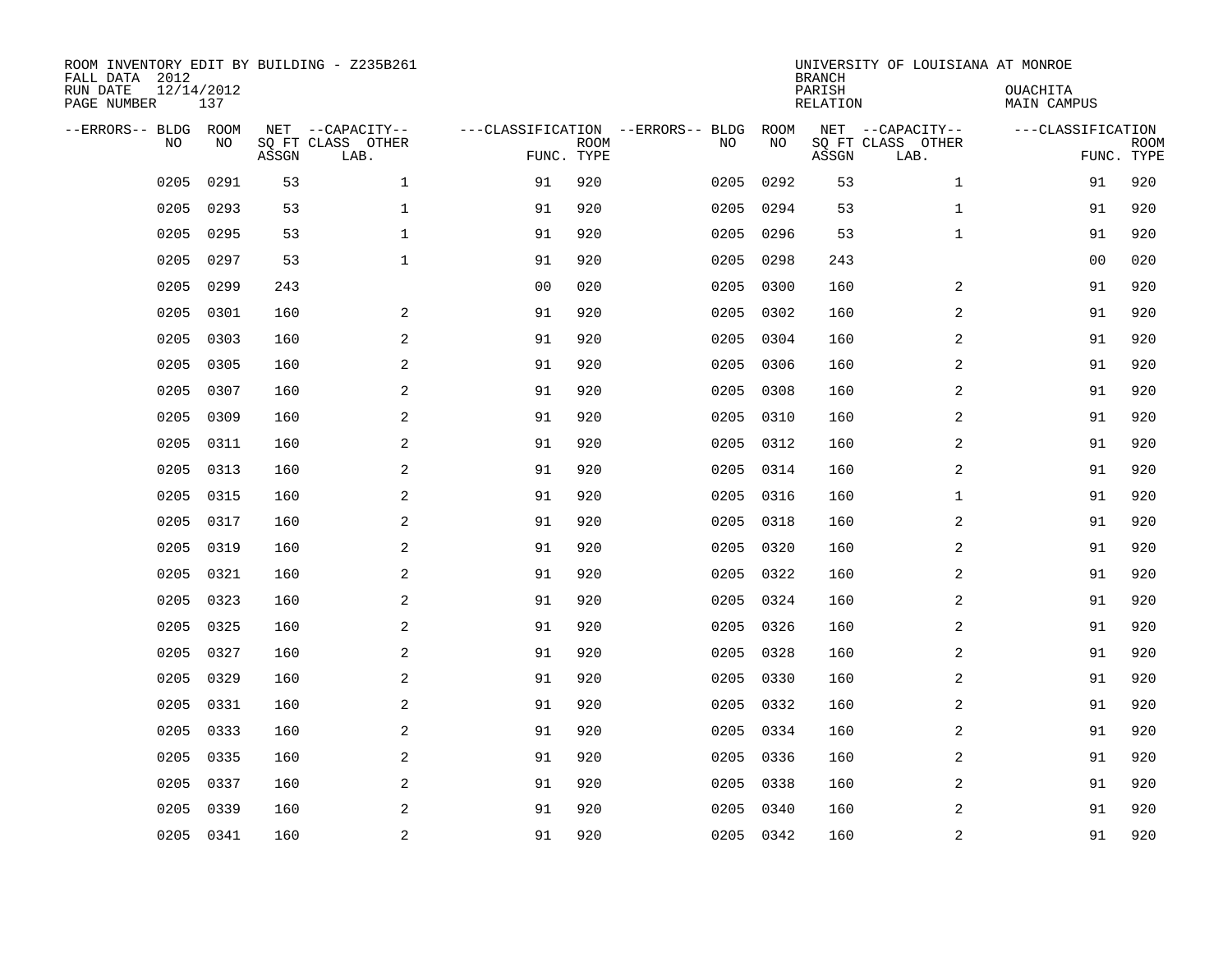| ROOM INVENTORY EDIT BY BUILDING - Z235B261<br>FALL DATA 2012<br>RUN DATE<br>PAGE NUMBER | 12/14/2012<br>138 |       |                           |                |             |                                   |           | <b>BRANCH</b><br>PARISH<br>RELATION              | UNIVERSITY OF LOUISIANA AT MONROE                                                                          | <b>OUACHITA</b><br><b>MAIN CAMPUS</b> |                           |
|-----------------------------------------------------------------------------------------|-------------------|-------|---------------------------|----------------|-------------|-----------------------------------|-----------|--------------------------------------------------|------------------------------------------------------------------------------------------------------------|---------------------------------------|---------------------------|
| --ERRORS-- BLDG ROOM                                                                    |                   |       | NET --CAPACITY--          |                |             | ---CLASSIFICATION --ERRORS-- BLDG | ROOM      |                                                  | NET --CAPACITY--                                                                                           | ---CLASSIFICATION                     |                           |
| NO                                                                                      | NO                | ASSGN | SQ FT CLASS OTHER<br>LAB. | FUNC. TYPE     | <b>ROOM</b> | NO.                               | NO        | ASSGN                                            | SQ FT CLASS OTHER<br>LAB.                                                                                  |                                       | <b>ROOM</b><br>FUNC. TYPE |
| 0205                                                                                    | 0343              | 160   | 2                         | 91             | 920         | 0205                              | 0344      | 160                                              | 2                                                                                                          | 91                                    | 920                       |
| 0205                                                                                    | 0345              | 160   | 2                         | 91             | 920         | 0205                              | 0346      | 61                                               | $\overline{2}$                                                                                             | 91                                    | 920                       |
| 0205                                                                                    | 0347              | 61    | 2                         | 91             | 920         |                                   | 0205 0348 | 61                                               | 2                                                                                                          | 91                                    | 920                       |
| 0205                                                                                    | 0349              | 61    | 2                         | 91             | 920         | 0205                              | 0350      | 61                                               | $\overline{2}$                                                                                             | 91                                    | 920                       |
| 0205                                                                                    | 0351              | 61    | 2                         | 91             | 920         |                                   | 0205 0352 | 25                                               |                                                                                                            | 0 <sub>0</sub>                        | 010                       |
| 0205                                                                                    | 0353              | 61    | 2                         | 91             | 920         | 0205                              | 0354      | 61                                               | 2                                                                                                          | 91                                    | 920                       |
| 0205                                                                                    | 0355              | 61    | 2                         | 91             | 920         |                                   | 0205 0356 | 61                                               | 2                                                                                                          | 91                                    | 920                       |
| 0205                                                                                    | 0357              | 61    | 2                         | 91             | 920         | 0205                              | 0358      | 61                                               | 2                                                                                                          | 91                                    | 920                       |
| 0205                                                                                    | 0359              | 61    | $\overline{a}$            | 91             | 920         |                                   | 0205 0360 | 61                                               | $\overline{a}$                                                                                             | 91                                    | 920                       |
| 0205                                                                                    | 0361              | 61    | 2                         | 91             | 920         |                                   | 0205 0362 | 61                                               | 2                                                                                                          | 91                                    | 920                       |
| 0205                                                                                    | 0363              | 61    | 2                         | 91             | 920         |                                   | 0205 0364 | 25                                               |                                                                                                            | 0 <sub>0</sub>                        | 010                       |
| 0205                                                                                    | 0365              | 61    | 2                         | 91             | 920         | 0205                              | 0366      | 61                                               | 2                                                                                                          | 91                                    | 920                       |
| 0205                                                                                    | 0367              | 61    | 2                         | 91             | 920         |                                   | 0205 0368 | 61                                               | 2                                                                                                          | 91                                    | 920                       |
| 0205                                                                                    | 0369              | 61    | 2                         | 91             | 920         |                                   | 0205 0371 | 35                                               |                                                                                                            | 0 <sub>0</sub>                        | 030                       |
| 0205                                                                                    | 0372              | 35    |                           | 0 <sub>0</sub> | 030         |                                   | 0205 0373 | 48                                               |                                                                                                            | 91                                    | 935                       |
| 0205                                                                                    | 0374              | 243   |                           | 0 <sub>0</sub> | 020         |                                   | 0205 0375 | 243                                              |                                                                                                            | 0 <sub>0</sub>                        | 020                       |
|                                                                                         | 0205 3701         | 48    |                           | 91             | 935         |                                   |           | TOTAL NUMBER CLASSROOMS<br>TOTAL NUMBER LABS 210 | TOTAL NET ASSIGN SQ. FT. IN ROOM FILE<br>TOTAL NUMBER COMPUTER CLASSROOMS<br>TOTAL NUMBER SPECIAL LABS 220 | 31,880                                |                           |
|                                                                                         | 0207 0101         | 169   | 2                         | 91             | 920         |                                   | 0207 0102 | 169                                              | 2                                                                                                          | 91                                    | 920                       |
| 0207                                                                                    | 0103              | 169   | 2                         | 91             | 920         | 0207                              | 0104      | 169                                              | 2                                                                                                          | 91                                    | 920                       |
|                                                                                         | 0207 0105         | 169   | 2                         | 91             | 920         |                                   | 0207 0106 | 169                                              | 2                                                                                                          | 91                                    | 920                       |
| 0207                                                                                    | 0107              | 169   | 2                         | 91             | 920         | 0207                              | 0108      | 169                                              | 2                                                                                                          | 91                                    | 920                       |
| 0207                                                                                    | 0109              | 169   | 2                         | 91             | 920         |                                   | 0207 0110 | 169                                              | 2                                                                                                          | 91                                    | 920                       |
|                                                                                         | 0207 0111         | 169   | 2                         | 91             | 920         |                                   | 0207 0112 | 169                                              | 2                                                                                                          | 91                                    | 920                       |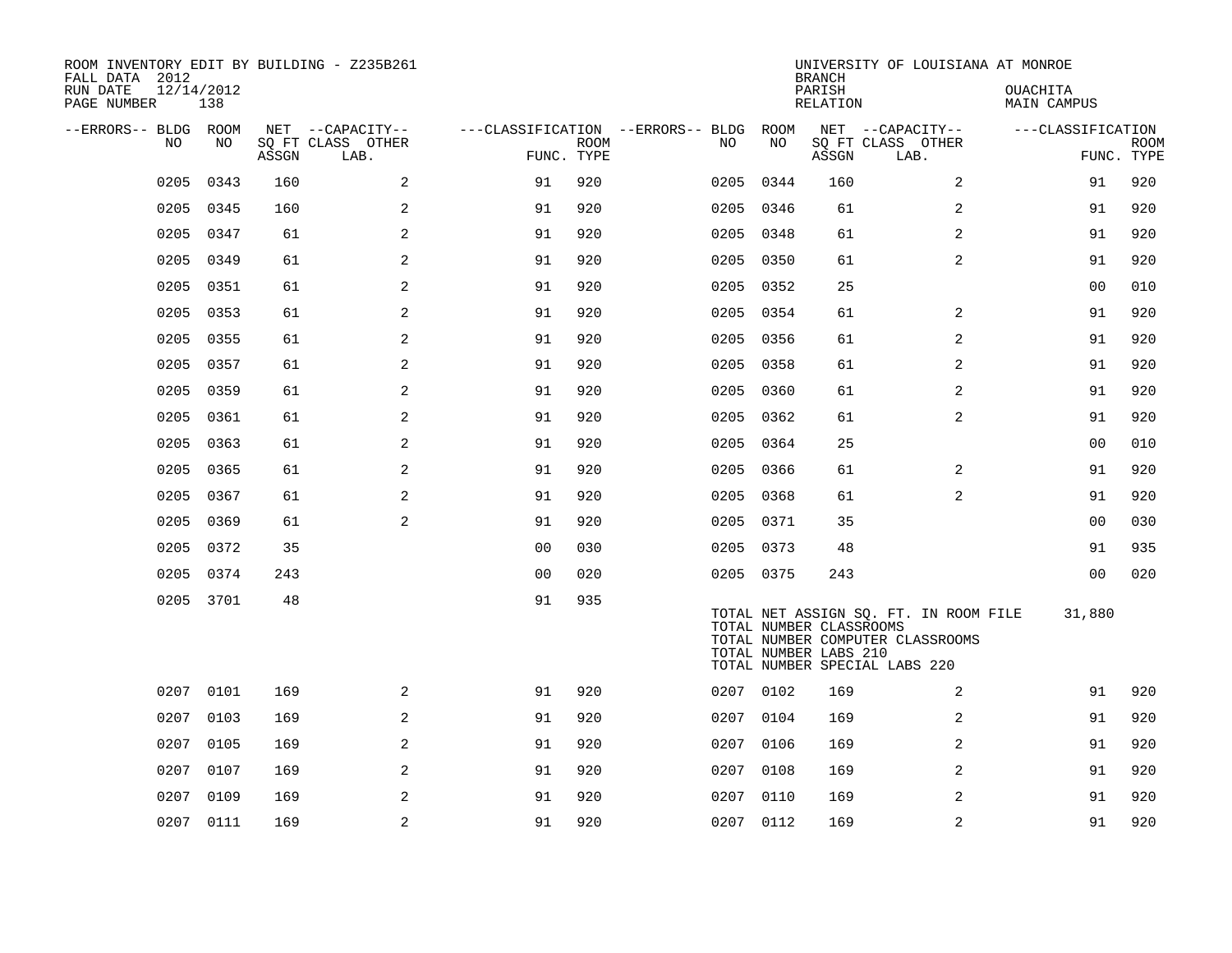| ROOM INVENTORY EDIT BY BUILDING - Z235B261<br>FALL DATA 2012<br>RUN DATE | 12/14/2012 |       |                                       |                |             |                                         |            | <b>BRANCH</b><br>PARISH | UNIVERSITY OF LOUISIANA AT MONROE     | OUACHITA           |             |
|--------------------------------------------------------------------------|------------|-------|---------------------------------------|----------------|-------------|-----------------------------------------|------------|-------------------------|---------------------------------------|--------------------|-------------|
| PAGE NUMBER                                                              | 139        |       |                                       |                |             |                                         |            | <b>RELATION</b>         |                                       | <b>MAIN CAMPUS</b> |             |
| --ERRORS-- BLDG ROOM<br>NO                                               | NO         |       | NET --CAPACITY--<br>SQ FT CLASS OTHER |                | <b>ROOM</b> | ---CLASSIFICATION --ERRORS-- BLDG<br>NO | ROOM<br>NO |                         | NET --CAPACITY--<br>SQ FT CLASS OTHER | ---CLASSIFICATION  | <b>ROOM</b> |
|                                                                          |            | ASSGN | LAB.                                  | FUNC. TYPE     |             |                                         |            | ASSGN                   | LAB.                                  | FUNC. TYPE         |             |
| 0207                                                                     | 0113       | 169   | 2                                     | 91             | 920         | 0207                                    | 0114       | 169                     | 2                                     | 91                 | 920         |
| 0207                                                                     | 0115       | 169   | 2                                     | 91             | 920         | 0207                                    | 0116       | 210                     | 2                                     | 91                 | 920         |
| 0207                                                                     | 0117       | 184   | 2                                     | 91             | 920         | 0207                                    | 0118       | 184                     | 2                                     | 91                 | 920         |
| 0207                                                                     | 0119       | 184   | $\overline{a}$                        | 91             | 920         |                                         | 0207 0120  | 184                     | $\overline{a}$                        | 91                 | 920         |
| 0207                                                                     | 0121       | 75    | $\mathbf{1}$                          | 91             | 920         | 0207                                    | 0122       | 75                      | $\mathbf{1}$                          | 91                 | 920         |
| 0207                                                                     | 0123       | 75    | $\mathbf{1}$                          | 91             | 920         | 0207                                    | 0124       | 75                      | $\mathbf{1}$                          | 91                 | 920         |
| 0207                                                                     | 0125       | 75    | $\mathbf{1}$                          | 91             | 920         | 0207                                    | 0126       | 75                      | $\mathbf{1}$                          | 91                 | 920         |
| 0207                                                                     | 0127       | 75    | $\mathbf{1}$                          | 91             | 920         | 0207                                    | 0128       | 75                      | $\mathbf{1}$                          | 91                 | 920         |
| 0207                                                                     | 0129       | 75    | $\mathbf{1}$                          | 91             | 920         | 0207                                    | 0130       | 75                      | $\mathbf{1}$                          | 91                 | 920         |
| 0207                                                                     | 0141       | 2493  |                                       | 0 <sub>0</sub> | 020         |                                         | 0207 0142  | 122                     |                                       | 91                 | 935         |
| 0207                                                                     | 0143       | 107   |                                       | 0 <sub>0</sub> | 020         | 0207                                    | 0144       | 107                     |                                       | 0 <sub>0</sub>     | 020         |
| 0207                                                                     | 0145       | 222   | 2                                     | 91             | 920         |                                         | 0207 0146  | 8                       | $\mathbf{1}$                          | 91                 | 920         |
| 0207                                                                     | 0147       | 20    | $\mathbf{1}$                          | 91             | 920         | 0207                                    | 0149       | 168                     | $\mathbf{1}$                          | 91                 | 920         |
| 0207                                                                     | 0150       | 12    |                                       | 91             | 935         |                                         | 0207 0151  | $7\phantom{.0}$         |                                       | 91                 | 935         |
| 0207                                                                     | 0152       | 7     |                                       | 91             | 935         | 0207                                    | 0153       | 50                      | $\mathbf{1}$                          | 91                 | 920         |
| 0207                                                                     | 0154       | 112   | 2                                     | 91             | 310         | 0207                                    | 0155       | 3                       | $\mathbf{1}$                          | 91                 | 315         |
| 0207                                                                     | 0156       | 125   |                                       | 0 <sub>0</sub> | 020         | 0207                                    | 0157       | 50                      | $\mathbf{1}$                          | 00                 | 030         |
| 0207                                                                     | 0158       | 1193  | 20                                    | 52             | 650         | 0207                                    | 0159       | 429                     | 10                                    | 52                 | 650         |
| 0207                                                                     | 0160       | 116   | $\mathbf{1}$                          | 91             | 935         | 0207                                    | 0161       | 10                      |                                       | 91                 | 935         |
| 0207                                                                     | 0162       | 122   |                                       | 0 <sub>0</sub> | 010         | 0207                                    | 0163       | 15                      | $\mathbf{1}$                          | 91                 | 935         |
| 0207                                                                     | 0164       | 113   |                                       | 91             | 935         |                                         | 0207 0165  | 352                     |                                       | 00                 | 030         |
| 0207                                                                     | 0166       | 39    |                                       | 91             | 935         | 0207                                    | 0167       | 210                     |                                       | 91                 | 655         |
| 0207                                                                     | 0201       | 169   | 2                                     | 91             | 920         | 0207                                    | 0202       | 169                     | 2                                     | 91                 | 920         |
| 0207                                                                     | 0203       | 169   | 2                                     | 91             | 920         | 0207                                    | 0204       | 169                     | $\overline{a}$                        | 91                 | 920         |
| 0207                                                                     | 0205       | 169   | 2                                     | 91             | 920         | 0207                                    | 0206       | 169                     | 2                                     | 91                 | 920         |
| 0207                                                                     | 0207       | 169   | $\overline{c}$                        | 91             | 920         |                                         | 0207 0208  | 169                     | $\overline{\mathbf{c}}$               | 91                 | 920         |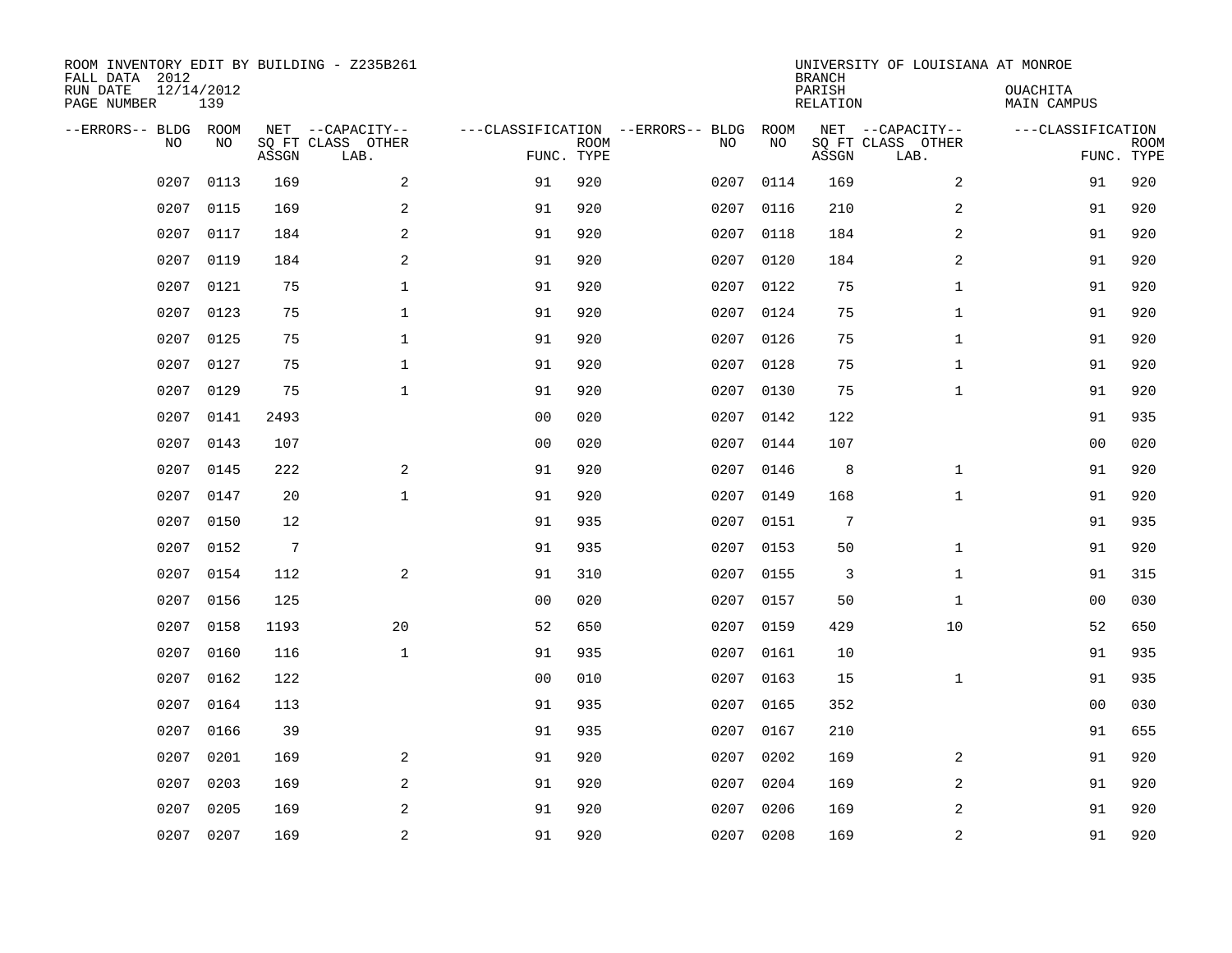| ROOM INVENTORY EDIT BY BUILDING - Z235B261<br>FALL DATA 2012<br>RUN DATE | 12/14/2012 |       |                                       |                |             |                                         |            | <b>BRANCH</b><br>PARISH | UNIVERSITY OF LOUISIANA AT MONROE     | OUACHITA           |             |
|--------------------------------------------------------------------------|------------|-------|---------------------------------------|----------------|-------------|-----------------------------------------|------------|-------------------------|---------------------------------------|--------------------|-------------|
| PAGE NUMBER                                                              | 140        |       |                                       |                |             |                                         |            | <b>RELATION</b>         |                                       | <b>MAIN CAMPUS</b> |             |
| --ERRORS-- BLDG ROOM<br>NO                                               | NO         |       | NET --CAPACITY--<br>SQ FT CLASS OTHER |                | <b>ROOM</b> | ---CLASSIFICATION --ERRORS-- BLDG<br>NO | ROOM<br>NO |                         | NET --CAPACITY--<br>SQ FT CLASS OTHER | ---CLASSIFICATION  | <b>ROOM</b> |
|                                                                          |            | ASSGN | LAB.                                  | FUNC. TYPE     |             |                                         |            | ASSGN                   | LAB.                                  |                    | FUNC. TYPE  |
| 0207                                                                     | 0209       | 169   | 2                                     | 91             | 920         | 0207                                    | 0210       | 169                     | 2                                     | 91                 | 920         |
| 0207                                                                     | 0211       | 169   | 2                                     | 91             | 920         | 0207                                    | 0212       | 169                     | 2                                     | 91                 | 920         |
| 0207                                                                     | 0213       | 169   | 2                                     | 91             | 920         | 0207                                    | 0214       | 169                     | 2                                     | 91                 | 920         |
| 0207                                                                     | 0215       | 169   | $\overline{a}$                        | 91             | 920         | 0207                                    | 0216       | 169                     | 2                                     | 91                 | 920         |
| 0207                                                                     | 0217       | 169   | 2                                     | 91             | 920         | 0207                                    | 0218       | 169                     | $\overline{a}$                        | 91                 | 920         |
| 0207                                                                     | 0219       | 169   | 2                                     | 91             | 920         | 0207                                    | 0220       | 169                     | $\overline{a}$                        | 91                 | 920         |
| 0207                                                                     | 0221       | 169   | $\overline{a}$                        | 91             | 920         | 0207                                    | 0222       | 169                     | $\overline{a}$                        | 91                 | 920         |
| 0207                                                                     | 0223       | 169   | 2                                     | 91             | 920         | 0207                                    | 0224       | 210                     | 2                                     | 91                 | 920         |
| 0207                                                                     | 0225       | 184   | 2                                     | 91             | 920         | 0207                                    | 0226       | 184                     | 2                                     | 91                 | 920         |
| 0207                                                                     | 0227       | 184   | 2                                     | 91             | 920         | 0207                                    | 0228       | 169                     | 2                                     | 91                 | 920         |
| 0207                                                                     | 0229       | 75    | $\mathbf 1$                           | 91             | 920         | 0207                                    | 0230       | 75                      | $\mathbf{1}$                          | 91                 | 920         |
| 0207                                                                     | 0231       | 75    | $\mathbf{1}$                          | 91             | 920         |                                         | 0207 0232  | 75                      | $\mathbf{1}$                          | 91                 | 920         |
| 0207                                                                     | 0233       | 75    | $\mathbf 1$                           | 91             | 920         | 0207                                    | 0234       | 75                      | $\mathbf{1}$                          | 91                 | 920         |
| 0207                                                                     | 0235       | 75    | $\mathbf 1$                           | 91             | 920         | 0207                                    | 0236       | 75                      | $\mathbf{1}$                          | 91                 | 920         |
| 0207                                                                     | 0237       | 75    | $\mathbf 1$                           | 91             | 920         | 0207                                    | 0238       | 75                      | $\mathbf{1}$                          | 91                 | 920         |
| 0207                                                                     | 0239       | 75    | $\mathbf{1}$                          | 91             | 920         | 0207                                    | 0240       | 75                      | $\mathbf{1}$                          | 91                 | 920         |
| 0207                                                                     | 0241       | 75    | $\mathbf{1}$                          | 91             | 920         | 0207                                    | 0242       | 75                      | $\mathbf{1}$                          | 91                 | 920         |
| 0207                                                                     | 0243       | 107   |                                       | 0 <sub>0</sub> | 020         | 0207                                    | 0244       | 107                     |                                       | 0 <sub>0</sub>     | 020         |
| 0207                                                                     | 0245       | 122   | $\mathbf{1}$                          | 91             | 935         | 0207                                    | 0246       | 1406                    |                                       | 0 <sub>0</sub>     | 020         |
| 0207                                                                     | 0247       | 61    |                                       | 0 <sub>0</sub> | 010         | 0207                                    | 0248       | 61                      |                                       | 00                 | 030         |
| 0207                                                                     | 0301       | 169   | 2                                     | 91             | 920         | 0207                                    | 0302       | 169                     | 2                                     | 91                 | 920         |
| 0207                                                                     | 0303       | 169   | 2                                     | 91             | 920         | 0207                                    | 0304       | 169                     | 2                                     | 91                 | 920         |
| 0207                                                                     | 0305       | 169   | 2                                     | 91             | 920         | 0207                                    | 0306       | 169                     | 2                                     | 91                 | 920         |
| 0207                                                                     | 0307       | 169   | 2                                     | 91             | 920         | 0207                                    | 0308       | 169                     | 2                                     | 91                 | 920         |
| 0207                                                                     | 0309       | 169   | 2                                     | 91             | 920         | 0207                                    | 0310       | 169                     | 2                                     | 91                 | 920         |
|                                                                          | 0207 0311  | 169   | $\overline{c}$                        | 91             | 920         |                                         | 0207 0312  | 169                     | $\overline{\mathbf{c}}$               | 91                 | 920         |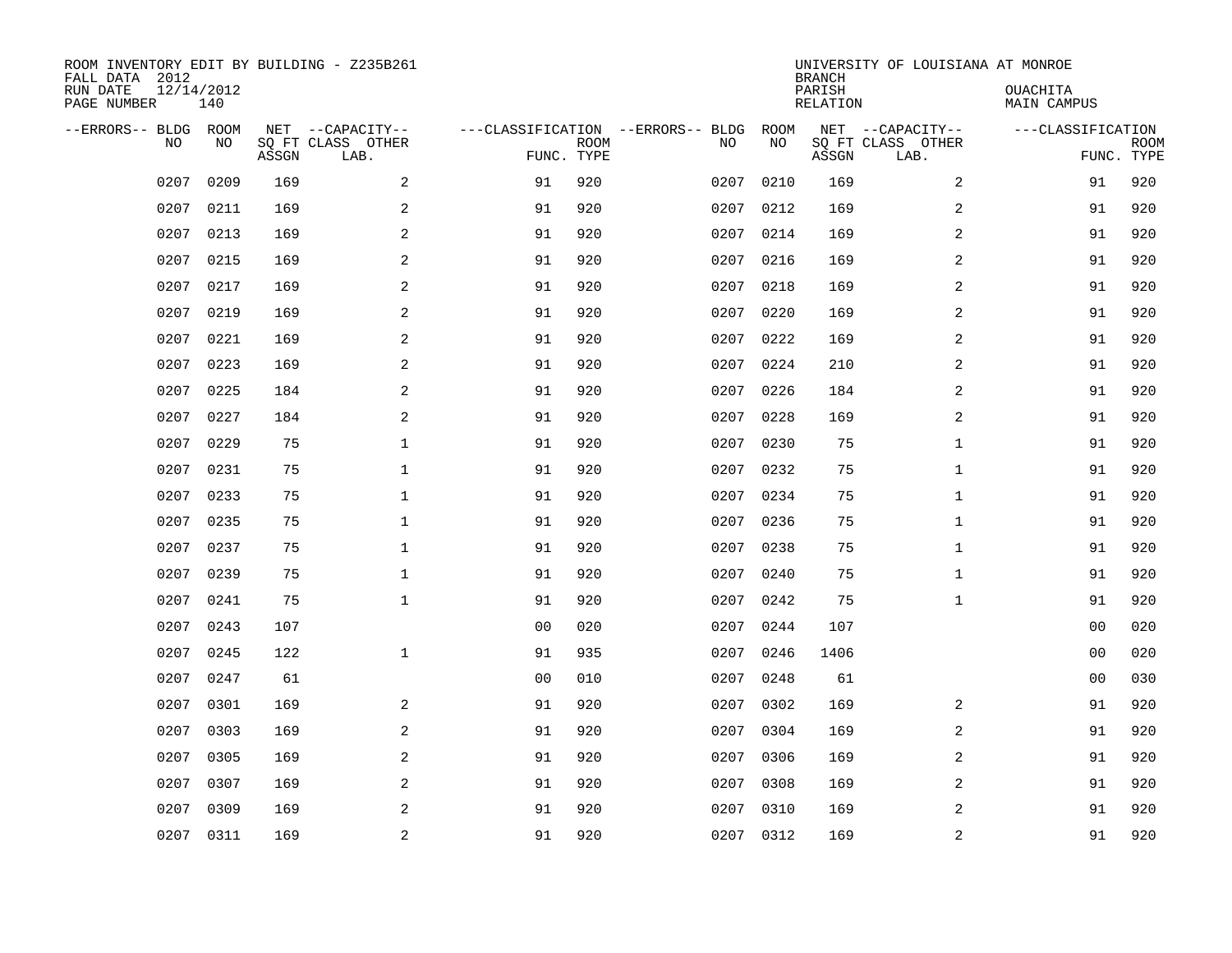| ROOM INVENTORY EDIT BY BUILDING - Z235B261<br>FALL DATA 2012<br>RUN DATE<br>PAGE NUMBER | 12/14/2012<br>141 |       |                           |                                        |             |   |           |            | <b>BRANCH</b><br>PARISH<br>RELATION                    | UNIVERSITY OF LOUISIANA AT MONROE                                                                          | <b>OUACHITA</b><br>MAIN CAMPUS |                           |
|-----------------------------------------------------------------------------------------|-------------------|-------|---------------------------|----------------------------------------|-------------|---|-----------|------------|--------------------------------------------------------|------------------------------------------------------------------------------------------------------------|--------------------------------|---------------------------|
| --ERRORS-- BLDG ROOM                                                                    |                   |       | NET --CAPACITY--          | ---CLASSIFICATION --ERRORS-- BLDG ROOM |             |   |           |            |                                                        | NET --CAPACITY--                                                                                           | ---CLASSIFICATION              |                           |
| NO.                                                                                     | NO                | ASSGN | SQ FT CLASS OTHER<br>LAB. | FUNC. TYPE                             | <b>ROOM</b> |   | NO.       | NO         | ASSGN                                                  | SQ FT CLASS OTHER<br>LAB.                                                                                  |                                | <b>ROOM</b><br>FUNC. TYPE |
| 0207                                                                                    | 0313              | 169   | 2                         | 91                                     | 920         |   | 0207 0314 |            | 169                                                    | 2                                                                                                          | 91                             | 920                       |
| 0207                                                                                    | 0315              | 169   | 2                         | 91                                     | 920         |   | 0207 0316 |            | 169                                                    | 2                                                                                                          | 91                             | 920                       |
|                                                                                         | 0207 0317         | 169   | 2                         | 91                                     | 920         |   |           | 0207 0318  | 169                                                    | 2                                                                                                          | 91                             | 920                       |
| 0207                                                                                    | 0319              | 169   | 2                         | 91                                     | 920         |   | 0207      | 0320       | 169                                                    | 2                                                                                                          | 91                             | 920                       |
|                                                                                         | 0207 0321         | 169   | 2                         | 91                                     | 920         |   | 0207 0322 |            | 169                                                    | 2                                                                                                          | 91                             | 920                       |
|                                                                                         | 0207 0323         | 169   | 2                         | 91                                     | 920         |   | 0207 0324 |            | 210                                                    | 2                                                                                                          | 91                             | 920                       |
|                                                                                         | 0207 0325         | 184   | $\overline{2}$            | 91                                     | 920         |   | 0207 0326 |            | 184                                                    | $\overline{2}$                                                                                             | 91                             | 920                       |
| 0207                                                                                    | 0327              | 184   | 2                         | 91                                     | 920         |   | 0207      | 0328       | 184                                                    | 2                                                                                                          | 91                             | 920                       |
|                                                                                         | 0207 0329         | 75    | $\mathbf 1$               | 91                                     | 920         |   | 0207 0330 |            | 75                                                     | $\mathbf{1}$                                                                                               | 91                             | 920                       |
| 0207                                                                                    | 0331              | 75    | $\mathbf{1}$              | 91                                     | 920         |   | 0207      | 0332       | 75                                                     | $\mathbf{1}$                                                                                               | 91                             | 920                       |
| 0207                                                                                    | 0333              | 75    | $\mathbf{1}$              | 91                                     | 920         |   | 0207 0334 |            | 75                                                     | $\mathbf{1}$                                                                                               | 91                             | 920                       |
| 0207                                                                                    | 0335              | 75    | $\mathbf{1}$              | 91                                     | 920         |   | 0207      | 0336       | 75                                                     | $\mathbf{1}$                                                                                               | 91                             | 920                       |
| 0207                                                                                    | 0337              | 75    | $\mathbf 1$               | 91                                     | 920         |   | 0207      | 0338       | 75                                                     | $\mathbf{1}$                                                                                               | 91                             | 920                       |
| 0207                                                                                    | 0339              | 75    | $\mathbf 1$               | 91                                     | 920         |   | 0207      | 0340       | 75                                                     | $\mathbf{1}$                                                                                               | 91                             | 920                       |
| 0207                                                                                    | 0341              | 75    | $\mathbf{1}$              | 91                                     | 920         |   |           | 0207 0342  | 91                                                     | $\mathbf{1}$                                                                                               | 91                             | 920                       |
| 0207                                                                                    | 0343              | 107   |                           | 0 <sub>0</sub>                         | 020         |   | 0207      | 0344       | 107                                                    |                                                                                                            | 00                             | 020                       |
| 0207                                                                                    | 0345              | 122   | 2                         | 91                                     | 935         |   | 0207 0346 |            | 1406                                                   |                                                                                                            | 0 <sub>0</sub>                 | 020                       |
|                                                                                         | 0207 0347         | 61    |                           | 0 <sub>0</sub>                         | 010         |   |           | 0207 0348  | 61<br>TOTAL NUMBER CLASSROOMS<br>TOTAL NUMBER LABS 210 | TOTAL NET ASSIGN SQ. FT. IN ROOM FILE<br>TOTAL NUMBER COMPUTER CLASSROOMS<br>TOTAL NUMBER SPECIAL LABS 220 | 00<br>19,098                   | 030                       |
| 0210                                                                                    | 0001A             | 900   | 10                        | 63                                     | 310         | 9 | 0210      | 0002A      | 968                                                    | 10                                                                                                         | 40                             | 410                       |
| 0210                                                                                    | 0003A             | 147   |                           | 0 <sub>0</sub>                         | 030         |   | 0210      | 0004A      | 931                                                    |                                                                                                            | 0 <sub>0</sub>                 | 030                       |
| 0210                                                                                    | 0005A             | 338   |                           | 91                                     | 935         |   | 0210      | 0006A      | 128                                                    | 10                                                                                                         | 63                             | 310                       |
| 0210                                                                                    | 0007A             | 99    | $\mathbf 1$               | 63                                     | 920         |   | 0210      | 0008A      | 139                                                    | 3                                                                                                          | 63                             | 920                       |
|                                                                                         | 0210 0009A        | 65    | $\mathbf{2}$              | 63                                     | 920         |   |           | 0210 0010A | 143                                                    | $\mathbf{1}$                                                                                               | 63                             | 920                       |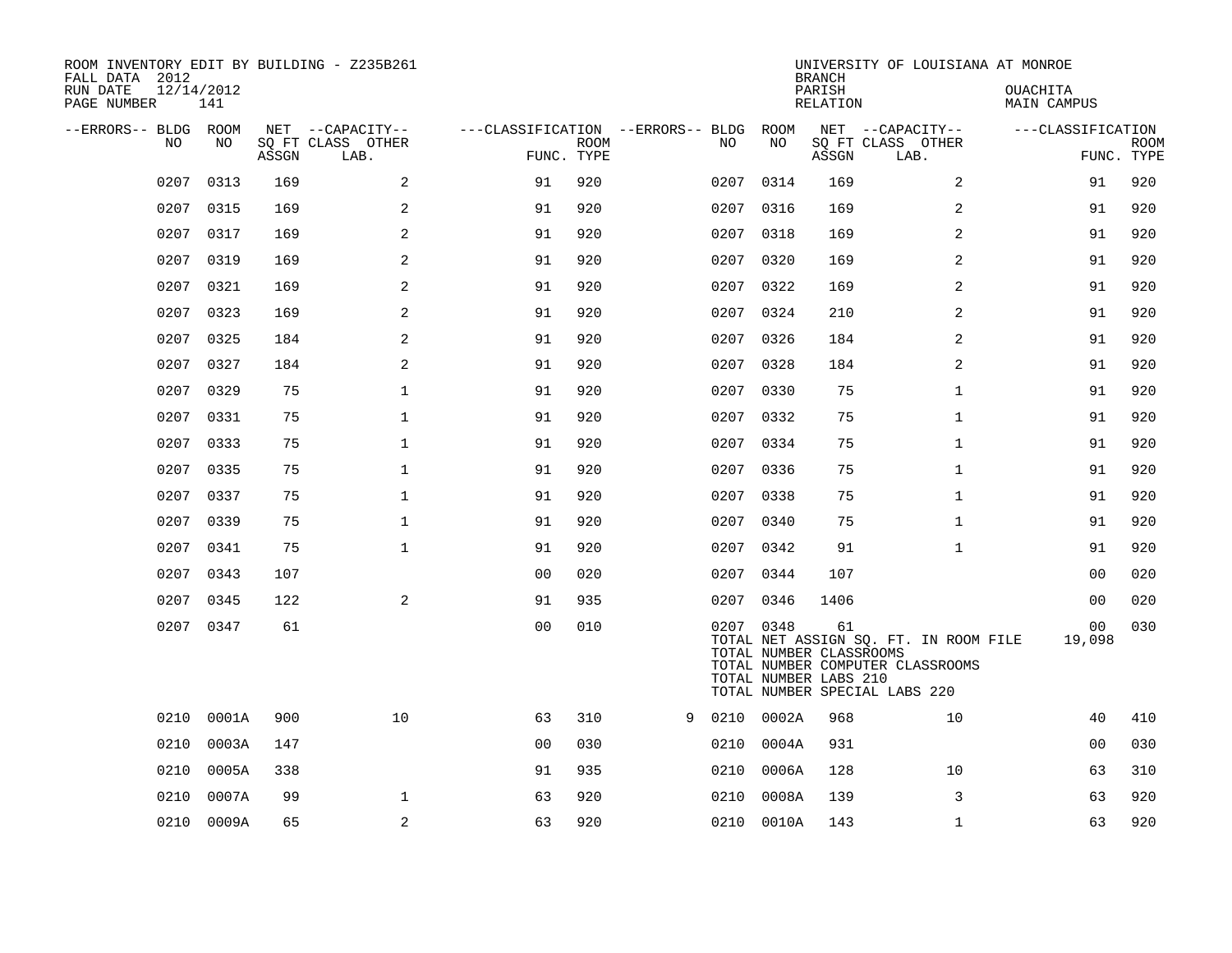| ROOM INVENTORY EDIT BY BUILDING - Z235B261<br>FALL DATA 2012 |                   |       |                           |                                   |                           |      |           | <b>BRANCH</b>             | UNIVERSITY OF LOUISIANA AT MONROE |                                |                           |
|--------------------------------------------------------------|-------------------|-------|---------------------------|-----------------------------------|---------------------------|------|-----------|---------------------------|-----------------------------------|--------------------------------|---------------------------|
| RUN DATE<br>PAGE NUMBER                                      | 12/14/2012<br>142 |       |                           |                                   |                           |      |           | PARISH<br><b>RELATION</b> |                                   | OUACHITA<br><b>MAIN CAMPUS</b> |                           |
| --ERRORS-- BLDG ROOM                                         |                   |       | NET --CAPACITY--          | ---CLASSIFICATION --ERRORS-- BLDG |                           |      | ROOM      |                           | NET --CAPACITY--                  | ---CLASSIFICATION              |                           |
| NO                                                           | NO                | ASSGN | SQ FT CLASS OTHER<br>LAB. |                                   | <b>ROOM</b><br>FUNC. TYPE | NO   | NO        | ASSGN                     | SQ FT CLASS OTHER<br>LAB.         |                                | <b>ROOM</b><br>FUNC. TYPE |
| 0210                                                         | 0011A             | 49    | $\mathbf 1$               | 63                                | 315                       | 0210 | 0012A     | 46                        |                                   | 63                             | 315                       |
| 0210                                                         | 0013A             | 34    |                           | 63                                | 315                       | 0210 | 0014A     | 17                        |                                   | 63                             | 315                       |
| 0210                                                         | 0015A             | 19    |                           | 0 <sub>0</sub>                    | 030                       | 0210 | 0016A     | 41                        | 2                                 | 63                             | 315                       |
| 0210                                                         | 0017A             | 68    |                           | 0 <sub>0</sub>                    | 010                       | 0210 | 0018A     | 94                        | $\overline{a}$                    | 0 <sub>0</sub>                 | 030                       |
| 0210                                                         | 0019A             | 24    |                           | 91                                | 935                       | 0210 | 0020A     | 290                       |                                   | 91                             | 935                       |
| 0210                                                         | 0021A             | 94    |                           | 91                                | 935                       | 0210 | 1001      | 194                       | $\overline{a}$                    | 91                             | 920                       |
| 0210                                                         | 1002              | 194   | $\mathbf{2}$              | 91                                | 920                       | 0210 | 1003      | 194                       | $\overline{a}$                    | 91                             | 920                       |
| 0210                                                         | 1004              | 194   | 2                         | 91                                | 920                       | 0210 | 1005      | 194                       | 2                                 | 91                             | 920                       |
| 0210                                                         | 1006              | 194   | 2                         | 91                                | 920                       | 0210 | 1007      | 194                       | 2                                 | 91                             | 920                       |
| 0210                                                         | 1008              | 194   | 2                         | 91                                | 920                       |      | 0210 1009 | 194                       | 2                                 | 91                             | 920                       |
| 0210                                                         | 1010              | 194   | 2                         | 91                                | 920                       | 0210 | 1011      | 194                       | 2                                 | 91                             | 920                       |
| 0210                                                         | 1012              | 194   | 2                         | 91                                | 920                       |      | 0210 1013 | 194                       | $\overline{2}$                    | 91                             | 920                       |
| 0210                                                         | 1014              | 194   | 2                         | 91                                | 920                       | 0210 | 1015      | 194                       | 2                                 | 91                             | 920                       |
| 0210                                                         | 1016              | 194   | $\mathbf{2}$              | 91                                | 920                       | 0210 | 1017      | 194                       | 2                                 | 91                             | 920                       |
| 0210                                                         | 1018              | 194   | 1                         | 91                                | 935                       | 0210 | 1019      | 194                       | 2                                 | 91                             | 920                       |
| 0210                                                         | 1020              | 194   | $\mathbf 1$               | 91                                | 920                       | 0210 | 1021      | 194                       | 2                                 | 91                             | 920                       |
| 0210                                                         | 1022              | 194   | 2                         | 91                                | 920                       | 0210 | 1023      | 194                       | 2                                 | 91                             | 920                       |
| 0210                                                         | 1024              | 194   | 2                         | 91                                | 920                       | 0210 | 1025      | 194                       | $\overline{a}$                    | 91                             | 920                       |
| 0210                                                         | 1026              | 194   | 2                         | 91                                | 920                       |      | 0210 1027 | 194                       |                                   | 91                             | 935                       |
| 0210                                                         | 1028              | 194   | $\overline{a}$            | 91                                | 920                       |      | 0210 1029 | 194                       | 2                                 | 91                             | 920                       |
| 0210                                                         | 1030              | 194   | 2                         | 91                                | 920                       |      | 0210 1031 | 194                       | 2                                 | 91                             | 920                       |
| 0210                                                         | 1032              | 194   | 2                         | 91                                | 920                       |      | 0210 1033 | 194                       | 2                                 | 91                             | 950                       |
| 0210                                                         | 1034              | 194   | 2                         | 91                                | 950                       |      | 0210 1035 | 194                       | $\mathbf{1}$                      | 91                             | 950                       |
| 0210                                                         | 1036              | 194   | 2                         | 91                                | 920                       |      | 0210 1037 | 194                       | 2                                 | 91                             | 920                       |
|                                                              | 0210 1038         | 194   | 2                         | 91                                | 920                       |      | 0210 1039 | 194                       | 2                                 | 91                             | 920                       |
|                                                              | 0210 1040         | 194   | $\overline{c}$            | 91                                | 920                       |      | 0210 1041 | 194                       | $\overline{\mathbf{c}}$           | 91                             | 920                       |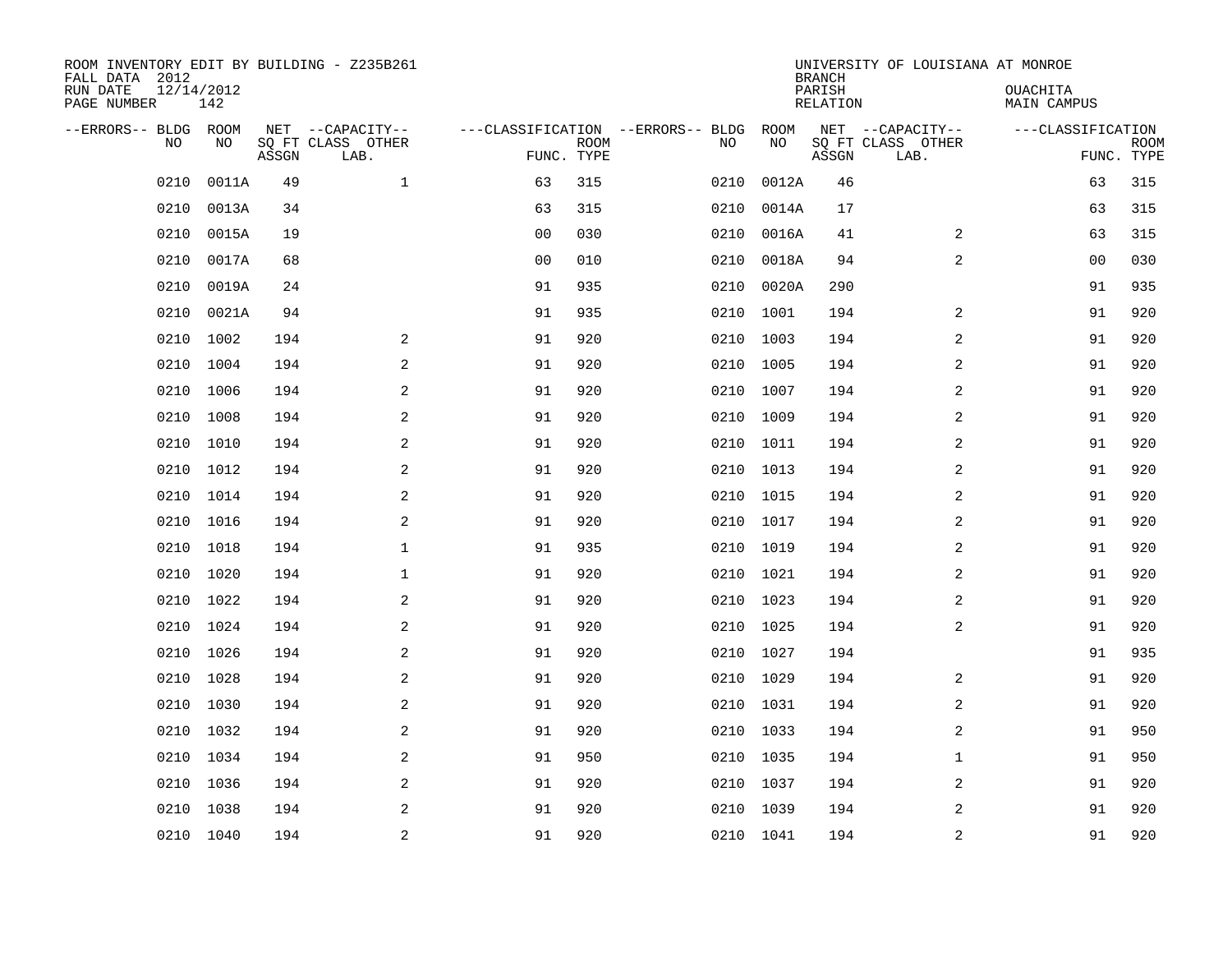| ROOM INVENTORY EDIT BY BUILDING - Z235B261<br>FALL DATA 2012<br>RUN DATE | 12/14/2012 |       |                                       |            |             |                                         |            | <b>BRANCH</b><br>PARISH | UNIVERSITY OF LOUISIANA AT MONROE     | OUACHITA           |             |
|--------------------------------------------------------------------------|------------|-------|---------------------------------------|------------|-------------|-----------------------------------------|------------|-------------------------|---------------------------------------|--------------------|-------------|
| PAGE NUMBER                                                              | 143        |       |                                       |            |             |                                         |            | <b>RELATION</b>         |                                       | <b>MAIN CAMPUS</b> |             |
| --ERRORS-- BLDG ROOM<br>NO                                               | NO         |       | NET --CAPACITY--<br>SQ FT CLASS OTHER |            | <b>ROOM</b> | ---CLASSIFICATION --ERRORS-- BLDG<br>NO | ROOM<br>NO |                         | NET --CAPACITY--<br>SQ FT CLASS OTHER | ---CLASSIFICATION  | <b>ROOM</b> |
|                                                                          |            | ASSGN | LAB.                                  | FUNC. TYPE |             |                                         |            | ASSGN                   | LAB.                                  | FUNC. TYPE         |             |
| 0210                                                                     | 1042       | 194   | 2                                     | 91         | 920         | 0210                                    | 1043       | 194                     | 2                                     | 91                 | 920         |
| 0210                                                                     | 1044       | 194   | 2                                     | 91         | 920         | 0210                                    | 1045       | 194                     | 2                                     | 91                 | 920         |
| 0210                                                                     | 1046       | 194   | 2                                     | 91         | 920         | 0210                                    | 1047       | 194                     | 2                                     | 91                 | 920         |
| 0210                                                                     | 1048       | 194   | $\mathbf{2}$                          | 91         | 920         | 0210                                    | 1049       | 194                     | 2                                     | 91                 | 920         |
| 0210                                                                     | 1050       | 194   | 2                                     | 91         | 920         | 0210                                    | 1051       | 194                     | $\overline{a}$                        | 91                 | 920         |
| 0210                                                                     | 1052       | 194   | 2                                     | 91         | 920         | 0210                                    | 1053       | 194                     | $\overline{a}$                        | 91                 | 920         |
| 0210                                                                     | 1054       | 194   | $\mathbf{2}$                          | 91         | 920         | 0210                                    | 1055       | 194                     | $\overline{a}$                        | 91                 | 920         |
|                                                                          | 0210 1056  | 194   | 2                                     | 91         | 920         |                                         | 0210 1057  | 194                     | 2                                     | 91                 | 920         |
| 0210                                                                     | 1058       | 194   | 2                                     | 91         | 920         | 0210                                    | 1059       | 194                     | 2                                     | 91                 | 920         |
| 0210                                                                     | 1060       | 194   | 2                                     | 91         | 920         |                                         | 0210 1061  | 194                     | 2                                     | 91                 | 920         |
| 0210                                                                     | 1062       | 194   | 2                                     | 91         | 920         | 0210                                    | 1063       | 194                     | 2                                     | 91                 | 920         |
| 0210                                                                     | 1064       | 194   | 2                                     | 91         | 920         |                                         | 0210 1065  | 194                     | $\overline{2}$                        | 91                 | 920         |
| 0210                                                                     | 1066       | 194   | 2                                     | 91         | 920         | 0210                                    | 1067       | 194                     | 2                                     | 91                 | 920         |
| 0210                                                                     | 1068       | 194   | $\overline{a}$                        | 91         | 920         | 0210                                    | 1069       | 194                     | 2                                     | 91                 | 920         |
| 0210                                                                     | 1070       | 194   | 2                                     | 91         | 920         | 0210                                    | 1071       | 194                     | 2                                     | 91                 | 920         |
| 0210                                                                     | 1072       | 194   | 2                                     | 91         | 920         | 0210                                    | 1073       | 50                      | $\mathbf{1}$                          | 91                 | 920         |
| 0210                                                                     | 1074       | 50    | $\mathbf 1$                           | 91         | 920         | 0210                                    | 1075       | 50                      | $\mathbf{1}$                          | 91                 | 920         |
| 0210                                                                     | 1076       | 50    | $\mathbf{1}$                          | 91         | 920         | 0210                                    | 1077       | 50                      | $\mathbf{1}$                          | 91                 | 920         |
| 0210                                                                     | 1078       | 50    | $\mathbf{1}$                          | 91         | 920         |                                         | 0210 1079  | 50                      | $\mathbf{1}$                          | 91                 | 920         |
| 0210                                                                     | 1080       | 50    | $\mathbf 1$                           | 91         | 920         |                                         | 0210 1081  | 50                      | $\mathbf{1}$                          | 91                 | 920         |
| 0210                                                                     | 1082       | 50    | $\mathbf 1$                           | 91         | 920         |                                         | 0210 1083  | 50                      | $\mathbf{1}$                          | 91                 | 920         |
| 0210                                                                     | 1084       | 50    | $\mathbf 1$                           | 91         | 920         | 0210                                    | 1085       | 50                      | $\mathbf{1}$                          | 91                 | 920         |
| 0210                                                                     | 1086       | 50    | $\mathbf 1$                           | 91         | 920         | 0210                                    | 1087       | 50                      | $\mathbf{1}$                          | 91                 | 920         |
| 0210                                                                     | 1088       | 50    | $\mathbf 1$                           | 91         | 920         | 0210                                    | 1089       | 50                      | $\mathbf{1}$                          | 91                 | 920         |
| 0210                                                                     | 1090       | 50    | $\mathbf 1$                           | 91         | 920         | 0210                                    | 1091       | 50                      | $\mathbf{1}$                          | 91                 | 920         |
|                                                                          | 0210 1092  | 50    | $\mathbf{1}$                          | 91         | 920         |                                         | 0210 1093  | 50                      | $\mathbf{1}$                          | 91                 | 920         |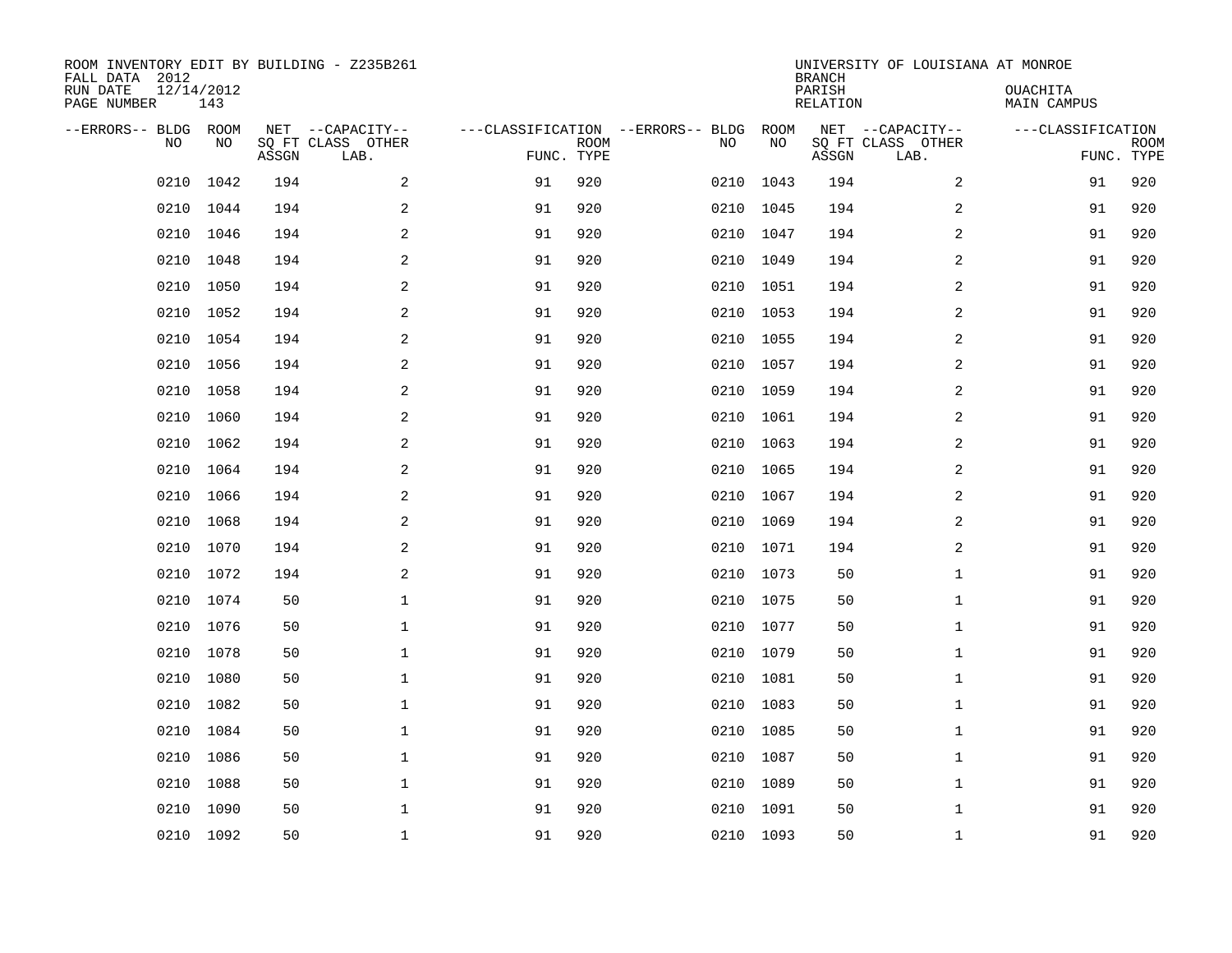| ROOM INVENTORY EDIT BY BUILDING - Z235B261<br>FALL DATA 2012<br>RUN DATE<br>PAGE NUMBER | 12/14/2012<br>144 |       |                                               |                                                 |             |           |            | <b>BRANCH</b><br>PARISH<br><b>RELATION</b> | UNIVERSITY OF LOUISIANA AT MONROE             | OUACHITA<br><b>MAIN CAMPUS</b>  |             |
|-----------------------------------------------------------------------------------------|-------------------|-------|-----------------------------------------------|-------------------------------------------------|-------------|-----------|------------|--------------------------------------------|-----------------------------------------------|---------------------------------|-------------|
| --ERRORS-- BLDG ROOM<br>NO                                                              | NO                | ASSGN | NET --CAPACITY--<br>SQ FT CLASS OTHER<br>LAB. | ---CLASSIFICATION --ERRORS-- BLDG<br>FUNC. TYPE | <b>ROOM</b> | NO        | ROOM<br>NO | ASSGN                                      | NET --CAPACITY--<br>SQ FT CLASS OTHER<br>LAB. | ---CLASSIFICATION<br>FUNC. TYPE | <b>ROOM</b> |
| 0210                                                                                    | 1094              | 50    | $\mathbf 1$                                   | 91                                              | 920         | 0210      | 1095       | 50                                         | $\mathbf{1}$                                  | 91                              | 920         |
| 0210                                                                                    | 1096              | 50    | $\mathbf{1}$                                  | 91                                              | 920         | 0210      | 1097       | 50                                         | $\mathbf{1}$                                  | 91                              | 920         |
| 0210                                                                                    | 1098              | 50    | $\mathbf{1}$                                  | 91                                              | 920         | 0210      | 1099       | 50                                         | $\mathbf{1}$                                  | 91                              | 920         |
| 0210                                                                                    | 1100              | 50    | $\mathbf 1$                                   | 91                                              | 920         | 0210      | 1101       | 50                                         | $\mathbf{1}$                                  | 91                              | 920         |
| 0210                                                                                    | 1102              | 50    | $\mathbf{1}$                                  | 91                                              | 920         | 0210      | 1103       | 50                                         | $\mathbf{1}$                                  | 91                              | 920         |
| 0210                                                                                    | 1104              | 50    | $\mathbf 1$                                   | 91                                              | 920         | 0210 1105 |            | 50                                         | $\mathbf{1}$                                  | 91                              | 920         |
| 0210                                                                                    | 1106              | 50    | $\mathbf{1}$                                  | 91                                              | 920         | 0210      | 1107       | 50                                         | $\mathbf{1}$                                  | 91                              | 920         |
| 0210                                                                                    | 1108              | 50    | $\mathbf{1}$                                  | 91                                              | 920         |           | 0210 1109  | 34                                         |                                               | 00                              | 010         |
| 0210                                                                                    | 1110              | 40    |                                               | 0 <sub>0</sub>                                  | 010         | 0210      | 1111       | 34                                         |                                               | 00                              | 010         |
| 0210                                                                                    | 1112              | 40    |                                               | 0 <sub>0</sub>                                  | 010         | 0210      | 1113       | 243                                        |                                               | 0 <sub>0</sub>                  | 020         |
| 0210                                                                                    | 1113A             | 115   |                                               | 91                                              | 935         | 0210      | 1114       | 210                                        |                                               | 00                              | 020         |
| 0210                                                                                    | 1115              | 243   |                                               | 0 <sub>0</sub>                                  | 020         | 0210      | 1115A      | 115                                        |                                               | 91                              | 935         |
| 0210                                                                                    | 1116              | 210   |                                               | 00                                              | 020         | 0210      | 1117       | 1288                                       |                                               | 0 <sub>0</sub>                  | 020         |
| 0210                                                                                    | 1118              | 1288  |                                               | 0 <sub>0</sub>                                  | 020         | 0210      | 1119       | 1288                                       |                                               | 0 <sub>0</sub>                  | 020         |
| 0210                                                                                    | 1120              | 1288  |                                               | 0 <sub>0</sub>                                  | 020         | 0210      | 2001       | 194                                        | 2                                             | 91                              | 920         |
| 0210                                                                                    | 2002              | 194   | 2                                             | 81                                              | 081         | 0210      | 2003       | 194                                        | 2                                             | 91                              | 920         |
| 0210                                                                                    | 2004              | 194   | 2                                             | 81                                              | 081         | 0210      | 2005       | 194                                        | 2                                             | 91                              | 920         |
| 0210                                                                                    | 2006              | 194   | 2                                             | 81                                              | 081         | 0210      | 2007       | 194                                        | 2                                             | 91                              | 920         |
| 0210                                                                                    | 2008              | 194   | 2                                             | 91                                              | 920         | 0210      | 2009       | 194                                        | 2                                             | 91                              | 920         |
| 0210                                                                                    | 2010              | 194   | 2                                             | 91                                              | 920         | 0210      | 2011       | 194                                        | 2                                             | 91                              | 920         |
| 0210                                                                                    | 2012              | 194   | 2                                             | 91                                              | 920         | 0210      | 2013       | 194                                        | 2                                             | 91                              | 920         |
| 0210                                                                                    | 2014              | 194   | 2                                             | 91                                              | 920         | 0210      | 2015       | 194                                        | 2                                             | 91                              | 920         |
| 0210                                                                                    | 2016              | 194   | 2                                             | 91                                              | 920         | 0210      | 2017       | 194                                        | 2                                             | 91                              | 920         |
| 0210                                                                                    | 2018              | 194   | $\mathbf{2}$                                  | 91                                              | 920         | 0210      | 2019       | 194                                        | $\overline{a}$                                | 91                              | 920         |
| 0210                                                                                    | 2020              | 194   | $\mathbf{2}$                                  | 91                                              | 920         | 0210      | 2021       | 194                                        | 2                                             | 91                              | 920         |
| 0210                                                                                    | 2022              | 194   | 2                                             | 91                                              | 920         | 0210 2023 |            | 194                                        | 2                                             | 91                              | 920         |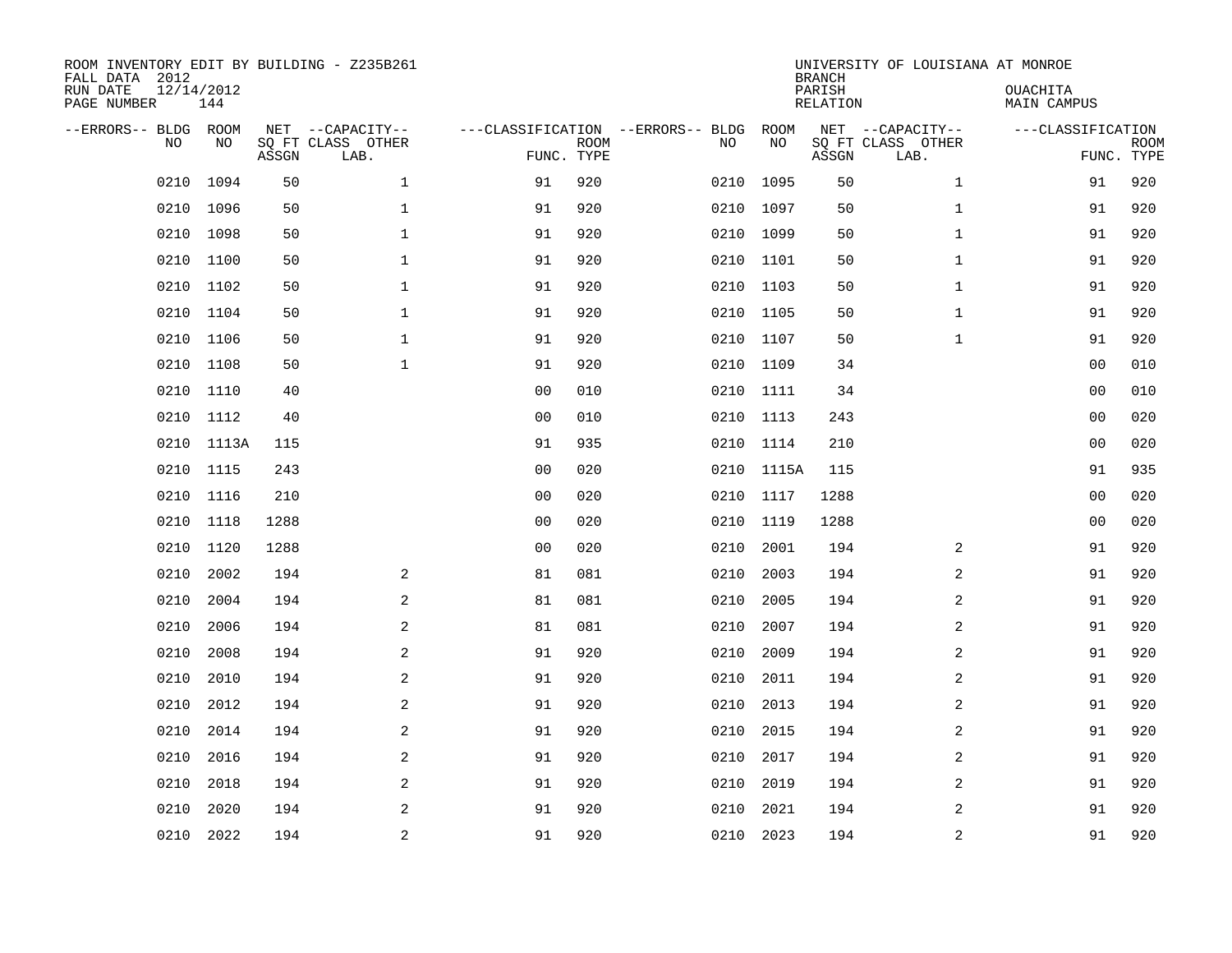| ROOM INVENTORY EDIT BY BUILDING - Z235B261<br>FALL DATA 2012<br>RUN DATE<br>PAGE NUMBER | 12/14/2012<br>145 |       |                                               |            |             |                                         |            | <b>BRANCH</b><br>PARISH<br><b>RELATION</b> | UNIVERSITY OF LOUISIANA AT MONROE             | OUACHITA<br><b>MAIN CAMPUS</b>  |             |
|-----------------------------------------------------------------------------------------|-------------------|-------|-----------------------------------------------|------------|-------------|-----------------------------------------|------------|--------------------------------------------|-----------------------------------------------|---------------------------------|-------------|
| --ERRORS-- BLDG ROOM<br>NO                                                              | NO                | ASSGN | NET --CAPACITY--<br>SQ FT CLASS OTHER<br>LAB. | FUNC. TYPE | <b>ROOM</b> | ---CLASSIFICATION --ERRORS-- BLDG<br>NO | ROOM<br>NO | ASSGN                                      | NET --CAPACITY--<br>SQ FT CLASS OTHER<br>LAB. | ---CLASSIFICATION<br>FUNC. TYPE | <b>ROOM</b> |
| 0210                                                                                    | 2024              | 194   | 2                                             | 91         | 920         | 0210                                    | 2025       | 194                                        | 2                                             | 91                              | 920         |
| 0210                                                                                    | 2026              | 194   | 2                                             | 91         | 920         | 0210                                    | 2027       | 194                                        | 2                                             | 91                              | 920         |
| 0210                                                                                    | 2028              | 194   | 2                                             | 91         | 920         | 0210                                    | 2029       | 194                                        | 2                                             | 91                              | 920         |
| 0210                                                                                    | 2030              | 194   | 2                                             | 91         | 920         | 0210                                    | 2031       | 194                                        | $\overline{a}$                                | 91                              | 920         |
| 0210                                                                                    | 2032              | 194   |                                               | 81         | 081         | 0210                                    | 2033       | 194                                        | 2                                             | 91                              | 920         |
| 0210                                                                                    | 2034              | 194   |                                               | 81         | 081         | 0210                                    | 2035       | 194                                        | 2                                             | 91                              | 920         |
| 0210                                                                                    | 2036              | 194   |                                               | 81         | 081         | 0210                                    | 2037       | 194                                        | 2                                             | 91                              | 920         |
| 0210                                                                                    | 2038              | 194   |                                               | 81         | 081         | 0210                                    | 2039       | 194                                        | 2                                             | 91                              | 920         |
| 0210                                                                                    | 2040              | 194   |                                               | 81         | 081         | 0210                                    | 2041       | 194                                        | 2                                             | 91                              | 920         |
| 0210                                                                                    | 2042              | 194   |                                               | 81         | 081         | 0210                                    | 2043       | 194                                        | 2                                             | 91                              | 920         |
| 0210                                                                                    | 2044              | 194   | 2                                             | 91         | 920         | 0210                                    | 2045       | 194                                        | 2                                             | 91                              | 920         |
| 0210                                                                                    | 2046              | 194   | 2                                             | 91         | 920         | 0210                                    | 2047       | 194                                        | 2                                             | 91                              | 920         |
| 0210                                                                                    | 2048              | 194   | 2                                             | 91         | 920         | 0210                                    | 2049       | 194                                        | 2                                             | 91                              | 920         |
| 0210                                                                                    | 2050              | 194   | 2                                             | 91         | 920         | 0210                                    | 2051       | 194                                        | 2                                             | 91                              | 920         |
| 0210                                                                                    | 2052              | 194   | 2                                             | 91         | 920         | 0210                                    | 2053       | 194                                        | $\overline{a}$                                | 91                              | 920         |
| 0210                                                                                    | 2054              | 194   | $\overline{a}$                                | 91         | 920         | 0210                                    | 2055       | 194                                        | $\overline{a}$                                | 91                              | 920         |
| 0210                                                                                    | 2056              | 194   | 2                                             | 91         | 920         | 0210                                    | 2057       | 194                                        | 2                                             | 91                              | 920         |
| 0210                                                                                    | 2058              | 194   | 2                                             | 91         | 920         | 0210                                    | 2059       | 194                                        | 2                                             | 91                              | 920         |
| 0210                                                                                    | 2060              | 194   | 2                                             | 91         | 920         | 0210                                    | 2061       | 194                                        | 2                                             | 91                              | 920         |
| 0210                                                                                    | 2062              | 194   | 2                                             | 91         | 920         | 0210                                    | 2063       | 194                                        | 2                                             | 91                              | 920         |
| 0210                                                                                    | 2064              | 194   | 2                                             | 91         | 920         | 0210                                    | 2065       | 194                                        | 2                                             | 91                              | 920         |
| 0210                                                                                    | 2066              | 194   | 2                                             | 91         | 920         | 0210                                    | 2067       | 194                                        |                                               | 81                              | 081         |
| 0210                                                                                    | 2068              | 194   |                                               | 81         | 081         | 0210                                    | 2069       | 194                                        | 2                                             | 91                              | 920         |
| 0210                                                                                    | 2070              | 194   |                                               | 81         | 081         | 0210                                    | 2071       | 194                                        | 2                                             | 91                              | 920         |
| 0210                                                                                    | 2072              | 194   |                                               | 81         | 081         | 0210                                    | 2073       | 50                                         | $\mathbf{1}$                                  | 91                              | 920         |
|                                                                                         | 0210 2074         | 50    | $\mathbf{1}$                                  | 91         | 920         |                                         | 0210 2075  | 50                                         | $\mathbf{1}$                                  | 91                              | 920         |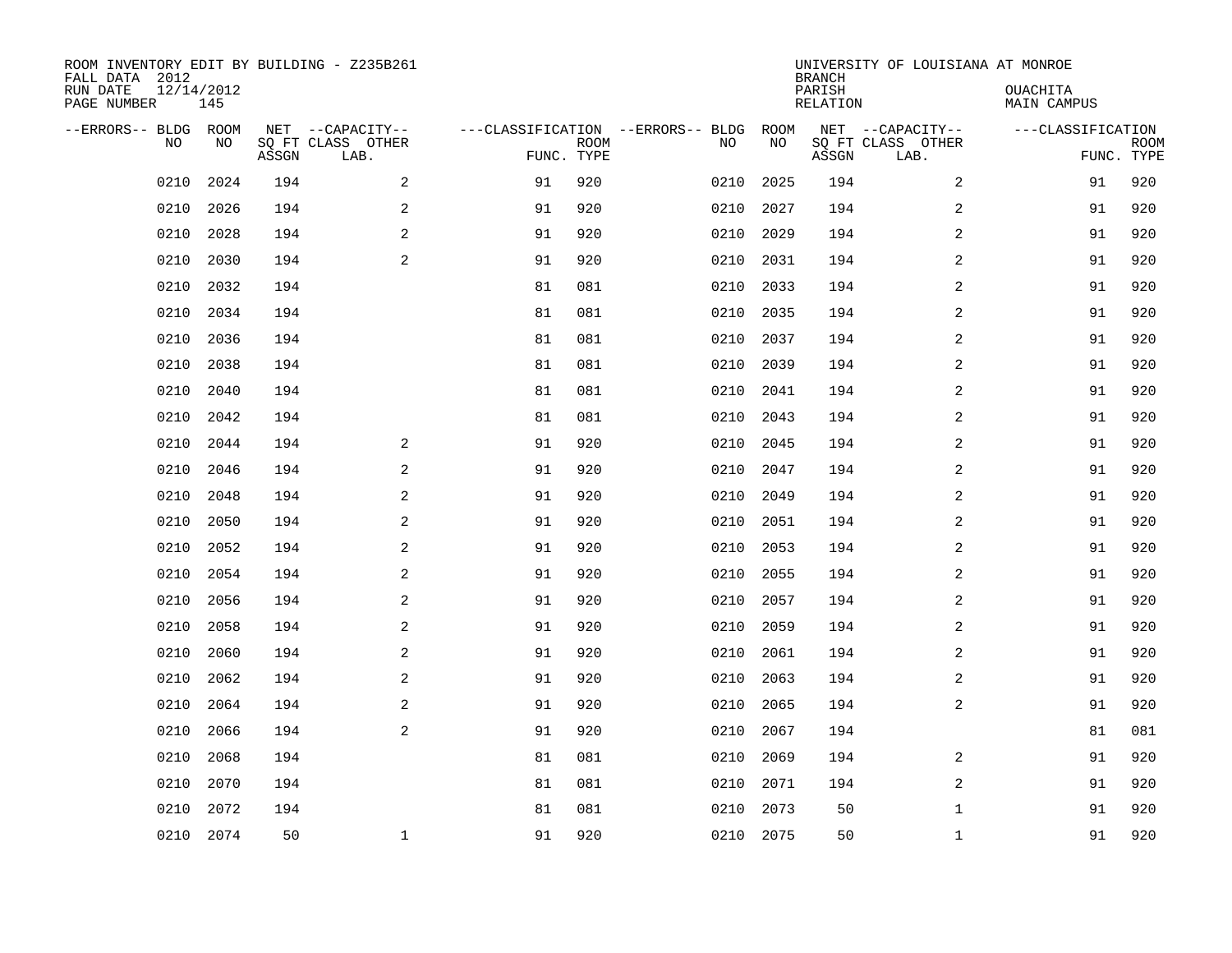| ROOM INVENTORY EDIT BY BUILDING - Z235B261<br>FALL DATA 2012<br>RUN DATE<br>PAGE NUMBER | 12/14/2012<br>146 |       |                                               |                                   |                           |      |            | <b>BRANCH</b><br>PARISH<br><b>RELATION</b> | UNIVERSITY OF LOUISIANA AT MONROE             | OUACHITA<br><b>MAIN CAMPUS</b>  |             |
|-----------------------------------------------------------------------------------------|-------------------|-------|-----------------------------------------------|-----------------------------------|---------------------------|------|------------|--------------------------------------------|-----------------------------------------------|---------------------------------|-------------|
| --ERRORS-- BLDG ROOM<br>NO                                                              | NO                | ASSGN | NET --CAPACITY--<br>SQ FT CLASS OTHER<br>LAB. | ---CLASSIFICATION --ERRORS-- BLDG | <b>ROOM</b><br>FUNC. TYPE | NO   | ROOM<br>NO | ASSGN                                      | NET --CAPACITY--<br>SQ FT CLASS OTHER<br>LAB. | ---CLASSIFICATION<br>FUNC. TYPE | <b>ROOM</b> |
| 0210                                                                                    | 2076              | 50    | $\mathbf{1}$                                  | 91                                | 920                       | 0210 | 2077       | 50                                         | $\mathbf{1}$                                  | 91                              | 920         |
| 0210                                                                                    | 2078              | 50    | $\mathbf{1}$                                  | 91                                | 920                       | 0210 | 2079       | 50                                         | $\mathbf{1}$                                  | 91                              | 920         |
| 0210                                                                                    | 2080              | 50    | $\mathbf 1$                                   | 91                                | 920                       | 0210 | 2081       | 50                                         | $\mathbf{1}$                                  | 91                              | 920         |
| 0210                                                                                    | 2082              | 50    | $\mathbf 1$                                   | 91                                | 920                       | 0210 | 2083       | 50                                         | $\mathbf{1}$                                  | 91                              | 920         |
| 0210                                                                                    | 2084              | 50    | $\mathbf{1}$                                  | 91                                | 920                       | 0210 | 2085       | 50                                         | $\mathbf{1}$                                  | 91                              | 920         |
| 0210                                                                                    | 2086              | 50    | $\mathbf{1}$                                  | 91                                | 920                       | 0210 | 2087       | 50                                         | $\mathbf{1}$                                  | 91                              | 920         |
| 0210                                                                                    | 2088              | 50    | $\mathbf{1}$                                  | 91                                | 920                       | 0210 | 2089       | 50                                         | $\mathbf{1}$                                  | 91                              | 920         |
| 0210                                                                                    | 2090              | 50    | $\mathbf 1$                                   | 91                                | 920                       | 0210 | 2091       | 50                                         | $\mathbf{1}$                                  | 91                              | 920         |
| 0210                                                                                    | 2092              | 50    | $\mathbf{1}$                                  | 91                                | 920                       | 0210 | 2093       | 50                                         | $\mathbf{1}$                                  | 91                              | 920         |
| 0210                                                                                    | 2094              | 50    | $\mathbf{1}$                                  | 91                                | 920                       | 0210 | 2095       | 50                                         | $\mathbf{1}$                                  | 91                              | 920         |
| 0210                                                                                    | 2096              | 50    | $\mathbf 1$                                   | 91                                | 920                       | 0210 | 2097       | 50                                         | $\mathbf{1}$                                  | 91                              | 920         |
| 0210                                                                                    | 2098              | 50    | $\mathbf 1$                                   | 91                                | 920                       | 0210 | 2099       | 50                                         | $\mathbf{1}$                                  | 91                              | 920         |
| 0210                                                                                    | 2100              | 50    | $\mathbf 1$                                   | 91                                | 920                       | 0210 | 2101       | 50                                         | $\mathbf{1}$                                  | 91                              | 920         |
| 0210                                                                                    | 2102              | 50    | $\mathbf{1}$                                  | 91                                | 920                       | 0210 | 2103       | 50                                         | $\mathbf{1}$                                  | 91                              | 920         |
| 0210                                                                                    | 2104              | 50    | $\mathbf 1$                                   | 91                                | 920                       | 0210 | 2105       | 50                                         | $\mathbf{1}$                                  | 91                              | 920         |
| 0210                                                                                    | 2106              | 50    | $\mathbf{1}$                                  | 91                                | 920                       | 0210 | 2107       | 50                                         | $\mathbf{1}$                                  | 91                              | 920         |
| 0210                                                                                    | 2108              | 50    | $\mathbf{1}$                                  | 91                                | 920                       | 0210 | 2109       | 34                                         |                                               | 0 <sub>0</sub>                  | 010         |
| 0210                                                                                    | 2110              | 40    |                                               | 0 <sub>0</sub>                    | 010                       | 0210 | 2111       | 34                                         |                                               | 0 <sub>0</sub>                  | 010         |
| 0210                                                                                    | 2112              | 40    |                                               | 0 <sub>0</sub>                    | 010                       | 0210 | 2113       | 243                                        |                                               | 0 <sub>0</sub>                  | 020         |
| 0210                                                                                    | 2113A             | 115   |                                               | 91                                | 935                       | 0210 | 2114       | 210                                        |                                               | 00                              | 020         |
| 0210                                                                                    | 2115              | 243   |                                               | 0 <sub>0</sub>                    | 020                       | 0210 | 2115A      | 115                                        |                                               | 91                              | 935         |
| 0210                                                                                    | 2116              | 210   |                                               | 0 <sub>0</sub>                    | 020                       | 0210 | 2117       | 1288                                       |                                               | 00                              | 020         |
| 0210                                                                                    | 2118              | 1288  |                                               | 0 <sub>0</sub>                    | 020                       | 0210 | 2119       | 1288                                       |                                               | 0 <sub>0</sub>                  | 020         |
| 0210                                                                                    | 2120              | 1288  |                                               | 0 <sub>0</sub>                    | 020                       | 0210 | 3001       | 194                                        | 2                                             | 91                              | 920         |
| 0210                                                                                    | 3002              | 194   |                                               | 81                                | 081                       | 0210 | 3003       | 194                                        | 2                                             | 91                              | 920         |
|                                                                                         | 0210 3004         | 194   |                                               | 81                                | 081                       |      | 0210 3005  | 194                                        | $\boldsymbol{2}$                              | 91                              | 920         |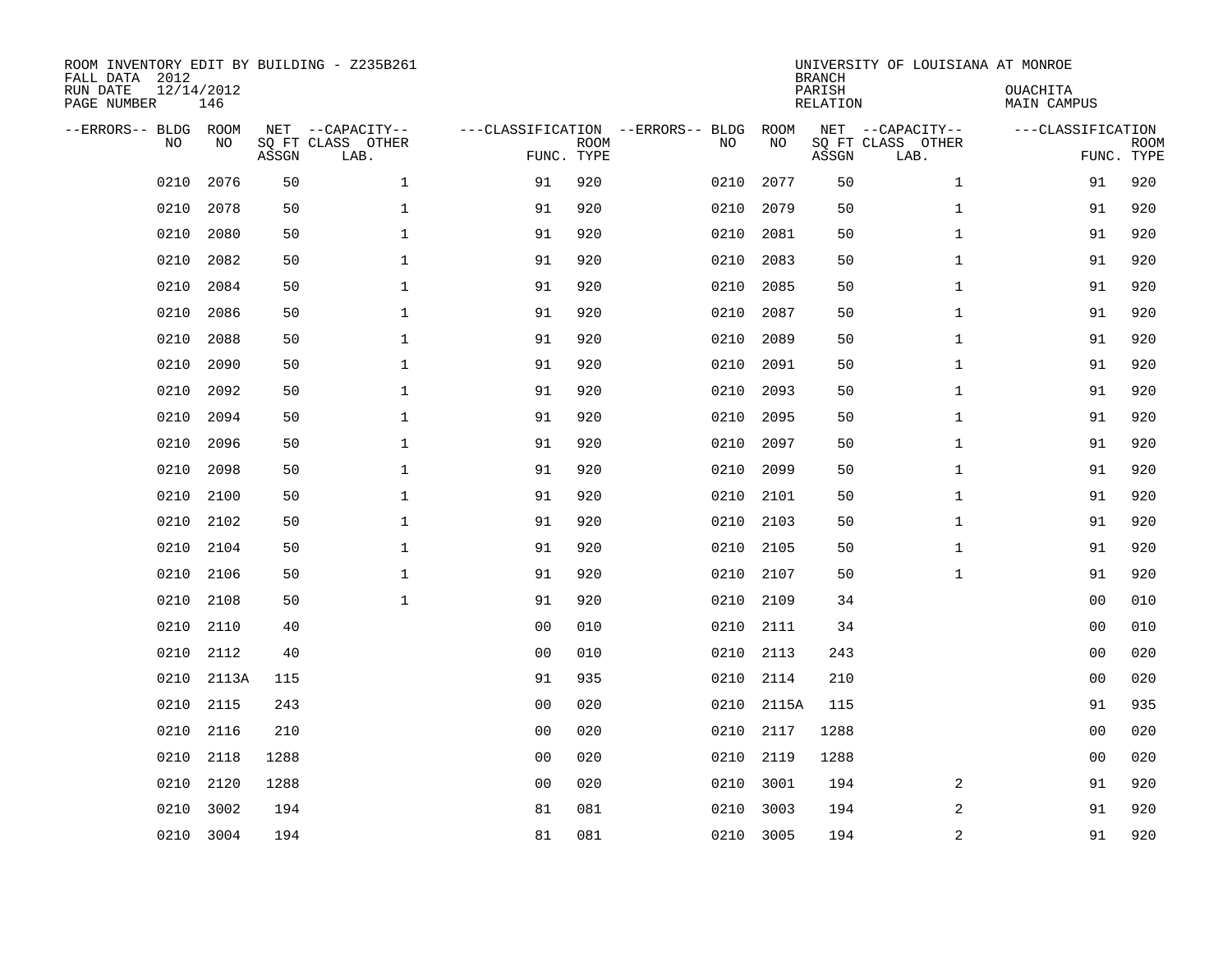| ROOM INVENTORY EDIT BY BUILDING - Z235B261<br>FALL DATA 2012<br>RUN DATE | 12/14/2012 |       |                                       |            |             |                                         |            | <b>BRANCH</b><br>PARISH | UNIVERSITY OF LOUISIANA AT MONROE     | OUACHITA           |             |
|--------------------------------------------------------------------------|------------|-------|---------------------------------------|------------|-------------|-----------------------------------------|------------|-------------------------|---------------------------------------|--------------------|-------------|
| PAGE NUMBER                                                              | 147        |       |                                       |            |             |                                         |            | <b>RELATION</b>         |                                       | <b>MAIN CAMPUS</b> |             |
| --ERRORS-- BLDG ROOM<br>NO                                               | NO         |       | NET --CAPACITY--<br>SQ FT CLASS OTHER |            | <b>ROOM</b> | ---CLASSIFICATION --ERRORS-- BLDG<br>NO | ROOM<br>NO |                         | NET --CAPACITY--<br>SQ FT CLASS OTHER | ---CLASSIFICATION  | <b>ROOM</b> |
|                                                                          |            | ASSGN | LAB.                                  | FUNC. TYPE |             |                                         |            | ASSGN                   | LAB.                                  |                    | FUNC. TYPE  |
| 0210                                                                     | 3006       | 194   |                                       | 81         | 081         | 0210                                    | 3007       | 194                     | 2                                     | 91                 | 920         |
| 0210                                                                     | 3008       | 194   | 2                                     | 91         | 920         | 0210                                    | 3009       | 194                     | 2                                     | 91                 | 920         |
| 0210                                                                     | 3010       | 194   | 2                                     | 91         | 920         | 0210                                    | 3011       | 194                     | 2                                     | 91                 | 920         |
| 0210                                                                     | 3012       | 194   | $\overline{a}$                        | 91         | 920         | 0210                                    | 3013       | 194                     | 2                                     | 91                 | 920         |
| 0210                                                                     | 3014       | 194   | 2                                     | 91         | 920         | 0210                                    | 3015       | 194                     | $\overline{a}$                        | 91                 | 920         |
| 0210                                                                     | 3016       | 194   | 2                                     | 91         | 920         | 0210                                    | 3017       | 194                     | $\overline{a}$                        | 91                 | 920         |
| 0210                                                                     | 3018       | 194   | $\overline{a}$                        | 91         | 920         | 0210                                    | 3019       | 194                     | $\overline{a}$                        | 91                 | 920         |
| 0210                                                                     | 3020       | 194   | 2                                     | 91         | 920         | 0210                                    | 3021       | 194                     | 2                                     | 91                 | 920         |
| 0210                                                                     | 3022       | 194   | 2                                     | 91         | 920         | 0210                                    | 3023       | 194                     | 2                                     | 91                 | 920         |
| 0210                                                                     | 3024       | 194   | 2                                     | 91         | 920         | 0210                                    | 3025       | 194                     | 2                                     | 91                 | 920         |
| 0210                                                                     | 3026       | 194   | 2                                     | 91         | 920         | 0210                                    | 3027       | 194                     | 2                                     | 91                 | 920         |
| 0210                                                                     | 3028       | 194   | 2                                     | 91         | 920         | 0210                                    | 3029       | 194                     | 2                                     | 91                 | 920         |
| 0210                                                                     | 3030       | 194   | 2                                     | 91         | 920         | 0210                                    | 3031       | 194                     | 2                                     | 91                 | 920         |
| 0210                                                                     | 3032       | 194   |                                       | 81         | 081         | 0210                                    | 3033       | 194                     | 2                                     | 91                 | 920         |
| 0210                                                                     | 3034       | 194   |                                       | 81         | 081         | 0210                                    | 3035       | 194                     | 2                                     | 91                 | 920         |
| 0210                                                                     | 3036       | 194   |                                       | 81         | 081         | 0210                                    | 3037       | 194                     | $\overline{a}$                        | 91                 | 920         |
| 0210                                                                     | 3038       | 194   |                                       | 81         | 081         | 0210                                    | 3039       | 194                     | 2                                     | 91                 | 920         |
| 0210                                                                     | 3040       | 194   |                                       | 81         | 081         | 0210                                    | 3041       | 194                     | $\overline{a}$                        | 91                 | 920         |
| 0210                                                                     | 3042       | 194   |                                       | 81         | 081         | 0210                                    | 3043       | 194                     | 2                                     | 91                 | 920         |
| 0210                                                                     | 3044       | 194   | 2                                     | 91         | 920         | 0210                                    | 3045       | 194                     | 2                                     | 91                 | 920         |
| 0210                                                                     | 3046       | 194   | 2                                     | 91         | 920         | 0210                                    | 3047       | 194                     | 2                                     | 91                 | 920         |
| 0210                                                                     | 3048       | 194   | 2                                     | 91         | 920         | 0210                                    | 3049       | 194                     | 2                                     | 91                 | 920         |
| 0210                                                                     | 3050       | 194   | 2                                     | 91         | 920         | 0210                                    | 3051       | 194                     | 2                                     | 91                 | 920         |
| 0210                                                                     | 3052       | 194   | 2                                     | 91         | 920         | 0210                                    | 3053       | 194                     | $\overline{a}$                        | 91                 | 920         |
| 0210                                                                     | 3054       | 194   | 2                                     | 91         | 920         | 0210                                    | 3055       | 194                     | 2                                     | 91                 | 920         |
|                                                                          | 0210 3056  | 194   | $\overline{c}$                        | 91         | 920         |                                         | 0210 3057  | 194                     | $\overline{c}$                        | 91                 | 920         |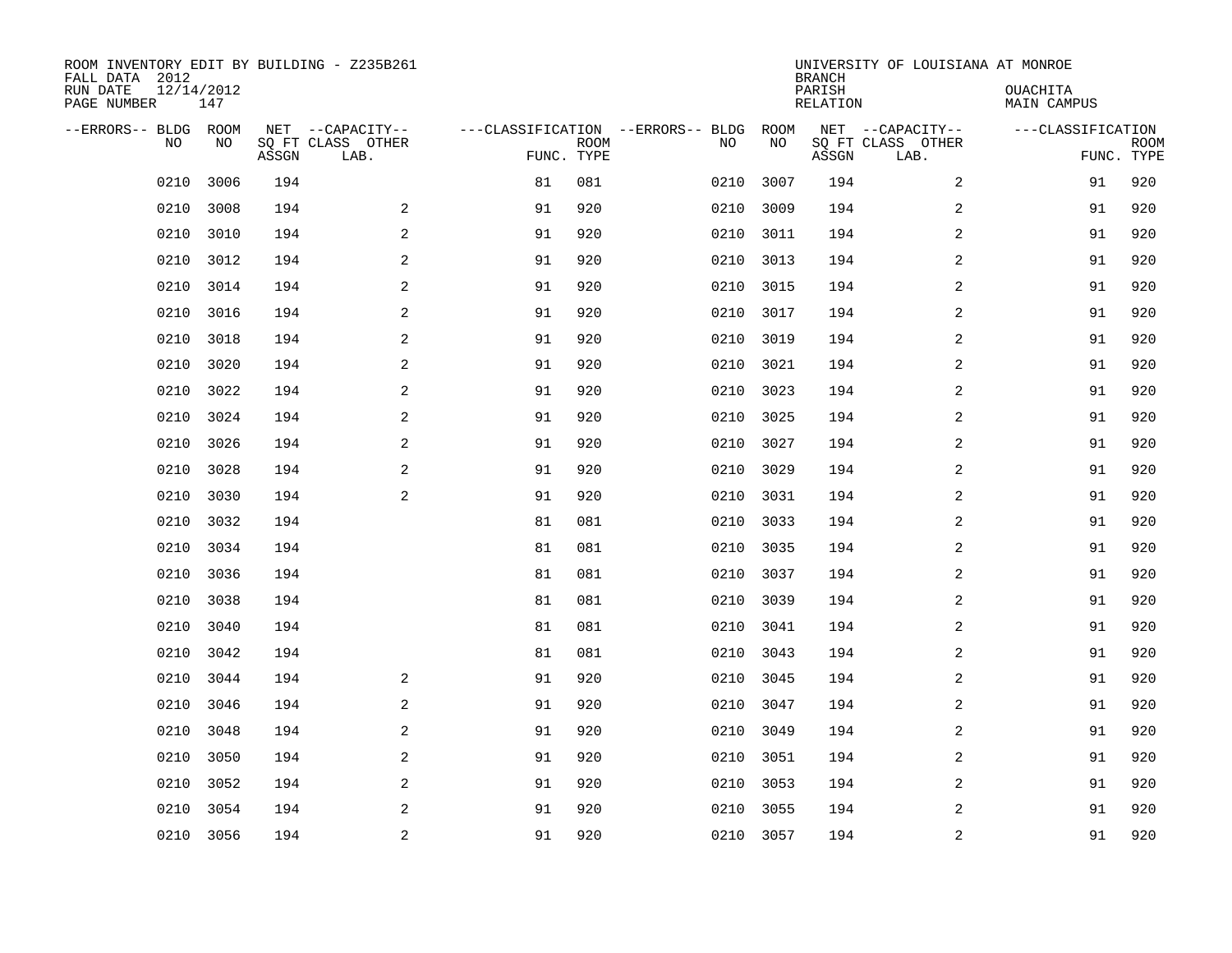| ROOM INVENTORY EDIT BY BUILDING - Z235B261<br>FALL DATA 2012<br>RUN DATE | 12/14/2012<br>148 |       |                                               |            |             |                                         |            | <b>BRANCH</b><br>PARISH<br><b>RELATION</b> | UNIVERSITY OF LOUISIANA AT MONROE             | OUACHITA<br><b>MAIN CAMPUS</b> |                           |
|--------------------------------------------------------------------------|-------------------|-------|-----------------------------------------------|------------|-------------|-----------------------------------------|------------|--------------------------------------------|-----------------------------------------------|--------------------------------|---------------------------|
| PAGE NUMBER                                                              |                   |       |                                               |            |             |                                         |            |                                            |                                               |                                |                           |
| --ERRORS-- BLDG ROOM<br>NO                                               | NO                | ASSGN | NET --CAPACITY--<br>SQ FT CLASS OTHER<br>LAB. | FUNC. TYPE | <b>ROOM</b> | ---CLASSIFICATION --ERRORS-- BLDG<br>NO | ROOM<br>NO | ASSGN                                      | NET --CAPACITY--<br>SQ FT CLASS OTHER<br>LAB. | ---CLASSIFICATION              | <b>ROOM</b><br>FUNC. TYPE |
| 0210                                                                     | 3058              | 194   | 2                                             | 91         | 920         | 0210                                    | 3059       | 194                                        | 2                                             | 91                             | 920                       |
| 0210                                                                     | 3060              | 194   | 2                                             | 91         | 920         | 0210                                    | 3061       | 194                                        | 2                                             | 91                             | 920                       |
| 0210                                                                     | 3062              | 194   | 2                                             | 91         | 920         | 0210                                    | 3063       | 194                                        | $\overline{a}$                                | 91                             | 920                       |
| 0210                                                                     | 3064              | 194   | $\overline{a}$                                | 91         | 920         | 0210                                    | 3065       | 194                                        | 2                                             | 91                             | 920                       |
| 0210                                                                     | 3066              | 194   | 2                                             | 91         | 920         | 0210                                    | 3067       | 194                                        | 2                                             | 91                             | 920                       |
| 0210                                                                     | 3068              | 194   |                                               | 81         | 081         | 0210                                    | 3069       | 194                                        | 2                                             | 91                             | 920                       |
| 0210                                                                     | 3070              | 194   |                                               | 81         | 081         | 0210                                    | 3071       | 194                                        | 2                                             | 91                             | 920                       |
| 0210                                                                     | 3072              | 194   |                                               | 81         | 081         | 0210                                    | 3073       | 50                                         | $\mathbf{1}$                                  | 91                             | 920                       |
| 0210                                                                     | 3074              | 50    | $\mathbf 1$                                   | 91         | 920         | 0210                                    | 3075       | 50                                         | $\mathbf{1}$                                  | 91                             | 920                       |
| 0210                                                                     | 3076              | 50    | $\mathbf 1$                                   | 91         | 920         | 0210                                    | 3077       | 50                                         | $\mathbf{1}$                                  | 91                             | 920                       |
| 0210                                                                     | 3078              | 50    | $\mathbf 1$                                   | 91         | 920         | 0210                                    | 3079       | 50                                         | $\mathbf{1}$                                  | 91                             | 920                       |
| 0210                                                                     | 3080              | 50    | $\mathbf 1$                                   | 91         | 920         | 0210                                    | 3081       | 50                                         | $\mathbf{1}$                                  | 91                             | 920                       |
| 0210                                                                     | 3082              | 50    | $\mathbf 1$                                   | 91         | 920         | 0210                                    | 3083       | 50                                         | $\mathbf{1}$                                  | 91                             | 920                       |
| 0210                                                                     | 3084              | 50    | $\mathbf{1}$                                  | 91         | 920         | 0210                                    | 3085       | 50                                         | $\mathbf{1}$                                  | 91                             | 920                       |
| 0210                                                                     | 3086              | 50    | $\mathbf 1$                                   | 91         | 920         | 0210                                    | 3087       | 50                                         | $\mathbf{1}$                                  | 91                             | 920                       |
| 0210                                                                     | 3088              | 50    | $\mathbf{1}$                                  | 91         | 920         | 0210                                    | 3089       | 50                                         | $\mathbf{1}$                                  | 91                             | 920                       |
| 0210                                                                     | 3090              | 50    | $\mathbf{1}$                                  | 91         | 920         | 0210                                    | 3091       | 50                                         | $\mathbf{1}$                                  | 91                             | 920                       |
| 0210                                                                     | 3092              | 50    | $\mathbf 1$                                   | 91         | 920         | 0210                                    | 3093       | 50                                         | $\mathbf{1}$                                  | 91                             | 920                       |
| 0210                                                                     | 3094              | 50    | $\mathbf 1$                                   | 91         | 920         | 0210                                    | 3095       | 50                                         | $\mathbf{1}$                                  | 91                             | 920                       |
| 0210                                                                     | 3096              | 50    | $\mathbf 1$                                   | 91         | 920         | 0210                                    | 3097       | 50                                         | $\mathbf{1}$                                  | 91                             | 920                       |
| 0210                                                                     | 3098              | 50    | $\mathbf{1}$                                  | 91         | 920         | 0210                                    | 3099       | 50                                         | $\mathbf{1}$                                  | 91                             | 920                       |
| 0210                                                                     | 3100              | 50    | $\mathbf 1$                                   | 91         | 920         | 0210                                    | 3101       | 50                                         | $\mathbf{1}$                                  | 91                             | 920                       |
| 0210                                                                     | 3102              | 50    | 1                                             | 91         | 920         | 0210                                    | 3103       | 50                                         | $\mathbf{1}$                                  | 91                             | 920                       |
| 0210                                                                     | 3104              | 50    | $\mathbf{1}$                                  | 91         | 920         | 0210                                    | 3105       | 50                                         | $\mathbf{1}$                                  | 91                             | 920                       |
| 0210                                                                     | 3106              | 50    | $\mathbf{1}$                                  | 91         | 920         | 0210                                    | 3107       | 50                                         | $\mathbf{1}$                                  | 91                             | 920                       |
|                                                                          | 0210 3108         | 50    | $\mathbf{1}$                                  | 91         | 920         |                                         | 0210 3109  | 34                                         |                                               | 0 <sub>0</sub>                 | 010                       |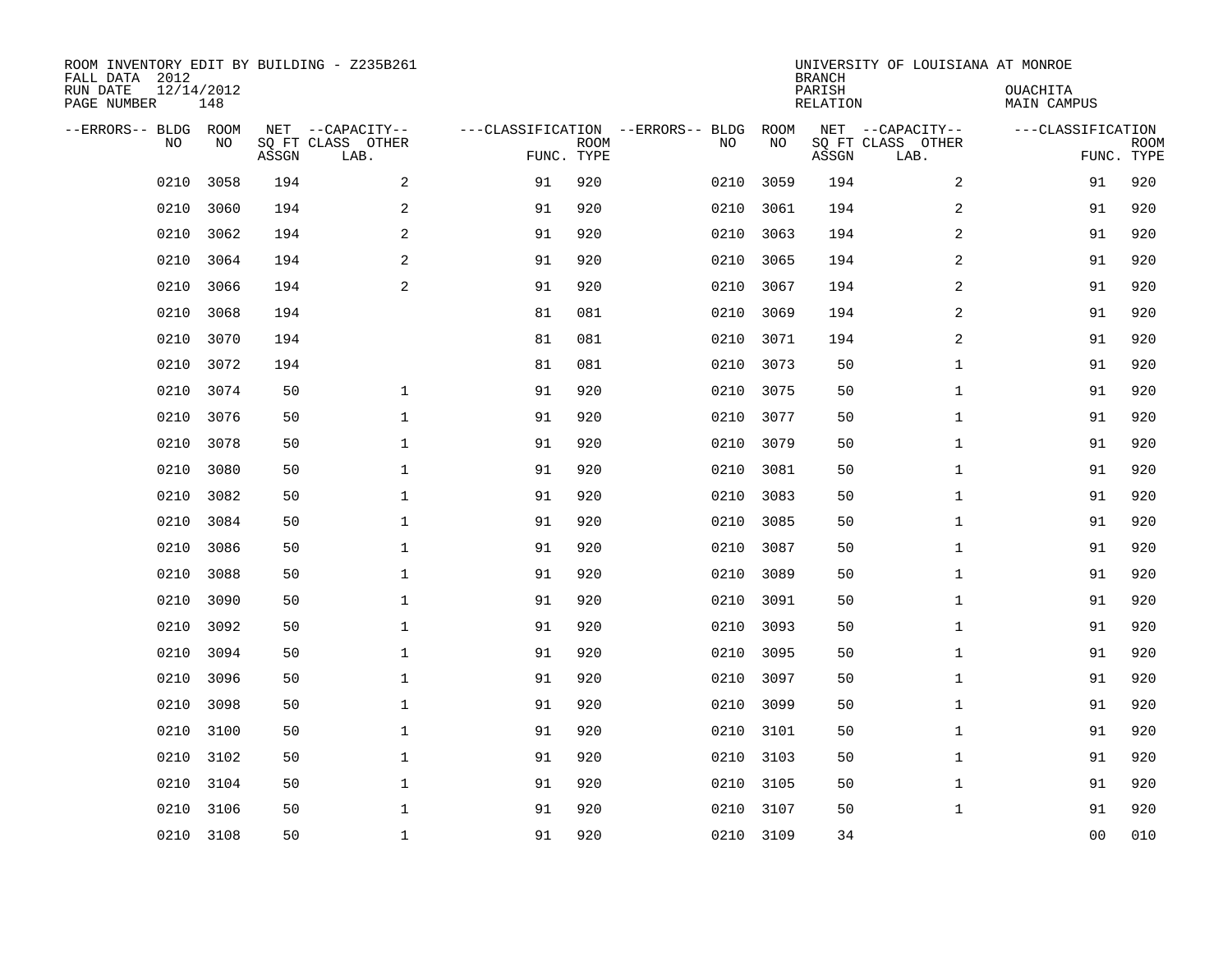| ROOM INVENTORY EDIT BY BUILDING - Z235B261<br>FALL DATA 2012 |            |       |                           |                                        |      | <b>BRANCH</b> | UNIVERSITY OF LOUISIANA AT MONROE                |                    |                                                                                                            |                         |                           |
|--------------------------------------------------------------|------------|-------|---------------------------|----------------------------------------|------|---------------|--------------------------------------------------|--------------------|------------------------------------------------------------------------------------------------------------|-------------------------|---------------------------|
| RUN DATE<br>12/14/2012<br>PAGE NUMBER                        | 149        |       |                           |                                        |      |               |                                                  | PARISH<br>RELATION |                                                                                                            | OUACHITA<br>MAIN CAMPUS |                           |
| --ERRORS-- BLDG ROOM                                         |            |       | NET --CAPACITY--          | ---CLASSIFICATION --ERRORS-- BLDG ROOM |      |               |                                                  |                    | NET --CAPACITY--                                                                                           | ---CLASSIFICATION       |                           |
| NO                                                           | NO         | ASSGN | SQ FT CLASS OTHER<br>LAB. | FUNC. TYPE                             | ROOM | NO.           | NO                                               | ASSGN              | SQ FT CLASS OTHER<br>LAB.                                                                                  |                         | <b>ROOM</b><br>FUNC. TYPE |
| 0210                                                         | 3110       | 40    |                           | 0 <sub>0</sub>                         | 010  |               | 0210 3111                                        | 34                 |                                                                                                            | 0 <sub>0</sub>          | 010                       |
|                                                              | 0210 3112  | 40    |                           | 0 <sub>0</sub>                         | 010  | 0210 3113     |                                                  | 243                |                                                                                                            | 00                      | 020                       |
|                                                              | 0210 3113A | 115   |                           | 91                                     | 935  | 0210 3114     |                                                  | 210                |                                                                                                            | 0 <sub>0</sub>          | 020                       |
|                                                              | 0210 3115  | 243   |                           | 0 <sub>0</sub>                         | 020  |               | 0210 3115A                                       | 115                |                                                                                                            | 91                      | 935                       |
| 0210                                                         | 3116       | 210   |                           | 0 <sub>0</sub>                         | 020  | 0210 3117     |                                                  | 1288               |                                                                                                            | 0 <sub>0</sub>          | 020                       |
|                                                              | 0210 3118  | 1288  |                           | 0 <sub>0</sub>                         | 020  | 0210 3119     |                                                  | 1288               |                                                                                                            | 0 <sub>0</sub>          | 020                       |
|                                                              | 0210 3120  | 1288  |                           | 0 <sub>0</sub>                         | 020  |               | TOTAL NUMBER CLASSROOMS<br>TOTAL NUMBER LABS 210 |                    | TOTAL NET ASSIGN SQ. FT. IN ROOM FILE<br>TOTAL NUMBER COMPUTER CLASSROOMS<br>TOTAL NUMBER SPECIAL LABS 220 | 51,369                  |                           |
|                                                              | 0228 0100  | 350   |                           | 63                                     | 315  |               | 0228 0100A                                       | 10                 |                                                                                                            | 63                      | 315                       |
| 0228                                                         | 0101       | 72    | 3                         | 63                                     | 315  | 0228 0102     |                                                  | 162                |                                                                                                            | 63                      | 315                       |
| 0228                                                         | 0103       | 54    |                           | 0 <sub>0</sub>                         | 020  | 0228 0104     |                                                  | 54                 |                                                                                                            | 0 <sub>0</sub>          | 030                       |
| 0228                                                         | 0105       | 78    |                           | 63                                     | 315  | 0228 0106     |                                                  | 235                |                                                                                                            | 63                      | 315                       |
| 0228                                                         | 0106A      | 9     |                           | 63                                     | 315  | 0228          | 0107                                             | 51                 |                                                                                                            | 0 <sub>0</sub>          | 020                       |
| 0228                                                         | 0107A      | 8     |                           | 0 <sub>0</sub>                         | 030  | 0228          | 0108                                             | 40                 | $\mathbf{1}$                                                                                               | 63                      | 315                       |
| 0228                                                         | 0108A      | 7     |                           | 63                                     | 315  | 0228          | 0109                                             | 126                | $\mathbf{1}$                                                                                               | 63                      | 310                       |
|                                                              | 0228 0109A | 14    |                           | 63                                     | 315  |               | 0228 0109B                                       | $7\phantom{.0}$    |                                                                                                            | 63                      | 315                       |
|                                                              | 0228 0110  | 248   |                           | 63                                     | 315  |               | TOTAL NUMBER CLASSROOMS<br>TOTAL NUMBER LABS 210 |                    | TOTAL NET ASSIGN SQ. FT. IN ROOM FILE<br>TOTAL NUMBER COMPUTER CLASSROOMS<br>TOTAL NUMBER SPECIAL LABS 220 | 1,358                   |                           |
|                                                              | 0300 0100  | 495   |                           | 60                                     | 970  | 0300 0101     |                                                  | 439                |                                                                                                            | 60                      | 970                       |
| 0300                                                         | 0102       | 211   |                           | 60                                     | 970  | 0300 0103     |                                                  | 70                 |                                                                                                            | 60                      | 970                       |
| 0300                                                         | 0104       | 22    |                           | 60                                     | 970  | 0300          | 0105                                             | 366                |                                                                                                            | 60                      | 970                       |
| 0300                                                         | 0106       | 68    |                           | 60                                     | 970  | 0300 0107     |                                                  | 281                |                                                                                                            | 60                      | 970                       |
|                                                              | 0300 0108  | 232   |                           | 60                                     | 970  | 0300 0109     |                                                  | 109                |                                                                                                            | 60                      | 970                       |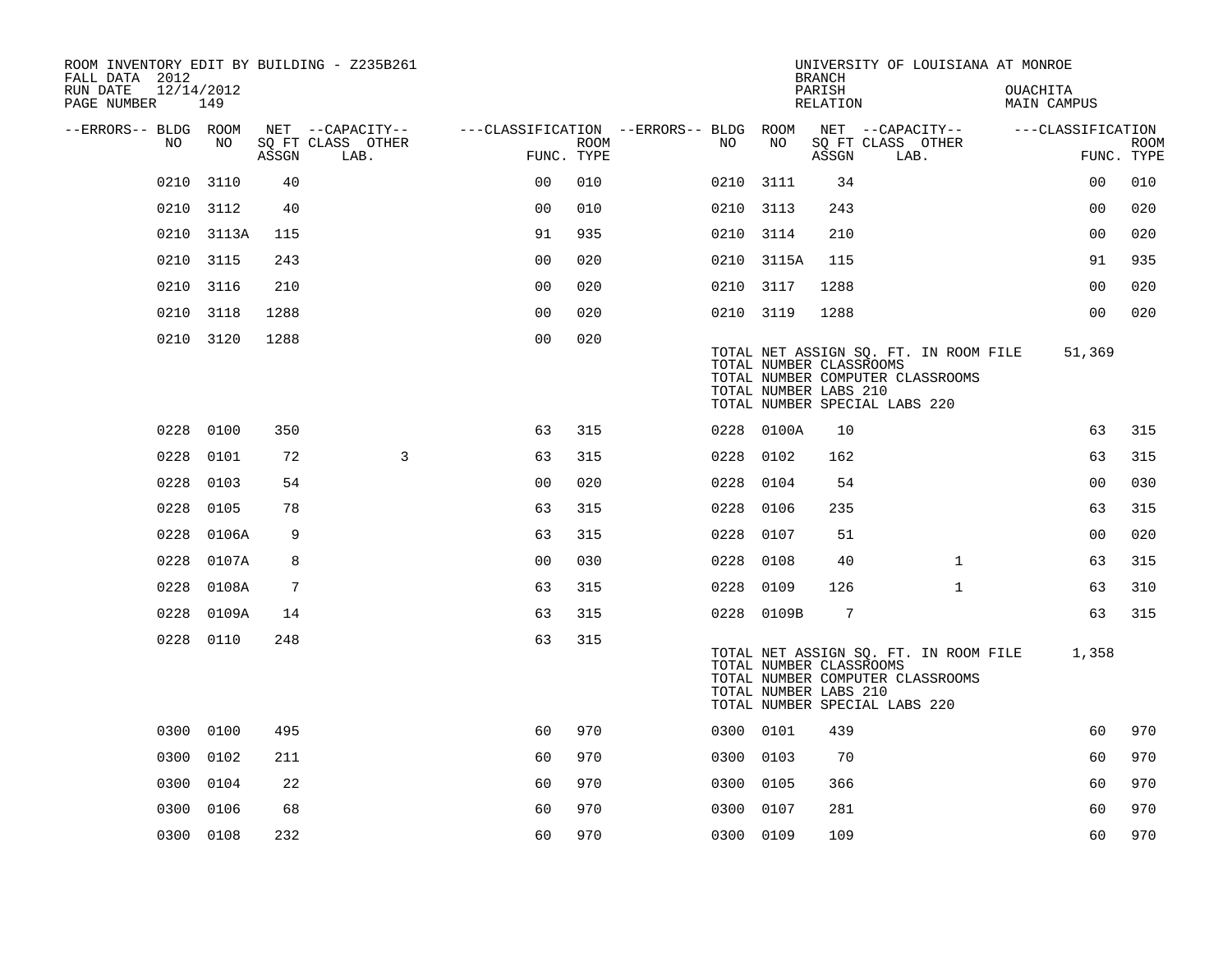| ROOM INVENTORY EDIT BY BUILDING - Z235B261<br>FALL DATA 2012 |                   |       |                           |                                        |             |           |      | <b>BRANCH</b>                                    | UNIVERSITY OF LOUISIANA AT MONROE                                                                          |                         |                           |
|--------------------------------------------------------------|-------------------|-------|---------------------------|----------------------------------------|-------------|-----------|------|--------------------------------------------------|------------------------------------------------------------------------------------------------------------|-------------------------|---------------------------|
| RUN DATE<br>PAGE NUMBER                                      | 12/14/2012<br>150 |       |                           |                                        |             |           |      | PARISH<br>RELATION                               |                                                                                                            | OUACHITA<br>MAIN CAMPUS |                           |
| --ERRORS-- BLDG ROOM                                         |                   |       | NET --CAPACITY--          | ---CLASSIFICATION --ERRORS-- BLDG ROOM |             |           |      |                                                  | NET --CAPACITY--                                                                                           | ---CLASSIFICATION       |                           |
| NO.                                                          | NO.               | ASSGN | SO FT CLASS OTHER<br>LAB. | FUNC. TYPE                             | <b>ROOM</b> | NO.       | NO   | ASSGN                                            | SQ FT CLASS OTHER<br>LAB.                                                                                  |                         | <b>ROOM</b><br>FUNC. TYPE |
| 0300                                                         | 0110              | 641   |                           | 60                                     | 970         | 0300      | 0111 | 157                                              |                                                                                                            | 60                      | 970                       |
| 0300                                                         | 0112              | 54    |                           | 60                                     | 970         | 0300      | 0113 | 175                                              |                                                                                                            | 60                      | 970                       |
| 0300                                                         | 0114              | 28    |                           | 60                                     | 970         | 0300 0115 |      | 93                                               |                                                                                                            | 60                      | 970                       |
| 0300                                                         | 0116              | 75    |                           | 60                                     | 970         | 0300      | 0117 | 233                                              |                                                                                                            | 60                      | 970                       |
| 0300                                                         | 0118              | 155   |                           | 60                                     | 970         | 0300 0119 |      | 327                                              |                                                                                                            | 60                      | 970                       |
| 0300                                                         | 0120              | 212   |                           | 60                                     | 970         | 0300      | 0121 | 35                                               |                                                                                                            | 60                      | 970                       |
| 0300                                                         | 0122              | 61    |                           | 60                                     | 970         | 0300 0123 |      | 8                                                |                                                                                                            | 60                      | 970                       |
| 0300                                                         | 0124              | 33    |                           | 60                                     | 970         | 0300      | 0125 | 26                                               |                                                                                                            | 60                      | 970                       |
| 0300                                                         | 0126              | 476   |                           | 60                                     | 970         | 0300 0127 |      | 355                                              |                                                                                                            | 60                      | 970                       |
| 0300                                                         | 0128              | 1230  |                           | 60                                     | 970         | 0300      | 0129 | 18                                               |                                                                                                            | 60                      | 970                       |
| 0300                                                         | 0200              | 336   |                           | 60                                     | 970         | 0300      | 0201 | 309                                              |                                                                                                            | 60                      | 970                       |
| 0300                                                         | 0202              | 238   |                           | 60                                     | 970         | 0300      | 0203 | 137                                              |                                                                                                            | 60                      | 970                       |
| 0300                                                         | 0204              | 24    |                           | 60                                     | 970         | 0300      | 0205 | 49                                               |                                                                                                            | 60                      | 970                       |
| 0300                                                         | 0206              | 18    |                           | 60                                     | 970         | 0300      | 0207 | 117                                              |                                                                                                            | 60                      | 970                       |
| 0300                                                         | 0208              | 11    |                           | 60                                     | 970         | 0300      | 0209 | 182                                              |                                                                                                            | 60                      | 970                       |
| 0300                                                         | 0210              | 45    |                           | 60                                     | 970         | 0300      | 0211 | 45                                               |                                                                                                            | 60                      | 970                       |
| 0300                                                         | 0212              | 266   |                           | 60                                     | 970         | 0300 0213 |      | 183                                              |                                                                                                            | 60                      | 970                       |
| 0300                                                         | 0214              | 46    |                           | 60                                     | 970         | 0300      | 0215 | 48                                               |                                                                                                            | 60                      | 970                       |
| 0300                                                         | 0216              | 97    |                           | 60                                     | 970         | 0300 0217 |      | 9                                                |                                                                                                            | 60                      | 970                       |
| 0300                                                         | 0218              | 52    |                           | 60                                     | 970         |           |      | TOTAL NUMBER CLASSROOMS<br>TOTAL NUMBER LABS 210 | TOTAL NET ASSIGN SQ. FT. IN ROOM FILE<br>TOTAL NUMBER COMPUTER CLASSROOMS<br>TOTAL NUMBER SPECIAL LABS 220 | 8,897                   |                           |
|                                                              | 0301 0100         | 900   |                           | 0 <sub>0</sub>                         | 020         | 0301 0101 |      | 213                                              | 15                                                                                                         | 50                      | 410                       |
|                                                              | 0301 0102         | 2849  | 98                        | 11                                     | 240         | 0301 0103 |      | 231                                              | 30                                                                                                         | 50                      | 410                       |
|                                                              | 0301 0104         | 75    |                           | 50                                     | 530         | 0301 0105 |      | 291                                              | 30                                                                                                         | 50                      | 410                       |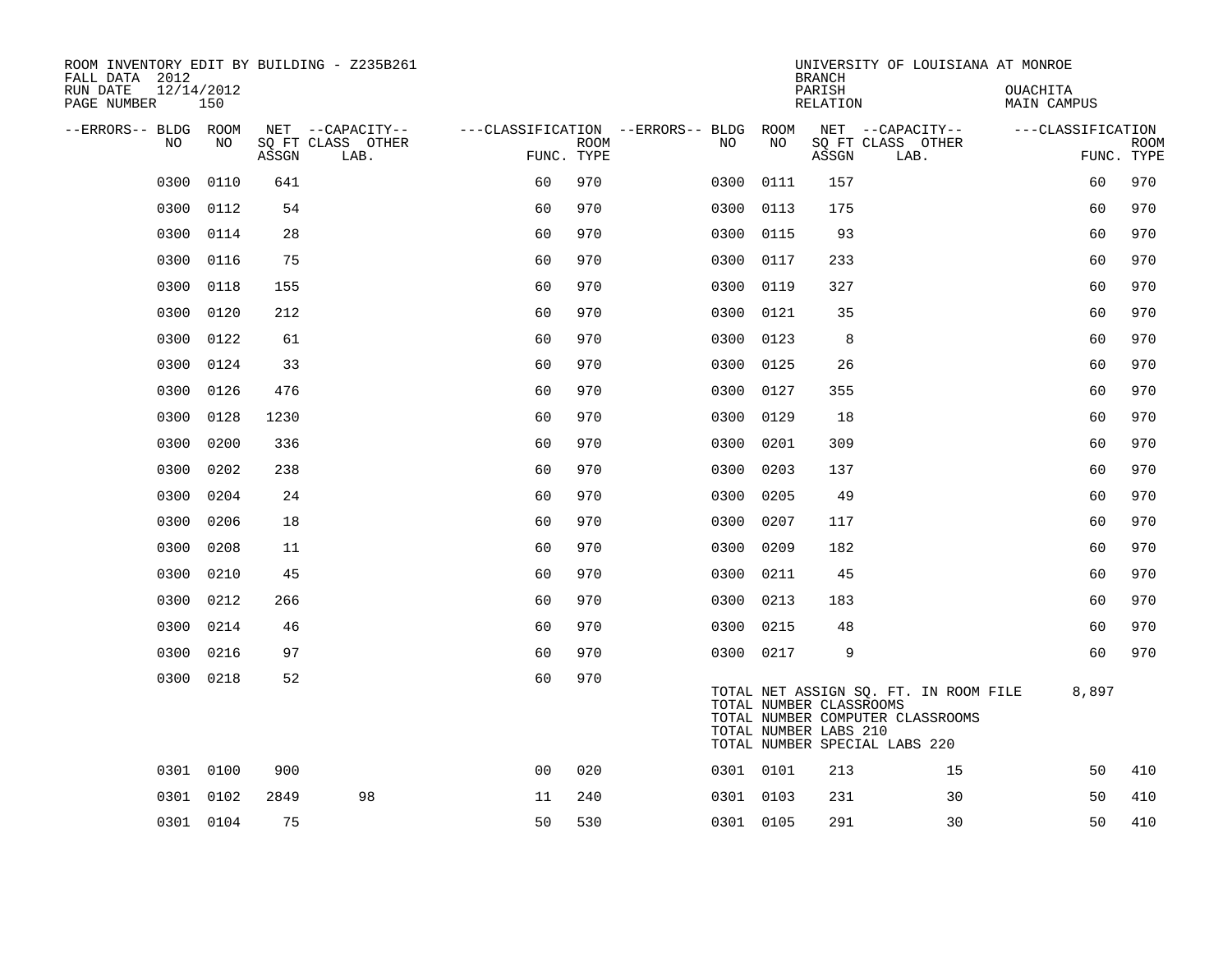| ROOM INVENTORY EDIT BY BUILDING - Z235B261<br>FALL DATA 2012<br>RUN DATE<br>PAGE NUMBER | 12/14/2012<br>151 |       |                                               |                                                 |             |   |           |            | <b>BRANCH</b><br>PARISH<br>RELATION | UNIVERSITY OF LOUISIANA AT MONROE             | OUACHITA<br>MAIN CAMPUS         |             |
|-----------------------------------------------------------------------------------------|-------------------|-------|-----------------------------------------------|-------------------------------------------------|-------------|---|-----------|------------|-------------------------------------|-----------------------------------------------|---------------------------------|-------------|
| --ERRORS-- BLDG ROOM<br>NO                                                              | NO                | ASSGN | NET --CAPACITY--<br>SO FT CLASS OTHER<br>LAB. | ---CLASSIFICATION --ERRORS-- BLDG<br>FUNC. TYPE | <b>ROOM</b> |   | NO        | ROOM<br>NO | ASSGN                               | NET --CAPACITY--<br>SO FT CLASS OTHER<br>LAB. | ---CLASSIFICATION<br>FUNC. TYPE | <b>ROOM</b> |
| 0301                                                                                    | 0106              | 85    |                                               | 0 <sub>0</sub>                                  | 010         |   |           | 0301 0107  | 105                                 | $\mathbf{1}$                                  | 50                              | 310         |
| 0301                                                                                    | 0108              | 1370  |                                               | 0 <sub>0</sub>                                  | 020         |   | 0301 0109 |            | 188                                 | $\mathbf{1}$                                  | 50                              | 310         |
|                                                                                         | 0301 0110         | 357   |                                               | 0 <sub>0</sub>                                  | 020         |   |           | 0301 0111  | 110                                 | $\mathbf{1}$                                  | 50                              | 310         |
| 0301                                                                                    | 0112              | 253   |                                               | 50                                              | 630         |   | 0301 0113 |            | 52                                  |                                               | 0 <sub>0</sub>                  | 020         |
| 0301                                                                                    | 0114              | 132   |                                               | 50                                              | 590         |   | 0301 0115 |            | 129                                 | $\mathbf{1}$                                  | 50                              | 310         |
| 0301                                                                                    | 0116              | 108   |                                               | 0 <sub>0</sub>                                  | 020         |   | 0301 0117 |            | 113                                 | $\mathbf{1}$                                  | 50                              | 310         |
| 0301                                                                                    | 0118              | 58    |                                               | 50                                              | 315         |   | 0301 0119 |            | 113                                 | $\mathbf{1}$                                  | 50                              | 310         |
| 0301                                                                                    | 0120              | 138   |                                               | 50                                              | 315         |   | 0301 0121 |            | 113                                 | $\mathbf{1}$                                  | 50                              | 310         |
| 0301                                                                                    | 0122              | 114   | $\mathbf{1}$                                  | 50                                              | 310         |   | 0301 0123 |            | 113                                 | $\mathbf{1}$                                  | 50                              | 310         |
|                                                                                         | 0301 0124         | 114   | $\mathbf{1}$                                  | 50                                              | 310         |   | 0301 0125 |            | 113                                 | $\mathbf{1}$                                  | 50                              | 310         |
| 0301                                                                                    | 0126              | 193   | $\mathbf{1}$                                  | 50                                              | 310         |   | 0301 0127 |            | 115                                 | $\mathbf{1}$                                  | 50                              | 310         |
|                                                                                         | 0301 0128         | 193   | $\mathbf{1}$                                  | 50                                              | 310         |   | 0301 0129 |            | 167                                 | $\mathbf{1}$                                  | 50                              | 310         |
| 0301                                                                                    | 0130              | 352   | $\mathbf{1}$                                  | 50                                              | 310         |   |           | 0301 0131  | 443                                 |                                               | 0 <sub>0</sub>                  | 020         |
|                                                                                         | 0301 0132         | 232   | $\mathbf{1}$                                  | 50                                              | 310         |   |           | 0301 0133  | 247                                 |                                               | 0 <sub>0</sub>                  | 020         |
| 0301                                                                                    | 0134              | 189   |                                               | 50                                              | 590         |   |           | 0301 0135  | 167                                 |                                               | 0 <sub>0</sub>                  | 020         |
|                                                                                         | 0301 0136         | 438   |                                               | 0 <sub>0</sub>                                  | 020         |   |           | 0301 0137  | 92                                  | $\mathbf{1}$                                  | 50                              | 310         |
| 0301                                                                                    | 0138              | 272   | $\mathbf 1$                                   | 50                                              | 310         |   | 0301 0139 |            | 96                                  | $\mathbf{1}$                                  | 50                              | 310         |
| 0301                                                                                    | 0140              | 961   | 20                                            | 50                                              | 410         |   |           | 0301 0141  | 146                                 | $\mathbf{1}$                                  | 50                              | 310         |
| 0301                                                                                    | 0142              | 295   | $\mathbf 1$                                   | 50                                              | 310         |   |           | 0301 0143  | 23                                  |                                               | 50                              | 590         |
| 0301                                                                                    | 0144              | 251   | 10                                            | 50                                              | 410         |   |           | 0301 0145  | 118                                 |                                               | 00                              | 020         |
| 0301                                                                                    | 0146              | 221   |                                               | 0 <sub>0</sub>                                  | 030         |   |           | 0301 0147  | 180                                 | $\mathbf{1}$                                  | 50                              | 310         |
| 0301                                                                                    | 0148              | 215   |                                               | 0 <sub>0</sub>                                  | 030         |   |           | 0301 0149  | 310                                 | $\mathbf{1}$                                  | 50                              | 310         |
| 0301<br>9                                                                               | 0150              | 280   | 2                                             | 50                                              | 410         | 9 | 0301 0151 |            | 396                                 | 3                                             | 50                              | 410         |
| 0301                                                                                    | 0152              | 344   |                                               | 0 <sub>0</sub>                                  | 020         | 9 | 0301 0153 |            | 391                                 | 5                                             | 50                              | 410         |
| 0301                                                                                    | 0154              | 295   |                                               | 0 <sub>0</sub>                                  | 020         |   | 0301 0180 |            | 665                                 |                                               | 00                              | 030         |
|                                                                                         | 0301 0181         | 81    |                                               | 0 <sub>0</sub>                                  | 030         |   |           | 0301 0190  | 228                                 |                                               | 64                              | 710         |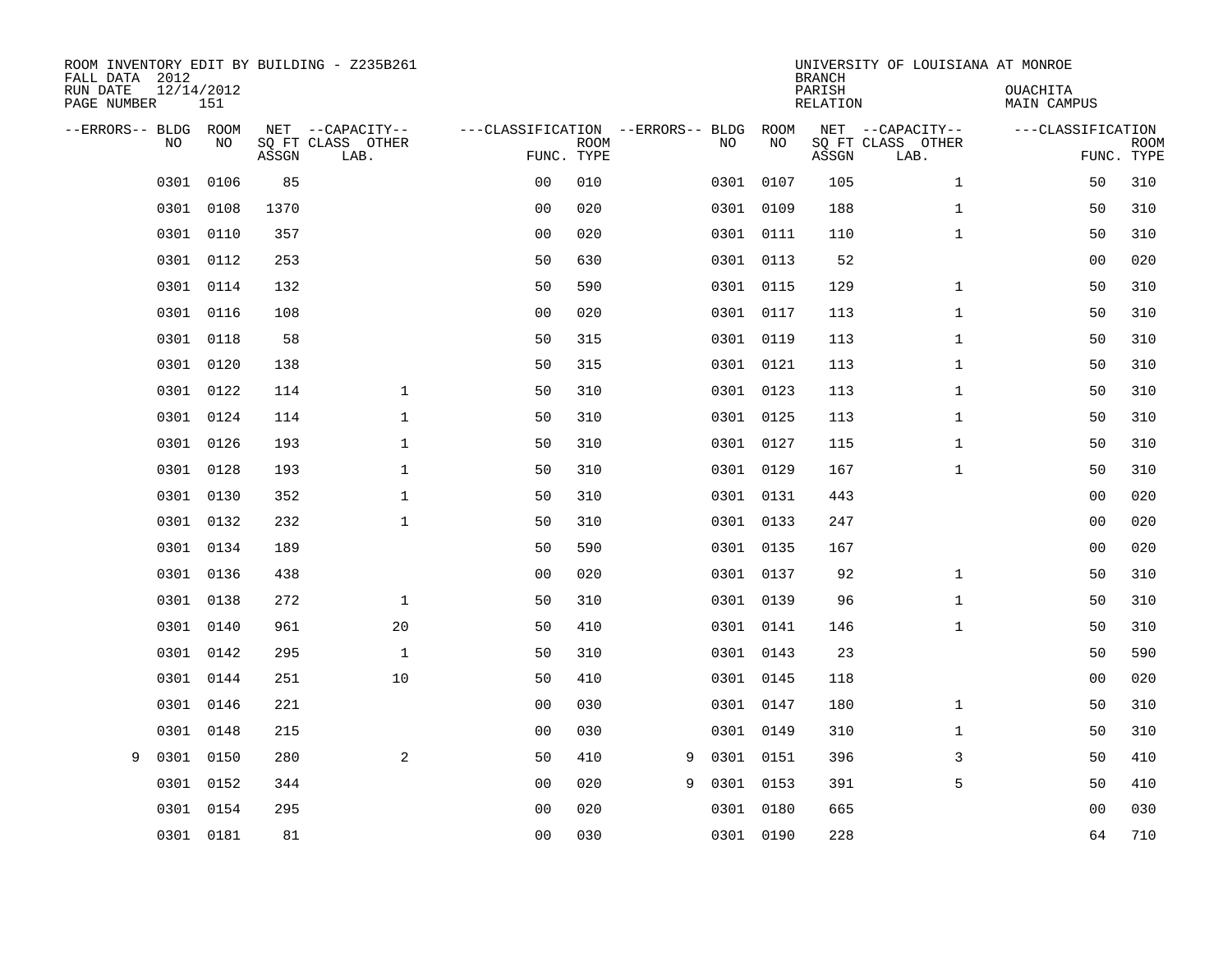| ROOM INVENTORY EDIT BY BUILDING - Z235B261<br>FALL DATA 2012 |                   |       |                           |                                   |             |            |      | <b>BRANCH</b>                                           | UNIVERSITY OF LOUISIANA AT MONROE                                                                          |                                       |                           |
|--------------------------------------------------------------|-------------------|-------|---------------------------|-----------------------------------|-------------|------------|------|---------------------------------------------------------|------------------------------------------------------------------------------------------------------------|---------------------------------------|---------------------------|
| RUN DATE<br>PAGE NUMBER                                      | 12/14/2012<br>152 |       |                           |                                   |             |            |      | PARISH<br>RELATION                                      |                                                                                                            | <b>OUACHITA</b><br><b>MAIN CAMPUS</b> |                           |
| --ERRORS-- BLDG ROOM                                         |                   |       | NET --CAPACITY--          | ---CLASSIFICATION --ERRORS-- BLDG |             |            | ROOM |                                                         | NET --CAPACITY--                                                                                           | ---CLASSIFICATION                     |                           |
| NO                                                           | NO                | ASSGN | SQ FT CLASS OTHER<br>LAB. | FUNC. TYPE                        | <b>ROOM</b> | NO         | NO   | ASSGN                                                   | SQ FT CLASS OTHER<br>LAB.                                                                                  |                                       | <b>ROOM</b><br>FUNC. TYPE |
| 0301                                                         | 0191              | 106   |                           | 64                                | 710         | 0301 0192  |      | 48                                                      |                                                                                                            | 64                                    | 710                       |
|                                                              | 0301 0193         | 38    |                           | 64                                | 710         | 0301 0194  |      | 123                                                     |                                                                                                            | 64                                    | 710                       |
|                                                              | 0301 0195         | 41    |                           | 64                                | 710         | 0301 0196  |      | 982<br>TOTAL NUMBER CLASSROOMS<br>TOTAL NUMBER LABS 210 | TOTAL NET ASSIGN SQ. FT. IN ROOM FILE<br>TOTAL NUMBER COMPUTER CLASSROOMS<br>TOTAL NUMBER SPECIAL LABS 220 | 64<br>12,265                          | 710                       |
|                                                              | 0302 0100         | 885   |                           | 91                                | 635         | 0302 0101  |      | 4155                                                    | 180                                                                                                        | 91                                    | 630                       |
| 0302                                                         | 0102              | 4155  | 180                       | 91                                | 630         | 0302 0103  |      | 59                                                      | $\overline{2}$                                                                                             | 00                                    | 030                       |
| 0302                                                         | 0104              | 144   |                           | 0 <sub>0</sub>                    | 030         | 0302 0105  |      | 163                                                     | 7                                                                                                          | 00                                    | 030                       |
| 0302                                                         | 0106              | 9     |                           | 42                                | 625         | 0302 0107  |      | 891                                                     |                                                                                                            | 42                                    | 620                       |
| 0302                                                         | 0108              | 377   | 3                         | 91                                | 635         | 0302 0109  |      | 543                                                     | 5                                                                                                          | 91                                    | 635                       |
| 0302                                                         | 0110              | 393   | 2                         | 91                                | 635         | 0302 0111  |      | 543                                                     | 5                                                                                                          | 91                                    | 635                       |
| 0302                                                         | 0112              | 377   | 3                         | 91                                | 635         | 0302 0113  |      | 91                                                      | 2                                                                                                          | 91                                    | 635                       |
| 0302                                                         | 0114              | 79    | 2                         | 91                                | 635         | 0302 0115  |      | 68                                                      | 2                                                                                                          | 91                                    | 635                       |
|                                                              | 0302 0116         | 79    | 2                         | 91                                | 635         | 0302 0117  |      | 415                                                     |                                                                                                            | 0 <sub>0</sub>                        | 030                       |
| 0302                                                         | 0118              | 173   |                           | 0 <sub>0</sub>                    | 030         | 0302 0119  |      | 242                                                     |                                                                                                            | 0 <sub>0</sub>                        | 020                       |
| 0302                                                         | 0120              | 82    | $\mathbf 1$               | 91                                | 310         | 0302 0121  |      | 64                                                      | 3                                                                                                          | 91                                    | 310                       |
| 0302                                                         | 0122              | 64    | $\mathbf{1}$              | 91                                | 310         | 0302 0123  |      | 72                                                      |                                                                                                            | 0 <sub>0</sub>                        | 020                       |
|                                                              | 0302 0124         | 40    |                           | 0 <sub>0</sub>                    | 020         | 0302 0125  |      | 59                                                      |                                                                                                            | 0 <sub>0</sub>                        | 020                       |
|                                                              | 0302 0126         | 126   |                           | 91                                | 635         | 0302 0127  |      | 1180                                                    |                                                                                                            | 91                                    | 635                       |
| 0302                                                         | 0128              | 1962  | 6                         | 91                                | 635         | 0302 0129  |      | 223                                                     |                                                                                                            | 91                                    | 635                       |
|                                                              | 0302 0130         | 162   |                           | 91                                | 635         | 0302 0131  |      | 120                                                     | $\mathbf{1}$                                                                                               | 91                                    | 635                       |
|                                                              | 0302 0132         | 64    | 2                         | 91                                | 635         | 0302 0133  |      | 18                                                      |                                                                                                            | 00                                    | 010                       |
|                                                              | 0302 F0001        | 51    |                           | 91                                | 635         | 0302 F0002 |      | 90                                                      |                                                                                                            | 91                                    | 635                       |
|                                                              | 0302 F0003        | 93    |                           | 91                                | 635         | 0302 F0004 |      | 170                                                     |                                                                                                            | 91                                    | 635                       |
|                                                              | 0302 F0005        | 90    |                           | 91                                | 635         |            |      |                                                         | TOTAL NET ASSIGN SQ. FT. IN ROOM FILE                                                                      | 17,186                                |                           |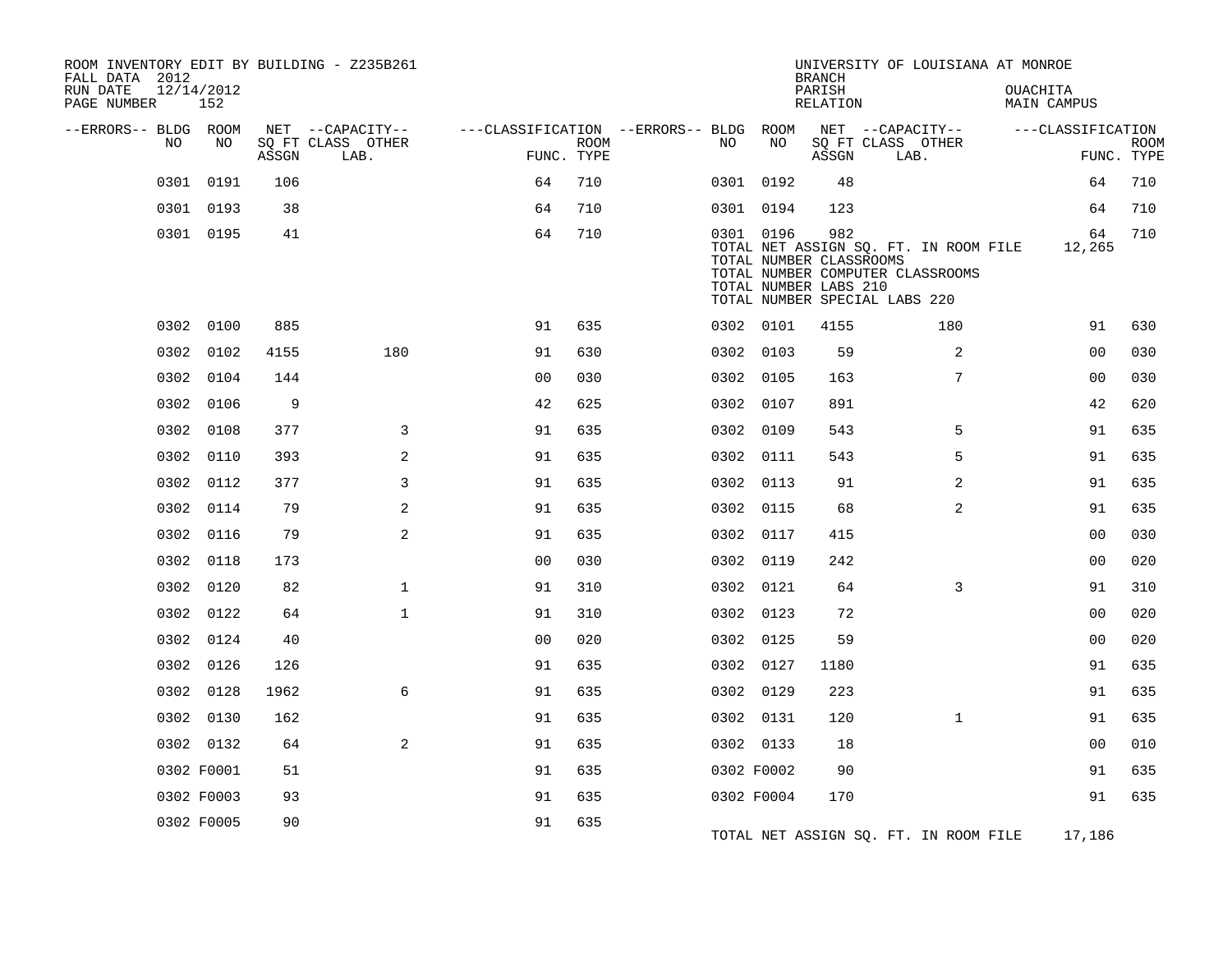| ROOM INVENTORY EDIT BY BUILDING - Z235B261<br>FALL DATA 2012<br>RUN DATE | 12/14/2012 |       |                                       |                                        |      |           |                                                  | <b>BRANCH</b><br>PARISH | UNIVERSITY OF LOUISIANA AT MONROE                                 | <b>OUACHITA</b>   |             |
|--------------------------------------------------------------------------|------------|-------|---------------------------------------|----------------------------------------|------|-----------|--------------------------------------------------|-------------------------|-------------------------------------------------------------------|-------------------|-------------|
| PAGE NUMBER                                                              | 153        |       |                                       |                                        |      |           |                                                  | RELATION                |                                                                   | MAIN CAMPUS       |             |
| --ERRORS-- BLDG ROOM<br>NO.                                              | NO.        |       | NET --CAPACITY--<br>SO FT CLASS OTHER | ---CLASSIFICATION --ERRORS-- BLDG ROOM | ROOM | NO.       | NO                                               |                         | NET --CAPACITY--                                                  | ---CLASSIFICATION | <b>ROOM</b> |
|                                                                          |            | ASSGN | LAB.                                  | FUNC. TYPE                             |      |           |                                                  | ASSGN                   | SQ FT CLASS OTHER<br>LAB.                                         |                   | FUNC. TYPE  |
|                                                                          |            |       |                                       |                                        |      |           | TOTAL NUMBER CLASSROOMS<br>TOTAL NUMBER LABS 210 |                         | TOTAL NUMBER COMPUTER CLASSROOMS<br>TOTAL NUMBER SPECIAL LABS 220 |                   |             |
| 0303                                                                     | 0101       | 280   |                                       | 0 <sub>0</sub>                         | 020  | 0303 0102 |                                                  | 538                     | 6                                                                 | 54                | 310         |
| 0303                                                                     | 0102A      | 139   | $\mathbf{1}$                          | 55                                     | 315  |           | 0303 0102B                                       | 139                     | $\mathbf{1}$                                                      | 51                | 310         |
| 0303                                                                     | 0102C      | 163   | $\mathbf{1}$                          | 54                                     | 310  | 0303      | 0103                                             | 88                      | $\mathbf{1}$                                                      | 62                | 310         |
| 0303                                                                     | 0104       | 88    | $\mathbf{1}$                          | 62                                     | 310  | 0303 0105 |                                                  | 600                     | 31                                                                | 11                | 315         |
| 0303                                                                     | 0106       | 490   | 22                                    | 11                                     | 310  | 0303      | 0107                                             | 490                     | 27                                                                | 11                | 310         |
| 0303                                                                     | 0108       | 717   |                                       | 0 <sub>0</sub>                         | 020  | 0303      | 0109                                             | 500                     |                                                                   | 0 <sub>0</sub>    | 020         |
| 0303                                                                     | 0110       | 116   | $\mathbf{1}$                          | 62                                     | 310  | 0303      | 0110A                                            | 116                     | $\mathbf{1}$                                                      | 61                | 310         |
| 0303                                                                     | 0111       | 116   | $\mathbf{1}$                          | 0 <sub>0</sub>                         | 020  |           | 0303 0112                                        | 116                     | $\mathbf{1}$                                                      | 61                | 310         |
| 0303                                                                     | 0112A      | 116   | $\mathbf 1$                           | 61                                     | 310  | 0303      | 0113                                             | 350                     | 13                                                                | 61                | 350         |
| 0303                                                                     | 0114       | 152   | $\mathbf 1$                           | 61                                     | 310  |           | 0303 0114A                                       | 210                     | $\mathbf{1}$                                                      | 61                | 310         |
| 0303                                                                     | 0115       | 112   | $\mathbf{1}$                          | 61                                     | 310  | 0303      | 0115A                                            | 130                     | $\mathbf{1}$                                                      | 81                | 081         |
| 0303                                                                     | 0116       | 210   | $\mathbf{1}$                          | 46                                     | 310  | 0303      | 0117                                             | 90                      | $\mathbf{1}$                                                      | 46                | 315         |
| 0303                                                                     | 0118       | 137   |                                       | 0 <sub>0</sub>                         | 030  | 0303      | 0119                                             | 73                      |                                                                   | 00                | 020         |
| 0303                                                                     | 0119A      | 56    |                                       | 0 <sub>0</sub>                         | 020  | 0303 0120 |                                                  | 185                     | 6                                                                 | 46                | 315         |
|                                                                          | 0303 0121  | 80    | $\mathbf{1}$                          | 0 <sub>0</sub>                         | 030  | 0303 0122 |                                                  | 80                      | $\mathbf{1}$                                                      | 0 <sub>0</sub>    | 030         |
| 0303                                                                     | 0123       | 140   |                                       | 0 <sub>0</sub>                         | 020  | 0303      | 0124                                             | 105                     | $\mathbf{1}$                                                      | 81                | 081         |
| 0303                                                                     | 0125       | 98    | 2                                     | 46                                     | 310  | 0303 0126 |                                                  | 108                     | 2                                                                 | 46                | 310         |
| 0303                                                                     | 0127       | 108   | 2                                     | 46                                     | 310  | 0303      | 0128                                             | 139                     | $\mathbf{1}$                                                      | 61                | 310         |
| 0303                                                                     | 0129       | 159   |                                       | 0 <sub>0</sub>                         | 030  |           | 0303 0130                                        | 105                     | 2                                                                 | 64                | 310         |
| 0303                                                                     | 0131       | 108   | $\sqrt{2}$                            | 81                                     | 081  | 0303      | 0132                                             | 101                     | $\mathbf{1}$                                                      | 51                | 315         |
| 0303                                                                     | 0133       | 610   |                                       | 0 <sub>0</sub>                         | 020  |           | 0303 0133A                                       | 15                      |                                                                   | 00                | 030         |
| 0303                                                                     | 0134       | 95    | $\mathbf{1}$                          | 46                                     | 310  | 0303      | 0135                                             | 125                     | 2                                                                 | 46                | 310         |
| 0303                                                                     | 0136       | 80    | $\mathbf{1}$                          | 46                                     | 310  | 0303      | 0137                                             | 80                      | $\mathbf{1}$                                                      | 46                | 310         |
|                                                                          | 0303 0138  | 80    | $\mathbf 1$                           | 46                                     | 310  | 0303 0139 |                                                  | 80                      | $\mathbf{1}$                                                      | 46                | 310         |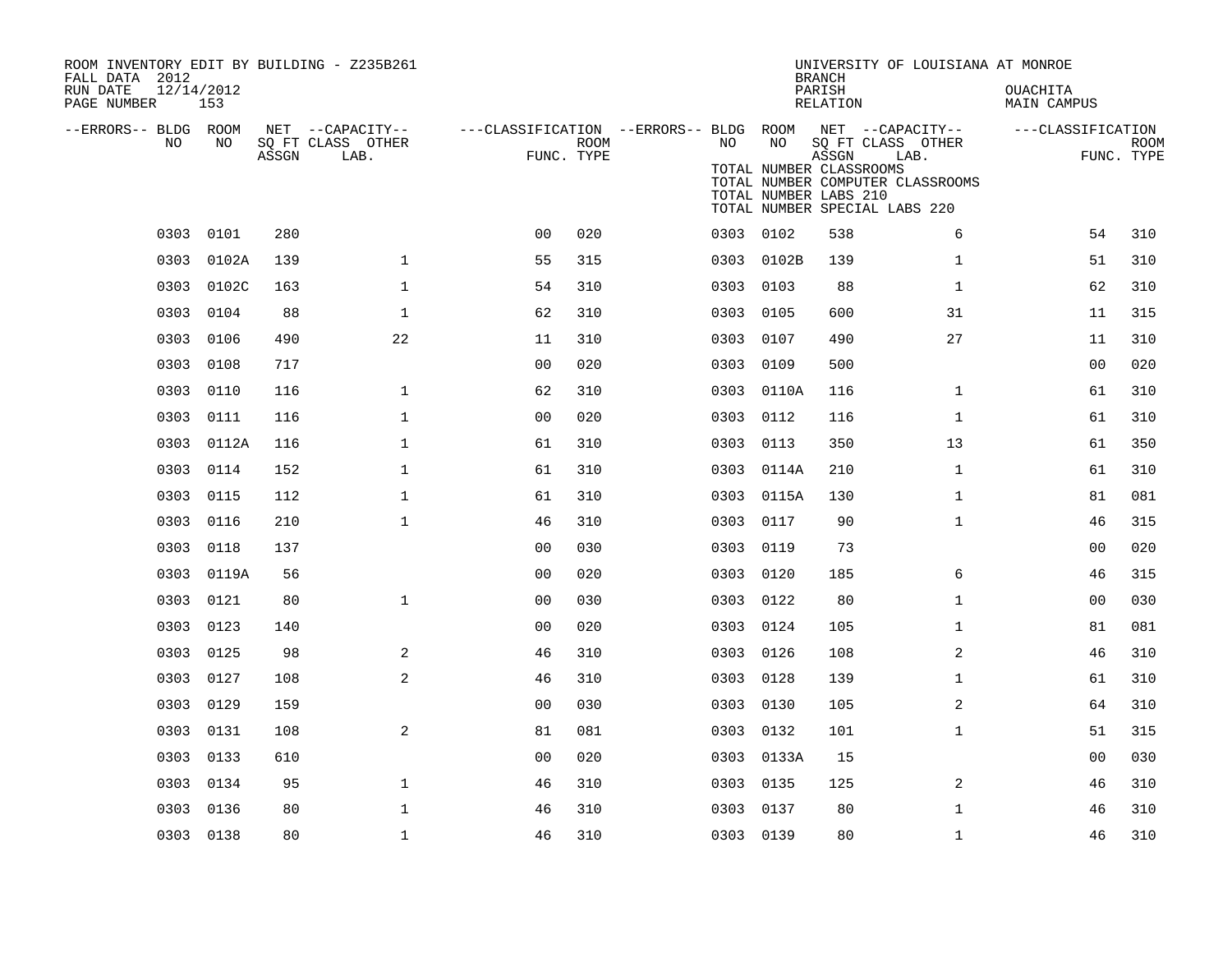| ROOM INVENTORY EDIT BY BUILDING - Z235B261<br>FALL DATA 2012<br>RUN DATE | 12/14/2012 |                                 |                                       |                                        |             |           |                                                  | <b>BRANCH</b><br>PARISH | UNIVERSITY OF LOUISIANA AT MONROE                                                                          | OUACHITA           |             |
|--------------------------------------------------------------------------|------------|---------------------------------|---------------------------------------|----------------------------------------|-------------|-----------|--------------------------------------------------|-------------------------|------------------------------------------------------------------------------------------------------------|--------------------|-------------|
| PAGE NUMBER                                                              | 154        |                                 |                                       |                                        |             |           |                                                  | RELATION                |                                                                                                            | <b>MAIN CAMPUS</b> |             |
| --ERRORS-- BLDG ROOM<br>NO                                               | NO         |                                 | NET --CAPACITY--<br>SQ FT CLASS OTHER | ---CLASSIFICATION --ERRORS-- BLDG ROOM | <b>ROOM</b> | NO.       | NO                                               |                         | NET --CAPACITY--<br>SQ FT CLASS OTHER                                                                      | ---CLASSIFICATION  | <b>ROOM</b> |
|                                                                          |            | $\operatorname{\mathsf{ASSGN}}$ | LAB.                                  | FUNC. TYPE                             |             |           |                                                  | ASSGN                   | LAB.                                                                                                       |                    | FUNC. TYPE  |
| 0303                                                                     | 0140       | 80                              | $\mathbf{1}$                          | 46                                     | 310         | 0303      | 0141                                             | 80                      | $\mathbf{1}$                                                                                               | 81                 | 081         |
| 0303                                                                     | 0142       | 80                              | $\mathbf{1}$                          | 46                                     | 310         | 0303      | 0143                                             | 80                      | $\mathbf{1}$                                                                                               | 46                 | 310         |
|                                                                          | 0303 0144  | 80                              | $\mathbf 1$                           | 46                                     | 310         | 0303 0145 |                                                  | 80                      | 2                                                                                                          | 81                 | 081         |
| 0303                                                                     | 0146       | 80                              | $\mathbf{1}$                          | 81                                     | 081         | 0303      | 0147                                             | 80                      | $\mathbf{1}$                                                                                               | 81                 | 081         |
| 0303                                                                     | 0148       | 95                              | $\mathbf{1}$                          | 46                                     | 310         | 0303 0149 |                                                  | 54                      | $\mathbf{1}$                                                                                               | 81                 | 081         |
| 0303                                                                     | 0150       | 772                             |                                       | 0 <sub>0</sub>                         | 020         |           | 0303 0150A                                       | 166                     | $\mathbf{1}$                                                                                               | 11                 | 310         |
| 0303                                                                     | 0151       | 250                             | 4                                     | 0 <sub>0</sub>                         | 020         | 0303 0152 |                                                  | 250                     | $\overline{4}$                                                                                             | 0 <sub>0</sub>     | 030         |
| 0303                                                                     | 0153       | 97                              | $\mathbf 1$                           | 46                                     | 310         | 0303      | 0153A                                            | 78                      | $\mathbf{1}$                                                                                               | 81                 | 081         |
| 0303                                                                     | 0154       | 120                             | 5                                     | 11                                     | 315         | 0303 0155 |                                                  | 527                     | 26                                                                                                         | 11                 | 315         |
| 0303                                                                     | 0156       | 600                             | 35                                    | 0 <sub>0</sub>                         | 020         | 0303 0157 |                                                  | 490                     | 22                                                                                                         | 11                 | 310         |
| 0303                                                                     | 0158       | 490                             | 33                                    | 11                                     | 315         | 0303 0159 |                                                  | 667                     |                                                                                                            | 0 <sub>0</sub>     | 020         |
|                                                                          | 0303 0160  | 307                             |                                       | 0 <sub>0</sub>                         | 020         |           | TOTAL NUMBER CLASSROOMS<br>TOTAL NUMBER LABS 210 |                         | TOTAL NET ASSIGN SQ. FT. IN ROOM FILE<br>TOTAL NUMBER COMPUTER CLASSROOMS<br>TOTAL NUMBER SPECIAL LABS 220 | 8,807              |             |
| 0405                                                                     | 0101       | 310                             |                                       | 31                                     | 685         | 0405 0102 |                                                  | 130                     |                                                                                                            | 65                 | 315         |
| 0405                                                                     | 0103       | 156                             | $\mathbf{1}$                          | 65                                     | 313         | 0405 0104 |                                                  | 233                     | 2                                                                                                          | 65                 | 310         |
| 0405                                                                     | 0104A      | 19                              |                                       | 0 <sub>0</sub>                         | 030         | 0405      | 0105                                             | 376                     | 15                                                                                                         | 65                 | 350         |
| 0405                                                                     | 0106       | 2371                            | 20                                    | 31                                     | 680         | 0405 0107 |                                                  | 226                     |                                                                                                            | 31                 | 685         |
| 0405                                                                     | 0107A      | 121                             |                                       | 31                                     | 685         |           | 0405 0107B                                       | 121                     |                                                                                                            | 31                 | 685         |
| 0405                                                                     | 0108       | 261                             | 14                                    | 65                                     | 315         |           | 0405 0108A                                       | 110                     | $\mathbf{1}$                                                                                               | 65                 | 310         |
| 0405                                                                     | 0109       | 448                             | $\mathbf{2}$                          | 65                                     | 310         | 0405      | 0110                                             | 172                     |                                                                                                            | 65                 | 315         |
| 0405                                                                     | 0110A      | 44                              |                                       | 65                                     | 315         | 0405 0111 |                                                  | 15                      |                                                                                                            | 65                 | 315         |
| 0405                                                                     | 0112       | 129                             |                                       | 65                                     | 315         | 0405 0113 |                                                  | 250                     | $\mathbf{1}$                                                                                               | 65                 | 314         |
| 0405                                                                     | 0114       | 28                              | $\mathbf{1}$                          | 65                                     | 315         |           | 0405 0114A                                       | 28                      |                                                                                                            | 65                 | 315         |
|                                                                          | 0405 0115  | 232                             | $\mathbf 1$                           | 65                                     | 310         | 0405 0116 |                                                  | 31                      | 2                                                                                                          | 65                 | 315         |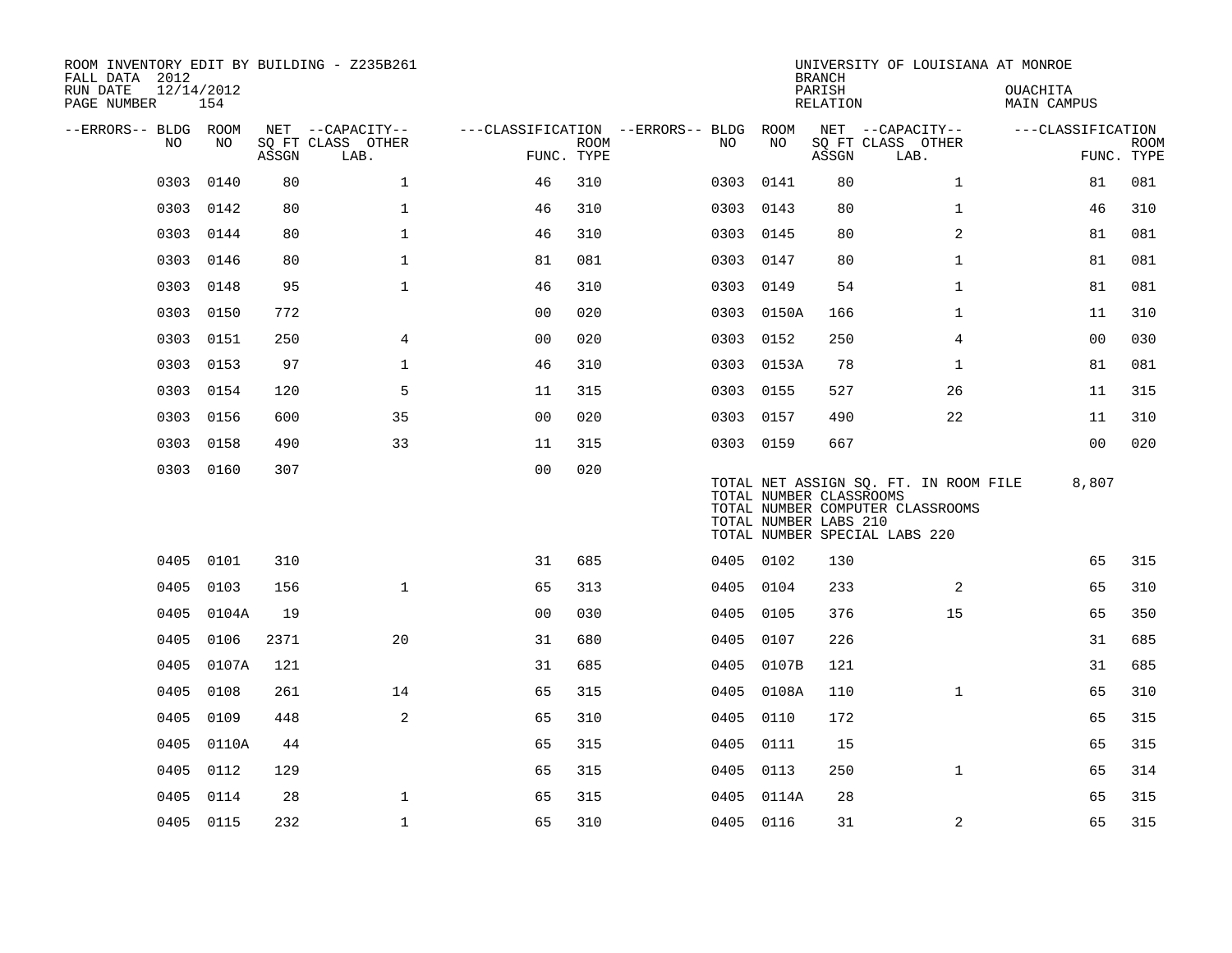| FALL DATA 2012          |      |                   |                                 | ROOM INVENTORY EDIT BY BUILDING - Z235B261 |                                        |             |           |            | <b>BRANCH</b>                                    | UNIVERSITY OF LOUISIANA AT MONROE                                                                          |          |                    |                           |
|-------------------------|------|-------------------|---------------------------------|--------------------------------------------|----------------------------------------|-------------|-----------|------------|--------------------------------------------------|------------------------------------------------------------------------------------------------------------|----------|--------------------|---------------------------|
| RUN DATE<br>PAGE NUMBER |      | 12/14/2012<br>155 |                                 |                                            |                                        |             |           |            | PARISH<br>RELATION                               |                                                                                                            | OUACHITA | <b>MAIN CAMPUS</b> |                           |
| --ERRORS-- BLDG ROOM    |      |                   |                                 | NET --CAPACITY--                           | ---CLASSIFICATION --ERRORS-- BLDG ROOM |             |           | NO         |                                                  | NET --CAPACITY--                                                                                           |          | ---CLASSIFICATION  |                           |
|                         | NO   | NO                | $\operatorname{\mathsf{ASSGN}}$ | SQ FT CLASS OTHER<br>LAB.                  | FUNC. TYPE                             | <b>ROOM</b> | NO        |            | ASSGN                                            | SQ FT CLASS OTHER<br>LAB.                                                                                  |          |                    | <b>ROOM</b><br>FUNC. TYPE |
|                         | 0405 | 0117              | 17                              |                                            | 65                                     | 315         |           | 0405 0117A | 32                                               |                                                                                                            |          | 65                 | 315                       |
|                         | 0405 | 0118              | 66                              | 2                                          | 65                                     | 315         | 0405 0119 |            | 24                                               |                                                                                                            |          | 65                 | 315                       |
|                         |      | 0405 0119A        | 99                              | $\mathbf{2}$                               | 65                                     | 315         |           |            | TOTAL NUMBER CLASSROOMS<br>TOTAL NUMBER LABS 210 | TOTAL NET ASSIGN SQ. FT. IN ROOM FILE<br>TOTAL NUMBER COMPUTER CLASSROOMS<br>TOTAL NUMBER SPECIAL LABS 220 |          | 6,030              |                           |
|                         |      | 0406 0102         | 1210                            |                                            | 00                                     | 020         | 0406 0103 |            | 260                                              | $\mathbf{1}$                                                                                               |          | 52                 | 314                       |
|                         | 0406 | 0104              | 182                             | $\mathbf{1}$                               | 52                                     | 314         | 0406 0105 |            | 182                                              | $\mathbf{1}$                                                                                               |          | 52                 | 325                       |
|                         | 0406 | 0106              | 182                             | $\mathbf{1}$                               | 52                                     | 314         | 0406 0107 |            | 303                                              | 12                                                                                                         |          | 52                 | 350                       |
|                         | 0406 | 0108              | 84                              |                                            | 52                                     | 315         | 0406      | 0109       | 39                                               |                                                                                                            |          | 0 <sub>0</sub>     | 030                       |
|                         | 0406 | 0110              | 91                              |                                            | 0 <sub>0</sub>                         | 020         | 0406 0111 |            | 95                                               | $\mathbf{1}$                                                                                               |          | 52                 | 315                       |
|                         | 0406 | 0112              | 95                              | $\mathbf{1}$                               | 52                                     | 315         | 0406      | 0113       | 13                                               |                                                                                                            |          | 0 <sub>0</sub>     | 010                       |
|                         | 0406 | 0114              | 13                              |                                            | 52                                     | 315         | 0406 0115 |            | 144                                              | 2                                                                                                          |          | 52                 | 314                       |
|                         | 0406 | 0116              | 144                             | $\mathbf{1}$                               | 52                                     | 314         | 0406      | 0117       | 144                                              | $\mathbf{1}$                                                                                               |          | 52                 | 320                       |
|                         | 0406 | 0118              | 224                             |                                            | 52                                     | 315         | 0406 0119 |            | 228                                              |                                                                                                            |          | 52                 | 315                       |
|                         | 0406 | 0121              | 1806                            | 50                                         | 52                                     | 650         | 0406 0122 |            | 235                                              |                                                                                                            |          | 0 <sub>0</sub>     | 020                       |
|                         | 0406 | 0123              | 53                              |                                            | 0 <sub>0</sub>                         | 030         | 0406 0124 |            | 375                                              |                                                                                                            |          | 52                 | 655                       |
|                         | 0406 | 0125              | 238                             | 6                                          | 00                                     | 030         | 0406      | 0126       | 243                                              | 5                                                                                                          |          | 0 <sub>0</sub>     | 030                       |
|                         | 0406 | 0127              | 478                             |                                            | 0 <sub>0</sub>                         | 020         | 0406 0128 |            | 42                                               |                                                                                                            |          | 0 <sub>0</sub>     | 020                       |
|                         | 0406 | 0129              | 40                              |                                            | 0 <sub>0</sub>                         | 030         |           | 0406 0129A | 48                                               |                                                                                                            |          | 52                 | 315                       |
|                         | 0406 | 0130              | 53                              |                                            | 52                                     | 525         | 0406 0131 |            | 53                                               |                                                                                                            |          | 52                 | 525                       |
|                         | 0406 | 0132 27714        |                                 |                                            | 52                                     | 520         | 0406      | 0133       | 35                                               |                                                                                                            |          | 52                 | 525                       |
|                         | 0406 | 0134              | 35                              |                                            | 52                                     | 525         | 0406 0135 |            | 35                                               |                                                                                                            |          | 52                 | 525                       |
|                         | 0406 | 0136              | 319                             |                                            | 0 <sub>0</sub>                         | 020         | 0406 0137 |            | 800                                              | $\overline{2}$                                                                                             |          | 52                 | 520                       |
|                         | 0406 | 0138              | 800                             | 2                                          | 52                                     | 520         | 0406 0139 |            | 800                                              | 2                                                                                                          |          | 52                 | 520                       |
|                         |      | 0406 0140         | 800                             | 2                                          | 52                                     | 520         | 0406 0141 |            | 800                                              | 2                                                                                                          |          | 52                 | 520                       |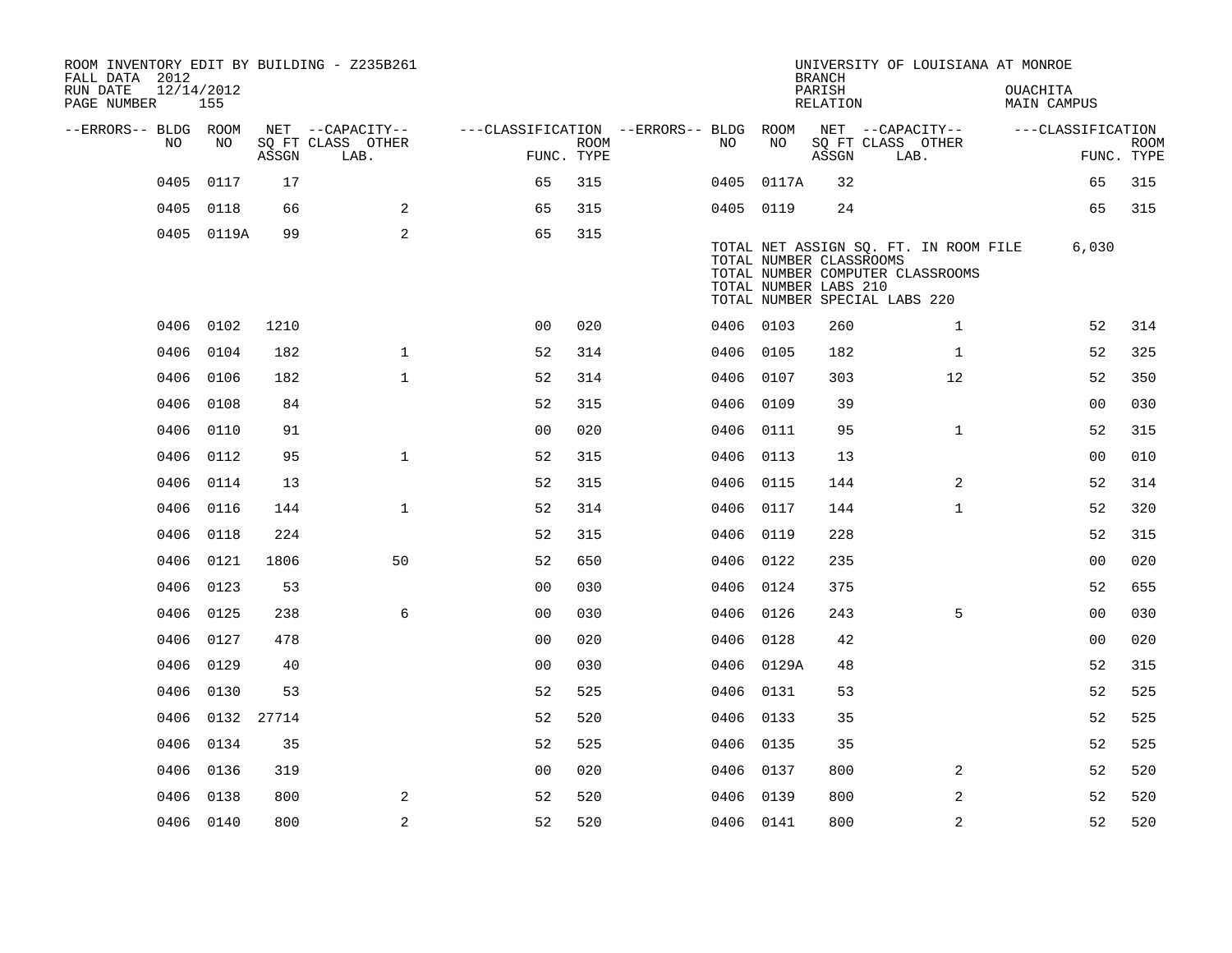| ROOM INVENTORY EDIT BY BUILDING - Z235B261<br>FALL DATA 2012 |                   |            |                           |                                   |             |           |            | <b>BRANCH</b>             | UNIVERSITY OF LOUISIANA AT MONROE |                                |                           |
|--------------------------------------------------------------|-------------------|------------|---------------------------|-----------------------------------|-------------|-----------|------------|---------------------------|-----------------------------------|--------------------------------|---------------------------|
| RUN DATE<br>PAGE NUMBER                                      | 12/14/2012<br>156 |            |                           |                                   |             |           |            | PARISH<br><b>RELATION</b> |                                   | OUACHITA<br><b>MAIN CAMPUS</b> |                           |
| --ERRORS-- BLDG ROOM                                         |                   |            | NET --CAPACITY--          | ---CLASSIFICATION --ERRORS-- BLDG |             |           | ROOM       |                           | NET --CAPACITY--                  | ---CLASSIFICATION              |                           |
| NO                                                           | NO                | ASSGN      | SQ FT CLASS OTHER<br>LAB. | FUNC. TYPE                        | <b>ROOM</b> | NO        | NO         | ASSGN                     | SQ FT CLASS OTHER<br>LAB.         |                                | <b>ROOM</b><br>FUNC. TYPE |
| 0406                                                         | 0142              | 800        | $\mathbf{2}$              | 52                                | 520         | 0406      | 0143       | 2305                      | 50                                | 52                             | 520                       |
| 0406                                                         | 0144              | 528        |                           | 0 <sub>0</sub>                    | 020         | 0406 0145 |            | 50                        |                                   | 52                             | 525                       |
| 0406                                                         | 0146              | 3290       | 20                        | 52                                | 520         | 0406      | 0147       | 80                        |                                   | 00                             | 010                       |
| 0406                                                         | 0148              | 648        | 5                         | 52                                | 520         | 0406 0149 |            | 859                       |                                   | 0 <sub>0</sub>                 | 020                       |
| 0406                                                         | 0150              | 9353       | 30                        | 52                                | 520         | 0406      | 0151       | 70                        |                                   | 52                             | 525                       |
| 0406                                                         | 0152              | 70         |                           | 52                                | 525         | 0406 0153 |            | 760                       |                                   | 0 <sub>0</sub>                 | 020                       |
| 0406                                                         | 0154              | 1708       |                           | 0 <sub>0</sub>                    | 020         | 0406      | 0155       | 101                       |                                   | 0 <sub>0</sub>                 | 030                       |
| 0406                                                         | 0156              | 60         |                           | 0 <sub>0</sub>                    | 020         | 0406 0157 |            | 48                        |                                   | 0 <sub>0</sub>                 | 010                       |
| 0406                                                         | 0158              | 1499       |                           | 0 <sub>0</sub>                    | 030         | 0406      | 0159       | 507                       |                                   | 0 <sub>0</sub>                 | 030                       |
| 0406                                                         | 0160              | 50         |                           | 0 <sub>0</sub>                    | 020         | 0406 0161 |            | 489                       | 4                                 | 52                             | 525                       |
| 0406                                                         | 0162              | 290        | 6                         | 52                                | 525         | 0406      | 0163       | 358                       | 9                                 | 52                             | 525                       |
| 0406                                                         | 0164              | 132        | $\overline{4}$            | 52                                | 525         | 0406 0165 |            | 114                       | 5                                 | 52                             | 525                       |
| 0406                                                         | 0166              | 1204       | 30                        | 52                                | 525         | 0406      | 0167       | 268                       |                                   | 52                             | 525                       |
| 0406                                                         | 0168              | 404        |                           | 52                                | 315         | 0406      | 0169       | 392                       | 2                                 | 52                             | 525                       |
| 0406                                                         | 0170              | 496        | $\mathbf{1}$              | 52                                | 310         | 0406      | 0171       | 132                       | $\mathbf{1}$                      | 52                             | 314                       |
| 0406                                                         | 0172              | 138        | $\mathbf{1}$              | 52                                | 310         |           | 0406 0172A | 120                       |                                   | 52                             | 525                       |
| 0406                                                         | 0173              | 117        |                           | 52                                | 525         | 0406      | 0174       | 93                        |                                   | 52                             | 525                       |
| 0406                                                         | 0175              | 44         | $\mathbf 1$               | 52                                | 525         | 0406      | 0176       | 1127                      | 24                                | 52                             | 525                       |
| 0406                                                         | 0177              | 114        | 4                         | 52                                | 525         | 0406      | 0178       | 132                       | 4                                 | 52                             | 525                       |
| 0406                                                         | 0179              | 358        | 9                         | 52                                | 525         | 0406      | 0180       | 290                       | 5                                 | 52                             | 525                       |
| 0406                                                         | 0181              | 489        | 2                         | 52                                | 525         | 0406      | 0182       | 50                        |                                   | 0 <sub>0</sub>                 | 020                       |
| 0406                                                         | 0183              | 20         |                           | 52                                | 525         | 0406      | 0184       | 20                        |                                   | 52                             | 525                       |
| 0406                                                         | 0201              | 957        |                           | 0 <sub>0</sub>                    | 020         | 0406      | 0202       | 478                       |                                   | 0 <sub>0</sub>                 | 020                       |
| 0406                                                         | 0203              | 42         |                           | 0 <sub>0</sub>                    | 020         | 0406      | 0204       | 40                        |                                   | 0 <sub>0</sub>                 | 010                       |
| 0406                                                         |                   | 0205 14264 |                           | 52                                | 520         | 0406      | 0206       | 698                       |                                   | 52                             | 520                       |
|                                                              | 0406 0207         | 328        |                           | 00                                | 020         | 0406 0208 |            | 2201                      |                                   | 0 <sub>0</sub>                 | 030                       |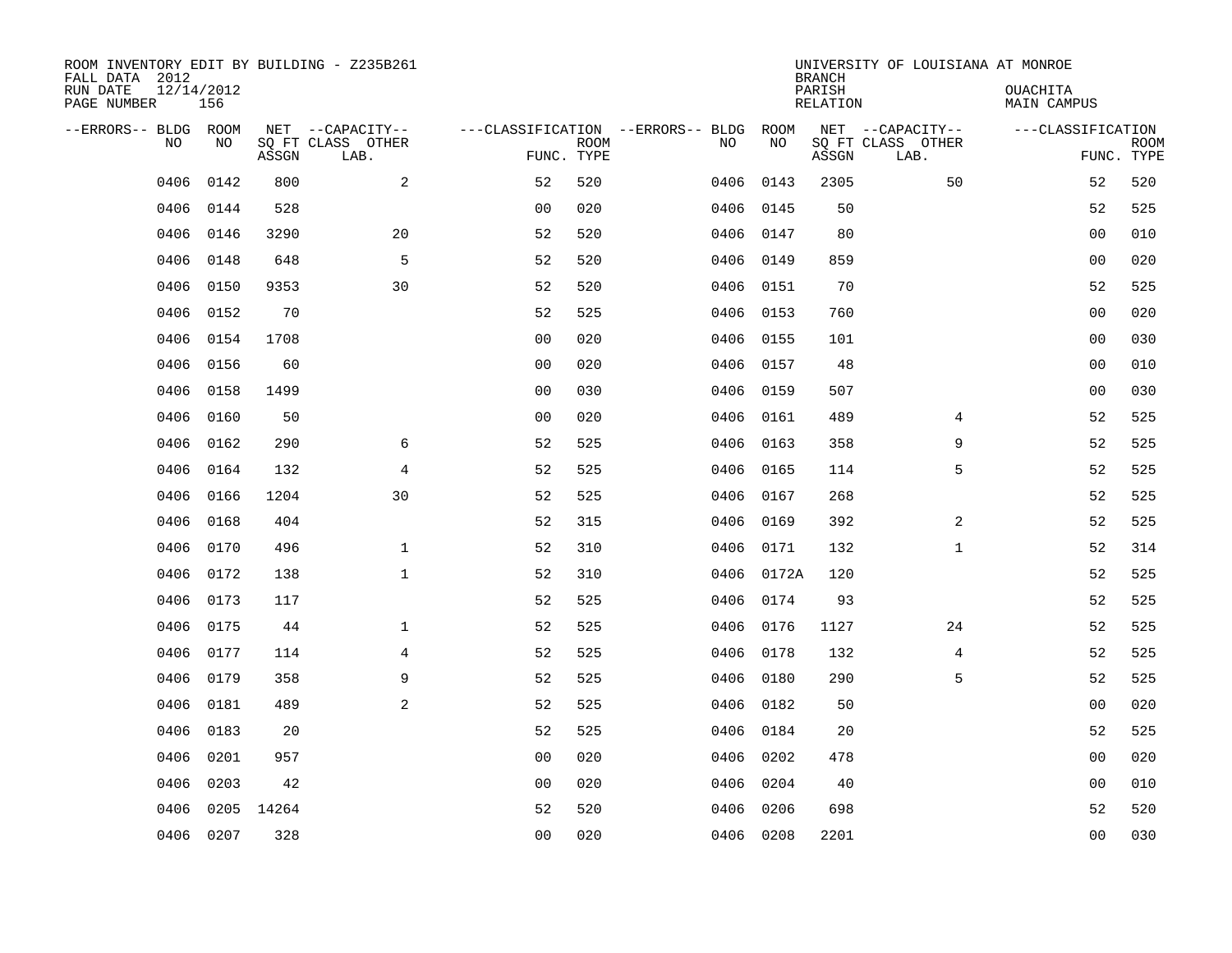| ROOM INVENTORY EDIT BY BUILDING - Z235B261<br>FALL DATA 2012 |            |       |                                       |    |            |           |            | <b>BRANCH</b>                                             | UNIVERSITY OF LOUISIANA AT MONROE                                                                                         |                         |             |
|--------------------------------------------------------------|------------|-------|---------------------------------------|----|------------|-----------|------------|-----------------------------------------------------------|---------------------------------------------------------------------------------------------------------------------------|-------------------------|-------------|
| 12/14/2012<br>RUN DATE<br>PAGE NUMBER                        | 157        |       |                                       |    |            |           |            | PARISH<br>RELATION                                        |                                                                                                                           | OUACHITA<br>MAIN CAMPUS |             |
| --ERRORS-- BLDG ROOM<br>NO.                                  | NO         |       | NET --CAPACITY--<br>SQ FT CLASS OTHER |    | ROOM       | NO        | NO         |                                                           | ---CLASSIFICATION --ERRORS-- BLDG ROOM NET --CAPACITY--    ---CLASSIFICATION<br>SQ FT CLASS OTHER                         |                         | <b>ROOM</b> |
|                                                              |            | ASSGN | LAB.                                  |    | FUNC. TYPE |           |            | ASSGN<br>TOTAL NUMBER CLASSROOMS<br>TOTAL NUMBER LABS 210 | LAB.<br>TOTAL NET ASSIGN SQ. FT. IN ROOM FILE 75,323<br>TOTAL NUMBER COMPUTER CLASSROOMS<br>TOTAL NUMBER SPECIAL LABS 220 |                         | FUNC. TYPE  |
|                                                              | 0407 0100  | 491   | 8                                     | 55 | 315        |           | 0407 0100A | 395                                                       |                                                                                                                           | 0 <sub>0</sub>          | 020         |
|                                                              | 0407 0101  | 698   | 6                                     | 55 | 314        | 0407 0103 |            | 154                                                       | $\mathbf{1}$                                                                                                              | 55                      | 314         |
|                                                              | 0407 0104  | 135   | $\mathbf 1$                           | 55 | 314        | 0407 0105 |            | 118                                                       |                                                                                                                           | 55                      | 315         |
|                                                              | 0407 0106  | 117   | $\mathbf 1$                           | 55 | 314        | 0407 0107 |            | 154                                                       | $\mathbf{1}$                                                                                                              | 55                      | 314         |
| 0407                                                         | 0108       | 323   | $\mathbf{1}$                          | 55 | 325        | 0407 0109 |            | 945                                                       | 13                                                                                                                        | 55                      | 350         |
|                                                              | 0407 0110  | 155   | 2                                     | 65 | 314        | 0407 0111 |            | 56                                                        | $\mathbf{1}$                                                                                                              | 55                      | 314         |
|                                                              | 0407 0112  | 117   | $\mathbf 1$                           | 55 | 325        | 0407 0113 |            | 124                                                       | $\mathbf{1}$                                                                                                              | 65                      | 313         |
|                                                              | 0407 0114  | 117   | $\mathbf{1}$                          | 65 | 314        | 0407 0115 |            | 188                                                       | $\mathbf{1}$                                                                                                              | 65                      | 314         |
|                                                              | 0407 0116  | 238   |                                       | 55 | 315        | 0407 0117 |            | 176                                                       | $\mathbf{1}$                                                                                                              | 65                      | 314         |
|                                                              | 0407 0118  | 162   | $\mathbf{1}$                          | 65 | 314        | 0407 0119 |            | 88                                                        |                                                                                                                           | 65                      | 315         |
|                                                              | 0407 0120  | 186   |                                       | 55 | 315        |           | 0407 0120A | 58                                                        |                                                                                                                           | 55                      | 315         |
|                                                              | 0407 0121  | 199   | $\mathbf{1}$                          | 55 | 325        | 0407 0122 |            | 120                                                       | $\mathbf{1}$                                                                                                              | 55                      | 315         |
|                                                              | 0407 0123  | 78    |                                       | 55 | 315        | 0407      | 0124       | 41                                                        |                                                                                                                           | 0 <sub>0</sub>          | 030         |
|                                                              | 0407 0125  | 90    | 2                                     | 55 | 315        | 0407 0126 |            | 153                                                       |                                                                                                                           | 55                      | 315         |
|                                                              | 0407 0127  | 104   | 2                                     | 55 | 315        | 0407 0128 |            | 136                                                       | 2                                                                                                                         | 55                      | 315         |
|                                                              | 0407 0129  | 162   | 2                                     | 65 | 315        | 0407 0130 |            | 146                                                       | $\mathbf{1}$                                                                                                              | 55                      | 314         |
|                                                              | 0407 0131  | 135   | $\mathbf{1}$                          | 55 | 314        |           |            | TOTAL NUMBER CLASSROOMS<br>TOTAL NUMBER LABS 210          | TOTAL NET ASSIGN SQ. FT. IN ROOM FILE<br>TOTAL NUMBER COMPUTER CLASSROOMS<br>TOTAL NUMBER SPECIAL LABS 220                | 6,123                   |             |
|                                                              | 0501 0100  | 205   | $\mathbf{1}$                          | 71 | 325        | 0501 0101 |            | 355                                                       | $\mathbf{1}$                                                                                                              | 71                      | 310         |
|                                                              | 0501 0101A | 57    |                                       | 71 | 315        |           | 0501 0101B | 21                                                        |                                                                                                                           | 71                      | 315         |
|                                                              | 0501 0102  | 196   | $\mathbf 1$                           | 72 | 310        |           | 0501 0102A | 18                                                        |                                                                                                                           | 71                      | 315         |
|                                                              | 0501 0103  | 200   | 6                                     | 71 | 315        |           | 0501 0103A | 10                                                        |                                                                                                                           | 00                      | 030         |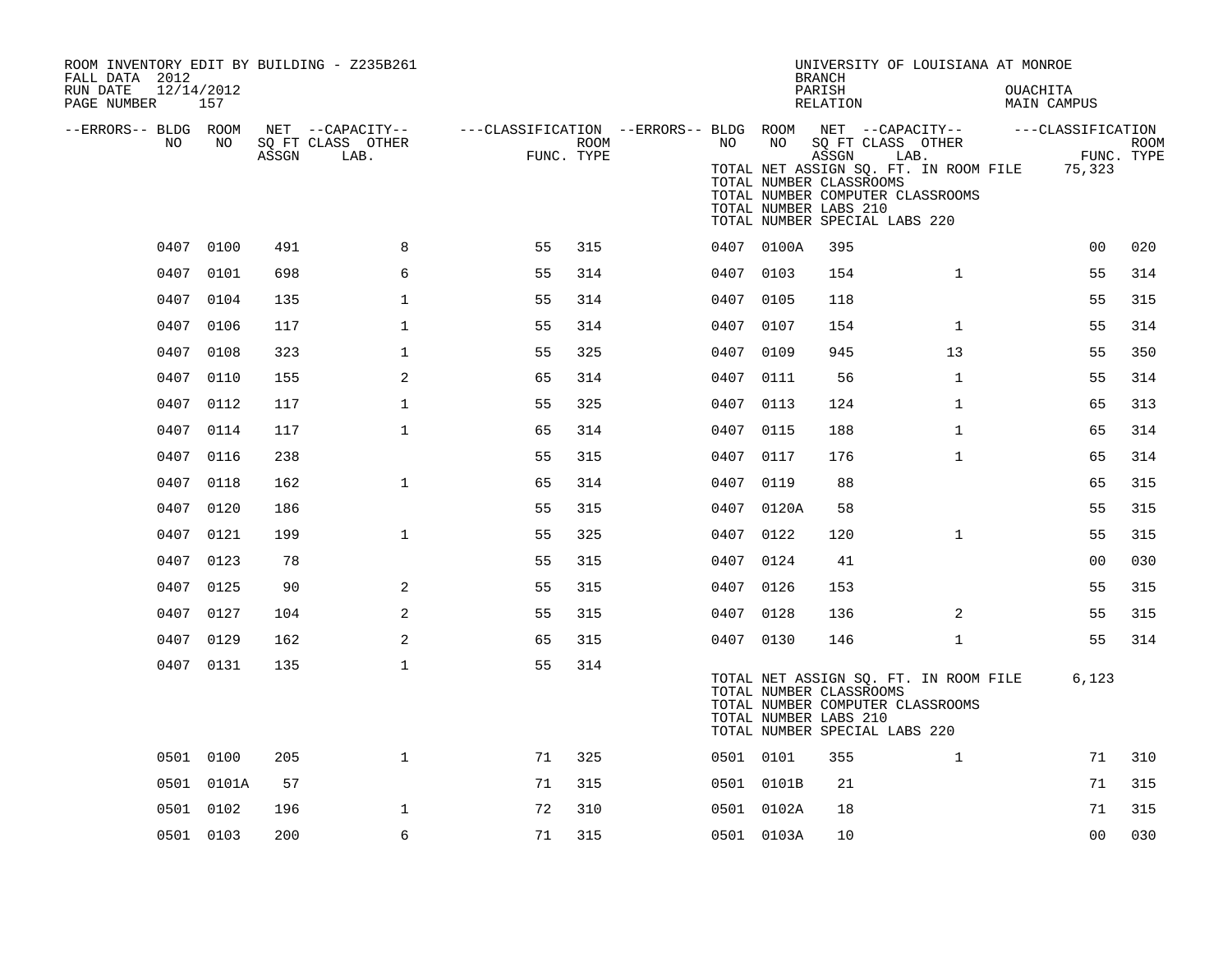| ROOM INVENTORY EDIT BY BUILDING - Z235B261<br>FALL DATA 2012 |                   |       |                           |                                        |      |           |            | <b>BRANCH</b>                                    | UNIVERSITY OF LOUISIANA AT MONROE                                                                          |                         |                           |
|--------------------------------------------------------------|-------------------|-------|---------------------------|----------------------------------------|------|-----------|------------|--------------------------------------------------|------------------------------------------------------------------------------------------------------------|-------------------------|---------------------------|
| RUN DATE<br>PAGE NUMBER                                      | 12/14/2012<br>158 |       |                           |                                        |      |           |            | PARISH<br>RELATION                               |                                                                                                            | OUACHITA<br>MAIN CAMPUS |                           |
| --ERRORS-- BLDG ROOM                                         |                   |       | NET --CAPACITY--          | ---CLASSIFICATION --ERRORS-- BLDG ROOM |      |           |            |                                                  | NET --CAPACITY--                                                                                           | ---CLASSIFICATION       |                           |
| NO                                                           | NO.               | ASSGN | SQ FT CLASS OTHER<br>LAB. | FUNC. TYPE                             | ROOM | NO.       | NO         | ASSGN                                            | SQ FT CLASS OTHER<br>LAB.                                                                                  |                         | <b>ROOM</b><br>FUNC. TYPE |
| 0501                                                         | 0104              | 53    |                           | 71                                     | 315  |           | 0501 0104A | 24                                               |                                                                                                            | 0 <sub>0</sub>          | 030                       |
|                                                              | 0501 0104B        | 4     |                           | 71                                     | 315  | 0501 0105 |            | 51                                               | $\mathbf{1}$                                                                                               | 71                      | 315                       |
|                                                              | 0501 0106         | 45    | $\mathbf{1}$              | 71                                     | 315  | 0501 0107 |            | 522                                              | 3                                                                                                          | 72                      | 720                       |
|                                                              | 0501 0107A        | 23    |                           | 72                                     | 725  |           | 0501 0107B | 9                                                |                                                                                                            | 0 <sub>0</sub>          | 030                       |
|                                                              | 0501 0108         | 234   |                           | 71                                     | 315  | 0501 0109 |            | 171                                              | $\mathbf{1}$                                                                                               | 72                      | 310                       |
|                                                              | 0501 0110         | 277   | 2                         | 72                                     | 720  | 0501 0111 |            | 342                                              | 12                                                                                                         | 72                      | 310                       |
|                                                              | 0501 0112         | 420   |                           | 72                                     | 725  |           | 0501 0112A | 86                                               |                                                                                                            | 0 <sub>0</sub>          | 020                       |
|                                                              | 0501 0113         | 316   | $\mathbf{1}$              | 72                                     | 720  | 0501 0114 |            | 550                                              | 7                                                                                                          | 72                      | 720                       |
|                                                              | 0501 0115         | 125   |                           | 72                                     | 725  | 0501 0116 |            | 377                                              | 6                                                                                                          | 72                      | 720                       |
|                                                              | 0501 0117         | 383   | 4                         | 72                                     | 720  | 0501 0118 |            | 160                                              | 6                                                                                                          | 72                      | 725                       |
|                                                              | 0501 0119         | 160   | 5                         | 72                                     | 725  | 0501 0120 |            | 2283                                             | 5                                                                                                          | 72                      | 720                       |
|                                                              | 0501 0121         | 238   | 8                         | 72                                     | 310  | 0501 0122 |            | 220                                              | $\mathbf{1}$                                                                                               | 72                      | 720                       |
|                                                              | 0501 0123         | 298   | 8                         | 72                                     | 310  | 0501 0124 |            | 117                                              |                                                                                                            | 72                      | 725                       |
|                                                              | 0501 0125         | 287   | 2                         | 72                                     | 720  | 0501 0126 |            | 1040                                             |                                                                                                            | 72                      | 720                       |
|                                                              | 0501 0127         | 83    | $\mathbf 1$               | 71                                     | 310  |           |            | TOTAL NUMBER CLASSROOMS<br>TOTAL NUMBER LABS 210 | TOTAL NET ASSIGN SQ. FT. IN ROOM FILE<br>TOTAL NUMBER COMPUTER CLASSROOMS<br>TOTAL NUMBER SPECIAL LABS 220 | 9,831                   |                           |
|                                                              | 0502 0100         | 1944  |                           | 75                                     | 740  | 0502 0101 |            | 366                                              | 18                                                                                                         | 75                      | 315                       |
|                                                              | 0502 0102         | 83    | $\overline{4}$            | 75                                     | 315  | 0502 0103 |            | 175                                              | $\mathbf{1}$                                                                                               | 71                      | 310                       |
|                                                              | 0502 0104         | 216   |                           | 75                                     | 730  | 0502 0105 |            | 750                                              | 2                                                                                                          | 72                      | 720                       |
|                                                              | 0502 0106         | 750   |                           | 72                                     | 725  |           |            | TOTAL NUMBER CLASSROOMS<br>TOTAL NUMBER LABS 210 | TOTAL NET ASSIGN SQ. FT. IN ROOM FILE<br>TOTAL NUMBER COMPUTER CLASSROOMS<br>TOTAL NUMBER SPECIAL LABS 220 | 4,284                   |                           |
|                                                              | 0503 0100         | 3569  |                           | 72                                     | 745  | 0503 0101 |            | 126                                              | $\mathbf{1}$                                                                                               | 71                      | 310                       |
|                                                              | 0503 0102         | 130   | $\mathbf 1$               | 71                                     | 310  | 0503 0103 |            | 131                                              |                                                                                                            | 72                      | 745                       |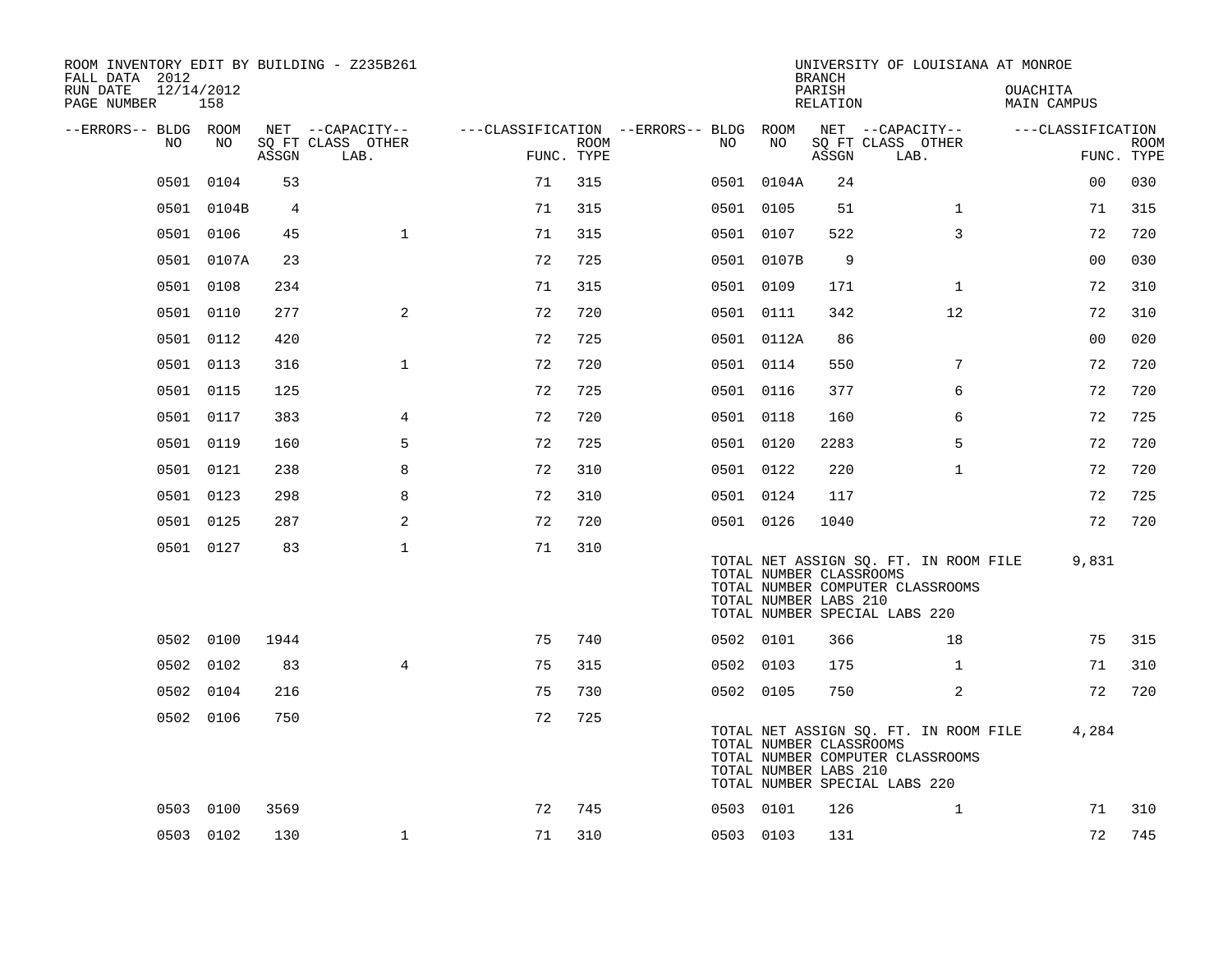| FALL DATA 2012          |            |            |       | ROOM INVENTORY EDIT BY BUILDING - Z235B261 |                                                         |                           |           |                                                               | <b>BRANCH</b>      |                               | UNIVERSITY OF LOUISIANA AT MONROE                                              |                                |                           |
|-------------------------|------------|------------|-------|--------------------------------------------|---------------------------------------------------------|---------------------------|-----------|---------------------------------------------------------------|--------------------|-------------------------------|--------------------------------------------------------------------------------|--------------------------------|---------------------------|
| RUN DATE<br>PAGE NUMBER | 12/14/2012 | 159        |       |                                            |                                                         |                           |           |                                                               | PARISH<br>RELATION |                               |                                                                                | OUACHITA<br><b>MAIN CAMPUS</b> |                           |
| --ERRORS-- BLDG ROOM    |            |            |       | NET --CAPACITY--                           | ---CLASSIFICATION --ERRORS-- BLDG ROOM NET --CAPACITY-- |                           |           |                                                               |                    |                               |                                                                                | ---CLASSIFICATION              |                           |
|                         | NO         | NO         | ASSGN | SQ FT CLASS OTHER<br>LAB.                  |                                                         | <b>ROOM</b><br>FUNC. TYPE | NO        | NO                                                            | ASSGN              | SQ FT CLASS OTHER<br>LAB.     |                                                                                |                                | <b>ROOM</b><br>FUNC. TYPE |
|                         | 0503       | 0103A      | 13    |                                            | 0 <sup>0</sup>                                          | 030                       | 0503      | 0103B                                                         | 11                 |                               |                                                                                | 0 <sub>0</sub>                 | 030                       |
|                         |            | 0503 0104  | 69    | 2                                          | 71                                                      | 315                       |           | 0503 0105<br>TOTAL NUMBER CLASSROOMS<br>TOTAL NUMBER LABS 210 | 159                | TOTAL NUMBER SPECIAL LABS 220 | 5<br>TOTAL NET ASSIGN SQ. FT. IN ROOM FILE<br>TOTAL NUMBER COMPUTER CLASSROOMS | 71<br>4,184                    | 315                       |
|                         | 0504 0100  |            | 145   | 2                                          | 71                                                      | 315                       | 0504 0101 |                                                               | 135                |                               | $\mathbf{1}$                                                                   | 71                             | 310                       |
|                         | 0504 0102  |            | 228   | 2                                          | 71                                                      | 310                       | 0504 0103 |                                                               | 102                |                               |                                                                                | 71                             | 315                       |
|                         |            | 0504 0103A | 68    |                                            | 0 <sup>0</sup>                                          | 020                       |           | 0504 0103B                                                    | 97                 |                               |                                                                                | 0 <sub>0</sub>                 | 020                       |
|                         |            | 0504 0103C | 119   |                                            | 0 <sub>0</sub>                                          | 020                       |           | 0504 0103D                                                    | 82                 |                               |                                                                                | 0 <sub>0</sub>                 | 020                       |
|                         |            | 0504 0103E | 17    |                                            | 0 <sub>0</sub>                                          | 010                       | 0504 0104 |                                                               | 33                 |                               | $\mathbf{1}$                                                                   | 71                             | 315                       |
|                         | 0504 0105  |            | 237   | $\mathbf{1}$                               | 71                                                      | 325                       | 0504 0106 |                                                               | 32                 |                               | $\mathbf{1}$                                                                   | 71                             | 315                       |
|                         | 0504 0107  |            | 241   | $\mathbf{1}$                               | 71                                                      | 310                       | 0504 0108 |                                                               | 253                |                               | $\mathbf{1}$                                                                   | 71                             | 325                       |
|                         | 0504 0109  |            | 78    |                                            | 71                                                      | 315                       | 0504 0110 |                                                               | 32                 |                               |                                                                                | 0 <sub>0</sub>                 | 030                       |
|                         | 0504 0111  |            | 195   | $\mathbf{1}$                               | 71                                                      | 310                       | 0504 0112 |                                                               | 155                |                               | $\mathbf{1}$                                                                   | 71                             | 314                       |
|                         | 0504 0113  |            | 605   | $\mathbf{1}$                               | 71                                                      | 310                       |           | 0504 0113A                                                    | 17                 |                               |                                                                                | 71                             | 315                       |
|                         | 0504 0114  |            | 35    |                                            | 71                                                      | 315                       | 0504 0115 |                                                               | 25                 |                               |                                                                                | 71                             | 315                       |
|                         | 0504 0116  |            | 186   | 10                                         | 71                                                      | 350                       | 0504 0117 |                                                               | 203                |                               | $\mathbf{1}$                                                                   | 71                             | 310                       |
|                         | 0504 0118  |            | 45    |                                            | 0 <sub>0</sub>                                          | 020                       | 0504 0119 |                                                               | 174                |                               | $\mathbf{1}$                                                                   | 71                             | 310                       |
|                         | 0504 0120  |            | 173   | $\mathbf 1$                                | 71                                                      | 310                       | 0504 0121 |                                                               | 14                 |                               |                                                                                | 71                             | 315                       |
|                         | 0504 0122  |            | 96    | 2                                          | 71                                                      | 315                       | 0504 0123 |                                                               | 34                 |                               | $\mathbf{1}$                                                                   | 71                             | 315                       |
|                         | 0504 0124  |            | 235   | 2                                          | 71                                                      | 310                       | 0504 0125 |                                                               | 6616               |                               |                                                                                | 63                             | 730                       |
|                         | 0504 0200  |            | 156   | $\mathbf{1}$                               | 71                                                      | 310                       |           | 0504 0200A                                                    | 212                |                               | 4                                                                              | 71                             | 350                       |
|                         | 0504 0201  |            | 193   | $\mathbf 1$                                | 71                                                      | 310                       | 0504 0202 |                                                               | 98                 |                               |                                                                                | 71                             | 315                       |
|                         | 0504 0203  |            | 31    |                                            | 0 <sub>0</sub>                                          | 030                       | 0504 0204 |                                                               | 53                 |                               | $\mathbf{1}$                                                                   | 71                             | 315                       |
|                         | 0504       | 0205       | 171   | 7                                          | 71                                                      | 315                       | 0504 0206 |                                                               | 149                |                               | $\mathbf{1}$                                                                   | 71                             | 310                       |
|                         | 0504 0207  |            | 102   | $\mathbf{1}$                               | 71                                                      | 315                       | 0504 0208 |                                                               | 221                |                               | 5                                                                              | 71                             | 310                       |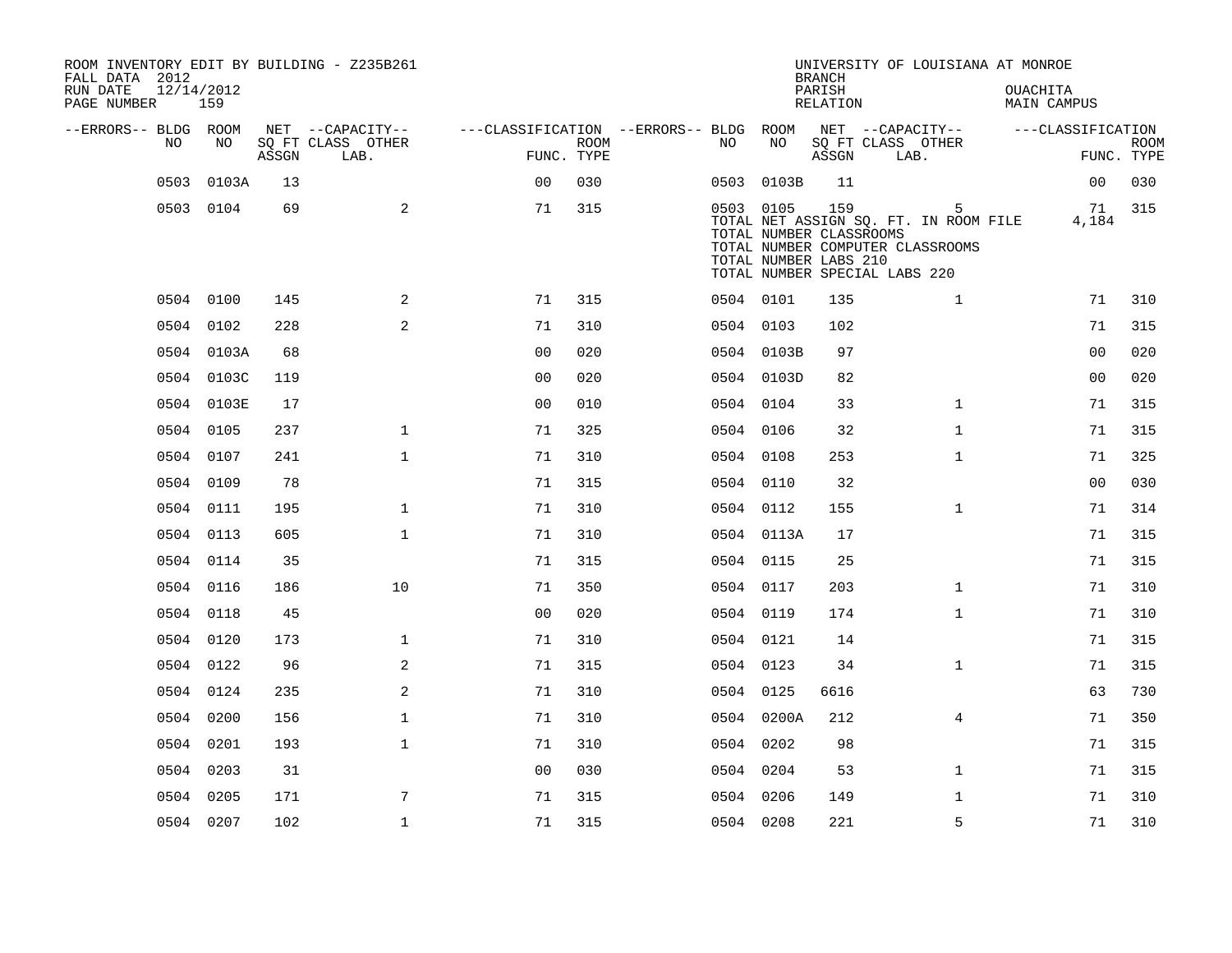| ROOM INVENTORY EDIT BY BUILDING - Z235B261<br>FALL DATA 2012<br>RUN DATE 12/14/2012<br>PAGE NUMBER 160 |                |     |                                                                                                                                                                                                                                      |        |  |                | BRANCH<br>PARISH                                                                  | UNIVERSITY OF LOUISIANA AT MONROE<br>RELATION                             | OUACHITA<br>MAIN CAMPUS                                |        |
|--------------------------------------------------------------------------------------------------------|----------------|-----|--------------------------------------------------------------------------------------------------------------------------------------------------------------------------------------------------------------------------------------|--------|--|----------------|-----------------------------------------------------------------------------------|---------------------------------------------------------------------------|--------------------------------------------------------|--------|
|                                                                                                        |                |     | ERRORS-- BLDG ROOM NET --CAPACITY--- --CLASSIFICATION --ERRORS-- BLDG ROOM NET --CAPACITY---------CLASSIFICATION--<br>NO NO SQ FT CLASS OTHER ROOM NO ROOM NO SQ FT CLASS OTHER ROOM NO ASSGN LAB.<br>ASSGN LAB. FUNC. TYPE ASSGN AS |        |  |                |                                                                                   |                                                                           | NO SQ FT CLASS OTHER THE ROOM ASSGN LAB. FUNC. TYPE    |        |
|                                                                                                        | 0504 0208A     | 207 |                                                                                                                                                                                                                                      | 71 310 |  | 0504 0209      | 29                                                                                |                                                                           |                                                        | 71 315 |
|                                                                                                        | 0504 0210      | 32  |                                                                                                                                                                                                                                      | 71 315 |  |                | TOTAL NUMBER CLASSROOMS<br>TOTAL NUMBER LABS 210<br>TOTAL NUMBER SPECIAL LABS 220 | 0504 0211 121 1<br>TOTAL NUMBER COMPUTER CLASSROOMS                       | 71 325<br>TOTAL NET ASSIGN SQ. FT. IN ROOM FILE 11,991 |        |
|                                                                                                        | 0505 0100 2020 |     | 63                                                                                                                                                                                                                                   | 731    |  | 0505 0101 2020 | TOTAL NUMBER CLASSROOMS<br>TOTAL NUMBER LABS 210<br>TOTAL NUMBER SPECIAL LABS 220 | TOTAL NET ASSIGN SQ. FT. IN ROOM FILE<br>TOTAL NUMBER COMPUTER CLASSROOMS | 63 730<br>4,040                                        |        |
|                                                                                                        | 0506 0100      | 142 | 63                                                                                                                                                                                                                                   | 730    |  |                |                                                                                   |                                                                           | 0506 0101 142 4 72 720                                 |        |
|                                                                                                        | 0506 0102      | 960 | 72                                                                                                                                                                                                                                   | 725    |  |                | TOTAL NUMBER CLASSROOMS<br>TOTAL NUMBER LABS 210<br>TOTAL NUMBER SPECIAL LABS 220 | TOTAL NUMBER COMPUTER CLASSROOMS                                          | TOTAL NET ASSIGN SQ. FT. IN ROOM FILE 1,244            |        |
|                                                                                                        | 0507 0101      | 282 | 11                                                                                                                                                                                                                                   | 580    |  |                | TOTAL NUMBER CLASSROOMS<br>TOTAL NUMBER LABS 210<br>TOTAL NUMBER SPECIAL LABS 220 | TOTAL NET ASSIGN SQ. FT. IN ROOM FILE<br>TOTAL NUMBER COMPUTER CLASSROOMS | 282                                                    |        |
|                                                                                                        | 0508 0101      | 282 | 11                                                                                                                                                                                                                                   | 580    |  |                | TOTAL NUMBER CLASSROOMS<br>TOTAL NUMBER LABS 210<br>TOTAL NUMBER SPECIAL LABS 220 | TOTAL NET ASSIGN SQ. FT. IN ROOM FILE<br>TOTAL NUMBER COMPUTER CLASSROOMS | 282                                                    |        |
|                                                                                                        | 0509 0101      | 282 | 11 580                                                                                                                                                                                                                               |        |  |                | TOTAL NUMBER CLASSROOMS<br>TOTAL NUMBER LABS 210<br>TOTAL NUMBER SPECIAL LABS 220 | TOTAL NET ASSIGN SO. FT. IN ROOM FILE<br>TOTAL NUMBER COMPUTER CLASSROOMS | 282                                                    |        |
|                                                                                                        | 0510 0100 2444 |     | 11                                                                                                                                                                                                                                   | 580    |  |                | TOTAL NUMBER CLASSROOMS                                                           | TOTAL NET ASSIGN SO. FT. IN ROOM FILE<br>TOTAL NUMBER COMPUTER CLASSROOMS | 2,444                                                  |        |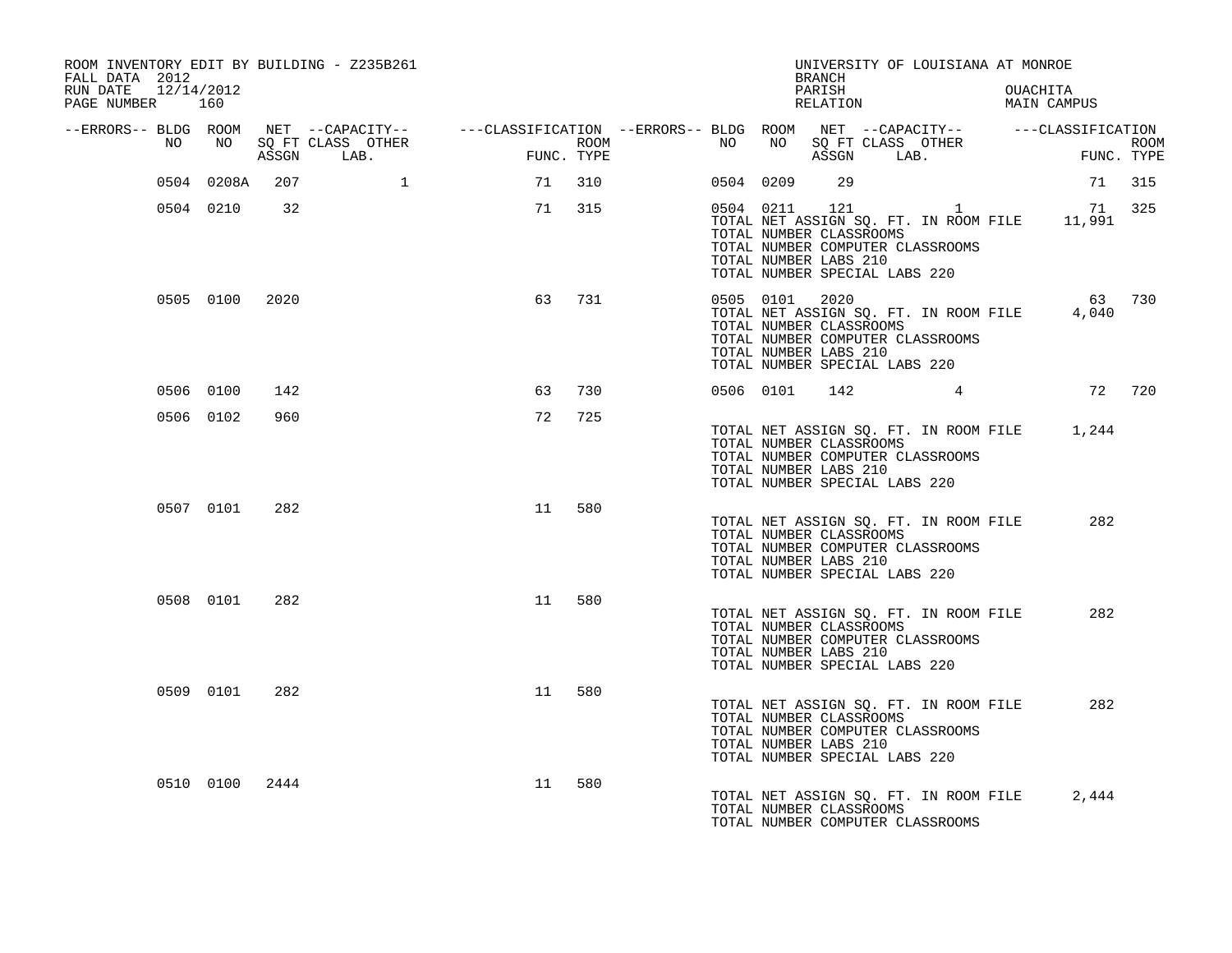| ROOM INVENTORY EDIT BY BUILDING - Z235B261<br>FALL DATA 2012 |           |      |    |                                                                                                                                                                                                    |        |           |           | UNIVERSITY OF LOUISIANA AT MONROE<br><b>BRANCH</b>                                                                                                                         |                |                         |     |        |
|--------------------------------------------------------------|-----------|------|----|----------------------------------------------------------------------------------------------------------------------------------------------------------------------------------------------------|--------|-----------|-----------|----------------------------------------------------------------------------------------------------------------------------------------------------------------------------|----------------|-------------------------|-----|--------|
| RUN DATE<br>12/14/2012<br>PAGE NUMBER 161                    |           |      |    |                                                                                                                                                                                                    |        |           |           | PARISH<br>RELATION                                                                                                                                                         |                | OUACHITA<br>MAIN CAMPUS |     |        |
| --ERRORS-- BLDG ROOM<br>NO                                   | NO        |      |    | NET --CAPACITY-- ----CLASSIFICATION --ERRORS--- BLDG ROOM NET --CAPACITY-- ------CLASSIFICATION<br>SQ FT CLASS OTHER ROOM NO SQ FT CLASS OTHER ROOM<br>ASSGN LAB. FUNC. TYPE ASSGN LAB. FUNC. TYPE |        |           |           |                                                                                                                                                                            |                |                         |     |        |
|                                                              |           |      |    |                                                                                                                                                                                                    |        |           |           | TOTAL NUMBER LABS 210<br>TOTAL NUMBER SPECIAL LABS 220                                                                                                                     |                |                         |     |        |
|                                                              | 0511 0100 | 1160 | 42 | 82                                                                                                                                                                                                 | 082    |           | 0511 0101 | 12                                                                                                                                                                         |                |                         | 82  | 082    |
|                                                              | 0511 0102 | 302  |    | 82                                                                                                                                                                                                 | 082    |           | 0511 0103 | 10<br>TOTAL NET ASSIGN SQ. FT. IN ROOM FILE 1,484<br>TOTAL NUMBER CLASSROOMS<br>TOTAL NUMBER COMPUTER CLASSROOMS<br>TOTAL NUMBER LABS 210<br>TOTAL NUMBER SPECIAL LABS 220 |                |                         | 82  | 082    |
|                                                              | 0601 0104 | 721  | 16 | 00                                                                                                                                                                                                 | 030    | 0601 0105 |           | 173                                                                                                                                                                        |                |                         | 00  | 030    |
|                                                              | 0601 0106 | 763  | 16 | 00                                                                                                                                                                                                 | 030    | 0601 0107 |           | 20                                                                                                                                                                         |                |                         | 52  | 525    |
|                                                              | 0601 0108 | 11   |    | 52                                                                                                                                                                                                 | 525    | 0601 0109 |           | 11                                                                                                                                                                         |                |                         | 52  | 525    |
|                                                              | 0601 0110 | 766  | 18 | 0 <sub>0</sub>                                                                                                                                                                                     | 030    | 0601 0111 |           | 173                                                                                                                                                                        |                |                         | 00  | 030    |
|                                                              | 0601 0112 | 887  | 18 | 0 <sup>0</sup>                                                                                                                                                                                     | 030    |           |           | TOTAL NET ASSIGN SQ. FT. IN ROOM FILE<br>TOTAL NUMBER CLASSROOMS<br>TOTAL NUMBER COMPUTER CLASSROOMS<br>TOTAL NUMBER LABS 210<br>TOTAL NUMBER SPECIAL LABS 220             |                |                         | 42  |        |
|                                                              | 0602 0101 | 103  | 2  | 93                                                                                                                                                                                                 | 660    |           | 0602 0102 | 308                                                                                                                                                                        | 5 <sub>1</sub> |                         |     | 93 660 |
|                                                              | 0602 0103 | 112  | 2  | 93                                                                                                                                                                                                 | 665    |           |           | TOTAL NET ASSIGN SQ. FT. IN ROOM FILE<br>TOTAL NUMBER CLASSROOMS<br>TOTAL NUMBER COMPUTER CLASSROOMS<br>TOTAL NUMBER LABS 210<br>TOTAL NUMBER SPECIAL LABS 220             |                |                         | 523 |        |
|                                                              | 0607 0100 | 208  | 20 | 52                                                                                                                                                                                                 | 525    |           |           | TOTAL NET ASSIGN SQ. FT. IN ROOM FILE<br>TOTAL NUMBER CLASSROOMS<br>TOTAL NUMBER COMPUTER CLASSROOMS<br>TOTAL NUMBER LABS 210<br>TOTAL NUMBER SPECIAL LABS 220             |                |                         | 208 |        |
|                                                              | 0608 0101 | 208  |    | 52                                                                                                                                                                                                 | 525    |           |           | TOTAL NET ASSIGN SQ. FT. IN ROOM FILE<br>TOTAL NUMBER CLASSROOMS<br>TOTAL NUMBER COMPUTER CLASSROOMS<br>TOTAL NUMBER LABS 210<br>TOTAL NUMBER SPECIAL LABS 220             |                |                         | 208 |        |
|                                                              | 0613 0100 | 638  | 2  |                                                                                                                                                                                                    | 31 310 | 0613 0102 |           | 52                                                                                                                                                                         |                |                         | 31  | 315    |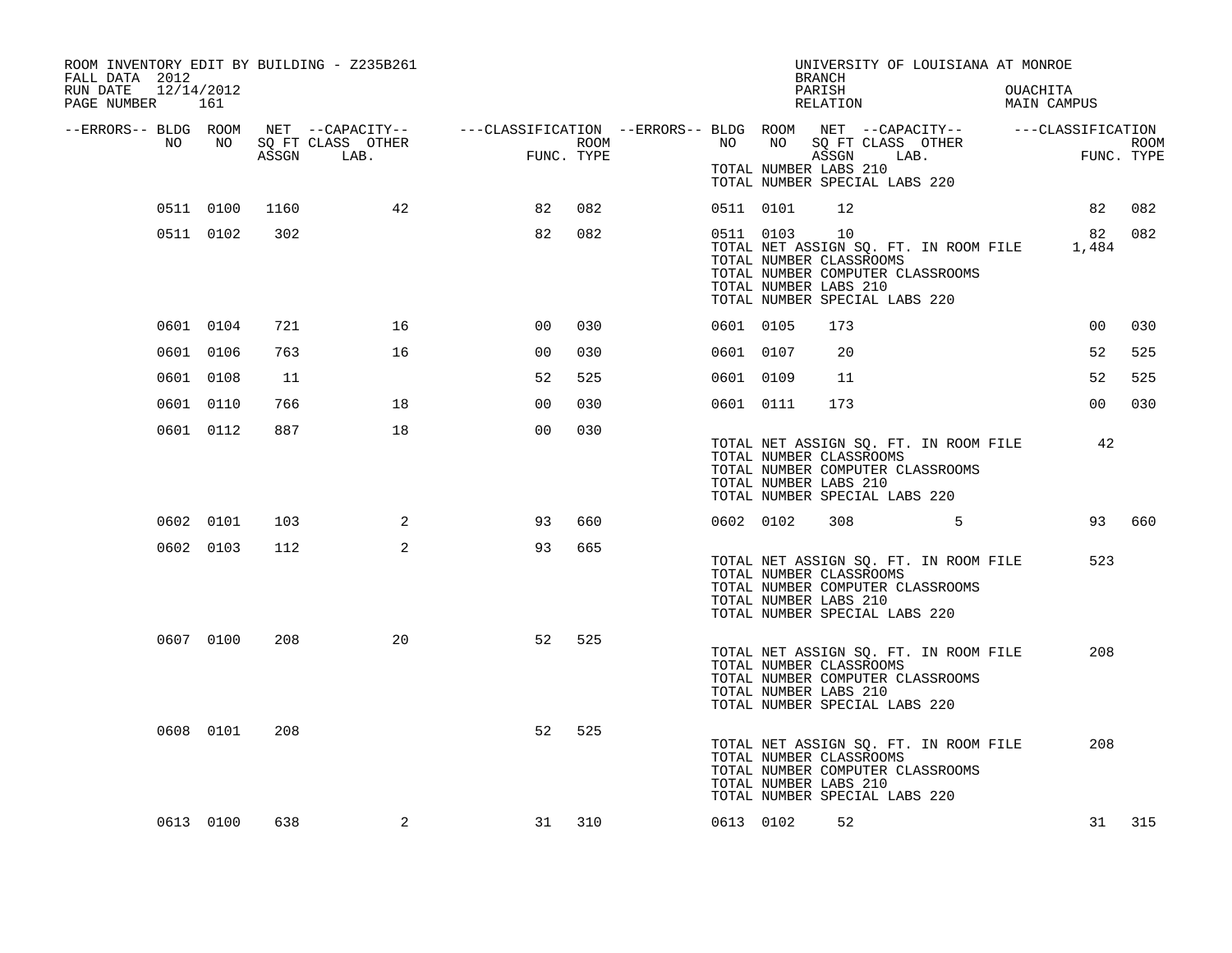| ROOM INVENTORY EDIT BY BUILDING - Z235B261<br>FALL DATA 2012 |                   |       |                           |                                        |      |           |    | <b>BRANCH</b>                                    | UNIVERSITY OF LOUISIANA AT MONROE                                                                          |                                |                           |
|--------------------------------------------------------------|-------------------|-------|---------------------------|----------------------------------------|------|-----------|----|--------------------------------------------------|------------------------------------------------------------------------------------------------------------|--------------------------------|---------------------------|
| RUN DATE<br>PAGE NUMBER                                      | 12/14/2012<br>162 |       |                           |                                        |      |           |    | PARISH<br>RELATION                               |                                                                                                            | OUACHITA<br><b>MAIN CAMPUS</b> |                           |
| --ERRORS-- BLDG ROOM                                         |                   |       | NET --CAPACITY--          | ---CLASSIFICATION --ERRORS-- BLDG ROOM |      |           |    |                                                  | NET --CAPACITY--                                                                                           | ---CLASSIFICATION              |                           |
| NO                                                           | NO                | ASSGN | SQ FT CLASS OTHER<br>LAB. | FUNC. TYPE                             | ROOM | NO        | NO | ASSGN                                            | SQ FT CLASS OTHER<br>LAB.                                                                                  |                                | <b>ROOM</b><br>FUNC. TYPE |
| 0613                                                         | 0103              | 155   | $\mathbf{1}$              | 31                                     | 310  | 0613 0104 |    | 70                                               | $\mathbf{1}$                                                                                               | 31                             | 315                       |
|                                                              | 0613 0105         | 346   | $\mathbf{1}$              | 31                                     | 310  | 0613 0106 |    | 94                                               | $\mathbf{1}$                                                                                               | 31                             | 315                       |
|                                                              | 0613 0107         | 42    |                           | 31                                     | 315  | 0613 0108 |    | 64                                               |                                                                                                            | 31                             | 315                       |
|                                                              | 0613 0109         | 54    | 2                         | 31                                     | 315  | 0613 0110 |    | 45                                               |                                                                                                            | 31                             | 315                       |
|                                                              | 0613 0111         | 440   |                           | 31                                     | 315  | 0613 0112 |    | 172                                              |                                                                                                            | 31                             | 315                       |
|                                                              | 0613 0113         | 224   | $\mathbf{1}$              | 31                                     | 325  |           |    | TOTAL NUMBER CLASSROOMS<br>TOTAL NUMBER LABS 210 | TOTAL NET ASSIGN SQ. FT. IN ROOM FILE<br>TOTAL NUMBER COMPUTER CLASSROOMS<br>TOTAL NUMBER SPECIAL LABS 220 | 2,396                          |                           |
|                                                              | 0614 0100         | 112   |                           | 11                                     | 731  | 0614 0101 |    | 140                                              |                                                                                                            | 11                             | 731                       |
|                                                              | 0614 0102         | 254   |                           | 11                                     | 731  | 0614 0103 |    | 112                                              |                                                                                                            | 0 <sub>0</sub>                 | 020                       |
|                                                              | 0614 0105         | 125   |                           | 11                                     | 731  | 0614 0106 |    | 6                                                |                                                                                                            | 11                             | 731                       |
|                                                              | 0614 0107         | 55    |                           | 11                                     | 731  | 0614 0108 |    | 11                                               |                                                                                                            | 11                             | 731                       |
|                                                              | 0614 0109         | 79    |                           | 11                                     | 731  | 0614 0110 |    | 182                                              |                                                                                                            | 11                             | 731                       |
|                                                              | 0614 0111         | 19    |                           | 11                                     | 731  | 0614 0112 |    | 10                                               |                                                                                                            | 11                             | 731                       |
|                                                              | 0614 0113         | 11    |                           | 11                                     | 731  | 0614 0114 |    | 182                                              |                                                                                                            | 11                             | 731                       |
|                                                              | 0614 0115         | 162   |                           | 11                                     | 731  | 0614 0116 |    | 200                                              |                                                                                                            | 11                             | 731                       |
|                                                              | 0614 0117         | 24    |                           | 0 <sub>0</sub>                         | 030  | 0614 0118 |    | 18                                               |                                                                                                            | 11                             | 731                       |
|                                                              | 0614 0119         | 224   |                           | 11                                     | 731  | 0614 0120 |    | 40                                               |                                                                                                            | 11                             | 731                       |
|                                                              | 0614 0121         | 282   |                           | 11                                     | 731  |           |    | TOTAL NUMBER CLASSROOMS<br>TOTAL NUMBER LABS 210 | TOTAL NET ASSIGN SQ. FT. IN ROOM FILE<br>TOTAL NUMBER COMPUTER CLASSROOMS<br>TOTAL NUMBER SPECIAL LABS 220 | 2,112                          |                           |
|                                                              | 0615 0100         | 400   |                           | 32                                     | 740  | 0615 0101 |    | 38                                               |                                                                                                            | 32                             | 315                       |
|                                                              | 0615 0102         | 60    |                           | 32                                     | 315  | 0615 0103 |    | 212                                              |                                                                                                            | 32                             | 315                       |
|                                                              | 0615 0104         | 200   | $\mathbf{1}$              | 46                                     | 314  | 0615 0105 |    | 76                                               |                                                                                                            | 32                             | 315                       |
|                                                              | 0615 0106         | 15    |                           | 32                                     | 315  | 0615 0107 |    | $7\phantom{.0}$                                  |                                                                                                            | 0 <sub>0</sub>                 | 030                       |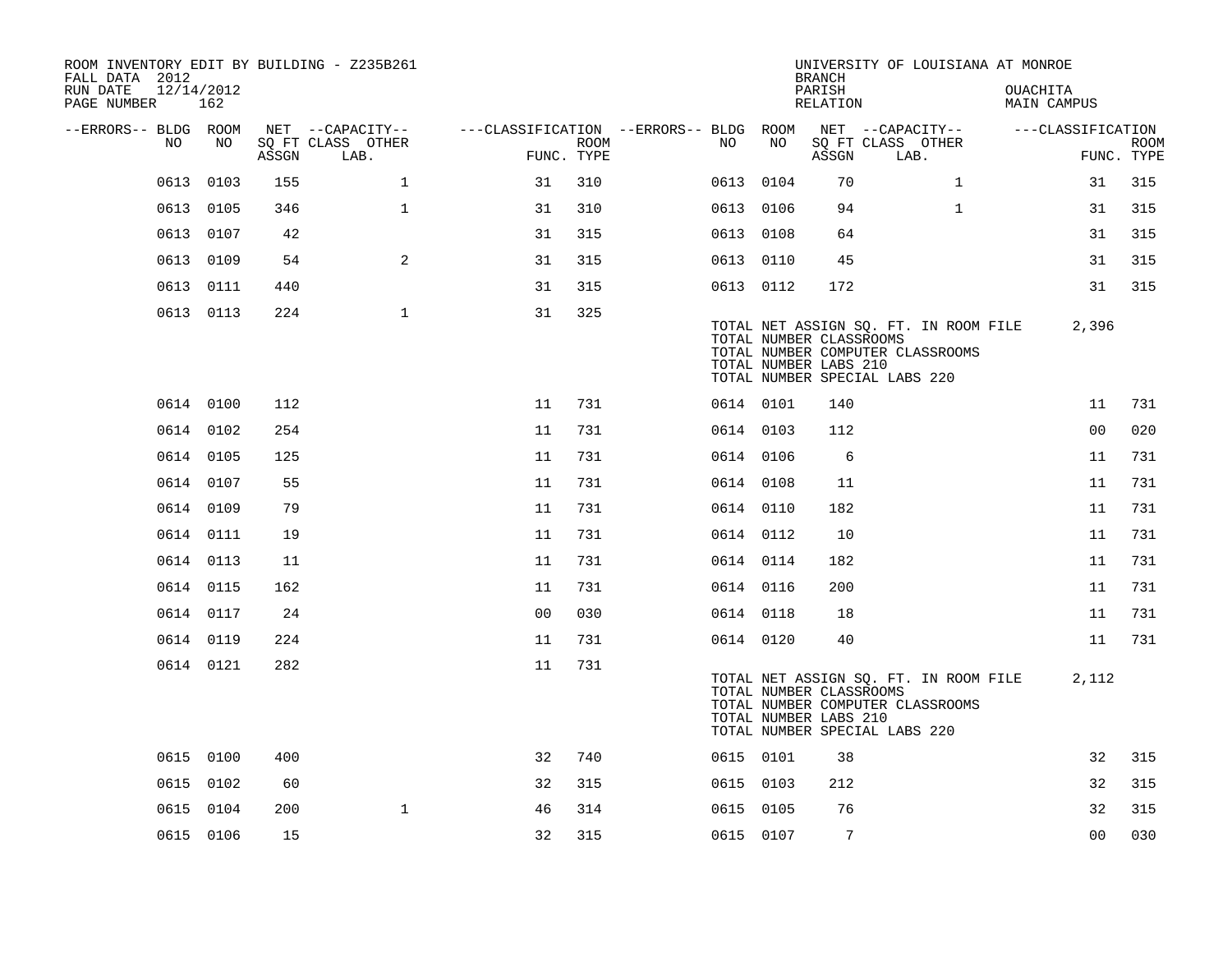| ROOM INVENTORY EDIT BY BUILDING - Z235B261<br>FALL DATA 2012 |                   |       |                           |                                        |             |           |    | <b>BRANCH</b>                                          | UNIVERSITY OF LOUISIANA AT MONROE                                                                          |                                |                           |
|--------------------------------------------------------------|-------------------|-------|---------------------------|----------------------------------------|-------------|-----------|----|--------------------------------------------------------|------------------------------------------------------------------------------------------------------------|--------------------------------|---------------------------|
| RUN DATE<br>PAGE NUMBER                                      | 12/14/2012<br>163 |       |                           |                                        |             |           |    | PARISH<br>RELATION                                     |                                                                                                            | OUACHITA<br><b>MAIN CAMPUS</b> |                           |
| --ERRORS-- BLDG ROOM                                         |                   |       | NET --CAPACITY--          | ---CLASSIFICATION --ERRORS-- BLDG ROOM |             |           |    |                                                        | NET --CAPACITY--                                                                                           | ---CLASSIFICATION              |                           |
| NO.                                                          | NO.               | ASSGN | SQ FT CLASS OTHER<br>LAB. | FUNC. TYPE                             | <b>ROOM</b> | NO.       | NO | ASSGN                                                  | SQ FT CLASS OTHER<br>LAB.                                                                                  |                                | <b>ROOM</b><br>FUNC. TYPE |
| 0615                                                         | 0108              | 345   | 3                         | 46                                     | 314         | 0615 0109 |    | 13                                                     |                                                                                                            | 46                             | 315                       |
|                                                              | 0615 0110         | 36    |                           | 46                                     | 315         | 0615 0111 |    | 44                                                     | $\mathbf{1}$                                                                                               | 46                             | 315                       |
|                                                              | 0615 0112         | 28    |                           | 46                                     | 315         | 0615 0113 |    | 143                                                    | $\overline{2}$                                                                                             | 46                             | 314                       |
|                                                              | 0615 0114         | 54    | $\mathbf{1}$              | 46                                     | 315         | 0615 0115 |    | 86                                                     | 6                                                                                                          | 46                             | 315                       |
|                                                              | 0615 0116         | 98    |                           | 46                                     | 315         | 0615 0117 |    | 55                                                     |                                                                                                            | 0 <sub>0</sub>                 | 030                       |
|                                                              | 0615 0118         | 178   | 2                         | 46                                     | 314         | 0615 0119 |    | 155                                                    | 2                                                                                                          | 46                             | 314                       |
|                                                              | 0615 0120         | 17    |                           | 46                                     | 315         | 0615 0121 |    | 28<br>TOTAL NUMBER CLASSROOMS<br>TOTAL NUMBER LABS 210 | TOTAL NET ASSIGN SQ. FT. IN ROOM FILE<br>TOTAL NUMBER COMPUTER CLASSROOMS<br>TOTAL NUMBER SPECIAL LABS 220 | 46<br>2,226                    | 315                       |
|                                                              | 0616 0100         | 566   |                           | 81                                     | 081         | 0616 0101 |    | 163                                                    |                                                                                                            | 81                             | 081                       |
|                                                              | 0616 0102         | 37    |                           | 81                                     | 081         | 0616 0103 |    | 8                                                      |                                                                                                            | 81                             | 081                       |
|                                                              | 0616 0104         | 12    |                           | 81                                     | 081         | 0616 0105 |    | 8                                                      |                                                                                                            | 81                             | 081                       |
|                                                              | 0616 0106         | 201   | 2                         | 81                                     | 081         | 0616 0107 |    | 79                                                     | $\mathbf{1}$                                                                                               | 81                             | 081                       |
|                                                              | 0616 0108         | 114   | $\mathbf 1$               | 81                                     | 081         | 0616 0109 |    | 299                                                    | $\mathbf{1}$                                                                                               | 81                             | 081                       |
| 0616                                                         | 0110              | 215   | $\mathbf{1}$              | 81                                     | 081         | 0616 0111 |    | 406                                                    | 12                                                                                                         | 81                             | 081                       |
|                                                              | 0616 0112         | 229   | $\mathbf 1$               | 81                                     | 081         | 0616 0113 |    | 144                                                    |                                                                                                            | 81                             | 081                       |
|                                                              | 0616 0114         | 169   | $\mathbf{1}$              | 81                                     | 081         | 0616 0115 |    | 215                                                    | $\mathbf{1}$                                                                                               | 81                             | 081                       |
|                                                              | 0616 0116         | 68    | $\mathbf{1}$              | 81                                     | 081         | 0616 0117 |    | 15                                                     |                                                                                                            | 81                             | 081                       |
| 0616                                                         | 0118              | 93    |                           | 81                                     | 081         | 0616 0119 |    | 252                                                    |                                                                                                            | 81                             | 081                       |
|                                                              | 0616 0120         | 196   | $\mathbf{1}$              | 81                                     | 081         |           |    | TOTAL NUMBER CLASSROOMS<br>TOTAL NUMBER LABS 210       | TOTAL NET ASSIGN SQ. FT. IN ROOM FILE<br>TOTAL NUMBER COMPUTER CLASSROOMS<br>TOTAL NUMBER SPECIAL LABS 220 | 3,489                          |                           |
|                                                              | 0617 0100         | 1422  |                           | 52                                     | 525         | 0617 0101 |    | 137                                                    | $\mathbf{1}$                                                                                               | 46                             | 325                       |
|                                                              | 0617 0102         | 51    |                           | 0 <sub>0</sub>                         | 020         | 0617 0103 |    | 137                                                    | 4                                                                                                          | 52                             | 315                       |
|                                                              | 0617 0104         | 75    | $\mathbf 1$               | 52                                     | 315         | 0617 0105 |    | 39                                                     |                                                                                                            | 0 <sub>0</sub>                 | 030                       |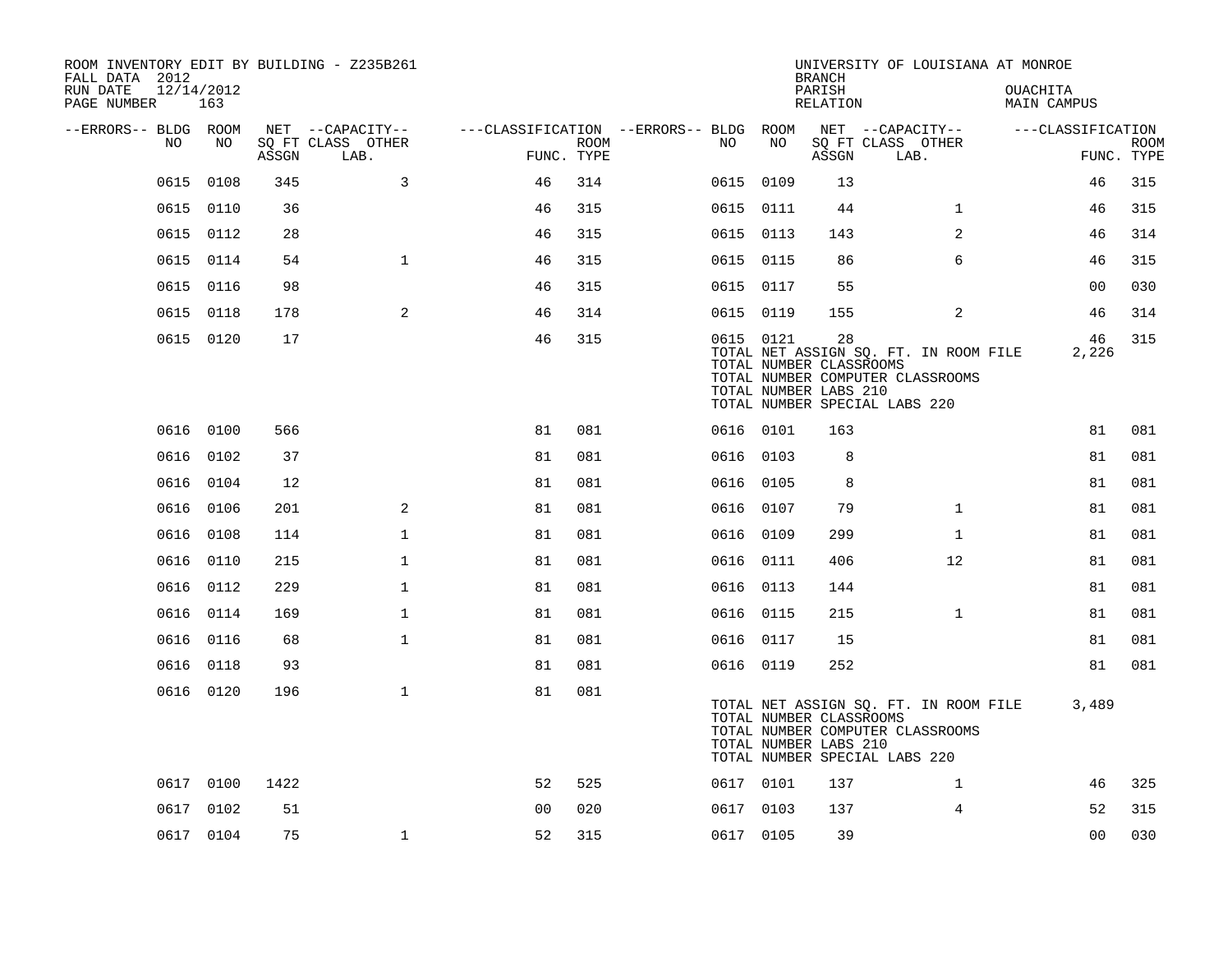| ROOM INVENTORY EDIT BY BUILDING - Z235B261<br>FALL DATA 2012 |                   |       |                           |                                        |      |           |      | <b>BRANCH</b>                                                                     | UNIVERSITY OF LOUISIANA AT MONROE                                         |          |                                    |                           |
|--------------------------------------------------------------|-------------------|-------|---------------------------|----------------------------------------|------|-----------|------|-----------------------------------------------------------------------------------|---------------------------------------------------------------------------|----------|------------------------------------|---------------------------|
| RUN DATE<br>PAGE NUMBER                                      | 12/14/2012<br>164 |       |                           |                                        |      |           |      | PARISH<br>RELATION                                                                |                                                                           | OUACHITA | <b>MAIN CAMPUS</b>                 |                           |
| --ERRORS-- BLDG ROOM                                         |                   |       | NET --CAPACITY--          | ---CLASSIFICATION --ERRORS-- BLDG ROOM |      |           |      |                                                                                   |                                                                           |          | NET --CAPACITY-- ---CLASSIFICATION |                           |
| NO                                                           | NO                | ASSGN | SQ FT CLASS OTHER<br>LAB. | FUNC. TYPE                             | ROOM | NO        | NO   | ASSGN                                                                             | SQ FT CLASS OTHER<br>LAB.                                                 |          |                                    | <b>ROOM</b><br>FUNC. TYPE |
|                                                              | 0617 0106         | 230   |                           | 52                                     | 525  |           |      |                                                                                   |                                                                           |          |                                    |                           |
|                                                              |                   |       |                           |                                        |      |           |      | TOTAL NUMBER CLASSROOMS<br>TOTAL NUMBER LABS 210<br>TOTAL NUMBER SPECIAL LABS 220 | TOTAL NET ASSIGN SQ. FT. IN ROOM FILE<br>TOTAL NUMBER COMPUTER CLASSROOMS |          | 2,001                              |                           |
|                                                              | 0619 0100         | 414   |                           | 72                                     | 315  | 0619 0101 |      | 74                                                                                |                                                                           |          | 72                                 | 315                       |
| 0619                                                         | 0102              | 102   |                           | 72                                     | 315  | 0619 0103 |      | 159                                                                               | $\mathbf{1}$                                                              |          | 72                                 | 310                       |
| 0619                                                         | 0104              | 95    | $\mathbf{1}$              | 72                                     | 310  | 0619 0105 |      | 182                                                                               | $\overline{4}$                                                            |          | 72                                 | 310                       |
| 0619                                                         | 0106              | 39    |                           | 72                                     | 315  | 0619      | 0107 | 220                                                                               | $\mathbf{1}$                                                              |          | 72                                 | 310                       |
| 0619                                                         | 0108              | 74    | $\mathbf{1}$              | 72                                     | 315  | 0619 0109 |      | 8                                                                                 |                                                                           |          | 0 <sub>0</sub>                     | 030                       |
| 0619                                                         | 0110              | 87    |                           | 72                                     | 315  | 0619 0111 |      | 87                                                                                | $\mathbf{1}$                                                              |          | 72                                 | 310                       |
| 0619                                                         | 0112              | 157   | $\mathbf{1}$              | 72                                     | 310  | 0619 0113 |      | 39                                                                                |                                                                           |          | 72                                 | 315                       |
| 0619                                                         | 0114              | 27    |                           | 72                                     | 315  | 0619 0115 |      | 12                                                                                |                                                                           |          | 72                                 | 315                       |
| 0619                                                         | 0116              | 78    |                           | 72                                     | 315  | 0619 0117 |      | 21                                                                                | $\mathbf{1}$                                                              |          | 72                                 | 315                       |
|                                                              | 0619 0118         | 5     |                           | 0 <sub>0</sub>                         | 030  |           |      | TOTAL NUMBER CLASSROOMS<br>TOTAL NUMBER LABS 210<br>TOTAL NUMBER SPECIAL LABS 220 | TOTAL NET ASSIGN SQ. FT. IN ROOM FILE<br>TOTAL NUMBER COMPUTER CLASSROOMS |          | 1,867                              |                           |
|                                                              | 0621 0101         | 200   |                           | 46                                     | 731  | 0621 0102 |      | 120                                                                               |                                                                           |          | 46                                 | 731                       |
|                                                              | 0621 0103         | 230   |                           | 46                                     | 731  | 0621 0104 |      | 15                                                                                |                                                                           |          | 46                                 | 731                       |
|                                                              | 0621 0105         | 161   |                           | 46                                     | 731  | 0621 0106 |      | 12                                                                                |                                                                           |          | 46                                 | 731                       |
|                                                              | 0621 0107         | 6     |                           | 46                                     | 731  | 0621 0108 |      | 42                                                                                |                                                                           |          | 46                                 | 731                       |
|                                                              | 0621 0109         | 41    |                           | 46                                     | 731  | 0621 0110 |      | 11                                                                                |                                                                           |          | 46                                 | 731                       |
|                                                              | 0621 0111         | 180   |                           | 46                                     | 731  | 0621 0112 |      | 34                                                                                |                                                                           |          | 0 <sub>0</sub>                     | 030                       |
|                                                              | 0621 0113         | 18    |                           | 0 <sub>0</sub>                         | 030  | 0621 0114 |      | 180                                                                               |                                                                           |          | 46                                 | 731                       |
|                                                              | 0621 0115         | 20    |                           | 46                                     | 731  | 0621 0116 |      | 30                                                                                |                                                                           |          | 46                                 | 731                       |
|                                                              | 0621 0117         | 162   |                           | 46                                     | 731  | 0621 0118 |      | 21                                                                                |                                                                           |          | 46                                 | 731                       |
|                                                              | 0621 0119         | 258   |                           | 32                                     | 731  |           |      |                                                                                   | TOTAL NET ASSIGN SQ. FT. IN ROOM FILE                                     |          | 1,689                              |                           |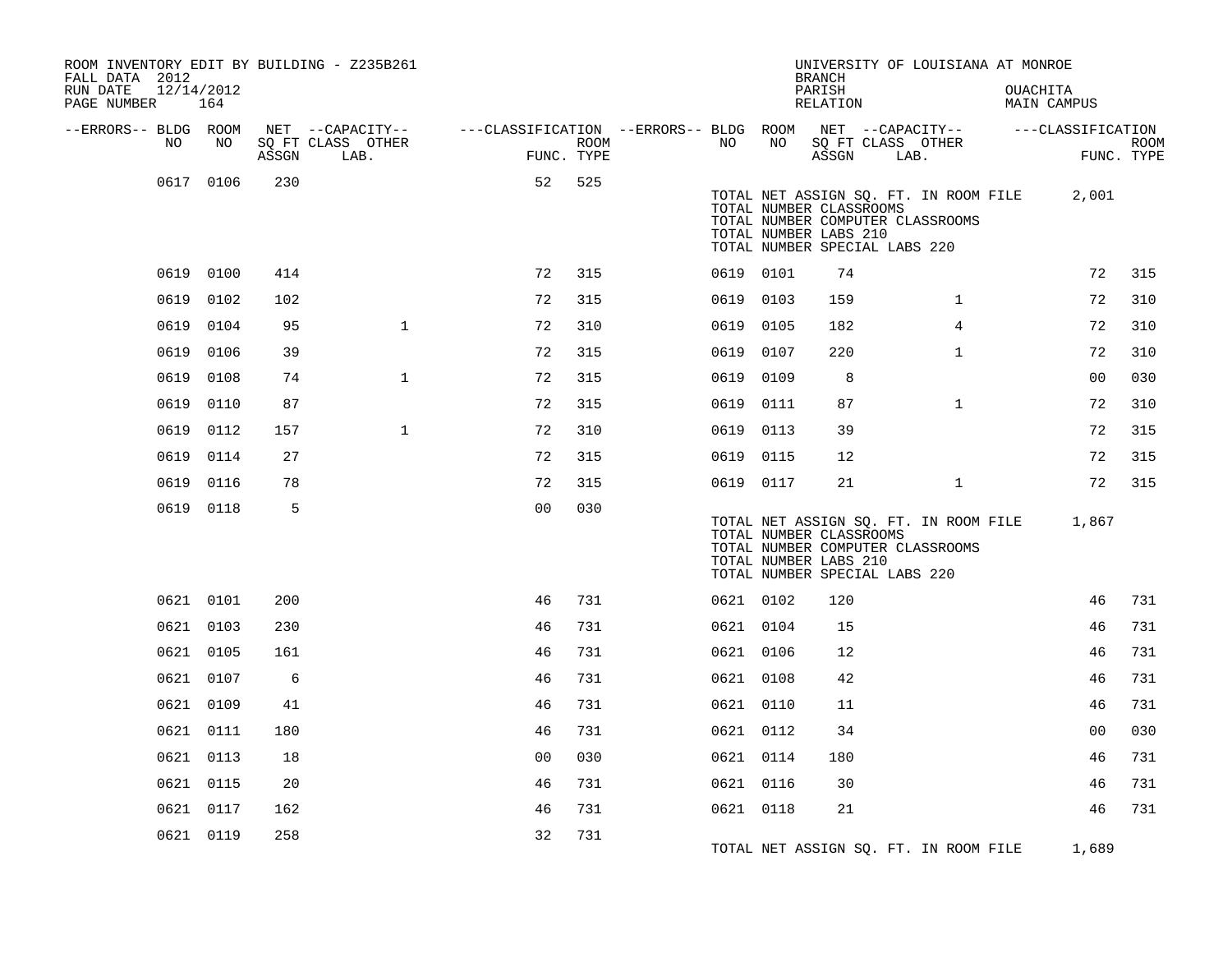| ROOM INVENTORY EDIT BY BUILDING - Z235B261<br>FALL DATA 2012 |           |       |                   |                |      | UNIVERSITY OF LOUISIANA AT MONROE<br><b>BRANCH</b>                                                                                                                   |      |
|--------------------------------------------------------------|-----------|-------|-------------------|----------------|------|----------------------------------------------------------------------------------------------------------------------------------------------------------------------|------|
| 12/14/2012<br>RUN DATE<br>PAGE NUMBER 165                    |           |       |                   |                |      | PARISH<br>OUACHITA<br>RELATION<br>MAIN CAMPUS                                                                                                                        |      |
| --ERRORS-- BLDG ROOM<br>NO                                   | NO        |       | SQ FT CLASS OTHER |                | ROOM | NET --CAPACITY-- - ---CLASSIFICATION --ERRORS-- BLDG ROOM NET --CAPACITY-- - ---CLASSIFICATION<br>NO <sub>1</sub><br>SQ FT CLASS OTHER<br>NO 1                       | ROOM |
|                                                              |           | ASSGN | LAB.              | FUNC. TYPE     |      | FUNC. TYPE<br>ASSGN LAB.<br>TOTAL NUMBER CLASSROOMS<br>TOTAL NUMBER COMPUTER CLASSROOMS<br>TOTAL NUMBER LABS 210<br>TOTAL NUMBER SPECIAL LABS 220                    |      |
|                                                              | 0624 0100 | 60    |                   | 65             | 315  | 0624 0101<br>184<br>65<br>3                                                                                                                                          | 530  |
|                                                              | 0624 0102 | 454   | 5                 | 65             | 350  | 65<br>0624 0103<br>14                                                                                                                                                | 315  |
|                                                              | 0624 0104 | 10    |                   | 65             | 315  | 65<br>0624 0105<br>15                                                                                                                                                | 315  |
|                                                              | 0624 0106 | 104   | $\mathbf{1}$      | 65             | 315  | 0624 0107<br>21<br>65                                                                                                                                                | 315  |
|                                                              | 0624 0108 | 68    |                   | 65             | 315  | 0624 0109<br>0 <sub>0</sub><br>10                                                                                                                                    | 030  |
|                                                              | 0624 0110 | 170   | $\mathbf{1}$      | 65             | 314  | 0624 0111<br>23<br>65                                                                                                                                                | 315  |
|                                                              | 0624 0112 | 23    |                   | 65             | 315  | 0624 0113<br>173<br>$\mathbf{1}$<br>65                                                                                                                               | 314  |
|                                                              | 0624 0114 | 10    |                   | 0 <sub>0</sub> | 030  | $\mathbf{1}$<br>65<br>0624 0115<br>45                                                                                                                                | 315  |
|                                                              | 0624 0116 | 195   | $\mathbf{1}$      | 65             | 310  | TOTAL NET ASSIGN SQ. FT. IN ROOM FILE 1,559<br>TOTAL NUMBER CLASSROOMS<br>TOTAL NUMBER COMPUTER CLASSROOMS<br>TOTAL NUMBER LABS 210<br>TOTAL NUMBER SPECIAL LABS 220 |      |
|                                                              | 0625 0100 | 210   |                   | 63             | 315  | 0625 0101<br>81<br>$\mathbf{1}$<br>63                                                                                                                                | 315  |
|                                                              | 0625 0102 | 231   | $\mathbf{1}$      | 63             | 314  | 0625 0103<br>63<br>41                                                                                                                                                | 315  |
|                                                              | 0625 0104 | 181   | $\mathbf 1$       | 63             | 314  | 0625 0105<br>48<br>63                                                                                                                                                | 315  |
|                                                              | 0625 0106 | 205   | $\mathbf{1}$      | 63             | 325  | $\mathbf{1}$<br>63<br>0625 0107<br>39                                                                                                                                | 315  |
|                                                              | 0625 0108 | 237   |                   | 63             | 315  | 0625 0109<br>177<br>00                                                                                                                                               | 020  |
|                                                              | 0625 0110 | 343   | 6                 | 63             | 315  | 92<br>0625 0111<br>63                                                                                                                                                | 315  |
|                                                              | 0625 0112 | 90    |                   | 63             | 315  | 0625 0113<br>228<br>63                                                                                                                                               | 740  |
|                                                              | 0625 0114 | 151   | 2                 | 63             | 314  | 2<br>0625 0115<br>96<br>63                                                                                                                                           | 314  |
|                                                              | 0625 0116 | 96    | $\mathbf{1}$      | 63             | 314  | 2<br>0625 0117<br>121<br>63                                                                                                                                          | 315  |
|                                                              | 0625 0118 | 88    | 3                 | 63             | 310  | 2,578<br>TOTAL NET ASSIGN SQ. FT. IN ROOM FILE<br>TOTAL NUMBER CLASSROOMS<br>TOTAL NUMBER COMPUTER CLASSROOMS<br>TOTAL NUMBER LABS 210                               |      |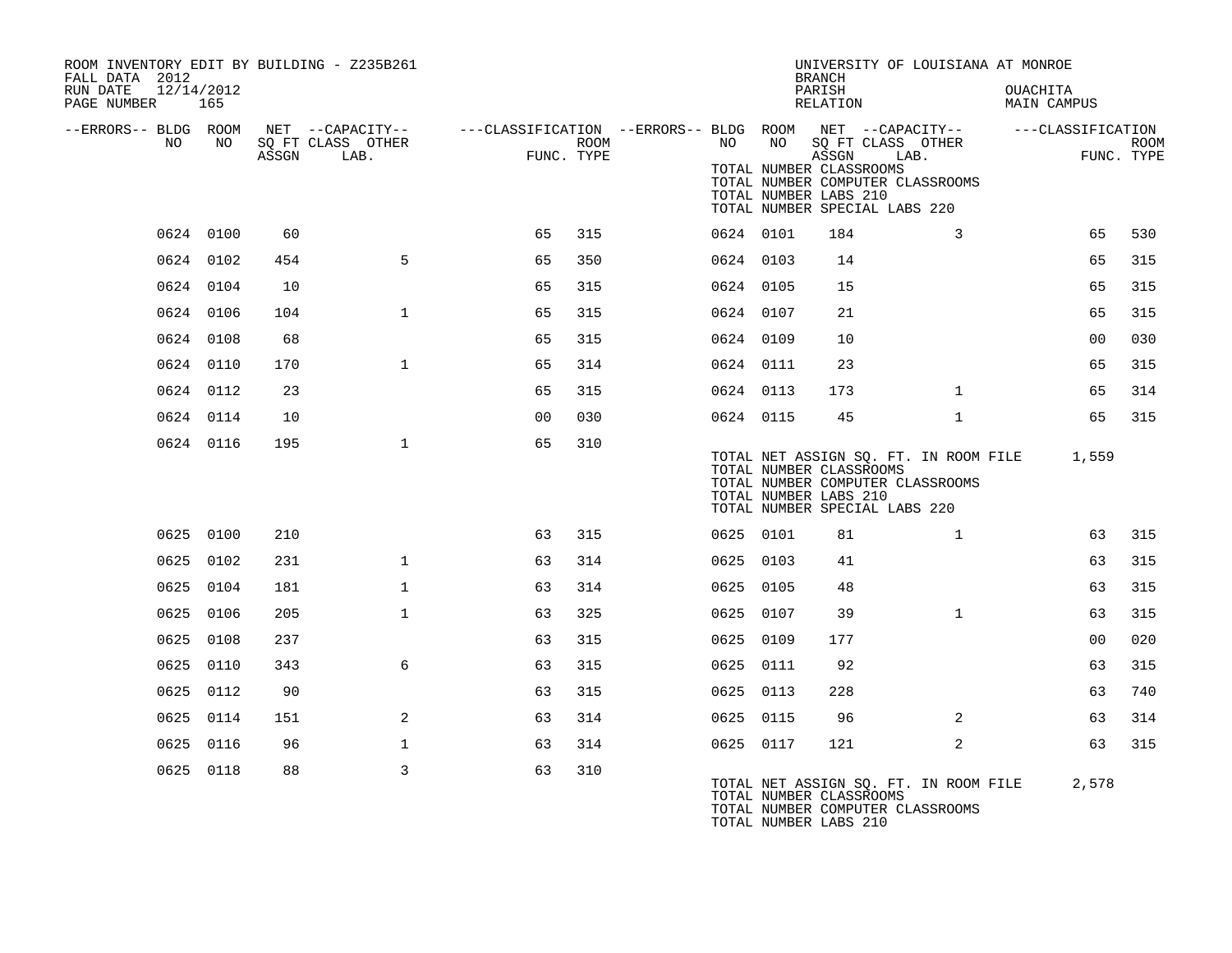| ROOM INVENTORY EDIT BY BUILDING - Z235B261<br>FALL DATA 2012 |           |     |              |                |     | UNIVERSITY OF LOUISIANA AT MONROE<br>BRANCH                                                                                                                                                                                                      |                         |
|--------------------------------------------------------------|-----------|-----|--------------|----------------|-----|--------------------------------------------------------------------------------------------------------------------------------------------------------------------------------------------------------------------------------------------------|-------------------------|
| RUN DATE 12/14/2012<br>PAGE NUMBER 166                       |           |     |              |                |     | PARISH<br>RELATION                                                                                                                                                                                                                               | OUACHITA<br>MAIN CAMPUS |
|                                                              |           |     |              |                |     | --ERRORS-- BLDG ROOM NET --CAPACITY---------CLASSIFICATION--ERRORS-- BLDG ROOM NET --CAPACITY----------------<br>NO NO SONT CLASS OTHER ROOM ROOM ROOM NO SONT CLASS OTHER ROOM RET CLASS OTHER ROOM ASSGN DAB.<br>TOTAL NUMBER SPECIAL LABS 220 |                         |
|                                                              | 0637 0100 | 676 |              | 00             | 030 | TOTAL NET ASSIGN SQ. FT. IN ROOM FILE<br>TOTAL NUMBER CLASSROOMS<br>TOTAL NUMBER COMPUTER CLASSROOMS<br>TOTAL NUMBER LABS 210<br>TOTAL NUMBER SPECIAL LABS 220                                                                                   |                         |
|                                                              | 0638 0100 | 676 |              | 0 <sub>0</sub> | 030 | TOTAL NET ASSIGN SQ. FT. IN ROOM FILE<br>TOTAL NUMBER CLASSROOMS<br>TOTAL NUMBER COMPUTER CLASSROOMS<br>TOTAL NUMBER LABS 210<br>TOTAL NUMBER SPECIAL LABS 220                                                                                   |                         |
|                                                              | 0639 0001 | 412 |              | 11 580         |     | 0639 0002<br>414                                                                                                                                                                                                                                 | 11 580                  |
|                                                              | 0639 0003 | 417 |              | 11             | 585 | 0639 0004<br>414<br>TOTAL NET ASSIGN SQ. FT. IN ROOM FILE<br>TOTAL NUMBER CLASSROOMS<br>TOTAL NUMBER COMPUTER CLASSROOMS<br>TOTAL NUMBER LABS 210<br>TOTAL NUMBER SPECIAL LABS 220                                                               | 585<br>11<br>1,657      |
|                                                              | 0640 0100 | 221 |              | 11             | 585 | TOTAL NET ASSIGN SQ. FT. IN ROOM FILE<br>TOTAL NUMBER CLASSROOMS<br>TOTAL NUMBER COMPUTER CLASSROOMS<br>TOTAL NUMBER LABS 210<br>TOTAL NUMBER SPECIAL LABS 220                                                                                   | 221                     |
|                                                              | 0642 0101 | 80  | $\mathbf{1}$ | 52             | 525 | TOTAL NET ASSIGN SQ. FT. IN ROOM FILE<br>TOTAL NUMBER CLASSROOMS<br>TOTAL NUMBER COMPUTER CLASSROOMS<br>TOTAL NUMBER LABS 210<br>TOTAL NUMBER SPECIAL LABS 220                                                                                   | 80                      |
|                                                              | 0643 0101 | 80  | $\mathbf{1}$ | 52             | 525 | TOTAL NET ASSIGN SQ. FT. IN ROOM FILE<br>TOTAL NUMBER CLASSROOMS<br>TOTAL NUMBER COMPUTER CLASSROOMS<br>TOTAL NUMBER LABS 210<br>TOTAL NUMBER SPECIAL LABS 220                                                                                   | 80                      |
|                                                              | 0644 0100 | 85  |              | 11             | 585 | TOTAL NET ASSIGN SQ. FT. IN ROOM FILE<br>TOTAL NUMBER CLASSROOMS<br>TOTAL NUMBER COMPUTER CLASSROOMS<br>TOTAL NUMBER LABS 210                                                                                                                    | 85                      |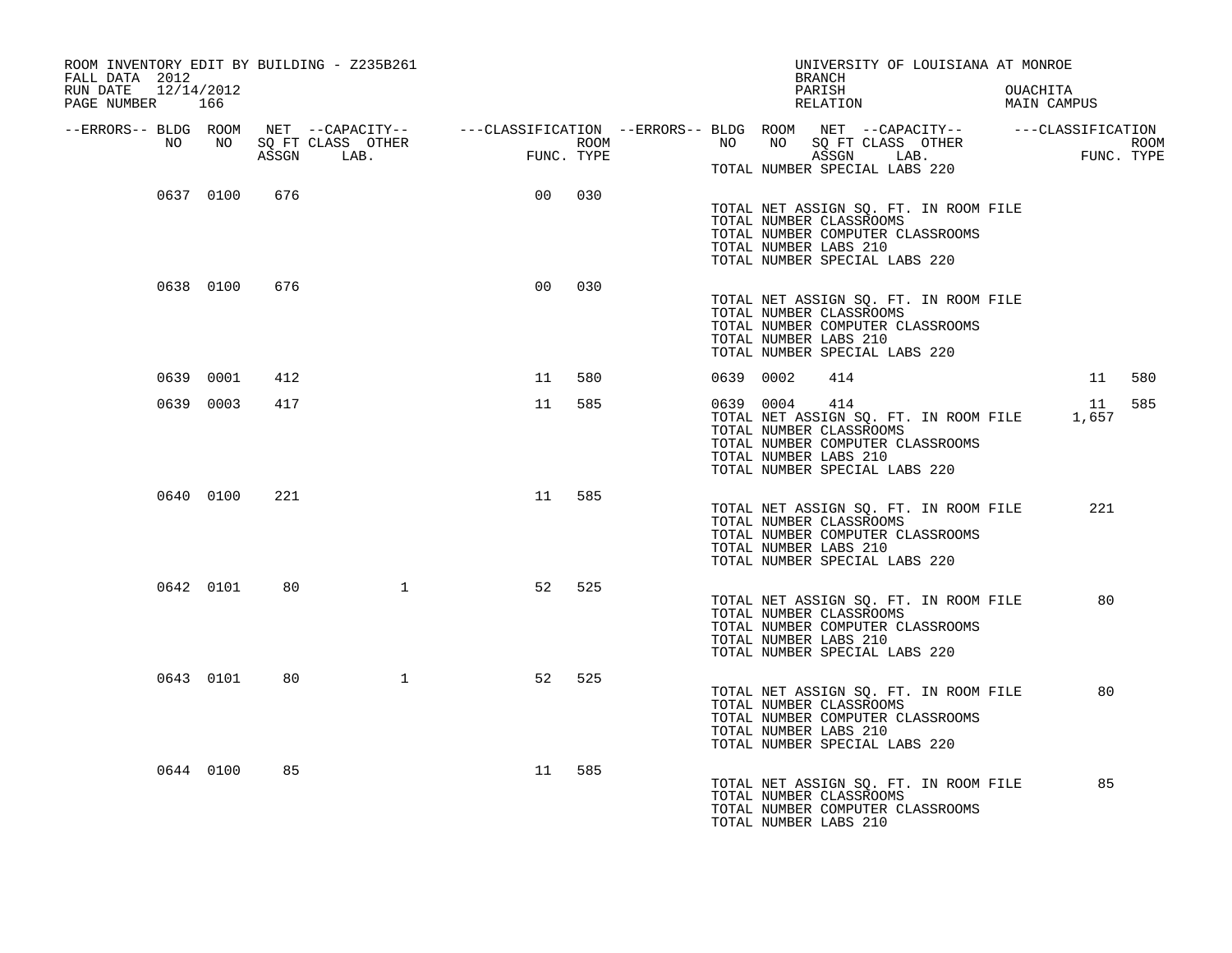| ROOM INVENTORY EDIT BY BUILDING - Z235B261<br>FALL DATA 2012<br>RUN DATE 12/14/2012 |           |     |                |        | UNIVERSITY OF LOUISIANA AT MONROE<br>BRANCH<br>PARISH                                                                                                                                                                                | OUACHITA              |
|-------------------------------------------------------------------------------------|-----------|-----|----------------|--------|--------------------------------------------------------------------------------------------------------------------------------------------------------------------------------------------------------------------------------------|-----------------------|
| PAGE NUMBER 167                                                                     |           |     |                |        | RELATION                                                                                                                                                                                                                             | MAIN CAMPUS           |
|                                                                                     |           |     |                |        | ERRORS-- BLDG ROOM NET --CAPACITY--- --CLASSIFICATION--ERRORS-- BLDG ROOM NET --CAPACITY----------CLASSIFICATION--<br>NO NO SQ FT CLASS OTHER ROOM NO ROOM NO SQ FT CLASS OTHER ROOM<br>ASSGN LAB. FUNC. TYPE ASSGN ASSGN LAB. FUNC. |                       |
|                                                                                     |           |     |                |        | TOTAL NUMBER SPECIAL LABS 220                                                                                                                                                                                                        |                       |
|                                                                                     | 0645 0107 | 539 | 63             | 730    | TOTAL NET ASSIGN SQ. FT. IN ROOM FILE<br>TOTAL NUMBER CLASSROOMS<br>TOTAL NUMBER COMPUTER CLASSROOMS<br>TOTAL NUMBER LABS 210<br>TOTAL NUMBER SPECIAL LABS 220                                                                       | 539                   |
|                                                                                     | 0646 0100 | 400 | 52             | 525    | TOTAL NET ASSIGN SQ. FT. IN ROOM FILE<br>TOTAL NUMBER CLASSROOMS<br>TOTAL NUMBER COMPUTER CLASSROOMS<br>TOTAL NUMBER LABS 210<br>TOTAL NUMBER SPECIAL LABS 220                                                                       | 400                   |
|                                                                                     | 0647 0100 | 108 |                | 11 585 | TOTAL NET ASSIGN SQ. FT. IN ROOM FILE<br>TOTAL NUMBER CLASSROOMS<br>TOTAL NUMBER COMPUTER CLASSROOMS<br>TOTAL NUMBER LABS 210<br>TOTAL NUMBER SPECIAL LABS 220                                                                       | 108                   |
|                                                                                     | 0648 0100 | 200 |                | 11 585 | TOTAL NET ASSIGN SQ. FT. IN ROOM FILE<br>TOTAL NUMBER CLASSROOMS<br>TOTAL NUMBER COMPUTER CLASSROOMS<br>TOTAL NUMBER LABS 210<br>TOTAL NUMBER SPECIAL LABS 220                                                                       | 200                   |
|                                                                                     | 0649 0100 | 720 | 11             | 585    | TOTAL NET ASSIGN SQ. FT. IN ROOM FILE<br>TOTAL NUMBER CLASSROOMS<br>TOTAL NUMBER COMPUTER CLASSROOMS<br>TOTAL NUMBER LABS 210<br>TOTAL NUMBER SPECIAL LABS 220                                                                       | 720                   |
|                                                                                     | 0652 0100 | 380 | 0 <sub>0</sub> | 030    | 0652 0101<br>245                                                                                                                                                                                                                     | 0 <sub>0</sub><br>030 |
|                                                                                     | 0652 0102 | 135 | 0 <sub>0</sub> | 030    | 0652 0103<br>110<br>TOTAL NET ASSIGN SQ. FT. IN ROOM FILE<br>TOTAL NUMBER CLASSROOMS<br>TOTAL NUMBER COMPUTER CLASSROOMS<br>TOTAL NUMBER LABS 210<br>TOTAL NUMBER SPECIAL LABS 220                                                   | 030<br>0 <sub>0</sub> |
|                                                                                     | 0653 0100 | 160 | 52             | 525    | TOTAL NET ASSIGN SQ. FT. IN ROOM FILE<br>TOTAL NUMBER CLASSROOMS<br>TOTAL NUMBER COMPUTER CLASSROOMS<br>TOTAL NUMBER LABS 210                                                                                                        | 160                   |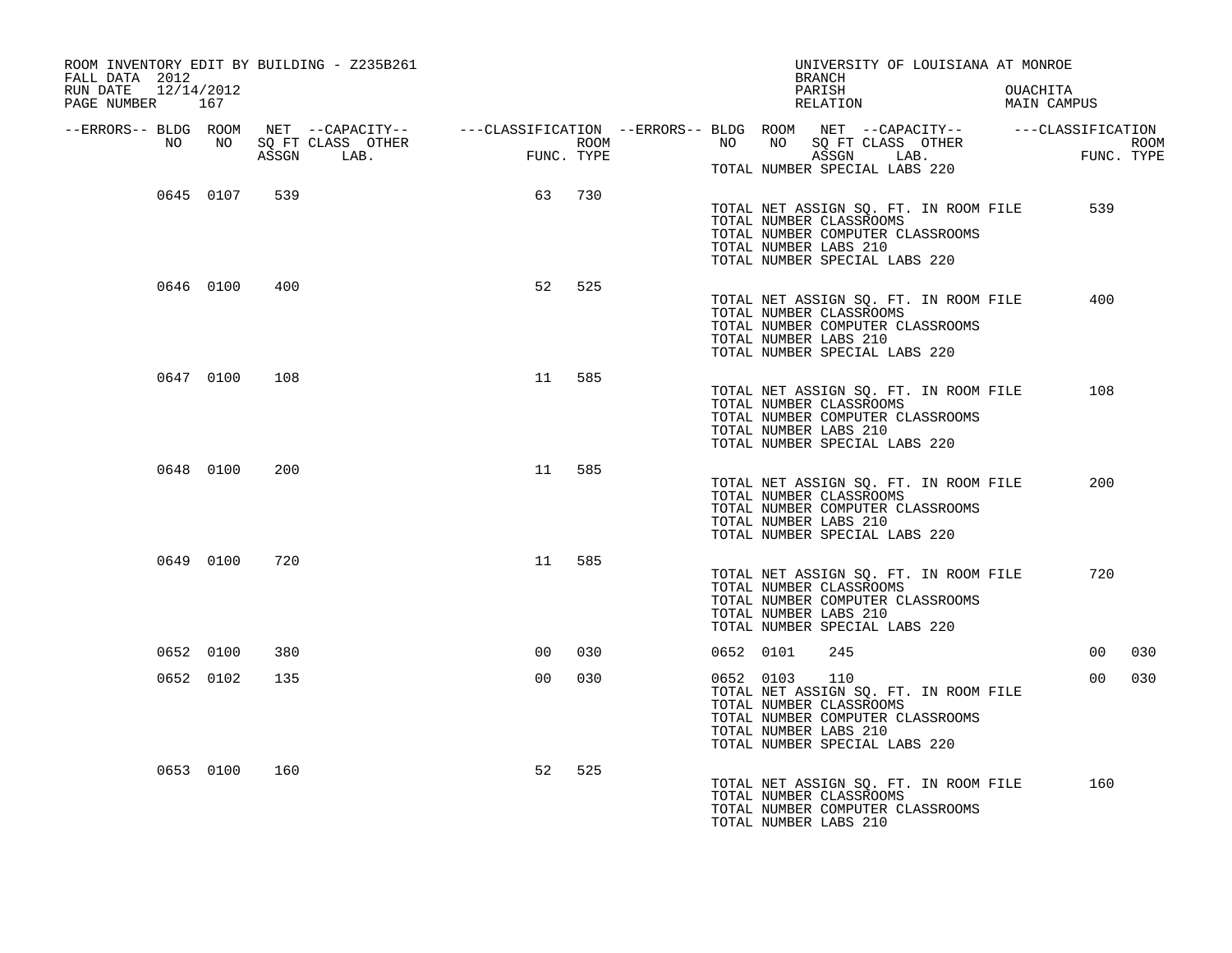| ROOM INVENTORY EDIT BY BUILDING - Z235B261<br>2012<br>FALL DATA<br>12/14/2012<br>RUN DATE<br>168<br>PAGE NUMBER |                                                        |    |                           |                                   |    | UNIVERSITY OF LOUISIANA AT MONROE<br><b>BRANCH</b><br>PARISH<br>RELATION                                                                                       |      | OUACHITA<br>MAIN CAMPUS |                    |
|-----------------------------------------------------------------------------------------------------------------|--------------------------------------------------------|----|---------------------------|-----------------------------------|----|----------------------------------------------------------------------------------------------------------------------------------------------------------------|------|-------------------------|--------------------|
| --ERRORS-- BLDG<br>ROOM<br>NO<br>NO                                                                             | NET --CAPACITY--<br>SQ FT CLASS OTHER<br>ASSGN<br>LAB. |    | <b>ROOM</b><br>FUNC. TYPE | ---CLASSIFICATION --ERRORS-- BLDG | NO | NET --CAPACITY--<br>ROOM<br>SQ FT CLASS OTHER<br>NO<br>ASSGN<br>TOTAL NUMBER SPECIAL LABS 220                                                                  | LAB. | ---CLASSIFICATION       | ROOM<br>FUNC. TYPE |
| 0655 0100                                                                                                       | 200                                                    | 75 | 725                       |                                   |    | TOTAL NET ASSIGN SQ. FT. IN ROOM FILE<br>TOTAL NUMBER CLASSROOMS<br>TOTAL NUMBER COMPUTER CLASSROOMS<br>TOTAL NUMBER LABS 210<br>TOTAL NUMBER SPECIAL LABS 220 |      | 200                     |                    |
| 0666 0100                                                                                                       | 160                                                    | 63 | 730                       |                                   |    | TOTAL NET ASSIGN SQ. FT. IN ROOM FILE<br>TOTAL NUMBER CLASSROOMS<br>TOTAL NUMBER COMPUTER CLASSROOMS<br>TOTAL NUMBER LABS 210<br>TOTAL NUMBER SPECIAL LABS 220 |      | 160                     |                    |
| 0686 0100                                                                                                       | 100                                                    | 93 | 660                       |                                   |    | TOTAL NET ASSIGN SQ. FT. IN ROOM FILE<br>TOTAL NUMBER CLASSROOMS<br>TOTAL NUMBER COMPUTER CLASSROOMS<br>TOTAL NUMBER LABS 210<br>TOTAL NUMBER SPECIAL LABS 220 |      | 100                     |                    |